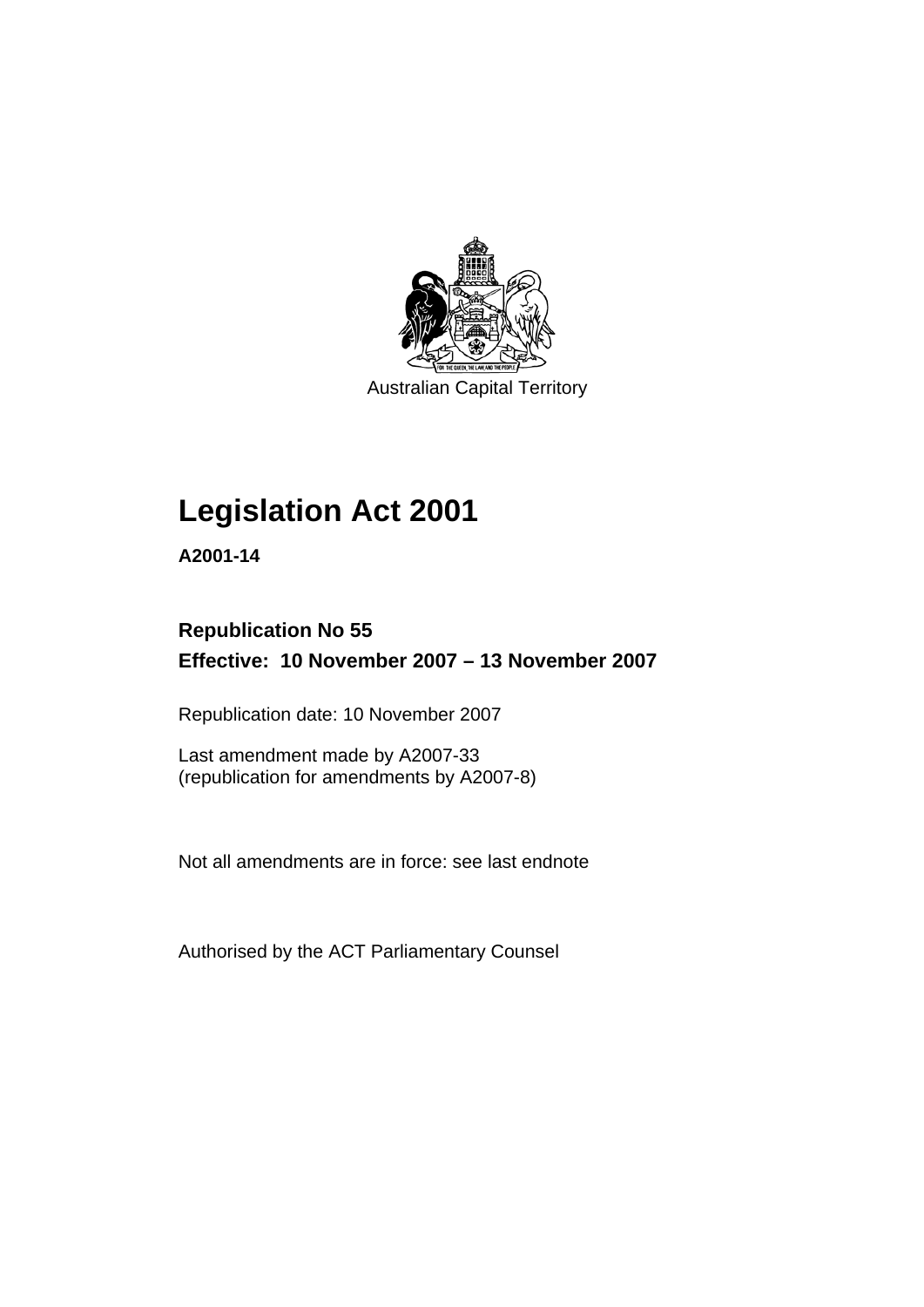### **About this republication**

#### **The republished law**

This is a republication of the *Legislation Act 2001* (including any amendment made under the *Legislation Act 2001*, part 11.3 (Editorial changes)) as in force on 10 November 2007*.* It also includes any amendment, repeal or expiry affecting the republished law to 10 November 2007.

The legislation history and amendment history of the republished law are set out in endnotes 3 and 4.

#### **Kinds of republications**

The Parliamentary Counsel's Office prepares 2 kinds of republications of ACT laws (see the ACT legislation register at www.legislation.act.gov.au):

- authorised republications to which the *Legislation Act 2001* applies
- unauthorised republications.

The status of this republication appears on the bottom of each page.

#### **Editorial changes**

The *Legislation Act 2001*, part 11.3 authorises the Parliamentary Counsel to make editorial amendments and other changes of a formal nature when preparing a law for republication. Editorial changes do not change the effect of the law, but have effect as if they had been made by an Act commencing on the republication date (see *Legislation Act 2001*, s 115 and s 117). The changes are made if the Parliamentary Counsel considers they are desirable to bring the law into line, or more closely into line, with current legislative drafting practice.

This republication includes amendments made under part 11.3 (see endnote 1).

#### **Uncommenced provisions and amendments**

If a provision of the republished law has not commenced or is affected by an uncommenced amendment, the symbol  $\mathbf{U}$  appears immediately before the provision heading. The text of the uncommenced provision or amendment appears only in the last endnote.

#### **Modifications**

If a provision of the republished law is affected by a current modification, the symbol  $\mathbf{M}$ appears immediately before the provision heading. The text of the modifying provision appears in the endnotes. For the legal status of modifications, see *Legislation Act 2001*, section 95.

#### **Penalties**

The value of a penalty unit for an offence against this republished law at the republication date is—

- (a) if the person charged is an individual—\$100; or
- (b) if the person charged is a corporation—\$500.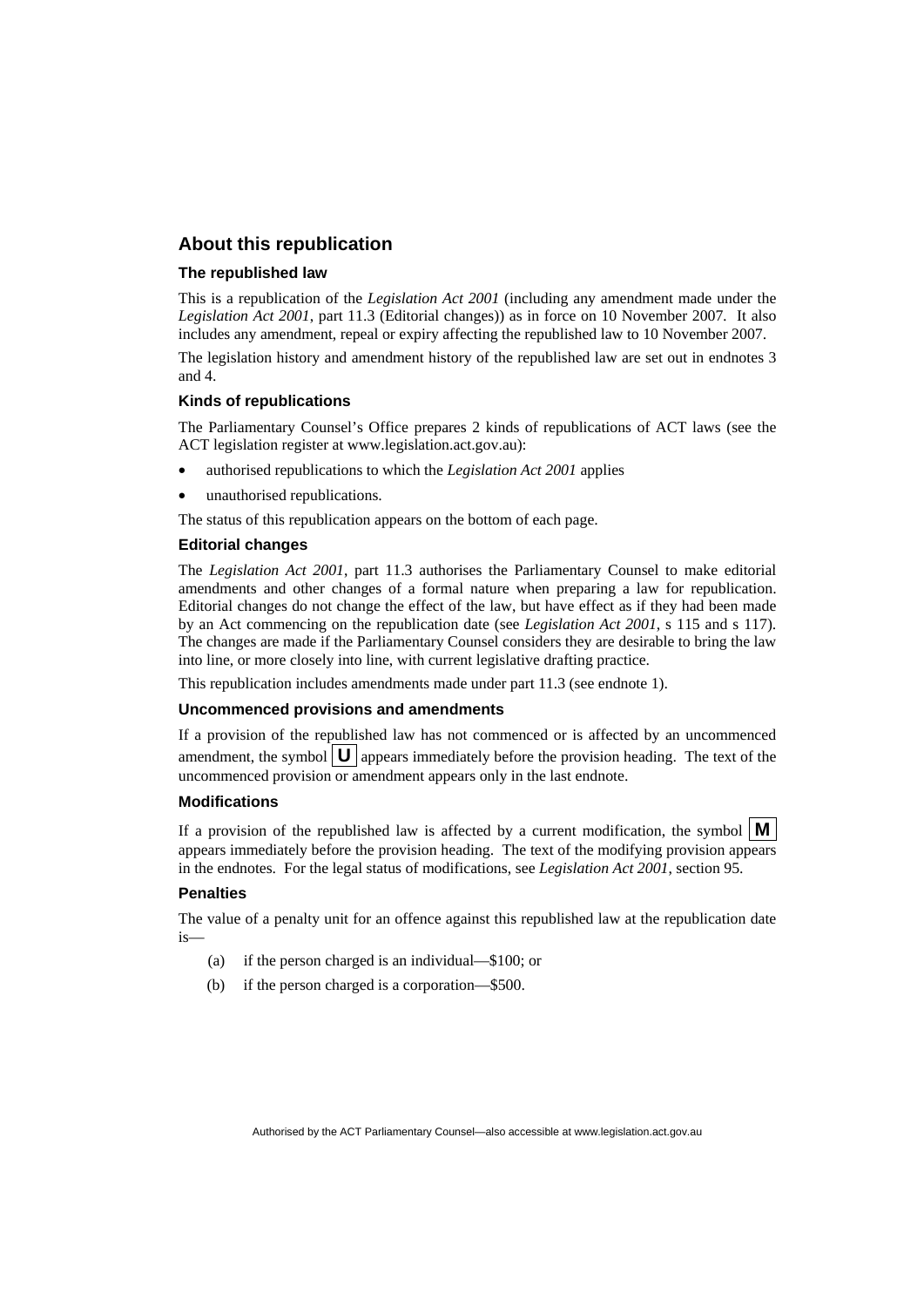

# **[Legislation Act 2001](#page-16-0)**

## **Contents**

## **Chapter 1 Preliminary**

| <b>Part 1.1</b> | General                                        |   |
|-----------------|------------------------------------------------|---|
| 1               | Name of Act                                    | 2 |
| 2               | Dictionary                                     | 2 |
| 2A              | <b>Notes</b>                                   | 2 |
| 3               | Objects                                        | 3 |
| 4               | Application of Act                             | 3 |
| 5               | Determinative and non-determinative provisions | 4 |
| 6               | Legislation Act provisions must be applied     | 5 |
| <b>Part 1.2</b> | <b>Basic concepts</b>                          |   |
|                 | Meaning of Act generally                       | 8 |

| R55      | Legislation Act 2001         | contents 1 |
|----------|------------------------------|------------|
| 10/11/07 | Effective: 10/11/07-13/11/07 |            |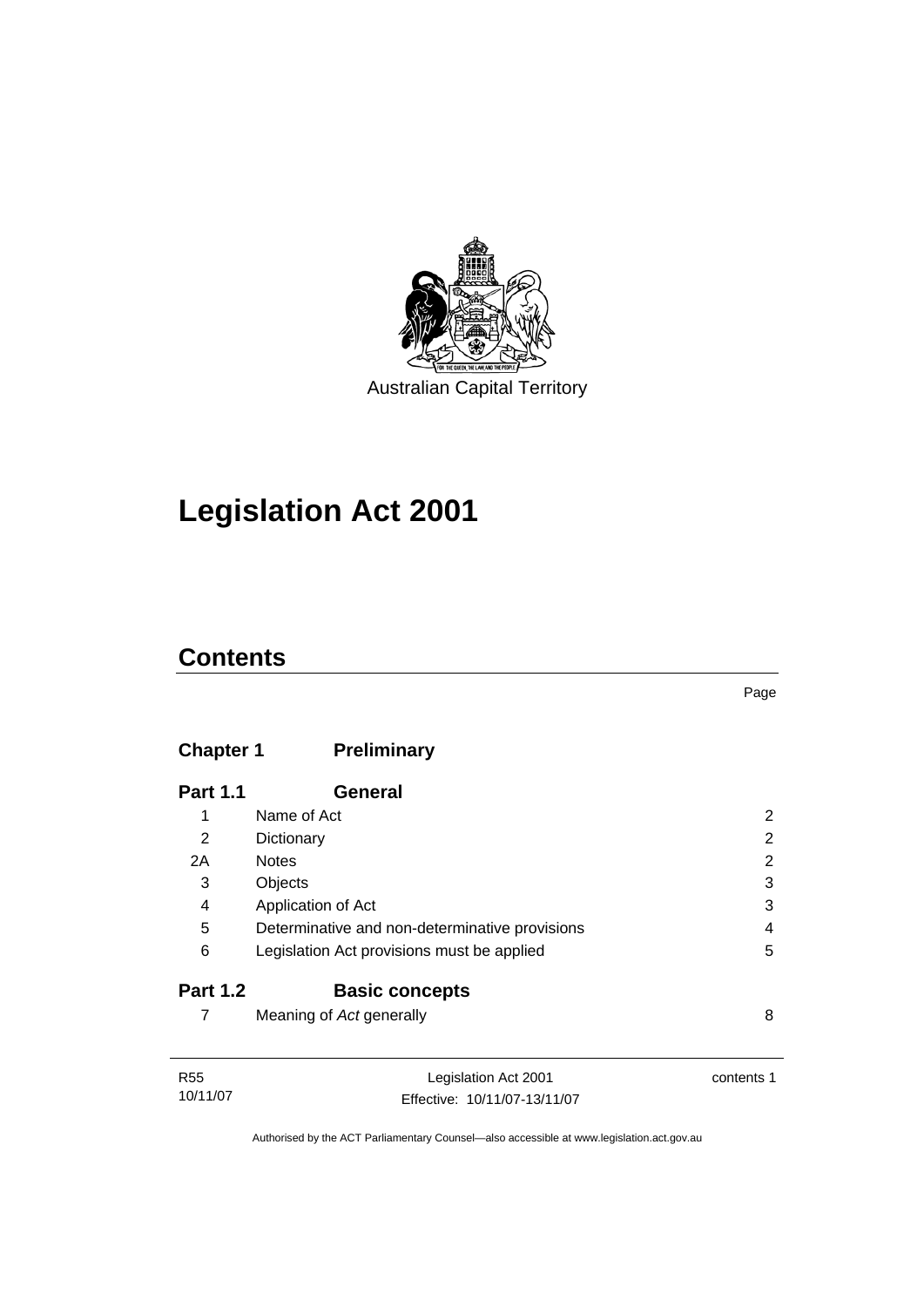|                  |                                                                       | Page |
|------------------|-----------------------------------------------------------------------|------|
| 8                | Meaning of subordinate law                                            | 8    |
| 9                | Meaning of disallowable instrument                                    | 8    |
| 10               | Meaning of notifiable instrument                                      | 9    |
| 11               | Meaning of commencement notice                                        | 9    |
| 12               | Meaning of legislative instrument                                     | 9    |
| 13               | Meaning of statutory instrument                                       | 10   |
| 14               | Meaning of <i>instrument</i>                                          | 10   |
| 15               | Meaning of authorised republication                                   | 10   |
| 16               | Meaning of provision                                                  | 11   |
| <b>Part 1.3</b>  | Sources of law in the ACT                                             |      |
| 17               | References to Acts include references to former Cwith enactments etc. | 13   |
| <b>Chapter 2</b> | <b>ACT legislation register and web site</b>                          |      |
| 18               | <b>ACT legislation register</b>                                       | 14   |
| 19               | Contents of register                                                  | 14   |
| 20               | Prompt registration                                                   | 18   |
| 21               | Approved web site                                                     | 18   |
| 22               | Access to registered material at approved web site                    | 19   |
| <b>Chapter 3</b> | Authorised versions and evidence of laws<br>and legislative material  |      |
| 22A              | Definitions for ch 3                                                  | 20   |
| 23               | Authorisation of versions by parliamentary counsel                    | 21   |
| 24               | Authorised electronic versions                                        | 21   |
| 25               | Authorised written versions                                           | 22   |
| 26               | Judicial notice of certain matters                                    | 24   |
| <b>Chapter 4</b> | <b>Numbering and notification of Acts</b>                             |      |
| 27               | Numbering of Acts                                                     | 26   |
| 28               | Notification of Acts                                                  | 26   |
| 29               | References to enactment or passing of Acts                            | 28   |
|                  |                                                                       |      |

| contents 2 | Legislation Act 2001         | R55      |
|------------|------------------------------|----------|
|            | Effective: 10/11/07-13/11/07 | 10/11/07 |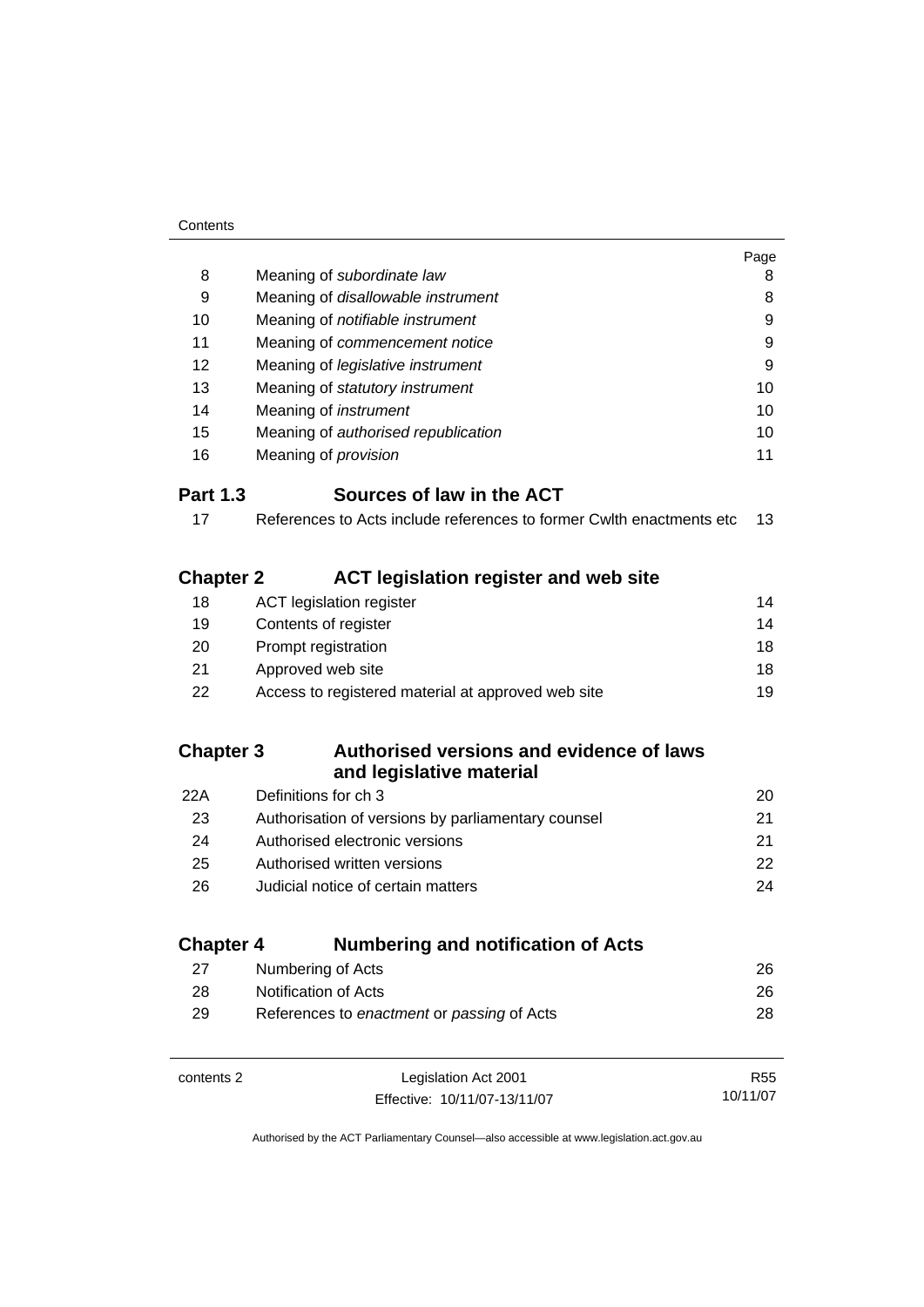|                  |                                                                                          | Contents   |
|------------------|------------------------------------------------------------------------------------------|------------|
| 30               | References to <i>notification</i> of Acts                                                | Page<br>28 |
| <b>Chapter 5</b> | <b>Regulatory impact statements for subordinate</b><br>laws and disallowable instruments |            |
| <b>Part 5.1</b>  | <b>Preliminary</b>                                                                       |            |
| 31               | Definitions for ch 5                                                                     | 29         |
| 32               | Other publication or consultation requirements not affected                              | 30         |
| 33               | Guidelines about costs of proposed subordinate laws and disallowable<br>instruments      | 30         |
| <b>Part 5.2</b>  | <b>Requirements for regulatory impact</b><br><b>statements</b>                           |            |
| 34               | Preparation of regulatory impact statements                                              | 31         |
| 35               | Content of regulatory impact statements                                                  | 32         |
| 36               | When is preparation of regulatory impact statement unnecessary?                          | 33         |
| 37               | When must regulatory impact statement be presented?                                      | 35         |
| <b>Part 5.3</b>  | Failure to comply with requirements for<br>regulatory impact statements                  |            |
| 38               | Effect of failure to comply with pt 5.2                                                  | 36         |
| <b>Chapter 6</b> | Making, notification and numbering of<br>statutory instruments                           |            |
| <b>Part 6.1</b>  | <b>General</b>                                                                           |            |
| 39               | Meaning of <i>matter</i> in ch 6                                                         | 37         |
| 40               | Presumption of validity                                                                  | 37         |
| 41               | Making of certain statutory instruments by Executive                                     | 37         |
| <b>Part 6.2</b>  | Making of statutory instruments generally                                                |            |
| 42               | Power to make statutory instruments                                                      | 39         |
| 43               | Statutory instruments to be interpreted not to exceed powers under<br>authorising law    | 40         |
| <b>R55</b>       | Legislation Act 2001                                                                     | contents 3 |
| 10/11/07         | Effective: 10/11/07-13/11/07                                                             |            |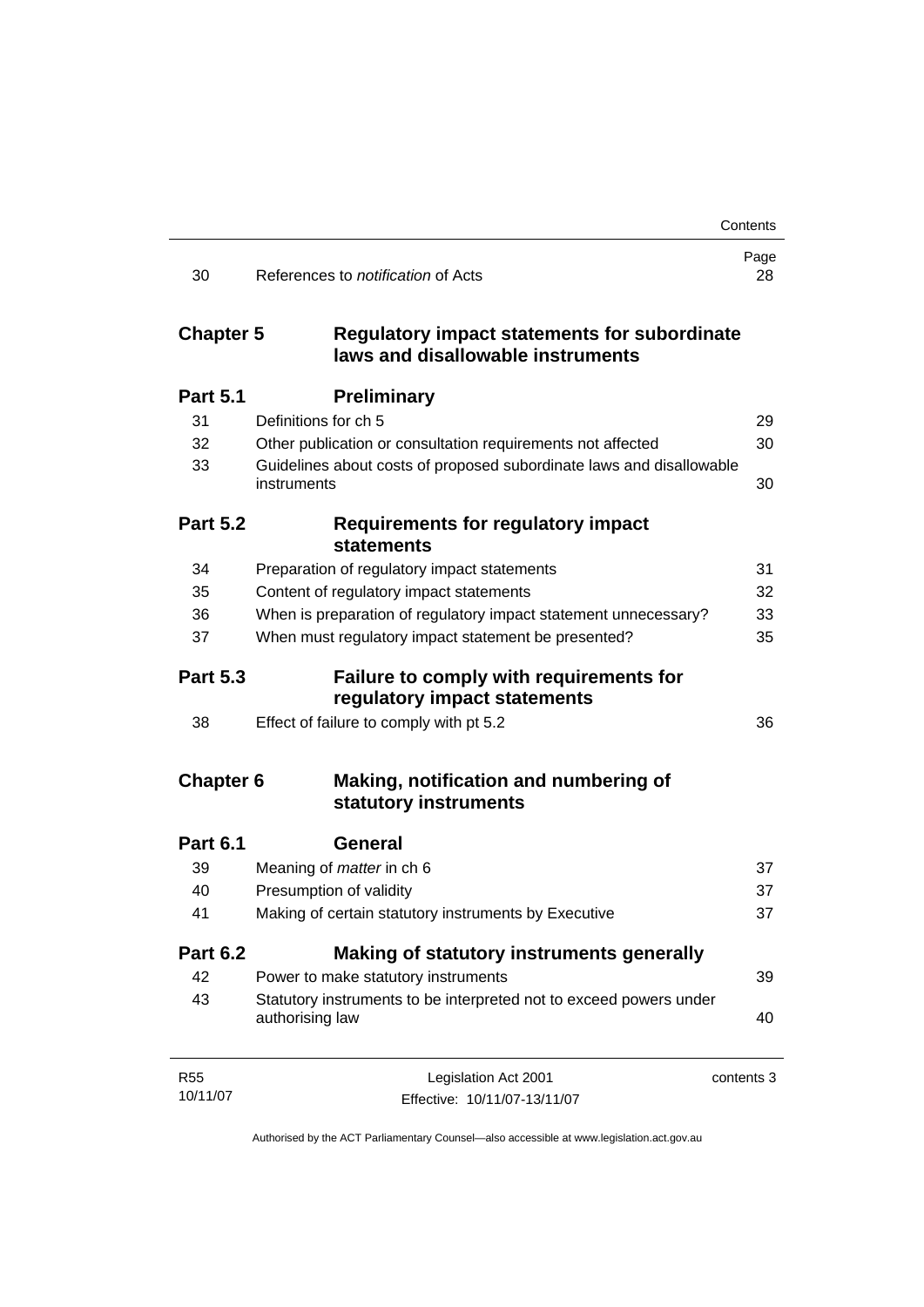|    |                                                                                                     | Page |
|----|-----------------------------------------------------------------------------------------------------|------|
| 44 | Power to make statutory instruments for Act etc.                                                    | 41   |
| 45 | Power to make court rules                                                                           | 42   |
| 46 | Power to make instrument includes power to amend or repeal                                          | 43   |
| 47 | Statutory instrument may make provision by applying law or<br>instrument                            | 44   |
| 48 | Power to make instrument includes power to make different provision<br>for different categories etc | 48   |
| 49 | Single instrument may exercise several powers or satisfy several<br>requirements                    | 49   |
| 50 | Relationship between authorising law and instrument dealing with<br>same matter                     | 50   |
| 51 | Instrument may make provision in relation to land by reference to map<br>etc                        | 50   |
| 52 | Instrument may authorise determination of matter etc                                                | 50   |
| 53 | Instrument may prohibit                                                                             | 51   |
| 54 | Instrument may require making of statutory declaration                                              | 52   |
|    |                                                                                                     |      |

### **Part 6.3 Making of certain statutory instruments about fees**

| 53 |
|----|
| 53 |
| 55 |
| 56 |
|    |

### **Part 6.4 Numbering and notification of legislative instruments**

| Numbering                                                    | 59  |
|--------------------------------------------------------------|-----|
| Correction etc of name of legislative instrument             | 60  |
| Correction of name of explanatory statement etc              | 61  |
| Notification of legislative instruments                      | 61  |
| Effect of failure to notify legislative instrument           | 64  |
| References to <i>notification</i> of legislative instruments | 65. |
|                                                              |     |

contents 4 Legislation Act 2001 Effective: 10/11/07-13/11/07

R55 10/11/07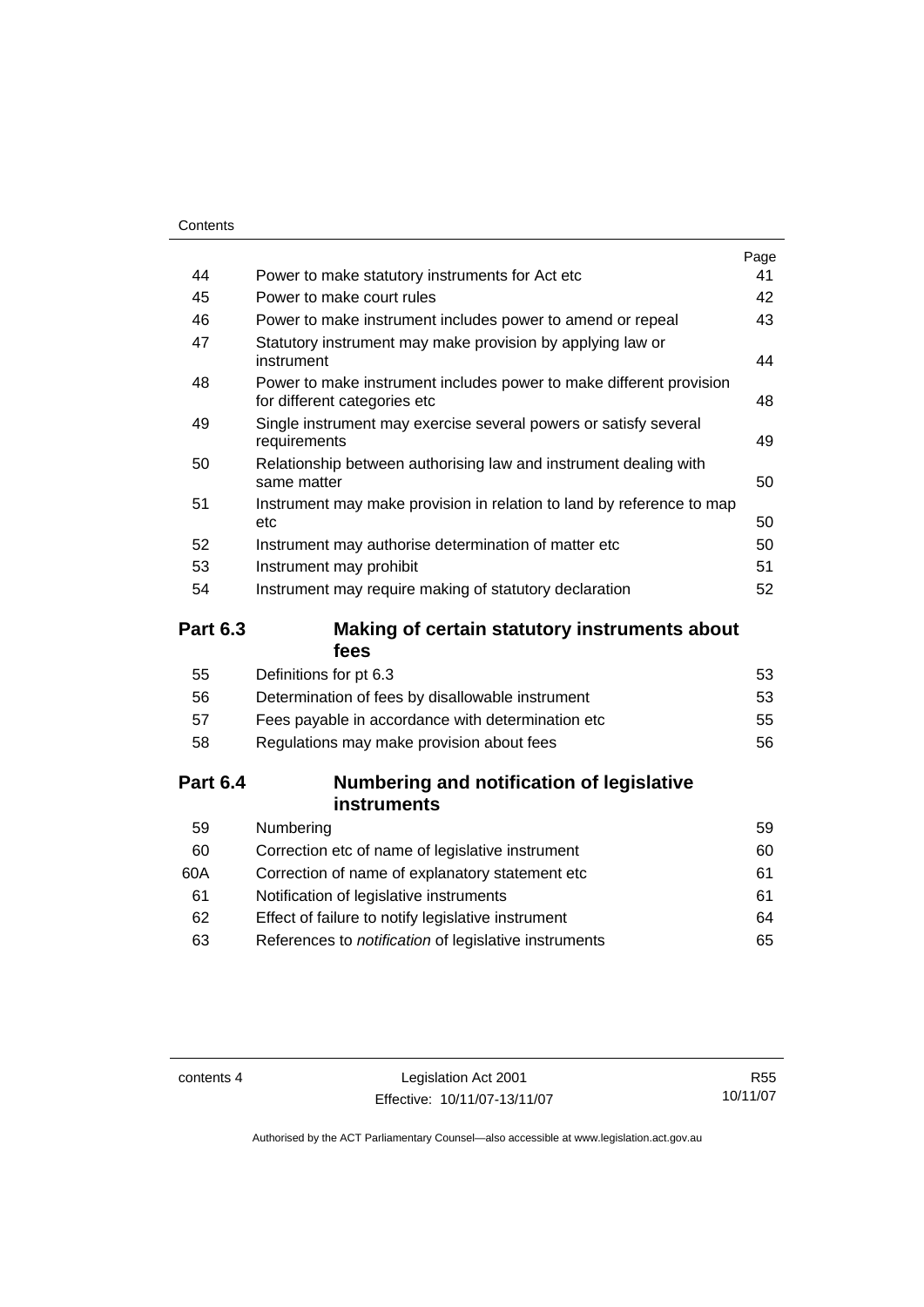| Contents |
|----------|
|----------|

|                  |                                                                                                        | Page |
|------------------|--------------------------------------------------------------------------------------------------------|------|
| <b>Chapter 7</b> | <b>Presentation, amendment and disallowance</b><br>of subordinate laws and disallowable<br>instruments |      |
|                  |                                                                                                        |      |
| 64               | Presentation of subordinate laws and disallowable instruments                                          | 66   |
| 65               | Disallowance by resolution of Assembly                                                                 | 66   |
| 65A              | Notification of disallowance by resolution of Assembly                                                 | 67   |
| 66               | Revival of affected laws                                                                               | 69   |
| 67               | Making of instrument same in substance within 6 months after<br>disallowance                           | 70   |
| 68               | Amendment by resolution of Assembly                                                                    | 70   |
| 69               | Notification of amendments made by resolution of Assembly                                              | 72   |
| 70               | Making of amendment restoring effect of law within 6 months after<br>amendment                         | 74   |
| 71               | Effect of dissolution or expiry of Assembly on notice of motion                                        | 74   |
| <b>Chapter 8</b> | <b>Commencement and exercise of powers</b><br>before commencement                                      |      |
| 72               | Meaning of law in ch 8                                                                                 | 76   |
| 73               | General rules about commencement                                                                       | 76   |
| 74               | Time of commencement                                                                                   | 78   |
| 75               | Commencement of naming and commencement provisions                                                     | 79   |
| <b>75AA</b>      | Commencement of provisions identifying amended laws                                                    | 80   |
| 75A              | Meaning of commences retrospectively                                                                   | 80   |
| 75B              | Retrospective commencement requires clear indication                                                   | 81   |
| 76               | Non-prejudicial provision may commence retrospectively                                                 | 81   |
| 77               | Commencement by commencement notice                                                                    | 82   |
| 78               | Separate commencement of amendments                                                                    | 84   |
| 79               | Automatic commencement of postponed law                                                                | 84   |
| 79A              | Commencement of amendment of uncommenced law                                                           | 85   |
|                  |                                                                                                        |      |

80 References to *commencement* of law [86](#page-101-0) 81 Exercise of powers between notification and commencement [86](#page-101-0)

contents 5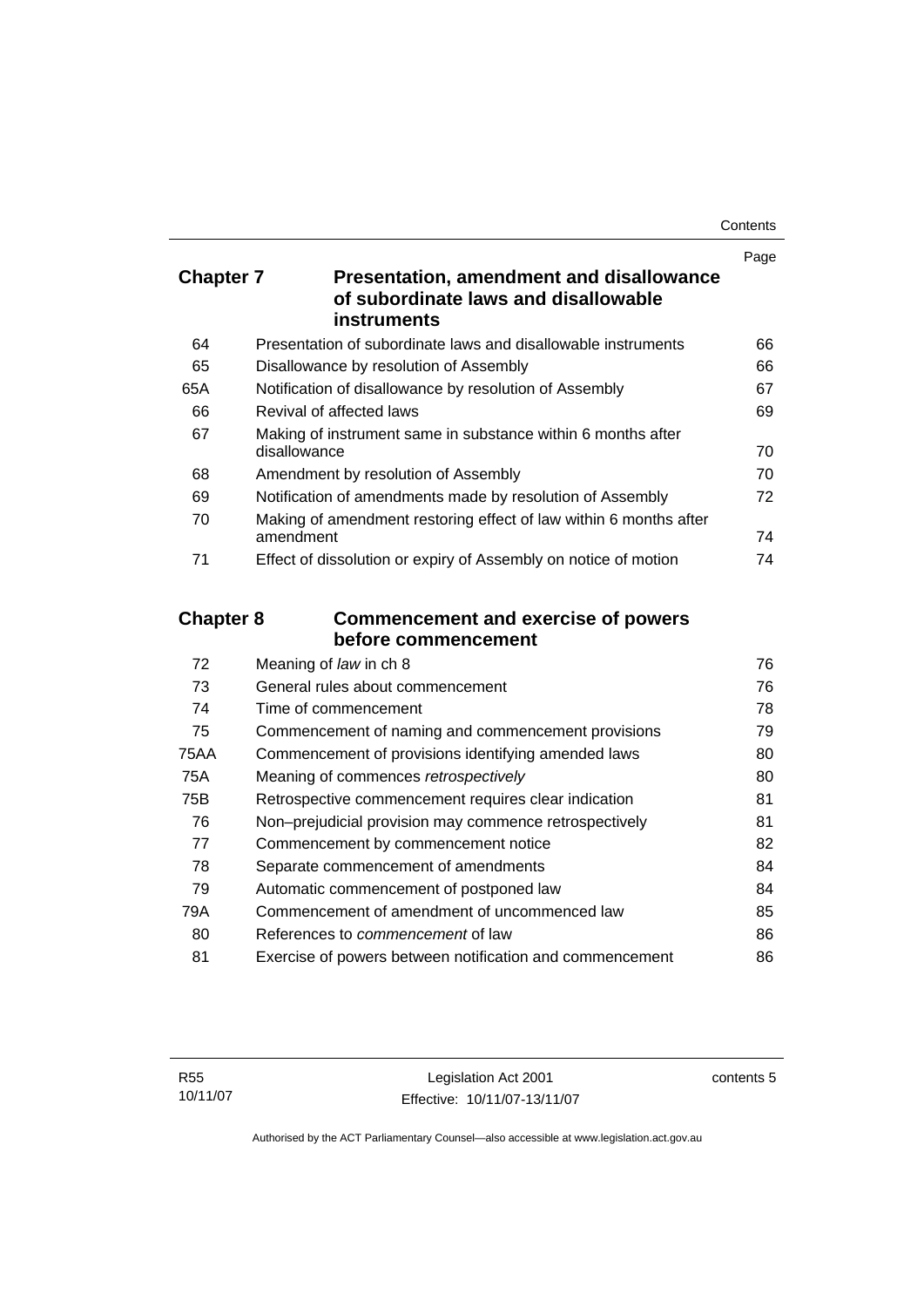### **Contents**

|                   |                                                                                   | Page |
|-------------------|-----------------------------------------------------------------------------------|------|
| <b>Chapter 9</b>  | <b>Repeal and amendment of laws</b>                                               |      |
| <b>Part 9.1</b>   | General                                                                           |      |
| 82                | Definitions for ch 9                                                              | 89   |
| 83                | Consequences of amendment of statutory instrument by Act                          | 89   |
| 84                | Saving of operation of repealed and amended laws                                  | 89   |
| 84A               | Creation of offences and changes in penalties                                     | 91   |
| <b>Part 9.2</b>   | <b>Repeal</b>                                                                     |      |
| 85                | When repeal takes effect                                                          | 92   |
| 86                | Repealed and amended laws not revived on repeal of repealing and<br>amending laws | 92   |
| 87                | Commencement not undone if repealed                                               | 94   |
| 88                | Repeal does not end effect of transitional laws etc                               | 94   |
| 89                | Automatic repeal of certain laws and provisions                                   | 96   |
| <b>Part 9.3</b>   | <b>Amendment</b>                                                                  |      |
| 90                | Law and amending laws to be read as one                                           | 101  |
| 91                | Insertion of provisions by amending law                                           | 101  |
| 92                | Amendment to be made wherever possible                                            | 103  |
| 93                | Provisions included in another provision for amendment purposes                   | 104  |
| 94                | Continuance of appointments etc made under amended provisions                     | 105  |
| 95                | Status of modifications                                                           | 106  |
| 96                | Relocated provisions                                                              | 107  |
| <b>Chapter 10</b> | <b>Referring to laws</b>                                                          |      |
| 97                | Definitions for ch 10                                                             | 108  |
| 98                | References to ACT law include law containing reference                            | 109  |
| 99                | References in ACT statutory instruments to the Act                                | 109  |
| 100               | Referring to particular ACT laws                                                  | 109  |
| 101               | Referring to particular laws of other jurisdictions etc                           | 110  |
| 102               | References to laws include references to laws as in force from time to            |      |
|                   | time                                                                              | 111  |
| 103               | References to repealed laws                                                       | 112  |

| contents 6 | Legislation Act 2001         | R55      |
|------------|------------------------------|----------|
|            | Effective: 10/11/07-13/11/07 | 10/11/07 |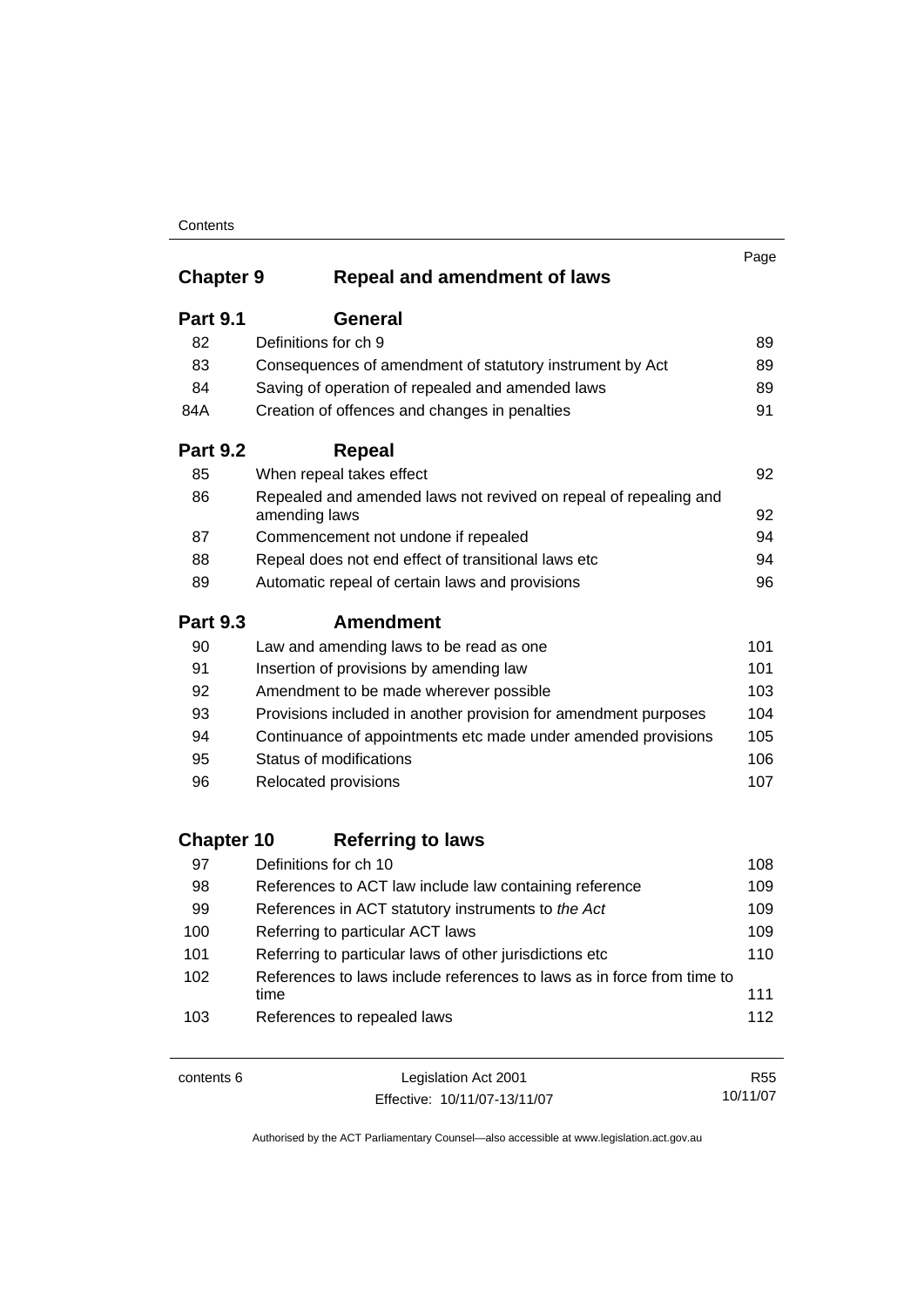|                   |                                                                    | Contents |
|-------------------|--------------------------------------------------------------------|----------|
|                   |                                                                    | Page     |
| 104               | References to laws include references to instruments under laws    | 113      |
| 105               | Referring to provisions of laws                                    | 113      |
| 106               | References to provisions of laws are inclusive                     | 113      |
| 106A              | References to paragraphs etc of laws                               | 114      |
| <b>Chapter 11</b> | <b>Republication of Acts and statutory</b><br><b>instruments</b>   |          |
| Part 11.1         | General                                                            |          |
| 107               | Definitions for ch 11                                              | 116      |
| 108               | Republication in register                                          | 116      |
| 109               | Republications may be published with other information             | 116      |
| 110               | Collections of laws                                                | 117      |
| <b>Part 11.2</b>  | Substantive amendments made by laws                                |          |
| 111               | Incorporation of amendments                                        | 118      |
| 112               | Reference to amending laws                                         | 118      |
| 113               | Provisions not republished or relocated                            | 118      |
| <b>Part 11.3</b>  | <b>Editorial changes</b>                                           |          |
| 114               | Authorisation for parliamentary counsel                            | 120      |
| 115               | Amendments not to change effect                                    | 120      |
| 116               | Ambit of editorial amendments                                      | 120      |
| 117               | Legal effect of editorial changes                                  | 123      |
| 118               | Reference to editorial amendments                                  | 123      |
| <b>Chapter 12</b> | Scope of Acts and statutory instruments                            |          |
| 120               | Act to be interpreted not to exceed legislative powers of Assembly | 124      |
|                   |                                                                    |          |

121 Binding effect of Acts 122 Application to Territory **[126](#page-141-0)** 

contents 7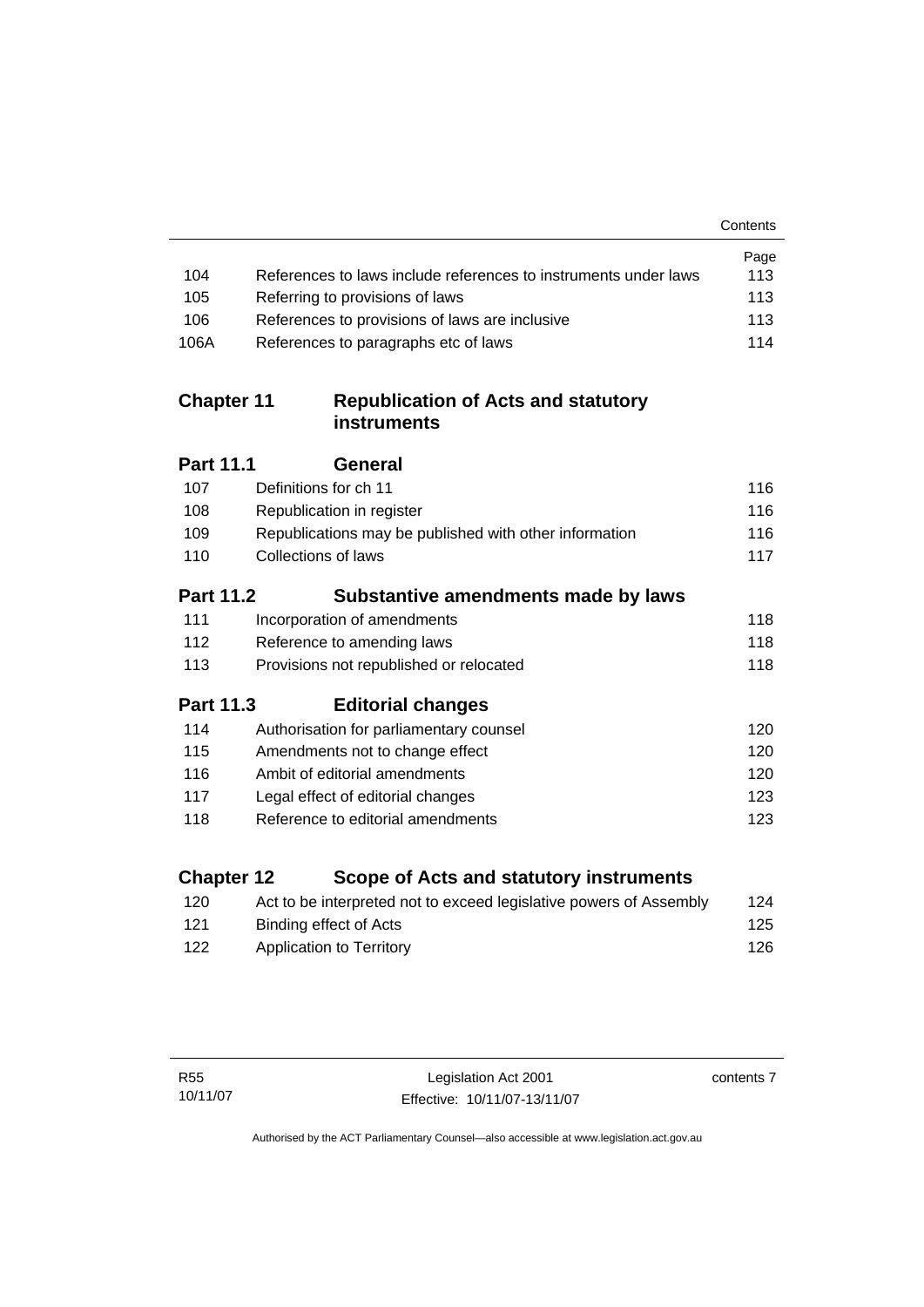### **Contents**

| <b>Chapter 13</b> | <b>Structure of Acts and statutory instruments</b>                | Page |
|-------------------|-------------------------------------------------------------------|------|
| <b>Part 13.1</b>  | <b>General</b>                                                    |      |
| 125               | Meaning of law in ch 13                                           | 127  |
| 126               | Material that is part of Act or statutory instrument              | 127  |
| 127               | Material that is not part of Act or statutory instrument          | 128  |
| <b>Part 13.2</b>  | <b>Particular kinds of provisions</b>                             |      |
| 130               | What is a definition?                                             | 130  |
| 131               | Signpost definitions                                              | 131  |
| 132               | Examples                                                          | 132  |
| 133               | Penalty units                                                     | 133  |
| 134               | Penalties at end of sections and subsections                      | 133  |
| 135               | Penalties not at end of sections and subsections                  | 136  |
| <b>Chapter 14</b> | <b>Interpretation of Acts and statutory</b><br><b>instruments</b> |      |
| <b>Part 14.1</b>  | <b>Purpose and scope</b>                                          |      |
| 136               | Meaning of Act in ch 14                                           | 138  |
| 137               | Purpose and scope of ch 14                                        | 138  |
| <b>Part 14.2</b>  | Key principles of interpretation                                  |      |
| 138               | Meaning of working out the meaning of an Act                      | 139  |
| 139               | Interpretation best achieving Act's purpose                       | 139  |
| 140               | Legislative context                                               | 139  |
| 141               | Non-legislative context generally                                 | 140  |
| 142               | Non-legislative context-material that may be considered           | 141  |
| 143               | Law stating material for consideration in working out meaning     | 144  |
| <b>Chapter 15</b> | Aids to interpretation                                            |      |
| <b>Part 15.1</b>  | <b>General</b>                                                    |      |
| 144               | Meaning of commonly-used terms                                    | 146  |

Authorised by the ACT Parliamentary Counsel—also accessible at www.legislation.act.gov.au

R55 10/11/07

Effective: 10/11/07-13/11/07

contents 8 Legislation Act 2001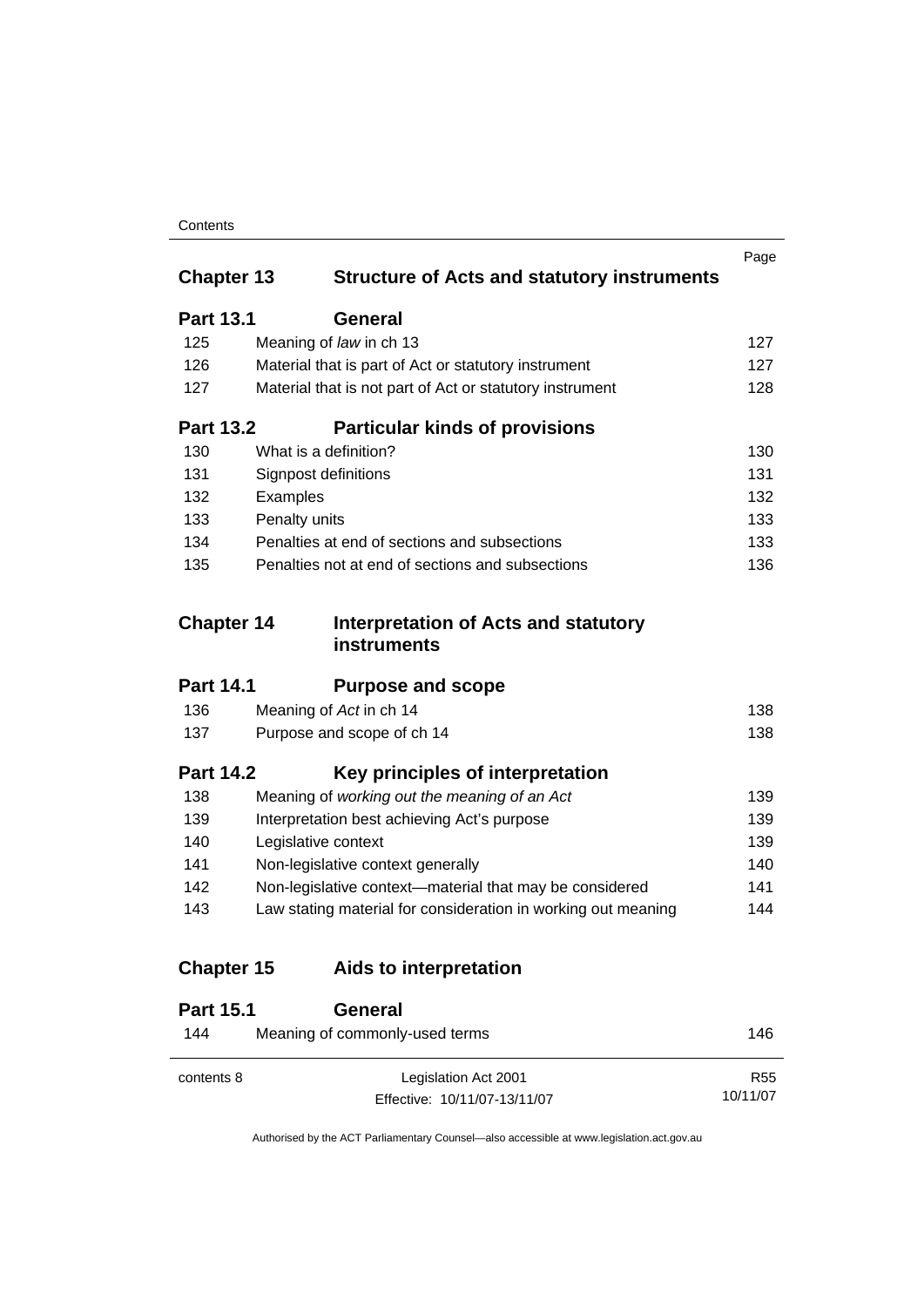|                  |                                                                        | Contents   |
|------------------|------------------------------------------------------------------------|------------|
|                  |                                                                        | Page       |
| 145              | Gender and number                                                      | 146        |
| 146              | Meaning of <i>may</i> and <i>must</i>                                  | 146        |
| 147              | Changes of drafting practice not to affect meaning                     | 147        |
| 148              | Terms used in instruments have same meanings as in authorising<br>laws | 148        |
| 149              | Age in years                                                           | 148        |
| 150              | Measurement of distance                                                | 149        |
| 151              | Working out periods of time generally                                  | 149        |
| 151A             | Periods of time ending on non-working days                             | 151        |
| 151B             | Doing things for which no time is fixed                                | 152        |
| 151C             | Power to extend time                                                   | 152        |
| 152              | Continuing effect of obligations                                       | 153        |
| <b>Part 15.2</b> | <b>Definitions</b>                                                     |            |
| 155              | Definitions apply subject to contrary intention                        | 154        |
| 156              | Application of definitions in dictionaries and sections                | 154        |
| 157              | Defined terms-other parts of speech and grammatical forms              | 156        |
| <b>Part 15.3</b> | References to various entities and things                              |            |
| 160              | References to people generally                                         | 157        |
| 161              | Corporations liable to offences                                        | 158        |
| 162              | References to a Minister or the Minister                               | 159        |
| 163              | References to a chief executive or the chief executive                 | 160        |
| 164              | References to Australian Standards etc                                 | 161        |
| 165              | References to Assembly committees that no longer exist                 | 162        |
| 168              | References to person with interest in land include personal            |            |
|                  | representative etc                                                     | 162        |
| 169              | References to domestic partner and domestic partnership                | 162        |
| 169A             | References to transgender people                                       | 163        |
| 169B             | References to intersex people                                          | 164        |
| <b>Part 15.4</b> | Preservation of certain common law<br>privileges                       |            |
| 170              | Privileges against selfincrimination and exposure to civil penalty     | 165        |
| 171              | Client legal privilege                                                 | 165        |
| R <sub>55</sub>  | Legislation Act 2001                                                   | contents 9 |

Authorised by the ACT Parliamentary Counsel—also accessible at www.legislation.act.gov.au

Effective: 10/11/07-13/11/07

10/11/07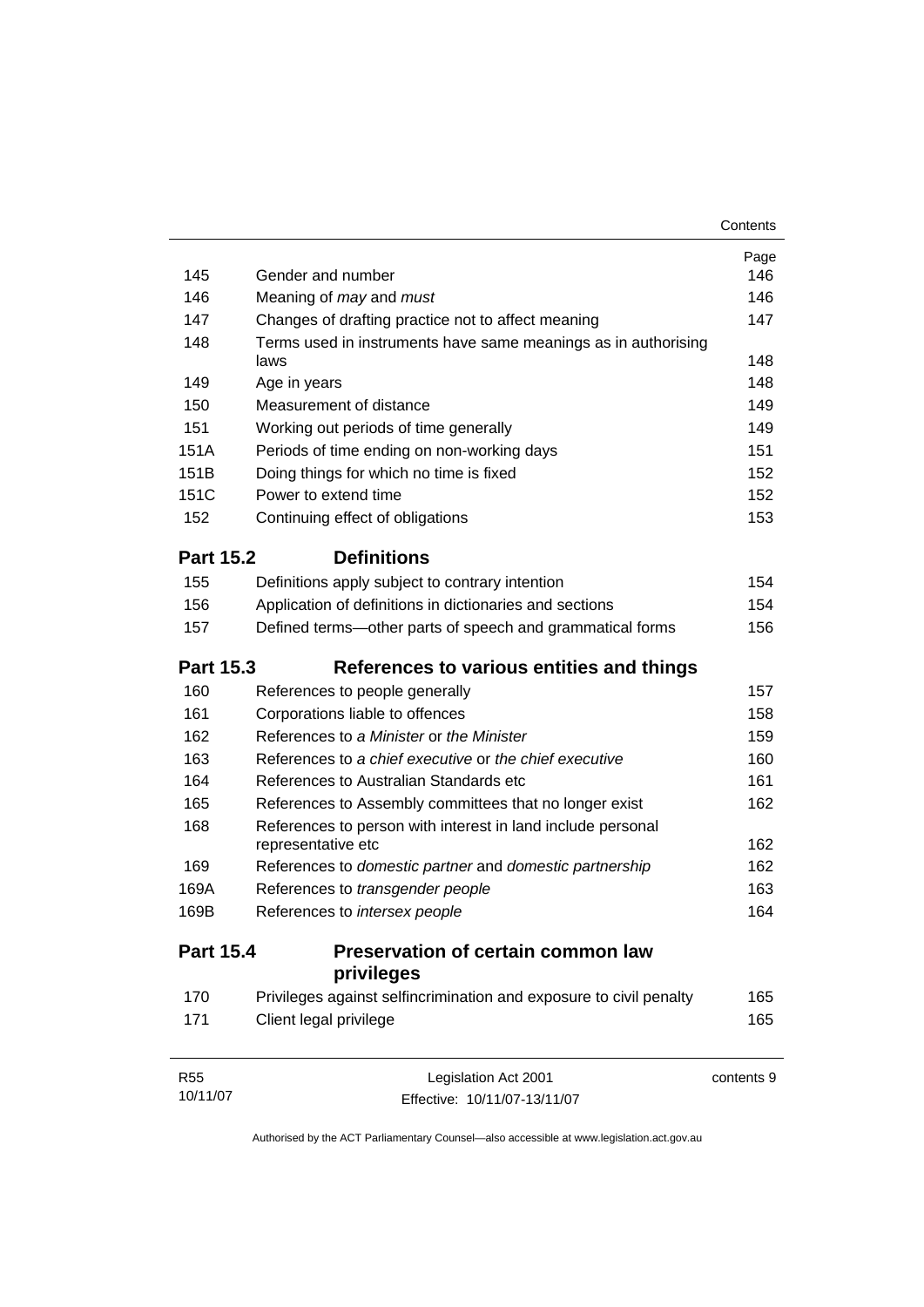#### **Contents**

|                   |                                                            | Page |
|-------------------|------------------------------------------------------------|------|
| <b>Chapter 16</b> | Courts, tribunals and other decision-makers                |      |
| 175               | Meaning of law in ch 16                                    | 167  |
| 176               | Jurisdiction of courts and tribunals                       | 167  |
| 177               | Recovery of amounts owing under laws                       | 167  |
| 178               | Power to decide includes power to take evidence etc        | 167  |
| 179               | Content of statements of reasons for decisions             | 168  |
| 180               | Power to make decision includes power to reverse or change | 168  |
|                   |                                                            |      |

### **Chapter 17 Entities and positions**

| 182  | Meaning of law in ch 17            | 170 |
|------|------------------------------------|-----|
| 183  | Change of name of entity           | 170 |
| 184  | Change in constitution of entity   | 170 |
| 184A | References to entity               | 171 |
| 185  | References to occupant of position | 171 |
| 186  | Change of name of position         | 172 |
| 187  | Chair and deputy chair etc         | 172 |

### **Chapter 18 Offences**

| 188 | Meaning of ACT law in ch 18                                           | 173. |
|-----|-----------------------------------------------------------------------|------|
| 189 | Reference to offence includes reference to related ancillary offences | 173  |
| 190 | Indictable and summary offences                                       | 174  |
| 191 | Offences against 2 or more laws                                       | 174  |
| 192 | When must prosecutions begin?                                         | 175. |
| 193 | Continuing offences                                                   | 176. |

## **Chapter 19 Administrative and machinery provisions**

| <b>Part 19.1</b>        | <b>Introductory</b>                                                            |                 |
|-------------------------|--------------------------------------------------------------------------------|-----------------|
| 195                     | Meaning of law in ch 19                                                        | 177             |
| <b>Part 19.2</b><br>196 | <b>Functions</b><br>Provision giving function gives power to exercise function | 178             |
| contents 10             | Legislation Act 2001                                                           | R <sub>55</sub> |
|                         | Effective: 10/11/07-13/11/07                                                   | 10/11/07        |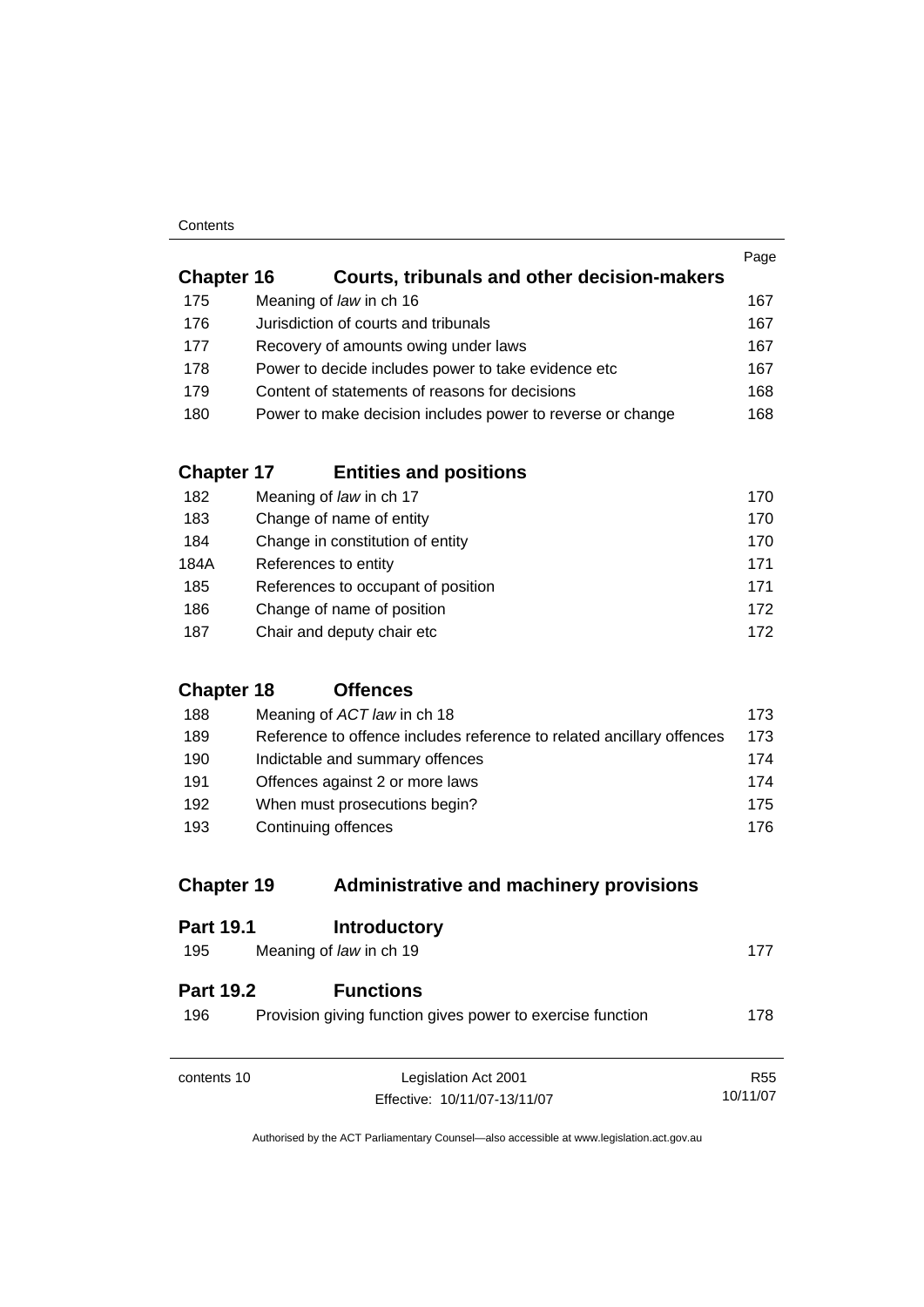| 197              | Statutory functions may be exercised from time to time                        | Page<br>178 |
|------------------|-------------------------------------------------------------------------------|-------------|
| 199              | <b>Functions of bodies</b>                                                    | 178         |
| 200              | Functions of occupants of positions                                           | 180         |
| <b>Part 19.3</b> | <b>Appointments</b>                                                           |             |
| Division 19.3.1  | Appointments-general                                                          |             |
| 205              | Application of div 19.3.1                                                     | 181         |
| 206              | Appointments must be in writing etc                                           | 181         |
| 207              | Appointment may be by name or position                                        | 182         |
| 208              | Power of appointment includes power to suspend etc                            | 182         |
| 209              | Power of appointment includes power to make acting appointment                | 183         |
| 210              | Resignation of appointment                                                    | 184         |
| 211              | Appointment not affected by appointer changes                                 | 184         |
| 212              | Appointment not affected by defect etc                                        | 185         |
| Division 19.3.2  | <b>Acting appointments</b>                                                    |             |
| 215              | Application of div 19.3.2                                                     | 185         |
| 216              | Acting appointments must be in writing etc                                    | 185         |
| 217              | Acting appointment may be made by name or position                            | 186         |
| 218              | Instrument may provide when acting appointment has effect etc                 | 186         |
| 219              | Appointer may decide terms of acting appointment etc                          | 186         |
| 220              | Appointee may exercise functions under acting appointment etc                 | 187         |
| 221              | How long does an acting appointment operate?                                  | 188         |
| 222              | Resignation of acting appointment                                             | 189         |
| 223              | Effect of acting appointment on substantive appointment etc                   | 189         |
| 224              | Acting appointment not affected by appointer changes                          | 189         |
| 225              | Acting appointment not affected by defect etc                                 | 189         |
|                  | Division 19.3.2A<br><b>Standing acting arrangements</b>                       |             |
| 225A             | Application of div 19.3.2A                                                    | 190         |
| 225B             | Person acting under standing acting arrangement may exercise<br>functions etc | 190         |
| Division 19.3.3  | <b>Appointments-Assembly consultation</b>                                     |             |
| 226              | Meaning of statutory position in div 19.3.3                                   | 191         |
| 227              | Application of div 19.3.3                                                     | 191         |
| R <sub>55</sub>  | Legislation Act 2001                                                          | contents 11 |

Authorised by the ACT Parliamentary Counsel—also accessible at www.legislation.act.gov.au

Effective: 10/11/07-13/11/07

10/11/07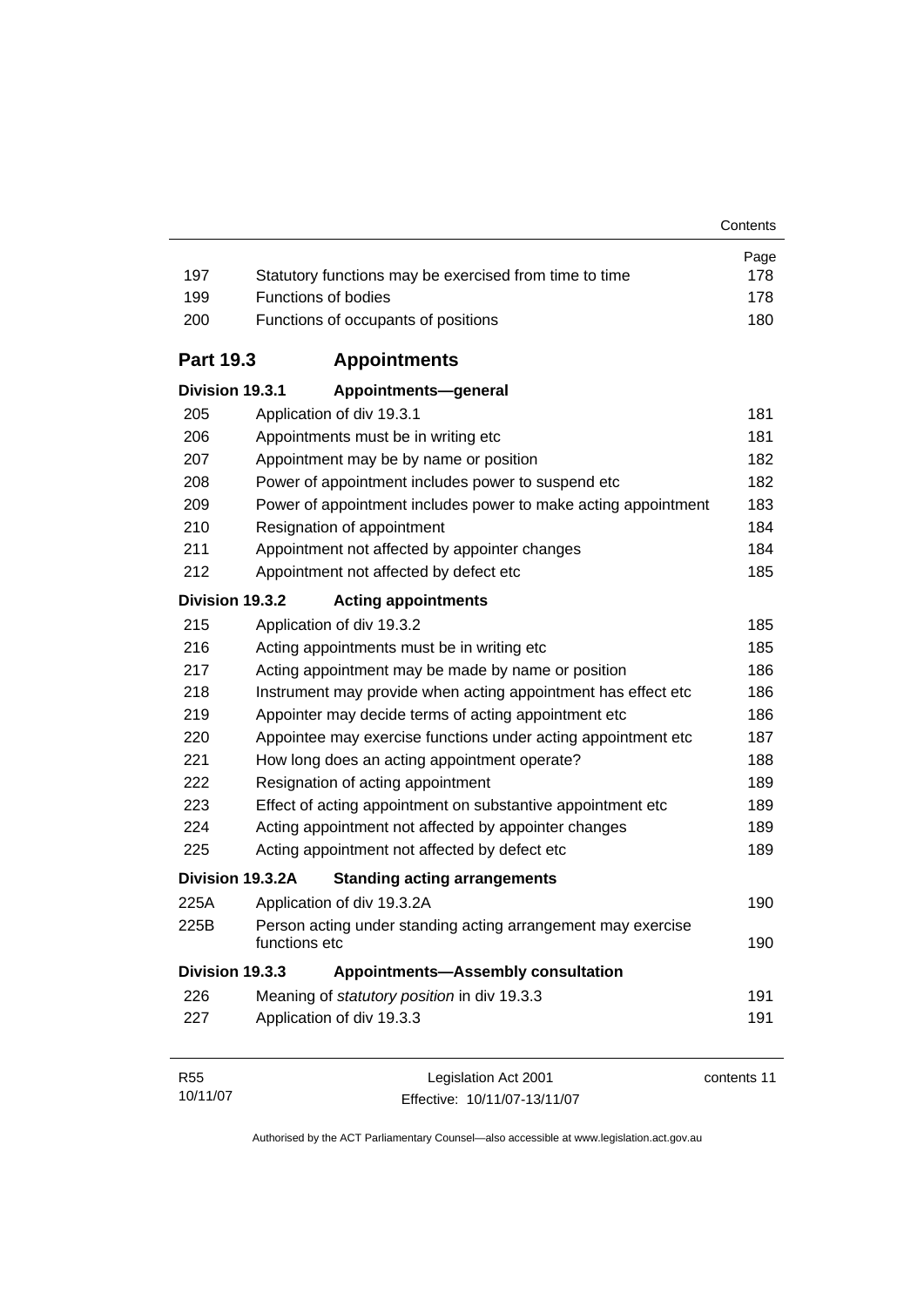|                  |                                                                          | Page<br>191 |  |
|------------------|--------------------------------------------------------------------------|-------------|--|
|                  | 228<br>Consultation with appropriate Assembly committee                  |             |  |
| 229              | Appointment is disallowable instrument                                   | 192         |  |
| <b>Part 19.4</b> | <b>Delegations</b>                                                       |             |  |
| 230              | Application of pt 19.4 generally                                         | 193         |  |
| 231              | Application of pt 19.4 to subdelegations                                 | 193         |  |
| 232              | Delegation must be in writing etc                                        | 194         |  |
| 233              | Delegation may be made by name or position                               | 194         |  |
| 234              | Instrument may provide when delegation has effect etc                    | 194         |  |
| 235              | Delegation may be made to 2 or more delegates                            | 195         |  |
| 236              | Power to delegate may not be delegated                                   | 195         |  |
| 237              | Delegation may be amended or revoked                                     | 195         |  |
| 238              | Appointer responsible for delegated function                             | 196         |  |
| 239              | Exercise of delegation by delegate                                       | 196         |  |
| 240              | Appointer may exercise delegated function                                | 197         |  |
| 241              | Delegation not affected by appointer changes                             | 197         |  |
| 242              | Delegation not affected by defect etc                                    | 197         |  |
| <b>Part 19.5</b> | <b>Service of documents</b>                                              |             |  |
| 245              | Application of pt 19.5                                                   | 198         |  |
| 246              | Definitions for pt 19.5                                                  | 198         |  |
| 247              | Service of documents on individuals                                      | 200         |  |
| 248              | Service of documents on corporations<br>Service of documents on agencies | 200<br>201  |  |
| 249              |                                                                          |             |  |
| 250              | When document taken to be served                                         | 201         |  |
| 251              | Other laws not affected etc                                              | 203         |  |
| 252              | Powers of courts and tribunals not affected                              | 203         |  |
| <b>Part 19.6</b> | <b>Functions of Executive and Ministers</b>                              |             |  |
| 253              | <b>Exercise of functions of Executive</b>                                | 204         |  |
| 254              | Administration of matters not allocated                                  | 205         |  |
| 254A             | Delegation by Minister                                                   | 205         |  |
| <b>Part 19.7</b> | <b>Other matters</b>                                                     |             |  |
| 255              | Forms                                                                    | 206         |  |
| contents 12      | Legislation Act 2001                                                     | <b>R55</b>  |  |
|                  | Effective: 10/11/07-13/11/07                                             | 10/11/07    |  |
|                  |                                                                          |             |  |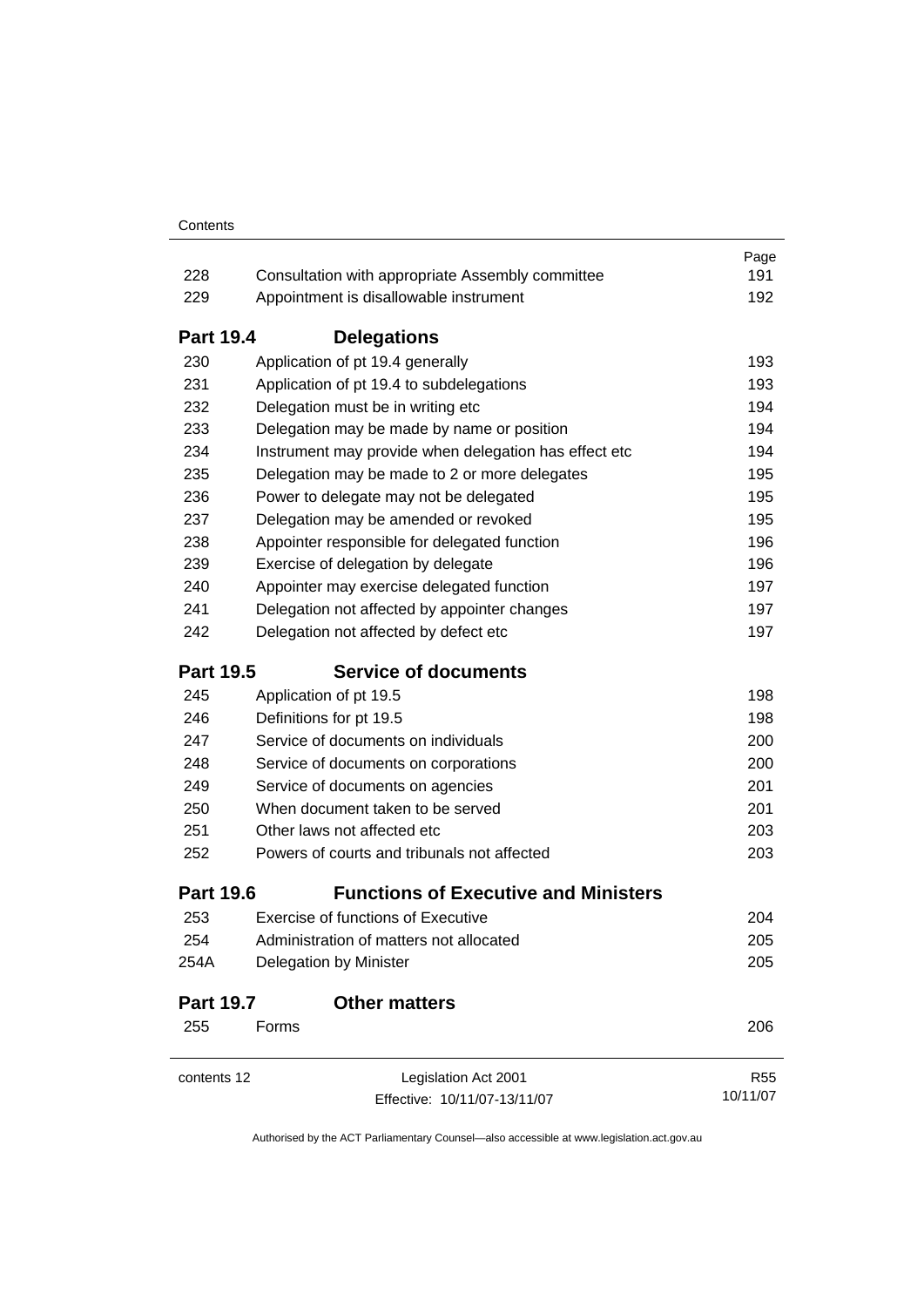|                   |                                            |                                                                      | Contents    |
|-------------------|--------------------------------------------|----------------------------------------------------------------------|-------------|
| 256               |                                            | Production of records kept in computers etc                          | Page<br>208 |
|                   |                                            |                                                                      |             |
| <b>Chapter 20</b> |                                            | <b>Miscellaneous</b>                                                 |             |
| 300               | Delegation by parliamentary counsel        |                                                                      | 209         |
| 301               | References to Administration Act 1989 etc. |                                                                      | 209         |
| 302               |                                            | Regulation-making power                                              | 210         |
|                   |                                            |                                                                      |             |
| <b>Schedule 1</b> |                                            | Acts included in sources of law in the ACT                           | 211         |
| <b>Part 1.1</b>   |                                            | Former NSW and UK Acts in force before<br>establishment of Territory | 211         |
| <b>Part 1.2</b>   |                                            | Former NSW Acts applied after establishment of<br><b>Territory</b>   | 213         |
|                   |                                            |                                                                      |             |
| <b>Dictionary</b> |                                            |                                                                      | 214         |
| Part 1            |                                            | <b>Meaning of commonly-used terms</b>                                | 214         |
| Part 2            |                                            | <b>Terms for Legislation Act 2001 only</b>                           | 242         |
|                   |                                            |                                                                      |             |
| <b>Endnotes</b>   |                                            |                                                                      |             |
| 1                 | About the endnotes                         |                                                                      | 246         |
| 2                 | Abbreviation key                           |                                                                      | 246         |
| 3                 | Legislation history                        |                                                                      | 247         |
| 4                 | Amendment history                          |                                                                      | 255         |

 5 Earlier republications [291](#page-306-0) 6 Uncommenced amendments [296](#page-311-0)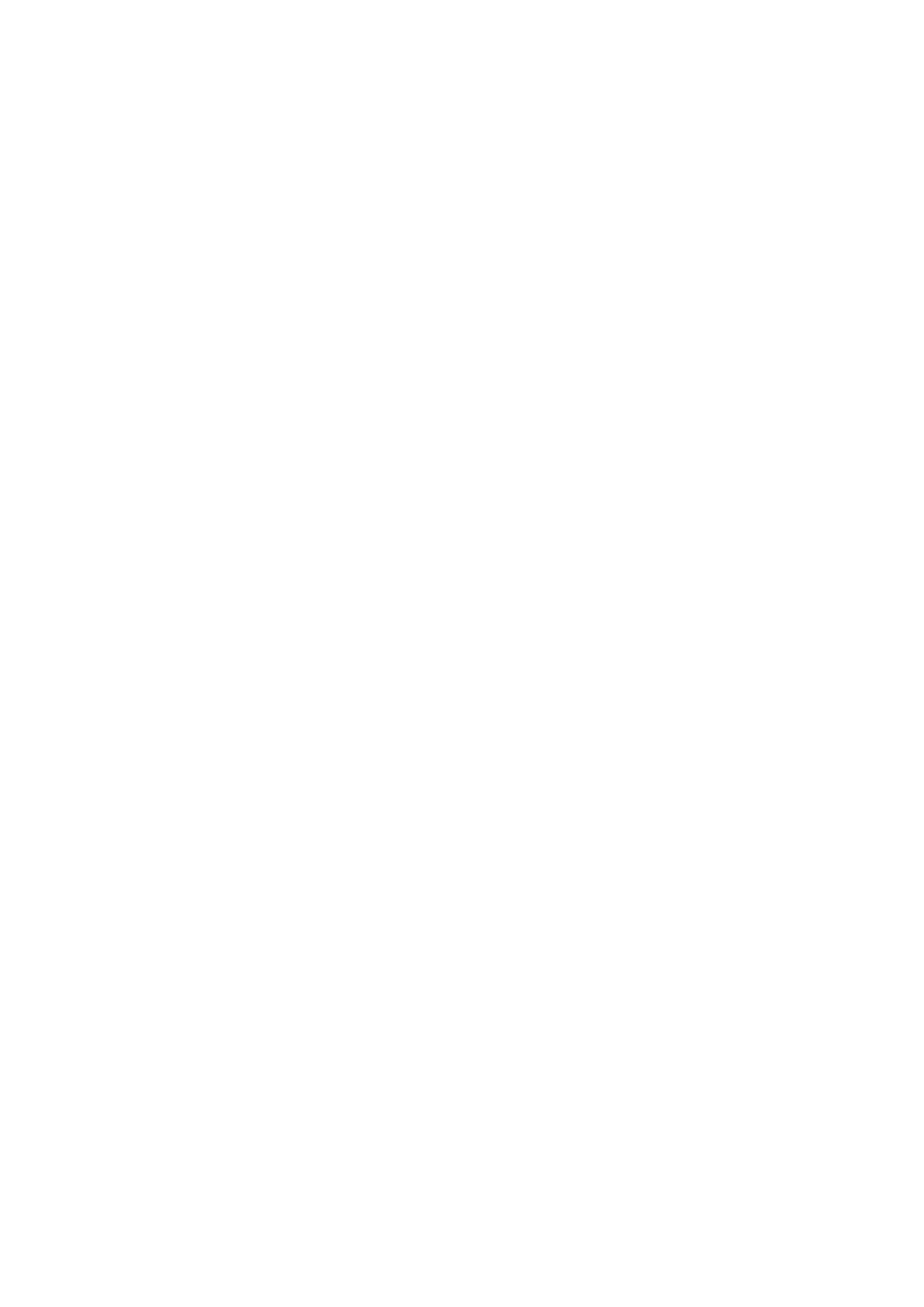<span id="page-16-0"></span>

# **Legislation Act 2001**

An Act about legislation

ׇ֡֬֡

R55 10/11/07

Legislation Act 2001 Effective: 10/11/07-13/11/07 page 1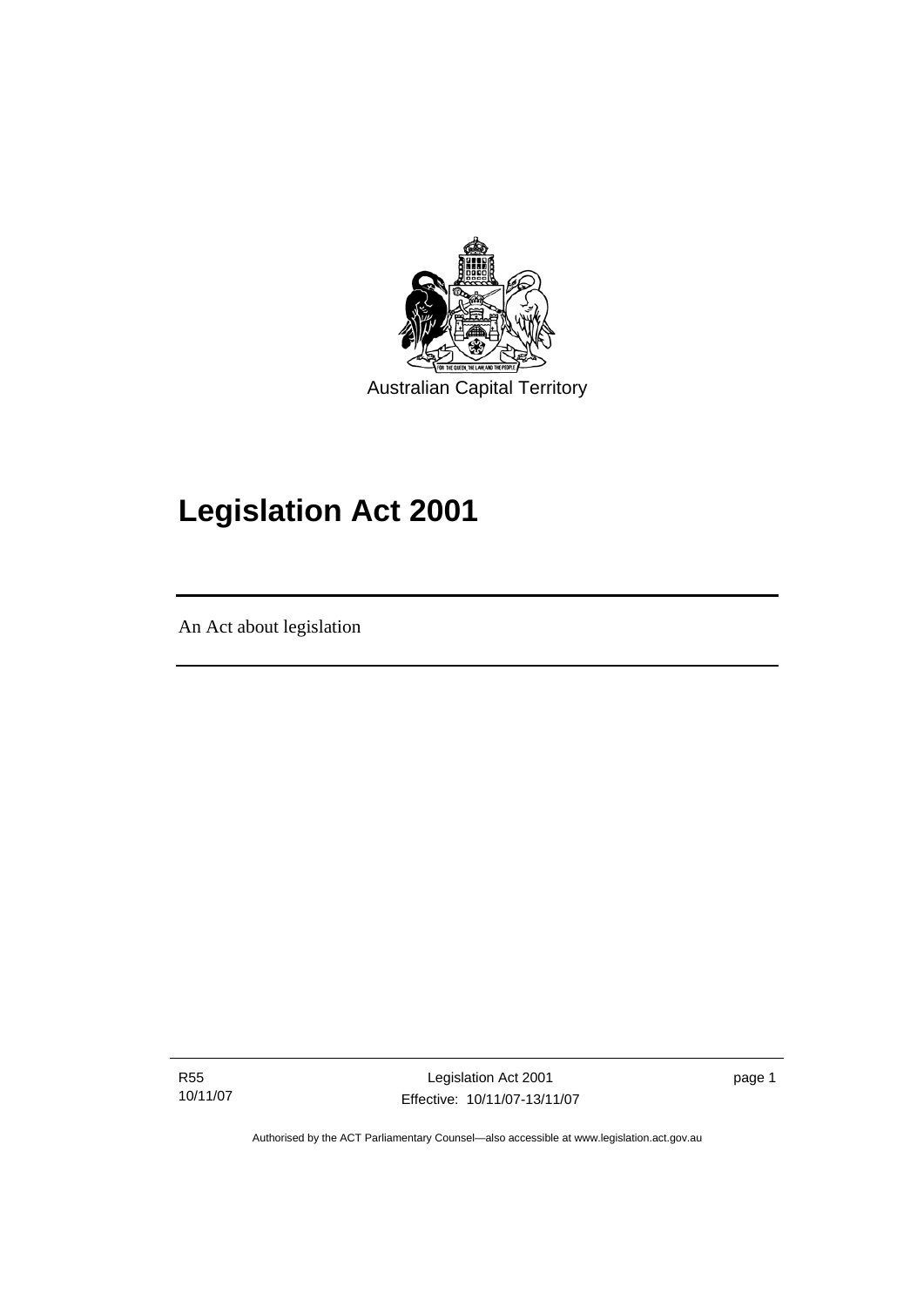<span id="page-17-0"></span>**Chapter 1** Preliminary<br>**Part 1.1** General General

Section 1

## **Chapter 1** Preliminary

### **Part 1.1 General**

### **1 Name of Act**

This Act is the *Legislation Act 2001.* 

### **2 Dictionary**

The dictionary at the end of this Act is part of this Act.

- *Note 1* The dictionary at the end of an Act usually defines certain terms used in the Act, and includes references (*signpost definitions*) to other terms defined elsewhere in the Act. However, in this Act the dictionary is divided into 2 parts.
- *Note* 2 Part 1 defines terms commonly used in Acts (including this Act) and statutory instruments. For example, because of the definition '*month* means calendar month.', the term 'month' has the defined meaning wherever the term is used in an Act or statutory instrument unless the Act or instrument provides otherwise or the contrary intention otherwise appears (see s 144 and s 155).
- *Note 3* Part 2 defines certain terms used in this Act. For example, the signpost definition '*administrator*, for part 19.5 (Service of documents)—see section 246.' means that the term 'administrator' is defined in s 246 for this Act, pt 19.5. A definition in pt 2 applies to all of this Act unless the definition, or another provision of this Act, provides otherwise or the contrary intention otherwise appears (see s 155 and s 156 (1)).

### **2A Notes**

A note included in this Act is explanatory and is not part of this Act.

*Note* See s 127 (1), (4) and (5) for the legal status of notes.

R55 10/11/07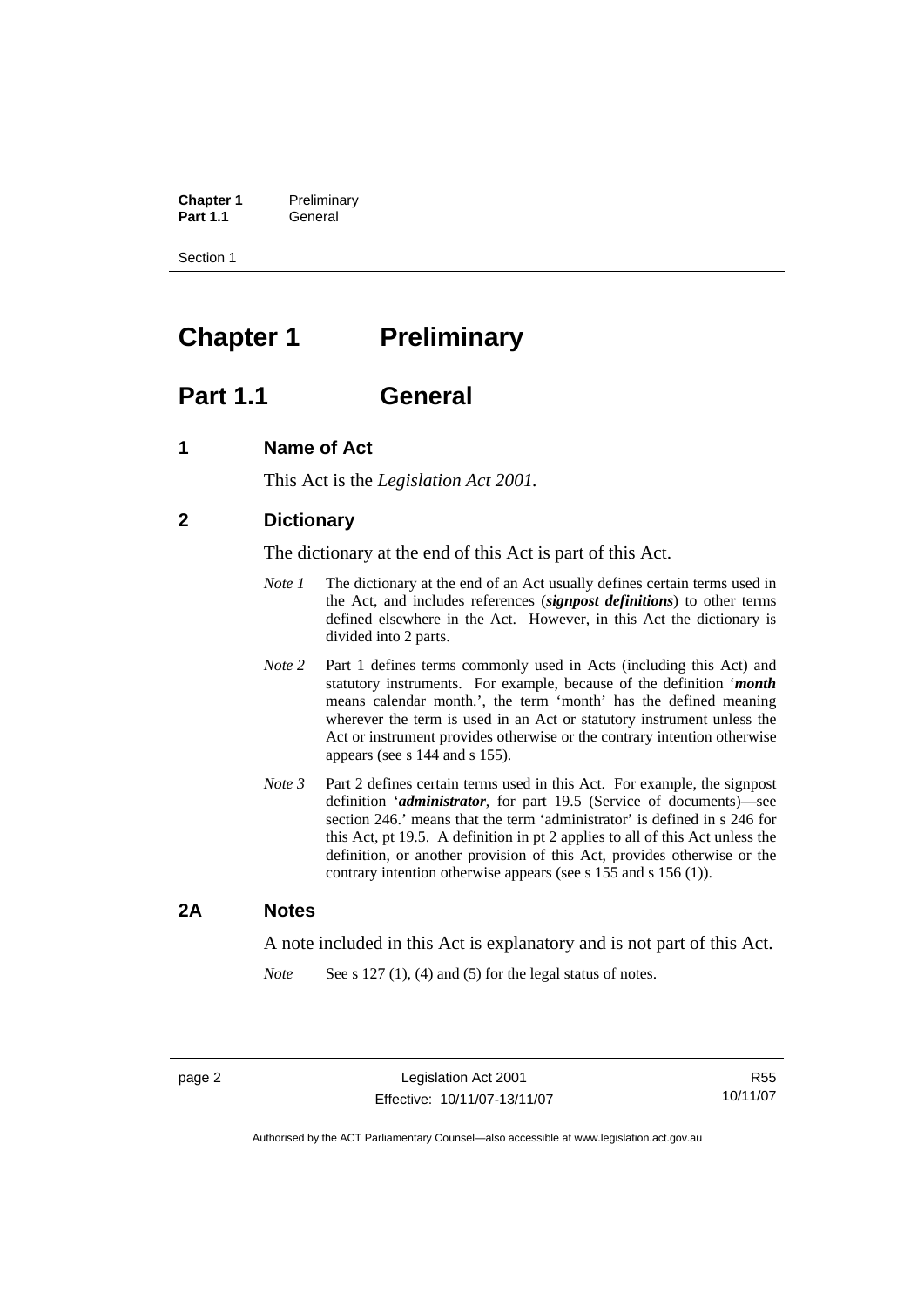### <span id="page-18-0"></span>**3 Objects**

- (1) The main object of this Act is to make legislation more accessible.
- (2) This is to be achieved particularly by—
	- (a) encouraging access to legislation through the internet, while maintaining access to printed legislation; and
	- (b) restating the law dealing with the 'life cycle' of legislation, improving its structure and content, and simplifying its provisions where practicable; and
	- (c) assisting users of legislation to find, read, understand and use legislation by—
		- (i) facilitating the shortening and simplification of legislation; and
		- (ii) promoting consistency in the form and language of legislation; and
		- (iii) providing rules about the interpretation of legislation; and
		- (iv) facilitating the updating and republication of legislation to ensure its ready availability.
- (3) For this section, the '*life cycle*' of legislation includes the making (where relevant), notification, commencement, presentation and disallowance (where relevant), operation, interpretation, proof, republication, amendment and repeal of legislation and instruments made under legislation.

### **4 Application of Act**

 (1) This Act applies to all Acts (including this Act) and statutory instruments.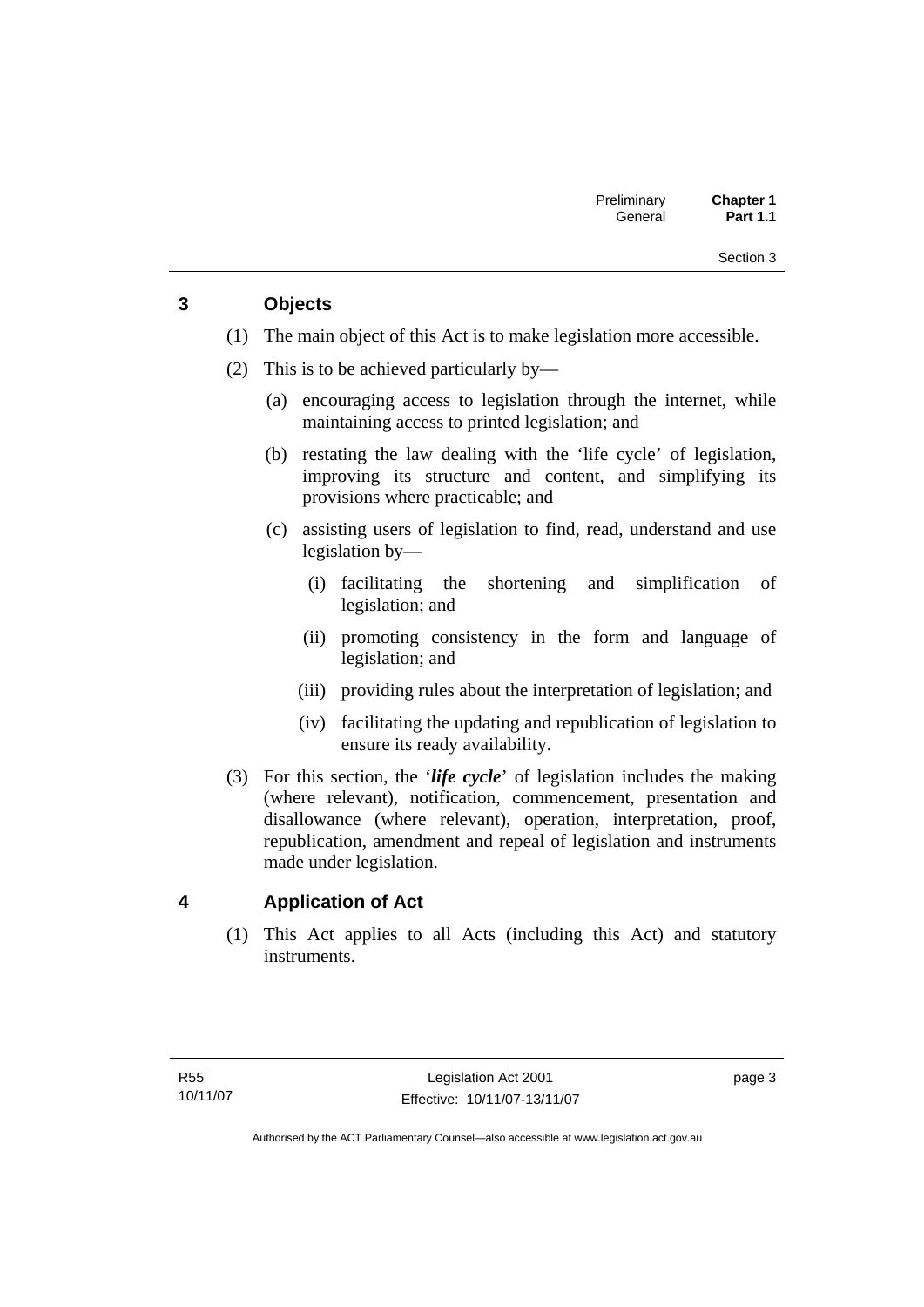<span id="page-19-0"></span>

| <b>Chapter 1</b> | Preliminary |
|------------------|-------------|
| <b>Part 1.1</b>  | General     |

 (2) In particular, Acts and statutory instruments are taken to be made on the basis that they will operate in conjunction with this Act.

#### **Examples**

- 1 An Act imposes an obligation and provides that people who 'fail' to carry out the obligation are liable to the penalty. The Act does not, however, define 'fail' or indicate that the word is used in a special way. In accordance with this Act, dictionary, part 1 (see s 144), the word 'fail' includes 'refuse'. In other words, a person who refuses to carry out the obligation will be subject to the penalty in the same way as someone who only neglects the obligation. In this case, the presence in an Act of a word that is defined in this Act attracts the operation of the definition in the dictionary.
- 2 The *XYZ Act 2001* contains the following provision:

The Minister may determine fees for this Act.

Because the XYZ Act authorises a fee to be determined 'for this Act', this Act, section 56 applies and therefore the provisions of part 6.3 (Making of certain statutory instruments about fees) apply to the determination of fees under the provision. In this case, the operation of provisions of this Act is attracted because the *XYZ Act 2001* contains a provision that triggers the application of the part.

- *Note 1* The determination of a fee by a Minister under an Act is a disallowable instrument and must be in writing (see s 9 (1) (b) and s 42 (2)).
- *Note 2* An example is part of the Act, is not exhaustive and may extend, but does not limit, the meaning of the provision in which it appears (see s 126 and s 132).
- (3) This section is a determinative provision.
	- *Note* See s 5 for the meaning of determinative provisions, and s 6 for their displacement.

#### **5 Determinative and non-determinative provisions**

 (1) This Act consists of determinative and non-determinative provisions.

R55 10/11/07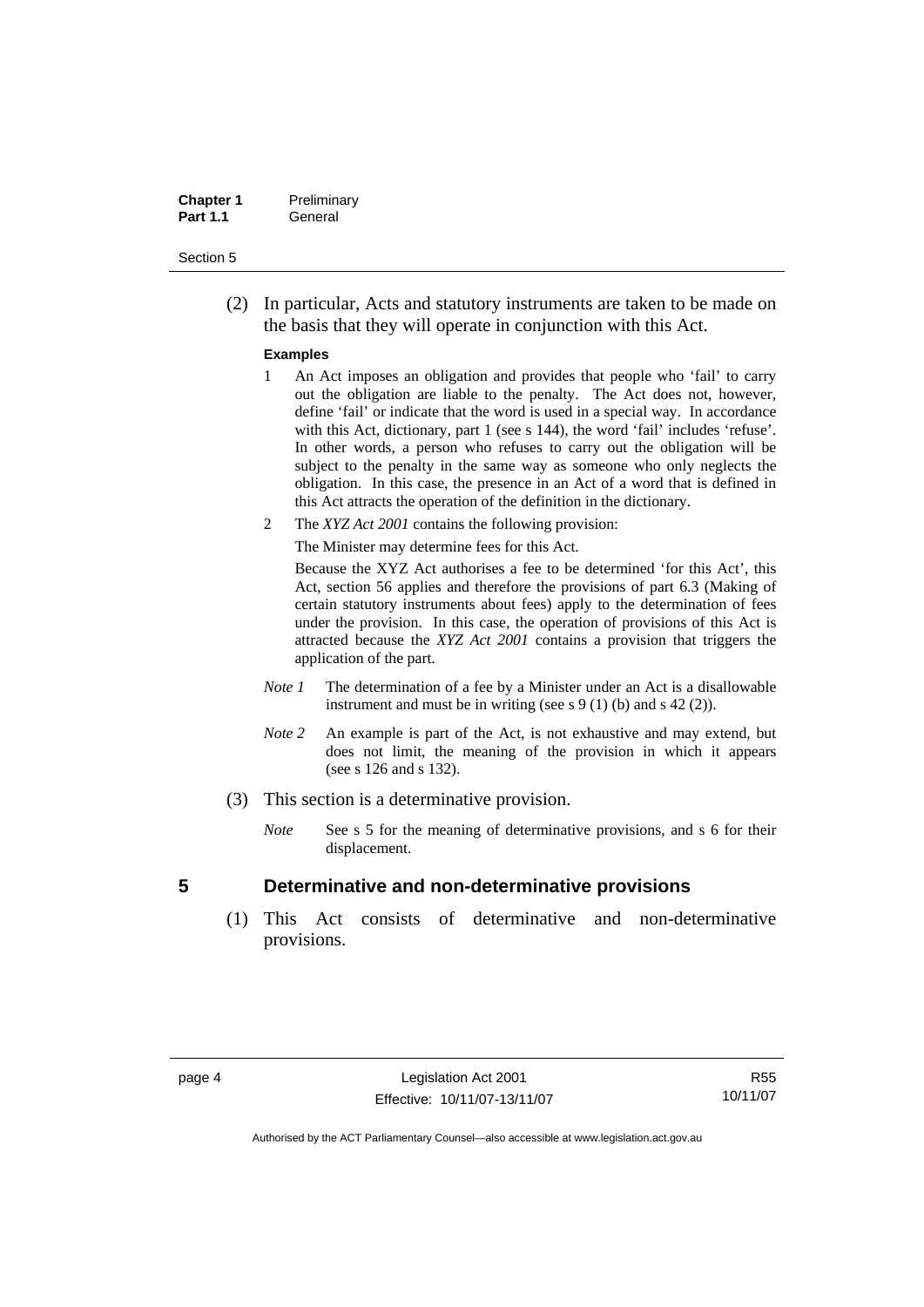<span id="page-20-0"></span> (2) A *determinative provision* is a provision of this Act that is declared to be a determinative provision.

#### **Example**

Section 4 (3) provides that section 4 is a determinative provision.

(3) A *non-determinative provision* is any other provision of this Act.

#### **Example**

Section 3 does not contain a provision corresponding to section 4 (3). Therefore, section 3 is not a determinative provision.

*Note* An example is part of the Act, is not exhaustive and may extend, but does not limit, the meaning of the provision in which it appears (see s 126 and s 132).

### **6 Legislation Act provisions must be applied**

- (1) A provision of this Act must be applied to an Act or statutory instrument, in accordance with the terms of the provision, except so far as it is displaced.
- (2) A determinative provision may be displaced expressly or by a manifest contrary intention.
- (3) A non-determinative provision may be displaced expressly or by a contrary intention.

- (4) The declaration of a provision as 'determinative' indicates that it is the intention of the Legislative Assembly that, if the provision is to be displaced at all in a particular case, a more deliberate displacement is required than if the provision were a nondeterminative provision.
- (5) This section applies despite any presumption or rule of interpretation.

page 5

*Note* For the distinction between a 'manifest contrary intention' (see s (2)) and 'contrary intention' (see s (3)), see the examples in this section.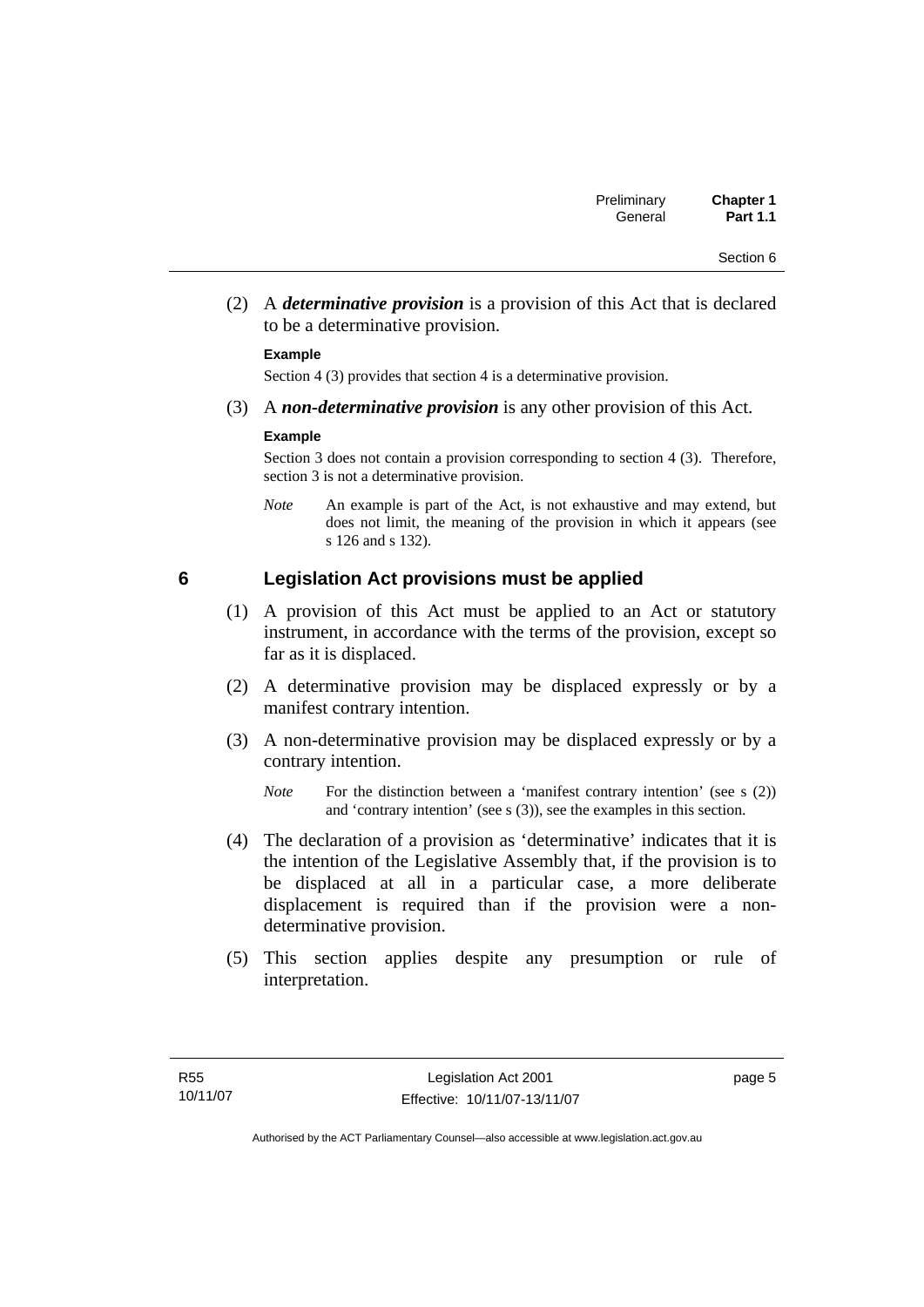| <b>Chapter 1</b> | Preliminary |
|------------------|-------------|
| <b>Part 1.1</b>  | General     |

- (6) A provision of this Act must not be taken to be displaced by a provision of an Act or statutory instrument so far as the provisions can operate concurrently.
- (7) In particular and without limiting subsection (5), a provision of this Act is not displaced by a provision of an Act or statutory instrument because the provisions deal with the same or a similar subject matter.
- (8) This section is a determinative provision.

#### **Examples of different kinds of displacement**

- 1 *Determinative provision—express displacement* The *Collections Regulation Act 1999* (hypothetical), section 83 contains the following provision:
	- (2) The Legislation Act, section 47 (3) does not apply to a regulation under this Act.

Section 83 (2) illustrates a provision expressly displacing this Act, section 47 (3), a determinative provision.

2 *Determinative provision—manifest contrary intention*

The *Motor Repairers Act 2001* (hypothetical) does not contain a provision like the *Collections Regulation Act 1999*, section 83, but section 79 contains the following provision:

(3) A regulation may apply, adopt or incorporate an instrument or provision of an instrument as in force from time to time.

Section 79 (3) illustrates a provision displacing this Act, section 47 (3), a determinative provision, by a manifest contrary intention because section 79 (3) clearly contradicts section 47 (3).

3 *Non-determinative provision—contrary intention*

The master of a vessel is charged with contravening the *Liquor Act 2001* (hypothetical), section 126 by selling liquor on or from 'licensed premises' otherwise than at a time authorised by the Act. It is claimed that the sale took place on the vessel. The Act defines 'licensed premises' to mean that part or those parts of a building or buildings and of the land adjoining it or them as defined by the licensing court. It is argued that the complaint is defective in that a vessel cannot be 'licensed premises'. However, section 126 is expressed to apply to 'a licensee, servant, agent or master who sells liquor on or from licensed premises'. In this case, the reference to

page 6 Legislation Act 2001 Effective: 10/11/07-13/11/07

R55 10/11/07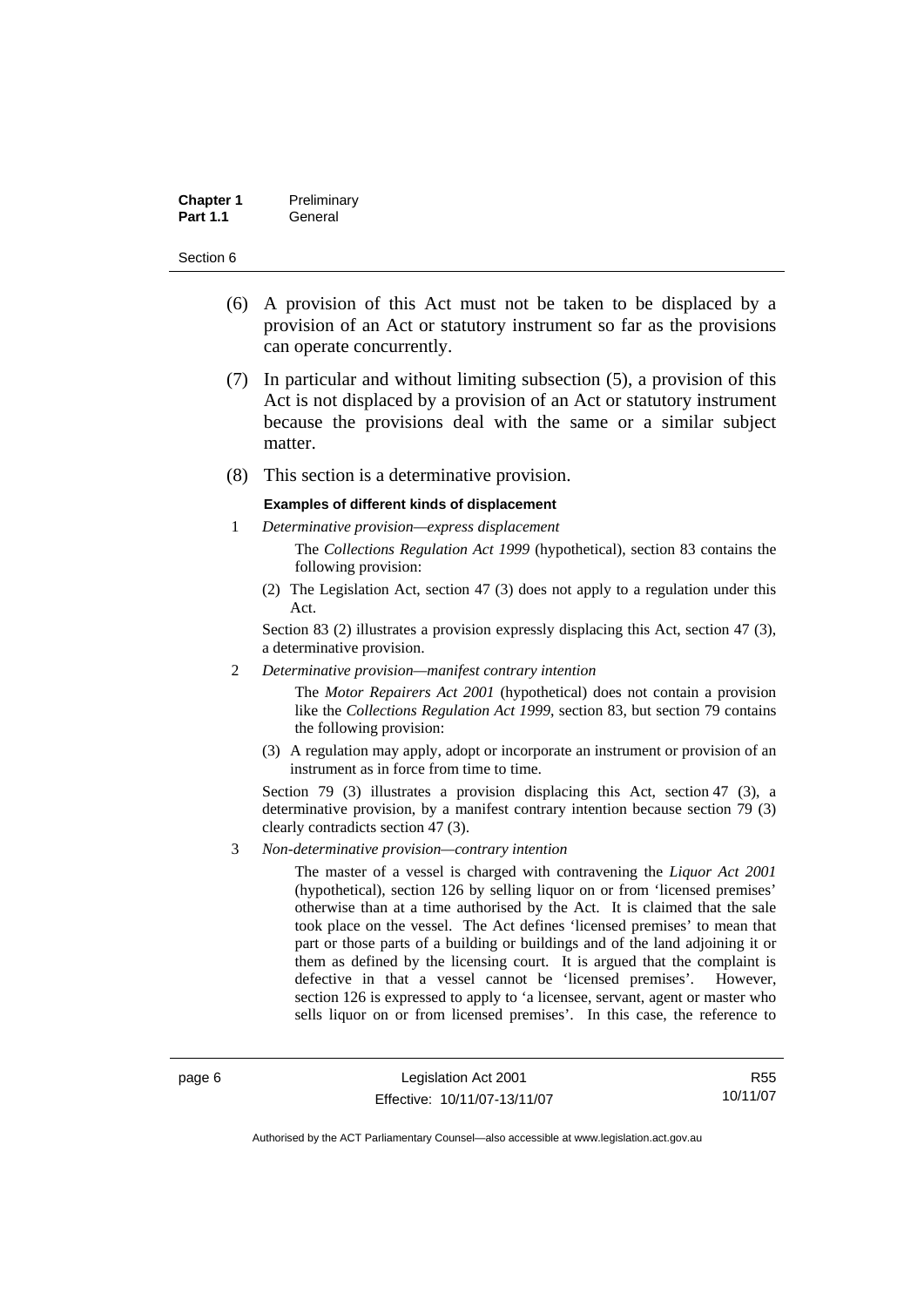'master' indicates a contrary intention indicating that the section is intended to apply to liquor sold on or from vessels.

#### **Example of concurrent operation (no displacement)**

The *Small Clubs Act 2002* (hypothetical) contains the following provision about how notice of the club's annual general meeting may be served on members of a registered small club:

#### **60 Serving notice of annual general meeting**

The executive committee of a registered small club may serve notice of the annual general meeting of the club on members by pinning the notice to a noticeboard in the club house.

This Act, section 247, a non-determinative provision, allows a document to be served on an individual under an Act in a number of ways (by giving the document to the individual, by sending it by prepaid post etc), but does not mention pinning the document to a noticeboard as a method of giving the notice.

Section 247 is not displaced by the *Small Clubs Act 2002*, section 60, because—

- section 60 does not expressly displace section 247 nor does it indicate a contrary intention (see s  $6(1)$  and  $(3)$ ) and, in particular, section  $60$ does not indicate an intention that the method of service it authorises is to be the only method of serving notice of annual general meetings on members of small clubs; and
- the application of section 247 is not displaced by any presumption or rule of interpretation (see s 6 (5)); and
- sections 60 and 247 can operate concurrently (see s  $6(6)$ ) by allowing complementary methods of service; and
- the fact that sections 60 and 247 deal with the same (or a similar) subject matter does not of itself displace section 247 (see s 6 (7) and also s 6 (5)).

It follows, therefore, that the executive committee is free to serve notice of the annual general meeting under section 60 or section 247.

*Note* An example is part of the Act, is not exhaustive and may extend, but does not limit, the meaning of the provision in which it appears (see s 126 and s 132).

page 7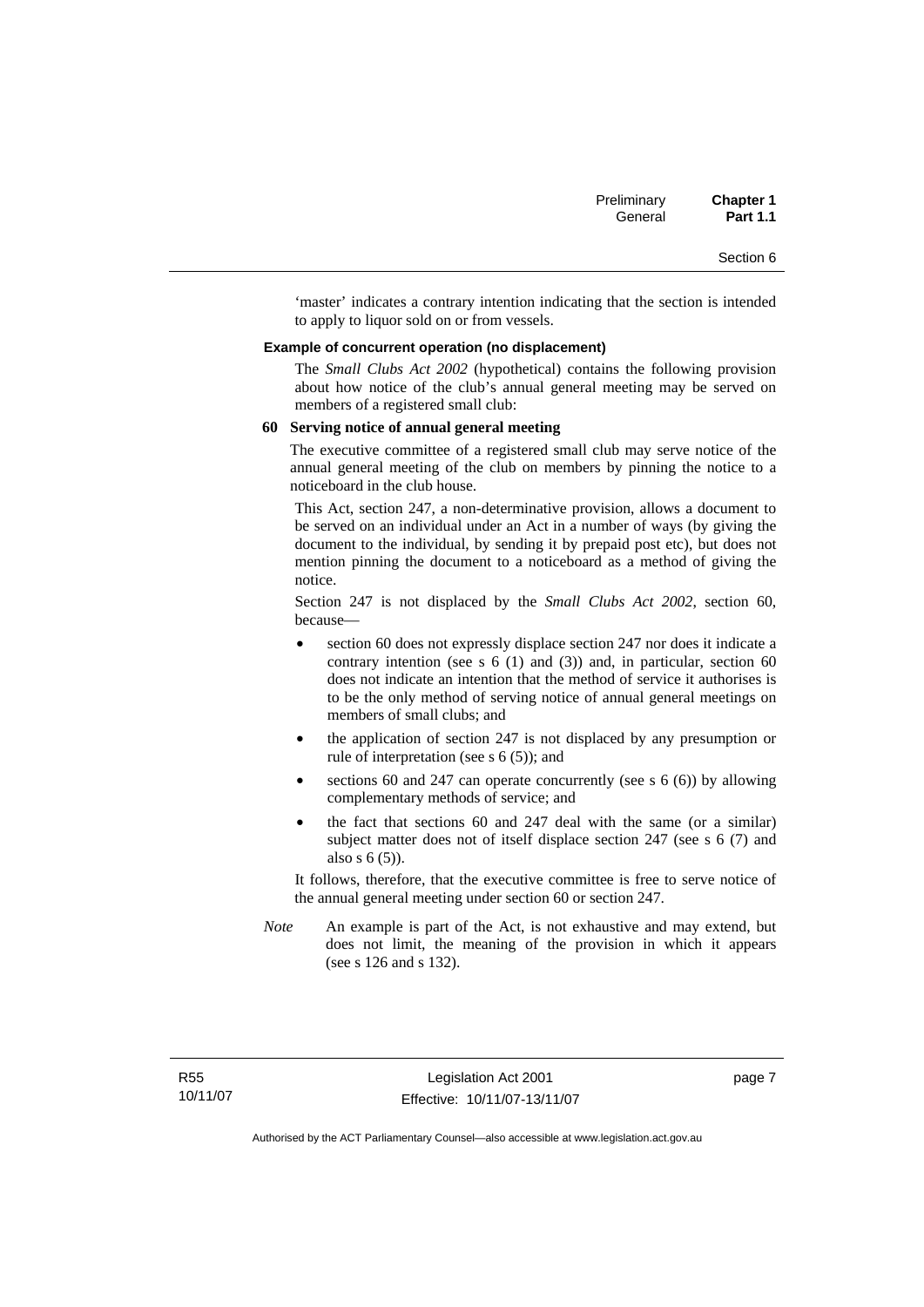<span id="page-23-0"></span>**Chapter 1** Preliminary<br>**Part 1.2** Basic conce **Basic concepts** 

Section 7

## **Part 1.2 Basic concepts**

### **7 Meaning of** *Act* **generally**

- (1) An *Act* is an Act of the Legislative Assembly.
- (2) An *Act of the Legislative Assembly* is a law (however described or named) made by the Legislative Assembly under the Self-Government Act.
- (3) A reference to an *Act* includes a reference to a provision of an Act.
	- *Note 1* Section 17 deals with former Commonwealth enactments, and former NSW and UK Acts, that have become ACT Acts.
	- *Note 2* Section 100 (1) deals with references to particular Acts.

### **8 Meaning of** *subordinate law*

- (1) A *subordinate law* is a regulation, rule or by-law (whether or not legislative in nature) made under—
	- (a) an Act; or
	- (b) another subordinate law; or
	- (c) power given by an Act or subordinate law and also power given otherwise by law.
- (2) A reference to a *subordinate law* includes a reference to a provision of a subordinate law.

### **9 Meaning of** *disallowable instrument*

- (1) A *disallowable instrument* is—
	- (a) a statutory instrument (whether or not legislative in nature) that is declared to be a disallowable instrument by an Act, subordinate law or another disallowable instrument; or

R55 10/11/07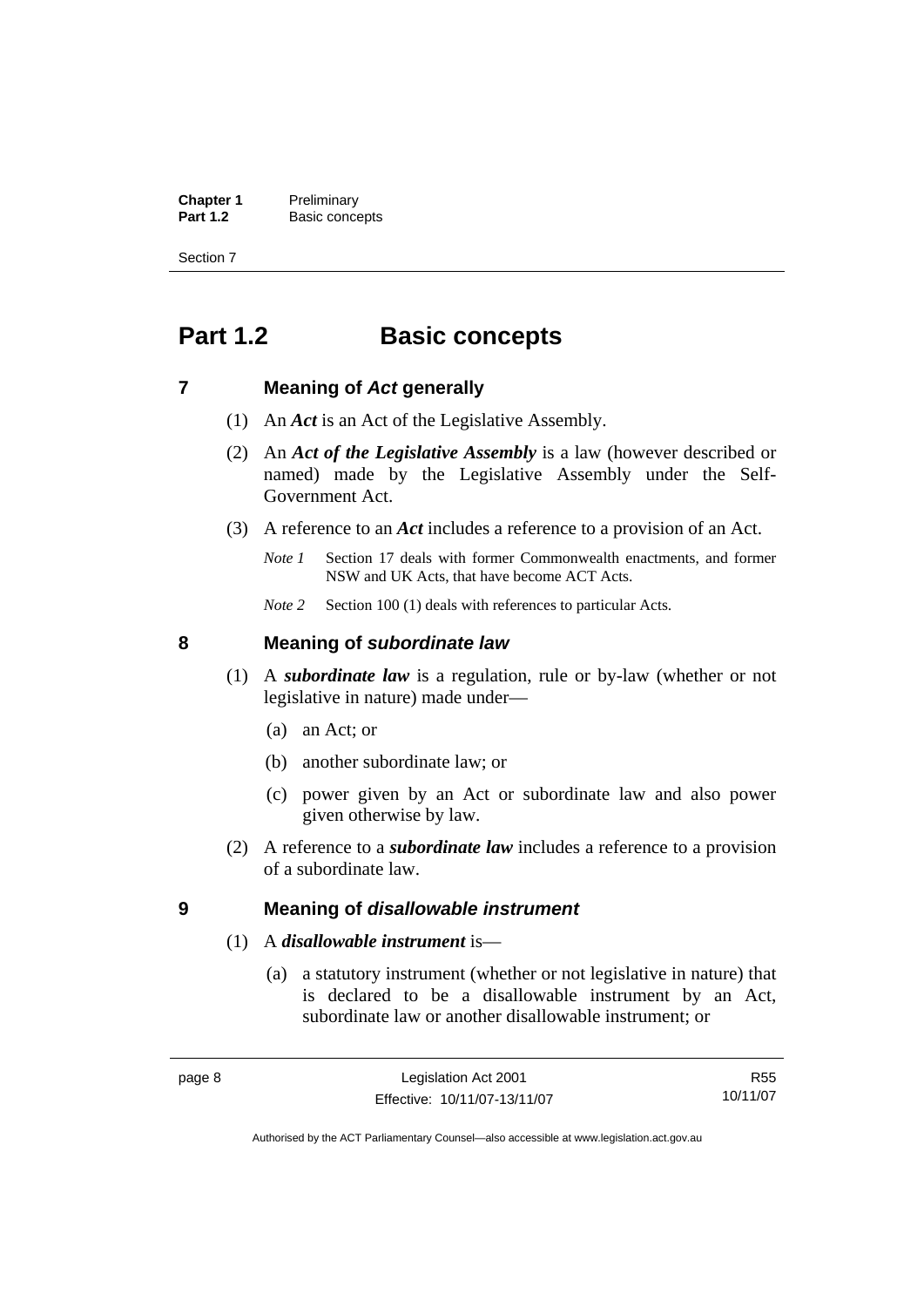- <span id="page-24-0"></span> (b) a determination of fees or charges by a Minister under an Act or subordinate law.
- *Note Statutory instrument* is defined in s 13.
- (2) A reference to a *disallowable instrument* includes a reference to a provision of a disallowable instrument.

### **10 Meaning of** *notifiable instrument*

- (1) A *notifiable instrument* is a statutory instrument (whether or not legislative in nature) that is declared to be a notifiable instrument by an Act, subordinate law, disallowable instrument or another notifiable instrument.
- (2) A reference to a *notifiable instrument* includes a reference to a provision of a notifiable instrument.

### **11 Meaning of** *commencement notice*

- (1) A *commencement notice* is a statutory instrument that fixes or otherwise determines the commencement of an Act, subordinate law, disallowable instrument or notifiable instrument.
- (2) A reference to a *commencement notice* includes a reference to a provision of a commencement notice.

### **12 Meaning of** *legislative instrument*

- (1) A legislative instrument is—
	- (a) a subordinate law; or
	- (b) a disallowable instrument; or
	- (c) a notifiable instrument; or
	- (d) a commencement notice.
- (2) A reference to a *legislative instrument* includes a reference to a provision of a legislative instrument.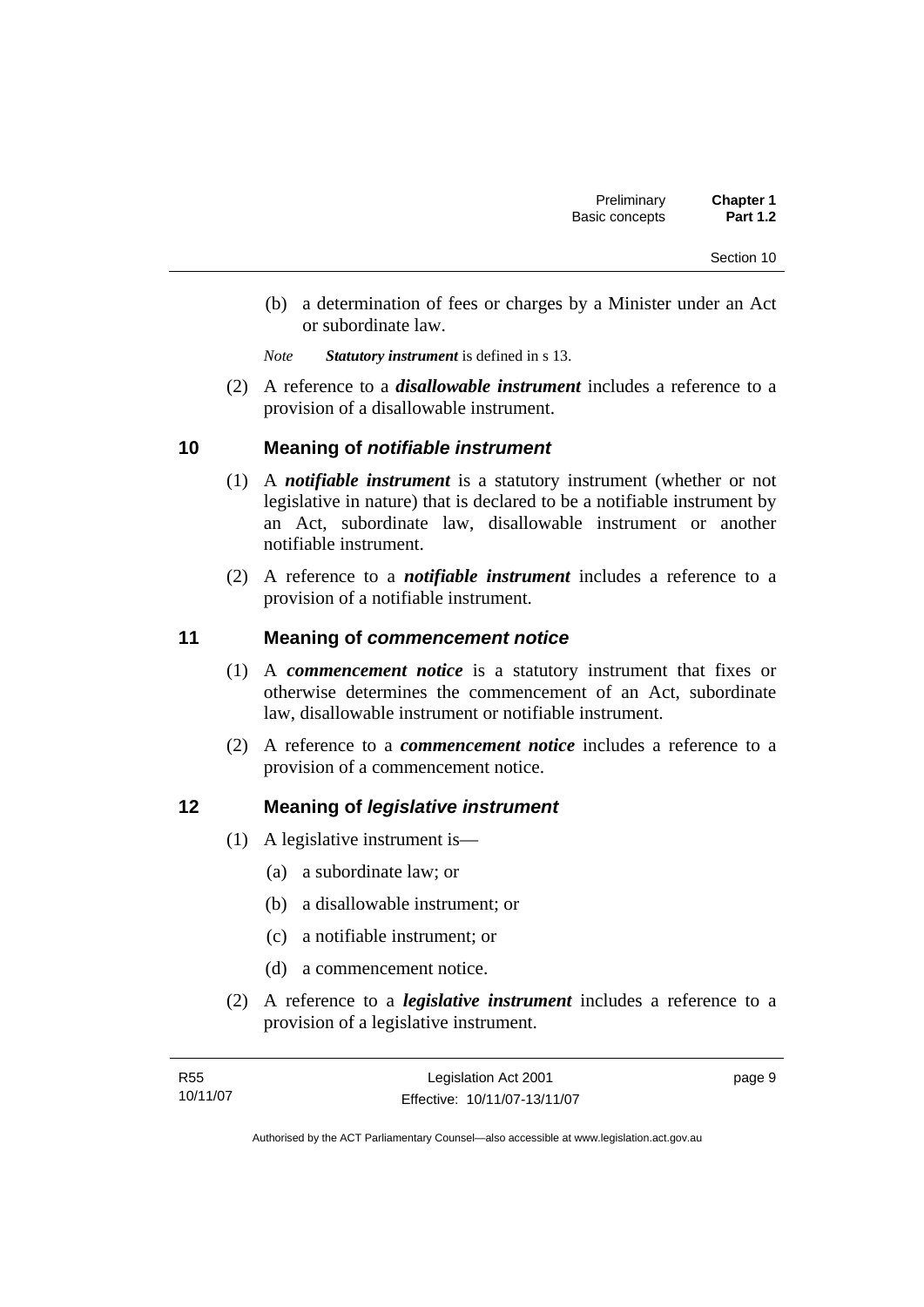<span id="page-25-0"></span>

| <b>Chapter 1</b> | Preliminary    |
|------------------|----------------|
| <b>Part 1.2</b>  | Basic concepts |

### **13 Meaning of** *statutory instrument*

- (1) A *statutory instrument* is an instrument (whether or not legislative in nature) made under—
	- (a) an Act; or
	- (b) another statutory instrument; or
	- (c) power given by an Act or statutory instrument and also power given otherwise by law.
- (2) A *statutory instrument* includes a subordinate law, disallowable instrument, notifiable instrument and commencement notice.
- (3) A reference to a *statutory instrument* includes a reference to a provision of a statutory instrument.

### **14 Meaning of** *instrument*

(1) An *instrument* is any writing or other document.

*Note Writing* is defined in the dictionary, pt 1.

 (2) A reference to an *instrument* includes a reference to a provision of an instrument.

### **15 Meaning of** *authorised republication*

- (1) An *authorised republication* is a republication of a law authorised by the parliamentary counsel under this Act.
- (2) A reference to an *authorised republication* includes a reference to a provision of an authorised republication.
- (3) In this section:

*law*—see section 107 (Definitions for ch 11).

R55 10/11/07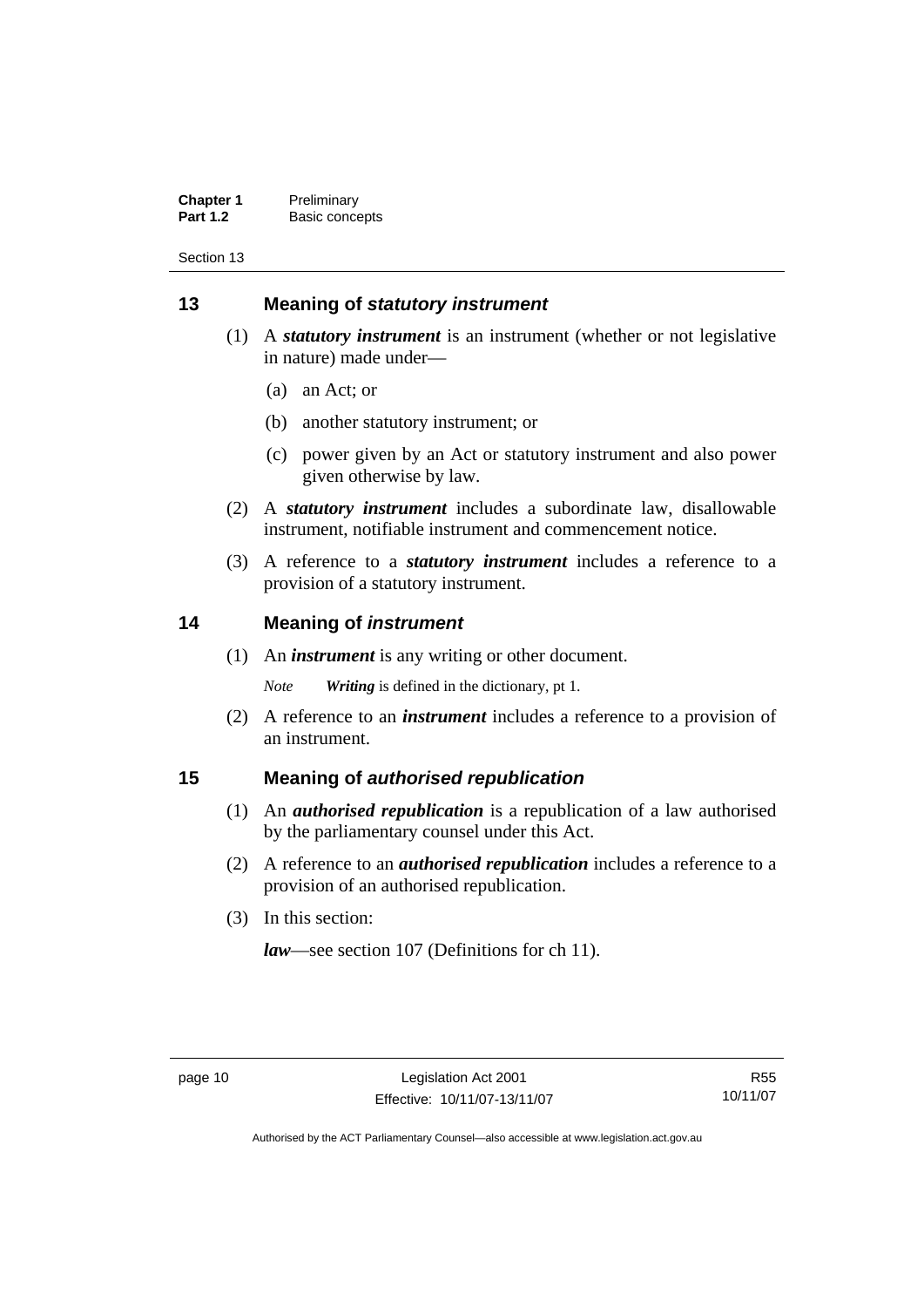### <span id="page-26-0"></span>**16 Meaning of** *provision*

A *provision* of an Act or instrument is any words or anything else that forms part of the Act or instrument.

#### **Examples of provisions consisting of groups of words**

sections, subsections, paragraphs, subparagraphs, sub-subparagraphs, examples

#### **Examples of provisions consisting of groups of other provisions**

chapters, parts, divisions, subdivisions, schedules

- *Note 1* An example is part of the Act, is not exhaustive and may extend, but does not limit, the meaning of the provision in which it appears (see s 126 and s 132).
- *Note 2* See s 126 and s 127 for material that is, or is not, part of an Act or statutory instrument.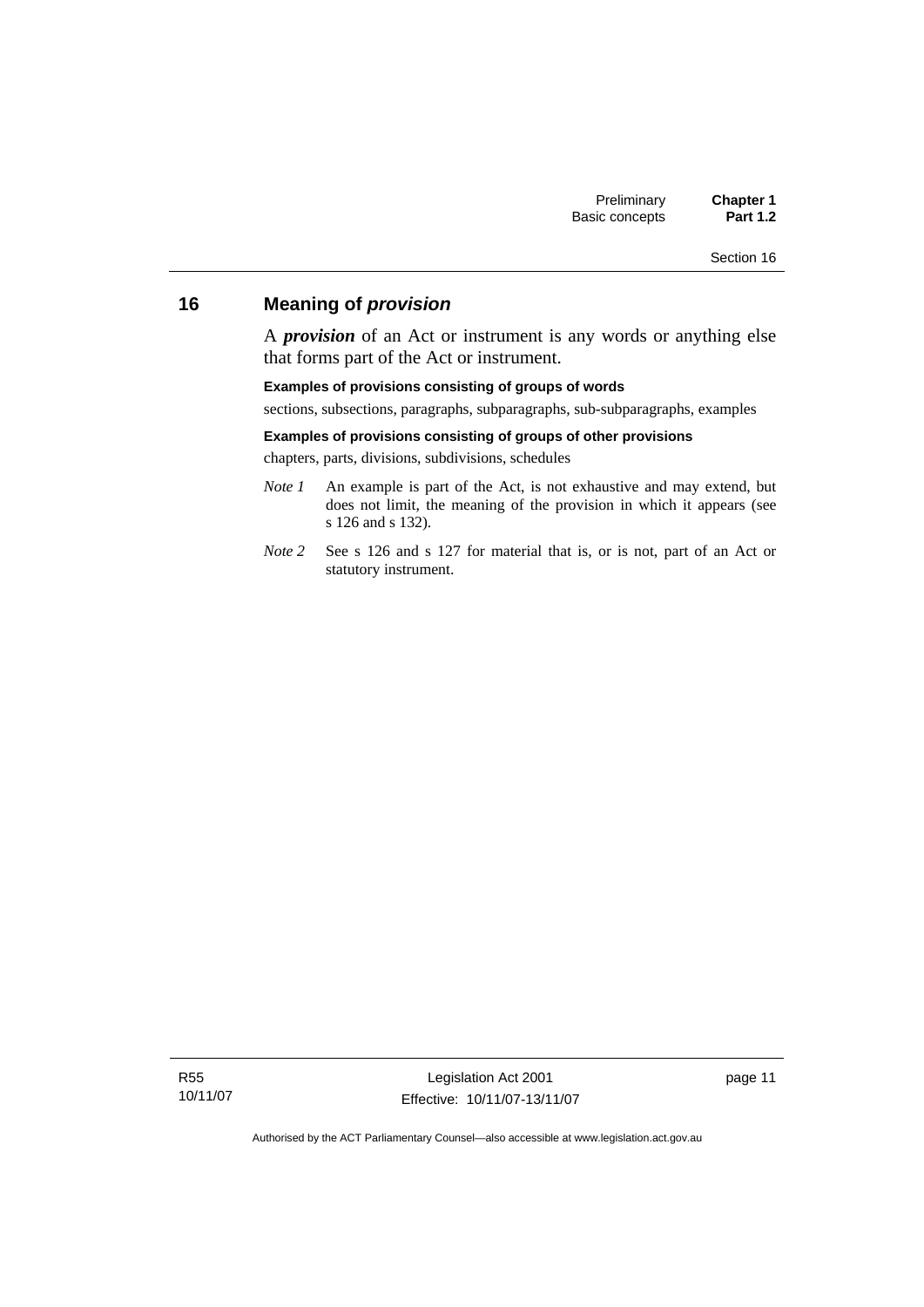**Chapter 1** Preliminary<br>**Part 1.3** Sources of **Part 1.3** Sources of law in the ACT

Section 16

## **Part 1.3 Sources of law in the ACT**

#### **Notes on sources of law**

- *Note 1* The laws in force in the ACT consist of the written law and various unwritten laws known as the principles and rules of common law and equity.
- *Note* 2 The written law of the Territory consists primarily of laws, known as Acts, made by the Legislative Assembly. It also includes regulations, rules of court and other legislative instruments made under specific powers given by Acts. (Written laws made under an Act are commonly called 'subordinate' or 'delegated' legislation.)
- *Note 3* Before self-government, ordinances made by the Governor-General under the *Seat of Government* (*Administration*) *Act 1910* (Cwlth) were the main form of legislation made for the ACT. Most of the ordinances in force at self-government have been converted into Acts (see the Self-Government Act, s 34). However, the Governor-General has power to make ordinances for the ACT on a limited number of topics (see *Seat of Government (Administration) Act 1910* (Cwlth), s 12).
- *Note 4* The written laws in force in the ACT also include the Commonwealth Constitution, Commonwealth Acts, and regulations and other legislative instruments made under Commonwealth Acts. As a general rule, Commonwealth Acts and legislative instruments apply in the ACT in the same way as they apply in other parts of Australia. Commonwealth Acts and instruments prevail over the Acts made by the Legislative Assembly to the extent to which they are inconsistent (see Self-Government Act, s 28).
- *Note 5* Certain Acts of New South Wales and the United Kingdom also formed part of the written laws in force in the ACT. Because of the *Interpretation Act 1967*, s 65, these are now taken to be laws made by the Legislative Assembly as if they had been enacted by the Assembly. (Section 65 has expired, but its previous operation was saved–see s 65 (3)). These Acts are listed in sch 1.

R55 10/11/07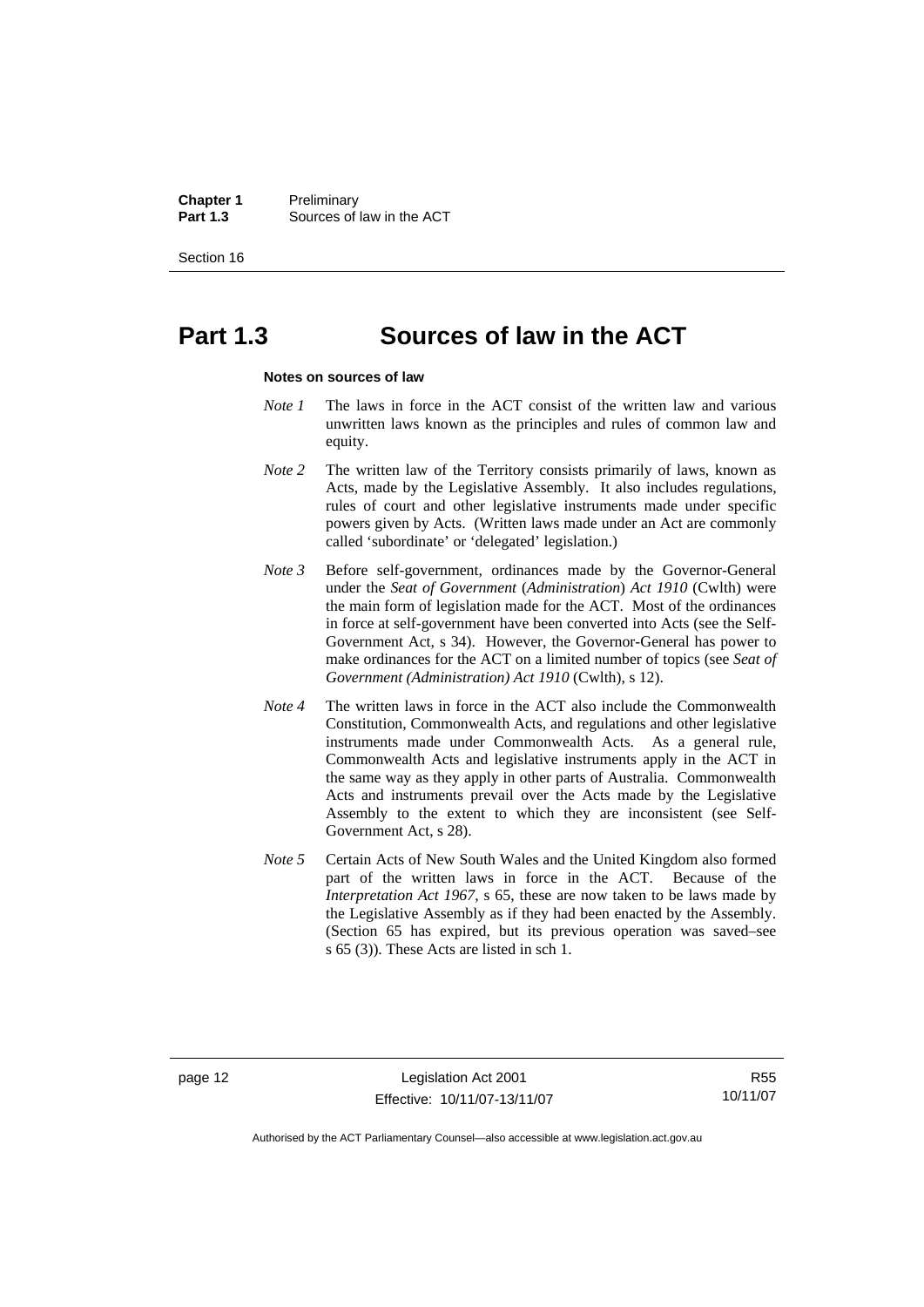### <span id="page-28-0"></span>**17 References to Acts include references to former Cwlth enactments etc**

- (1) A reference to an *Act* includes a reference to a former Commonwealth enactment.
- (2) Without limiting subsection (1), a reference to an *Act* includes a reference to a former NSW Act or former UK Act mentioned in schedule 1.
- (3) In this section:

*former Commonwealth enactment* means a Commonwealth Act or ordinance, a New South Wales Act or Imperial Act that is—

- (a) an enactment within the meaning of the Self-Government Act because of that Act, section 34; or
- (b) an enactment because of the *A.C.T*. *Self-Government (Consequential Provisions) Act 1988* (Cwlth), section 10 (3) or section 12 (2) or (3).

R55 10/11/07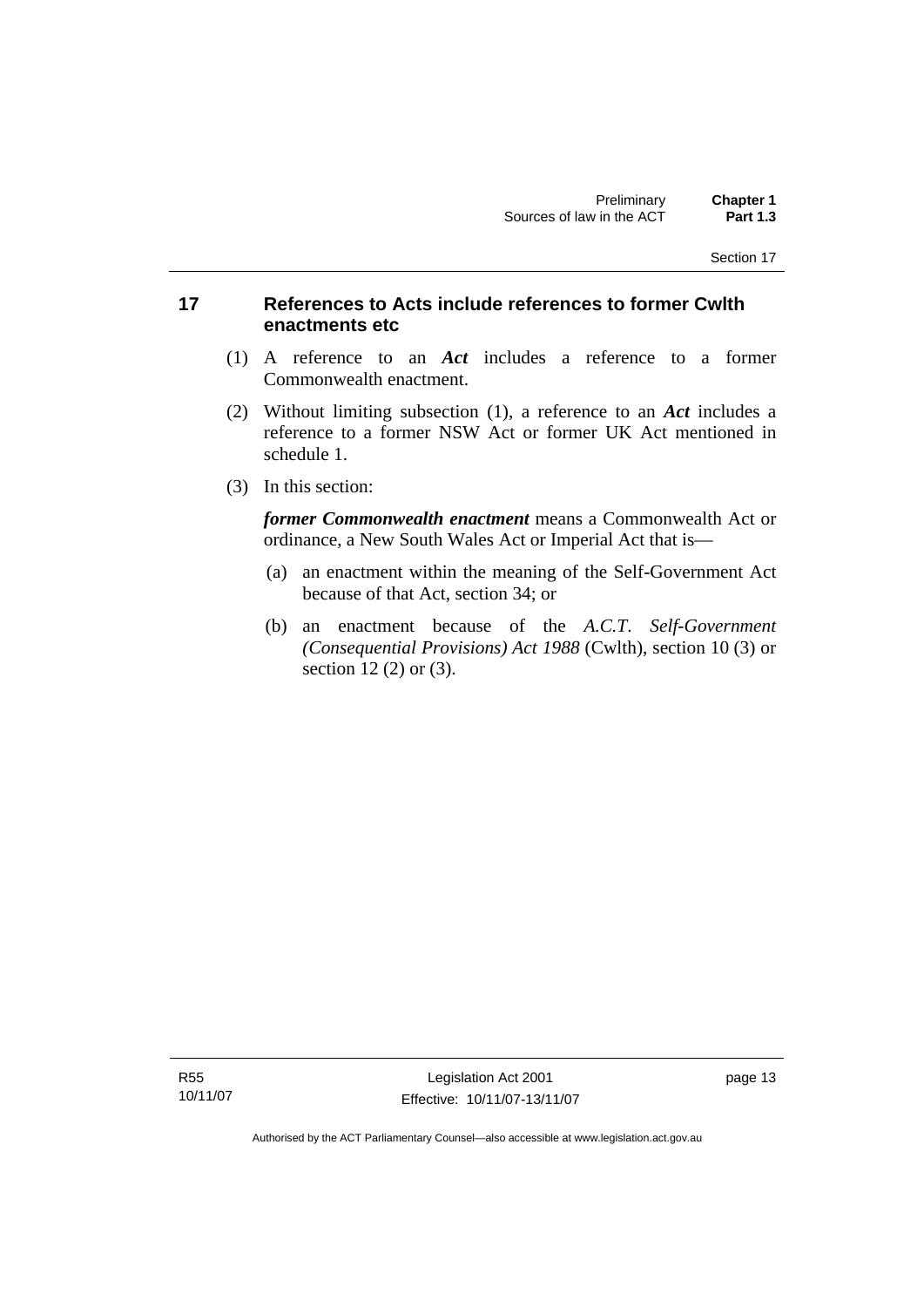## <span id="page-29-0"></span>**Chapter 2 ACT legislation register and web site**

### **18 ACT legislation register**

- (1) The parliamentary counsel must establish and maintain a register of Acts and statutory instruments (the *ACT legislation register*).
- (2) The register must be kept electronically.

#### **Example of how register may be kept**

The register may be kept in the form of, or as part of, 1 or more computer databases, and may include data compiled electronically from the databases.

*Note* An example is part of the Act, is not exhaustive and may extend, but does not limit, the meaning of the provision in which it appears (see s 126 and s 132).

### **19 Contents of register**

- (1) The ACT legislation register must contain the following:
	- (a) authorised republications of laws currently in force;
	- (b) Acts as made;
	- (c) subordinate laws as made;
	- (d) disallowable instruments as made;
	- (e) notifiable instruments as made;
	- (f) commencement notices as made;
	- (g) resolutions passed, or taken to have been passed, by the Legislative Assembly to disallow a subordinate law or disallowable instrument;

R55 10/11/07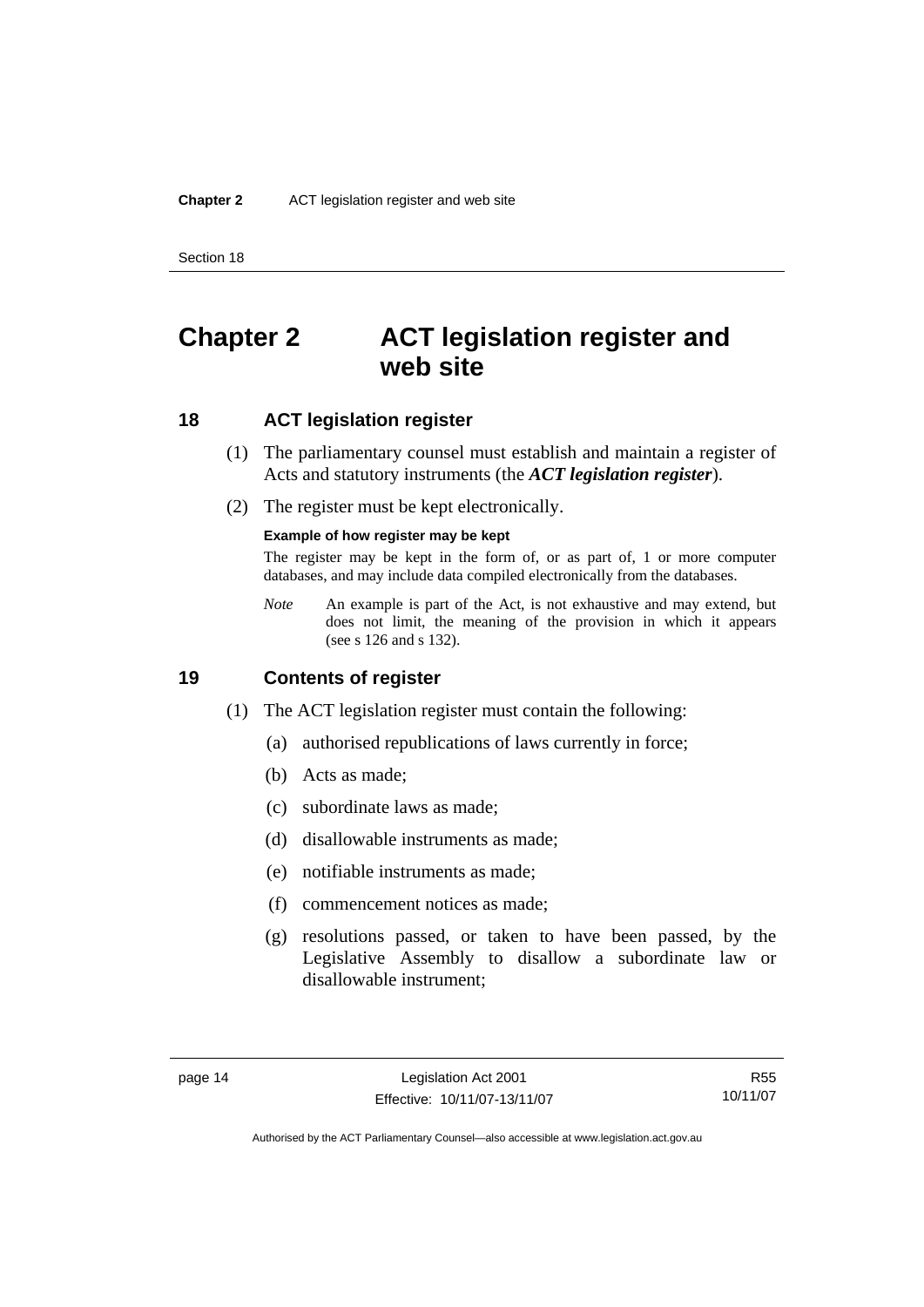- (h) resolutions passed, or taken to have been passed, by the Legislative Assembly to amend a subordinate law or disallowable instrument;
- (i) bills presented to the Legislative Assembly;
- (j) explanatory statements for bills, and amendments of bills, presented to the Legislative Assembly;
- (k) explanatory statements, and regulatory impact statements under chapter 5, for subordinate laws and disallowable instruments.
- (2) The ACT legislation register must also contain the following:
	- (a) notifications of the making of Acts;
	- (b) notifications of the making of subordinate laws;
	- (c) notifications of the making of disallowable instruments;
	- (d) notifications of the making of notifiable instruments;
	- (e) notifications of the making of commencement notices;
	- (f) notifications of the disallowance of subordinate laws or disallowable instruments under section 65 (Disallowance by resolution of Assembly);
	- (g) notifications of the amendment of subordinate laws or disallowable instruments under section 68 (Amendment by resolution of Assembly).
- (3) The parliamentary counsel may enter additional material in the register if the parliamentary counsel considers that it is likely to be useful to users of the register.
- (4) Without limiting subsection (3), the additional material may include the following:
	- (a) unauthorised republications of laws currently in force;

page 15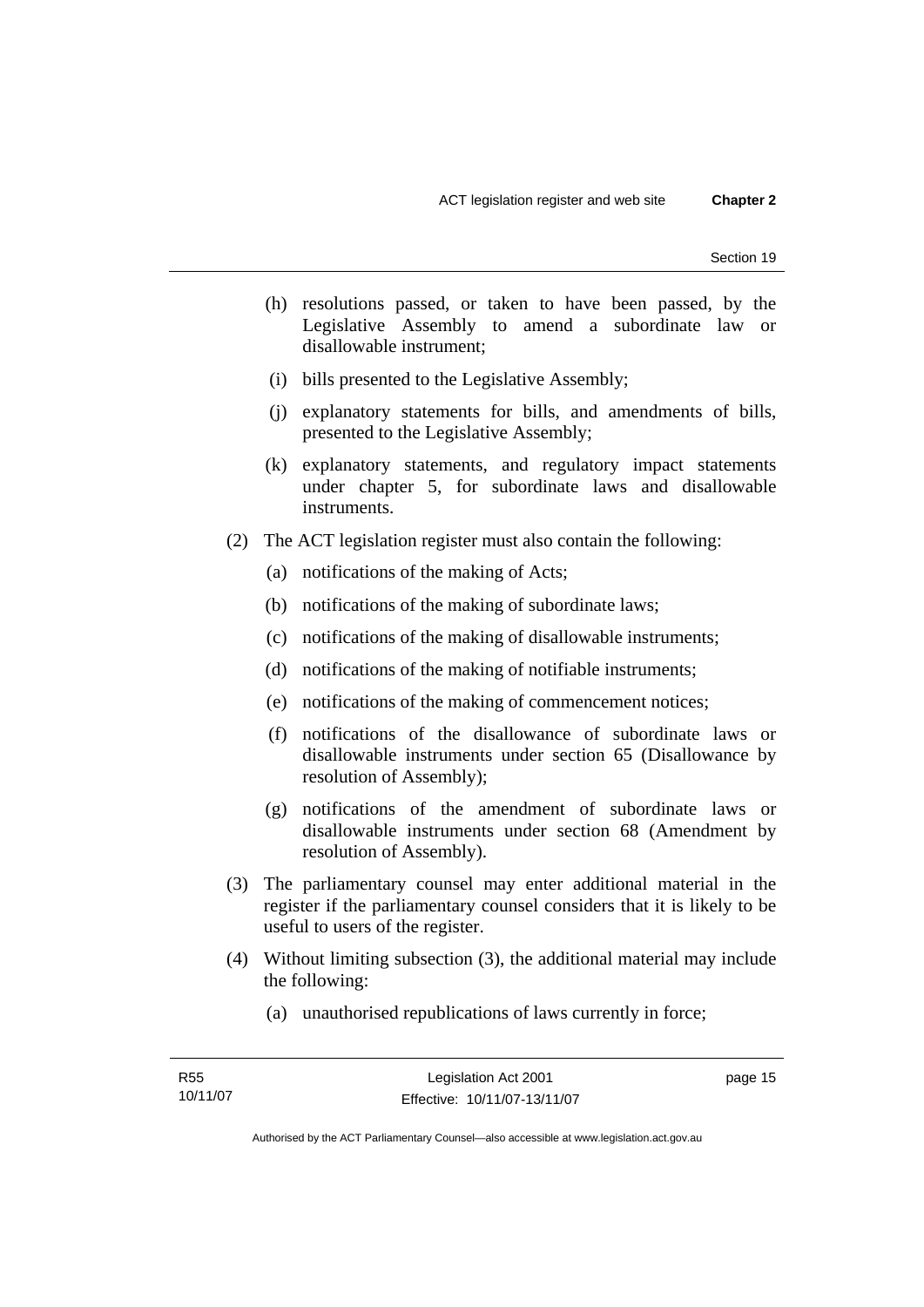#### **Chapter 2** ACT legislation register and web site

#### Section 19

- (b) past versions of unauthorised republications;
- (c) past versions of authorised republications;
- (d) statutory instruments that are not legislative instruments;
- (e) repealed Acts and statutory instruments;
- (f) Commonwealth laws that apply in or in relation to the ACT;
- (g) material relevant to interpreting the rights set out in the *Human Rights Act 2004*, including documents mentioned in that Act, dictionary, definition of *international law*.
- *Note* The following sections of the Act deal with the entry of material in the register:
	- s 28 (Notification of Acts)
	- s 61 (Notification of legislative instruments)
	- s 65A (Notification of disallowance by resolution of Assembly)
	- s 69 (Notification of amendments made by resolution of Assembly)
	- s 108 (Republication in register).
- (5) The parliamentary counsel may enter additional material in the register in any way the parliamentary counsel considers is likely to be helpful to users of the register.

#### **Examples**

- 1 A uniform legislative scheme is entered into under heads of agreement signed on behalf of the Commonwealth, States and Territories. The Legislative Assembly later passes an Act to implement the scheme on behalf of the ACT and the Act is notified and entered in the register. The agreement is also entered in the register as a notifiable instrument with a notifiable instrument number even though the instrument is not taken to be a notifiable instrument under section 10 (Meaning of *notifiable instrument*). The page of the register for the Act contains the heading 'Legislative instruments' and the agreement is listed underneath. The page of the register for the agreement gives particulars for the agreement and mentions that it is not a notifiable instrument but is included in the register for information.
- 2 An instrument under the Self-Government Act notifying the appointment of Ministers is entered in the register as a notifiable instrument even though the instrument is not taken to be a notifiable instrument under section 10

page 16 Legislation Act 2001 Effective: 10/11/07-13/11/07

R55 10/11/07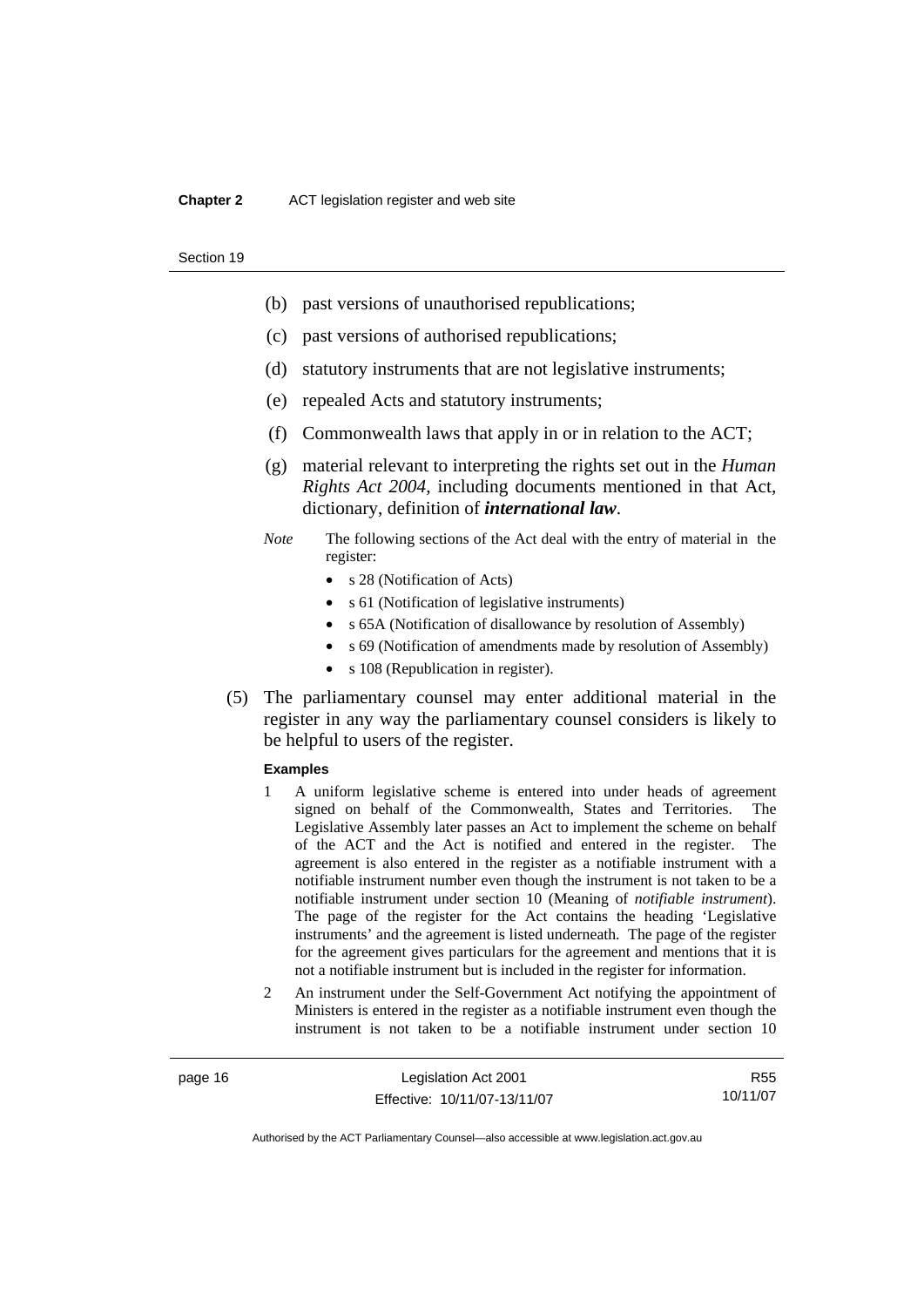(Meaning of *notifiable instrument*). The instrument is also numbered as a notifiable instrument. The page of the register for the notification mentions that it is made under the Self-Government Act and is not a notifiable instrument but is included in the register for information.

- *Note* An example is part of the Act, is not exhaustive and may extend, but does not limit, the meaning of the provision in which it appears (see s 126 and s 132).
- (6) Without limiting subsection (3) or (5), a regulation may prescribe requirements to be satisfied for additional material to be entered in the register under this section, including, for example, requirements about—
	- (a) the form of the material; and
	- (b) the making of requests for its entry in the register.
- (7) A regulation may also make provision about the following in relation to instruments (other than legislative instruments) to be entered in the register under this section:
	- (a) the numbering of the instruments by the parliamentary counsel, whether in a series of numbers allocated under section 59 (Numbering) or otherwise;
	- (b) the identification of the instruments, including, for example, authorising the parliamentary counsel to—
		- (i) add a name to an unnamed instrument; or
		- (ii) amend an instrument's name; or
		- (iii) add notes to an instrument to assist in its identification; or
		- (iv) do anything else in relation to an instrument to assist users of the register to identify or refer to the instrument.
- (8) If the register contains an authorised republication of a law currently in force, and the law is amended, the parliamentary counsel must replace the republication with an authorised republication of the law as amended.

| R <sub>55</sub> | Legislation Act 2001         | page 17 |
|-----------------|------------------------------|---------|
| 10/11/07        | Effective: 10/11/07-13/11/07 |         |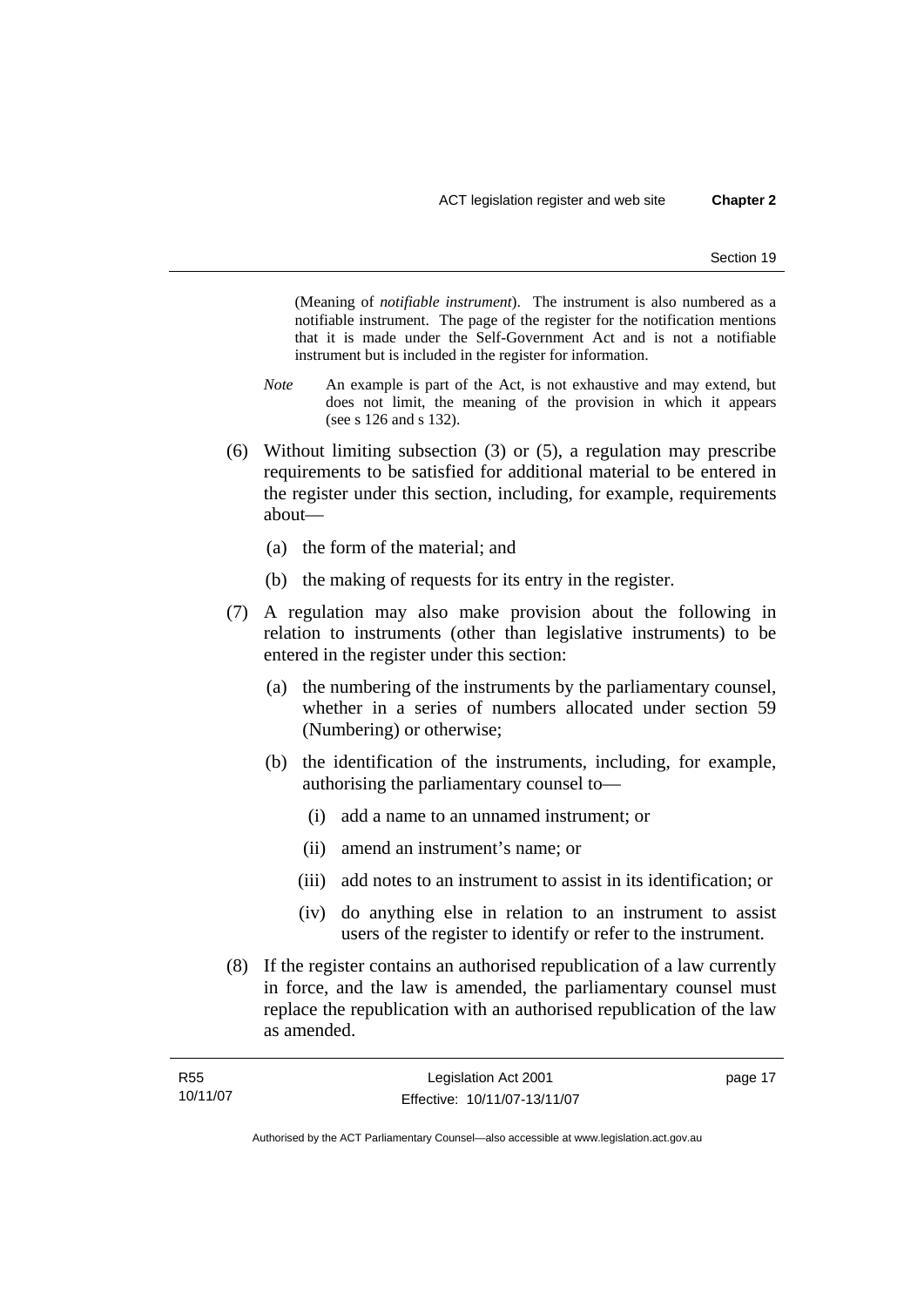- <span id="page-33-0"></span> (9) If the register contains an authorised republication of a law, and the law is repealed, expires or, for a subordinate law or disallowable instrument, is disallowed by the Legislative Assembly, the parliamentary counsel must ensure that the republication is no longer shown as a republication of law currently in force.
- (10) If the parliamentary counsel considers it likely to be useful to users of the register to enter information (in any form) in the register, the parliamentary counsel may enter the information at any time.

### **Example**

guides and indexes to the register

- (11) If an Act passed by the Legislative Assembly, or a legislative instrument made, before the commencement of this Act need not be notified under this Act, the parliamentary counsel may enter the text of the Act or instrument in the register.
- (12) The parliamentary counsel may correct any mistake, error or omission in the register subject to the requirements (if any) of the regulations.
- (13) In this section:

*amended* includes modified.

*law*—see section 107 (Definitions for ch 11).

*repealed* includes lapsed and expired.

### **20 Prompt registration**

The parliamentary counsel must ensure that anything the parliamentary counsel is required to do in relation to the register is done promptly.

### **21 Approved web site**

 (1) The parliamentary counsel must approve an internet site, and may approve additional internet sites, for this Act.

R55 10/11/07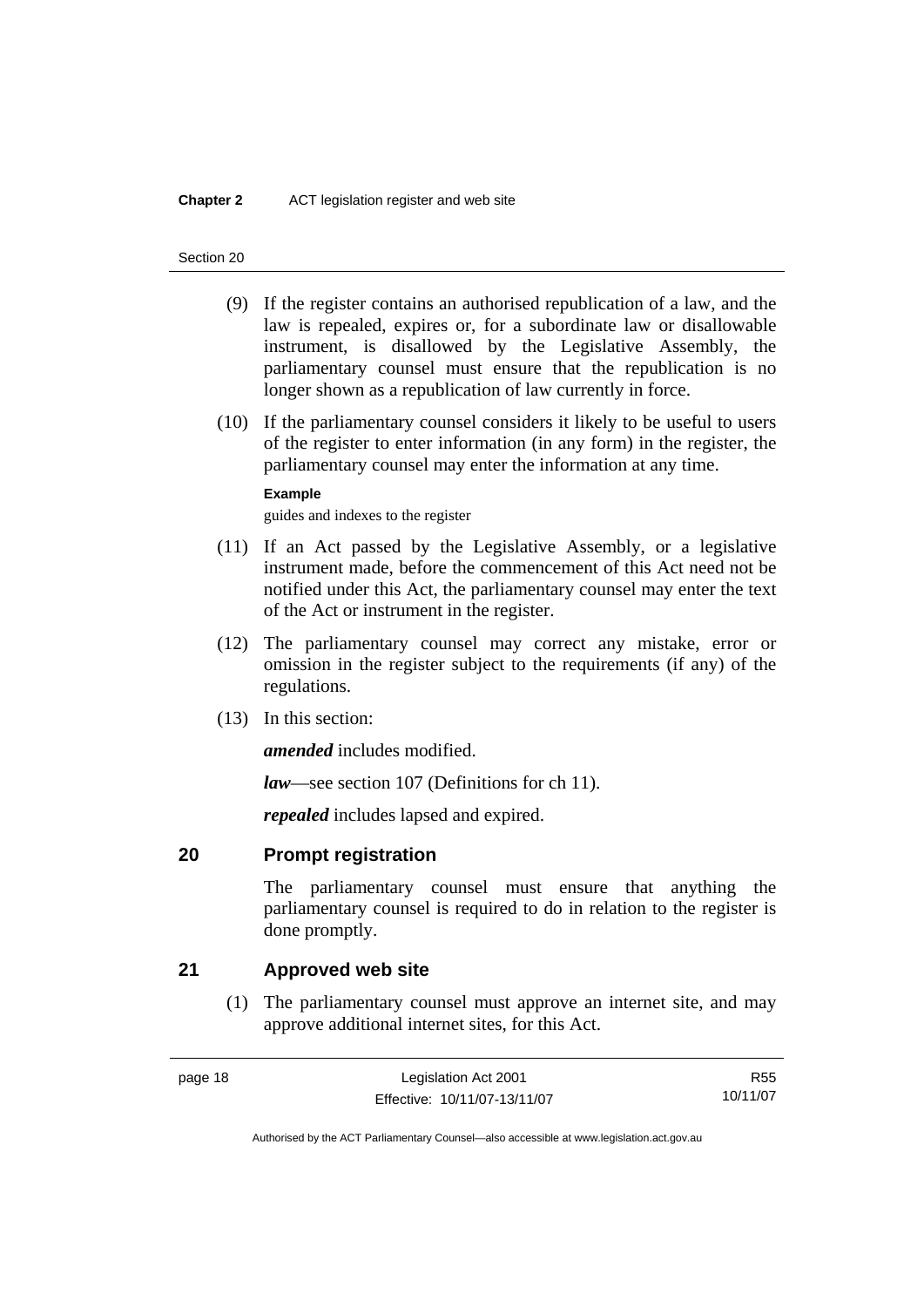<span id="page-34-0"></span> (2) The parliamentary counsel may enter into agreements or arrangements to ensure that users can authenticate an approved web site or the material accessible on an approved web site.

### **22 Access to registered material at approved web site**

- (1) The parliamentary counsel must ensure, as far as practicable, that a copy of the material mentioned in section 19 (1) and (2) (Contents of register) is accessible at all times on an approved web site.
- (2) Access is to be provided without charge by the Territory.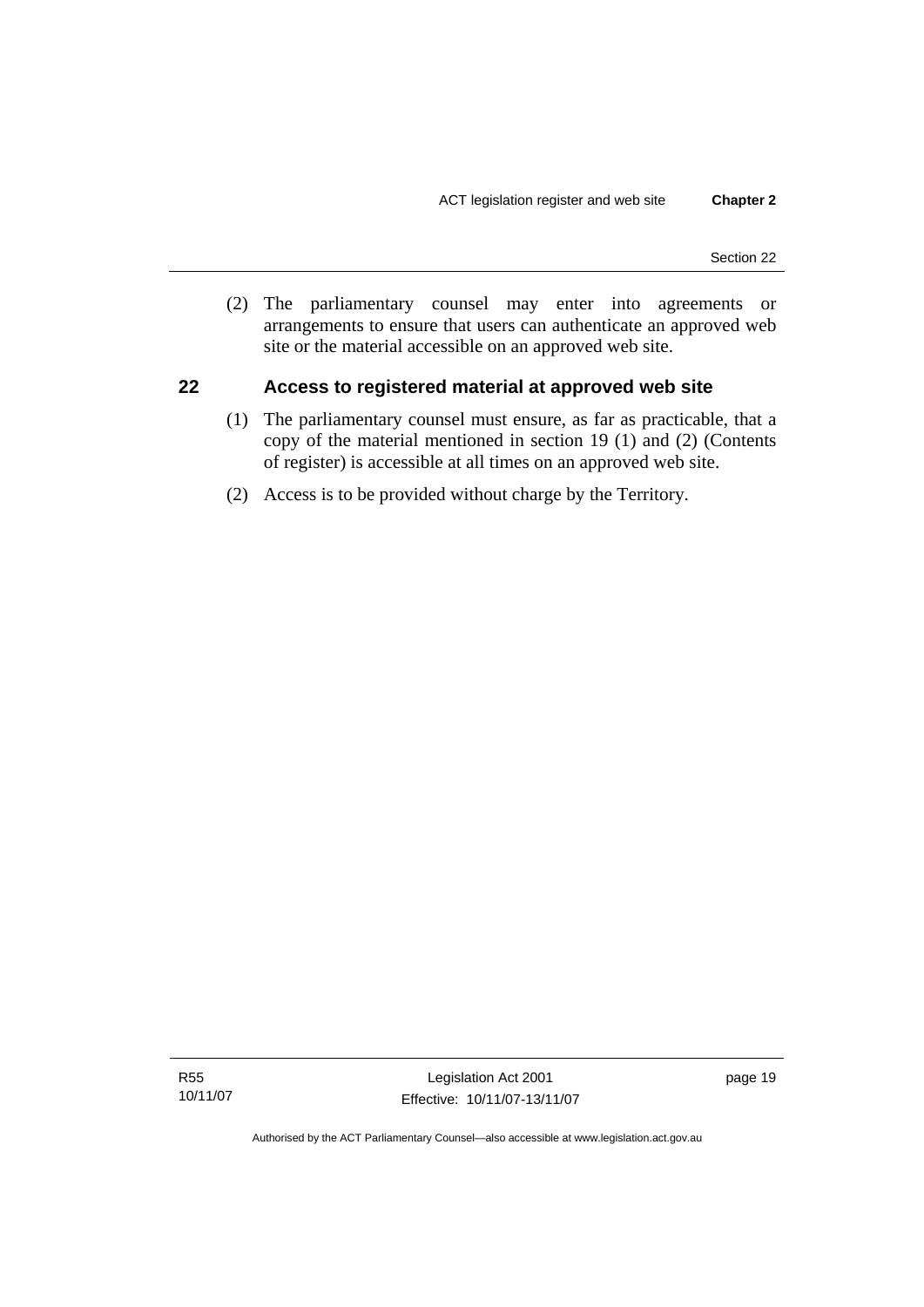<span id="page-35-0"></span>Section 22A

## **Chapter 3 Authorised versions and evidence of laws and legislative material**

### **22A Definitions for ch 3**

In this chapter:

*law* means an Act or statutory instrument, whether or not it has been amended, and includes, in relation to a republication—

- (a) a collection of 2 or more Acts or statutory instruments; or
- (b) all or part of an agreement or other instrument that has the force of law or is in, or attached to, an Act or statutory instrument.
- *Note* A reference to an Act or statutory instrument includes a reference to a provision of the Act or instrument (see s 7 and s 13).

*legislative material* means material (other than a law or provision of a law) relating to an Act or statutory instrument.

#### **Examples of** *legislative material*

- 1 Additional material entered in the register under section 19 (3) (Contents of register) that is not an Act or statutory instrument, for example, appointments of Ministers. Ministers are appointed by the Chief Minister under the Self-Government Act, section 41. An instrument notifying an appointment may be entered in the register even though the instrument is not a statutory instrument.
- 2 Material that may be considered under chapter 14 in working out the meaning of an Act or statutory instrument, for example, an explanatory statement for the bill that became the relevant Act that was presented to the Legislative Assembly before the Act was passed.
- *Note* An example is part of the Act, is not exhaustive and may extend, but does not limit, the meaning of the provision in which it appears (see s 126 and s 132).

| page 20 | Legislation Act 2001         | R55      |
|---------|------------------------------|----------|
|         | Effective: 10/11/07-13/11/07 | 10/11/07 |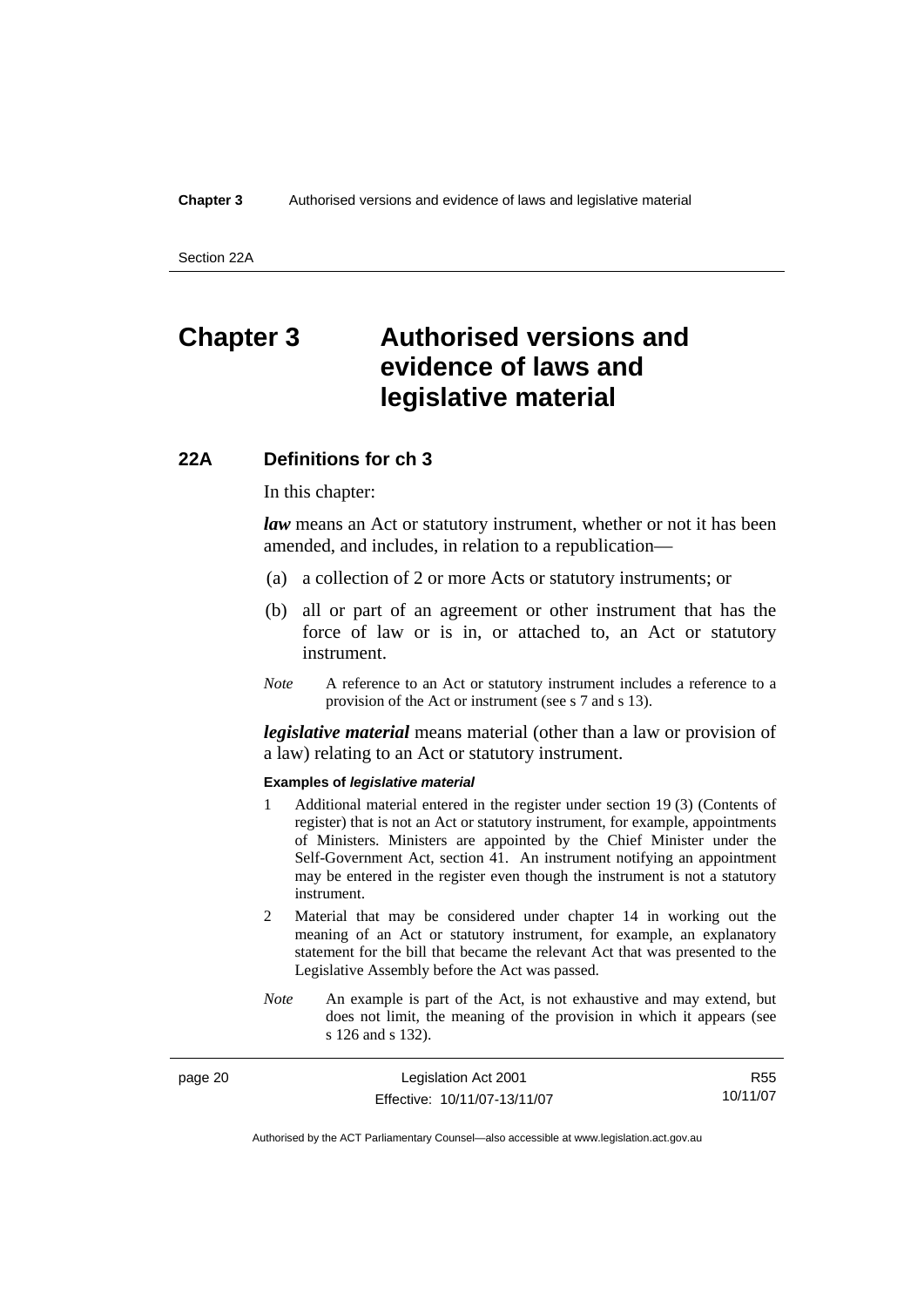*republication* includes part of a republication.

# **23 Authorisation of versions by parliamentary counsel**

The parliamentary counsel may authorise written or electronic versions of a law, republication or legislative material.

*Note Written* includes printed (see dict, pt 1, def *writing*).

# **24 Authorised electronic versions**

- (1) An electronic copy of a law, republication or legislative material is an authorised version if—
	- (a) it is accessed at, or downloaded from, an approved web site in a format authorised by the parliamentary counsel; or
	- (b) it is authorised by the parliamentary counsel and is in the format in which it is authorised by the parliamentary counsel.

## **Example of authorised electronic format**

a locked pdf file

- *Note* An example is part of the Act, is not exhaustive and may extend, but does not limit, the meaning of the provision in which it appears (see s 126 and s 132).
- (2) It is presumed, unless the contrary is proved—
	- (a) that an internet site purporting to be an approved web site is an approved web site; and
	- (b) that an electronic copy of a law, republication or legislative material accessed at, or downloaded from, an approved web site and purporting to be authorised by the parliamentary counsel (however expressed) is an authorised version of the law, republication or legislative material; and
	- (c) that any other electronic copy of a law, republication or legislative material purporting to be authorised by the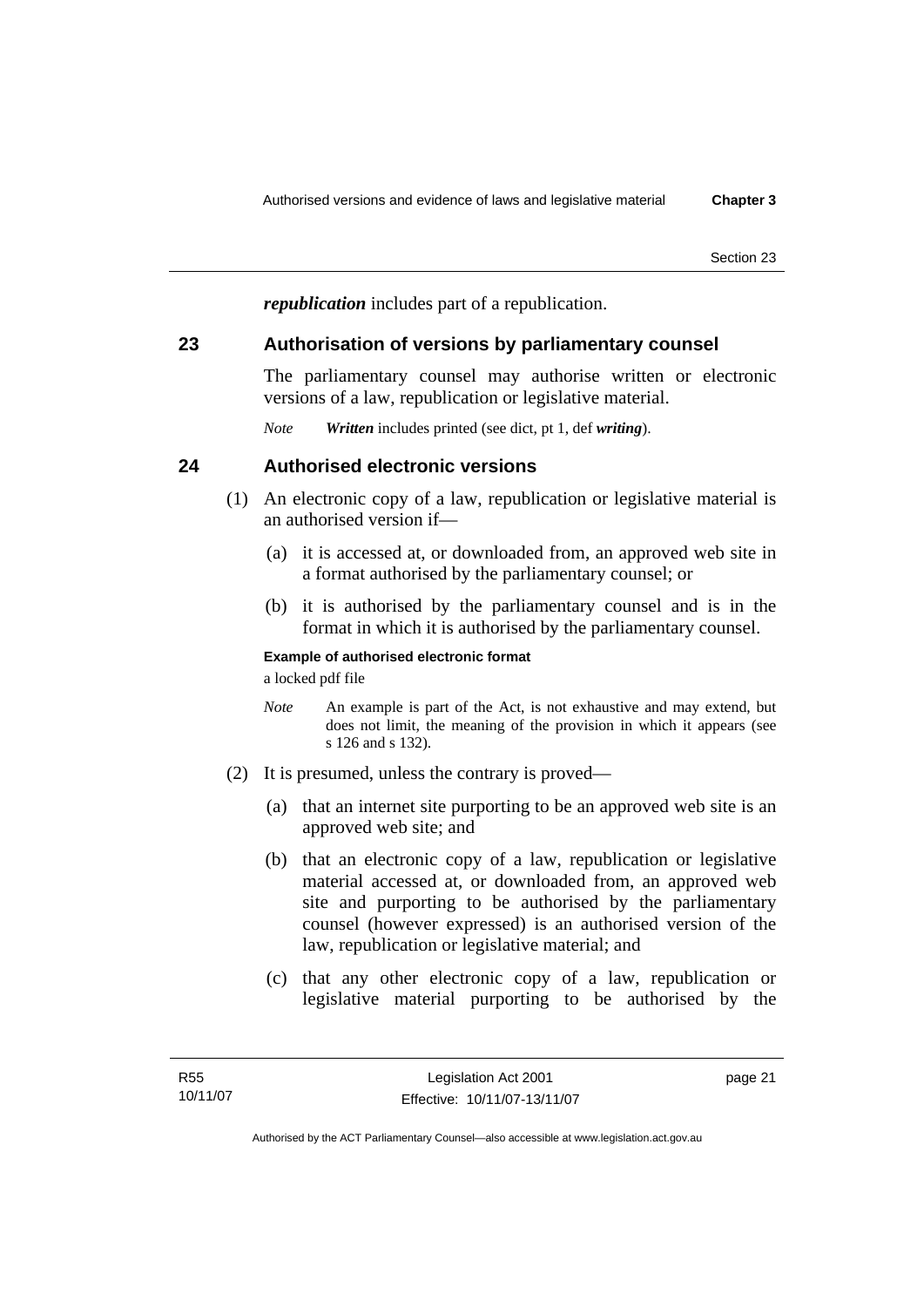#### **Chapter 3** Authorised versions and evidence of laws and legislative material

Section 25

parliamentary counsel (however expressed) is an authorised version of the law, republication or legislative material; and

- (d) that an authorised electronic version of an Act or statutory instrument correctly shows the Act or instrument; and
- (e) that an authorised electronic version of a republication of a law correctly shows the law as at the republication date; and
- (f) that an authorised electronic version of legislative material correctly shows the material.

#### **Examples of an electronic copy of a republication purporting to be authorised by the parliamentary counsel**

- 1 The republication has the words 'Authorised by the ACT Parliamentary Counsel' on the front cover and the words 'Authorised when accessed at www.legislation.act.gov.au or in authorised printed form' at the foot of each page of the republication.
- 2 The republication has the words 'Authorised by the ACT Parliamentary Counsel' on the front cover and the words 'Authorised by the ACT Parliamentary Counsel—also accessible at www.legislation.act.gov.au' at the foot of each page of the republication.
- *Note* A reference to an Act or statutory instrument includes a reference to a provision of the Act or instrument (see s 7 (3) and s 13 (3)). A reference to a republication includes a reference to part of a republication (see s 22A def *republication*).

# **25 Authorised written versions**

- (1) A written copy of a law, republication or legislative material is an authorised version if—
	- (a) it is a written copy produced directly from an authorised electronic version of the law, republication or legislative material; or

R55 10/11/07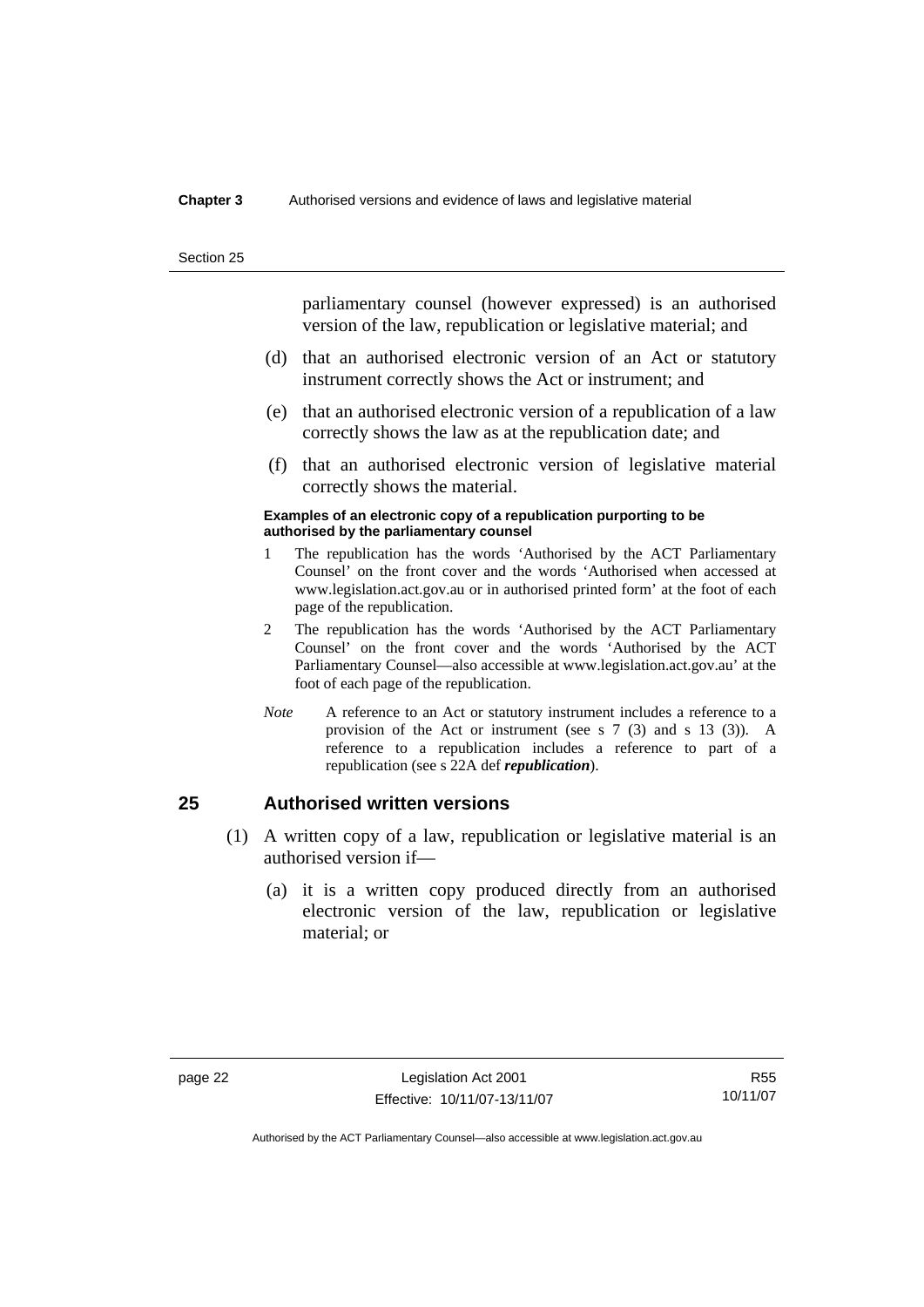(b) it is a written copy of another version of the law, republication or legislative material authorised by the parliamentary counsel.

#### **Example for par (a)**

An authorised electronic version of an Act is downloaded from an approved web site and printed. The printed copy is an authorised written version of the Act.

- *Note* An example is part of the Act, is not exhaustive and may extend, but does not limit, the meaning of the provision in which it appears (see s 126 and s 132).
- (2) It is presumed, unless the contrary is proved—
	- (a) that a written copy of a law, republication or legislative material purporting to be authorised by the parliamentary counsel (however expressed) is an authorised version of the law, republication or legislative material; and
	- (b) that an authorised written version of an Act or statutory instrument correctly shows the Act or instrument; and
	- (c) that an authorised written version of a republication of a law correctly shows the law as at the republication date; and
	- (d) that an authorised written version of legislative material correctly shows the material.

#### **Examples of a written copy of a republication purporting to be authorised by the parliamentary counsel**

- 1 The republication has the words 'Authorised by the ACT Parliamentary Counsel' on the front cover and the words 'Authorised by the parliamentary counsel and printed by authority of the ACT Government' at the foot of each page of the republication.
- 2 The republication has the words 'Authorised by the ACT Parliamentary Counsel and printed by authority of the ACT Government' on the front cover and the words 'Authorised by the ACT Parliamentary Counsel—also accessible at www.legislation.act.gov.au' at the foot of each page of the republication.
- 3 The republication has the words 'Authorised by the ACT Parliamentary Counsel' on the front cover and the words 'Authorised by the ACT

page 23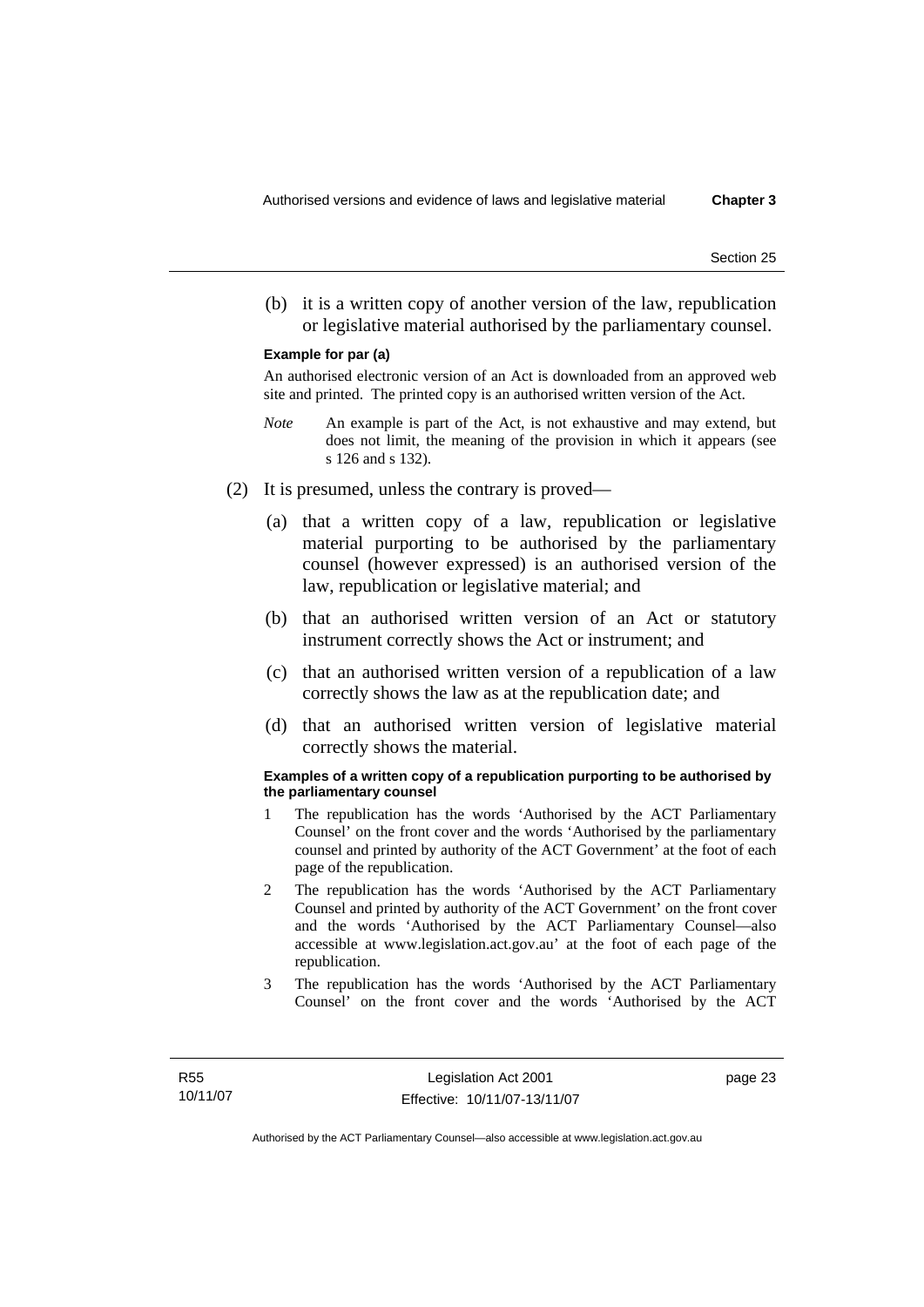#### **Chapter 3** Authorised versions and evidence of laws and legislative material

#### Section 26

Parliamentary Counsel—also accessible at www.legislation.act.gov.au' at the foot of each page of the republication.

*Note* A reference to an Act or statutory instrument includes a reference to a provision of the Act or instrument (see s 7 (3) and s 13 (3)). A reference to a republication includes a reference to part of a republication (see s 22A def *republication*).

### **26 Judicial notice of certain matters**

- (1) Proof is not required about—
	- (a) the passing of a proposed law by the Legislative Assembly or its notification in the register or the gazette; or
	- (b) the making, or notification or publication in the register or the gazette, of a subordinate law, disallowable instrument, notifiable instrument, commencement notice or any other statutory instrument; or
	- (c) the approval (however described) of a statutory instrument by the Executive, a Minister or any other entity; or
	- (d) the provisions of an Act, subordinate law, disallowable instrument, notifiable instrument, commencement notice or any other statutory instrument; or
	- (e) the commencement of an Act, subordinate law, disallowable instrument, notifiable instrument, or any other statutory instrument; or
	- (f) the presentation of a subordinate law, disallowable instrument or any other statutory instrument to the Legislative Assembly; or
	- (g) anything done or not done by or in the Legislative Assembly in relation to a subordinate law, disallowable instrument or any other statutory instrument; or
	- (h) amendments or other changes made under chapter 11 (Republication of Acts and statutory instruments); or

| page 24 | Legislation Act 2001         | R <sub>55</sub> |
|---------|------------------------------|-----------------|
|         | Effective: 10/11/07-13/11/07 | 10/11/07        |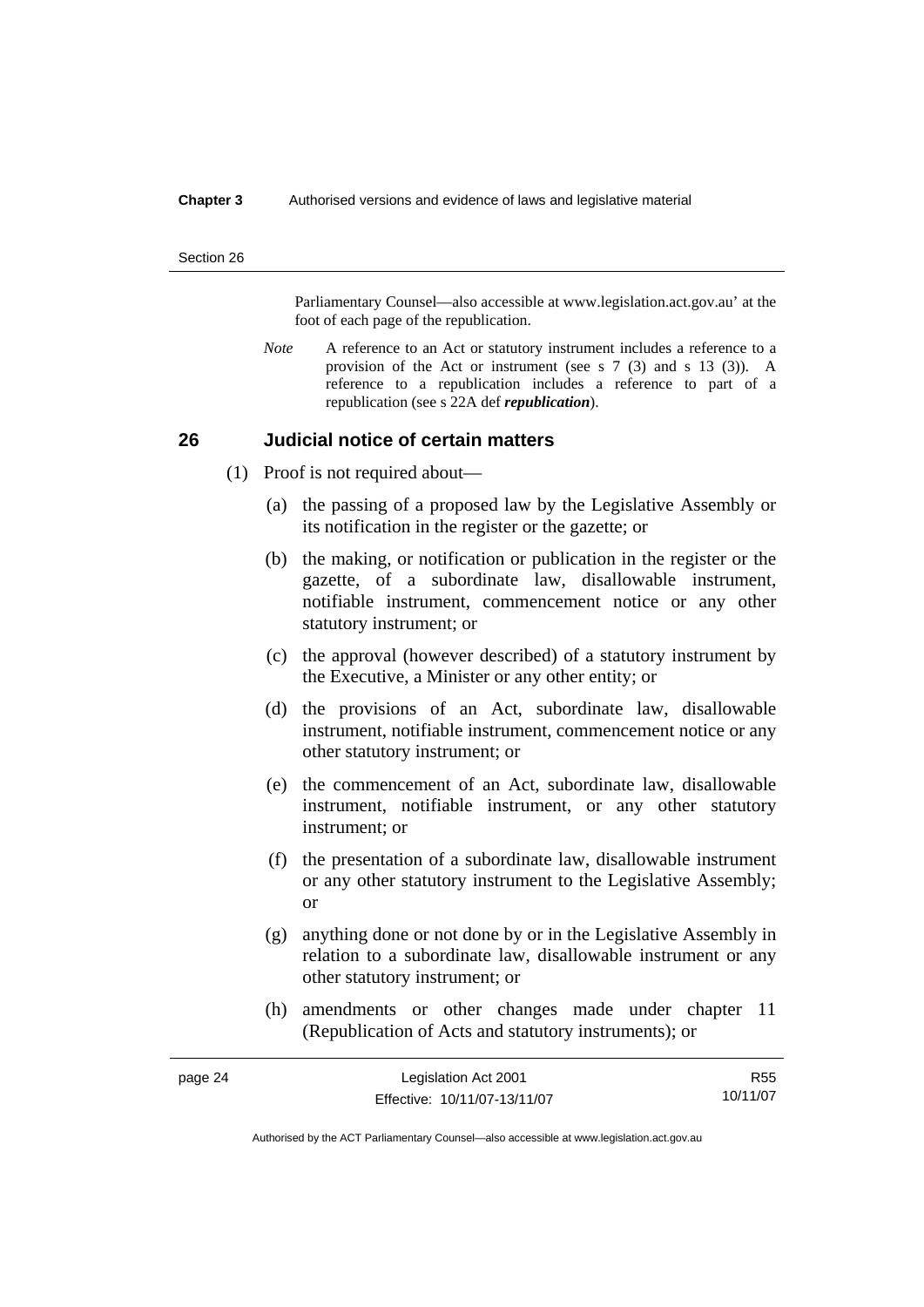- (i) the authorisation of a republication under this Act, the provisions of an authorised republication or the republication date of an authorised republication.
- (2) A court or tribunal may inform itself of anything mentioned in subsection (1) in any way it considers appropriate.

#### **Examples of ways that may be appropriate**

- 1 using a version of an Act downloaded from an approved web site using the internet
- 2 using information obtained from an approved web site using the internet
- 3 using an authorised written version of a republication
- *Note* An example is part of the Act, is not exhaustive and may extend, but does not limit, the meaning of the provision in which it appears (see s 126 and s 132).
- (3) However, the court or tribunal must consider whether the source it intends to use appears to be a reliable source of information.
- (4) For subsection (3), an authorised version of a law, republication or legislative material is a reliable source of information.
- (5) This section does not limit any other law providing how a court or tribunal may be informed about a matter mentioned in subsection  $(1)$ .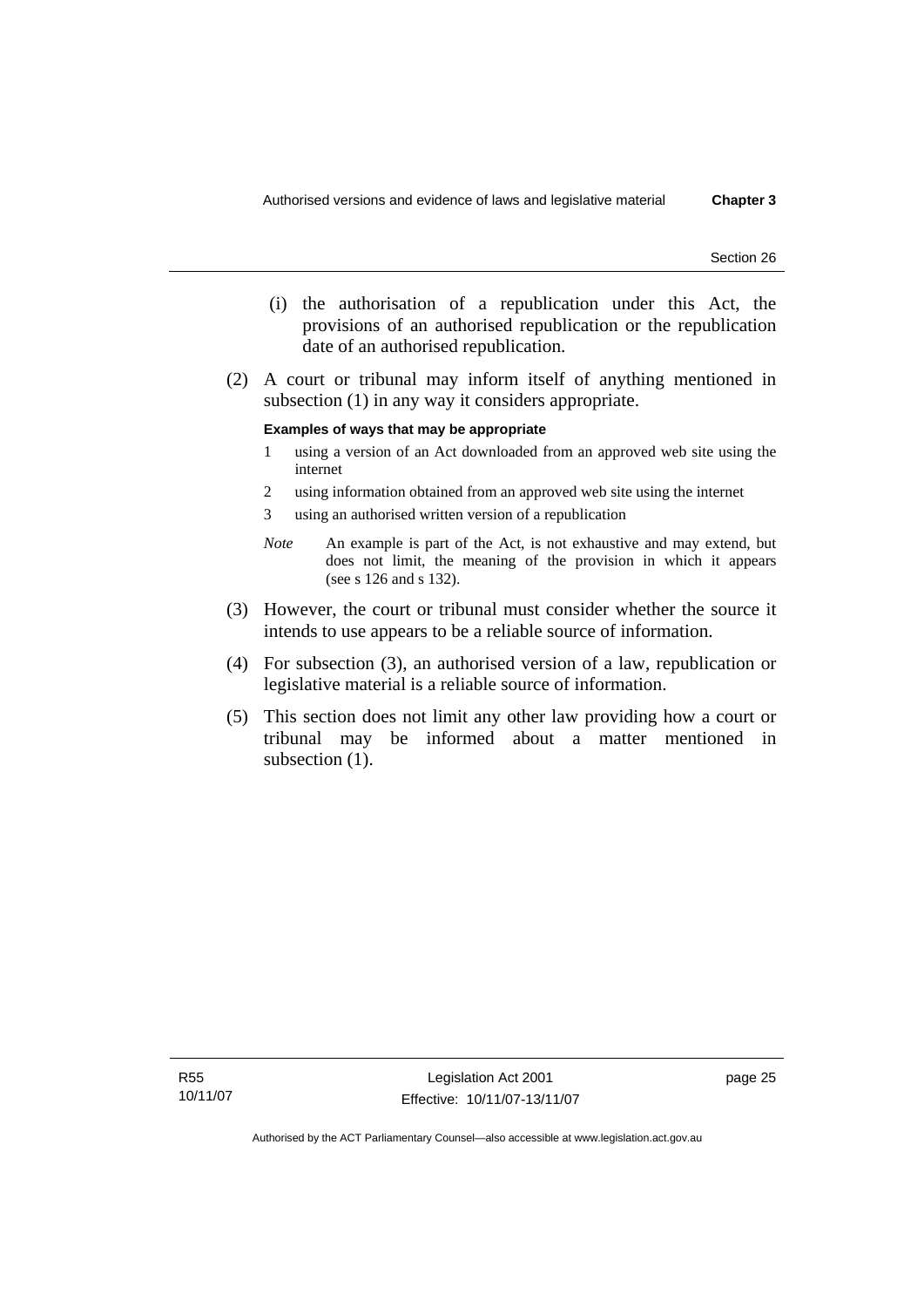# **Chapter 4 Numbering and notification of Acts**

# **27 Numbering of Acts**

The Acts passed in each year are to be numbered as nearly as practicable in the order in which they are passed.

# **28 Notification of Acts**

- (1) If a proposed law is passed by the Legislative Assembly, the Speaker must ask the parliamentary counsel to notify the making of the law.
- (2) If the Speaker asks the parliamentary counsel to notify the making of the proposed law, the parliamentary counsel must—
	- (a) notify the making of the law in the register; or
	- (b) if it is not practicable to notify the making of the proposed law in the register—notify the making of the law in the gazette.
- (3) If the Speaker asks the parliamentary counsel to notify the making of the proposed law on a particular day, the parliamentary counsel must notify the making of the law on that day unless it is impracticable to do so.
- (4) The making of the proposed law is notified in the register by entering in the register—
	- (a) a statement that the law has been passed by the Legislative Assembly; and
	- (b) the text of the law.
- (5) The making of the proposed law is notified in the gazette by—

R55 10/11/07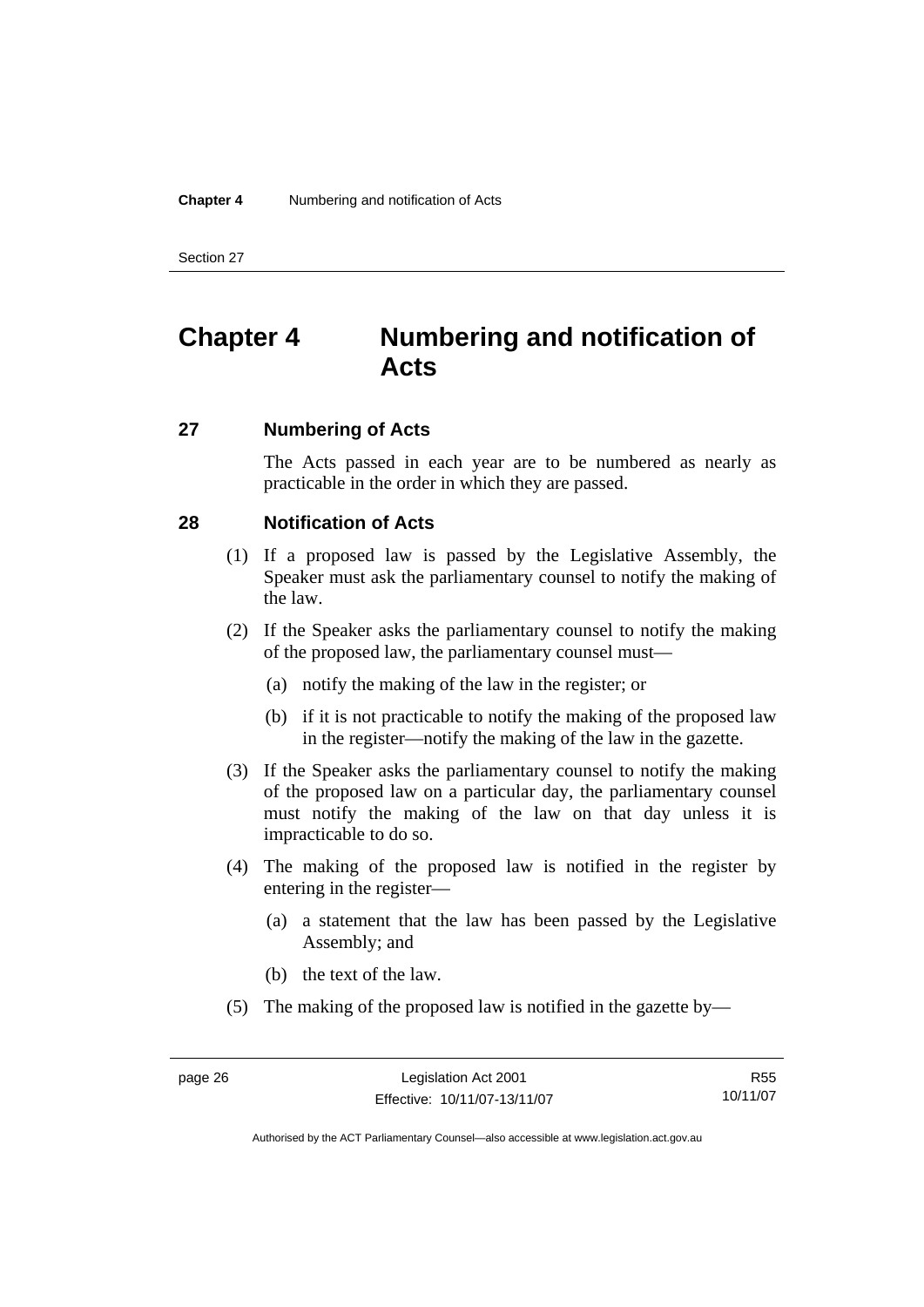- (a) publishing the text of the law in the gazette; or
- (b) publishing in the gazette a statement—
	- (i) that the law has been passed by the Legislative Assembly; and
	- (ii) of the place or places where copies of the law can be obtained (whether by purchase or otherwise).
- (6) If the making of the proposed law is notified in the gazette, the parliamentary counsel must enter in the register—
	- (a) a statement that the law has been passed by the Legislative Assembly; and
	- (b) a statement that the law was notified in the gazette on a stated date; and
	- (c) the text of the law.
- (7) If the making of the proposed law is notified in the gazette by publishing the statement mentioned in subsection (5) (b), copies of the law must be available on the day of publication (the *gazette date*), or as soon as practicable after the gazette date, at the place, or each of the places, stated in the gazette.
- (8) If on the gazette date no copies of the law are available at the place, or any of the places, stated in the gazette, the parliamentary counsel must give the Minister a statement—
	- (a) that copies of the law were not available; and
	- (b) explaining why they were not available.
- (9) The Minister must present the statement to the Legislative Assembly not later than 6 sitting days after the gazette date.
- (10) This section is a determinative provision.
	- *Note* See s 5 for the meaning of determinative provisions, and s 6 for their displacement.

| R55      | Legislation Act 2001         | page 27 |
|----------|------------------------------|---------|
| 10/11/07 | Effective: 10/11/07-13/11/07 |         |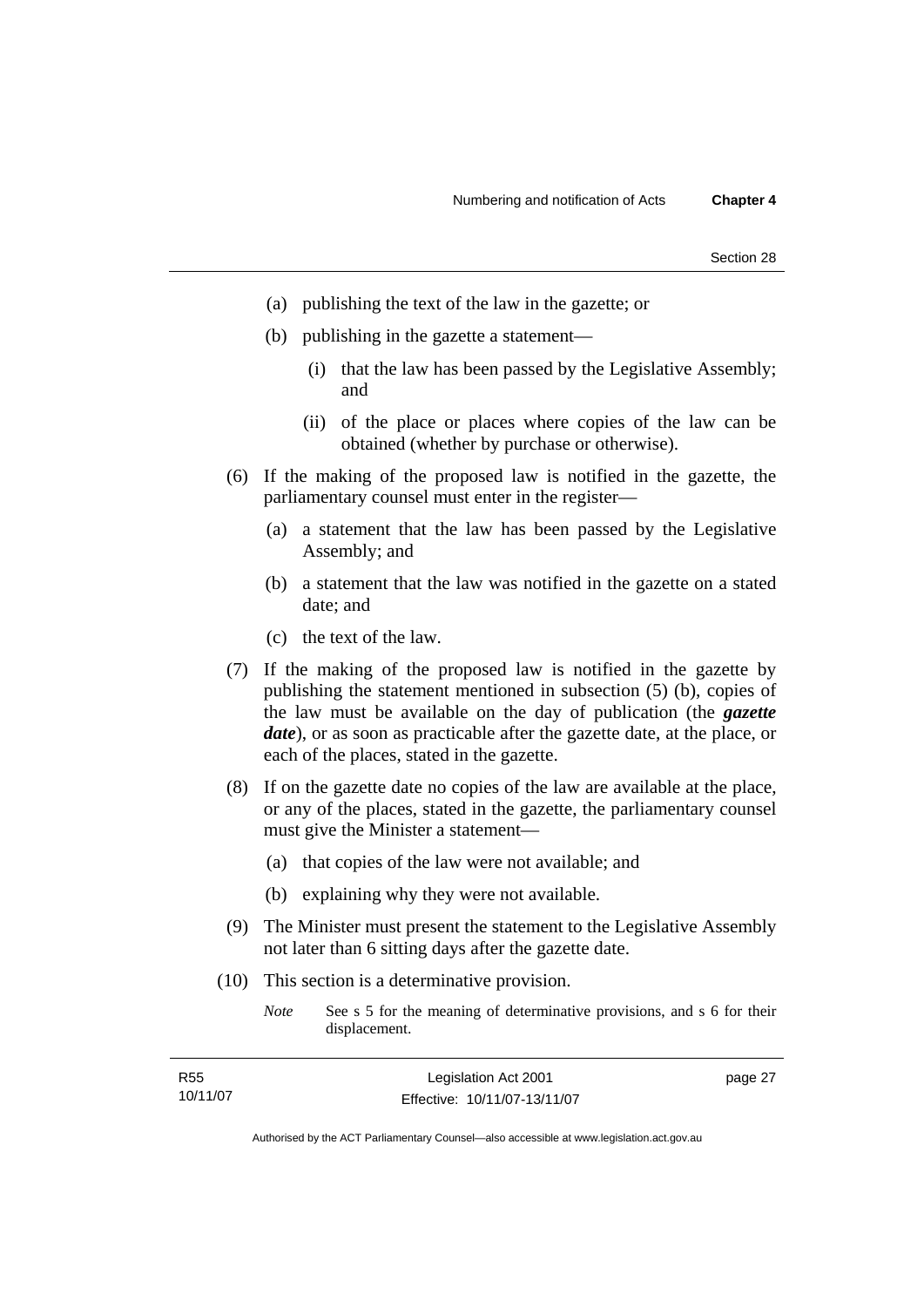### **Chapter 4** Numbering and notification of Acts

Section 29

# **29 References to** *enactment* **or** *passing* **of Acts**

In an Act or statutory instrument, a reference to the *enactment* or *passing* of an Act is a reference to the making of the Act having been notified in the register or the gazette.

## **30 References to** *notification* **of Acts**

In an Act or statutory instrument, a reference to the *notification* of an Act is a reference to the making of the Act having been notified in the register or the gazette.

page 28 Legislation Act 2001 Effective: 10/11/07-13/11/07

R55 10/11/07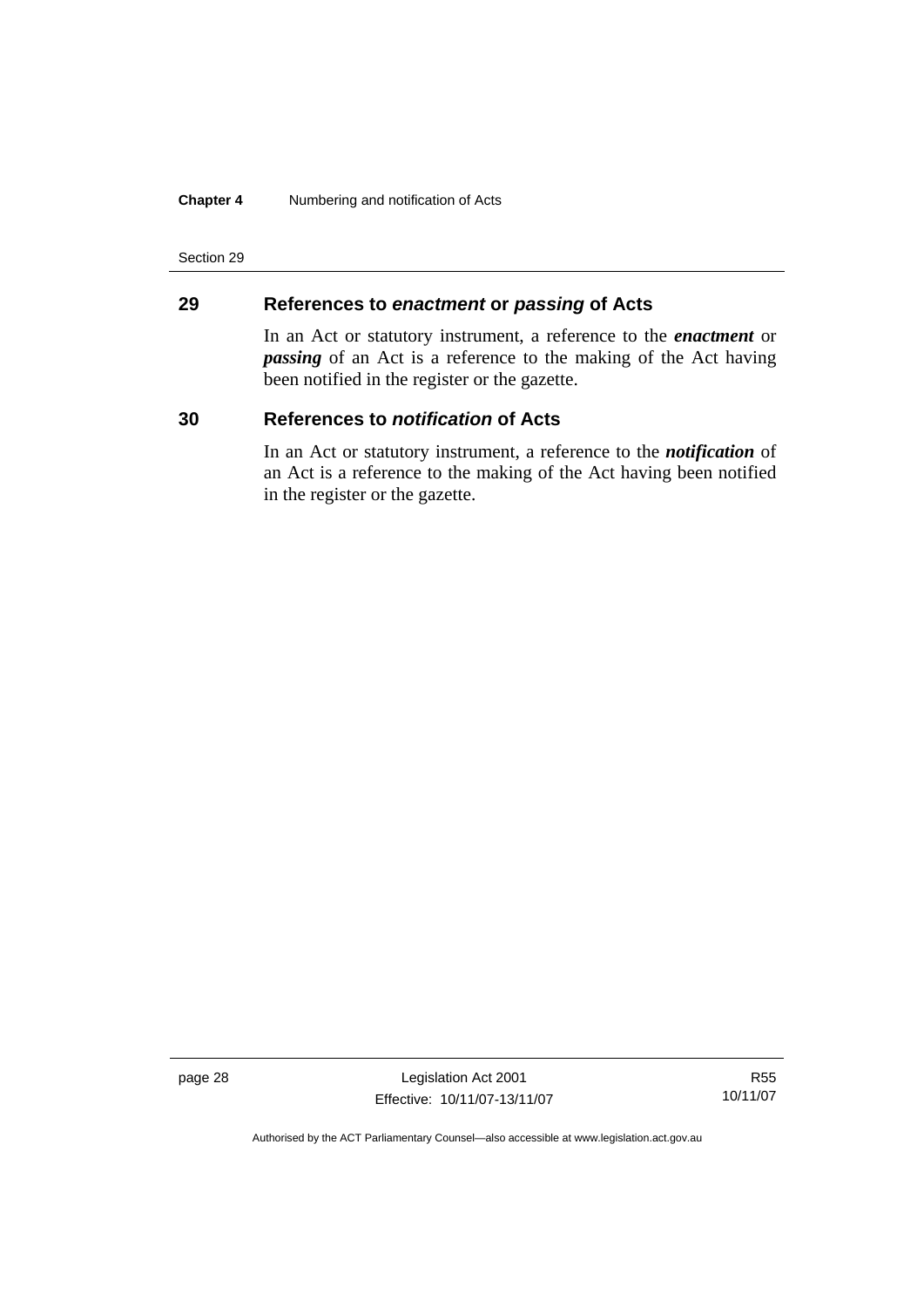# **Chapter 5 Regulatory impact statements for subordinate laws and disallowable instruments**

# **Part 5.1** Preliminary

# **31 Definitions for ch 5**

In this chapter:

*authorising law*, in relation to a proposed subordinate law or disallowable instrument (the *proposed law*), means the Act or statutory instrument (and, if appropriate, the provision of the Act or statutory instrument) under which the proposed law will be made.

*benefits* includes—

- (a) advantages; and
- (b) direct and indirect economic, environmental and social benefits.

*costs* includes—

- (a) burdens and disadvantages; and
- (b) direct and indirect economic, environmental and social costs.

*scrutiny committee principles* means the terms of reference of the Legislative Assembly's Standing Committee on Legal Affairs that apply to subordinate laws and disallowable instruments.

page 29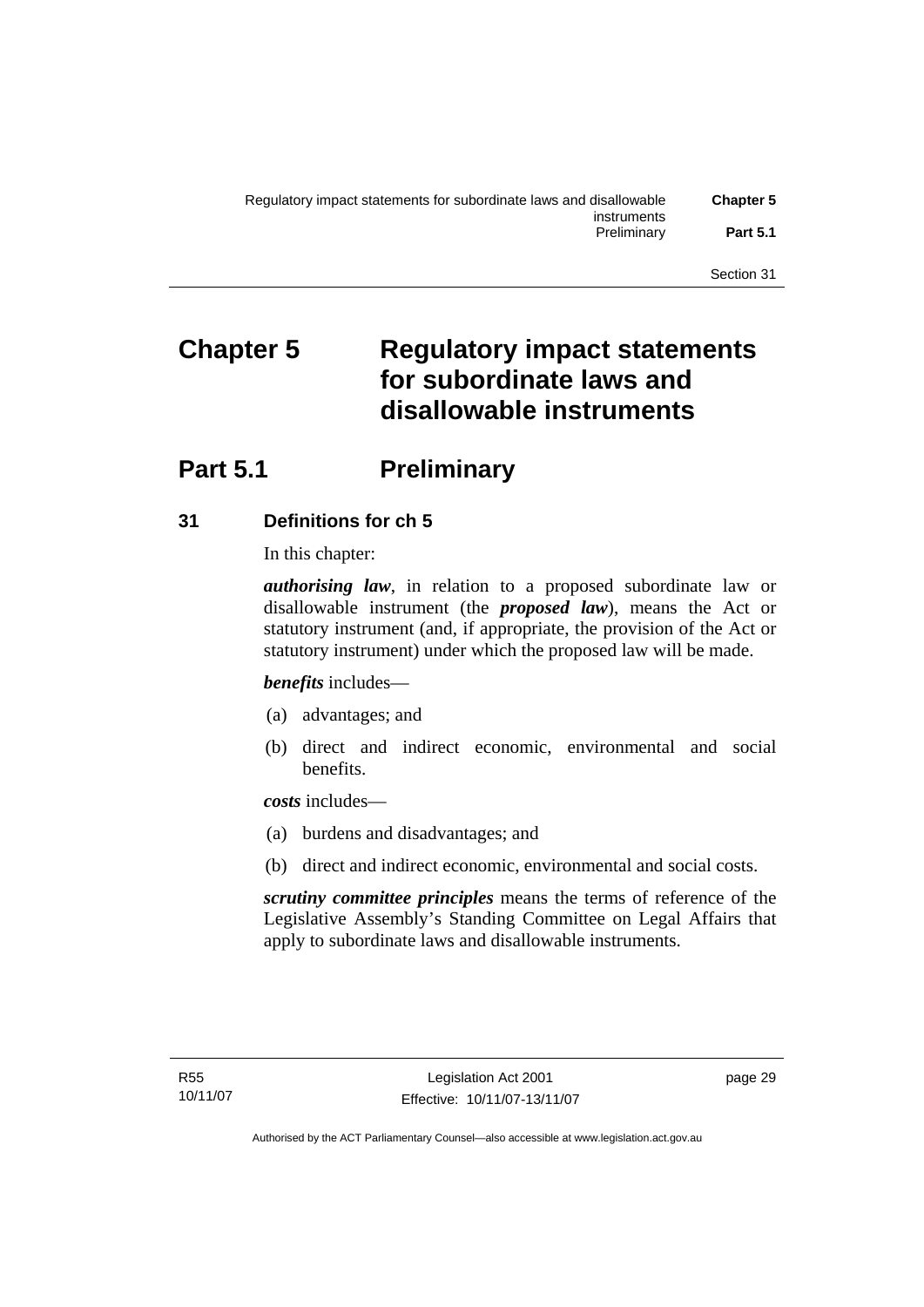| <b>Chapter 5</b> | Regulatory impact statements for subordinate laws and disallowable |
|------------------|--------------------------------------------------------------------|
|                  | instruments                                                        |
| <b>Part 5.1</b>  | Preliminary                                                        |

# **32 Other publication or consultation requirements not affected**

- (1) Part 5.2 (Requirements for regulatory impact statements) does not affect any requirements in any other territory law for publication or consultation about a proposal to make a subordinate law or disallowable instrument.
- (2) Part 5.2 does not apply to the subordinate law or disallowable instrument if the requirements are of a comparable level to publication and consultation under the part.

# **33 Guidelines about costs of proposed subordinate laws and disallowable instruments**

- (1) The Minister may issue guidelines to be applied in deciding whether a proposed subordinate law or disallowable instrument is, or is not, likely to impose appreciable costs on the community or a part of the community.
- (2) A guideline is a disallowable instrument.
	- *Note* A disallowable instrument must be notified, and presented to the Legislative Assembly, under this Act.

page 30 Legislation Act 2001 Effective: 10/11/07-13/11/07

R55 10/11/07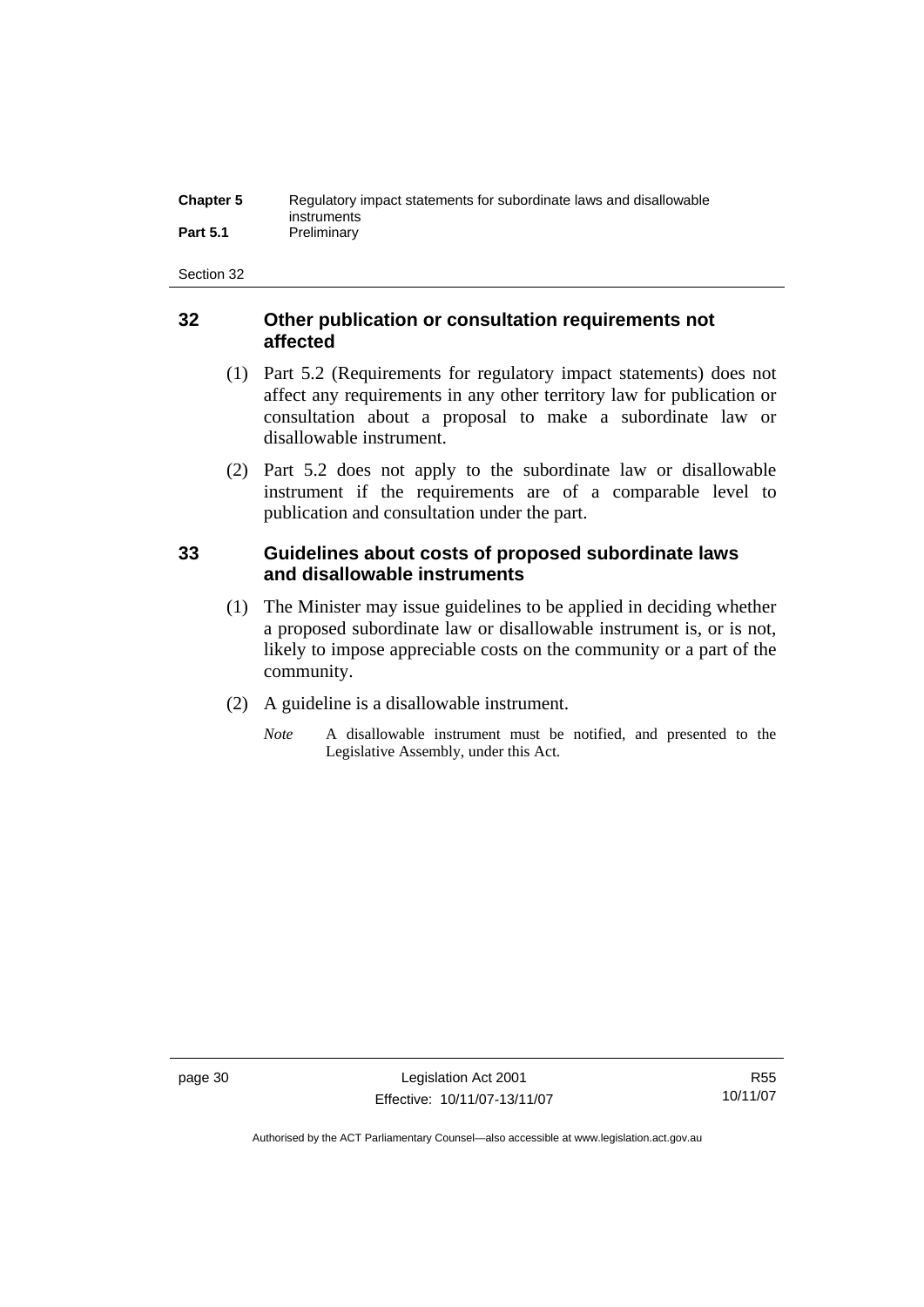# **Part 5.2 Requirements for regulatory impact statements**

# **34 Preparation of regulatory impact statements**

- (1) If a proposed subordinate law or disallowable instrument (the *proposed law*) is likely to impose appreciable costs on the community, or a part of the community, then, before the proposed law is made, the Minister administering the authorising law (the *administering Minister*) must arrange for a regulatory impact statement to be prepared for the proposed law.
- (2) However, this section does not apply to the proposed law if the administering Minister exempts the proposed law from subsection  $(1)$ .
	- *Note* Section 32 and s 36 also state other circumstances when a regulatory impact statement is not required.
- (3) An exemption under subsection (2) (the *RIS exemption*) is a disallowable instrument.
	- *Note* A disallowable instrument must be notified, and presented to the Legislative Assembly, under this Act.
- (4) If the RIS exemption is disallowed under this Act after the proposed law has been made, the administering Minister must arrange for a regulatory impact statement to be prepared for the subordinate law or disallowable instrument.
- (5) The regulatory impact statement prepared under subsection (4) must be presented to the Legislative Assembly not later than 5 sitting days after the day the RIS exemption is disallowed.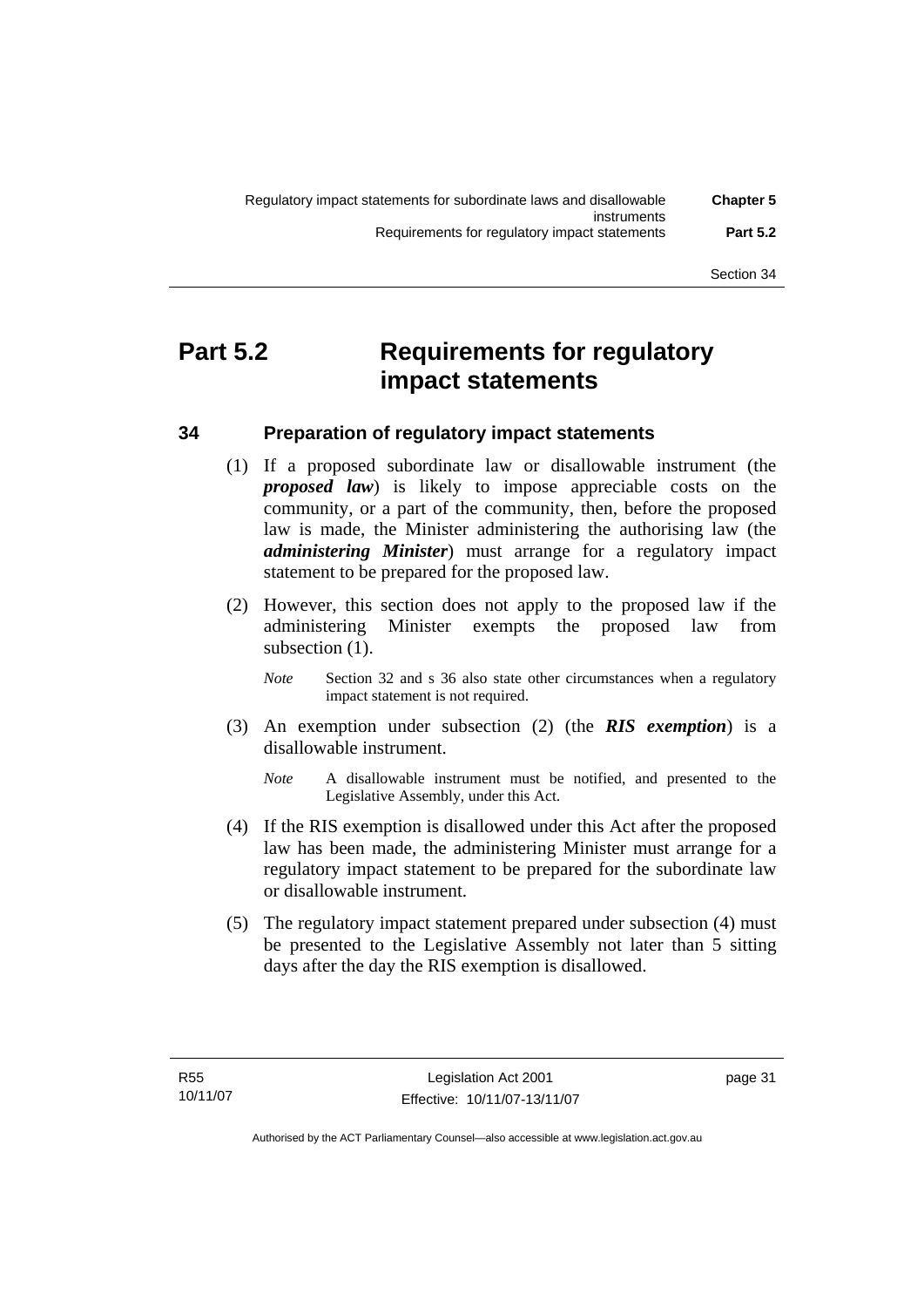| <b>Chapter 5</b> | Regulatory impact statements for subordinate laws and disallowable |
|------------------|--------------------------------------------------------------------|
| <b>Part 5.2</b>  | instruments<br>Requirements for regulatory impact statements       |

 (6) This chapter (other than section 37 (When must regulatory impact statement be presented?)) applies to the law as if the law were a proposed subordinate law or disallowable instrument.

# **35 Content of regulatory impact statements**

A regulatory impact statement for a proposed subordinate law or disallowable instrument (the *proposed law*) must include the following information about the proposed law in clear and precise language:

- (a) the authorising law;
- (b) a brief statement of the policy objectives of the proposed law and the reasons for them;
- (c) a brief statement of the way the policy objectives will be achieved by the proposed law and why this way of achieving them is reasonable and appropriate;
- (d) a brief explanation of how the proposed law is consistent with the policy objectives of the authorising law;
- (e) if the proposed law is inconsistent with the policy objectives of another territory law—
	- (i) a brief explanation of the relationship with the other law; and
	- (ii) a brief explanation for the inconsistency;
- (f) if appropriate, a brief statement of any reasonable alternative way of achieving the policy objectives (including the option of not making a subordinate law or disallowable instrument) and why the alternative was rejected;
- (g) a brief assessment of the benefits and costs of implementing the proposed law that—

R55 10/11/07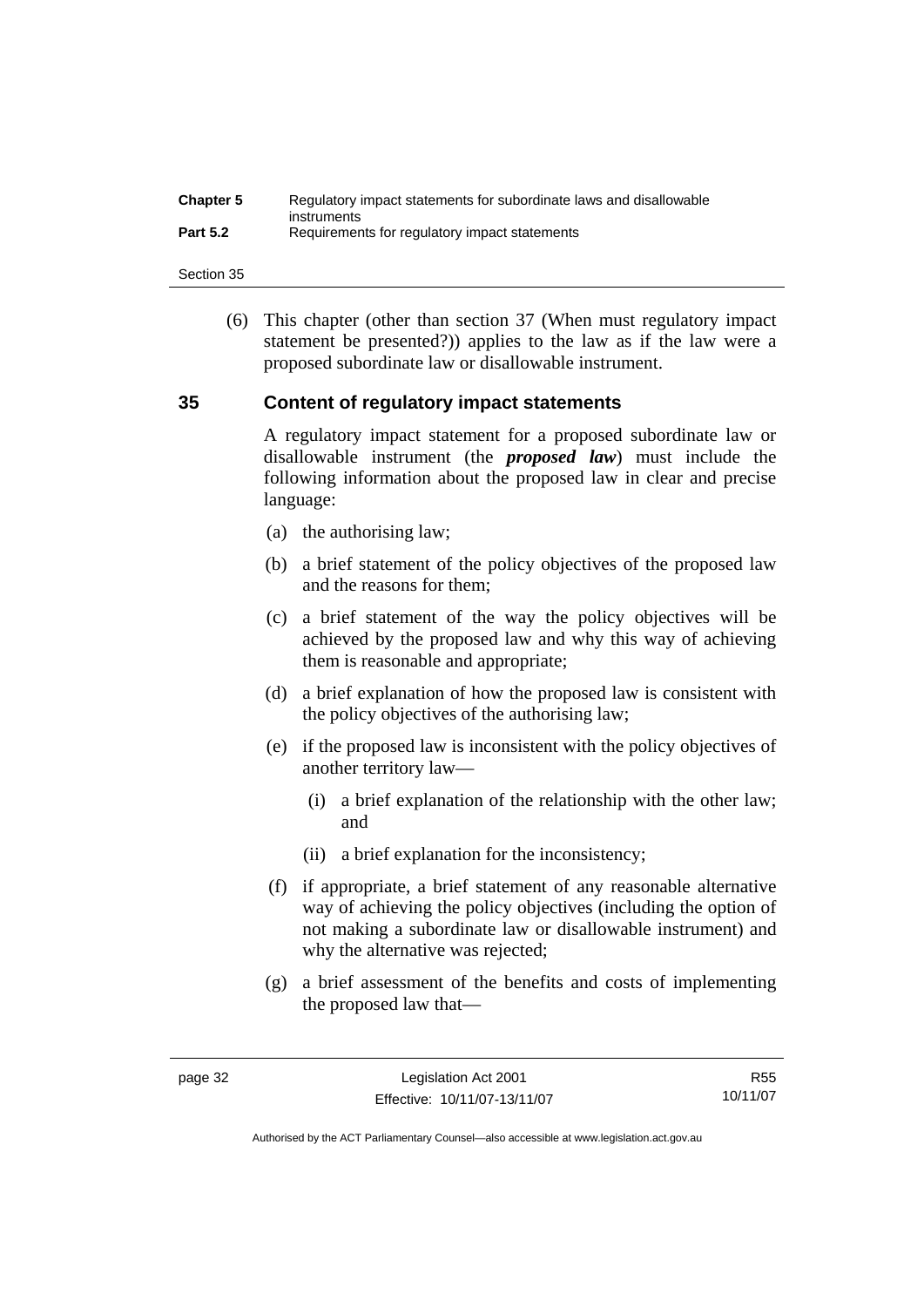- (i) if practicable and appropriate, quantifies the benefits and costs; and
- (ii) includes a comparison of the benefits and costs with the benefits and costs of any reasonable alternative way of achieving the policy objectives stated under paragraph (f);
- (h) a brief assessment of the consistency of the proposed law with the scrutiny committee principles and, if it is inconsistent with the principles, the reasons for the inconsistency.

# **36 When is preparation of regulatory impact statement unnecessary?**

- (1) A regulatory impact statement need not be prepared for a proposed subordinate law or disallowable instrument (the *proposed law*) if the proposed law only provides for, or to the extent it only provides for, any of the following:
	- (a) a matter that is not of a legislative nature, including, for example, a matter of a machinery, administrative, drafting or formal nature;
	- (b) a matter that does not operate to the disadvantage of anyone (other than the Territory or a territory authority or instrumentality) by—
		- (i) adversely affecting the person's rights; or
		- (ii) imposing liabilities on the person;
	- (c) an amendment of a territory law to take account of current legislative drafting practice;
	- (d) the commencement of an Act or statutory instrument;
		- *Note* A reference to an Act or statutory instrument includes a reference to a provision of the Act or instrument (see s 7 and s 13).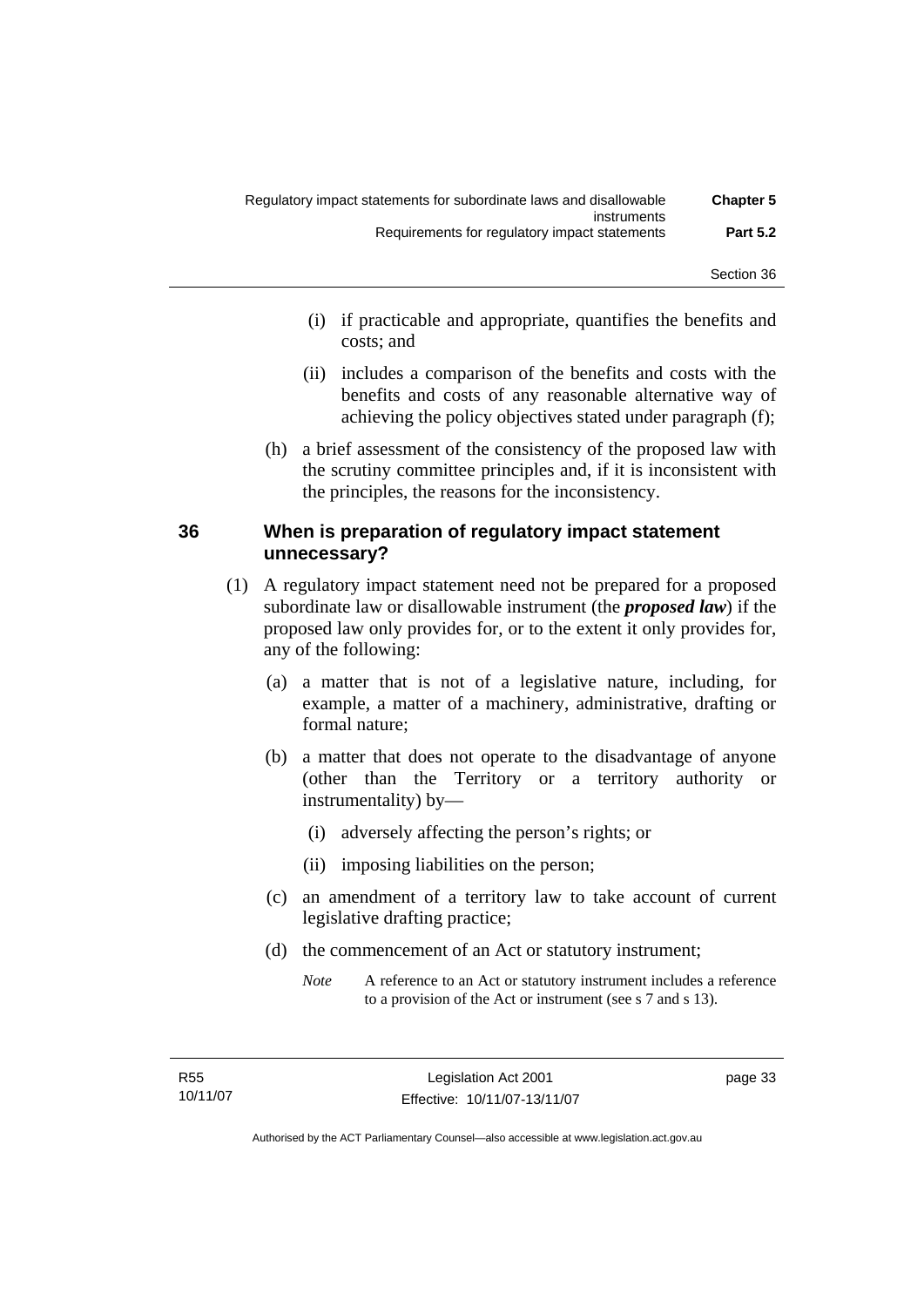| <b>Chapter 5</b> | Regulatory impact statements for subordinate laws and disallowable |
|------------------|--------------------------------------------------------------------|
|                  | instruments                                                        |
| <b>Part 5.2</b>  | Requirements for regulatory impact statements                      |

- (e) an amendment of a territory law that does not fundamentally affect the law's application or operation;
- (f) a matter of a transitional character;
- (g) a matter arising under a territory law that is part of a uniform scheme of legislation or complementary with legislation of the Commonwealth, a State or New Zealand;
- (h) a matter involving the adoption of an Australian or international protocol, standard, code, or intergovernmental agreement or instrument, if an assessment of the benefits and costs has already been made and the assessment was made for, or is relevant to, the ACT;
- (i) a proposal to make, amend or repeal rules of court;
- (j) a matter advance notice of which would enable someone to gain unfair advantage;
- (k) an amendment of a fee, charge or tax consistent with announced government policy.
- (2) A regulatory impact statement also need not be prepared for the proposed law if, or to the extent that, it would be against the public interest because of the nature of the proposed law or the circumstances in which it is made.

#### **Example**

A law may need to be made urgently for controlling the spread of a disease or dealing with another urgent situation.

- *Note 1* An example is part of the Act, is not exhaustive and may extend, but does not limit, the meaning of the provision in which it appears (see this Act, s 126 and s 132).
- *Note* 2 Section 32 and s 34 also state other circumstances when a regulatory impact statement is not required.

R55 10/11/07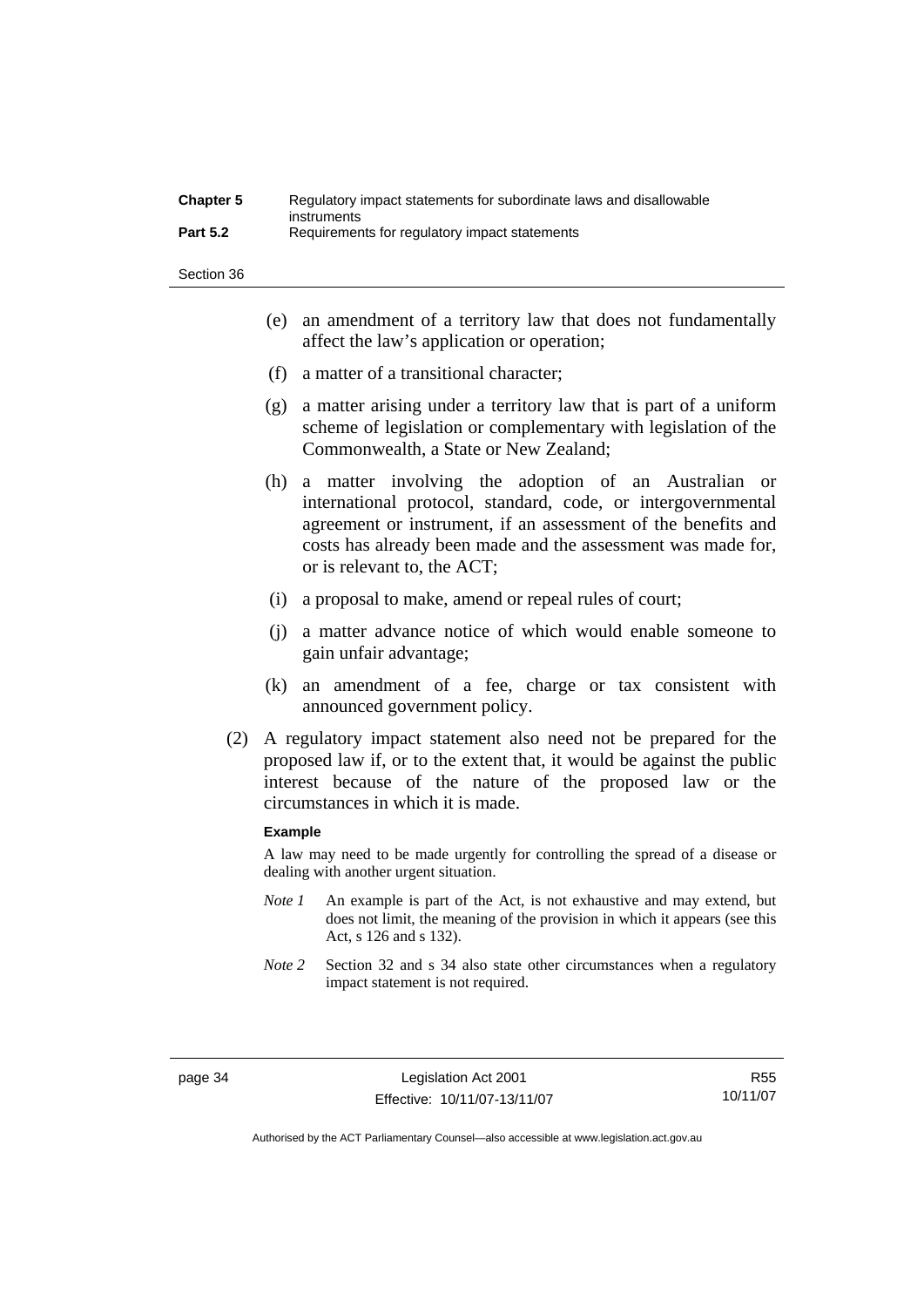| <b>Chapter 5</b> | Regulatory impact statements for subordinate laws and disallowable |
|------------------|--------------------------------------------------------------------|
|                  | instruments                                                        |
| <b>Part 5.2</b>  | Requirements for regulatory impact statements                      |
|                  |                                                                    |

# **37 When must regulatory impact statement be presented?**

- (1) This section applies if a regulatory impact statement for a proposed subordinate law or disallowable instrument (the *proposed law*) has been prepared and the proposed law is made.
- (2) The statement must be presented to the Legislative Assembly with the subordinate law or disallowable instrument.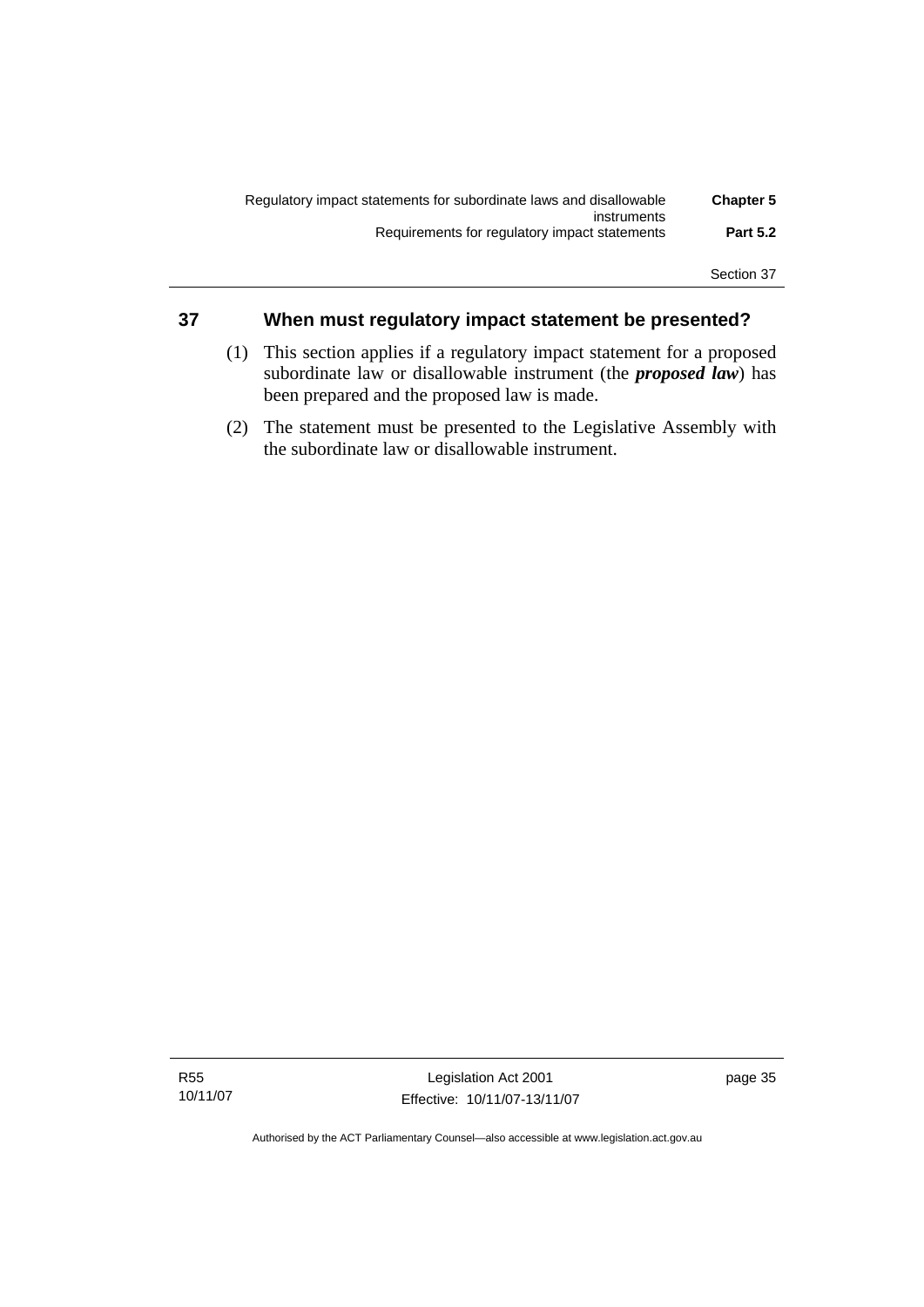| <b>Chapter 5</b> | Regulatory impact statements for subordinate laws and disallowable<br>instruments |
|------------------|-----------------------------------------------------------------------------------|
| <b>Part 5.3</b>  | Failure to comply with requirements for regulatory impact statements              |
|                  |                                                                                   |
| Section 38       |                                                                                   |

# **Part 5.3 Failure to comply with requirements for regulatory impact statements**

## **38 Effect of failure to comply with pt 5.2**

- (1) Failure to comply with part 5.2 (Requirements for regulatory impact statements) in relation to a subordinate law or disallowable instrument (the *law*) does not—
	- (a) affect the law's validity; or
	- (b) create rights or impose legally enforceable obligations on the Territory, a Minister or anyone else.
- (2) In addition, a decision made, or appearing to be made, under part 5.2 is final and conclusive.
- (3) In this section:

*decision* includes—

- (a) conduct engaged in to make a decision; and
- (b) conduct related to making a decision; and
- (c) failure to make a decision.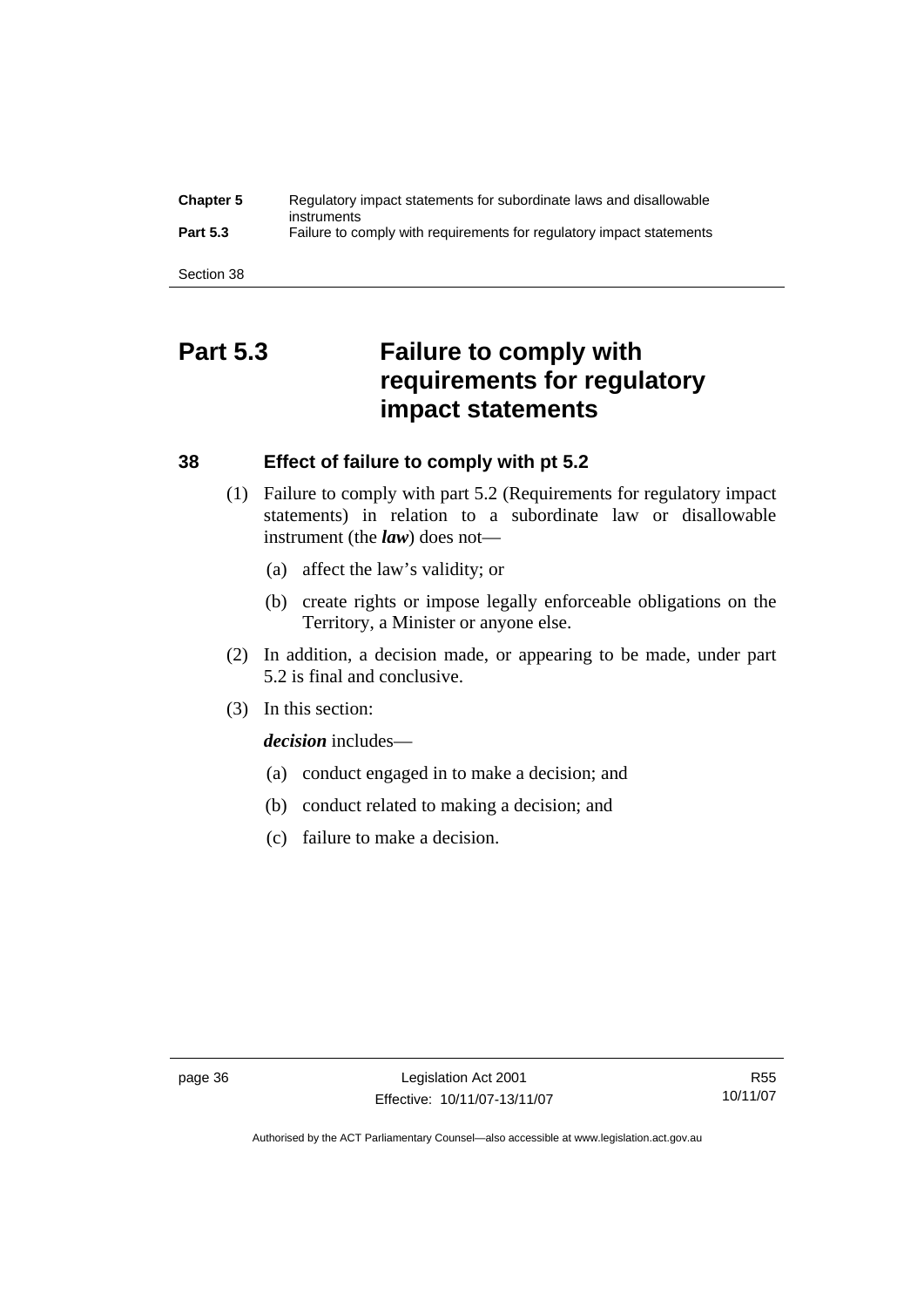# **Chapter 6 Making, notification and numbering of statutory instruments**

# **Part 6.1 General**

# **39 Meaning of** *matter* **in ch 6**

In this chapter:

*matter*, in relation to a statutory instrument, includes circumstance, person, place and purpose.

# **40 Presumption of validity**

It is presumed, unless the contrary is proved, that all conditions and steps required for the making of a statutory instrument have been satisfied and carried out.

# **41 Making of certain statutory instruments by Executive**

- (1) This section applies if an Act authorises or requires the Executive to make a subordinate law or disallowable instrument.
- (2) The subordinate law or disallowable instrument is taken to be made by the Executive if—
	- (a) it is signed by 2 or more Ministers who are members of the Executive; and
	- (b) 1 of the signing Ministers is the responsible Minister.
- (3) A subordinate law or disallowable instrument made in accordance with subsection (2) is taken to be made when it is signed by the second Minister signing.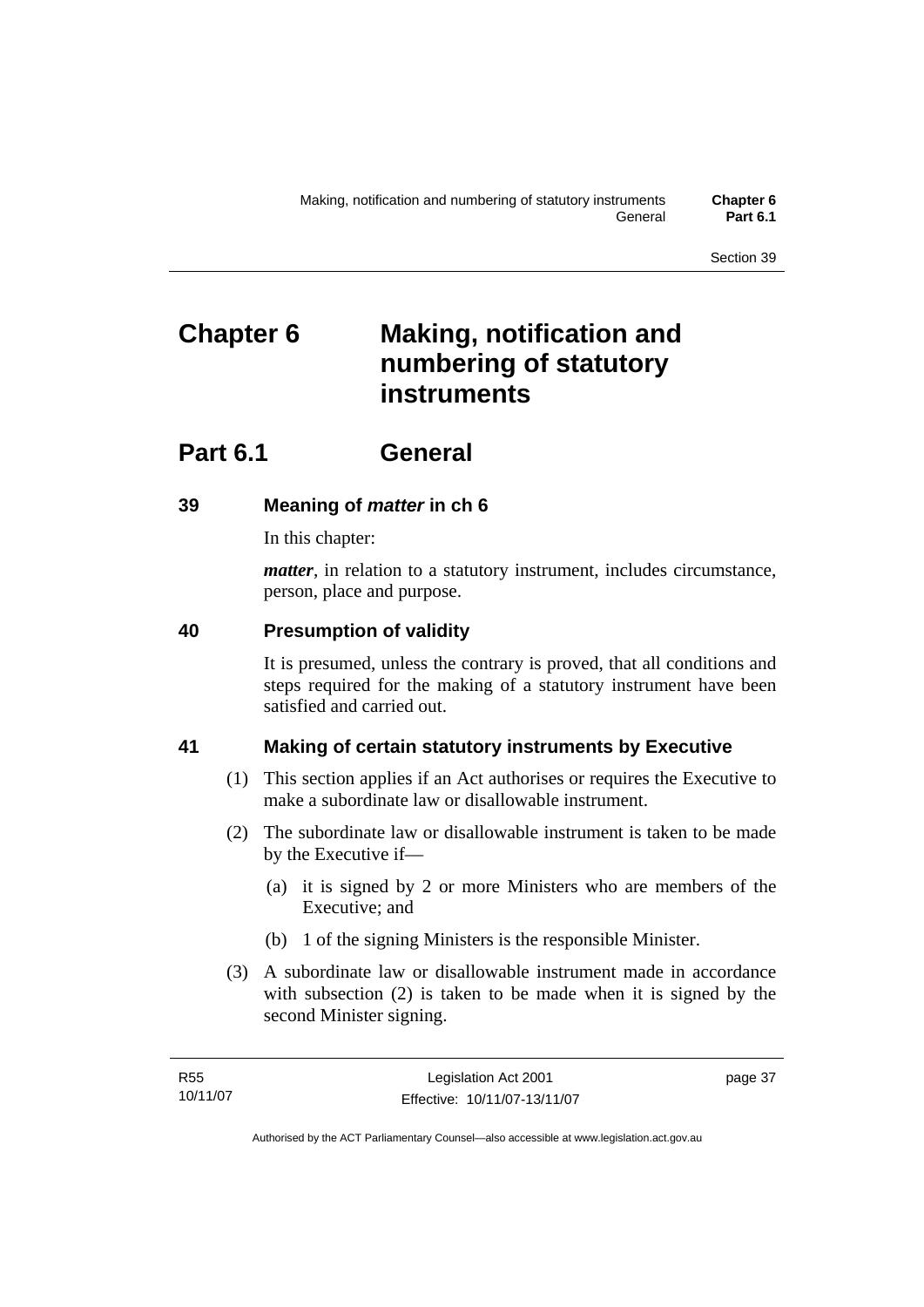| <b>Chapter 6</b> | Making, notification and numbering of statutory instruments |
|------------------|-------------------------------------------------------------|
| Part 6.1         | General                                                     |

- (4) Subsection (2) (b) does not apply if the responsible Minister cannot sign because he or she is absent from the ACT, ill or on leave.
- (5) In this section:

*responsible Minister* means—

- (a) the Minister for the time being administering the Act; or
- (b) if, for the time being, different Ministers administer the Act in relation to different matters—
	- (i) if only 1 Minister administers the Act in relation to the relevant matter—that Minister; or
	- (ii) if 2 or more Ministers administer the Act in relation to the relevant matter—any of the Ministers; or
	- (iii) if subparagraph (ii) does not apply and, for the time being, 2 or more Ministers administer the Act—any of the Ministers;

but does not include a Minister for the time being acting on behalf of the Minister or 2 or more Ministers.

page 38 Legislation Act 2001 Effective: 10/11/07-13/11/07

R55 10/11/07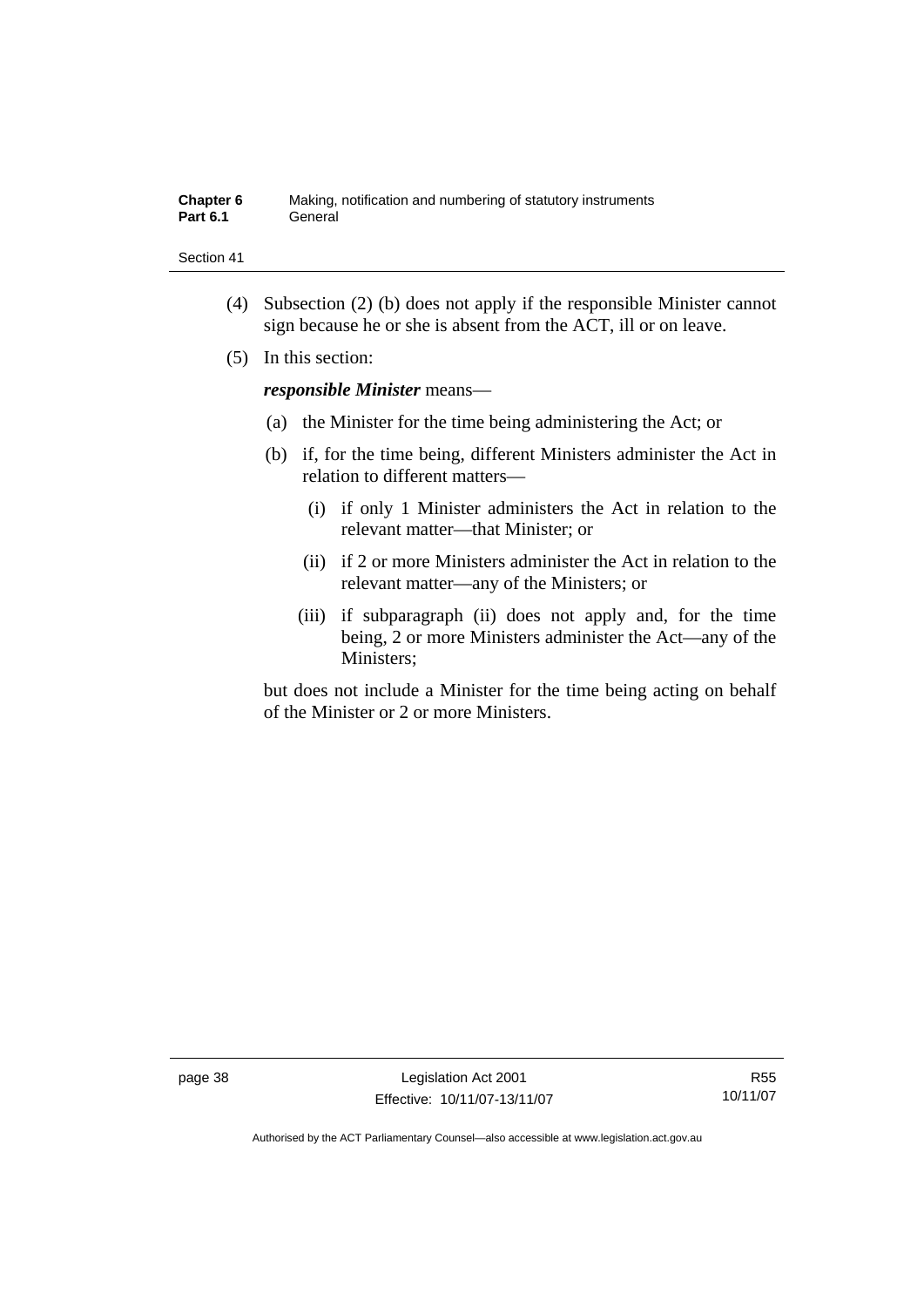# **Part 6.2 Making of statutory instruments generally**

# **42 Power to make statutory instruments**

 (1) If an Act or statutory instrument gives a power that can be exercised by making an instrument, the Act or statutory instrument gives power to make the instrument.

#### **Example**

An Act gives a Minister power to approve codes of practice, but does not require the approval to be in writing or to be given by a particular instrument. The power can be exercised by giving a written approval. The Act, therefore, gives power to make an instrument, namely, a written approval.

- *Note* An example is part of the Act, is not exhaustive and may extend, but does not limit, the meaning of the provision in which it appears (see s 126 and s 132).
- (2) If an Act or statutory instrument gives power to make an instrument that would be a legislative instrument, the power can only be exercised by making an instrument.

#### **Examples**

See examples to section 56 (3) and section 255 (3).

- (3) If an Act or statutory instrument gives power to make an instrument, the power may be exercised from time to time.
- (4) This section is a determinative provision.
	- *Note* See s 5 for the meaning of determinative provisions, and s 6 for their displacement.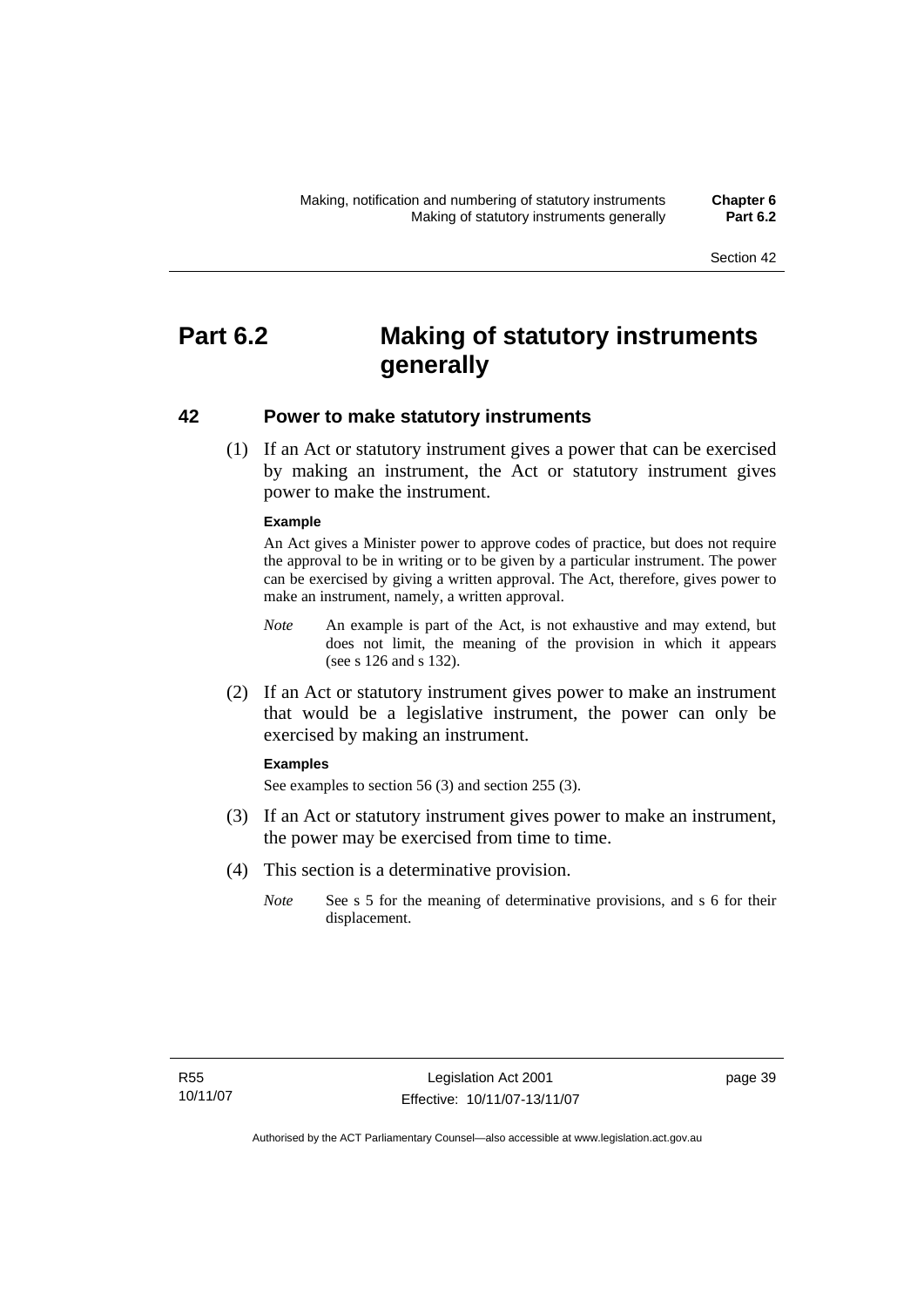# **43 Statutory instruments to be interpreted not to exceed powers under authorising law**

- (1) A statutory instrument is to be interpreted as operating to the full extent of, but not to exceed, the power given by the Act or statutory instrument under which it is made (the *authorising law*).
- (2) Without limiting subsection (1), if a provision of a statutory instrument would, apart from this section, be interpreted as exceeding power—
	- (a) the provision is valid to the extent to which it does not exceed power; and
	- (b) the remainder of the instrument is not affected.

#### **Example 1**

The *Agriculture Services Determination* 2001, part 4 exceeds the determination– making power given by the *Agriculture Services Act 2000* (hypothetical). The other provisions of the determination are within power.

The determination (apart from part 4) operates effectively. Part 4 is treated as if it did not form part of the determination and is disregarded.

*Note to example 1* The kind of interpretation indicated in example 1 is known as a divisible interpretation of the determination.

#### **Example 2**

The *Goats Regulation 2001* (hypothetical) is made under the *Goats Act 2001*. The *Goats Regulation 2001*, section 39 seeks to impose rules about the care of 'animals', but the Act only gives power to make regulations about goats.

Section 39 is read restrictively ('read down') as if it mentioned goats. In other words, the section is effective but treated as if it applied only to goats.

*Note to example 2* The kind of interpretation indicated in example 2 is known as a distributive interpretation of the regulation.

#### **Example 3**

The *Wombat Protection Act 2003* (hypothetical) provides that the Minister may appoint a Wombat Advocate. The instrument making the appointment states that the appointment is for 5 years, but the maximum term of appointment authorised under the Act is 4 years.

page 40 Legislation Act 2001 Effective: 10/11/07-13/11/07

R55 10/11/07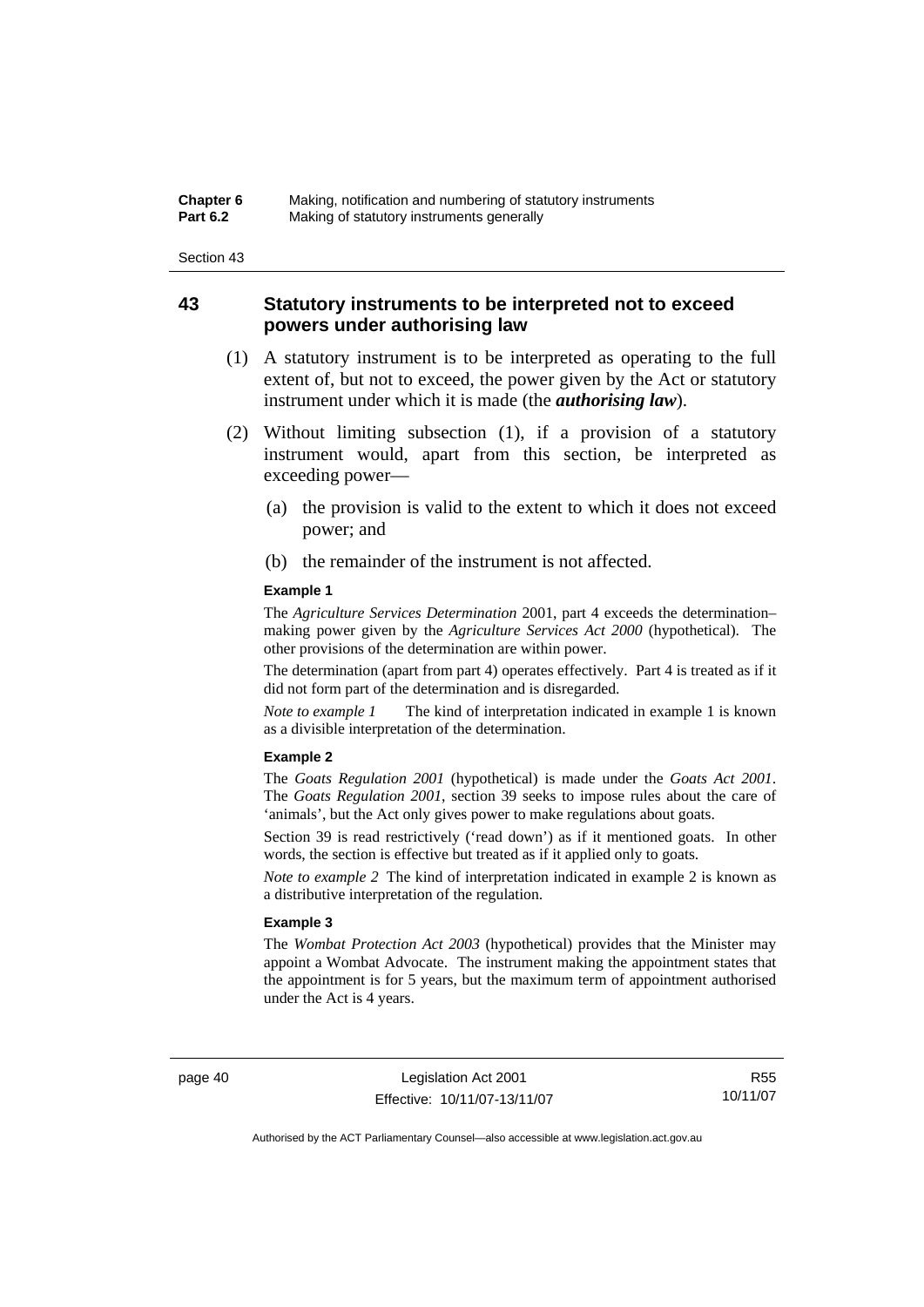The instrument is read restrictively ('read down') as if it referred to 4 years. In other words, the instrument is effective but the appointment is only valid for 4 years.

*Note to example 3* The kind of interpretation indicated in example 3 is known as a distributive interpretation of the instrument.

- *Note* An example is part of the Act, is not exhaustive and may extend, but does not limit, the meaning of the provision in which it appears (see s 126 and s 132).
- (3) Without limiting subsection (1), if the application of a provision of a statutory instrument to a matter would, apart from this section, be interpreted as exceeding power, the provision's application to other matters is not affected.

#### **Example**

The *Community Safety Order 2001* is expressed to apply to all members of the community without qualification although it is in fact made under the *Building Industry (Safety) Act 2000* (hypothetical). That Act is restricted in its operation to the building industry. The order is cast in such wide terms that it cannot be interpreted divisibly or distributively. However, the order applies to entities such as XYZ Constructions Pty Ltd because it is a company in the construction industry.

- (4) This section is in addition to any provision of the statutory instrument or authorising law.
- (5) This section is a determinative provision.
	- *Note* See s 5 for the meaning of determinative provisions, and s 6 for their displacement.

## **44 Power to make statutory instruments for Act etc**

 (1) If an Act or statutory instrument (the *authorising law*) authorises or requires the making of a statutory instrument for the authorising law or another Act or statutory instrument (the *other law*), the power authorises a statutory instrument to be made in relation to any matter that—

page 41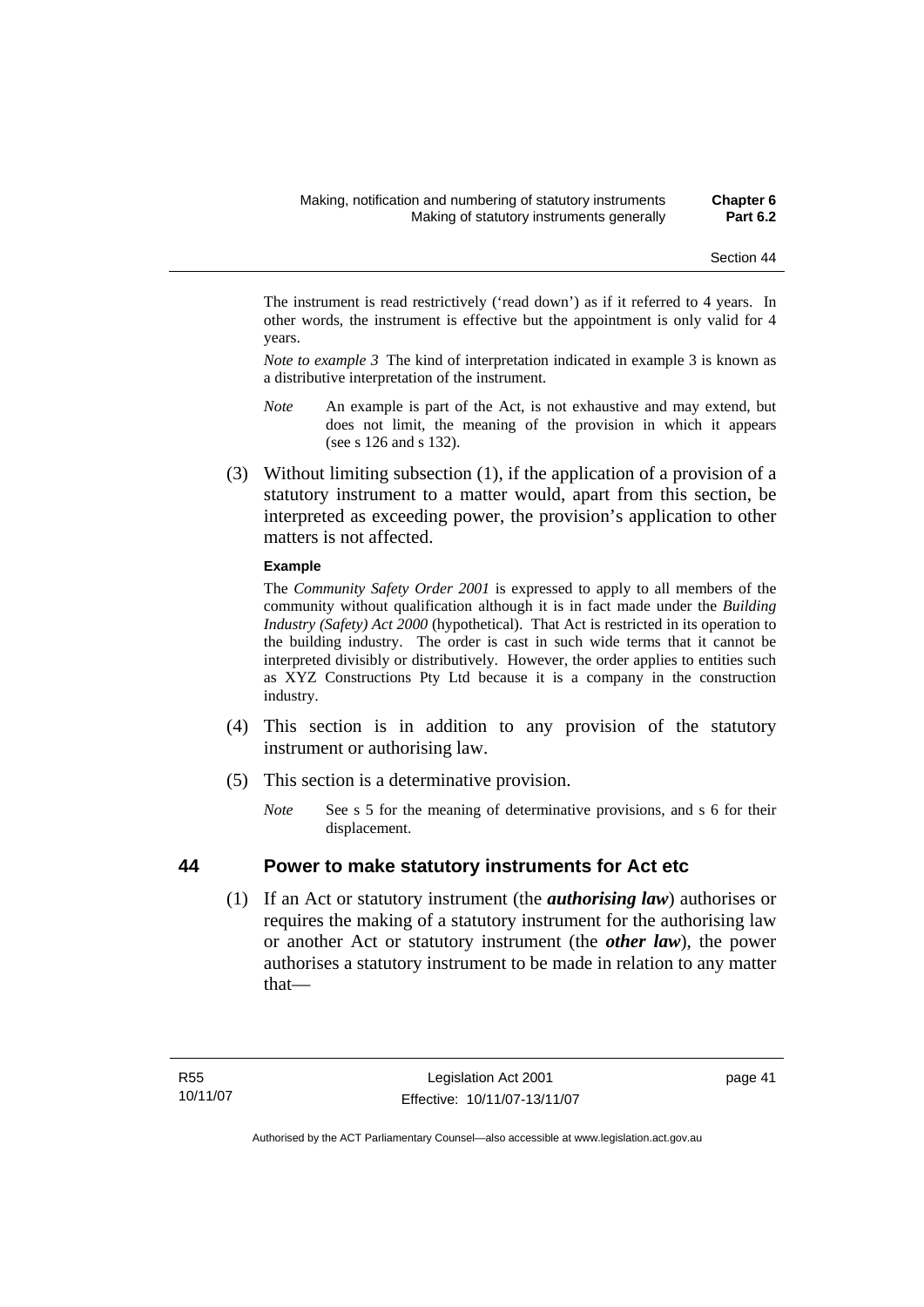| Chapter 6       | Making, notification and numbering of statutory instruments |
|-----------------|-------------------------------------------------------------|
| <b>Part 6.2</b> | Making of statutory instruments generally                   |

- (a) is required or permitted to be prescribed by the authorising law or other law; or
- (b) is necessary or convenient to be prescribed for carrying out or giving effect to the authorising law or other law.
- (2) Subsection (1) applies to the authorising law even though the authorising law—
	- (a) only authorises the making of a statutory instrument for the authorising law; or
	- (b) also authorises or requires the making of a statutory instrument about a particular matter.
- (3) Power given by the authorising law to make a statutory instrument about a particular matter does not limit power given by the authorising law or other law to make a statutory instrument (whether or not of the same kind) about any other matter.
- (4) This section is a determinative provision.
	- *Note* See s 5 for the meaning of determinative provisions, and s 6 for their displacement.

## **45 Power to make court rules**

- (1) The power of an entity to make rules for a court includes power to make rules in relation to any matter necessary or convenient to be prescribed for carrying out or giving effect to the court's jurisdiction under any law that authorises or requires anything to be done in or in relation to the court.
- (2) This section is additional to section 44.
- (3) This section is a determinative provision.
	- *Note* See s 5 for the meaning of determinative provisions, and s 6 for their displacement.

R55 10/11/07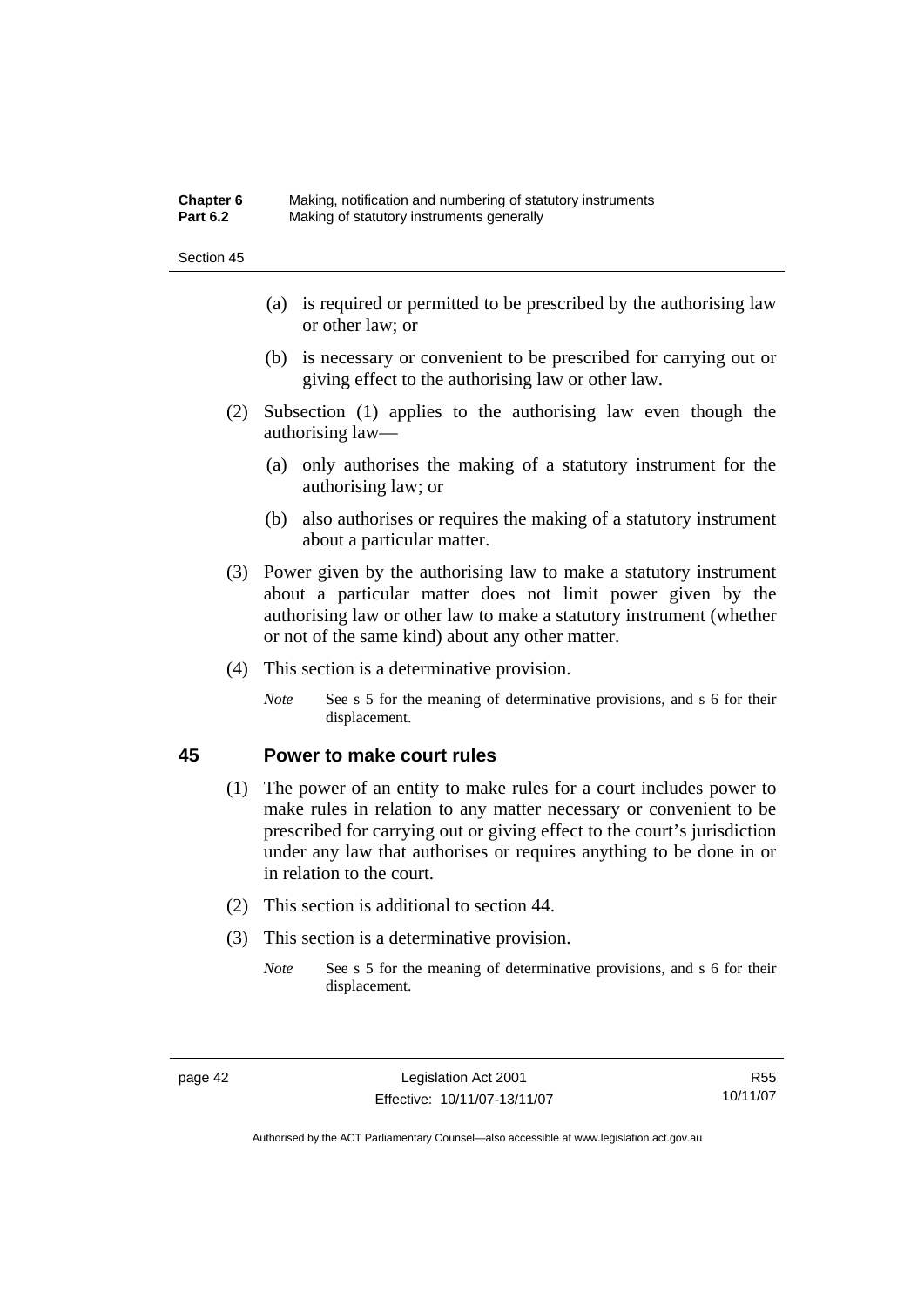(4) In this section:

*court* includes a tribunal*.*

*disallowable instrument*, for a Commonwealth Act, means an instrument that can be disallowed under the *Legislative Instruments Act 2003* (Cwlth), part 5 (Parliamentary scrutiny of legislative instruments), including that part, or provisions of that part, applied by another Commonwealth law.

## *law* means—

- (a) an Act, subordinate law or disallowable instrument; or
	- *Note* A reference to an Act, subordinate law or disallowable instrument includes a reference to a provision of the Act, law or instrument (see s 7, s 8 and s 9).
- (b) a Commonwealth Act or a disallowable instrument under a Commonwealth Act (or a provision of such an Act or instrument).

# **46 Power to make instrument includes power to amend or repeal**

- (1) Power given under an Act or statutory instrument (the *authorising law*) to make a statutory instrument includes power to amend or repeal the instrument.
- (2) The power to amend or repeal the instrument is exercisable in the same way, and subject to the same conditions, as the power to make the instrument.

## **Examples**

- 1 If the instrument is a disallowable instrument, an amendment or repeal of the instrument is also a disallowable instrument.
- 2 If the instrument is a notifiable instrument, an amendment or repeal of the instrument is also a notifiable instrument.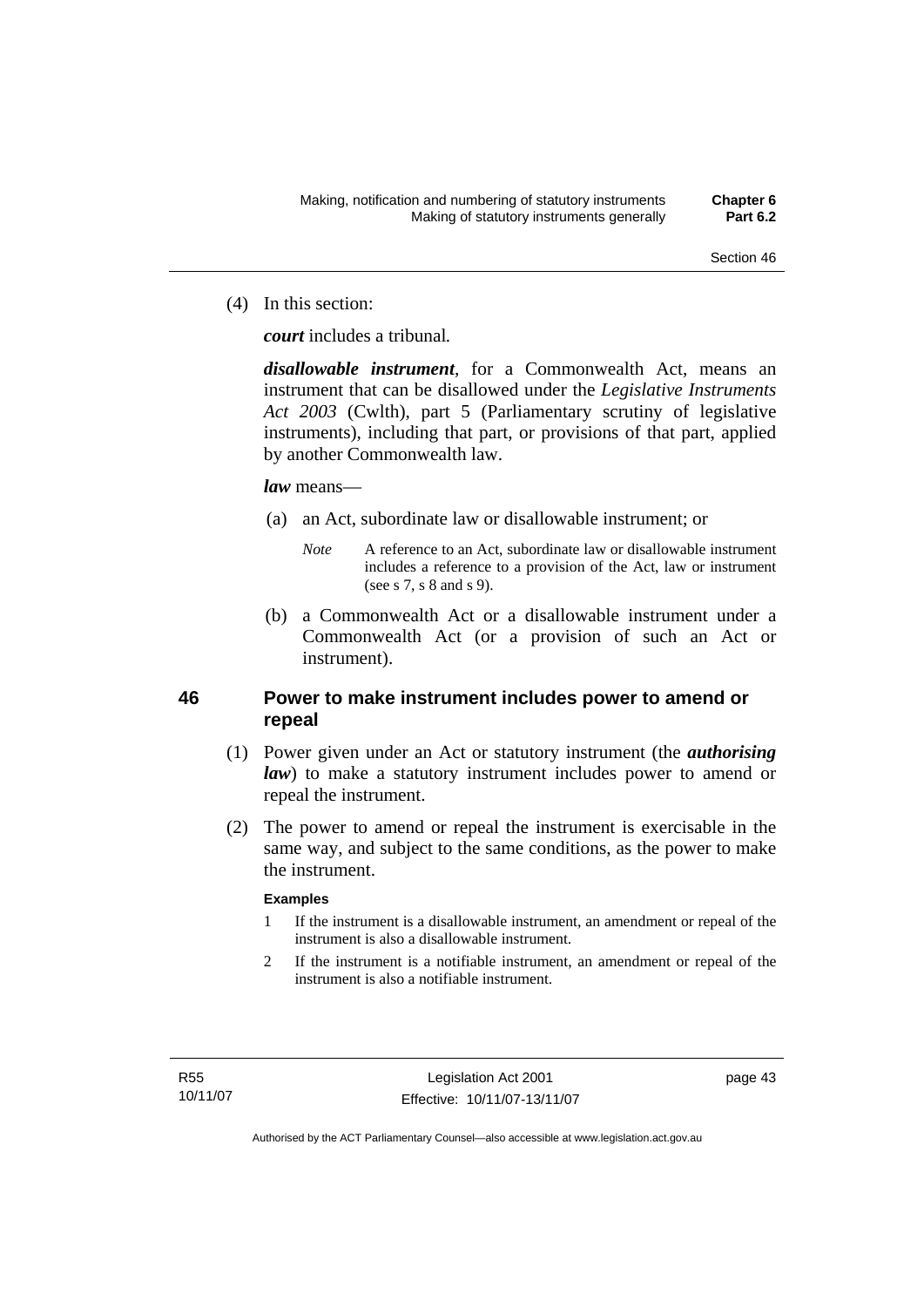| Chapter 6       | Making, notification and numbering of statutory instruments |
|-----------------|-------------------------------------------------------------|
| <b>Part 6.2</b> | Making of statutory instruments generally                   |

- 3 If notice of the making of the instrument must be published in a newspaper, notice of an amendment or repeal of the instrument must also be published in the newspaper.
- *Note* An example is part of the Act, is not exhaustive and may extend, but does not limit, the meaning of the provision in which it appears (see s 126 and s 132).
- (3) Despite subsection (1), a form that is a legislative instrument may be repealed or repealed and remade (with or without changes), but may not be amended.
- (4) This section is a determinative provision.
	- *Note* See s 5 for the meaning of determinative provisions, and s 6 for their displacement.

# **47 Statutory instrument may make provision by applying law or instrument**

- (1) This section applies if an Act, subordinate law or disallowable instrument (the *authorising law*) authorises or requires the making of a statutory instrument (the *relevant instrument*) about a matter.
- (2) The relevant instrument may make provision about the matter by applying an ACT law—
	- (a) as in force at a particular time; or
	- (b) as in force from time to time.
- (3) The relevant instrument may make provision about the matter by applying a law of another jurisdiction, or an instrument, as in force only at a particular time.

*Note* For information on the operation of s (3), see the examples to s (9).

 (4) If the relevant instrument makes provision about the matter by applying a law of another jurisdiction or an instrument, the following provisions apply:

R55 10/11/07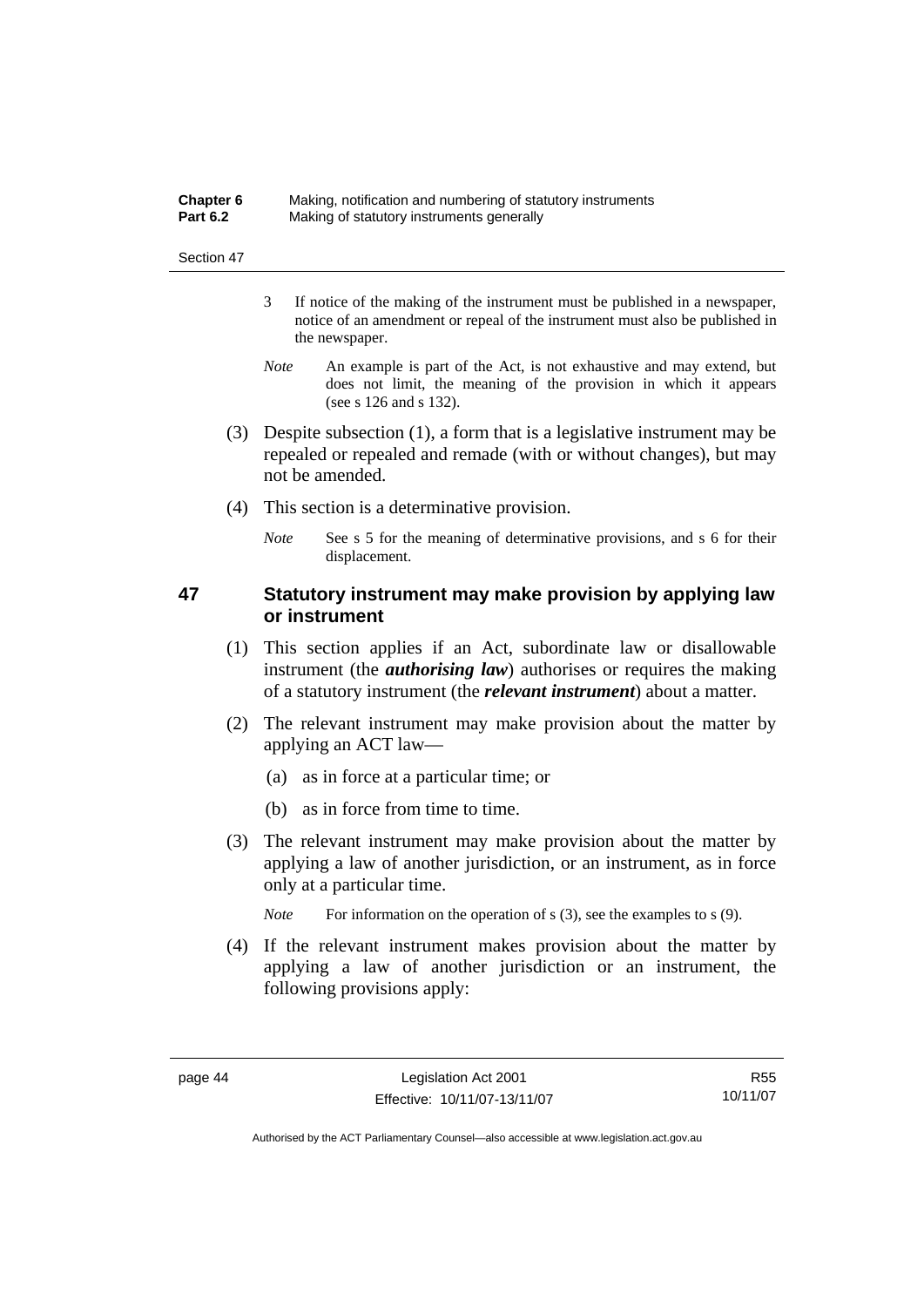- (a) if subsection (3) is displaced by, or under authority given by, an Act or the authorising law—the law of the other jurisdiction or instrument is applied as in force from time to time;
	- *Note* For the displacement of s (3), see s 6, examples 1 and 2.
- (b) if subsection (3) is not so displaced and the relevant instrument does not provide that the law of the other jurisdiction or instrument is applied as in force at a particular time—the law or instrument is taken to be applied as in force when the relevant instrument is made.

#### **Examples for s (4) (b)**

- 1 The *Locust Damage Compensation Determination 2003* (a hypothetical disallowable instrument) provides for the making of claims against a compensation fund. Section 43 states that disputes about claims must be decided in accordance with the *Commercial Arbitration Act 1984* (NSW) (the *NSW Act*) as in force from time to time. The determination is made on 1 August 2003. The Act under which the determination is made does not displace subsection (3). Therefore, even though section 43 purports to apply the NSW Act as in force from time to time, the NSW Act as in force on 1 August 2003 is applied by the determination.
- 2 The *Locust Damage Compensation Determination 2003* (mentioned in example 1), section 43 states that disputes about claims must be decided in accordance with the *Commercial Arbitration Act 1984* (NSW) (the *NSW Act*), but does not state that the NSW Act is to be applied as in force from time to time or at a particular time. The determination is made on 1 August 2003. The Act under which the determination is made does not displace subsection (3). Therefore, the NSW Act as in force on 1 August 2003 is applied by the determination.
- *Note* An example is part of the Act, is not exhaustive and may extend, but does not limit, the meaning of the provision in which it appears (see s 126 and s 132).
- (5) If a law of another jurisdiction or an instrument is applied as in force at a particular time, the text of the law or instrument (as in force at that time) is taken to be a notifiable instrument made under the relevant instrument by the entity authorised or required to make the relevant instrument.

page 45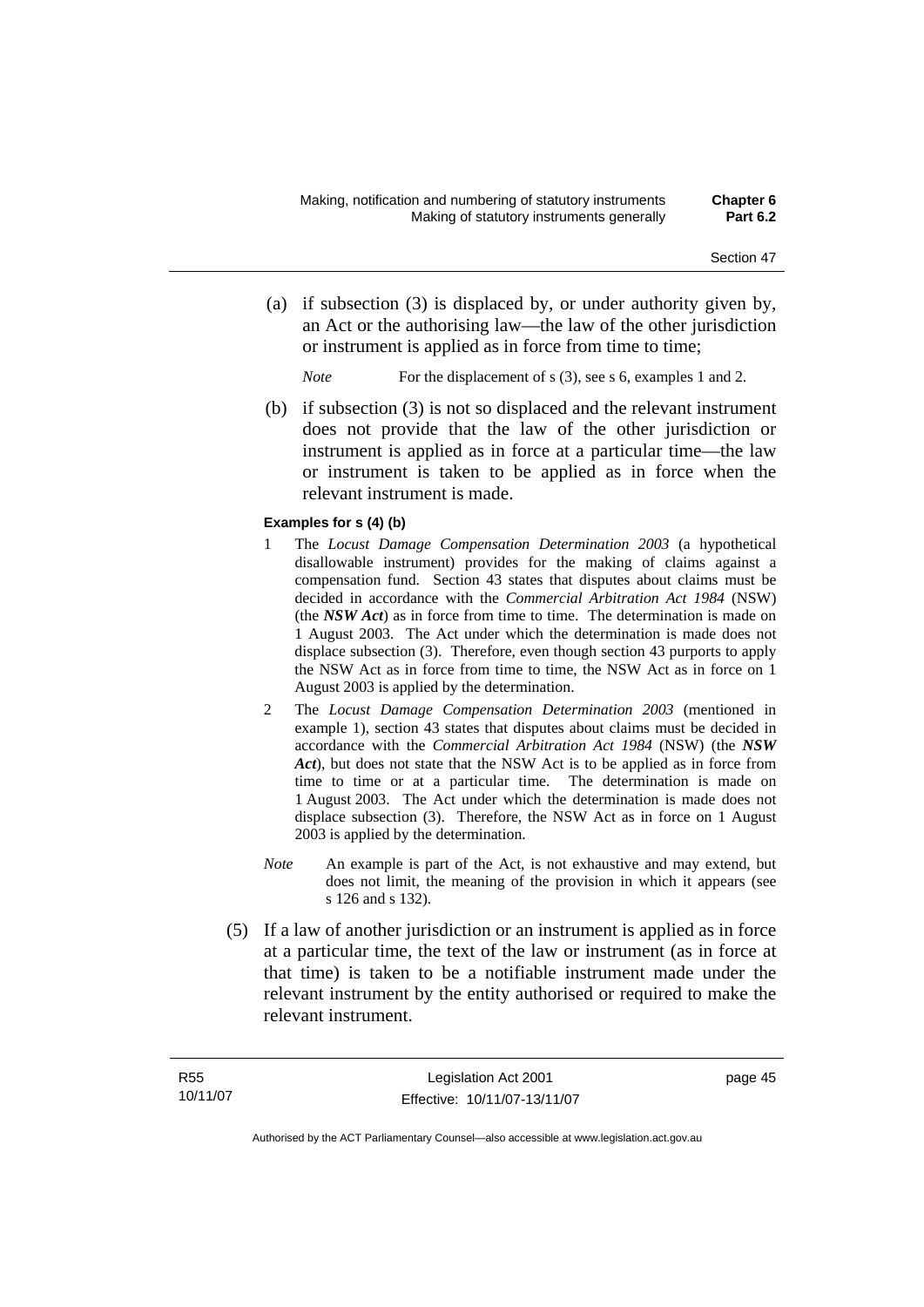#### **Chapter 6** Making, notification and numbering of statutory instruments<br>**Part 6.2** Making of statutory instruments generally **Making of statutory instruments generally**

#### Section 47

- (6) If subsection (3) is displaced and a law of another jurisdiction or an instrument is applied as in force from time to time, the text of each of the following is taken to be a notifiable instrument made under the relevant instrument by the entity authorised or required to make the relevant instrument:
	- (a) the law or instrument as in force at the time the relevant instrument is made;
	- (b) each subsequent amendment of the law or instrument;
	- (c) if the law or instrument is repealed and remade (with or without changes)—the law or instrument as remade and each subsequent amendment of the law or instrument;
	- (d) if a provision of the law or instrument is omitted and remade (with or without changes) in another law or instrument—the provision as remade and each subsequent amendment of the provision.
- (7) The authorising law or, if the relevant instrument is a subordinate law or disallowable instrument, the relevant instrument may provide that—
	- (a) subsection (5) or (6) does not apply to the relevant instrument; or
	- (b) subsection (5) or (6) applies with the modifications stated in the authorising law or relevant instrument.
- (8) If a provision of an Act, subordinate law or disallowable instrument authorises or requires the application of a law or instrument, the provision authorises the making of changes or modifications to the law or instrument for that application.
- (9) This section is a determinative provision.

#### **Examples for s (3) and s (9)**

Here are 2 examples about the operation of subsections (3) and (9): the first illustrates how subsection (3) might be displaced and the second illustrates how a

R55 10/11/07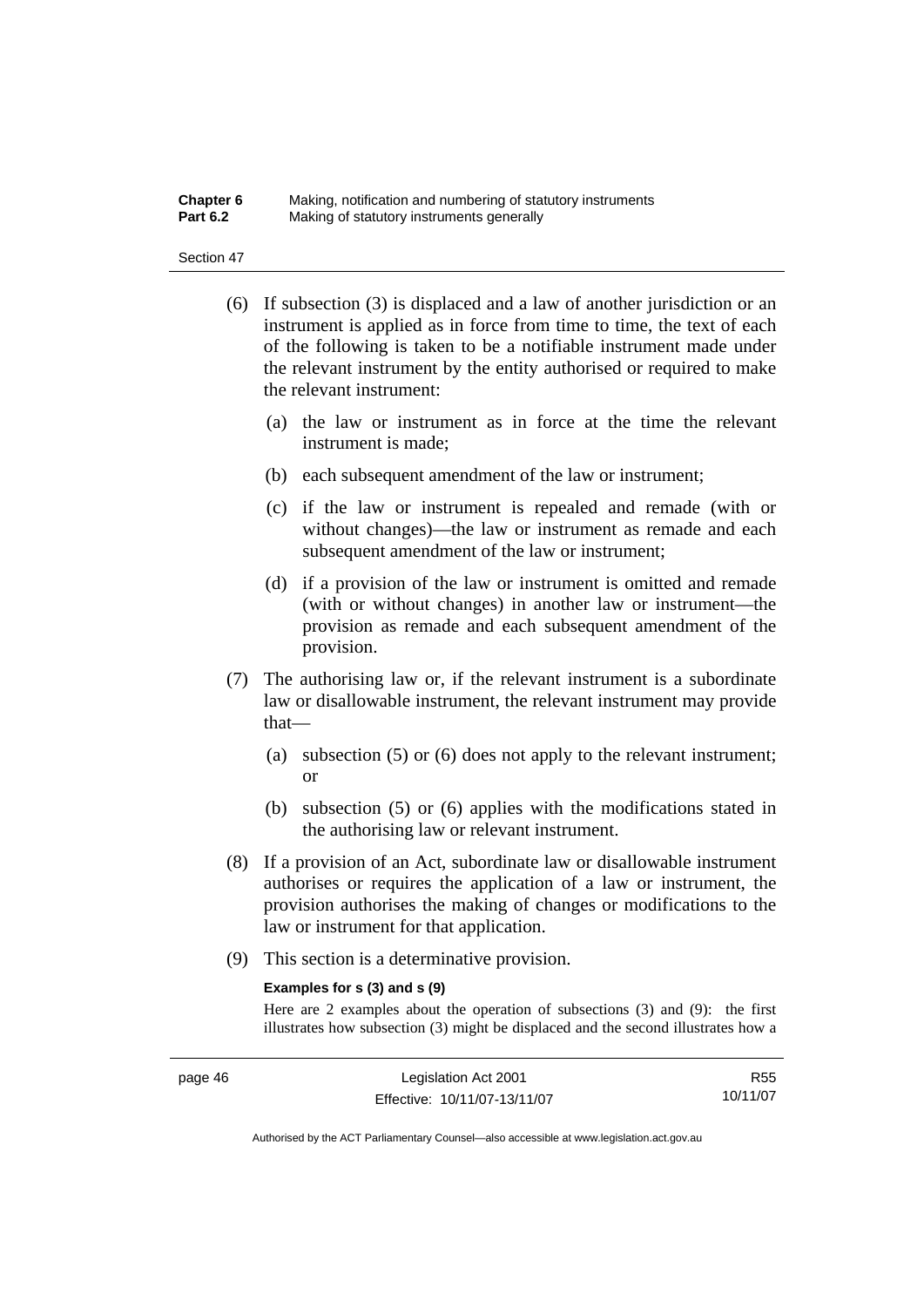law of another jurisdiction that applies as in force from time to time would operate—

- 1 The effect of subsections (3) and (9), and subsection (10), definition of *applying*, is that if it is intended to apply, adopt or incorporate a law or instrument as in force from time to time, the authorising law would need to expressly displace subsection (3) (as illustrated in s 6, examples of different kinds of displacement, example 1) *or* indicate a manifest contrary intention (as illustrated in example 2 in those examples).
- 2 The *ABC Regulation 2001* (made under a provision like those illustrated in section 6, examples of different kinds of displacement, examples 1 and 2) provides that noise measurements are to be taken in accordance with the NSW noise control manual as in force from time to time. The effect of the *ABC Regulation 2001* is that whenever the NSW noise control manual is amended in future, the noise measurements must be taken in accordance with the manual as last amended.
	- *Note* See s 5 for the meaning of determinative provisions, and s 6 for their displacement.
- (10) In this section:

*ACT law* means an Act, subordinate law or disallowable instrument.

*Note* A reference to an Act, subordinate law or disallowable instrument includes a reference to a provision of the Act, law or instrument (see s 7, s 8 and s 9).

*applying* includes adopting or incorporating.

*Note* See also s 157 (Defined terms–other parts of speech and grammatical forms).

*disallowable instrument*, for a Commonwealth Act, means an instrument that can be disallowed under the *Legislative Instruments Act 2003* (Cwlth), part 5 (Parliamentary scrutiny of legislative instruments), including that part, or provisions of that part, applied by another Commonwealth law.

*instrument* includes a provision of an instrument, but does not include an ACT law or a law of another jurisdiction.

page 47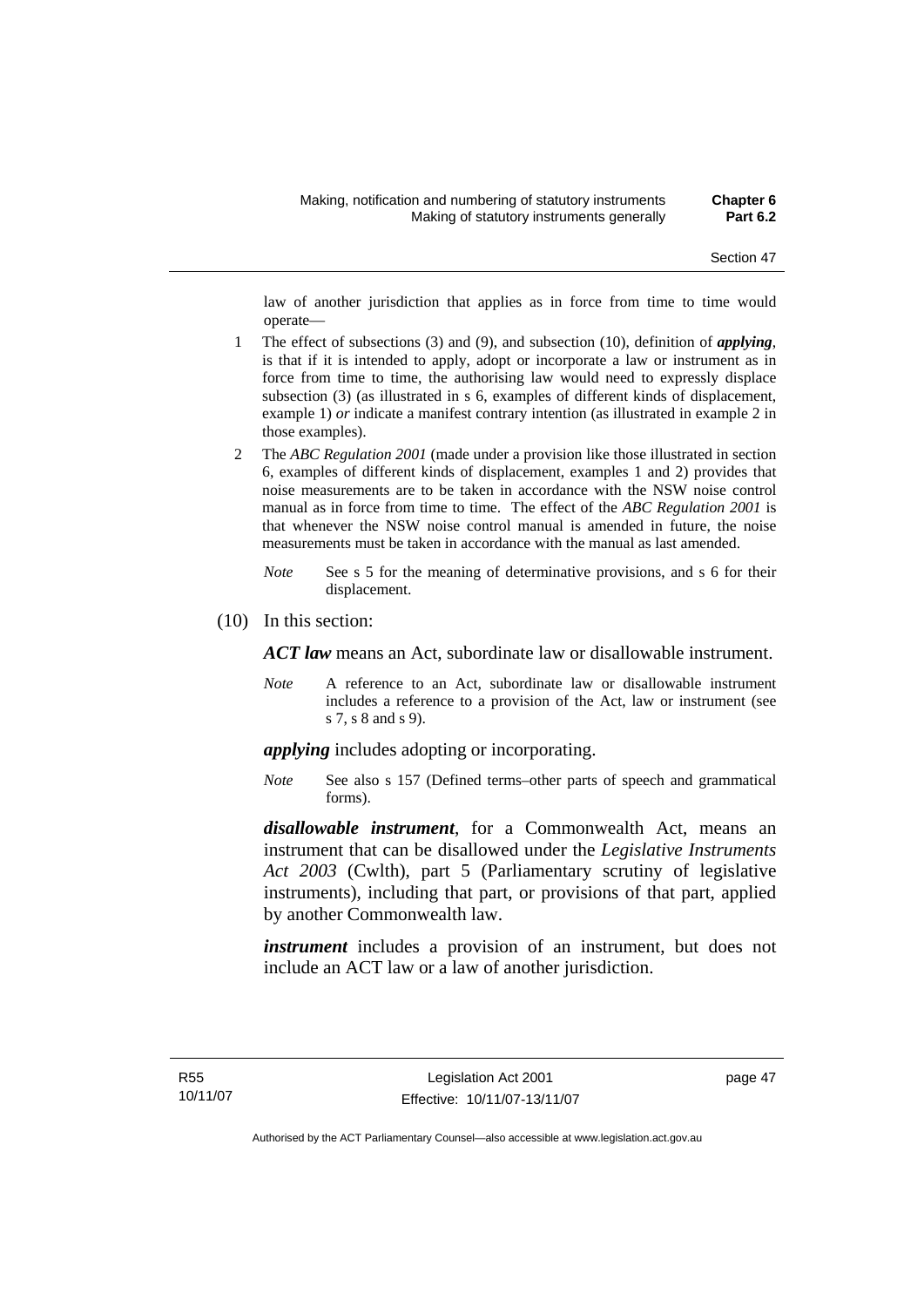### **Chapter 6** Making, notification and numbering of statutory instruments<br>**Part 6.2** Making of statutory instruments generally **Making of statutory instruments generally**

#### Section 48

# *law of another jurisdiction* means—

- (a) a Commonwealth Act or a disallowable instrument under a Commonwealth Act; or
- (b) a State Act, or any regulation or rule under a State Act; or
- (c) a New Zealand or Norfolk Island Act, or any regulation or rule under a New Zealand or Norfolk Island Act; or
- (d) a provision of a law mentioned in paragraphs (a) to (c).

## **48 Power to make instrument includes power to make different provision for different categories etc**

- (1) Power given under an Act or statutory instrument to make a statutory instrument includes power—
	- (a) to make different provision in relation to different matters or different classes of matters; or
	- (b) to make an instrument that applies differently by reference to stated exceptions or factors.
- (2) Without limiting subsection (1), power given under an Act or statutory instrument to make a statutory instrument about particular matters includes power to make a statutory instrument about any 1 or more of the matters or a particular class of the matters.
- (3) For this section, a class may consist of a single matter.
- (4) This section is a determinative provision.
	- *Note* See s 5 for the meaning of determinative provisions, and s 6 for their displacement.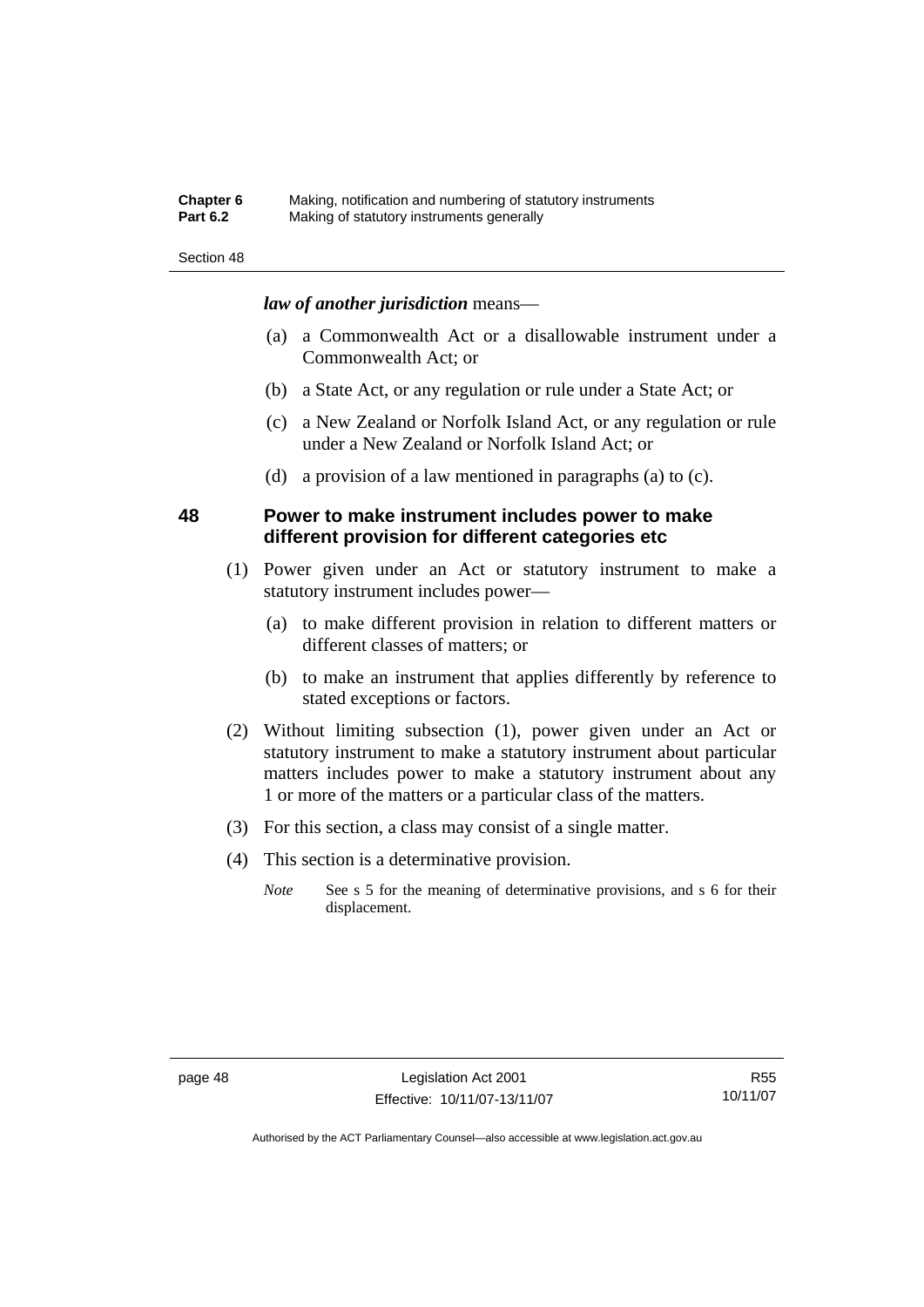# **49 Single instrument may exercise several powers or satisfy several requirements**

- (1) Power given under an Act or statutory instrument may be exercised with any other power to make a single instrument—
	- (a) whether or not the powers are exercised in relation to separate provisions, some of the same provisions, or all of the provisions, of the instrument; or
	- (b) whether or not the other powers are given under the same Act or statutory instrument, another Act or statutory instrument or any other territory law.
- (2) A statutory instrument is taken—
	- (a) to be made under each power given under territory law under which it could be made; and
	- (b) to satisfy each requirement under territory law that it could satisfy.
- (3) Without limiting subsection (2), that subsection applies to an instrument even though—
	- (a) it is stated to be made under a particular territory law (the *authorising law*) or a particular provision of the authorising law; and
	- (b) it is stated to be made for a particular territory law (the *requiring law*) or a particular provision of the requiring law.
- (4) This section is a determinative provision.
	- *Note* See s 5 for the meaning of determinative provisions, and s 6 for their displacement.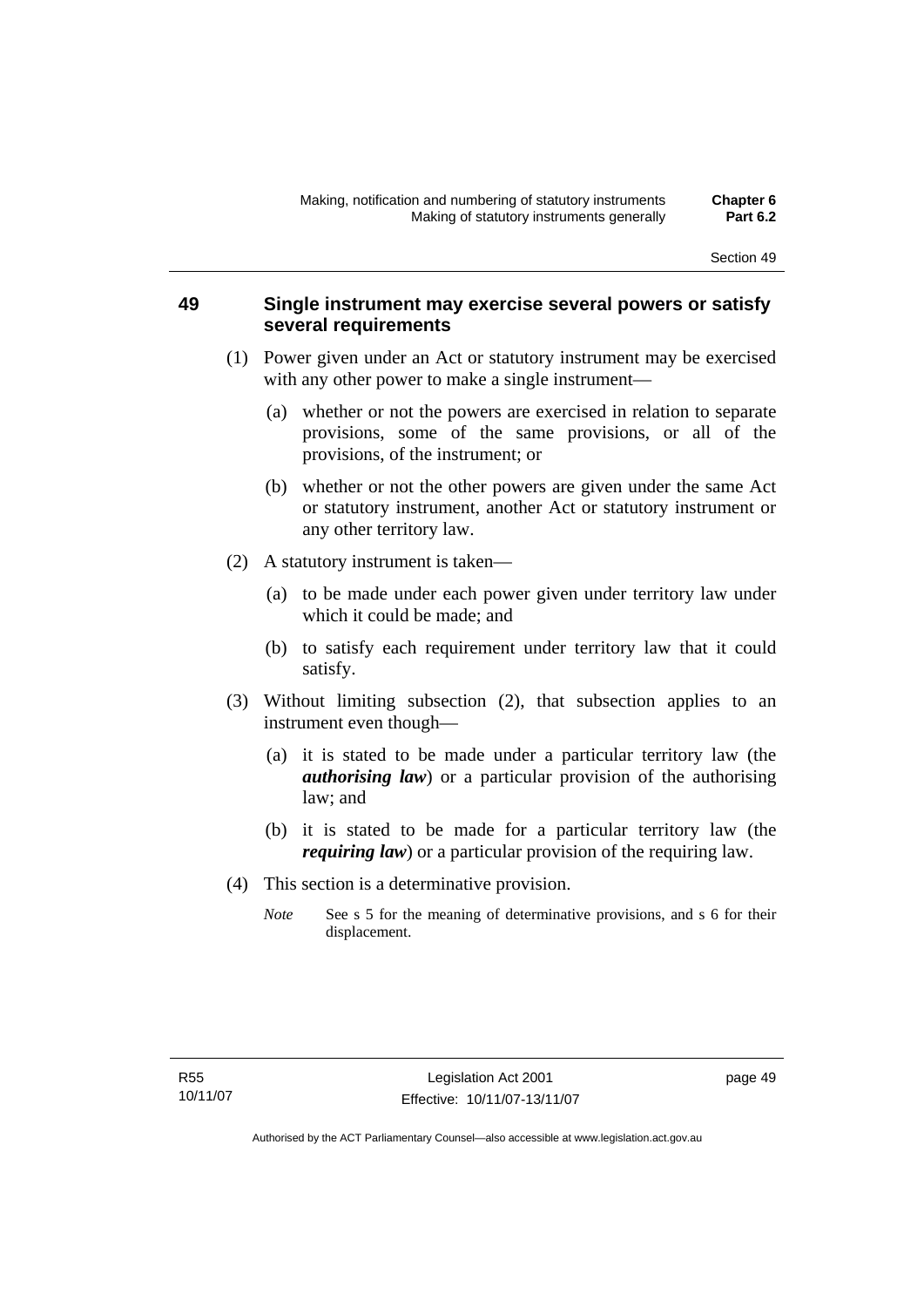| Chapter 6       | Making, notification and numbering of statutory instruments |
|-----------------|-------------------------------------------------------------|
| <b>Part 6.2</b> | Making of statutory instruments generally                   |

# **50 Relationship between authorising law and instrument dealing with same matter**

- (1) If an Act or statutory instrument (the *authorising law*) gives power to make a statutory instrument about a matter, the instrument may make provision in relation to a particular aspect of the matter even though provision is made by the authorising law in relation to another aspect of the matter or in relation to another matter.
- (2) This section is a determinative provision.
	- *Note* See s 5 for the meaning of determinative provisions, and s 6 for their displacement.

# **51 Instrument may make provision in relation to land by reference to map etc**

- (1) This section applies if an Act or statutory instrument authorises or requires provision to be made by statutory instrument in relation to land or waters.
- (2) Provision may be made by reference to—
	- (a) a particular map or plan held by an entity; or
	- (b) a particular entry in a register kept by an entity;

if the map, plan or register is available for inspection (on the internet or otherwise) by members of the public, whether or not on payment of a fee.

# **52 Instrument may authorise determination of matter etc**

- (1) This section applies if an Act or statutory instrument (the *authorising law*) authorises or requires provision to be made about a matter by statutory instrument.
- (2) A statutory instrument made under the authorising law may make provision about the matter by authorising or requiring a stated entity

R55 10/11/07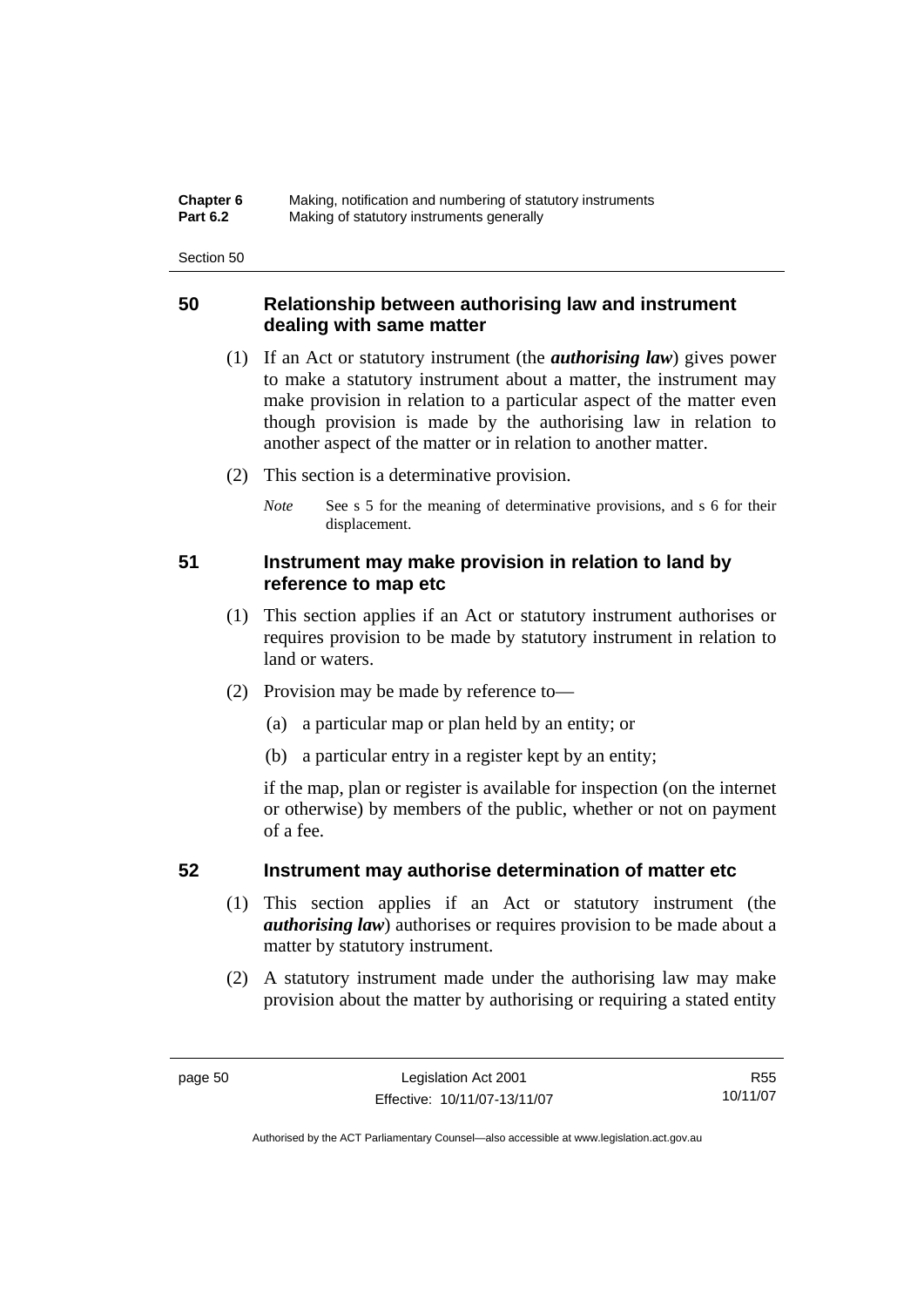to make provision about the matter, or any aspect of the matter, whether or not from time to time.

- (3) This section is a determinative provision.
	- *Note* See s 5 for the meaning of determinative provisions, and s 6 for their displacement.
- (4) In this section:

*provision*, for a matter, includes determining or regulating the matter, applying the instrument to the matter, being satisfied or forming an opinion about anything relating to the matter, or doing anything else in relation to the matter.

#### **Example**

If an Act provides that an application is to be in a prescribed form, a regulation made under the Act may provide that the form is to be a form approved by the Minister.

*Note* An example is part of the Act, is not exhaustive and may extend, but does not limit, the meaning of the provision in which it appears (see s 126 and s 132).

# **53 Instrument may prohibit**

- (1) If an Act or statutory instrument authorises or requires a matter to be regulated (however described) by statutory instrument, the power may be exercised by prohibiting by statutory instrument the matter or any aspect of the matter.
- (2) This section is a determinative provision.
	- *Note* See s 5 for the meaning of determinative provisions, and s 6 for their displacement.

page 51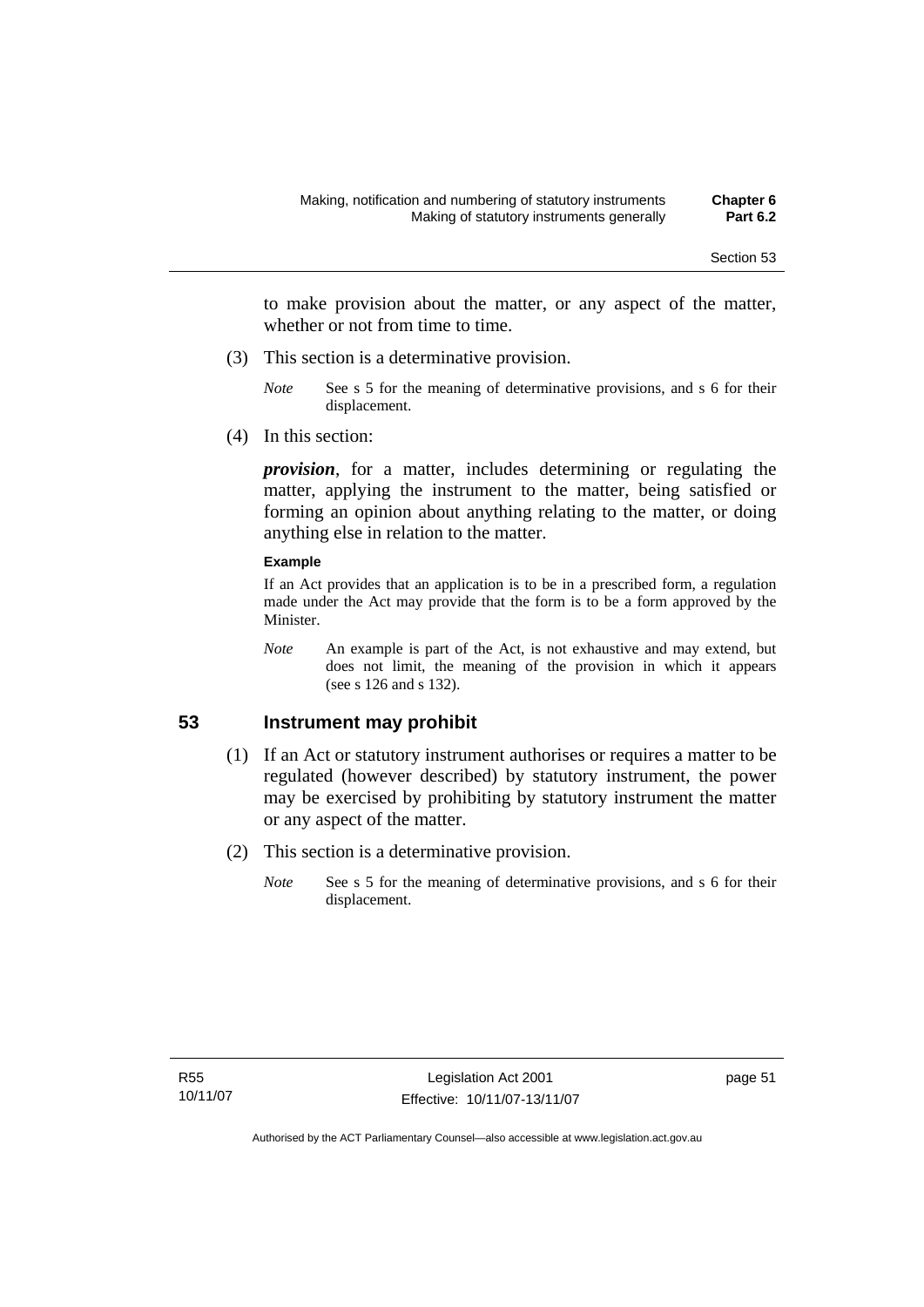#### **Chapter 6** Making, notification and numbering of statutory instruments<br>**Part 6.2** Making of statutory instruments generally **Making of statutory instruments generally**

Section 54

# **54 Instrument may require making of statutory declaration**

- (1) If an Act or statutory instrument (the *authorising law*) gives power to make a statutory instrument, the instrument may require the making of a statutory declaration.
	- *Note* The *Statutory Declarations Act 1959* (Cwlth) applies to the making of statutory declarations under territory laws (see that Act, s 5).
- (2) Subsection (1) applies—
	- (a) whether or not the authorising law authorises or requires penalties to be prescribed by instrument; and
	- (b) if the authorising law authorises or requires penalties to be prescribed by instrument—irrespective of the level of penalties that may be prescribed.
- (3) This section is a determinative provision.
	- *Note* See s 5 for the meaning of determinative provisions, and s 6 for their displacement.

page 52 Legislation Act 2001 Effective: 10/11/07-13/11/07

R55 10/11/07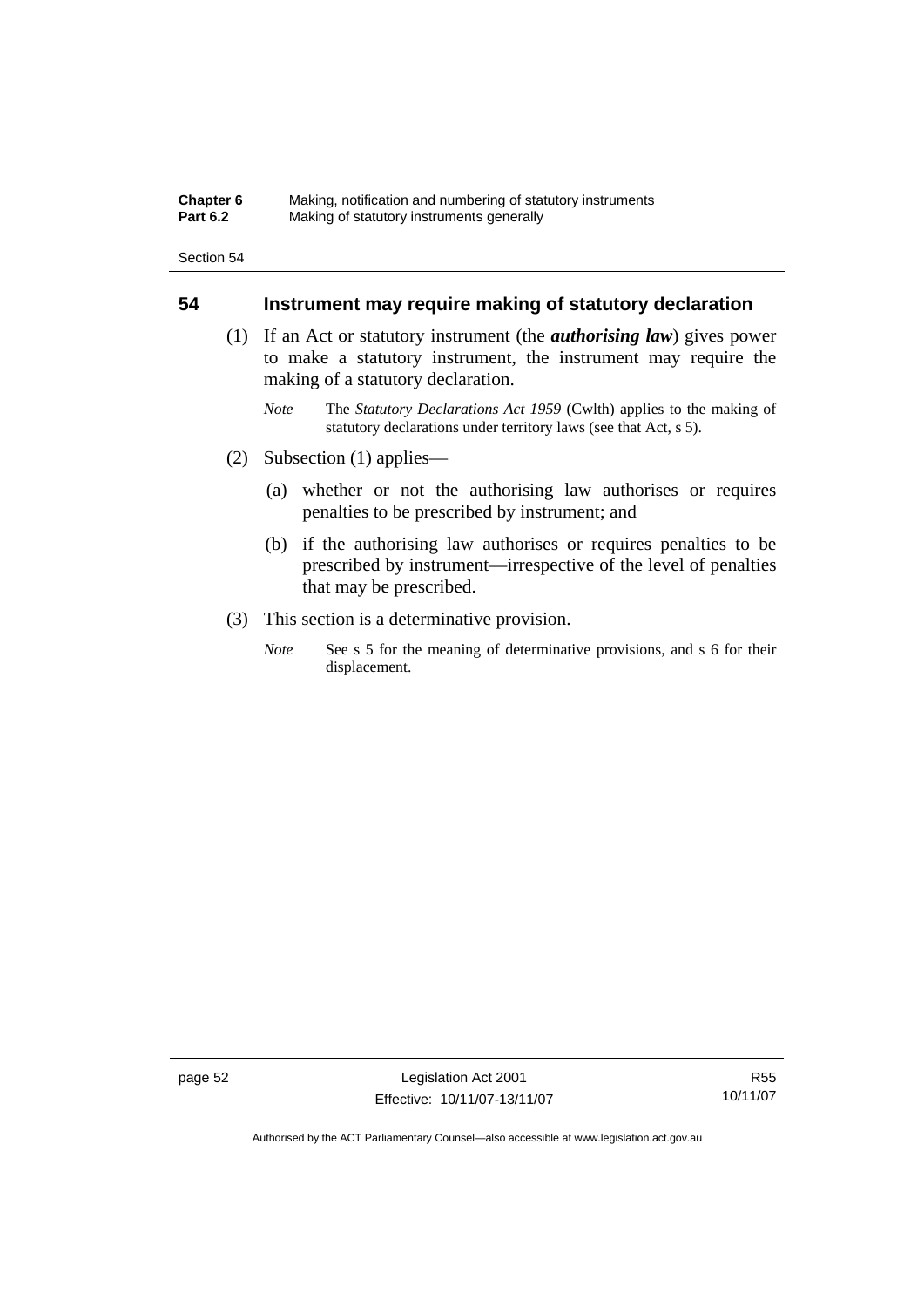# **Part 6.3 Making of certain statutory instruments about fees**

# **55 Definitions for pt 6.3**

In this part:

*fee* includes a charge or other amount.

*provide* a service includes exercise a function.

*service* includes a function or facility.

## **56 Determination of fees by disallowable instrument**

- (1) This section applies if an Act (the *authorising law*) authorises fees to be determined for an Act or statutory instrument (the *relevant law*).
- (2) The authorising law authorises a fee to be determined in relation to any matter under or related to the relevant law.
- (3) To remove any doubt, a fee may be determined for a provision of the relevant law even though the provision does not mention a fee.

#### **Example**

The X Act, section 15 provides for a person to apply for an approval but makes no mention of a fee for the approval. However, the Act, section 79 (1) provides:

(1) The Minister may determine fees for this Act.

Because section 79 (1) permits a fee to be determined 'for this Act', this Act, section 56 applies in relation to section 15 and the Minister may, in writing, determine an application fee for the approval.

*Note 1* The determination of a fee by a Minister under an Act is a disallowable instrument and must be in writing (see s  $9(1)$  (b) and s  $42(2)$ ).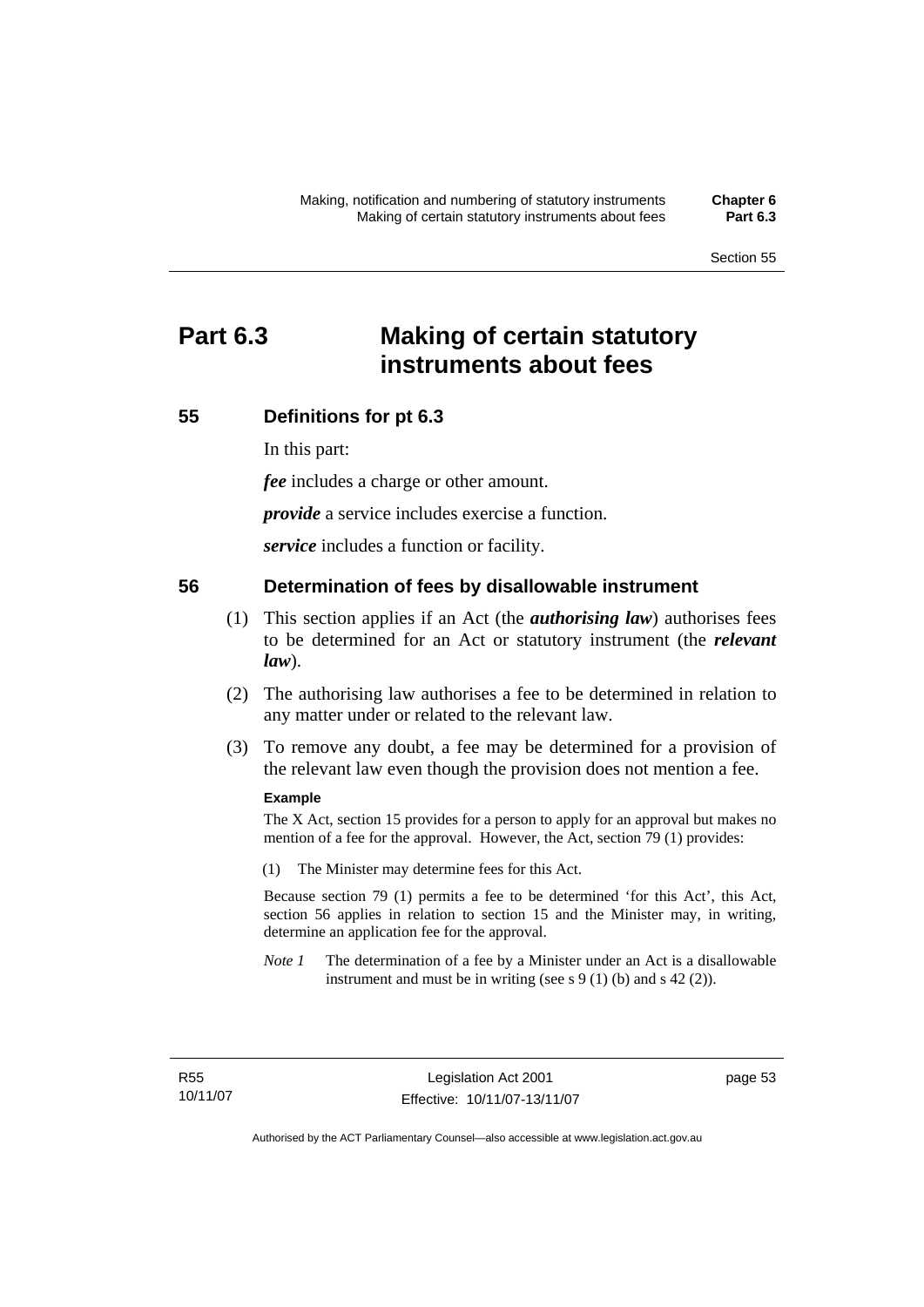#### **Chapter 6** Making, notification and numbering of statutory instruments **Part 6.3** Making of certain statutory instruments about fees

#### Section 56

- *Note 2* An example is part of the Act, is not exhaustive and may extend, but does not limit, the meaning of the provision in which it appears (see s 126 and s 132).
- (4) A fee may be determined—
	- (a) by stating the fee; or
	- (b) by setting a rate, or providing a formula or other method, by which the fee is to be worked out; or
	- (c) by a combination of a stated fee and a rate, formula or other method.

#### **Examples of different methods of determining fees**

An instrument may determine a fee by stating an amount (eg \$250), or a rate (eg \$7.50 per kilogram). An instrument may also determine a fee by providing a formula. For example, the fee for a licence issued for part of a year could be worked out using the following formula:

12 annual fee  $\times$  whole and part months for which licence issued

- (5) The determination—
	- (a) must provide by whom the fee is payable; and
	- (b) must provide to whom the fee is to be paid; and
	- (c) may make provision about the circumstances in which the fee is payable; and
	- (d) may make provision about exempting a person from payment of the fee; and
	- (e) may make provision about when the fee is payable and how it is to be paid (for example, as a lump sum or by instalments); and
	- (f) may mention the service for which the fee is payable; and
	- (g) may make provision about waiving, postponing or refunding the fee (completely or partly); and

| page 54 | Legislation Act 2001         | R55.     |
|---------|------------------------------|----------|
|         | Effective: 10/11/07-13/11/07 | 10/11/07 |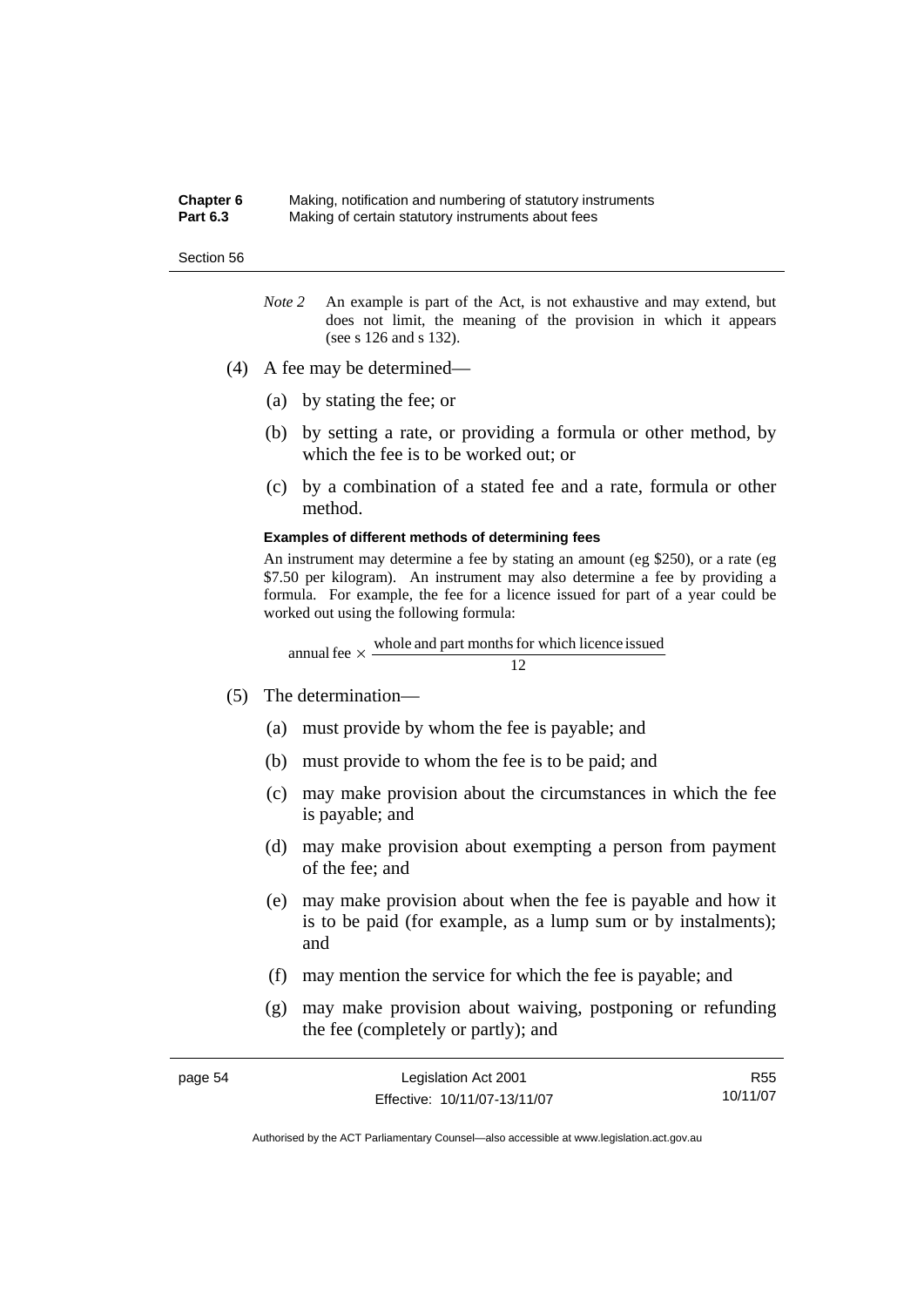(h) may make provision about anything else relating to the fee.

#### **Example for par (a)**

a provision that the owner for the time being of a vehicle is liable for any unpaid registration fee

#### **Examples for par (c)**

- 1 a provision that a document prepared and submitted in accordance with a condition imposed under the Act be accompanied by a fee
- 2 a provision that royalty ceases to be payable if the percentage of recoverable minerals is less than the prescribed limit

#### **Examples for par (e)**

- 1 a provision that a levy is payable within 30 days after the day goods are sold
- 2 a provision that, if a licensee fails to pay an instalment payable in the financial year within 14 days after the day it is payable, all remaining instalments payable in the financial year become payable

#### **Example for par (g)**

a provision that a stated official may waive all or part of a charge in stated circumstances, including if the official is satisfied about a stated circumstance

- (6) This section is a determinative provision.
	- *Note* See s 5 for the meaning of determinative provisions, and s 6 for their displacement.

## **57 Fees payable in accordance with determination etc**

- (1) A fee determined by a disallowable instrument is payable by the person by whom the fee is payable under the determination, in relation to the service (if any) mentioned in the determination and in accordance with the determination, to the person to whom the fee is payable under the determination.
- (2) If a service is mentioned in the determination, the fee is payable before the service is provided unless the determination provides otherwise.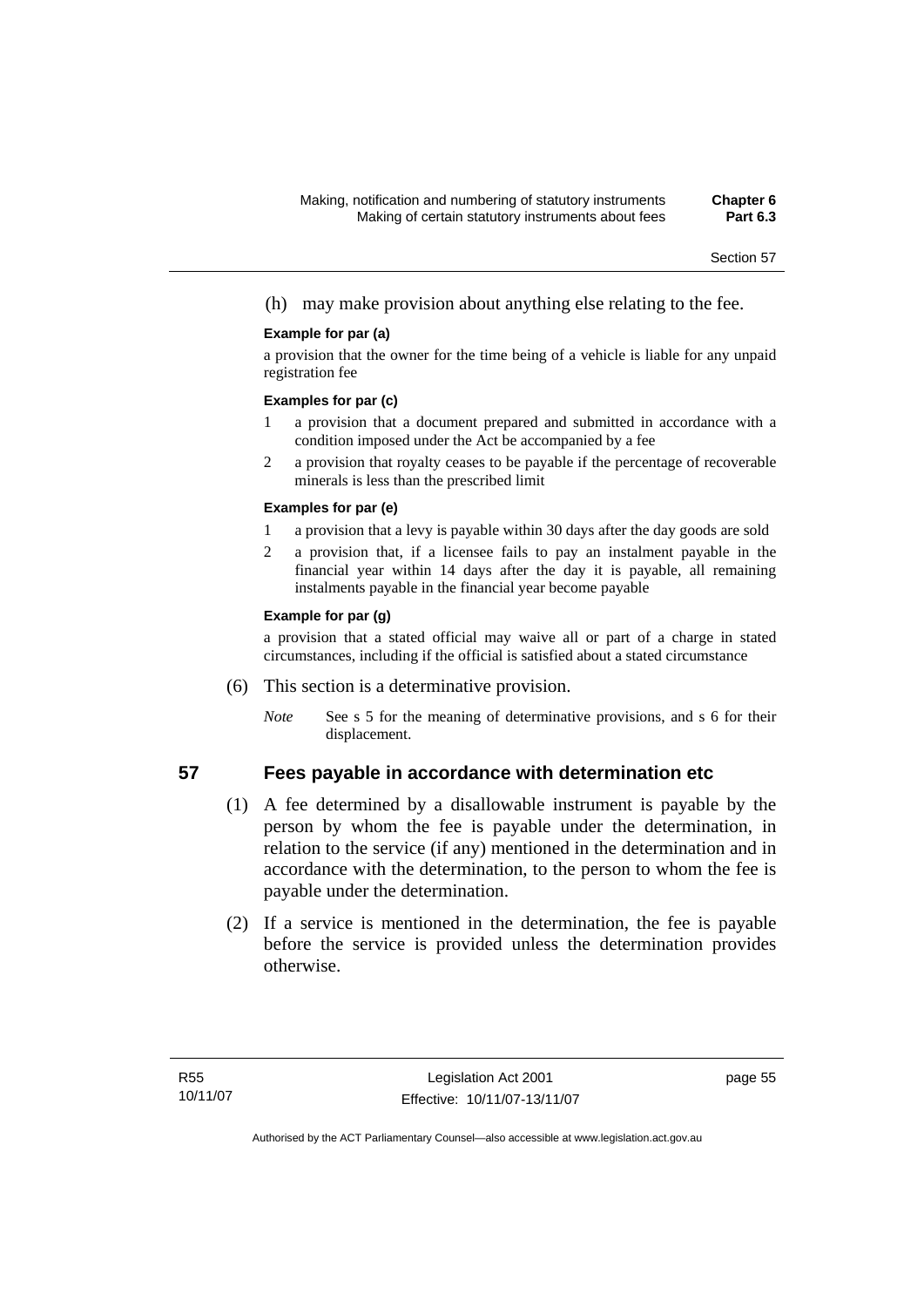### **Chapter 6** Making, notification and numbering of statutory instruments<br>**Part 6.3** Making of certain statutory instruments about fees Making of certain statutory instruments about fees

#### Section 58

 (3) If the fee is payable in relation to a service mentioned in the determination and the fee has not been paid in accordance with the determination, no-one is obliged to provide the service.

#### **Examples**

- 1 If a fee for a service is payable in advance under a disallowable instrument and the fee is not paid, there is no obligation to provide the service.
- 2 If fees for services over a period of time are payable by instalment under a disallowable instrument and the person paying the fees falls behind in payments on the instalments, there is no obligation to provide further services for the person.
- *Note* An example is part of the Act, is not exhaustive and may extend, but does not limit, the meaning of the provision in which it appears (see s 126 and s 132).
- (4) Subsection (3) applies to a service even though, apart from that subsection, someone is under a duty to provide the service.

#### **Example**

A provision of an Act provides that a registrar 'must' renew a licence if the holder of the licence applies to the registrar for its renewal before the end of the licence term. If a fee is determined for renewal of the licence, the registrar is not required to renew the licence unless the fee is paid.

- (5) This section is a determinative provision.
	- *Note* See s 5 for the meaning of determinative provisions, and s 6 for their displacement.

- **58 Regulations may make provision about fees** 
	- (1) This section applies if an Act (the *authorising law*)—
		- (a) authorises or requires fees to be determined for the authorising law, or another Act or a statutory instrument (the *fees law*); and
		- (b) the authorising law authorises the making of regulations by the Executive.

R55 10/11/07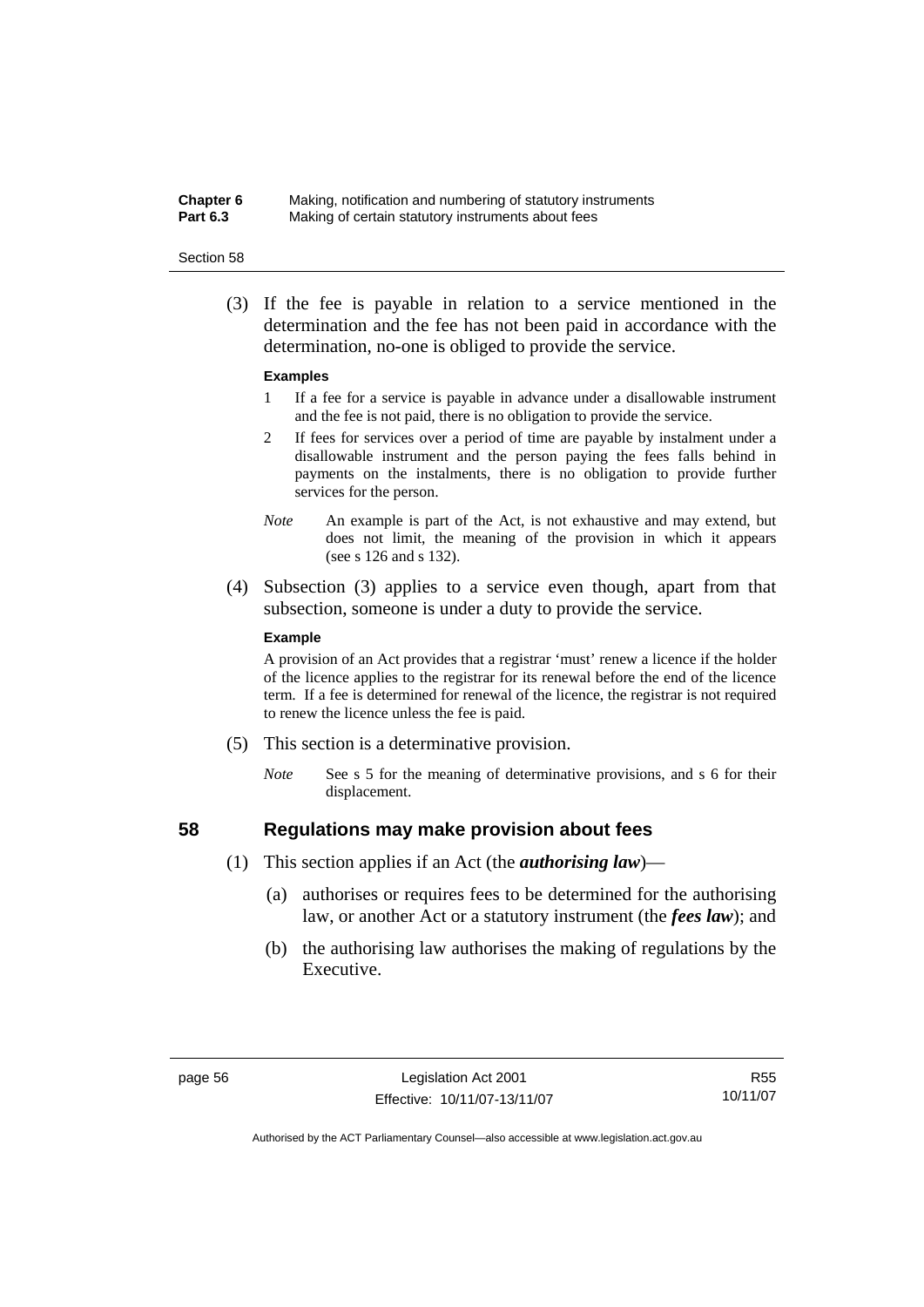- (2) A regulation under the authorising law may make provision in relation to—
	- (a) the payment, collection and recovery of determined fees; and
	- (b) the waiver, postponement or refund of the fees (completely or partly); and
	- (c) anything else about which provision may, under section 56 (Determination of fees by disallowable instrument), be made by determination in relation to determined fees.
- (3) The power mentioned in subsection (2) (b) includes power to make provision in relation to an entitlement to a waiver, postponement or refund of determined fees in circumstances prescribed by regulation (including the removal of a statutory capacity).
- (4) A regulation or the authorising law may make provision in relation to the payment of determined fees by cheque or credit card, including, for example, the consequences of a cheque not being honoured on presentation or a credit card transaction not being honoured.
- (5) A regulation or the authorising law may make provision in relation to the removal of a statutory capacity if any determined fee—
	- (a) is not paid when it is required to be paid; or
	- (b) is paid by cheque and the cheque is not honoured on presentation; or
	- (c) is paid by credit card and the credit card transaction is not honoured.
- (6) A regulation or the authorising law may make provision in relation to the restoration of a statutory capacity (whether prospectively or during any past period).
- (7) This section is in addition to any provision of the authorising law or fees law.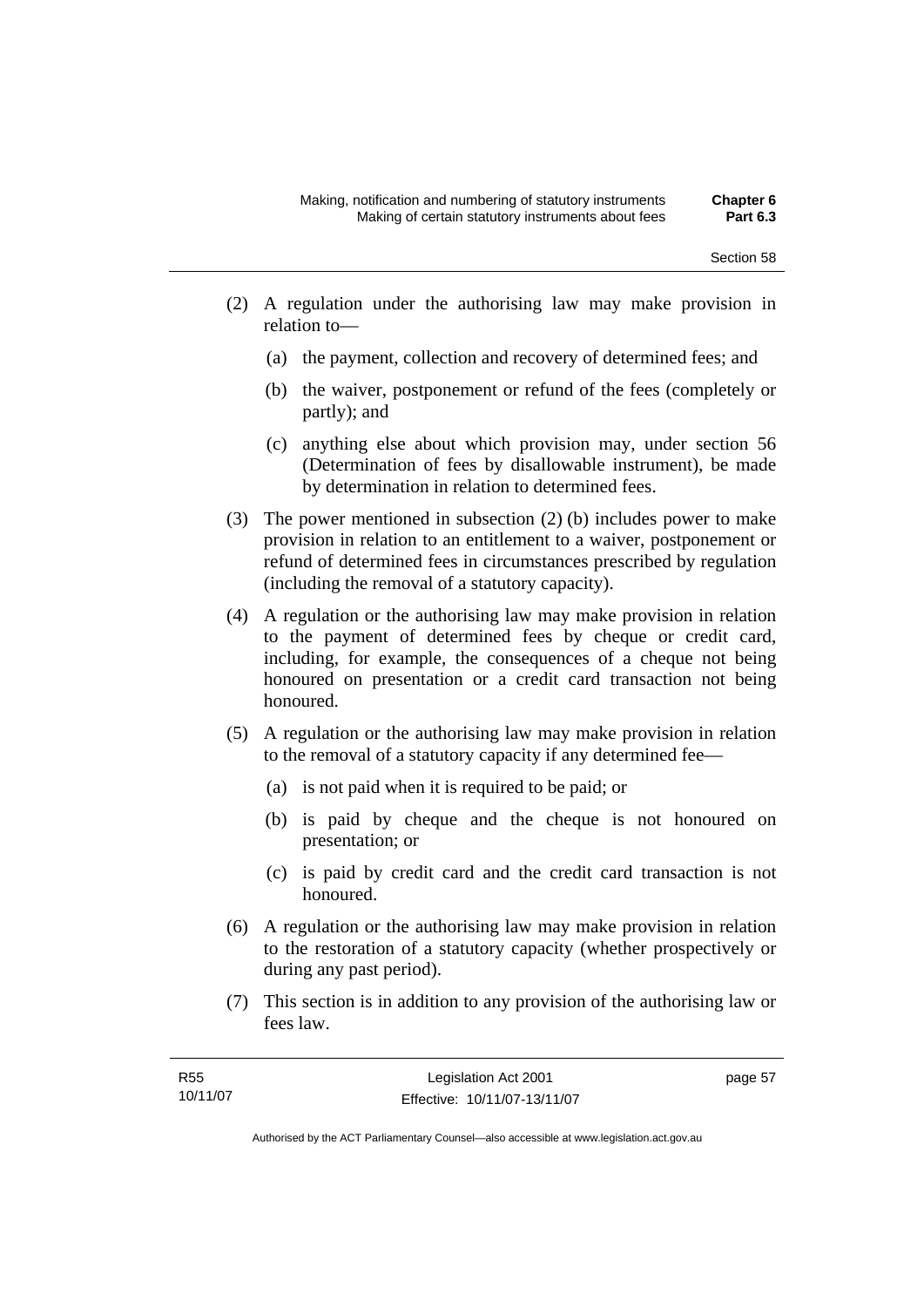#### **Chapter 6** Making, notification and numbering of statutory instruments<br>**Part 6.3** Making of certain statutory instruments about fees Making of certain statutory instruments about fees

#### Section 58

- (8) This section is a determinative provision.
	- *Note* See s 5 for the meaning of determinative provisions, and s 6 for their displacement.
- (9) In this section:

*credit card* includes debit card.

*removal*, of a statutory capacity, includes suspension, cancellation, revocation, withdrawal, surrender or other prescribed restriction or termination of a statutory capacity under the fees law or authorising law.

*statutory capacity* includes an accreditation, approval, assessment, authority, certificate, condition, decision, determination, exemption, licence, permission, permit, registration or other prescribed thing giving a status, privilege or benefit under the fees law or authorising law (whether or not required under either law for doing anything).

page 58 Legislation Act 2001 Effective: 10/11/07-13/11/07

R55 10/11/07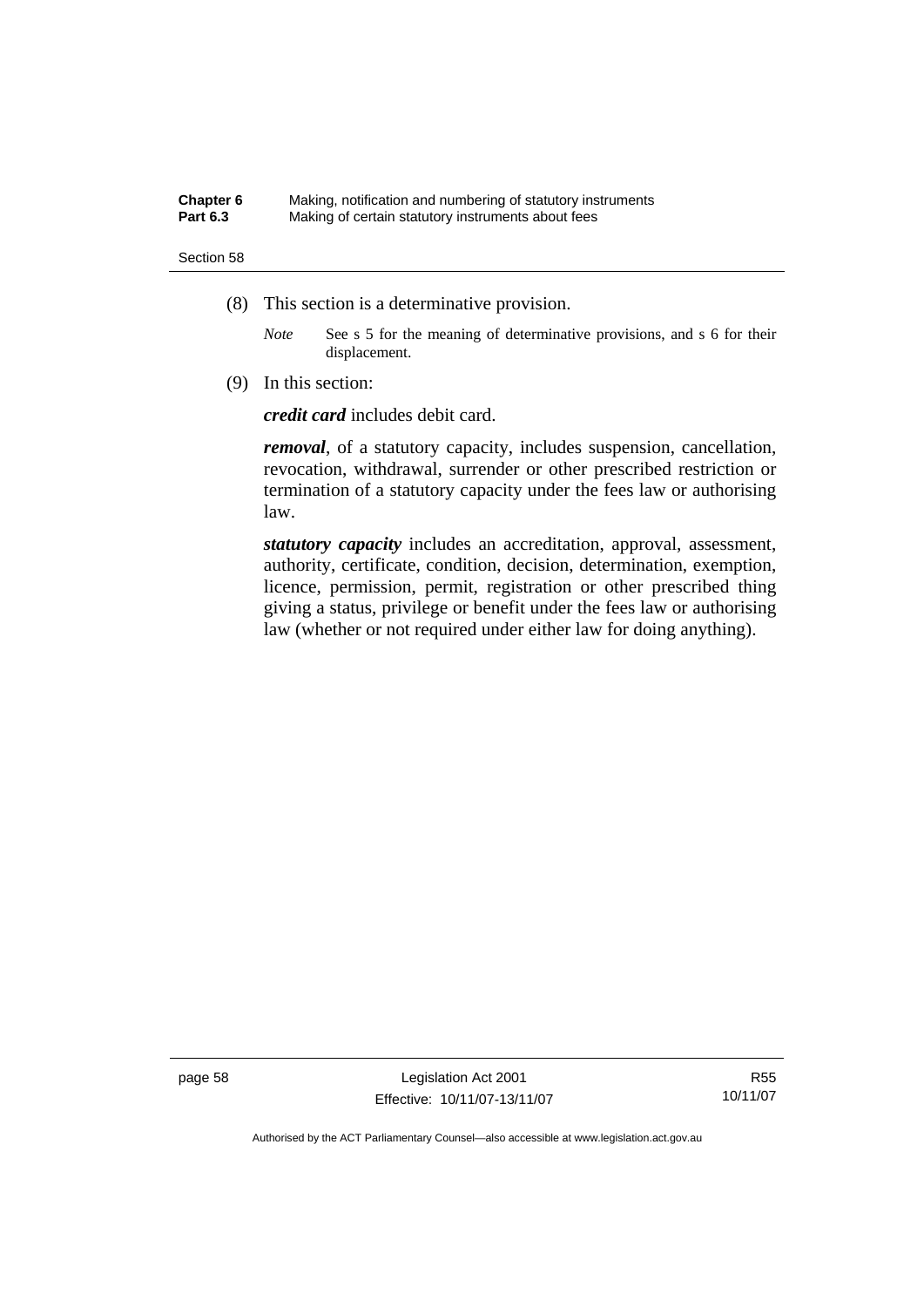# **Part 6.4 Numbering and notification of legislative instruments**

## **59 Numbering**

- (1) The legislative instruments registered in each year must be numbered by the parliamentary counsel as nearly as practicable in the order in which they are notified.
- (2) However, the parliamentary counsel may—
	- (a) allocate different kinds of legislative instruments to different series for numbering purposes; or
	- (b) add distinguishing letters to numbers to indicate the kind of legislative instrument.

#### **Examples**

- 1 The parliamentary counsel may number subordinate laws, disallowable instruments, commencement notices and other legislative instruments in different series.
- 2 The parliamentary counsel may add the letters 'SL' to the numbers of registered subordinate laws, the letters 'DI' to the numbers of registered disallowable instruments and the letters 'CN' to the numbers of registered commencement notices.
- *Note* An example is part of the Act, is not exhaustive and may extend, but does not limit, the meaning of the provision in which it appears (see s 126 and s 132).
- (3) Also, a regulation may provide that this section does not apply to a notifiable instrument of a kind prescribed by regulation.

page 59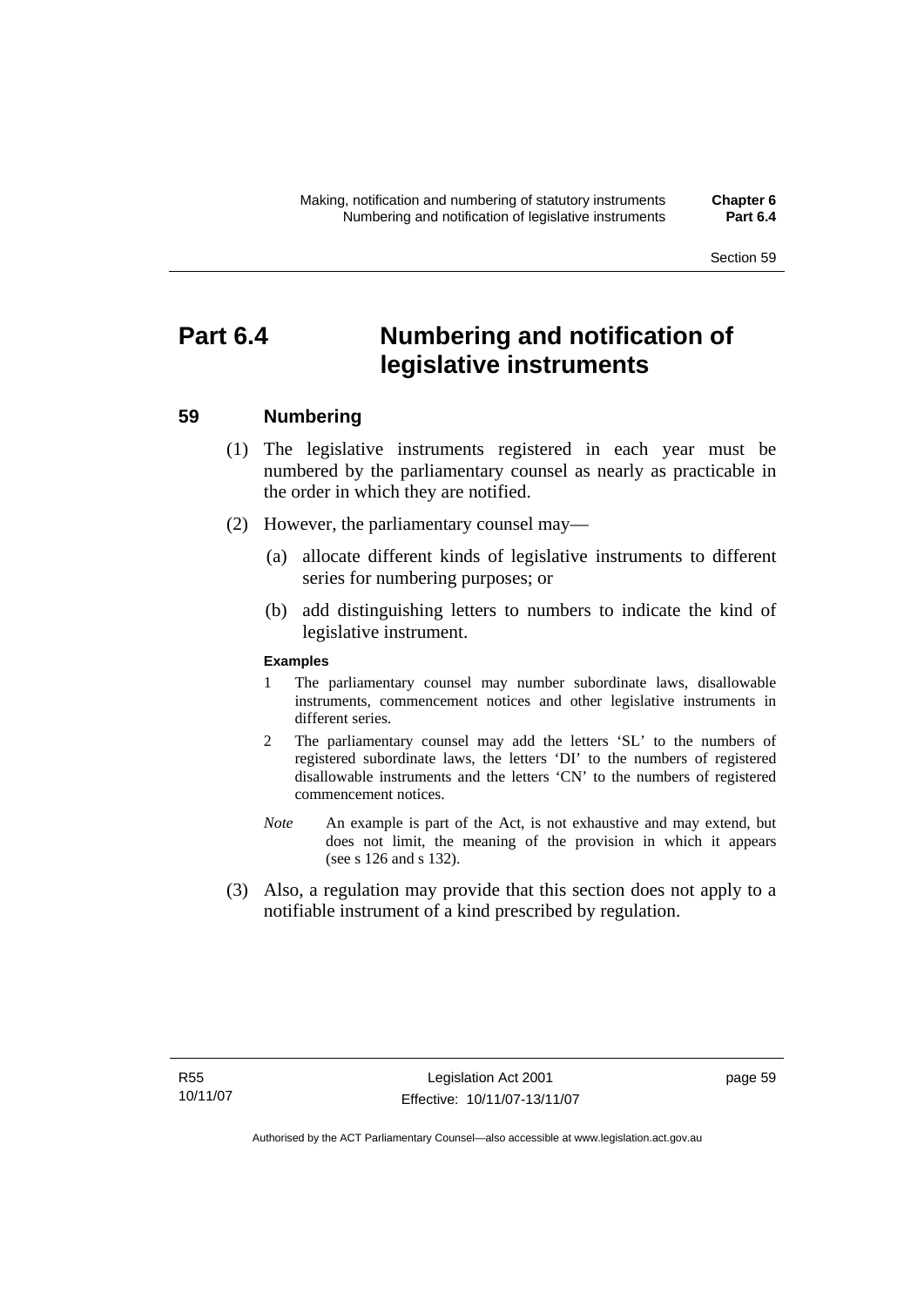#### **Chapter 6** Making, notification and numbering of statutory instruments<br>**Part 6.4** Mumbering and notification of legislative instruments **Part 6.4** Numbering and notification of legislative instruments

Section 60

## **60 Correction etc of name of legislative instrument**

- (1) This section applies if a legislative instrument is unnamed or the name it gives to itself—
	- (a) includes a year that is not the year in which the instrument was notified; or
	- (b) is the same as another legislative instrument that has been, or is to be, notified under this Act; or
	- (c) includes a number that is not consecutive with other legislative instruments that have been notified under this Act; or
	- (d) does not include a number that would give the instrument a unique name; or
	- (e) is otherwise not in accordance with current legislative drafting practice.

## **Example for par (c)**

A legislative instrument has the name '*XYZ Amendment Rule 2000* (*No 5*)'. Legislative instruments with the names '*XYZ Amendment Rule 2000 (No 1)*', '*XYZ Amendment Rule 2000 (No 2)*' and '*XYZ Amendment Rule 2000 (No 3)*' have already been notified under the Act

#### **Example for par (d)**

A legislative instrument has the name '*XYZ Amendment Rule 2000 (No )*'.

#### **Example for par (e)**

A legislative instrument has the name '*XYY Amendment Order 2002 (No 1)*'. The instrument was made under the *XYZ Act 2000* (the *authorising Act*). The name of the instrument does not correctly reflect the name of the authorising Act.

- *Note* An example is part of the Act, is not exhaustive and may extend, but does not limit, the meaning of the provision in which it appears (see s 126 and s 132).
- (2) The parliamentary counsel may, before notifying the legislative instrument under this Act—
	- (a) add a name to an unnamed instrument; or

R55 10/11/07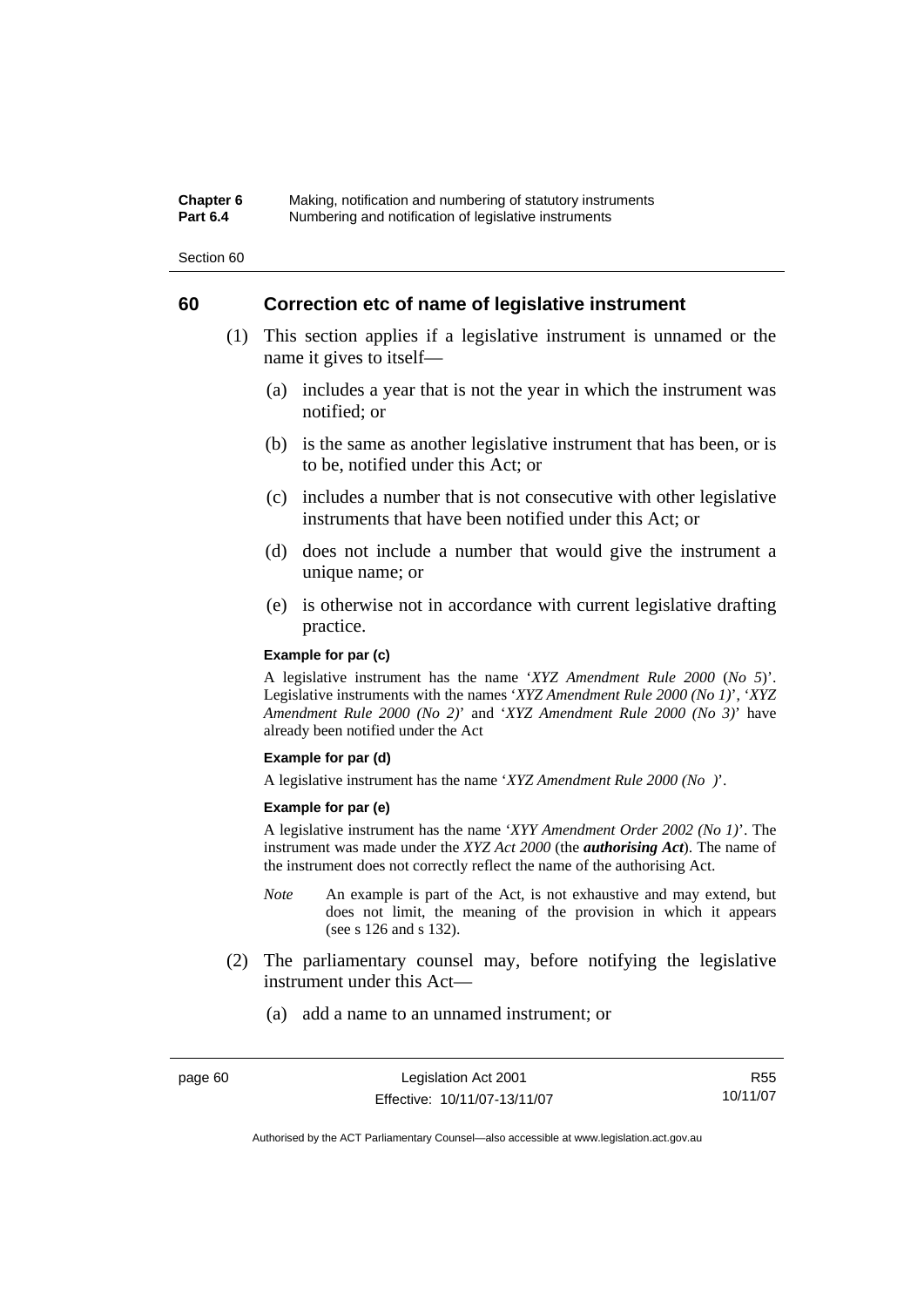- (b) amend the instrument's name to bring it into line with current legislative drafting practice.
- (3) If the name of a legislative instrument is added or amended under this section, the instrument has effect for all purposes as if the instrument were made with the name as added or amended.
- (4) If the name of a legislative instrument is added or amended under this section, the parliamentary counsel may make a corresponding change to any explanatory statement or regulatory impact statement for the instrument.

## **60A Correction of name of explanatory statement etc**

- (1) This section applies if an explanatory statement or regulatory impact statement for a legislative instrument—
	- (a) does not include the instrument's number or name in an appropriate place; or
	- (b) includes a reference to the instrument's number or name that is incorrect.
- (2) The parliamentary counsel may, before entering the statement in the register—
	- (a) include the instrument's number or name in an appropriate place in the statement; or
	- (b) correct the reference to the instrument's number or name.

## **61 Notification of legislative instruments**

- (1) If a legislative instrument is made, an authorised person for making a notification request for the instrument may ask the parliamentary counsel to notify the making of the instrument.
- (2) If an authorised person for making a notification request for a legislative instrument asks the parliamentary counsel to notify the making of the instrument and complies with the requirements (if

| R55      | Legislation Act 2001         | page 61 |
|----------|------------------------------|---------|
| 10/11/07 | Effective: 10/11/07-13/11/07 |         |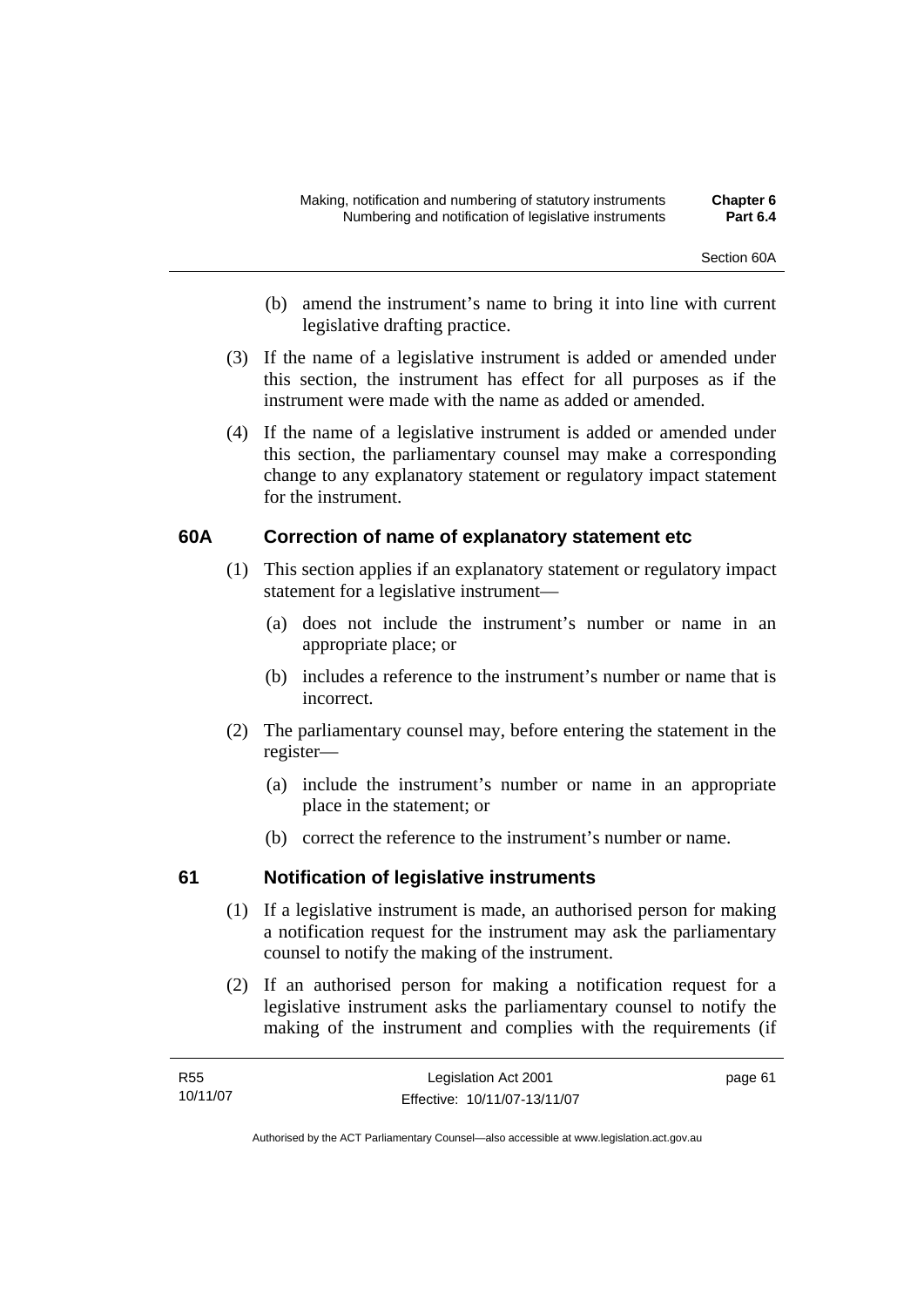#### **Chapter 6** Making, notification and numbering of statutory instruments<br>**Part 6.4** Mumbering and notification of legislative instruments **Part 6.4** Numbering and notification of legislative instruments

Section 61

any) prescribed by regulation (whether in relation to the form of the instrument, in relation to the making of the request or otherwise), the parliamentary counsel must—

- (a) notify the making of the instrument in the register; or
- (b) if it is not practicable to notify the making of the instrument in the register—notify the making of the instrument in the gazette.
- (3) The making of the legislative instrument is notified in the register by entering in the register—
	- (a) a statement that the instrument has been made; and
	- (b) the text of the instrument.
- (4) The making of the legislative instrument is notified in the gazette by—
	- (a) publishing the text of the instrument in the gazette; or
	- (b) publishing in the gazette a statement—
		- (i) that the instrument has been made; and
		- (ii) of the place or places where copies of the instrument can be obtained (whether by purchase or otherwise).
- (5) If the making of the legislative instrument is notified in the gazette, the parliamentary counsel must enter in the register—
	- (a) a statement that the instrument has been made; and
	- (b) a statement that the instrument was notified in the gazette on a stated date; and
	- (c) the text of the instrument.
- (6) If the making of the legislative instrument is notified in the gazette by publishing the statement mentioned in subsection (4) (b), copies of the instrument must be available on the day of the publication

R55 10/11/07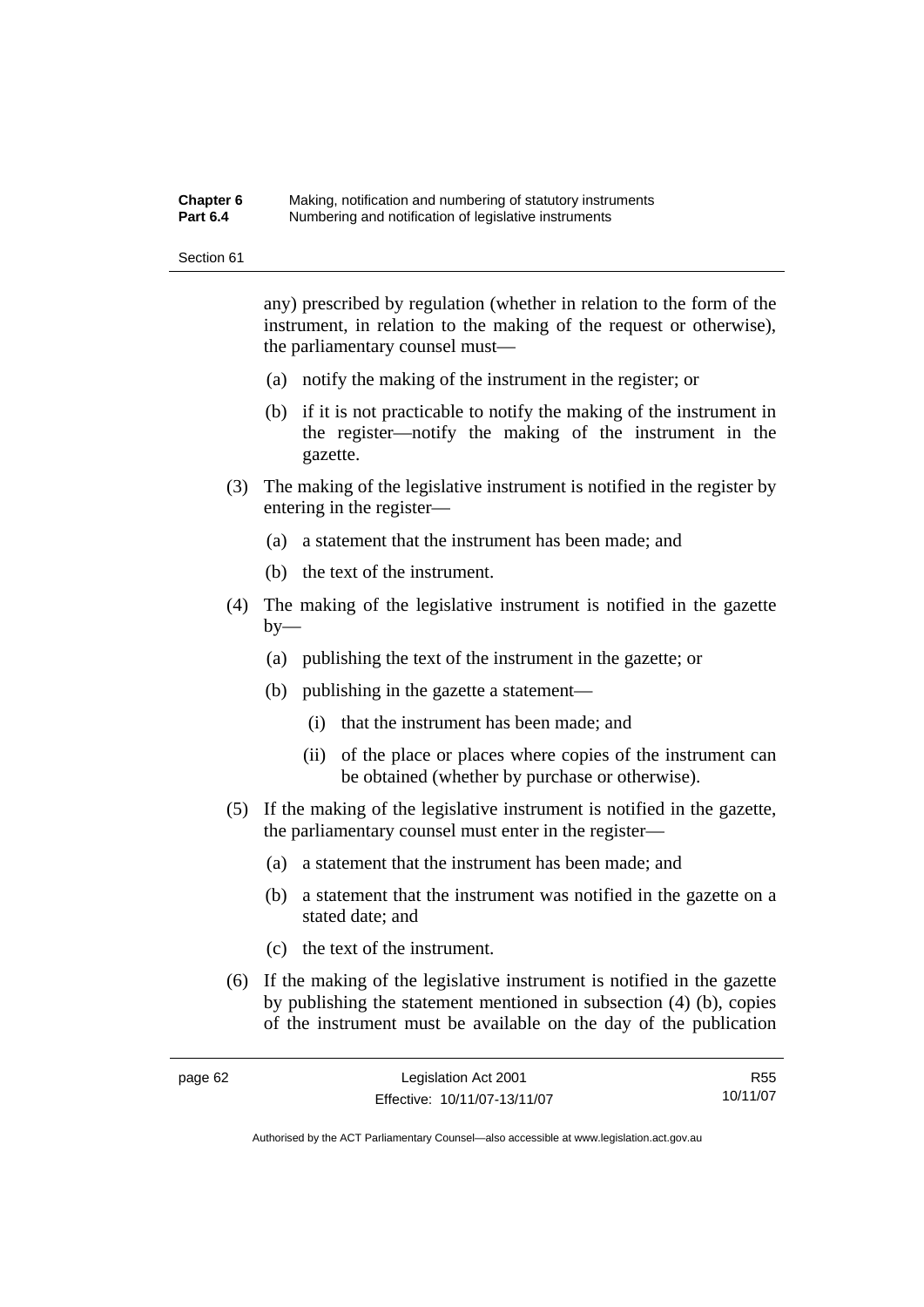(the *gazette date*), or as soon as practicable after the gazette date, at the place, or each of the places, stated in the gazette.

- (7) If on the gazette date no copies of the legislative instrument are available at the place, or any of the places, stated in the gazette, the parliamentary counsel must give the Minister a statement—
	- (a) that copies of the law were not available; and
	- (b) explaining why they were not available.
- (8) The Minister must present the statement to the Legislative Assembly not later than 6 sitting days after the gazette date.
- (9) Despite subsection (2), the parliamentary counsel may notify the making of a legislative instrument even though a requirement prescribed by regulation for subsection (2) (a *prescribed requirement*) is not complied with.
- (10) The notification of a legislative instrument is valid even if—
	- (a) a prescribed requirement was not complied with; or
	- (b) the notification was made on the request of a person who was not, or was no longer, a delegate of an authorised person for making a notification request for the instrument.
- (11) This section is a determinative provision.
	- *Note* See s 5 for the meaning of determinative provisions, and s 6 for their displacement.
- (12) In this section:

*authorised person*, for making a notification request for a legislative instrument, means—

- (a) the maker of the instrument; or
- (b) for a legislative instrument made by the Executive—a Minister or chief executive; or

page 63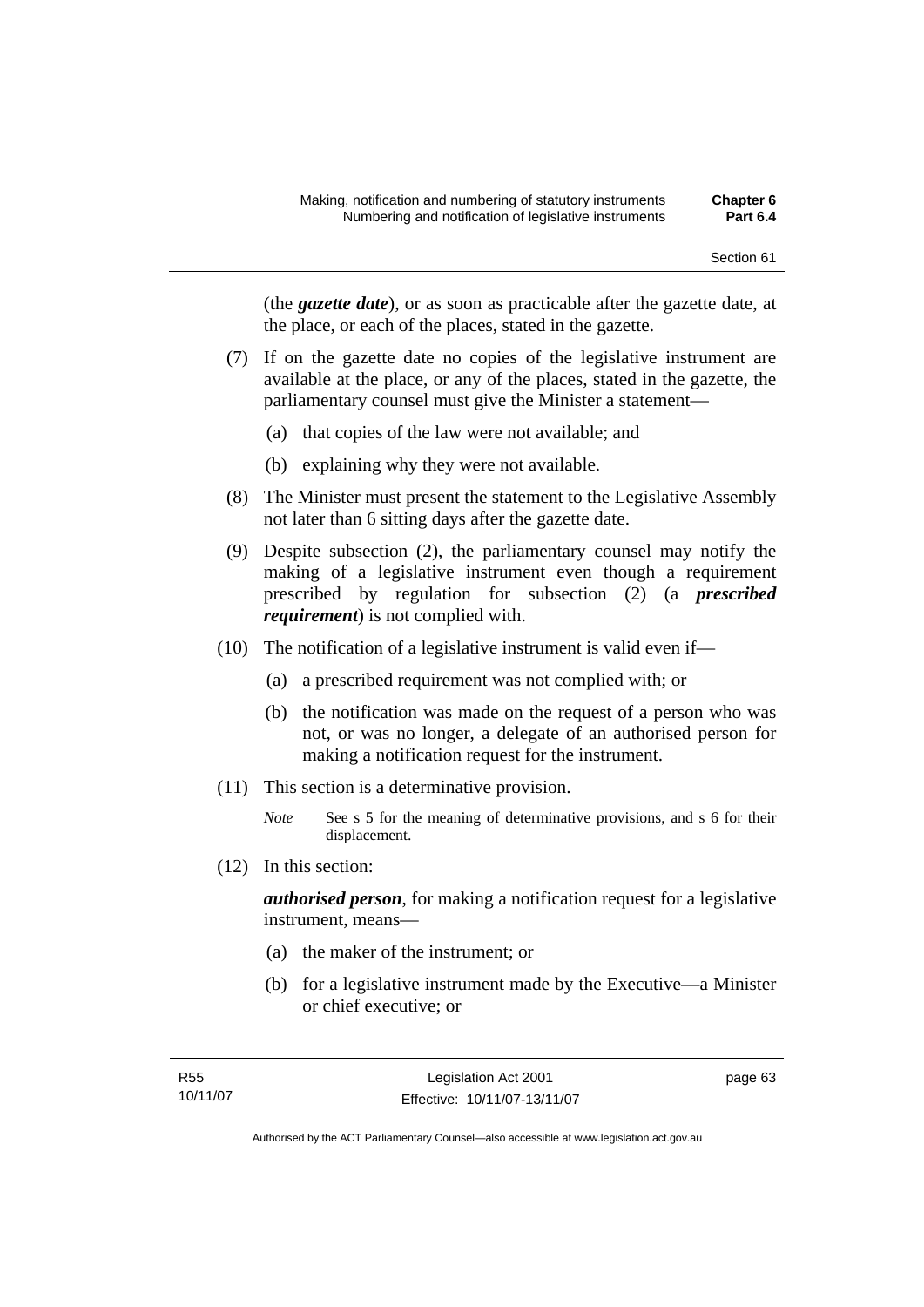#### **Chapter 6** Making, notification and numbering of statutory instruments<br>**Part 6.4** Mumbering and notification of legislative instruments **Part 6.4** Numbering and notification of legislative instruments

Section 62

- (c) for a legislative instrument made by a Minister—a chief executive; or
- (d) for a legislative instrument made by the rule-making committee—
	- (i) the secretary of the committee; or
	- (ii) the registrar of a court or tribunal in relation to which the instrument applies; or
- (e) for any other legislative instrument made by a court or tribunal, or by a member (however described) of a court or tribunal the registrar of the court or tribunal; or
- (f) for any other legislative instrument (other than an instrument prescribed by regulation for this paragraph)—a chief executive; or
- (g) for a legislative instrument prescribed by regulation for this paragraph—a person prescribed by regulation as an authorised person for making a notification request for the instrument.

*rule-making committee* means the rule-making committee established under the *Court Procedures Act 2004*.

## **62 Effect of failure to notify legislative instrument**

- (1) A legislative instrument is not enforceable by or against the Territory or anyone else unless it is notified.
- (2) This section is a determinative provision.
	- *Note* See s 5 for the meaning of determinative provisions, and s 6 for their displacement.

R55 10/11/07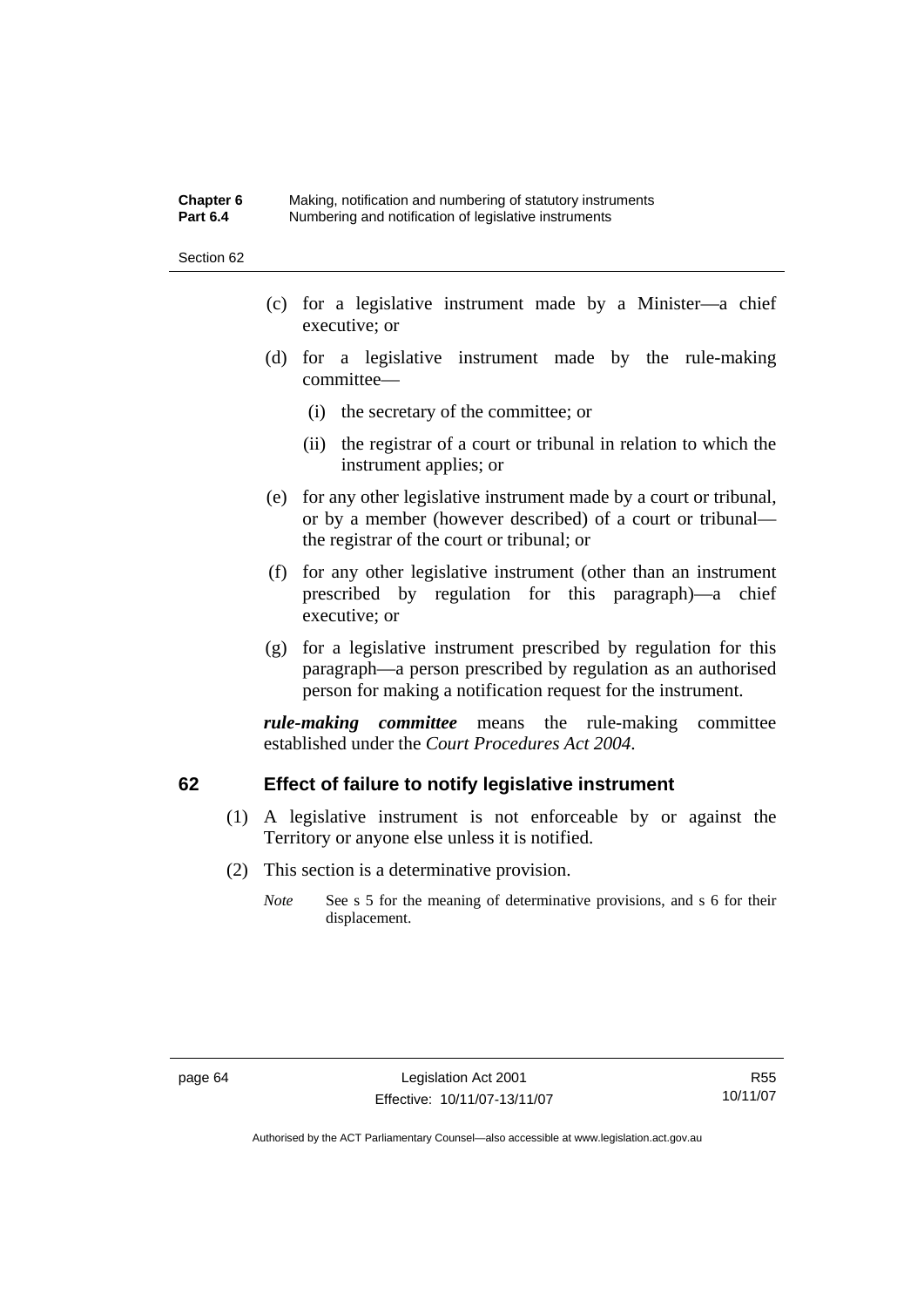Section 63

## **63 References to** *notification* **of legislative instruments**

In an Act or statutory instrument, a reference to the *notification* of a legislative instrument is a reference to the instrument having been notified in the register or gazette.

R55 10/11/07

Legislation Act 2001 Effective: 10/11/07-13/11/07 page 65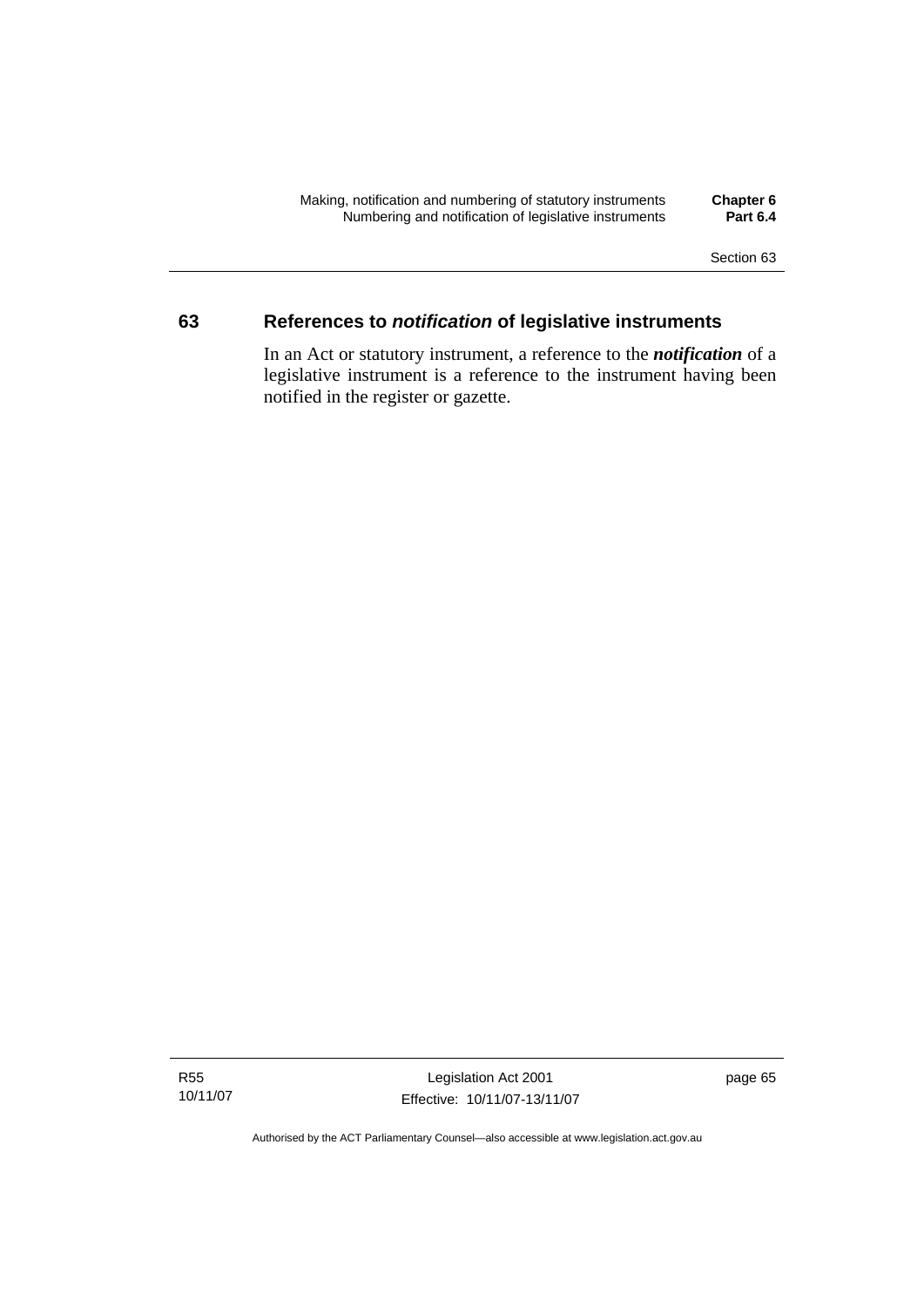**Chapter 7** Presentation, amendment and disallowance of subordinate laws and disallowable instruments

# **Chapter 7** Presentation, amendment and **disallowance of subordinate laws and disallowable instruments**

#### *Note to ch 7*

In this chapter, a reference to a subordinate law or disallowable instrument includes a reference to a provision of a subordinate law or disallowable instrument (see s 8 (2) and s 9 (2)).

## **64 Presentation of subordinate laws and disallowable instruments**

- (1) A subordinate law or disallowable instrument must be presented to the Legislative Assembly not later than 6 sitting days after its notification day.
- (2) If a subordinate law or disallowable instrument is not presented in accordance with subsection (1), it is taken to be repealed.
- (3) This section is a determinative provision.
	- *Note* See s 5 for the meaning of determinative provisions, and s 6 for their displacement.

## **65 Disallowance by resolution of Assembly**

 (1) This section applies if notice of a motion to disallow a subordinate law or disallowable instrument is given in the Legislative Assembly not later than 6 sitting days after the day it is presented to the Assembly.

R55 10/11/07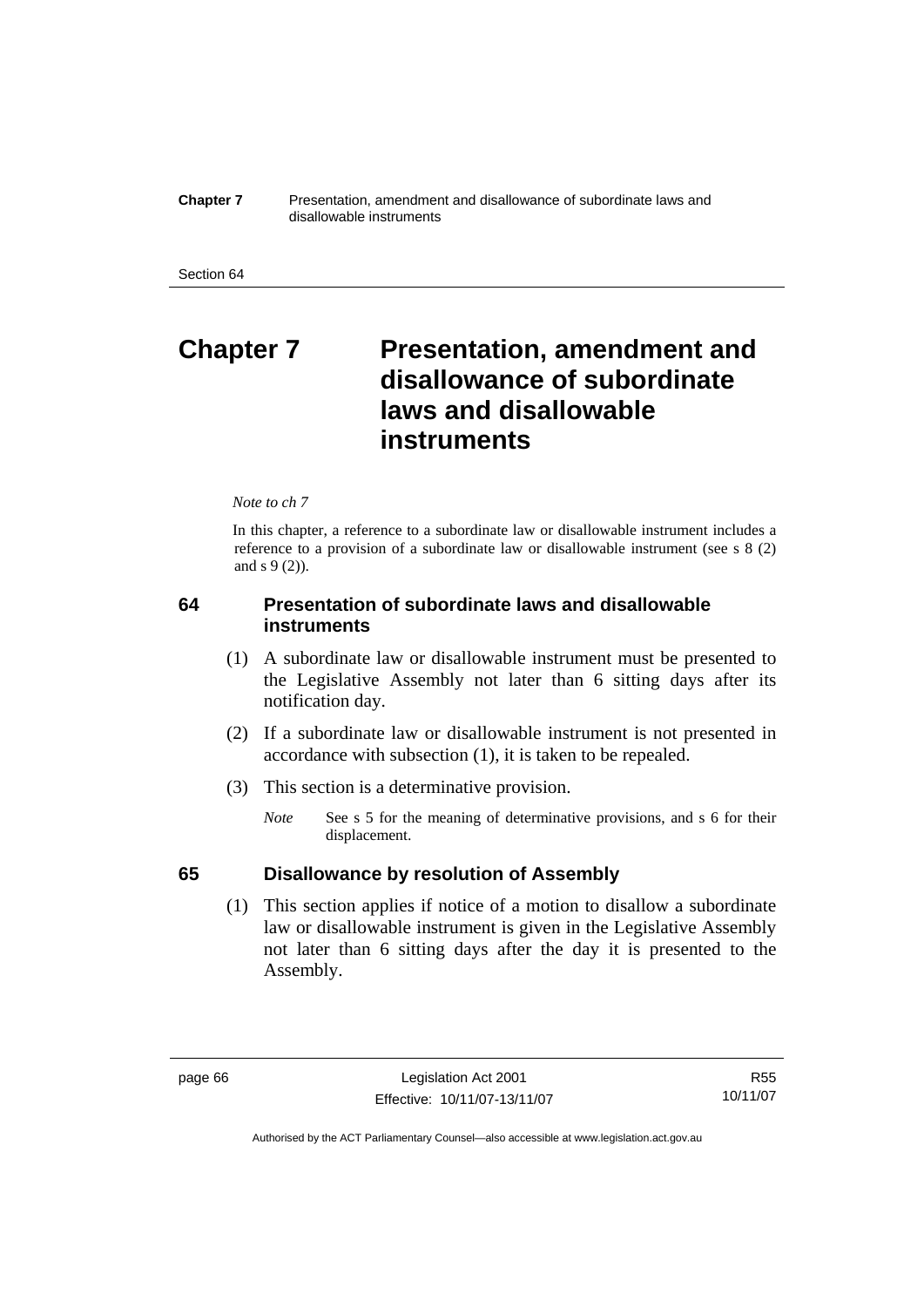Section 65A

- (2) If the Legislative Assembly passes a resolution to disallow the subordinate law or disallowable instrument, it is taken to be repealed—
	- (a) on the day after the day the disallowance is notified; or
	- (b) if the resolution provides that it takes effect on the day the resolution is passed—that day.
- (3) For this chapter, the Legislative Assembly is taken to have passed a resolution to disallow the subordinate law or disallowable instrument if, at the end of 6 sitting days after the day the notice is given—
	- (a) the notice has not been withdrawn and the motion has not been called on; or
	- (b) the motion has been called on and moved, but has not been withdrawn or otherwise disposed of.
- (4) If subsection (3) applies, the resolution is taken to be the resolution set out in the motion for the resolution.
- (5) A disallowance under this section has effect for all purposes as if it were a repeal made by an Act.
- (6) This section is a determinative provision.
	- *Note* See s 5 for the meaning of determinative provisions, and s 6 for their displacement.

## **65A Notification of disallowance by resolution of Assembly**

- (1) If a subordinate law or disallowable instrument is disallowed, or taken to have been disallowed, under section 65, the Speaker must ask the parliamentary counsel to notify the disallowance.
- (2) If the Speaker asks the parliamentary counsel to notify the disallowance, the parliamentary counsel must—

page 67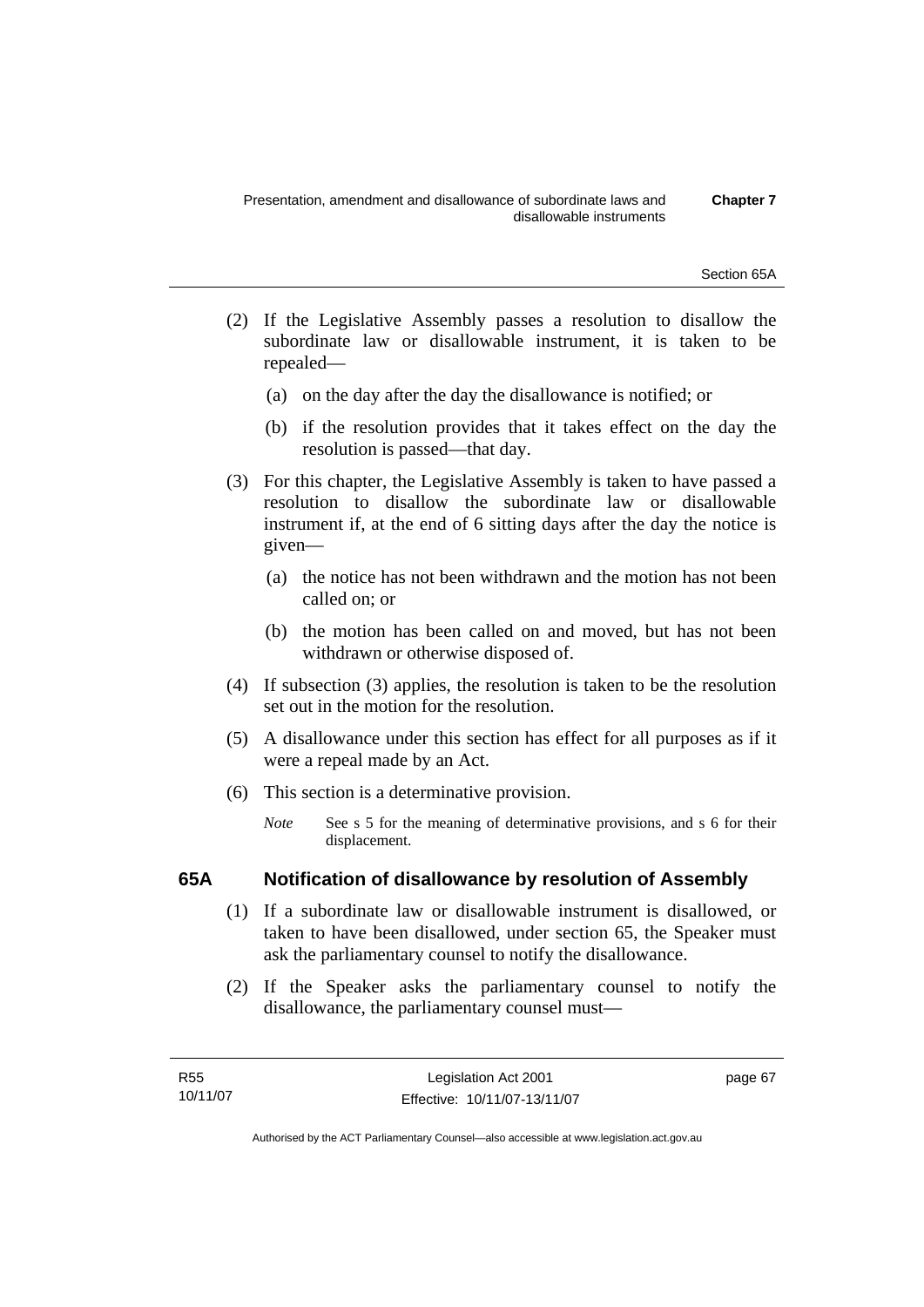#### **Chapter 7** Presentation, amendment and disallowance of subordinate laws and disallowable instruments

#### Section 65A

- (a) notify the disallowance in the register; or
- (b) if it is not practicable to notify the disallowance in the register—notify the disallowance in the gazette.
- (3) If the Speaker asks the parliamentary counsel to notify the disallowance on a particular day, the parliamentary counsel must notify the disallowance on that day unless it is impracticable to do so.
- (4) The disallowance is notified in the register by entering in the register—
	- (a) a statement that the subordinate law or disallowable instrument has been disallowed under section 65; and
	- (b) the text of the resolution passed, or taken to have been passed, by the Legislative Assembly under section 65; and
	- (c) the day when the resolution was passed or taken to have been passed; and
	- (d) the day when the subordinate law or disallowable instrument is taken to be repealed because of the resolution.
- (5) The disallowance is notified in the gazette by publishing in the gazette—
	- (a) a statement that the subordinate law or disallowable instrument has been disallowed under section 65; and
	- (b) the text of the resolution passed, or taken to have been passed, by the Legislative Assembly under section 65; and
	- (c) the day when the resolution was passed or taken to have been passed; and
	- (d) the day when the subordinate law or disallowable instrument is taken to be repealed because of the resolution.

R55 10/11/07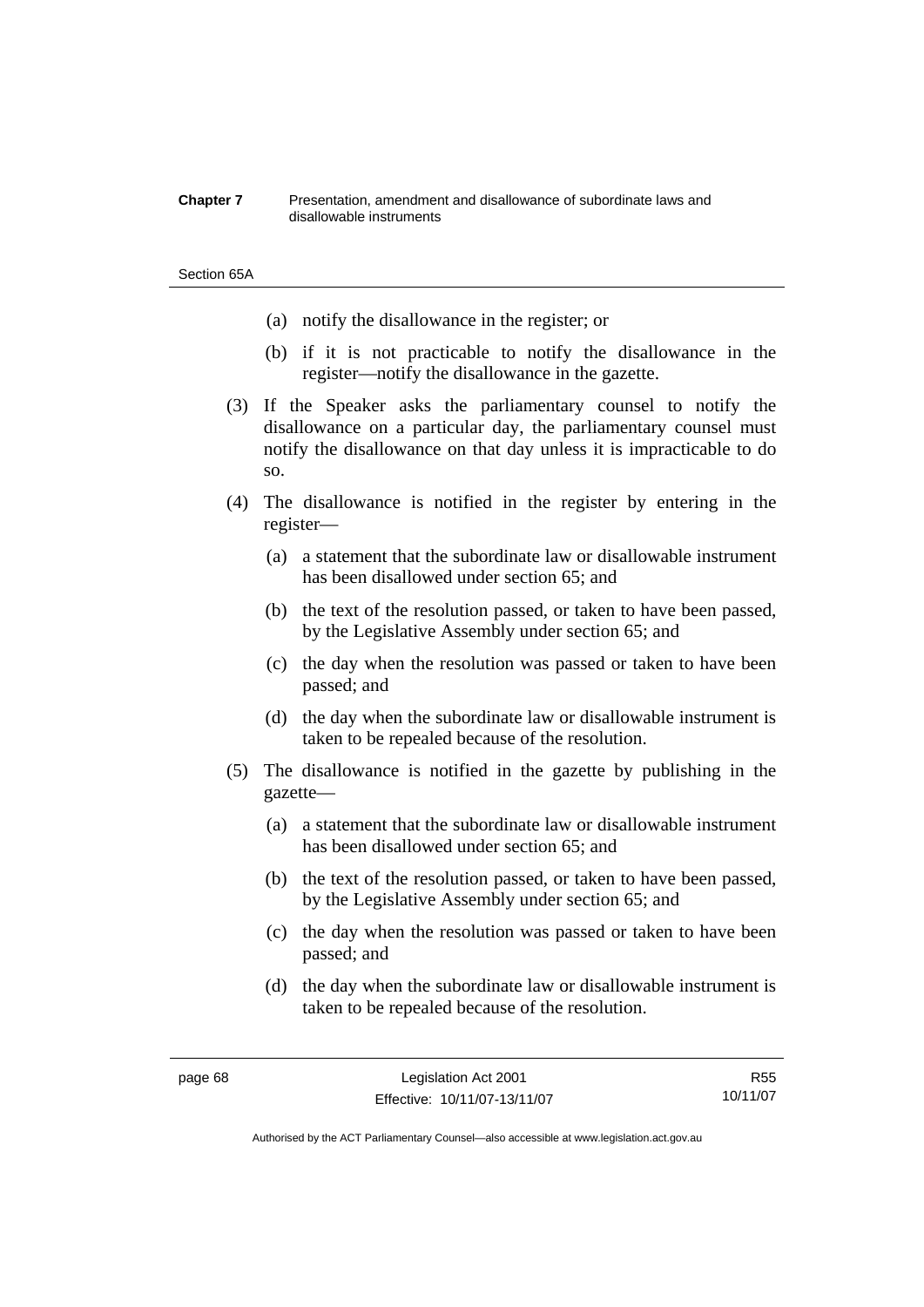- (6) If the disallowance is notified in the gazette, the parliamentary counsel must enter in the register—
	- (a) a statement that the subordinate law or disallowable instrument has been disallowed under section 65; and
	- (b) a statement that the disallowance was notified in the gazette on a stated date; and
	- (c) the text of the resolution passed, or taken to have been passed, under section 65; and
	- (d) the day when the resolution was passed or taken to have been passed; and
	- (e) the day when the subordinate law or disallowable instrument is taken to be repealed because of the resolution.
- (7) This section is a determinative provision.
	- *Note* See s 5 for the meaning of determinative provisions, and s 6 for their displacement.

## **66 Revival of affected laws**

- (1) This section applies if—
	- (a) a subordinate law or disallowable instrument (the *disallowed law*) is taken to be repealed under section 64 (Presentation of subordinate laws and disallowable instruments) or section 65 (Disallowance by resolution of Assembly); and
	- (b) the disallowed law repealed or amended an Act or statutory instrument (the *affected law*); and
	- (c) the repeal or amendment has commenced.
- (2) The affected law is revived, from the beginning of the day after the disallowed law is taken to have been repealed, as if the disallowed law had never been made.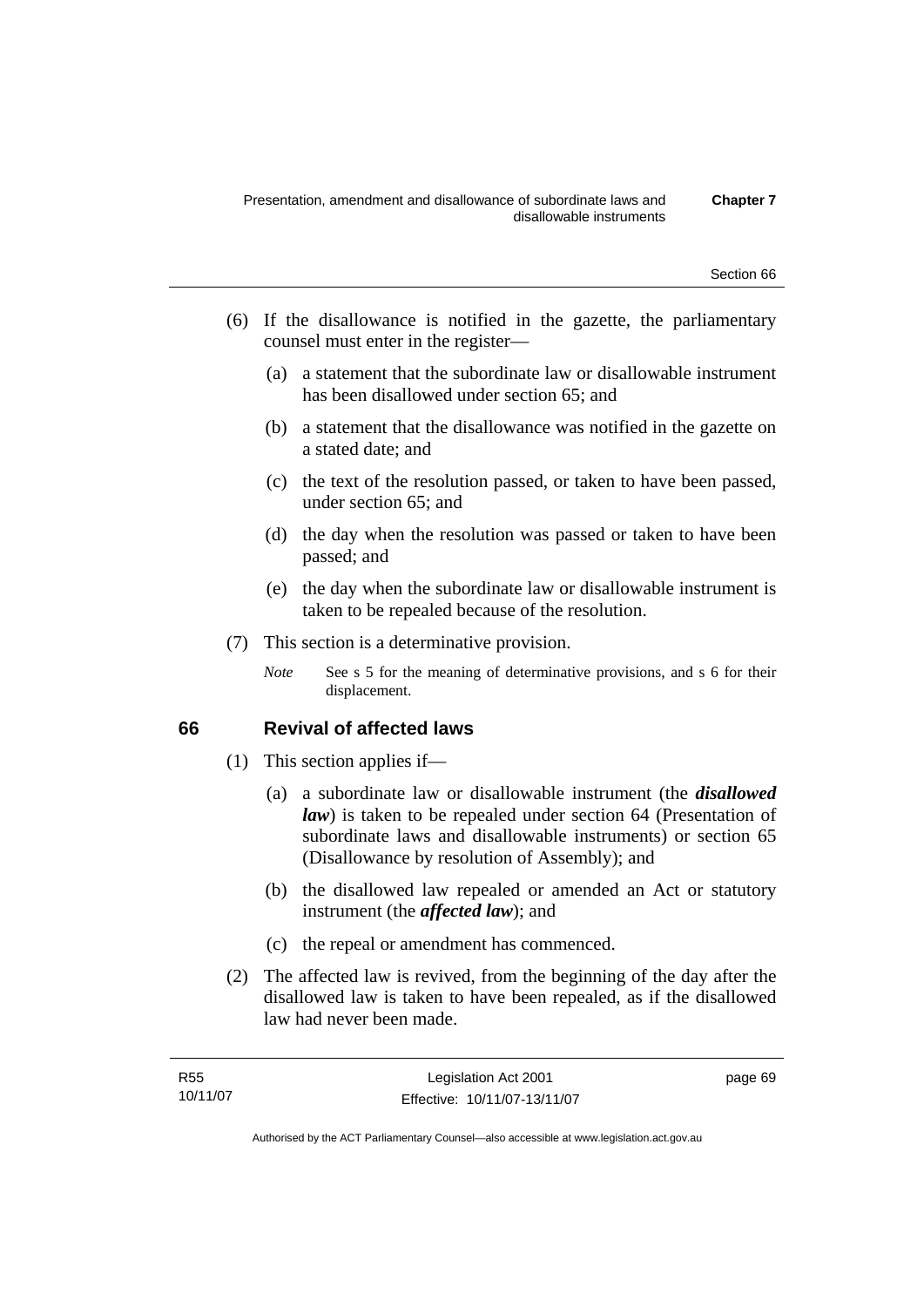#### **Chapter 7** Presentation, amendment and disallowance of subordinate laws and disallowable instruments

#### Section 67

- (3) This section is a determinative provision.
	- *Note* See s 5 for the meaning of determinative provisions, and s 6 for their displacement.

## **67 Making of instrument same in substance within 6 months after disallowance**

- (1) This section applies if a subordinate law or disallowable instrument (the *disallowed law*) is disallowed under section 65 (Disallowance by resolution of Assembly).
- (2) A subordinate law or disallowable instrument the same in substance must not be made within 6 months beginning on the day of the disallowance unless the Legislative Assembly has—
	- (a) rescinded the resolution that disallowed the disallowed law; or
	- (b) by resolution, approved the making of—
		- (i) a subordinate law or disallowable instrument in those terms; or
		- (ii) a subordinate law or disallowable instrument the same in substance as the disallowed law.
- (3) A subordinate law or disallowable instrument made in contravention of this section is void.
- (4) This section is a determinative provision.
	- *Note* See s 5 for the meaning of determinative provisions, and s 6 for their displacement.

## **68 Amendment by resolution of Assembly**

(1) In this section:

*amendment* does not include an amendment that would have the effect of waiving or changing any fee, charge, penalty or other amount payable to the Territory.

| page 70 | Legislation Act 2001         | R55      |
|---------|------------------------------|----------|
|         | Effective: 10/11/07-13/11/07 | 10/11/07 |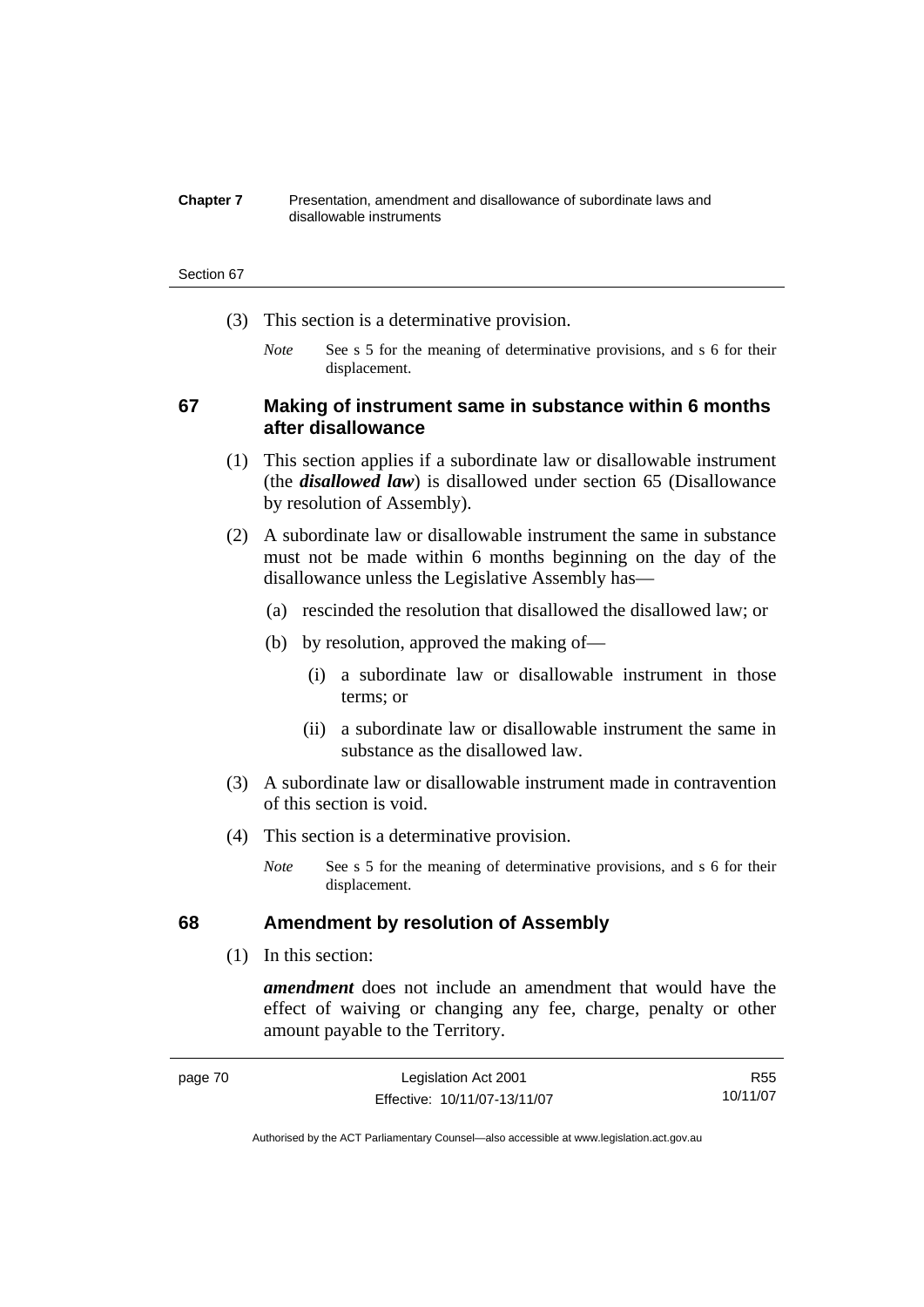*disallowable instrument* does not include a determination of fees or charges by a Minister under an Act or subordinate law.

- (2) This section applies if notice of a motion to amend a subordinate law or disallowable instrument is given in the Legislative Assembly not later than 6 sitting days after the day it is presented to the Assembly.
- (3) If the Legislative Assembly passes a resolution to amend the subordinate law or disallowable instrument, it is amended accordingly—
	- (a) on the day after the day the amendment is notified; or
	- (b) if the resolution provides that it takes effect on the day the resolution is passed—that day.
- (4) For this chapter, the Legislative Assembly is taken to have passed a resolution to amend the subordinate law or disallowable instrument if, at the end of 6 sitting days after the day the notice is given—
	- (a) the notice has not been withdrawn and the motion has not been called on; or
	- (b) the motion has been called on and moved, but has not been withdrawn or otherwise disposed of.
- (5) If subsection (4) applies, the resolution is taken to be the resolution set out in the motion for the resolution.
- (6) An amendment under this section has effect for all purposes as if it had been made by an Act.
- (7) Without limiting subsection (6), section 83 (Consequences of amendment of statutory instrument by Act) applies to the amendment as if it had been made by an Act.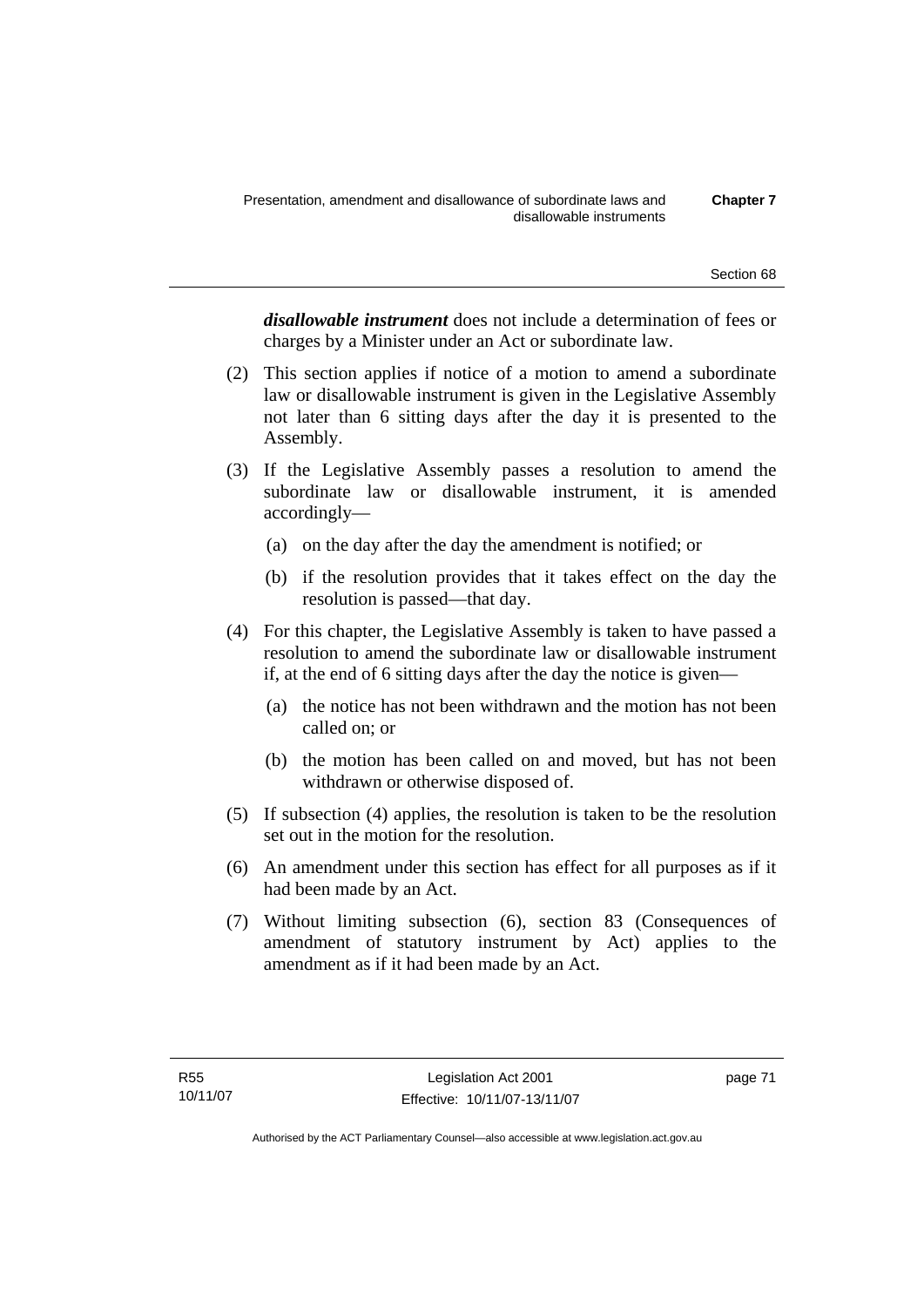#### **Chapter 7** Presentation, amendment and disallowance of subordinate laws and disallowable instruments

#### Section 69

- (8) This section is a determinative provision.
	- *Note* See s 5 for the meaning of determinative provisions, and s 6 for their displacement.

## **69 Notification of amendments made by resolution of Assembly**

- (1) If a subordinate law or disallowable instrument (the *amended law*) is amended under section 68, the Speaker must ask the parliamentary counsel to notify the amendment.
- (2) If the Speaker asks the parliamentary counsel to notify the amendment, the parliamentary counsel must—
	- (a) notify the amendment in the register; or
	- (b) if it is not practicable to notify the amendment in the register notify the amendment in the gazette.
- (3) If the Speaker asks the parliamentary counsel to notify the amendment on a particular day, the parliamentary counsel must notify the amendment on that day unless it is impracticable to do so.
- (4) The amendment is notified in the register by entering in the register—
	- (a) a statement that the amendment of the amended law has been made under section 68; and
	- (b) the text of the resolution passed, or taken to have been passed, by the Legislative Assembly under section 68; and
	- (c) the day when the resolution was passed or taken to have been passed; and
	- (d) the day when the subordinate law or disallowable instrument is taken to be amended because of the resolution.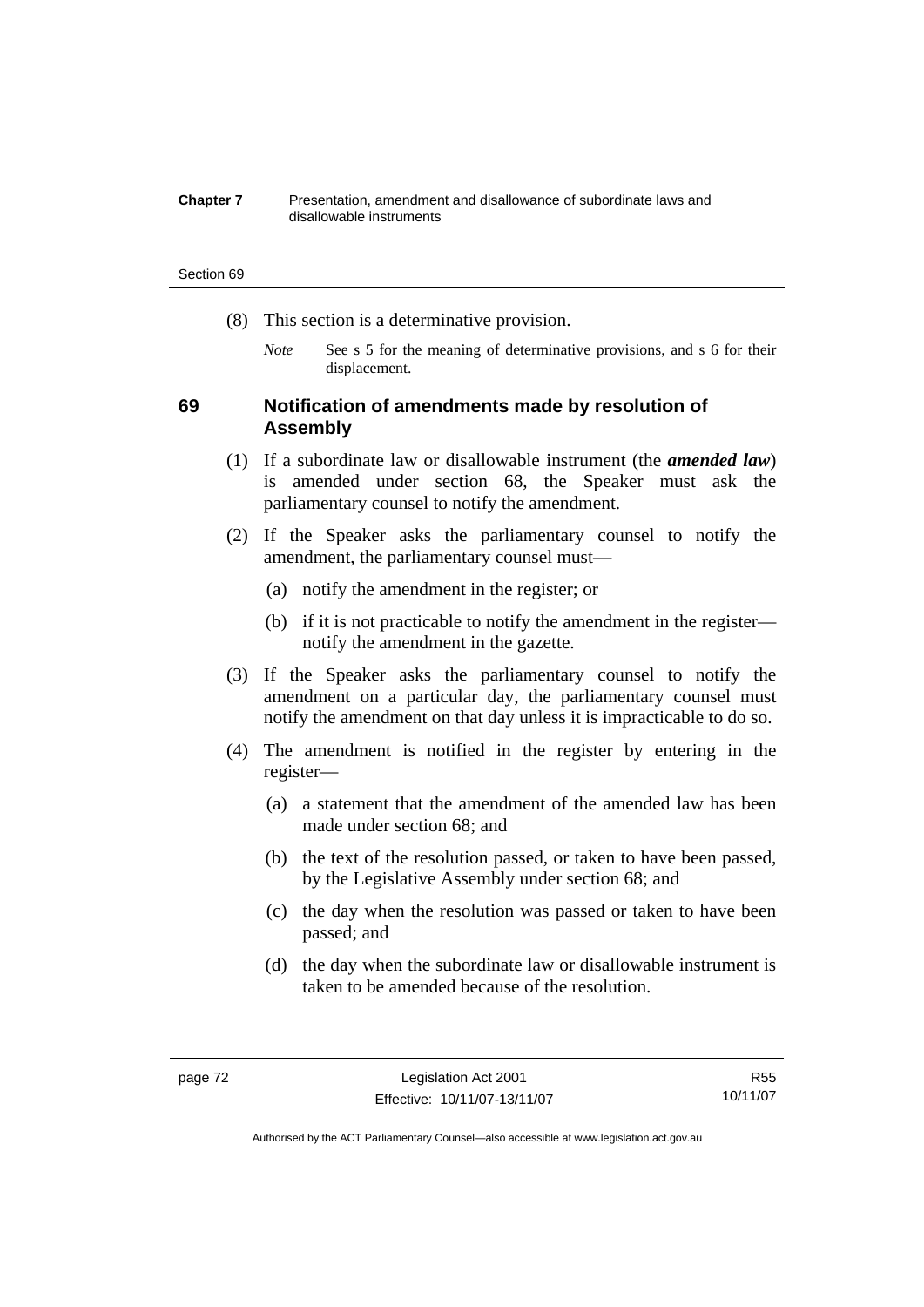- (5) The amendment is notified in the gazette by publishing in the gazette—
	- (a) a statement that the amendment of the amended law has been made under section 68; and
	- (b) the text of the resolution passed, or taken to have been passed, by the Legislative Assembly under section 68; and
	- (c) the day when the resolution was passed or taken to have been passed; and
	- (d) the day when the subordinate law or disallowable instrument is taken to be amended because of the resolution.
- (6) If the amendment is notified in the gazette, the parliamentary counsel must enter in the register—
	- (a) a statement that the amendment of the amended law has been made under section 68; and
	- (b) a statement that the amendment was notified in the gazette on a stated date; and
	- (c) the text of the resolution passed, or taken to have been passed, by the Legislative Assembly under section 68; and
	- (d) the day when the resolution was passed or taken to have been passed; and
	- (e) the day when the subordinate law or disallowable instrument is taken to be amended because of the resolution.
- (7) This section is a determinative provision.
	- *Note* See s 5 for the meaning of determinative provisions, and s 6 for their displacement.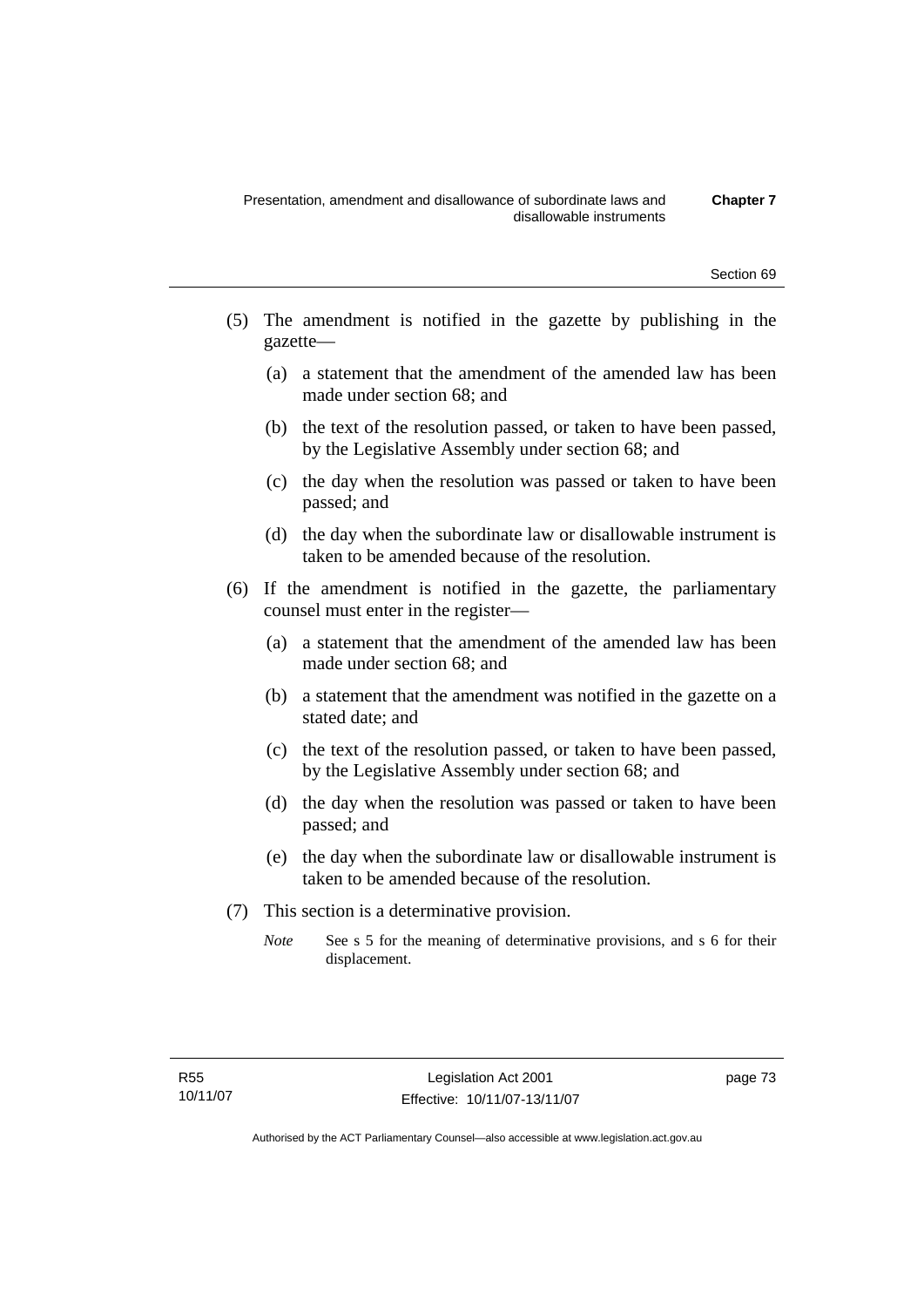#### **Chapter 7** Presentation, amendment and disallowance of subordinate laws and disallowable instruments

#### Section 70

## **70 Making of amendment restoring effect of law within 6 months after amendment**

- (1) This section applies if a subordinate law or disallowable instrument (the *amended law*) is amended under section 68 (Amendment by resolution of Assembly).
- (2) A subordinate law or disallowable instrument the same in substance as the amended law before the amendment (the *earlier law*) must not be made within 6 months beginning on the day the amendment is made unless the Legislative Assembly has—
	- (a) rescinded the resolution that made the amendment; or
	- (b) by resolution approved the making of—
		- (i) a subordinate law or disallowable instrument in those terms; or
		- (ii) a subordinate law or disallowable instrument the same in substance as the earlier law.
- (3) A subordinate law or disallowable instrument made in contravention of this section is void.
- (4) This section is a determinative provision.
	- *Note* See s 5 for the meaning of determinative provisions, and s 6 for their displacement.

## **71 Effect of dissolution or expiry of Assembly on notice of motion**

- (1) This section applies if—
	- (a) notice of motion to disallow or amend a subordinate law or disallowable instrument is given in the Legislative Assembly not later than 6 sitting days after the day the instrument is presented to the Assembly; and

R55 10/11/07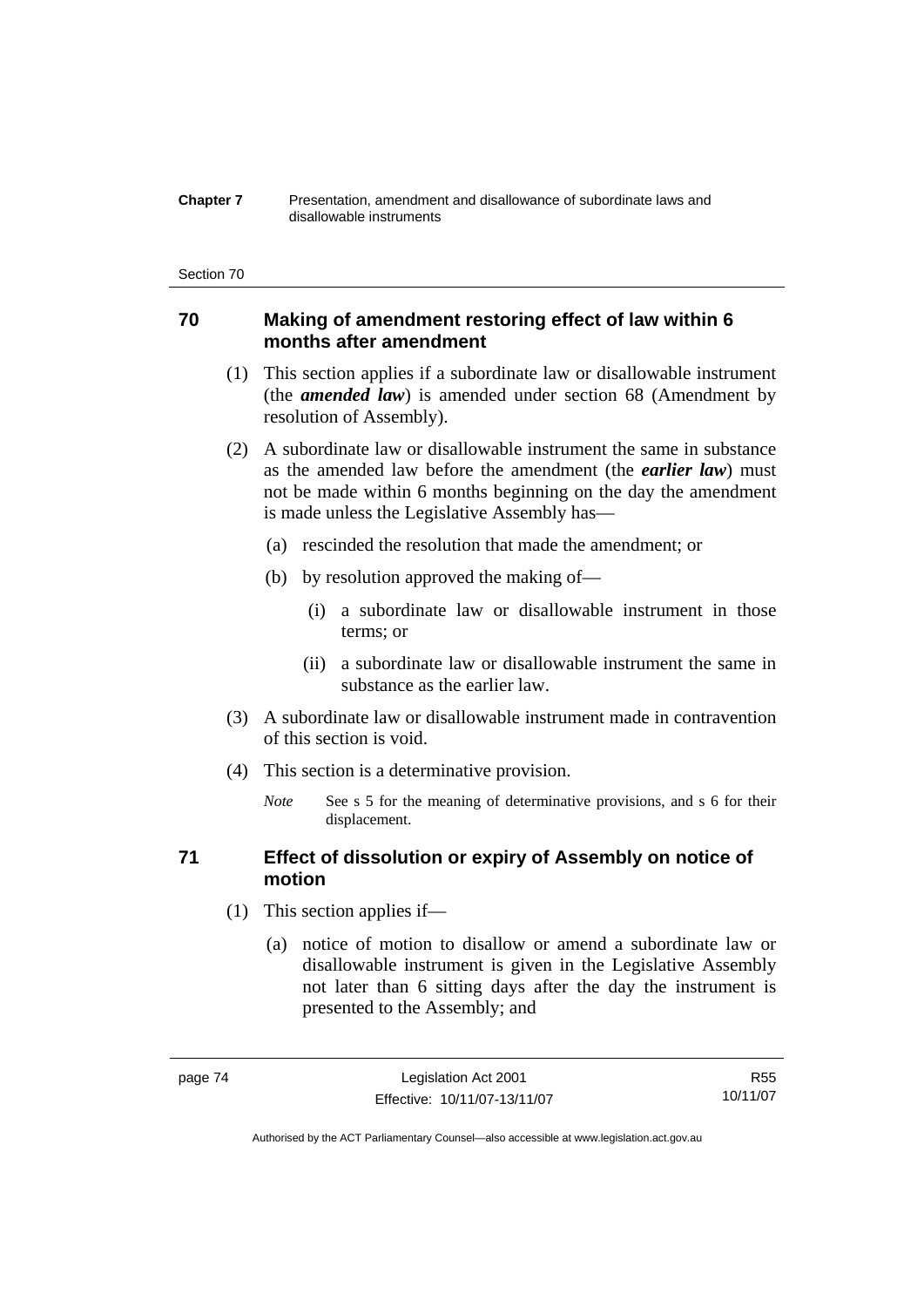- (b) not later than 6 sitting days after the day the notice is given, the Assembly is dissolved or expires; and
- (c) at the time of the dissolution or expiry—
	- (i) the notice has not been withdrawn and the motion has not been called on; or
	- (ii) the motion has been called on and moved, but has not been withdrawn or otherwise disposed of.
- (2) For this chapter, the subordinate law or disallowable instrument is taken to have been presented to the Legislative Assembly on the first sitting day of the Assembly after the next general election of members of the Assembly.
- (3) This section is a determinative provision.
	- *Note* See s 5 for the meaning of determinative provisions, and s 6 for their displacement.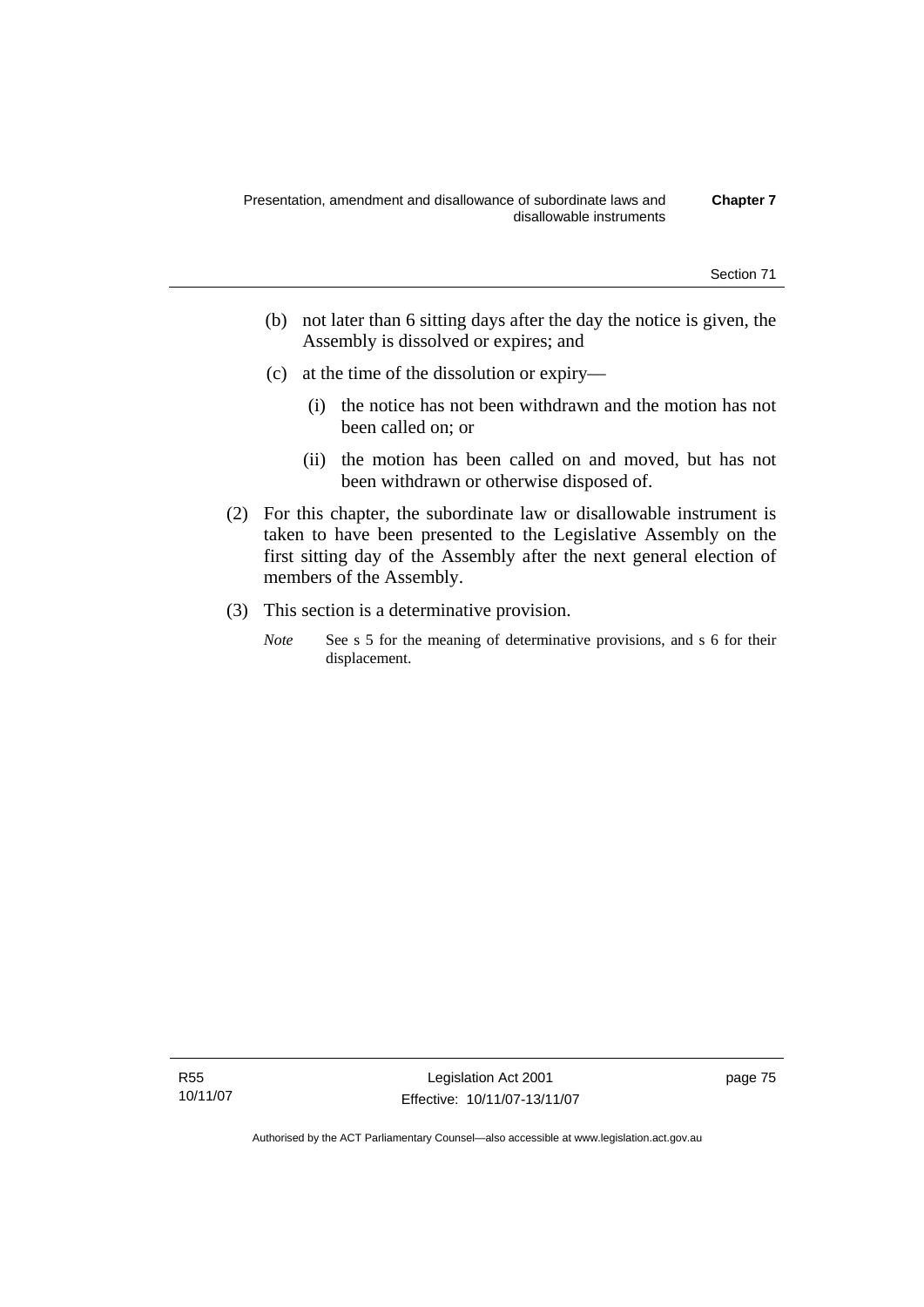Section 72

# **Chapter 8 Commencement and exercise of powers before commencement**

## **72 Meaning of** *law* **in ch 8**

In this chapter:

*law* means an Act or statutory instrument.

*Note* A reference to an Act or statutory instrument includes a reference to a provision of the Act or instrument (see s 7 and s 13).

## **73 General rules about commencement**

- (1) An Act commences—
	- (a) on the day after its notification day; or
	- (b) if the Act or another Act provides for a different date or time of commencement—on that date or at that time.
- (2) A legislative instrument commences—
	- (a) on the day after its notification day; or
	- (b) if an Act or the instrument provides for a later date or time of commencement—on that date or at that time; or
	- (c) if an Act provides for an earlier date or time of commencement—on that date or at that time; or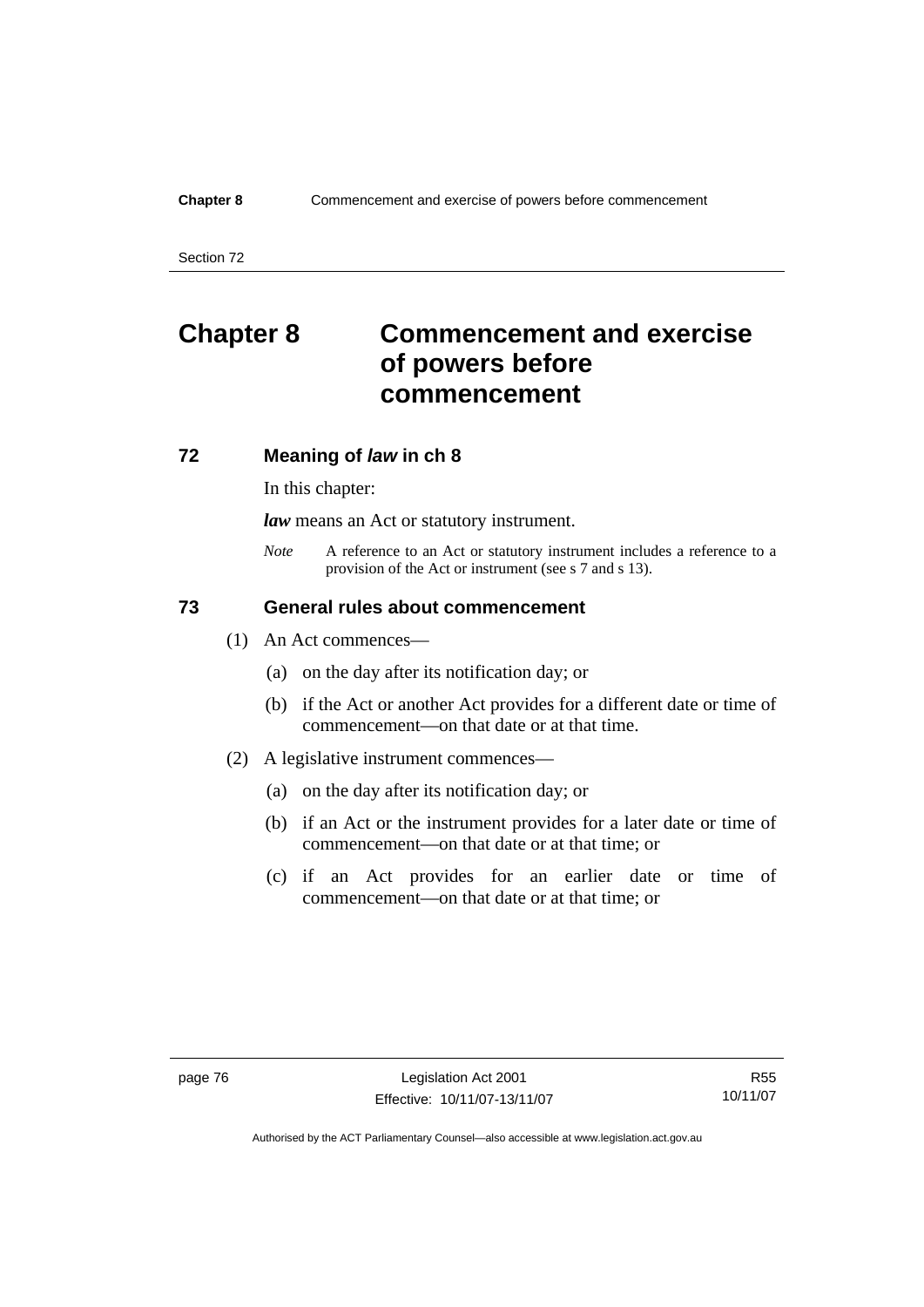(d) if the instrument, under authority given by an Act, provides for an earlier date or time—on that date or at that time.

#### **Examples for par (b)**

- 1 A subordinate law may provide that it commences on a stated future date or at a stated time on a stated future date.
- 2 A disallowable instrument may provide that it commences on the commencement of a stated law or a stated provision of a stated law.
- 3 A notifiable instrument may provide that it commences on the expiry of a stated statutory instrument.
- 4 A notifiable instrument may provide that it commences on the date fixed by a Commonwealth Minister, by notice in the Commonwealth gazette, under a stated Commonwealth Act.
- *Note* An example is part of the Act, is not exhaustive and may extend, but does not limit, the meaning of the provision in which it appears (see s 126 and s 132).
- (3) Without limiting subsection (2), if a legislative instrument is notified on a day after the day or time provided by the instrument for its commencement, and subsection (2) (c) or (d) does not apply to the instrument—
	- (a) the instrument is valid; but
	- (b) the instrument commences on the day after its notification day.
- (4) A statutory instrument that is not a legislative instrument commences—
	- (a) on the day after the day it is made or, if it is required under an Act or statutory instrument to be approved (however described) by the Executive, a Minister or any other entity, the day after the day it is approved; or
	- (b) if an Act or the instrument provides for a later date or time of commencement—on that date or at that time; or
	- (c) if an Act provides for an earlier date or time of commencement—on that date or at that time; or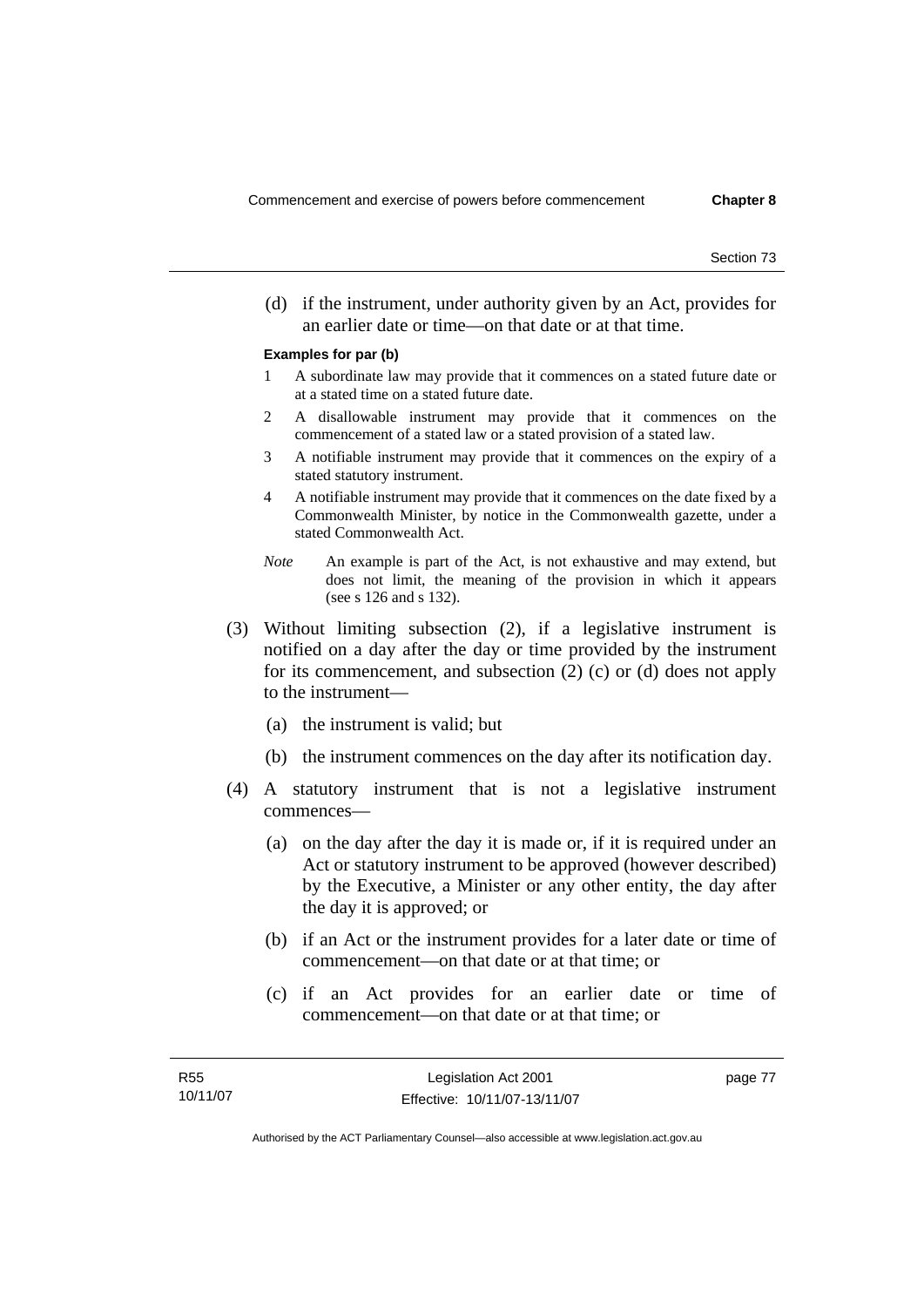#### Section 74

- (d) if the instrument, under authority given by an Act, provides for an earlier date or time—on that date or at that time.
- (5) This section is subject to the following sections:
	- (a) section 75 (Commencement of naming and commencement provisions);
	- (b) section 76 (Non-prejudicial provision may commence retrospectively);
	- (c) section 79 (Automatic commencement of postponed law);
	- (d) section 79A (Commencement of amendment of uncommenced law);
	- (e) section 81 (Exercise of powers between notification and commencement).
- (6) This section is a determinative provision.
	- *Note* See s 5 for the meaning of determinative provisions, and s 6 for their displacement.

## **74 Time of commencement**

- (1) If an Act commences on a day, it commences at the beginning of the day unless a different time of commencement is provided by the Act, another Act, or a commencement notice providing for the commencement of the Act.
- (2) If a statutory instrument commences on a day, it commences at the beginning of the day unless a different time of commencement is provided by the instrument, an Act, or a commencement notice providing for the commencement of the instrument.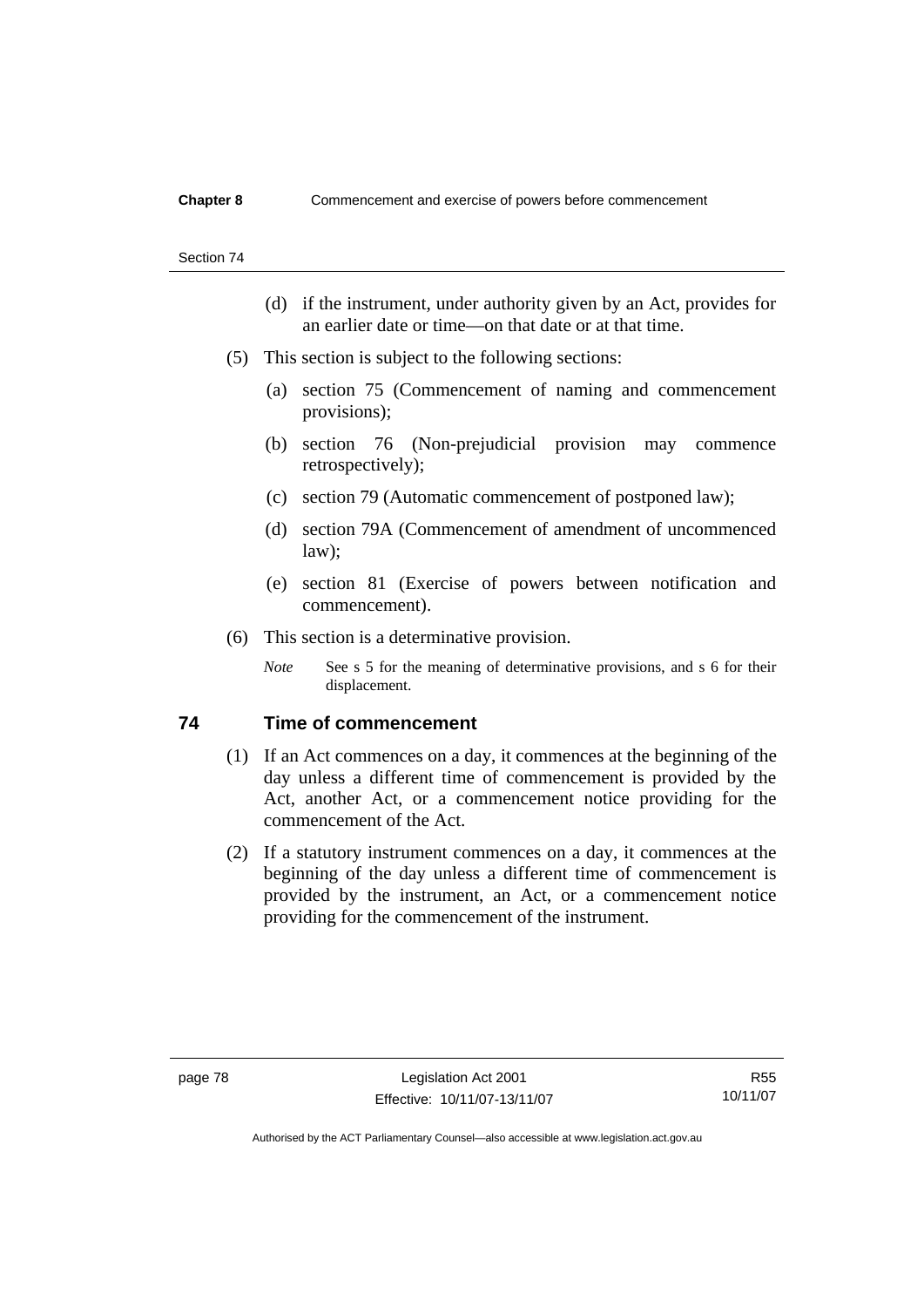Section 75

## **75 Commencement of naming and commencement provisions**

 (1) The provisions of a law providing for its name and commencement automatically commence on its notification day.

#### **Example**

The *XYZ Act 2002* was notified on 1 October 2002. It contains the following provision:

#### **2 Commencement**

This Act commences on 1 December 2002.

The provisions of the *XYZ Act 2002* providing for its name and commencement commence on 1 October 2002.

- *Note* An example is part of the Act, is not exhaustive and may extend, but does not limit, the meaning of the provision in which it appears (see s 126 and s 132).
- (2) However, if a provision of the law commences before the law's notification day, the naming and commencement provisions are taken to have automatically commenced—
	- (a) on that commencement; or
	- (b) if 2 or more provisions of the law commence at different times before the notification day—on the earlier or earliest of the commencements.

#### **Example**

**2 Commencement** 

(1) This Act, other than section 9 and section 10, commences on a day fixed by the Minister by written notice.

- (2) Section 9 is taken to have commenced on 1 July 2001.
- (3) Section 10 is taken to have commenced on 1 August 2001.

The provisions of the *XYZ Act 2001* providing for its name and commencement are taken to have commenced on 1 July 2001.

 (3) In the application of this section to a statutory instrument that is not a legislative instrument, a reference to the instrument's *notification*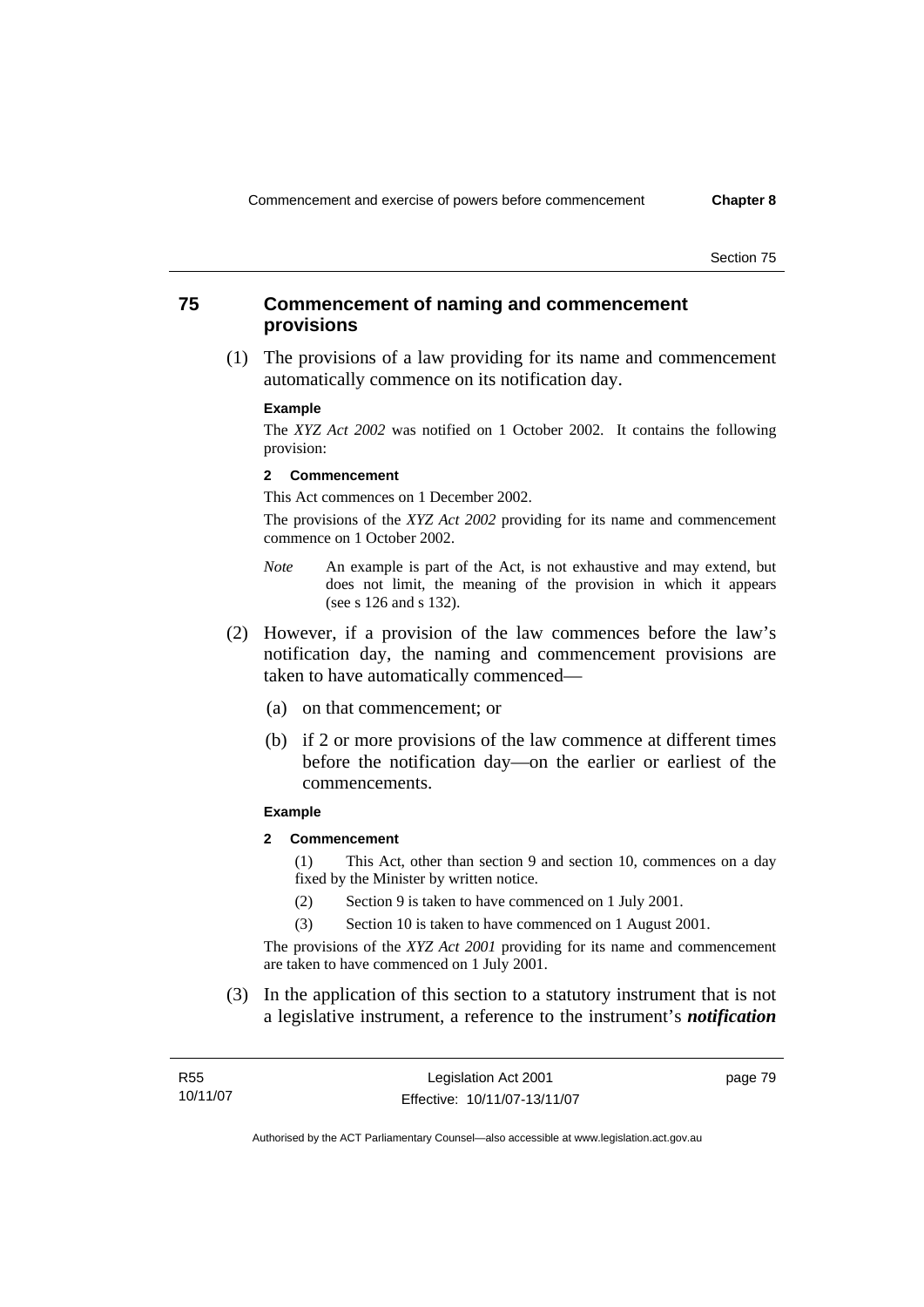#### Section 75AA

day is a reference to the day after the day it is made or, if it is required under an Act or statutory instrument to be approved (however described) by the Executive, a Minister or any other entity, the day after the day it is approved.

- (4) This section is a determinative provision.
	- *Note* See s 5 for the meaning of determinative provisions, and s 6 for their displacement.

## **75AA Commencement of provisions identifying amended laws**

- (1) This section applies if a law amends another law and includes a provision (a *legislation amended provision*) identifying the amended law.
- (2) The legislation amended provision automatically commences (or is taken to have automatically commenced)—
	- (a) on the commencement of the amendments; or
	- (b) if the amendments commence at different times—on the commencement of the earlier or earliest of the amendments.
- (3) This section is a determinative provision.
	- *Note* See s 5 for the meaning of determinative provision, and s 6 for their displacement.

## **75A Meaning of commences** *retrospectively*

- (1) An Act or legislative instrument commences *retrospectively* if it commences on a day or at a time earlier than the day after its notification day.
	- *Note* A reference to an Act or legislative instrument includes a reference to a provision of an Act or legislative instrument (see s 7 (3) and s 12 (2)).
- (2) A statutory instrument that is not a legislative instrument commences *retrospectively* if it commences on a day or at a time earlier than the day after the day it is made or, if it is required under

R55 10/11/07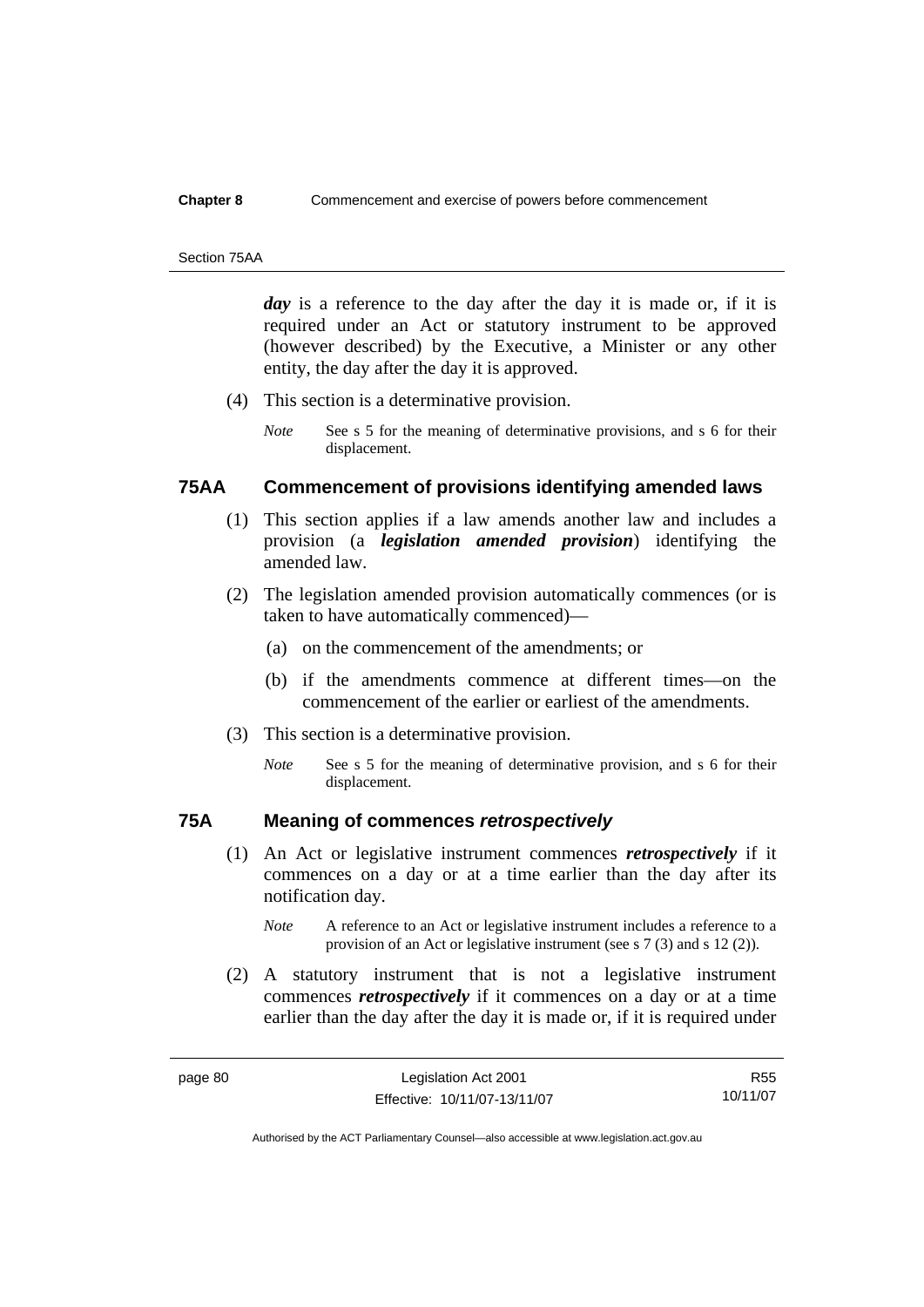Section 75B

an Act or statutory instrument to be approved (however described) by the Executive, a Minister or any other entity, the day after the day it is approved.

## **75B Retrospective commencement requires clear indication**

 (1) A law must not be taken to provide for the law (or another law) to commence retrospectively unless the law clearly indicates that it is to commence retrospectively.

#### **Example**

The *XYZ Act 2003* was notified on 1 July 2003. It contains the following provision:

#### **2 Commencement**

This Act is taken to have commenced on 17 October 2001.

Section 2 clearly indicates that the Act is to commence retrospectively.

- *Note* An example is part of the Act, is not exhaustive and may extend, but does not limit, the meaning of the provision in which it appears (see s 126 and s 132).
- (2) This section is a determinative provision.
	- *Note* See s 5 for the meaning of determinative provisions, and s 6 for their displacement.

#### **76 Non–prejudicial provision may commence retrospectively**

- (1) A statutory instrument may provide that a non-prejudicial provision of the instrument commences retrospectively.
- (2) Unless this subsection is displaced by, or under authority given by, an Act, a statutory instrument cannot provide that a prejudicial provision of the instrument commences retrospectively.

#### **Example**

The *Locust Damage Compensation Determination 2003* (a hypothetical disallowable instrument) sets out (among other things) the people who are eligible for compensation under a compensation fund. Previously, there was no restriction on who was eligible. The determination provides that it is taken to have

page 81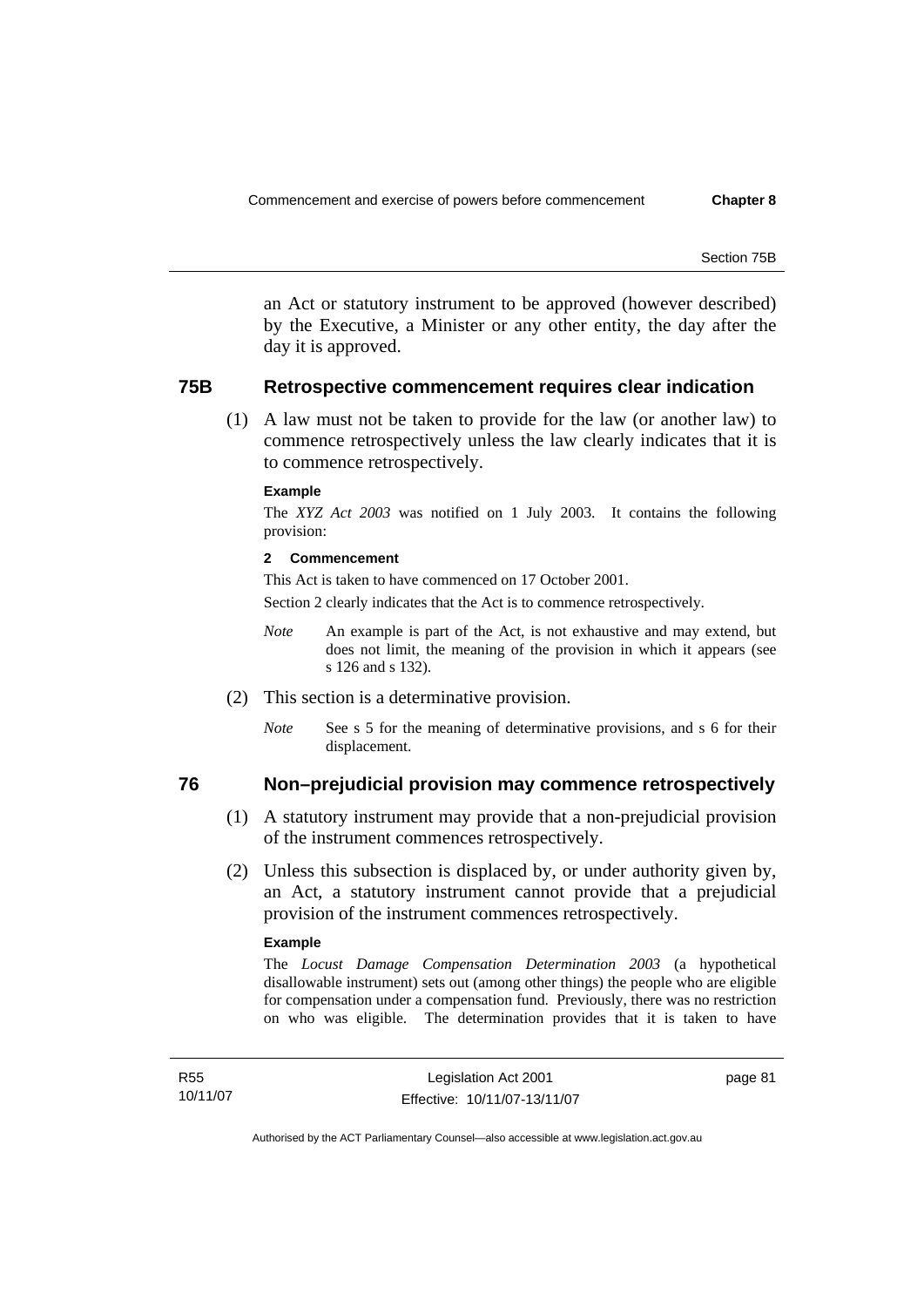#### Section 77

commenced on 1 July 2003, but it is not notified until 15 August 2003. There is nothing in the Act under which the determination is made (or any other Act) that authorises the retrospective commencement.

The provision of the determination that limits who can apply for compensation is a prejudicial provision (ie it adversely affects some people's right to receive compensation) and cannot commence retrospectively. Instead, it would commence on the day after the determination's notification day (see s 73 (3)).

- (3) This section is a determinative provision.
	- *Note* See s 5 for the meaning of determinative provisions, and s 6 for their displacement.
- (4) In this section:

*non-prejudicial provision* means a provision that is not a prejudicial provision.

*prejudicial provision* means a provision that operates to the disadvantage of a person (other than the Territory or a territory authority or instrumentality) by—

- (a) adversely affecting the person's rights; or
- (b) imposing liabilities on the person.

## **77 Commencement by commencement notice**

- (1) If a law is expressed to commence on a day fixed or otherwise determined by a notice—
	- (a) a single day, or a time on a single day, may be fixed or determined; or
	- (b) different days or times may be fixed or determined for different provisions.

#### **Example**

The *Hypothetical Act 2001* is expressed to commence on a day to be fixed by the Minister by written notice. Unless the Act has commenced automatically in accordance with section 79 (Automatic commencement of postponed law), any of the following arrangements for commencement would be possible:

R55 10/11/07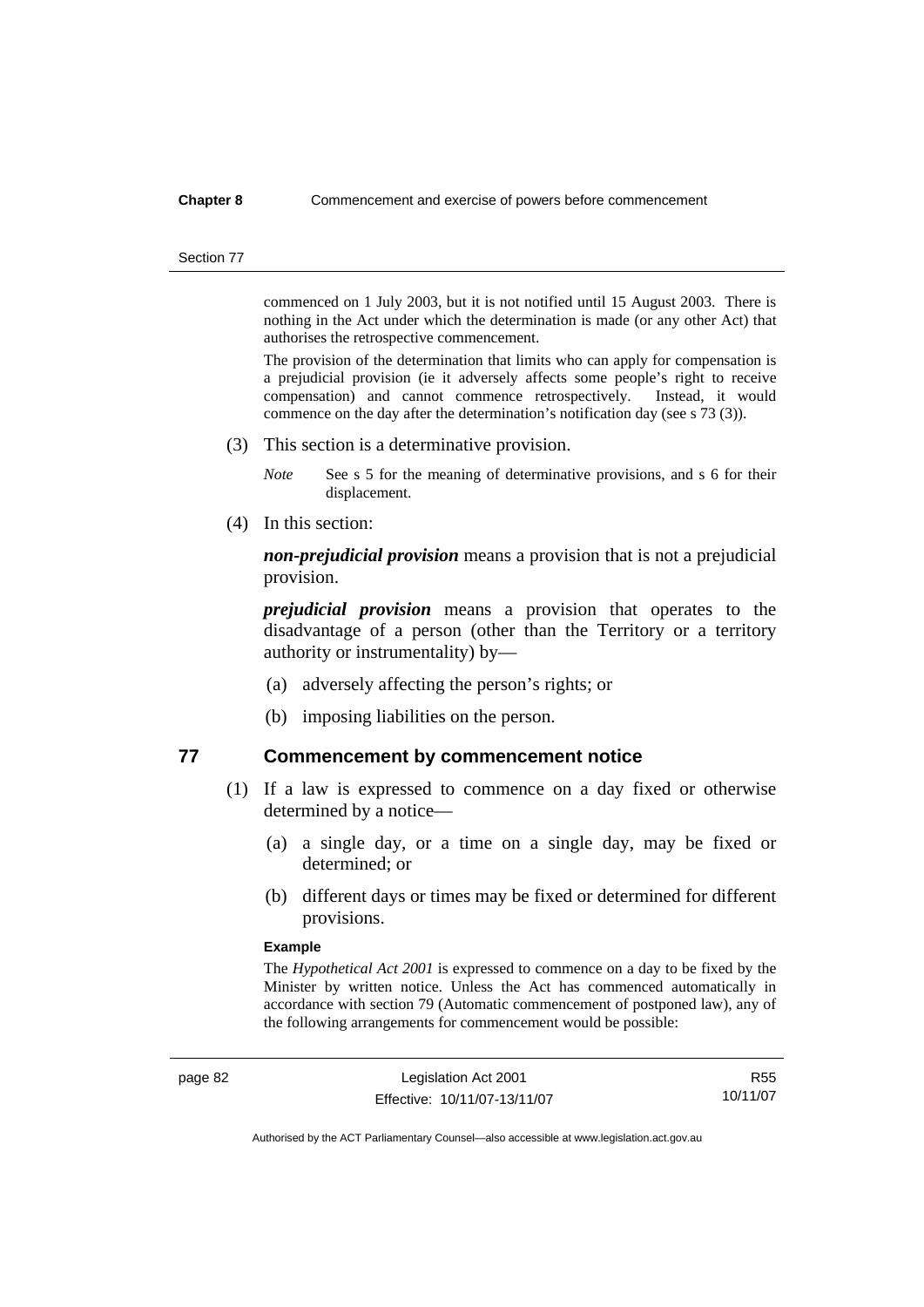Section 77

- (a) a notice could fix a single day (eg 5 June 2001) for the entire Act to commence;
- (b) a notice could fix a time on a single day (eg 8 pm on 5 June 2001) for the entire Act to commence;
- (c) a notice could fix different days or times for the different provisions of the Act to commence (eg part 7, part 9 and schedule 4 commence on 5 June 2001, part 11 commences at 5 pm on 30 June 2001, and the remaining provisions of the Act commence on 1 July 2001);
- (d) a notice could fix a single day (eg 5 June 2001) or a time on a single day (eg 8 pm on 5 June 2001) for the provisions of the Act not already commenced to come into operation.
- *Note* An example is part of the Act, is not exhaustive and may extend, but does not limit, the meaning of the provision in which it appears (see s 126 and s 132).
- (2) A commencement notice for a law is valid even if the day or time fixed or otherwise determined by the notice happens before the notice's notification day.
- (3) If the day or time fixed or otherwise determined by a commencement notice for a law happens on or before the notice's notification day, the law commences on the day after the notice's notification day.
- (4) However, subsection (3) does not apply to the commencement notice if—
	- (a) the notice clearly indicates that the law is to commence at an earlier date or time; and
	- (b) the notice provides for the earlier date or time under authority given by an Act.

#### **Example for par (a)**

the commencement notice provides that the law or statutory instrument is 'taken to have commenced' at the earlier date or time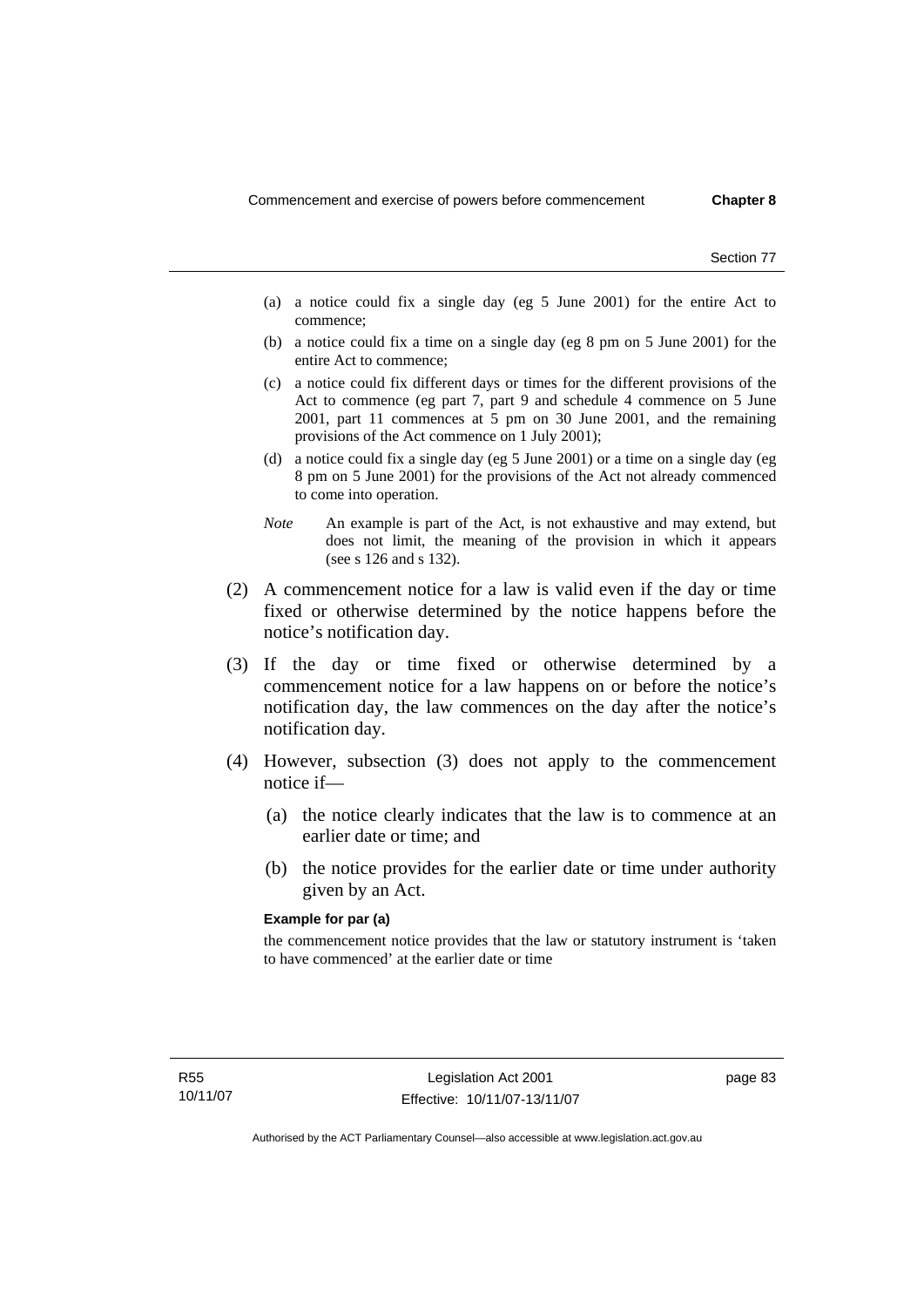Section 78

- (5) This section is a determinative provision.
	- *Note* See s 5 for the meaning of determinative provisions, and s 6 for their displacement.

## **78 Separate commencement of amendments**

 (1) Amendments made by a provision of a law may be given separate commencements, whether or not the provision is self-contained.

#### **Examples**

- 1 A provision of an amending law inserts 2 sections. The sections may be given separate commencements.
- 2 A provision of an amending law inserts a section that is divided into paragraphs. The paragraphs may be given separate commencements.
- *Note* An example is part of the Act, is not exhaustive and may extend, but does not limit, the meaning of the provision in which it appears (see s 126 and s 132).
- (2) This section is a determinative provision.
	- *Note* See s 5 for the meaning of determinative provisions, and s 6 for their displacement.

## **79 Automatic commencement of postponed law**

 (1) If a postponed law has not commenced within 6 months beginning on its notification day, it automatically commences on the first day after that period.

#### **Example**

The *Hypothetical Act 2001* was notified on 5 July 2001 and was expressed to commence on a day to be fixed by the Minister by written notice. If the Act had not commenced by notice on or before 4 January 2002, it would automatically commence on 5 January 2002.

*Note* An example is part of the Act, is not exhaustive and may extend, but does not limit, the meaning of the provision in which it appears (see s 126 and s 132).

page 84 Legislation Act 2001 Effective: 10/11/07-13/11/07

R55 10/11/07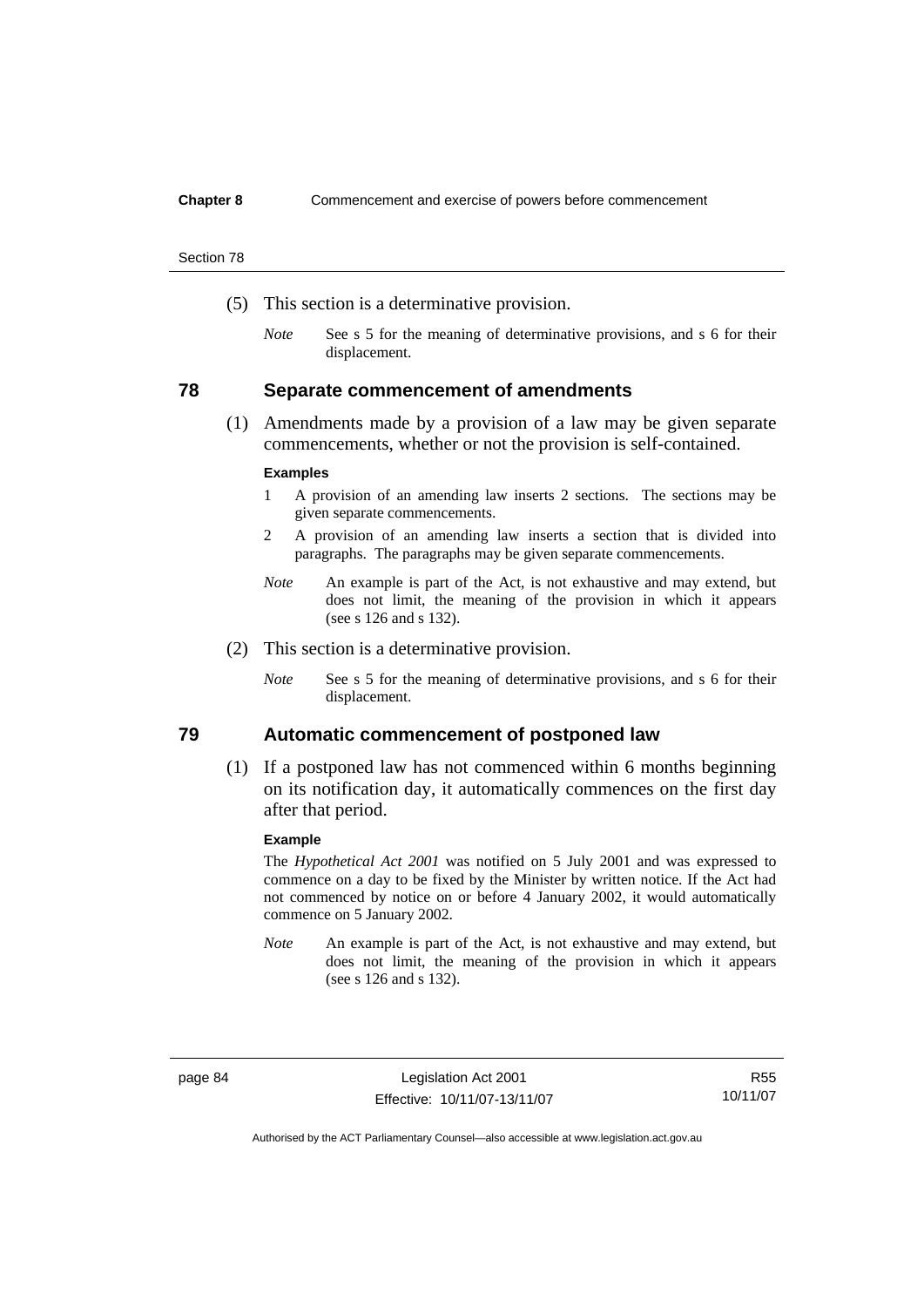Section 79A

- (2) This section applies to a law unless it is displaced by, or under authority given by, an Act or, if the postponed law is a subordinate law or disallowable instrument, the postponed law.
- (3) This section is a determinative provision.
	- *Note* See s 5 for the meaning of determinative provisions, and s 6 for their displacement.
- (4) In this section:

*enact* includes make.

*law* means an Act, subordinate law, disallowable instrument or notifiable instrument.

*Note* A reference to an Act, subordinate law, disallowable instrument or notifiable instrument includes a reference to a provision of the Act, law or instrument (see s 7, s 8, s 9 and s 10).

*notification day*, for a postponed law, means the notification day of—

- (a) if the postponed law is a law—the law; or
- (b) if the postponed law is a provision of a law—the law that enacts the provision.

*postponed law* means a law that does not commence on its notification day because a law postpones its commencement until a day or time fixed or determined by a commencement notice.

## **79A Commencement of amendment of uncommenced law**

- (1) This section applies if a law (the *amending law*) amends a law that has not commenced (the *uncommenced law*).
- (2) The amendment of the uncommenced law does not of itself commence that law.
- (3) The amendment made by the amending law commences on the commencement of the uncommenced law.

| R55      | Legislation Act 2001         | page 85 |
|----------|------------------------------|---------|
| 10/11/07 | Effective: 10/11/07-13/11/07 |         |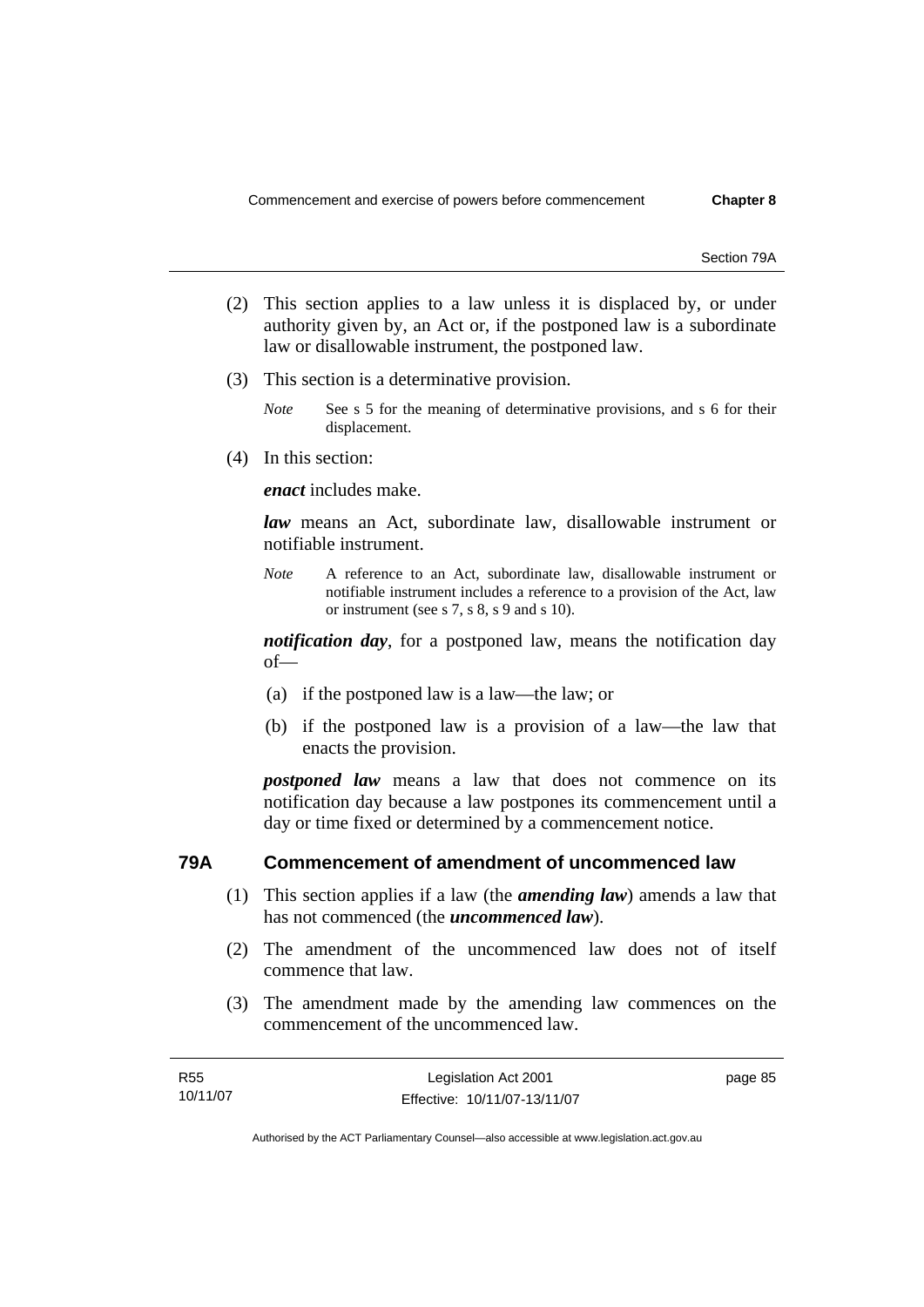#### Section 80

- (4) This section is a determinative provision.
	- *Note* See s 5 for the meaning of determinative provisions, and s 6 for their displacement.

## **80 References to** *commencement* **of law**

In a law, a reference to the *commencement* of the law, or another law, (the *law concerned*) is a reference to—

- (a) if the provisions of the law concerned (other than those providing for its name and commencement) commence, or are required to commence, on a single day or at a single time—the commencement of the remaining provisions; or
- (b) if paragraph (a) does not apply and the reference is in a provision of the law concerned—the commencement of the provision; or
- (c) in any other case—the commencement of the relevant provision of the law concerned.

## **81 Exercise of powers between notification and commencement**

- (1) This section applies to a power to make an appointment or statutory instrument, or to do anything else, in the following situations:
	- (a) the power is given by a law (the *authorising law*) that has been notified but has not commenced;
	- (b) the power is given by a law (the *authorising law*) as amended by another law (the *amending law*) and the laws have been notified, but all or any of them have not commenced.

#### **Examples of powers to which section applies**

- 1 power to delegate a function
- 2 power to give or issue an approval, consent, licence, permit or other authority (however described)
- 3 power to make an acting appointment

R55 10/11/07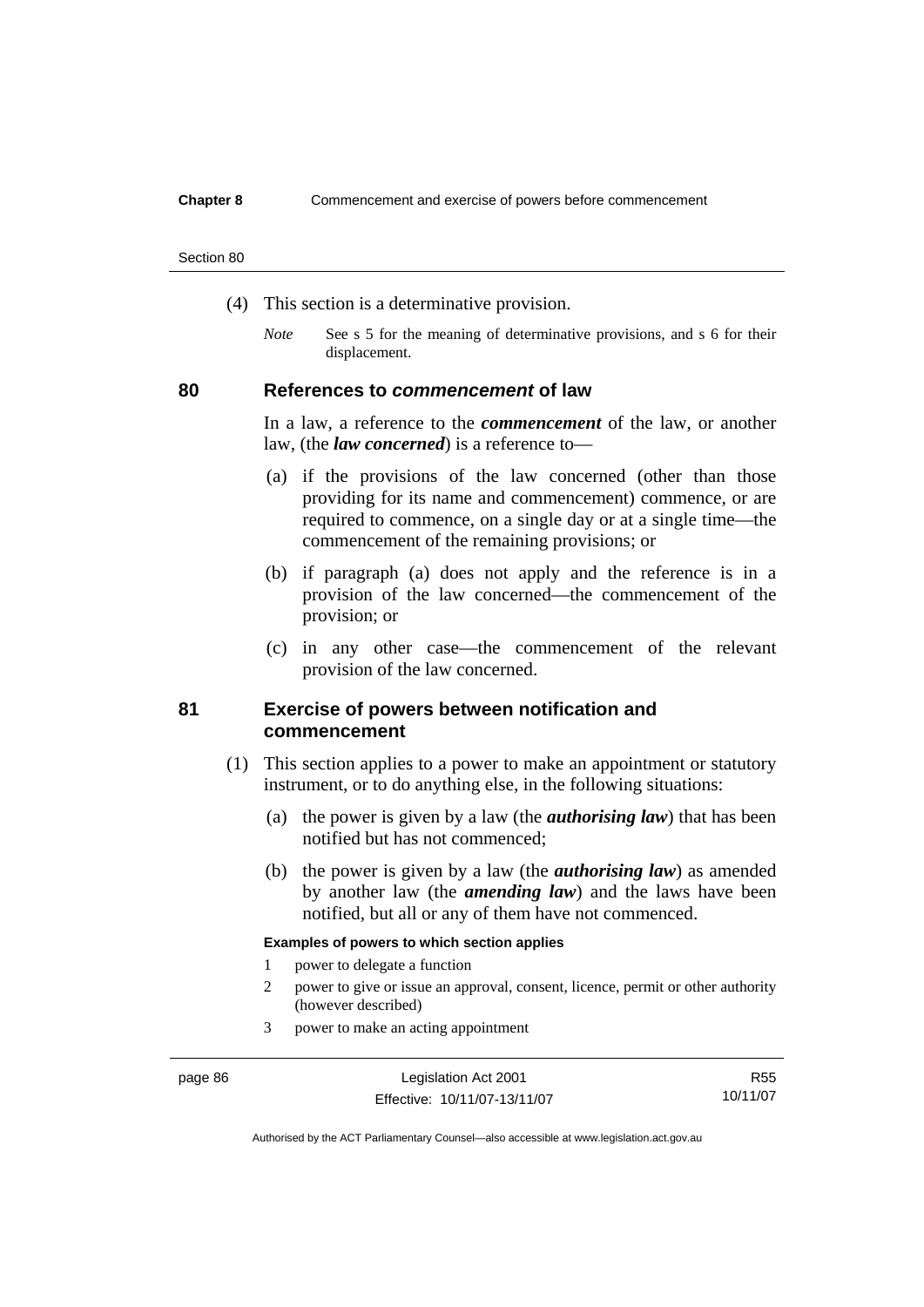Section 81

- 4 power to issue guidelines
- *Note* An example is part of the Act, is not exhaustive and may extend, but does not limit, the meaning of the provision in which it appears (see s 126 and s 132).
- (2) To remove any doubt and without limiting subsection (1), this section applies to any of the following powers if the power is to be exercised in relation to an entity to be established by the authorising law or the authorising law as amended by the amending law:
	- (a) a power to make an appointment to the entity;
	- (b) a power to make a statutory instrument for the purposes of the entity;
	- (c) a power to do anything else in relation to the entity.

#### **Example**

This section applies to powers under an authorising law to be exercised in relation to the conduct of an election for members of a board to be established as a corporation by the authorising law.

- *Note* An example is part of the Act, is not exhaustive and may extend, but does not limit, the meaning of the provision in which it appears (see s 126 and s 132).
- (3) The power may be exercised at any time even though the authorising law, or the authorising law and amending law (or either of them), is not in force at the time.
- (4) For the exercise of the power, the authorising law, or the authorising law and amending law, are taken to be in force at the time of the exercise of the power.
- (5) Also, anything else may be done under the power at any time for the purpose of bringing, or in relation to bringing, the authorising law, or the authorising law as amended by the amending law, into operation.
- (6) If an appointment or statutory instrument made under this section declares that this subsection applies to it, then, unless the

| <b>R55</b> | Legislation Act 2001         | page 87 |
|------------|------------------------------|---------|
| 10/11/07   | Effective: 10/11/07-13/11/07 |         |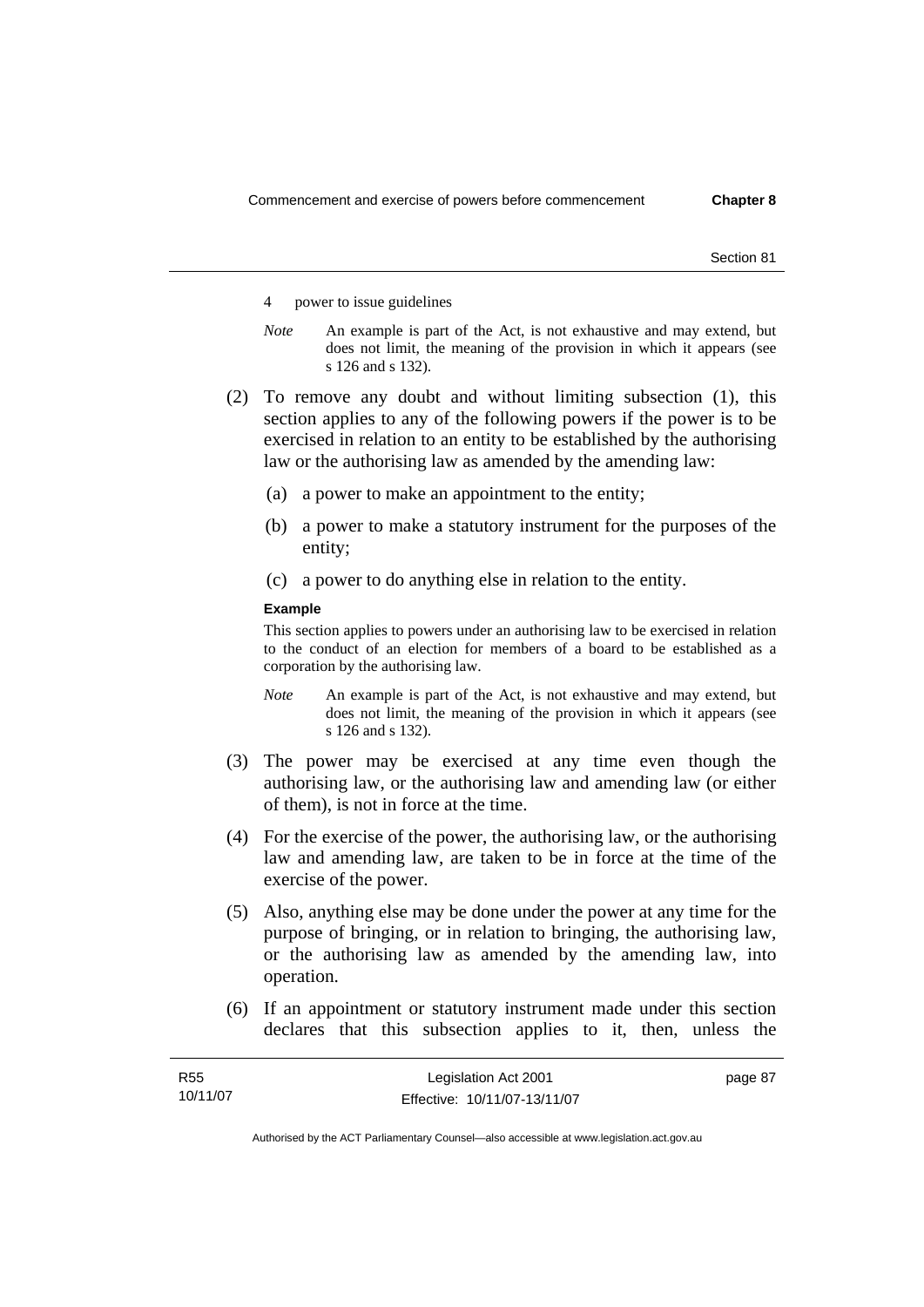#### Section 81

appointment or instrument commences on a different date or at a different time under another provision of this chapter, the appointment or instrument commences on—

- (a) for an appointment or statutory instrument that is a legislative instrument—the day after its notification day; or
- (b) for any other appointment or statutory instrument—the day after the day it is made or, if it is required under an Act or statutory instrument to be approved (however described) by the Executive, a Minister or any other entity, the day after the day it is approved.
- (7) In any other case, an appointment or statutory instrument made under this section commences on the latest of the following:
	- (a) the commencement of the authorising law or, if subsection (1) (b) applies and the amending law commences after the authorising law, the commencement of the amending law;
	- (b) on the day or at the time the appointment or instrument would have commenced if it had not been made under this section.
- (8) In the application of this section to a statutory instrument that is not a legislative instrument, a reference to the instrument being *notified*  is a reference to the instrument being made or, if it is required under an Act or statutory instrument to be approved (however described) by the Executive, a Minister or any other entity, to the instrument being approved.
- (9) This section is a determinative provision.
	- *Note* See s 5 for the meaning of determinative provisions, and s 6 for their displacement.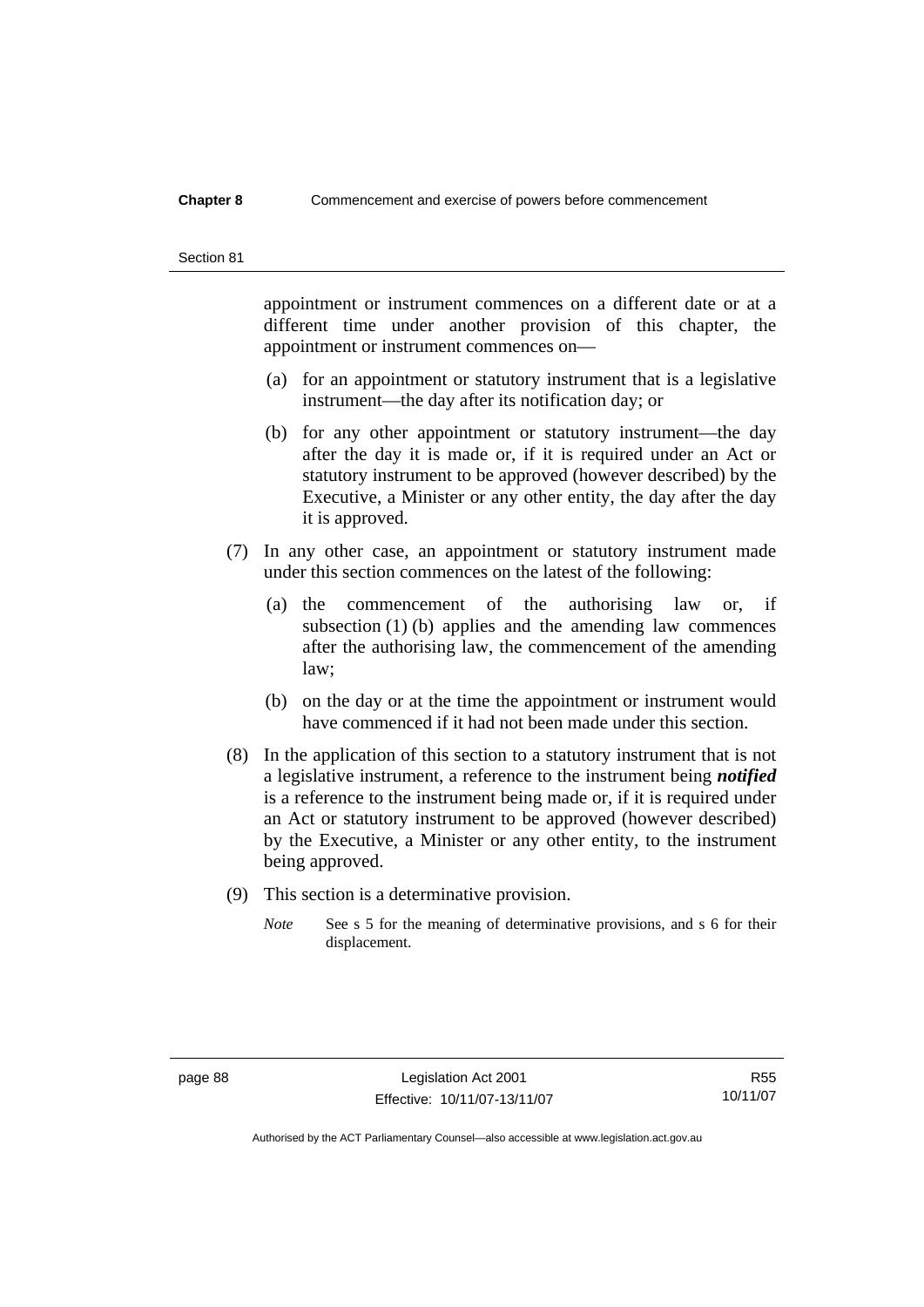Section 82

# **Chapter 9 Repeal and amendment of laws**

# **Part 9.1 General**

## **82 Definitions for ch 9**

In this chapter:

*amend* includes modify.

*law* means an Act or statutory instrument.

*Note* A reference to an Act or statutory instrument includes a reference to a provision of the Act or instrument (see s 7 and s 13).

*repeal* includes lapse and expire.

## **83 Consequences of amendment of statutory instrument by Act**

- (1) If an Act amends a statutory instrument, the instrument may be amended or repealed as if the amendment had been made by another statutory instrument of that kind.
- (2) This section is a determinative provision.
	- *Note* See s 5 for the meaning of determinative provisions, and s 6 for their displacement.

## **84 Saving of operation of repealed and amended laws**

- (1) The repeal or amendment of a law does not—
	- (a) revive anything not in force or existing when the repeal or amendment takes effect; or
	- (b) affect the previous operation of the law or anything done, begun or suffered under the law; or

| R55      | Legislation Act 2001         | page 89 |
|----------|------------------------------|---------|
| 10/11/07 | Effective: 10/11/07-13/11/07 |         |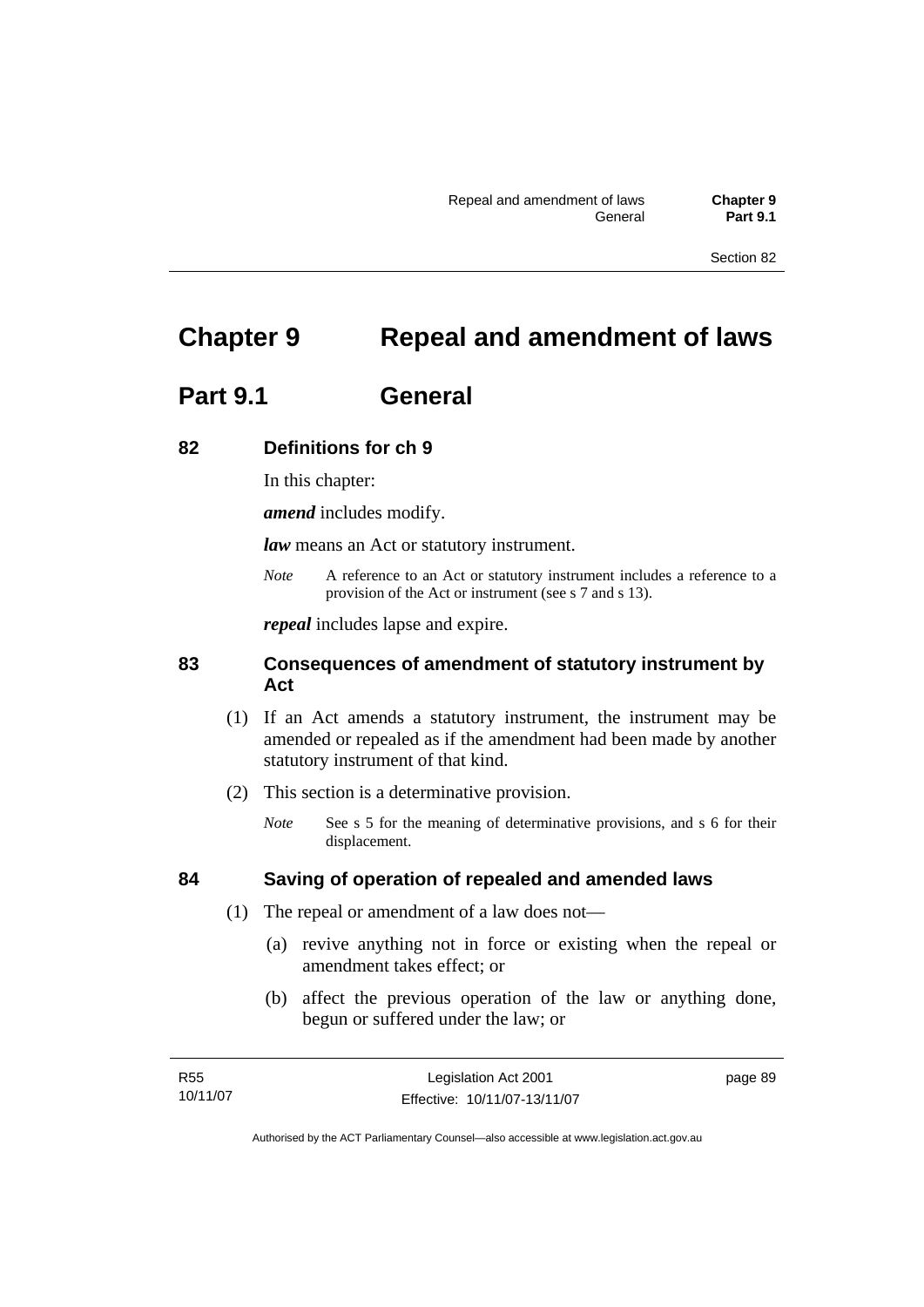| <b>Chapter 9</b> | Repeal and amendment of laws |
|------------------|------------------------------|
| <b>Part 9.1</b>  | General                      |

Section 84

- (c) affect an existing right, privilege or liability acquired, accrued or incurred under the law.
- (2) An investigation, proceeding or remedy in relation to an existing right, privilege or liability under the law may be started, exercised, continued or completed, and the right, privilege or liability may be enforced and any penalty imposed, as if the repeal or amendment had not happened.
- (3) Without limiting subsections (1) and (2), the repeal or amendment of a law does not affect—
	- (a) the proof of anything that has happened; or
	- (b) any right, privilege or liability saved by the law.
- (4) This section does not limit any other provision of this chapter and is in addition to any provision of the law by which the repeal or amendment is made.
- (5) This section is a determinative provision.
	- *Note* See s 5 for the meaning of determinative provisions, and s 6 for their displacement.
- (6) In this section:

*liability* includes liability to penalty for an offence against the law.

*penalty* includes punishment and forfeiture.

*privilege* includes immunity.

*right* includes capacity, interest, status and title.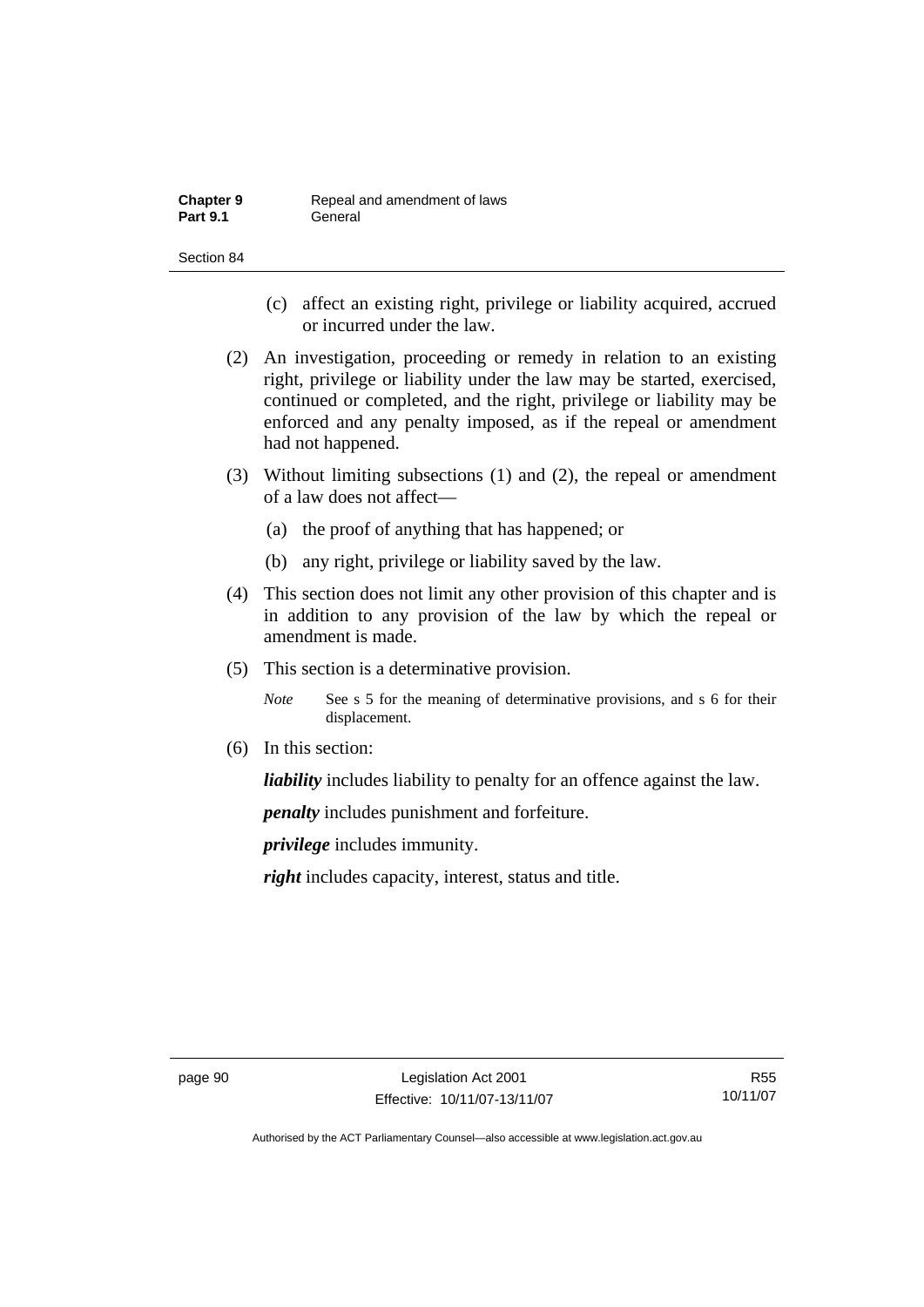## **84A Creation of offences and changes in penalties**

- (1) If a law makes an act or omission an offence, the act or omission is only an offence if done or not done after the law commences.
- (2) If a law increases the maximum or minimum penalty, or the penalty, for an offence, the increase applies only to an offence committed after the law commences.
- (3) If a law reduces the maximum or minimum penalty, or the penalty, for an offence, the reduction applies to an offence committed before or after the law commences, but does not affect any penalty imposed before the law commences.
- (4) In this section:

*law* means an Act or subordinate law.

- *Note* A reference to an Act or statutory instrument includes a reference to a provision of the Act or instrument (see s 7 and s 8).
- (5) This section is a determinative provision.
	- *Note* See s 5 for the meaning of determinative provisions, and s 6 for their displacement.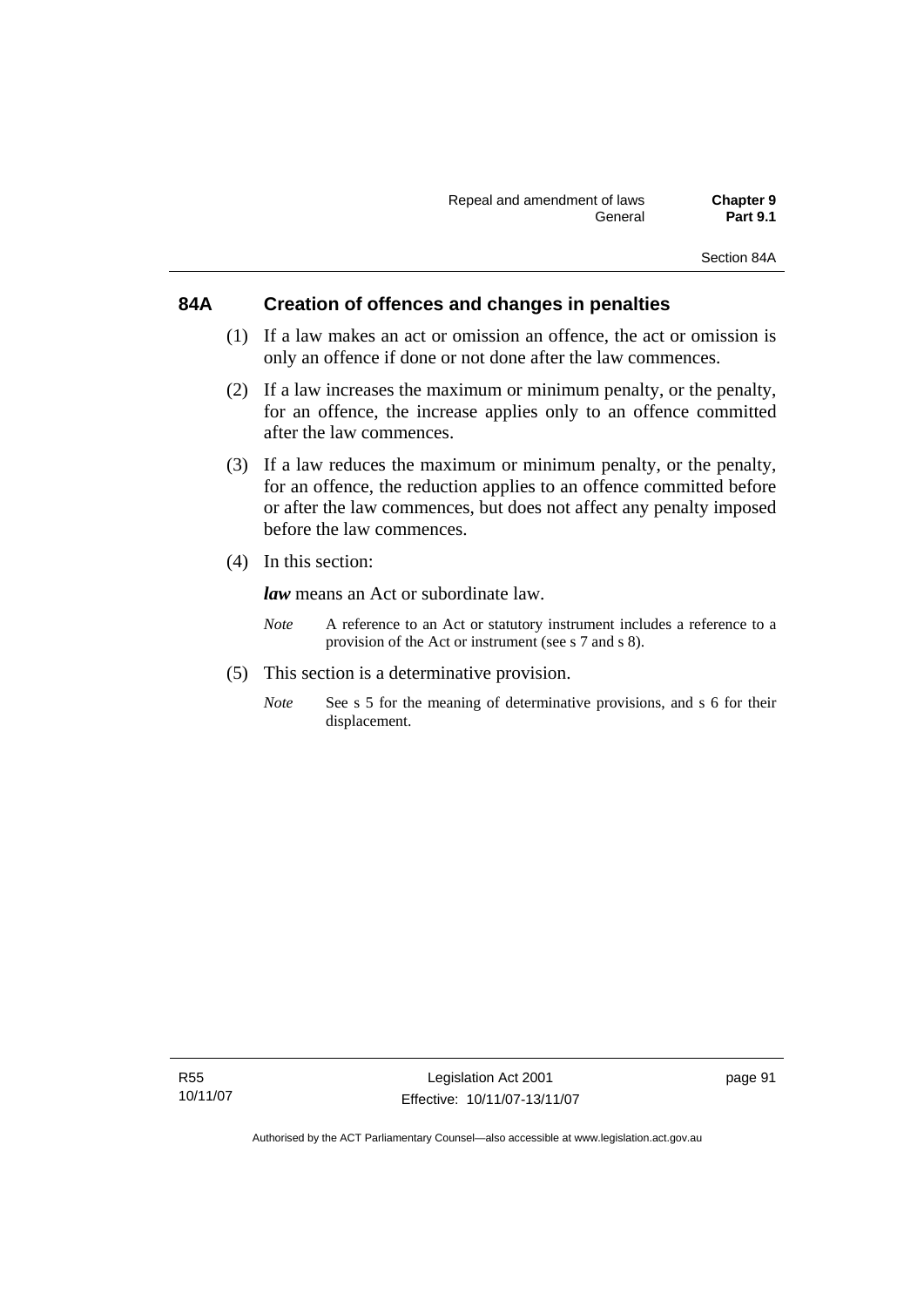**Chapter 9 Repeal and amendment of laws**<br>**Part 9.2 Repeal** Repeal

Section 85

# **Part 9.2 Repeal**

## **85 When repeal takes effect**

- (1) This section applies if a law is repealed on a day.
- (2) If the law is remade on that day (with or without changes), the repeal takes effect when the remade law commences.
	- *Note* Under s 74, if a law commences on a day, it commences at the beginning of the day unless otherwise provided.
- (3) If the law is not remade on that day (with or without changes), the law continues in force until the end of the day and the repeal takes effect at midnight on the day.

## **86 Repealed and amended laws not revived on repeal of repealing and amending laws**

 (1) If a law (the *first law*) is repealed by another law (the *other law*), the first law is not revived only because the other law is repealed.

#### **Examples**

- 1 Act A repeals Act B. Act A is repealed. The repeal of Act A does not revive Act B.
- 2 Act A repeals Act B. Act A is automatically repealed under this Act, section 89 (Automatic repeal of certain laws and provisions). The repeal of Act A does not revive Act B.
- *Note* An example is part of the Act, is not exhaustive and may extend, but does not limit, the meaning of the provision in which it appears (see s 126 and s 132).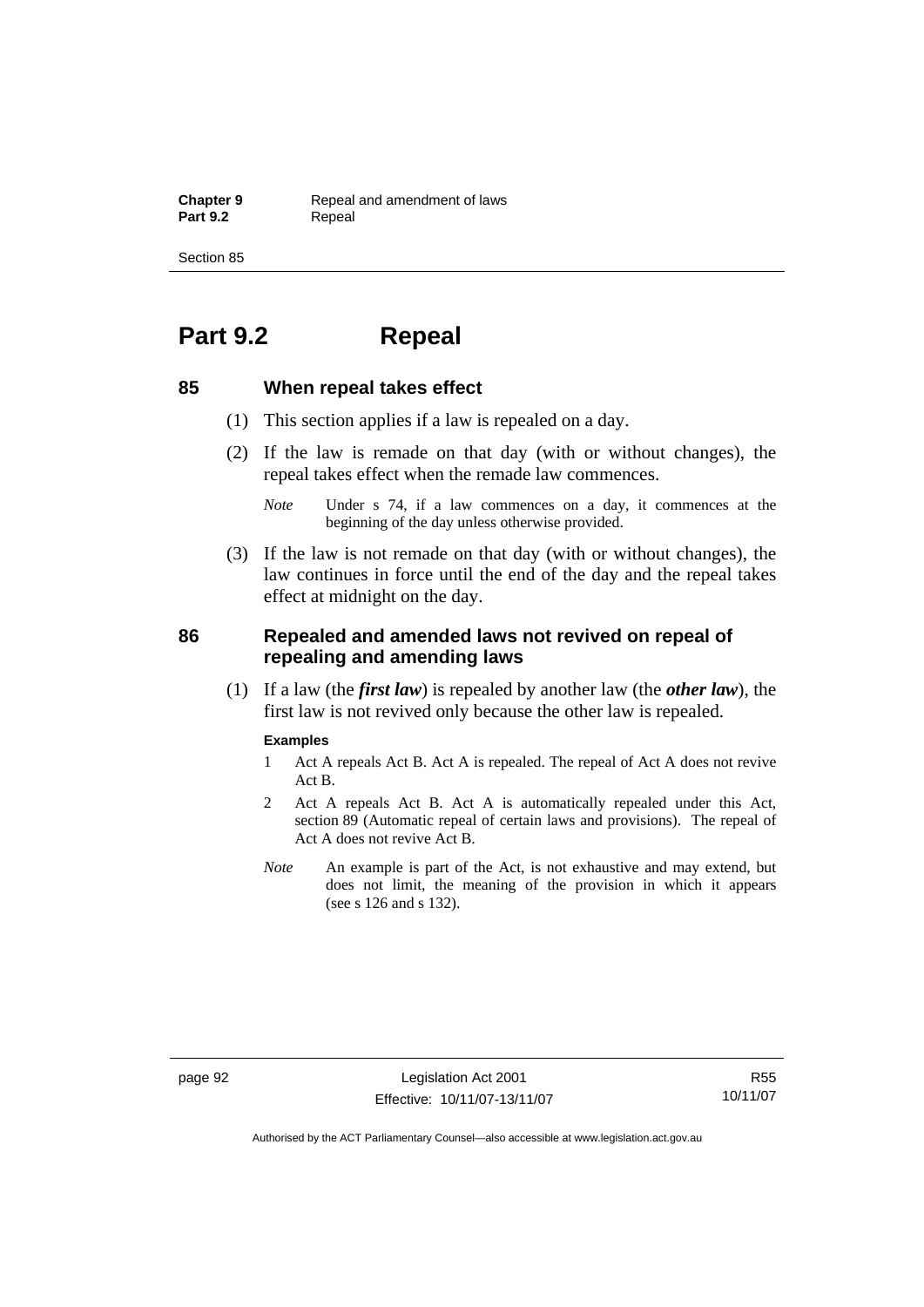(2) If a law (the *first law*) is amended by another law (the *other law*), the continuing operation of the amendments made by the other law is not affected only because the other law is repealed and, in particular, the first law is not revived in the form in which it was in before the amendments took effect only because of the repeal.

#### **Examples**

- 1 Act A amends Act B. Act A is repealed after it has commenced by a later Act C. The amendments made by Act A continue to operate, even though Act A has been repealed.
- 2 Act A amends Act B. Act A is automatically repealed under this Act, section 89. The amendments made by Act A continue to operate, even though Act A has been repealed.
- (3) This section does not limit any other provision of this chapter and is in addition to any provision of the law by which the repeal is made.
- (4) This section is a determinative provision.
	- *Note* See s 5 for the meaning of determinative provisions, and s 6 for their displacement.
- (5) In this section:

*amended* does not include modified.

*law* includes a rule of the common law (including equity).

### **Examples**

- 1 a common law offence
- 2 a common law rule of practice or procedure
- 3 a right to equitable relief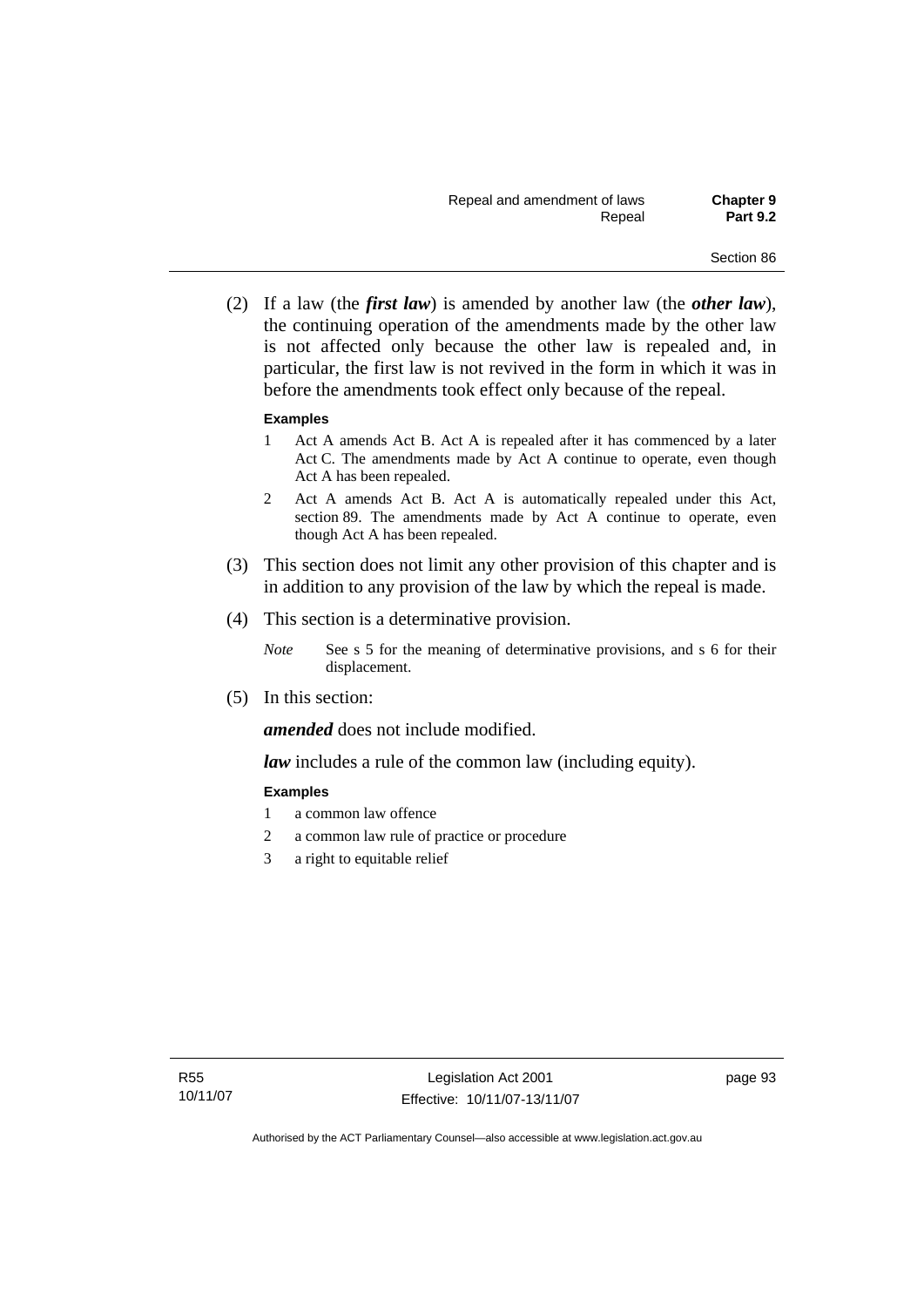| <b>Chapter 9</b> | Repeal and amendment of laws |
|------------------|------------------------------|
| <b>Part 9.2</b>  | Repeal                       |

# **87 Commencement not undone if repealed**

- (1) If a provision of a law providing for the commencement of the law is repealed after the law has commenced, the repeal of the provision does not affect the continuing operation of the law.
- (2) If a commencement notice providing for the commencement of a law is repealed after the law has commenced, the repeal of the notice does not affect the continuing operation of the law.
- (3) This section does not limit any other provision of this chapter and is in addition to any provision of the law by which the repeal is made.
- (4) This section is a determinative provision.
	- *Note* See s 5 for the meaning of determinative provisions, and s 6 for their displacement.

# **88 Repeal does not end effect of transitional laws etc**

- (1) The continuing operation of a transitional law or validating law is not affected only because the law is repealed.
- (2) Subsection (1) does not apply to a law that is a transitional law or validating law because of modifications that it makes to another law.
- (3) If a law (the *savings law*) declares a law (the *declared law*) to be a law to which this section applies—
	- (a) the effect of the declared law does not end only because of its repeal; and
	- (b) the effect of the savings law does not end only because of its repeal.
- (4) A declaration may be made for subsection (3) about a law whether or not the Act is a law to which subsection (1) applies.
- (5) A declaration made for subsection (3) about a law does not imply that, in the absence of a declaration about it, another law is not a law to which this section applies.

R55 10/11/07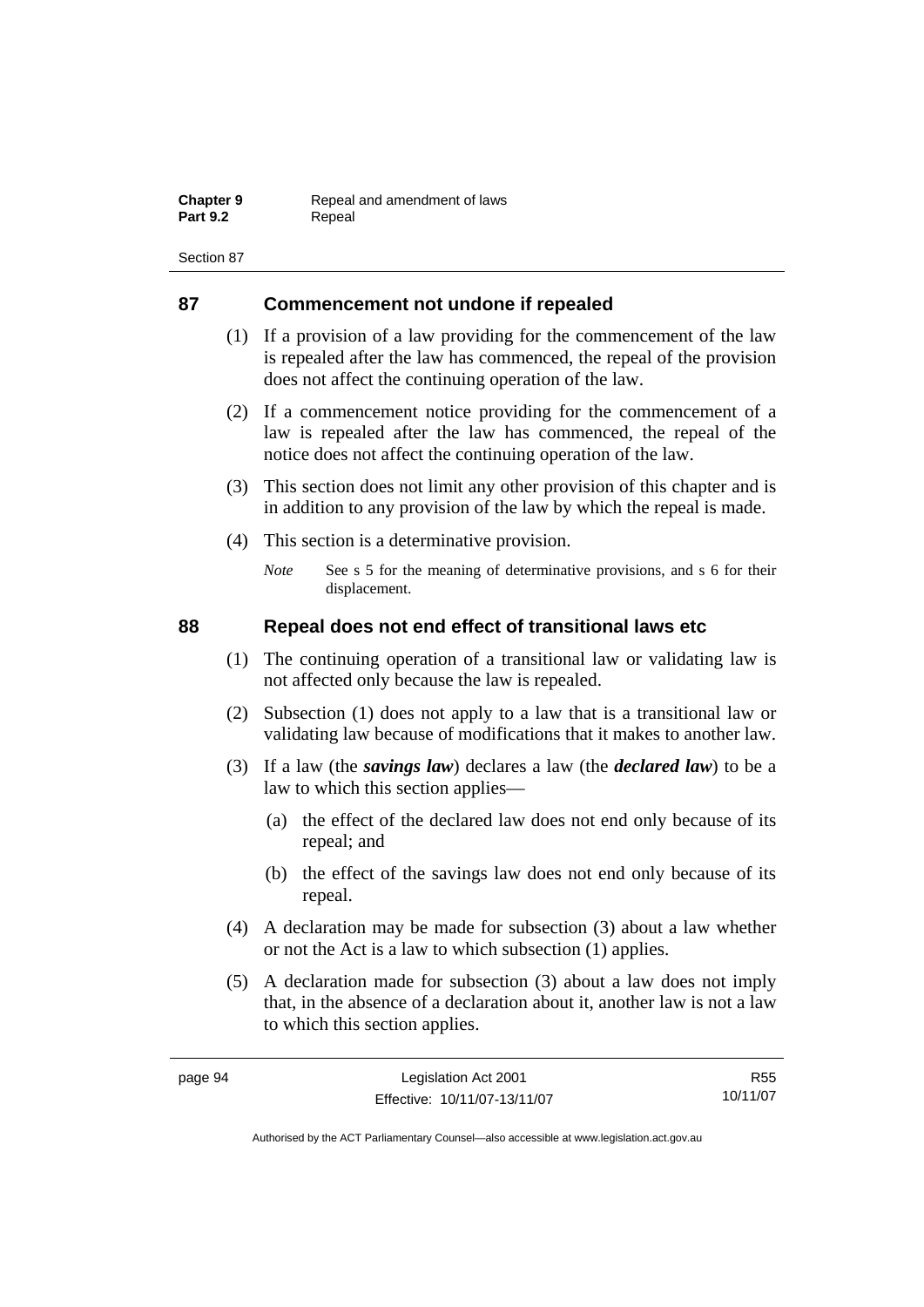- (6) This section does not limit any other provision of this chapter and is in addition to any provision of the law by which the repeal is made.
- (7) This section is a determinative provision.
	- *Note* See s 5 for the meaning of determinative provisions, and s 6 for their displacement.
- (8) To remove any doubt and without limiting section 6 (Legislation Act provisions must be applied), the application of this section to a law is not displaced only because the law is repealed and, in particular, the repeal of the law does not of itself imply an intention to displace the application of this section to the law.
- (9) In this section:

#### *transitional law* means—

- (a) a law made or expressed to be made for a transitional purpose; or
- (b) a law that makes provision consequential on a law mentioned in paragraph (a).

#### **Examples**

- 1 a provision stating that an existing licence under a repealed Act is taken to be a licence of a particular kind under another Act and authorising the imposition of conditions under the other Act
- 2 a provision stating that a provision applies to certain applications made before the commencement of an amendment or only to applications made after the commencement of an amendment
- 3 a declaration made for subsection (3)
- *Note 1 Transitional* is defined in the dictionary to include application and savings.
- *Note 2* An example is part of the Act, is not exhaustive and may extend, but does not limit, the meaning of the provision in which it appears (see s 126 and s 132).

page 95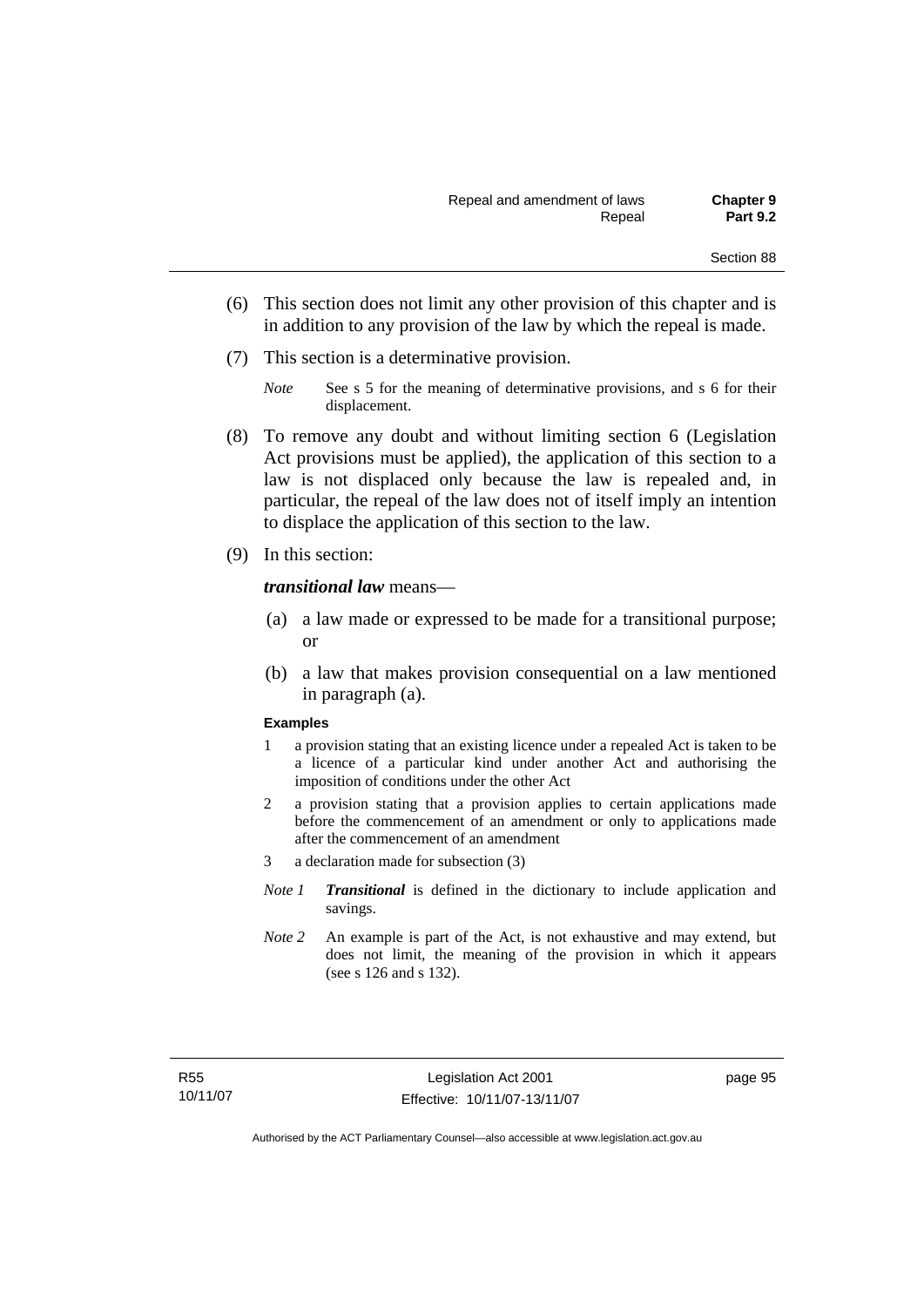#### **Chapter 9 Repeal and amendment of laws**<br>**Part 9.2 Repeal** Repeal

#### Section 89

#### *validating law* means—

- (a) a law that validates something that is or may be invalid; or
- (b) a law that makes provision consequential on a law mentioned in paragraph (a).

#### **Examples**

- 1 a provision declaring an instrument to have been validly made and acts done in reliance on the instrument to have been validly done
- 2 a provision stating that an instrument that is declared valid is taken to have been amended in a particular way

# **89 Automatic repeal of certain laws and provisions**

- (1) An amending law is automatically repealed on the day after—
	- (a) all of its provisions have commenced; or
	- (b) the last of its provisions that have not commenced are omitted or cannot commence.

#### **Example of provision that can no longer commence**

The *ABC Act 2005* includes a provision that amends the *XYZ Act 2000*. Before the provision commences, the *XYZ Act 2000* is repealed. The provision can, therefore, no longer commence.

- *Note* An example is part of the Act, is not exhaustive and may extend, but does not limit, the meaning of the provision in which it appears (see s 126 and s 132).
- (2) An appropriation Act is automatically repealed on the last day of the financial year for which it makes appropriations.
- (3) An amending provision of a law is automatically repealed immediately after all of the amendments and repeals made by it (or to which it relates) have commenced.
- (4) A commencement provision of a law is automatically repealed immediately after all of the provisions of the law have commenced.

R55 10/11/07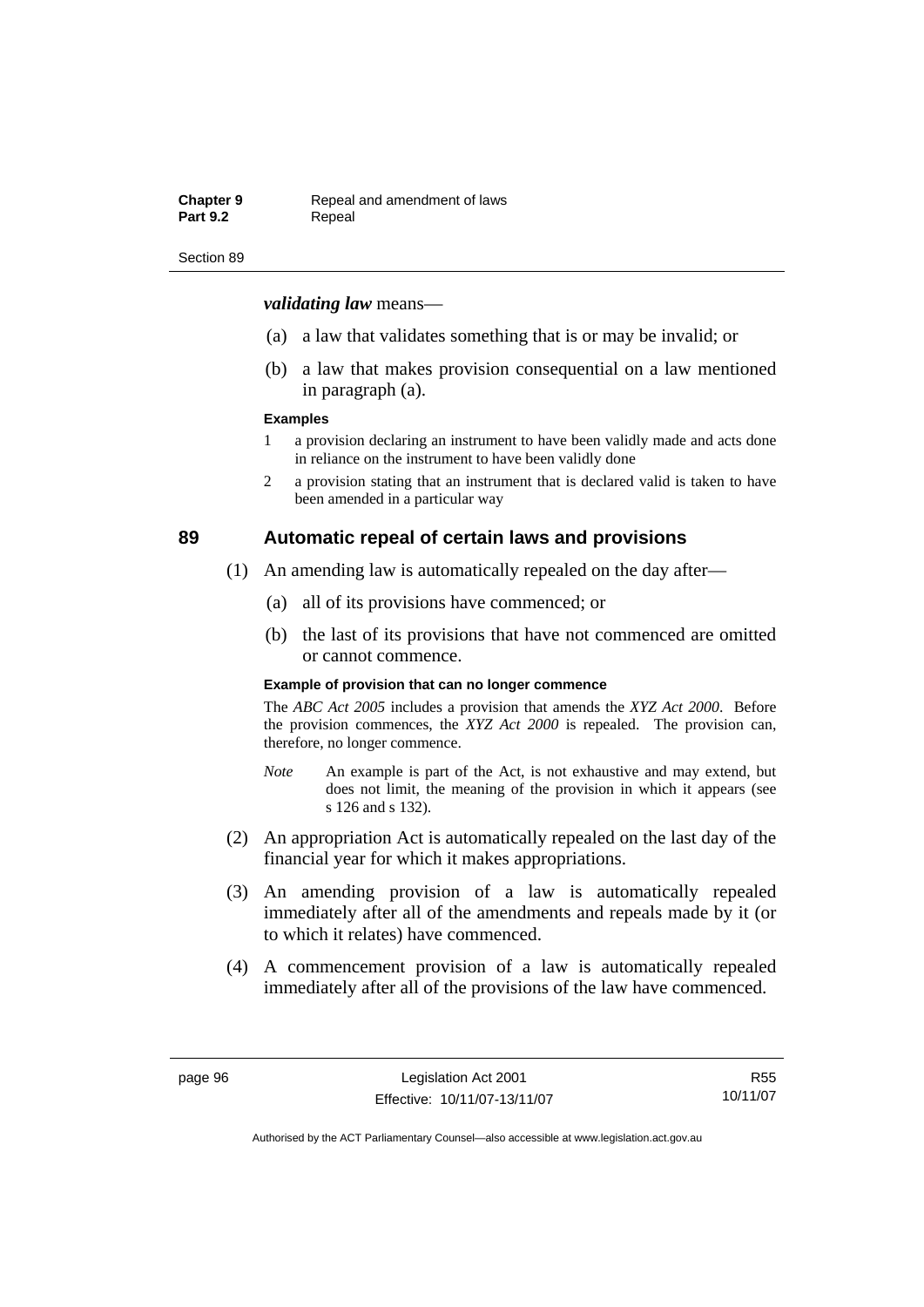- (5) A commencement notice is automatically repealed on the day after the day, or the last of the days, fixed or otherwise determined by the notice for the commencement of a law.
- (6) If an instrument making, or evidencing, an appointment (including an acting appointment) is a legislative instrument, the instrument is automatically repealed—
	- (a) on the day the appointment ends; or
	- (b) if the instrument makes 2 or more appointments that end on different days—on the day the last-ending appointment ends.
- (7) A repeal under this section has effect for all purposes, including, for example, any other provisions of this chapter about repeals.
- (8) If apart from this subsection a law would be automatically repealed on a day that is earlier than its notification day, the law is instead automatically repealed on the day after its notification day.
- (9) In the application of subsection (8) to a statutory instrument that is not a legislative instrument, a reference to the instrument's *notification day* is a reference to the day after the day it is made or, if it is required under an Act or statutory instrument to be approved (however described) by the Executive, a Minister or any other entity, the day after the day it is approved.
- (10) This section does not limit any other provision of this chapter.
- (11) This section is a determinative provision.
	- *Note* See s 5 for the meaning of determinative provisions, and s 6 for their displacement.
- (12) In this section:

*amend* does not include modify.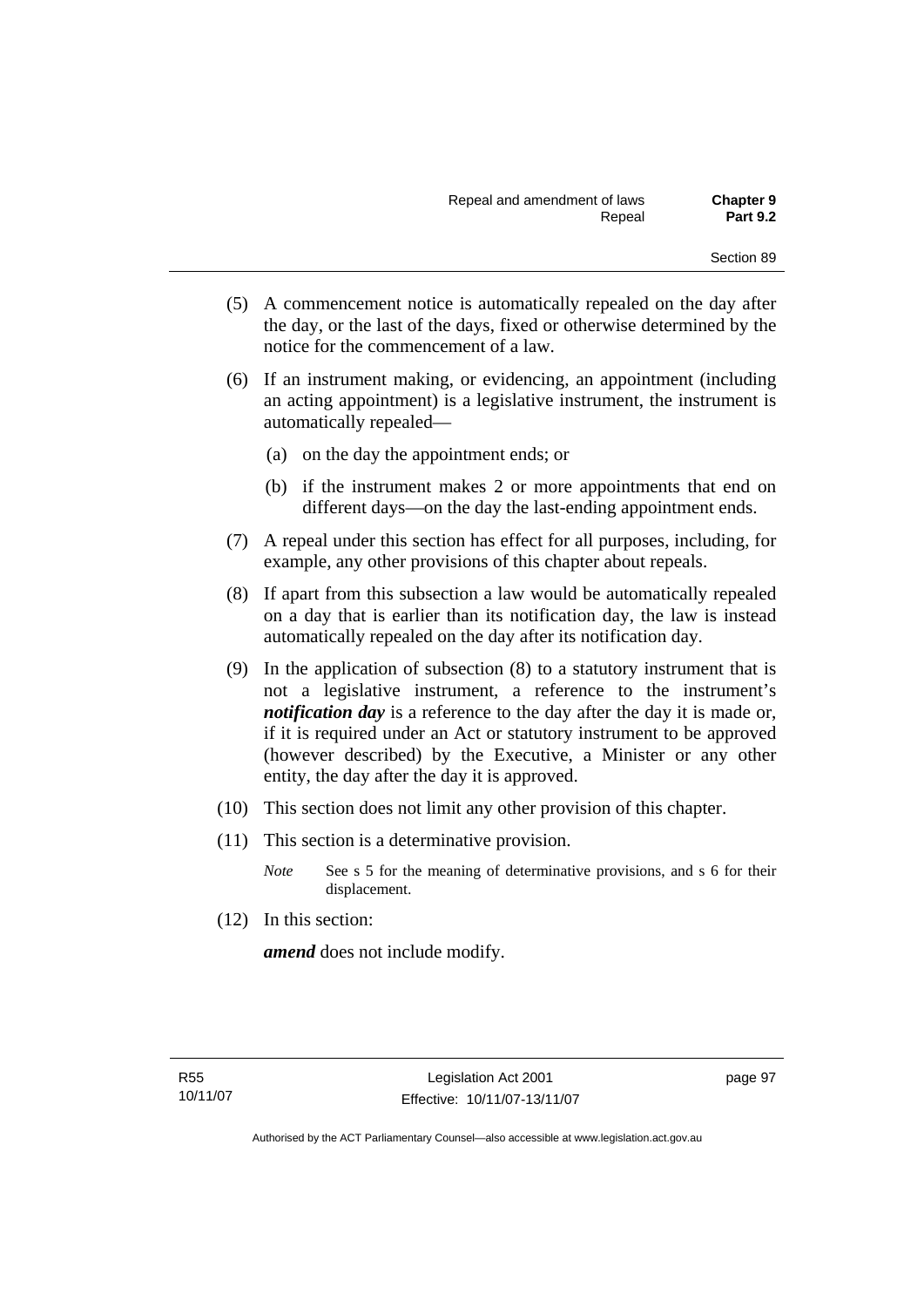#### **Chapter 9 Repeal and amendment of laws**<br>**Part 9.2 Repeal** Repeal

#### Section 89

*amending law* means a law that consists only of provisions of the following kinds:

- (a) for an Act—the Act's long title;
- (b) a preamble or recital (however described);
- (c) a provision about the law's name;
- (d) a provision about the law's commencement;
- (e) a provision about the purposes of the law or any of its provisions;
- (f) a provision about the effect of notes;

*Note* A note itself is not part of an Act or statutory instrument (see s 127).

- (g) a provision providing for the amendment or repeal of a law (including a provision identifying the amended or repealed law);
- (h) a provision declaring a law to be a law to which section 88 (Repeal does not end effect of transitional laws etc) applies;
- (i) a provision about the renumbering of a law;
- (j) a provision authorising or requiring something to be done under chapter 11 (Republication of Acts and statutory instruments).

#### **Example for par (e)**

an objects provision

*amending provision*, of a law, means a provision of the law that only amends or repeals a law, and includes—

 (a) any other provision (for example, a schedule) of the law that only identifies the law amended or repealed; and

R55 10/11/07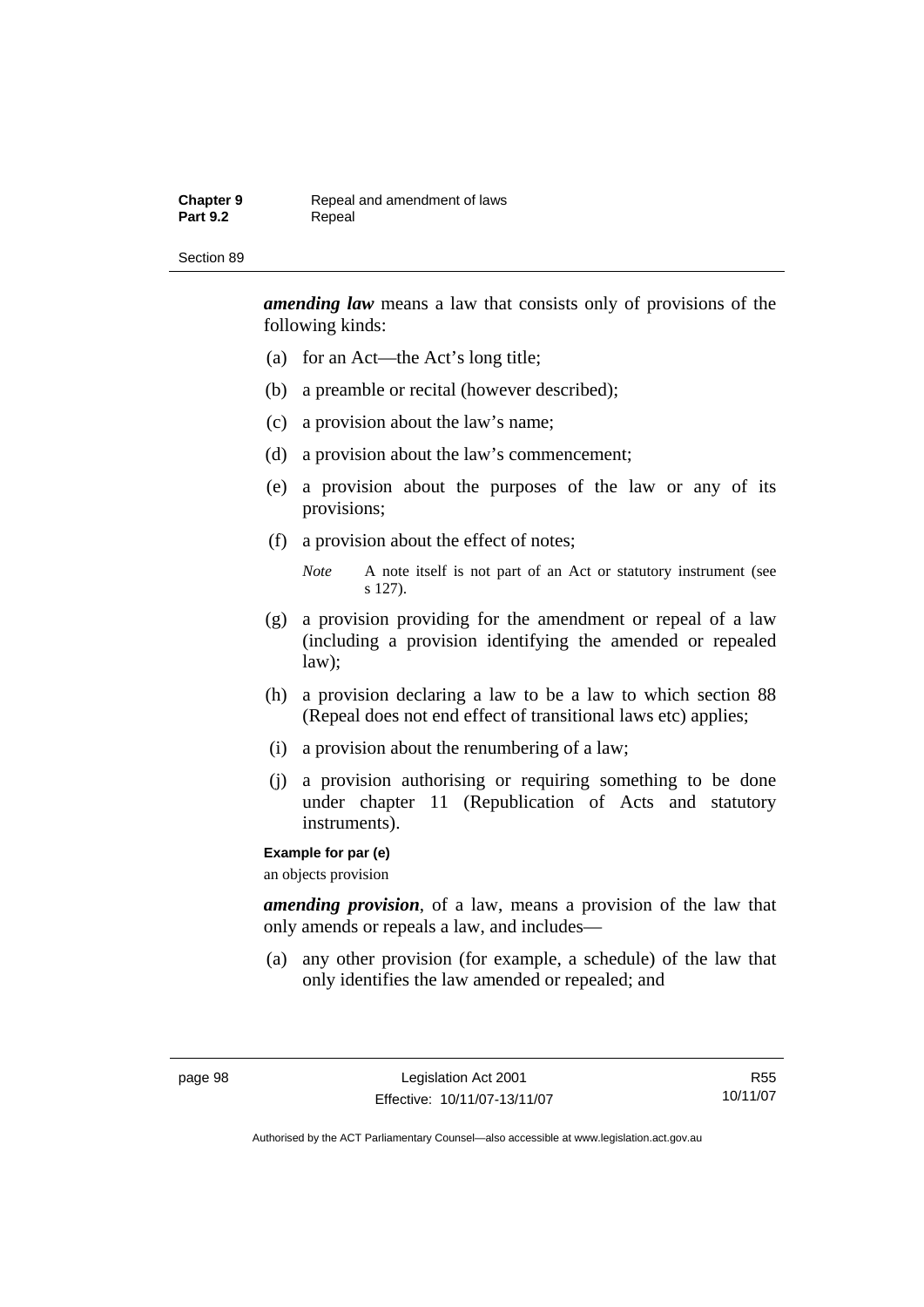(b) any other provision (for example, a part heading) of the law that only identifies (or groups) provisions that are amended or repealed.

*appropriation Act*—see the *Financial Management Act 1996*, dictionary.

*commencement provision*, of a law, means a provision of the law that only provides for the commencement of the law.

#### **Example 1 for s 89**

The *Hypothetical Amending Act 2002* repeals and amends a number of Acts. The Act contains the following provisions:

- a long title
- a provision about the Act's name
- a provision about the Act's commencement
- repealing provisions (that is, a provision stating that the Act repeals the Acts mentioned in schedule 1 and a schedule (schedule 1) setting out the names of the repealed Acts)
- amending provisions (that is, a provision stating that the Act amends the Acts mentioned in schedule 2 and a schedule (schedule 2) setting out the amended Acts and the amendments of them)
- a provision about the application of this Act, section 88 (Repeal does not end effect of transitional laws etc) to a provision being repealed
- a provision requiring an amended Act (the *XYZ Act 1990*), or a provision of the *XYZ Act 1990*, to be renumbered in the next republication of the Act under this Act.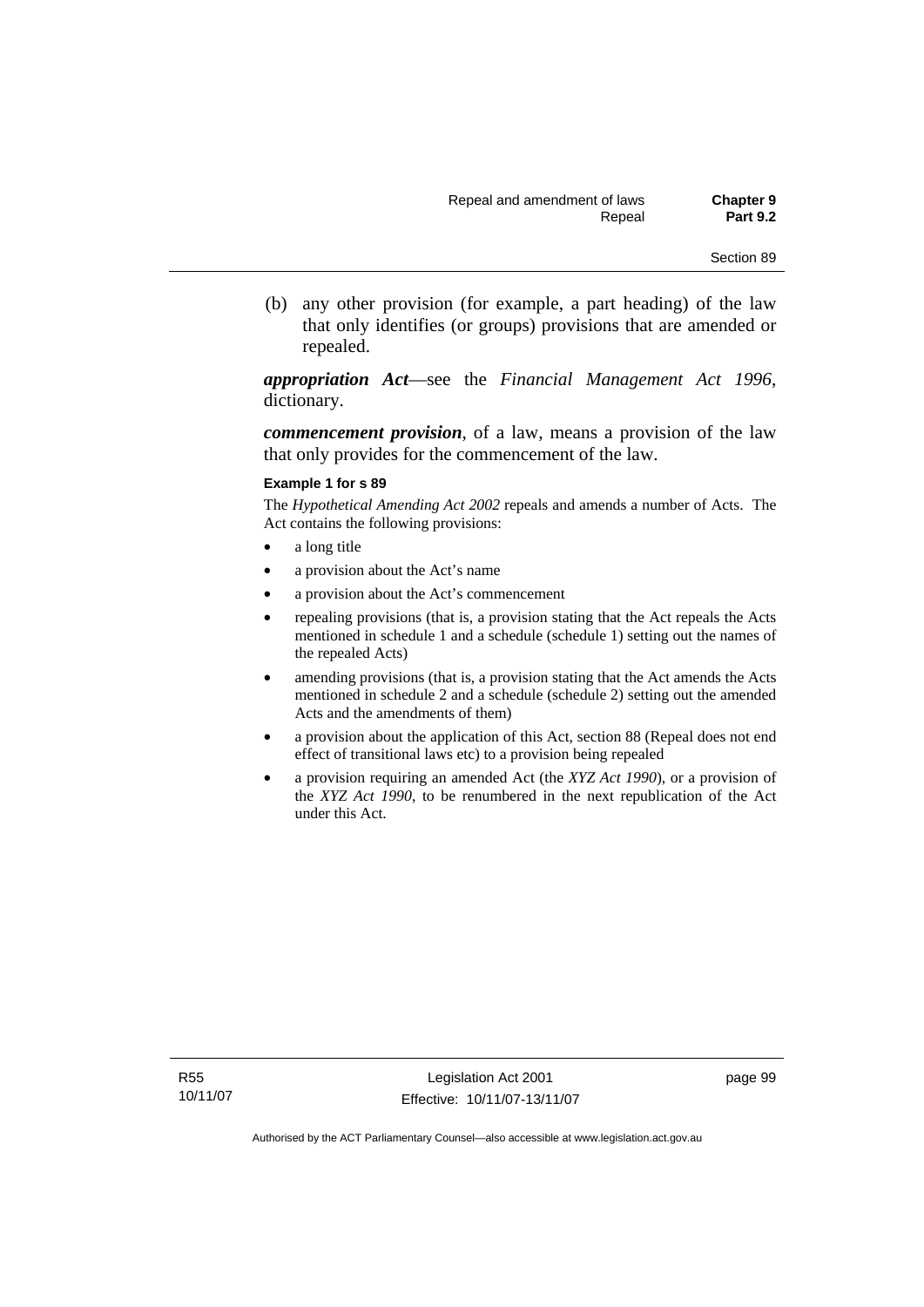**Chapter 9 Repeal and amendment of laws**<br>**Part 9.2 Repeal Repeal** 

#### Section 89

The Act contains no other provisions. Its repealing provisions, and its other provisions apart from the naming provision, the commencement provision and the amending provisions, commence on the day after its notification day, 22 March 2002. Its amending provisions commence on a date fixed by the Minister by written notice, 12 April 2002. The Act is automatically repealed under section 89 on the day after all of its provisions have commenced, 13 April 2002.

#### **Example 2 for s 89**

The *Example Act 2001* contains provisions establishing a new licensing scheme. It also amends several Acts and repeals others. Because it contains the scheme provisions, it is not an amending law covered by subsection (1). It is, therefore, not automatically repealed under section 89.

#### **Example 3 for s 89—see s (12), def** *amending provision*

The *Plant Diseases Act 2003* (hypothetical), part 6 is as follows:

#### **Part 6 Repeals and consequential amendment**

**42 Repeal of Plant Diseases Act 1934**

The *Plant Diseases Act 1934* A1934-21 is repealed.

- **43 Repeal of Plant Diseases Regulation 1938** The *Plant Diseases Regulation 1938* (made on 11 February 1938) is repealed. **44 Administrative Decisions (Judicial Review) Act 1989, schedule 1, new item 6**
- *insert* 
	- 6 This Act does not apply to decisions of the Minister under the *Plant Diseases Act 2003*, part 3 (Measures for the control of diseases and pests).

Under the definition of *amending provision*, the heading to part 6, as well as the contents of part 6, are automatically repealed under section 89.

*Note* An example is part of the Act, is not exhaustive and may extend, but does not limit, the meaning of the provision in which it appears (see s 126 and s 132).

page 100 Legislation Act 2001 Effective: 10/11/07-13/11/07

R55 10/11/07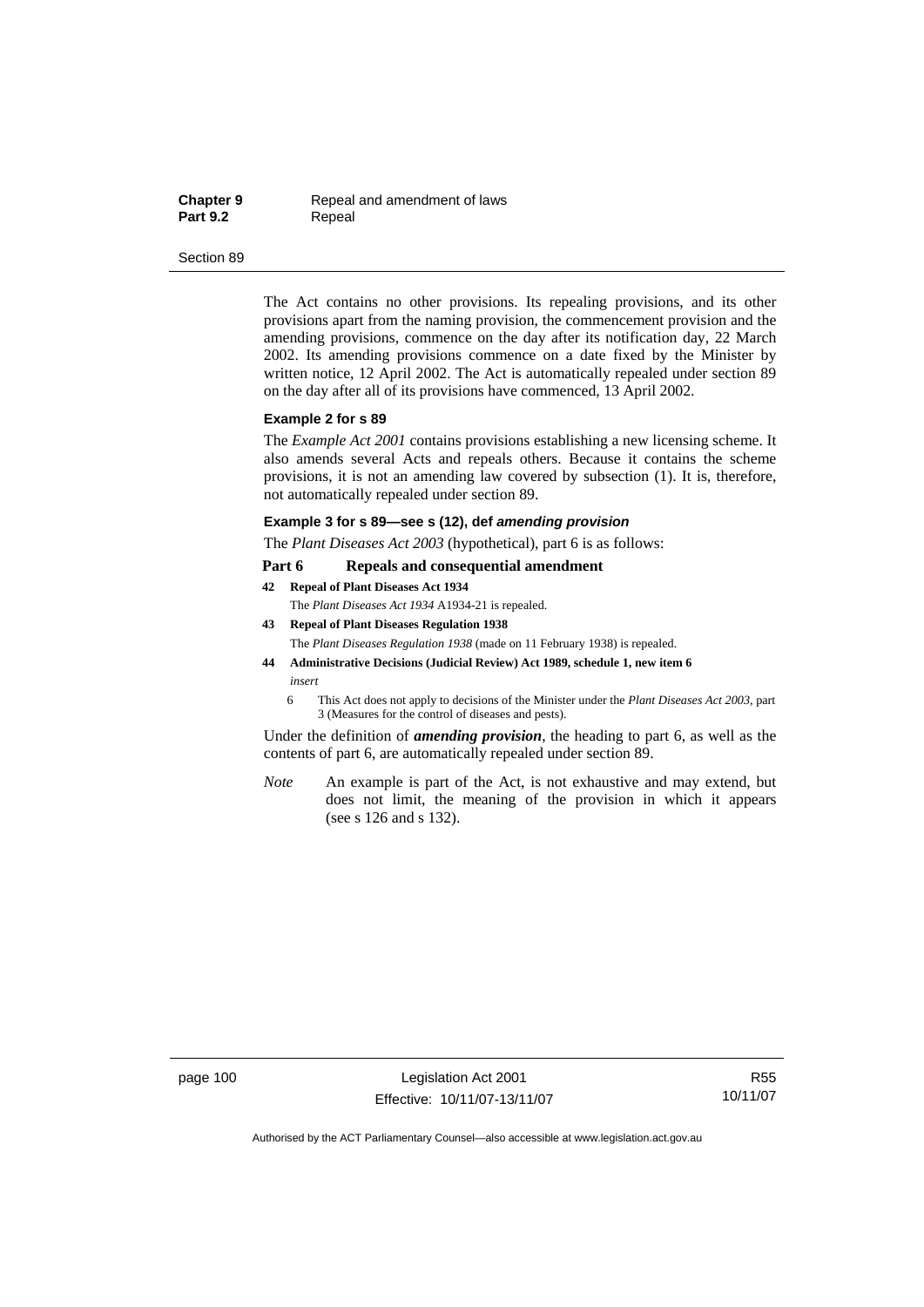# **Part 9.3 Amendment**

# **90 Law and amending laws to be read as one**

A law and all laws amending it are to be read as one.

# **91 Insertion of provisions by amending law**

- (1) This section applies if a law (the *amending law*) amends another law (the *amended law*) by inserting any of the following provisions, and does not exactly specify the position in the amended law where it is to be inserted:
	- (a) a chapter, part, division, subdivision, section or subsection (an *inserted chapter, part, division, subdivision, section* or *subsection*);
	- (b) a paragraph (an *inserted paragraph*);
	- (c) a subparagraph (an *inserted subparagraph*);
	- (d) a sub-subparagraph (an *inserted sub-subparagraph*);
	- (e) a definition (an *inserted definition*);
	- (f) any other provision (a *miscellaneous inserted provision*).
- (2) An inserted chapter, part, division, subdivision, section or subsection is inserted in the appropriate numerical or alphanumerical position in the amended law.
- (3) An inserted paragraph is inserted in the appropriate alphabetical position in the amended law.
- (4) An inserted subparagraph is inserted in the appropriate numerical or alphanumerical position in the amended law.
- (5) An inserted sub-subparagraph is inserted in the appropriate alphabetical position in the amended law.

| R55      | Legislation Act 2001         | page 101 |
|----------|------------------------------|----------|
| 10/11/07 | Effective: 10/11/07-13/11/07 |          |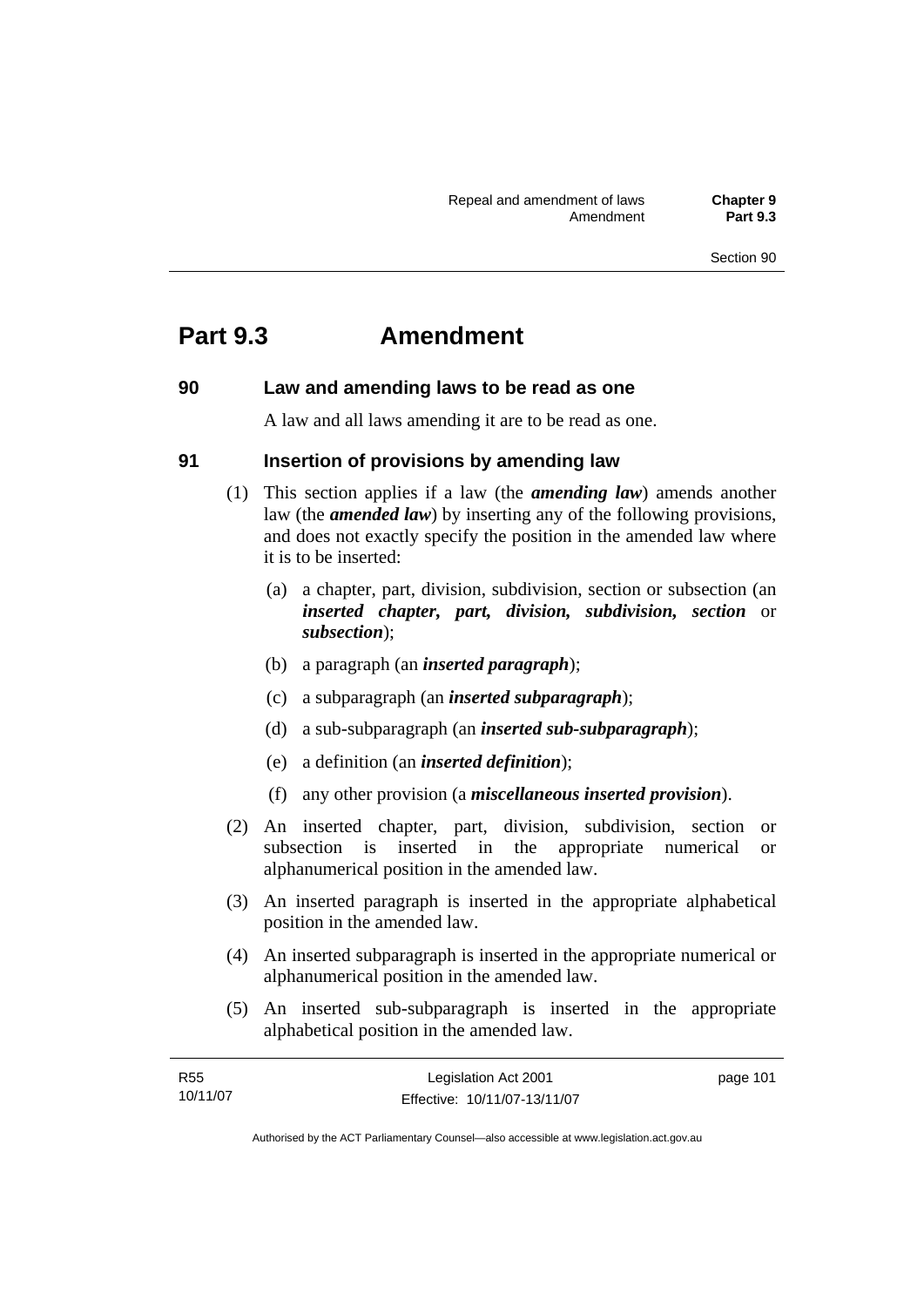- (6) An inserted definition is inserted in the appropriate alphabetical position (worked out on a letter-by-letter basis) in a series of definitions in the amended law.
- (7) A miscellaneous inserted provision is inserted in the appropriate position in the amended law.
- (8) In applying this section to a law that is divided otherwise than into sections, a reference to a section or subsection is a reference to a corresponding provision of the law.
- (9) In working out the appropriate position where a provision is to be inserted in the amended law, regard may be had to the following:
	- (a) the provision number or letter;
	- (b) the heading of the relevant amending provision of the amending Act;
	- (c) any other amendments in the amending law including the order of amendments;
	- (d) anything else in the amending law or amended law;
	- (e) current legislative drafting practice.

#### **Examples**

- 1 If a part numbered '3' is to be inserted into an amended law with an existing sequence of parts 'part 1—part 2—part 4', inserted part 3 is inserted between parts 2 and 4.
- 2 If a division numbered '2.2A' is to be inserted into an amended law with an existing sequence of divisions in part 2 'division 2.1—division 2.2 division 2.3', inserted division 2.2A is inserted between divisions 2.2 and  $2.3$
- 3 If a section numbered '6AA' is to be inserted into an amended law with an existing sequence of sections 'section 6—section 6A—section 6B', inserted section 6AA is inserted between sections 6A and 6B.
- 4 If a section numbered '7A' is to be inserted (by an amending section headed 'New section 7A', with the command '*in division 2.2, insert*') into an amended law with an existing sequence 'section 7 [in division 2.2]—

R55 10/11/07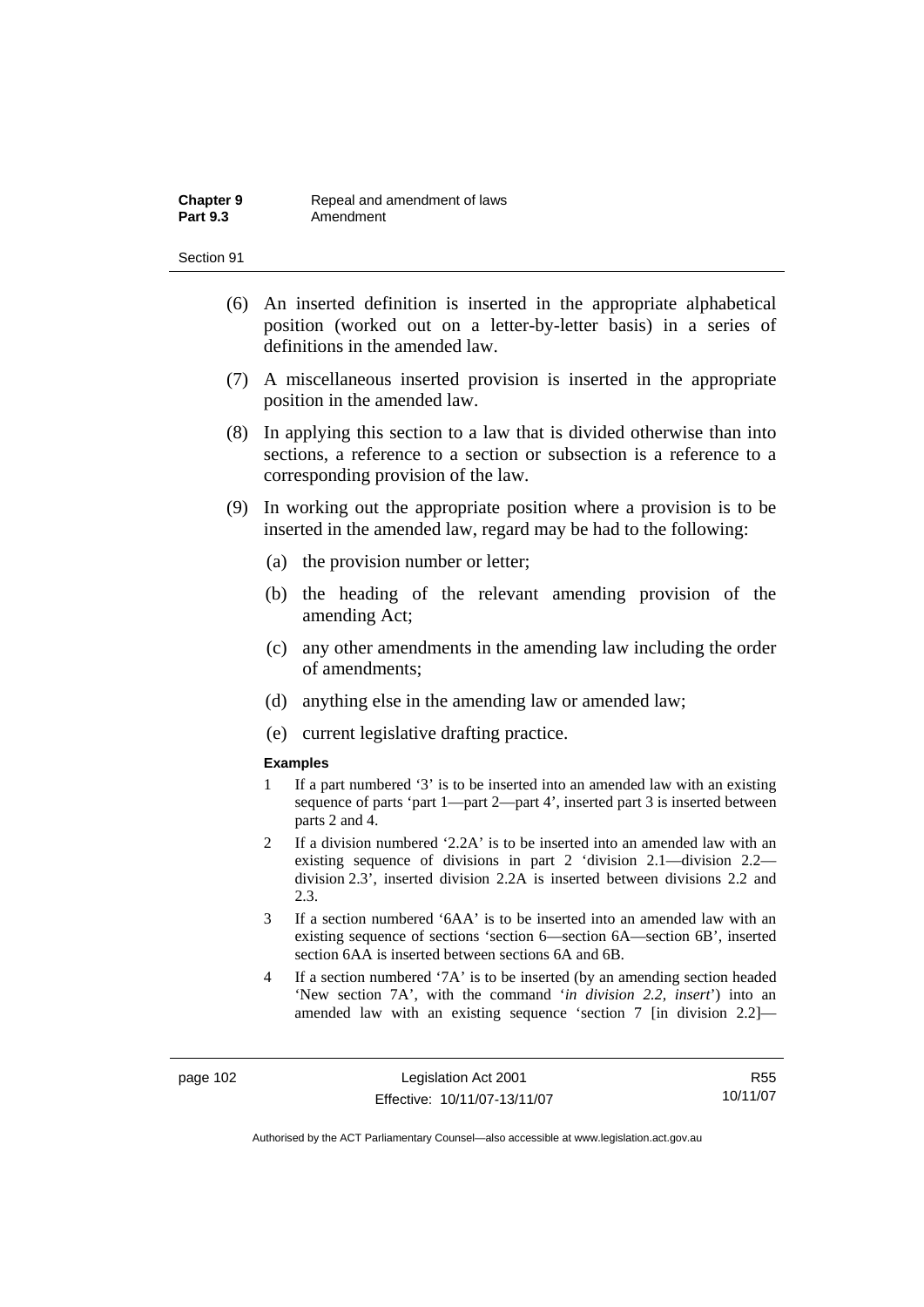division 2.3 heading—section 8', inserted section 7A is inserted between section 7 and the division 2.3 heading (that is, at the end of division 2.2).

- 5 If a section numbered '7A' is to be inserted (by an amending section headed 'New section 7A', with the command '*in division 2.3, insert*') into an amended law with an existing sequence 'section 7 [in division 2.2] division 2.3 heading—section 8', inserted section 7A is inserted between the division 2.3 heading and section 8 (that is, at the beginning of division 2.3).
- *Note* An example is part of the Act, is not exhaustive and may extend, but does not limit, the meaning of the provision in which it appears (see s 126 and s 132).
- (10) This section is a determinative provision.
	- *Note* See s 5 for the meaning of determinative provisions, and s 6 for their displacement.
- (11) In this section:

*insert* includes relocate.

### **92 Amendment to be made wherever possible**

- (1) If a law amends another law—
	- (a) by omitting a word; or
	- (b) by substituting a word for another word; or
	- (c) by inserting a word before or after a particular word;

the amendment is to be made wherever possible in the other law.

#### **Example**

The *XYZ Amendment Act 2002* is expressed to omit the word 'authorised' from the *ABC Act 1998*, section 20. The word 'authorised' is used once in the section 20 heading, 3 times in section 20 (1), twice in section 20 (3), once in an example to section 20 (4) and twice in a note to section 20 (5). The amendment omits each of those references to the word 'authorised'.

*Note* An example is part of the Act, is not exhaustive and may extend, but does not limit, the meaning of the provision in which it appears (see s 126 and s 132).

R55 10/11/07 page 103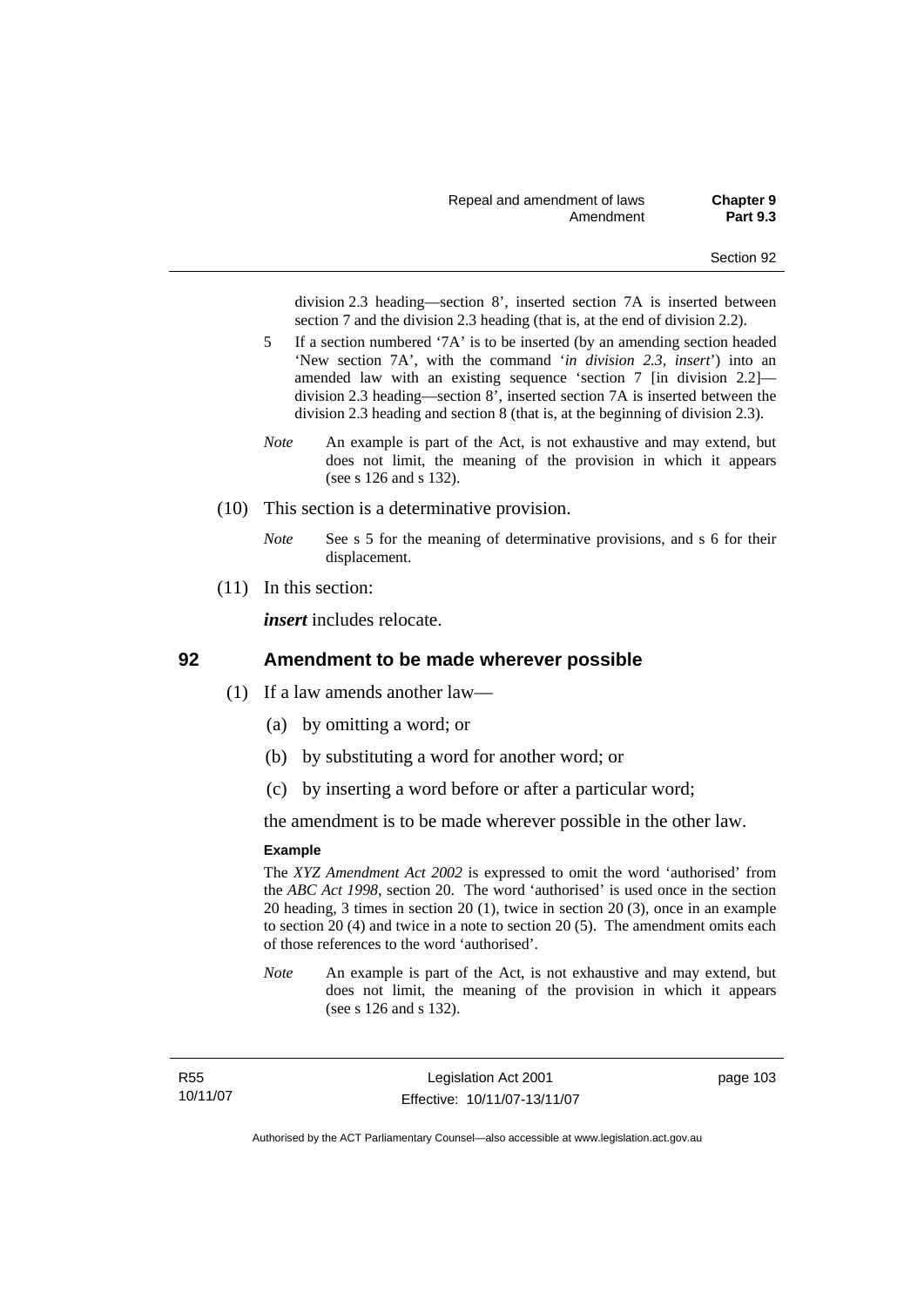| <b>Chapter 9</b> | Repeal and amendment of laws |
|------------------|------------------------------|
| <b>Part 9.3</b>  | Amendment                    |

- (2) This section is a determinative provision.
	- *Note* See s 5 for the meaning of determinative provisions, and s 6 for their displacement.

# **93 Provisions included in another provision for amendment purposes**

- (1) This section applies for the purpose of amending a law.
- (2) The heading to a chapter, part, division, subdivision, schedule, dictionary, section or any other provision of the law forms part of the provision to which it is a heading.
- (3) An example at the end of a provision of the law is part of the provision unless the example is expressed in a way that indicates that it applies only to another provision.
- (4) A note at the end of a provision of the law is taken, for this section, to be part of the provision unless the note is expressed in a way that indicates that it applies only to another provision.
- (5) However, a note in a law is not, for any other purpose, part of the law.

*Note* Section 127 (Material that is not part of Act or statutory instrument) deals with the status of notes.

- (6) A penalty at the end of a subsection of the law—
	- (a) is part of the subsection unless the penalty is expressed in a way that indicates that it applies only to other subsections of the section; or
	- (b) if the penalty is expressed in a way that indicates that it applies only to other subsections—is part of the section.
- (7) A penalty at the end of a section of the law that is not divided into subsections is part of the section.

R55 10/11/07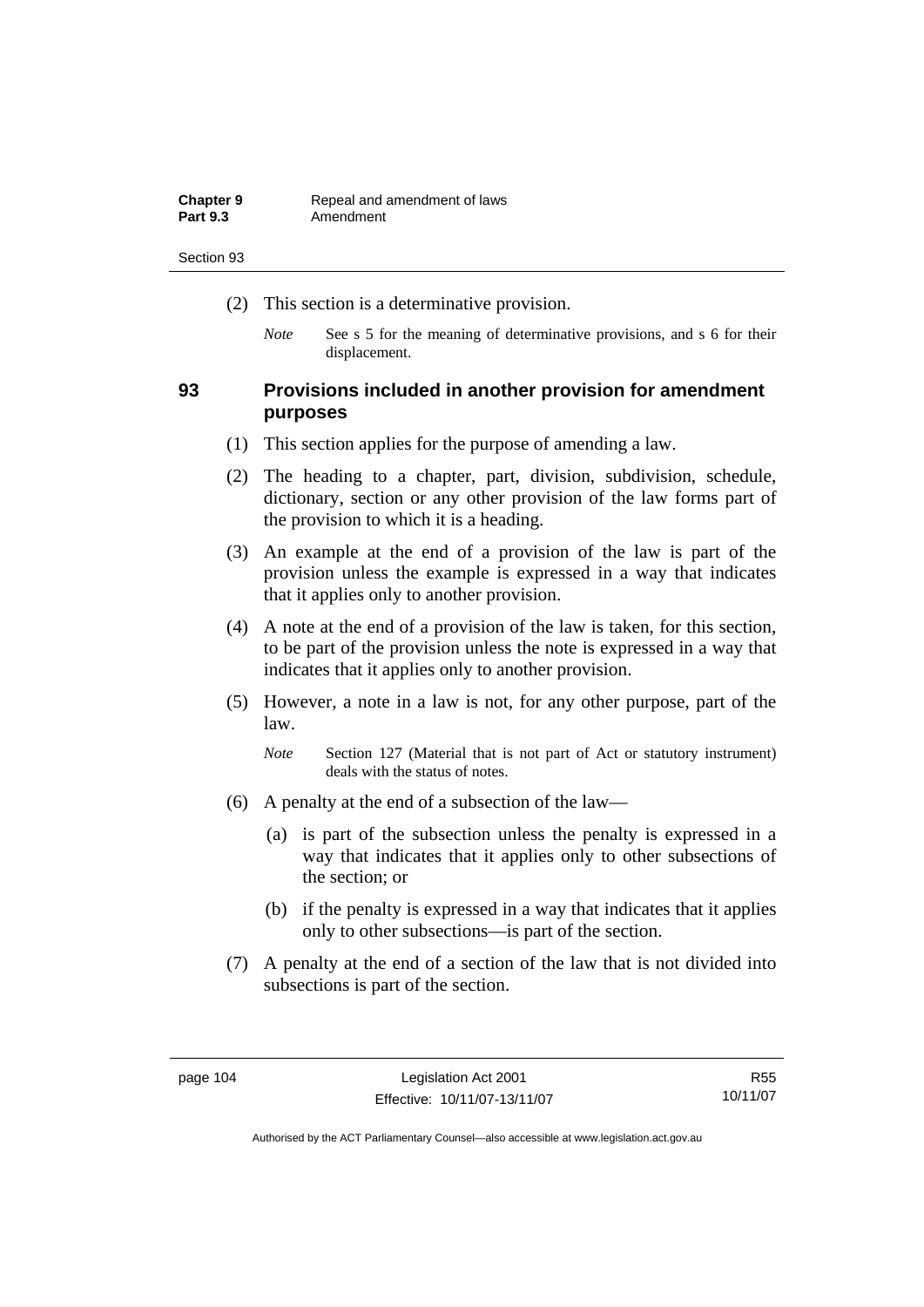- (8) The word 'and', 'or' or 'but', or a similar word, at the end of a paragraph, subparagraph, sub-subparagraph or another provision of the law is part of the provision.
- (9) In working out whether an example or note is at the end of a provision of the law, any penalty is to be disregarded, and, for an example, any note is to be disregarded.
- *Note* According to current legislative drafting practice, examples, notes and penalties to a provision are arranged in the following order at the end of provisions:
	- 1 penalty (first)
	- 2 examples
	- 3 notes (last).
- (10) In applying this section to a law that is divided otherwise than into sections, a reference to a section or subsection is a reference to a corresponding provision of the law.
- (11) This section is a determinative provision.
	- *Note* See s 5 for the meaning of determinative provisions, and s 6 for their displacement.

# **94 Continuance of appointments etc made under amended provisions**

- (1) This section applies if—
	- (a) a law expressly or impliedly authorises or requires—
		- (i) the making of an appointment or statutory instrument; or
		- (ii) the delegation of a function; or
		- (iii) the issue of a licence or permit (however described); or
		- (iv) the doing (however described) of anything else; and
	- (b) the law is amended by another law; and
	- (c) under the amended law—

R55 10/11/07 page 105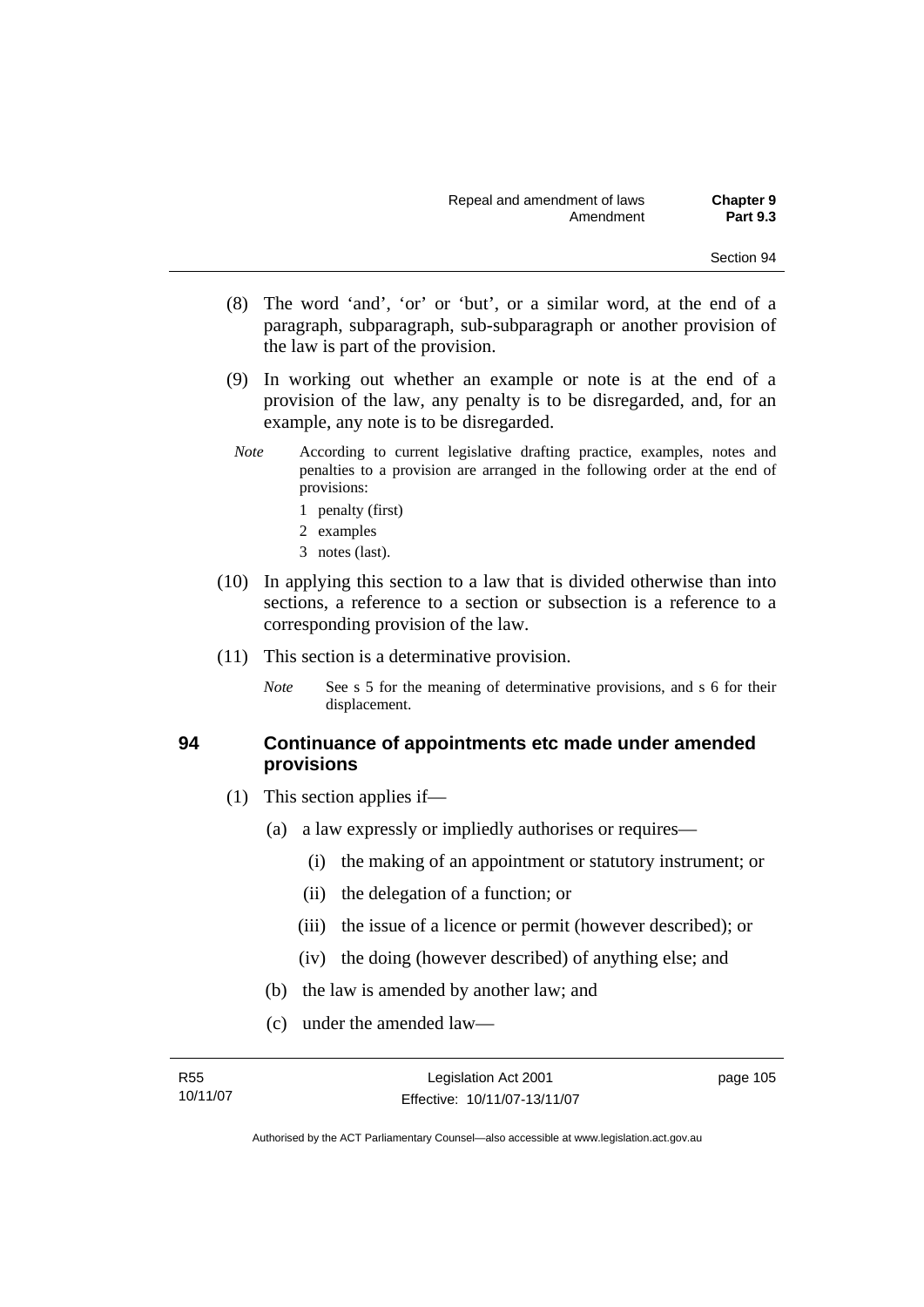#### **Chapter 9 Repeal and amendment of laws**<br>**Part 9.3 Amendment** Amendment

Section 95

- (i) the appointment or statutory instrument may be made; or
- (ii) the function may be delegated; or
- (iii) the licence or permit may be issued; or
- (iv) the thing may be done;

whether by the same or a different entity.

### **Examples for par (a) (iv)**

- 1 the giving of an approval, consent or permission
- 2 the making of a recommendation
- *Note* An example is part of the Act, is not exhaustive and may extend, but does not limit, the meaning of the provision in which it appears (see s 126 and s 132).
- (2) An appointment, statutory instrument, delegation, licence, permit or anything else mentioned in subsection (1) that was in force immediately before the commencement of the amendment continues to have effect as if it had been made, issued or done (however described) under the amended law.
- (3) This section is a determinative provision.
	- *Note* See s 5 for the meaning of determinative provisions, and s 6 for their displacement.
- (4) In this section:

*amend* includes omit and re-enact in the same law (with or without changes), but does not include omit and re-enact in another law.

*appointment* includes acting appointment.

# **95 Status of modifications**

 (1) If a law is modified by another law, the law operates as modified but the modification does not amend the text of the law.

R55 10/11/07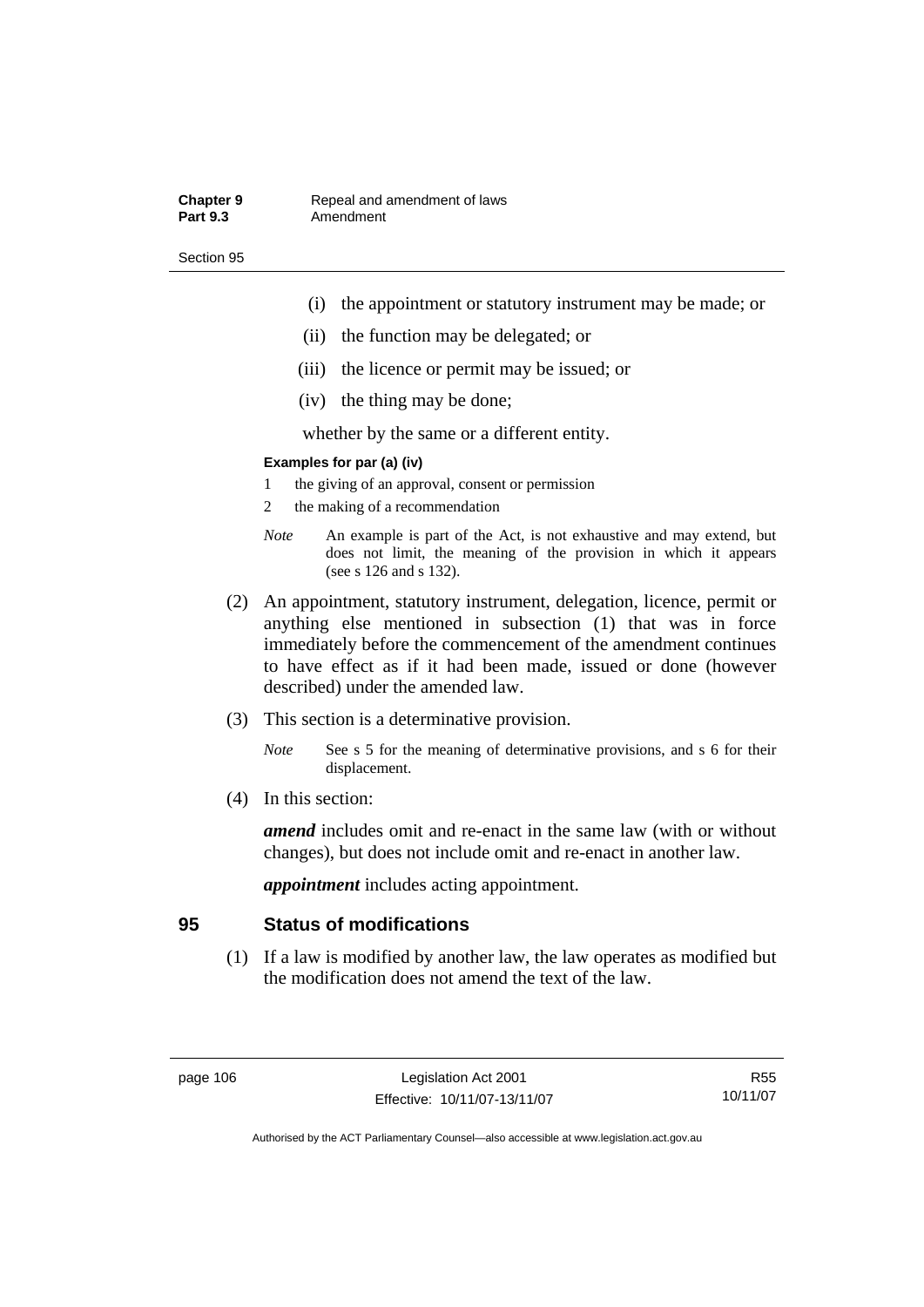- (2) This section is a determinative provision.
	- *Note* See s 5 for the meaning of determinative provisions, and s 6 for their displacement.

# **96 Relocated provisions**

- (1) This section applies if a provision of a law is relocated (with or without changes) to a different place in the same law or to a different law.
- (2) The operation or meaning of the provision is not affected only because of the provision's relocation.
- (3) Without limiting subsection (2), if before its relocation the provision was to be interpreted in a particular way, it is to be interpreted in that way in its new location.

#### **Example**

If a provision of an Act is to be interpreted as if it were a law consolidating the provisions of other laws and it is relocated into another Act, it is to be interpreted in the same way in its new location.

- *Note* An example is part of the Act, is not exhaustive and may extend, but does not limit, the meaning of the provision in which it appears (see s 126 and s 132).
- (4) However, the provision has effect subject to any changes made to, or in relation to, it.
- (5) This section is a determinative provision.
	- *Note* See s 5 for the meaning of determinative provisions, and s 6 for their displacement.

page 107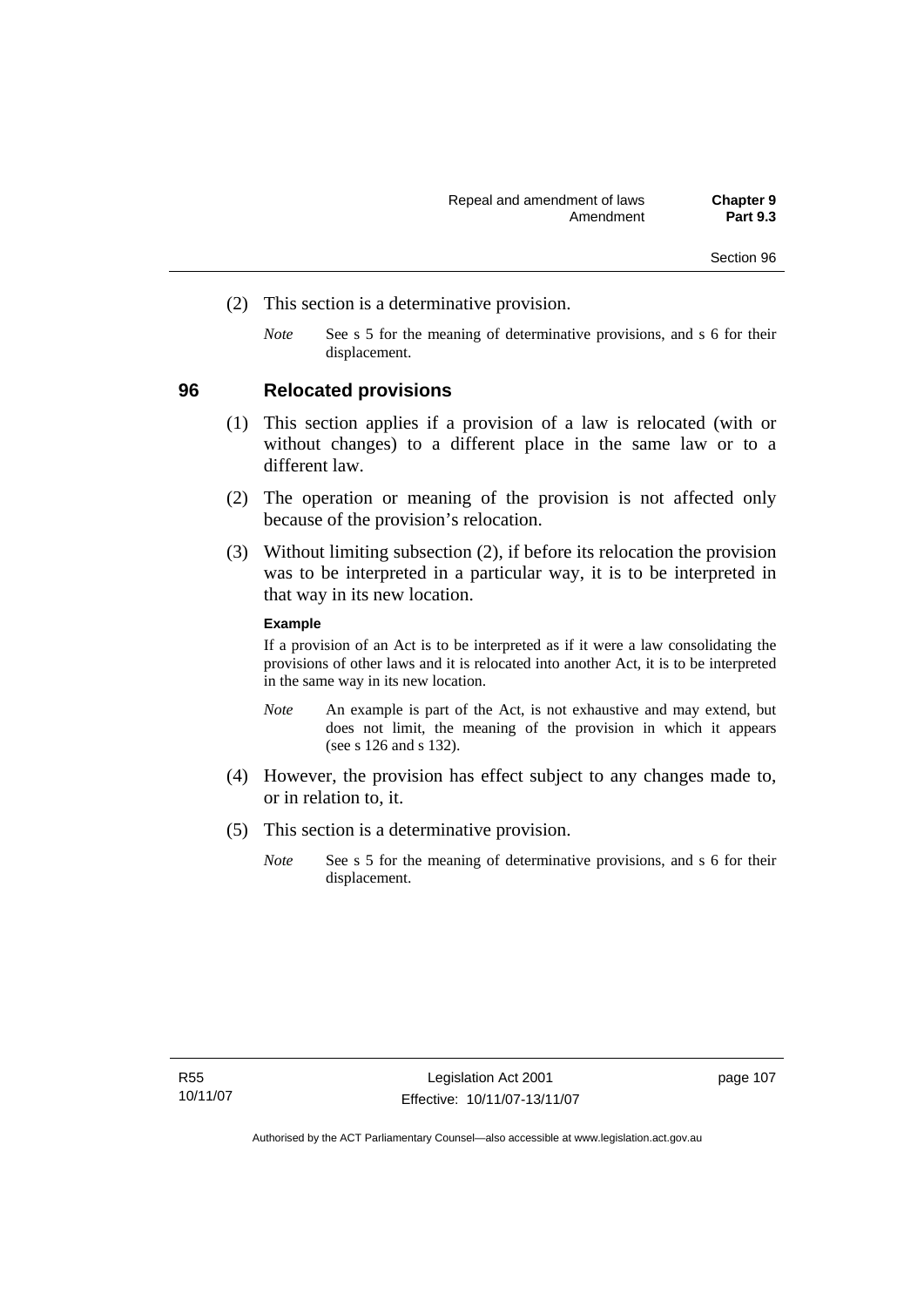#### **Chapter 10** Referring to laws

Section 97

# **Chapter 10 Referring to laws**

# **97 Definitions for ch 10**

(1) In this chapter:

*ACT law* means an Act or statutory instrument.

*Note* A reference to an Act or statutory instrument includes a reference to a provision of the Act or instrument (see s 7 and s 13).

*law* means an ACT law or a law of another jurisdiction.

*law of another jurisdiction* means an Act or statutory instrument of another jurisdiction, and includes a provision of an Act or statutory instrument of another jurisdiction.

- *Note Another jurisdiction* means the Commonwealth, a State, another Territory, the United Kingdom or New Zealand (see dict, pt 2).
- (2) In this section:

*Act*, in relation to another Territory, includes ordinance.

*statutory instrument*, of another jurisdiction, means an instrument (whether or not legislative in nature) made under—

- (a) an Act of the other jurisdiction; or
- (b) another statutory instrument of the other jurisdiction; or
- (c) power given by an Act or statutory instrument of the other jurisdiction and also power given otherwise by law.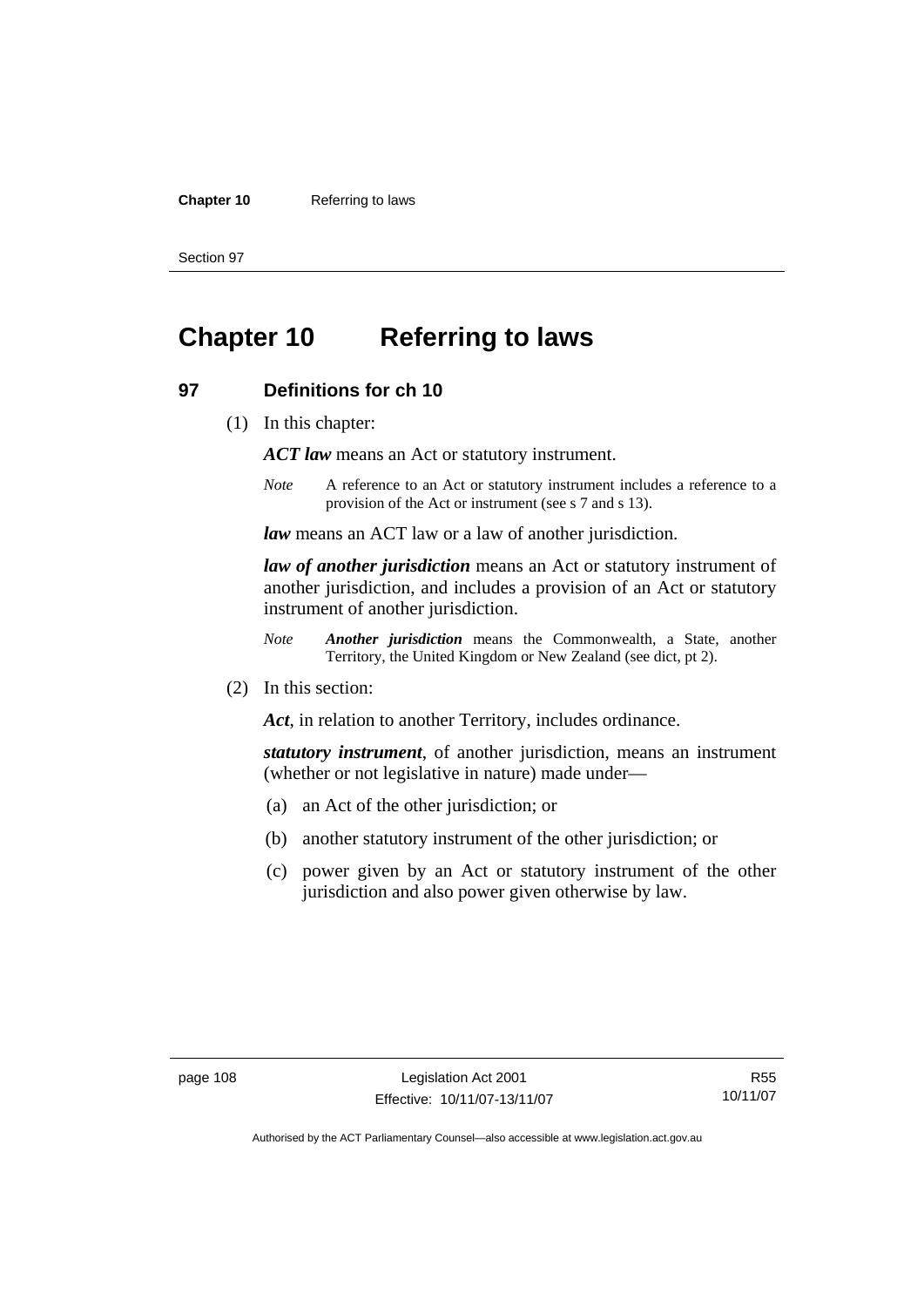### **98 References to ACT law include law containing reference**

In an ACT law, a reference in general terms to an ACT law of the same kind includes a reference to the law itself.

#### **Example**

The *ABC Act 2001*, section 27 gives a power to confiscate property under certain circumstances. Section 93 of the same Act provides 'If an Act authorises the confiscation of property, the owner of the property has a right of appeal to the Magistrates Court.' The right of appeal under section 93 also applies to the power given by section 27 because the reference to 'an Act' in section 93 includes a reference to the *ABC Act 2001*.

*Note* An example is part of the Act, is not exhaustive and may extend, but does not limit, the meaning of the provision in which it appears (see s 126 and s 132).

#### **99 References in ACT statutory instruments to** *the Act*

In a statutory instrument, a reference to *Act* or *the Act*, without mentioning a particular Act, is a reference to the Act under which the instrument is made or in force.

# **100 Referring to particular ACT laws**

- (1) An Act may be referred to by—
	- (a) the name the Act gives to itself; or
	- (b) the year it was passed and its number, together with a reference (if necessary) to indicate that it is an Act.

#### **Example of reference to indicate Act**

An Act may be referred to using the word Act or the letter 'A' (eg 'A1993-1' is a reference to Act No 1 of 1993).

- *Note* An example is part of the Act, is not exhaustive and may extend, but does not limit, the meaning of the provision in which it appears (see s 126 and s 132).
- (2) A statutory instrument may be referred to by—
	- (a) any name the instrument gives to itself; or

| R55      | Legislation Act 2001         | page 109 |
|----------|------------------------------|----------|
| 10/11/07 | Effective: 10/11/07-13/11/07 |          |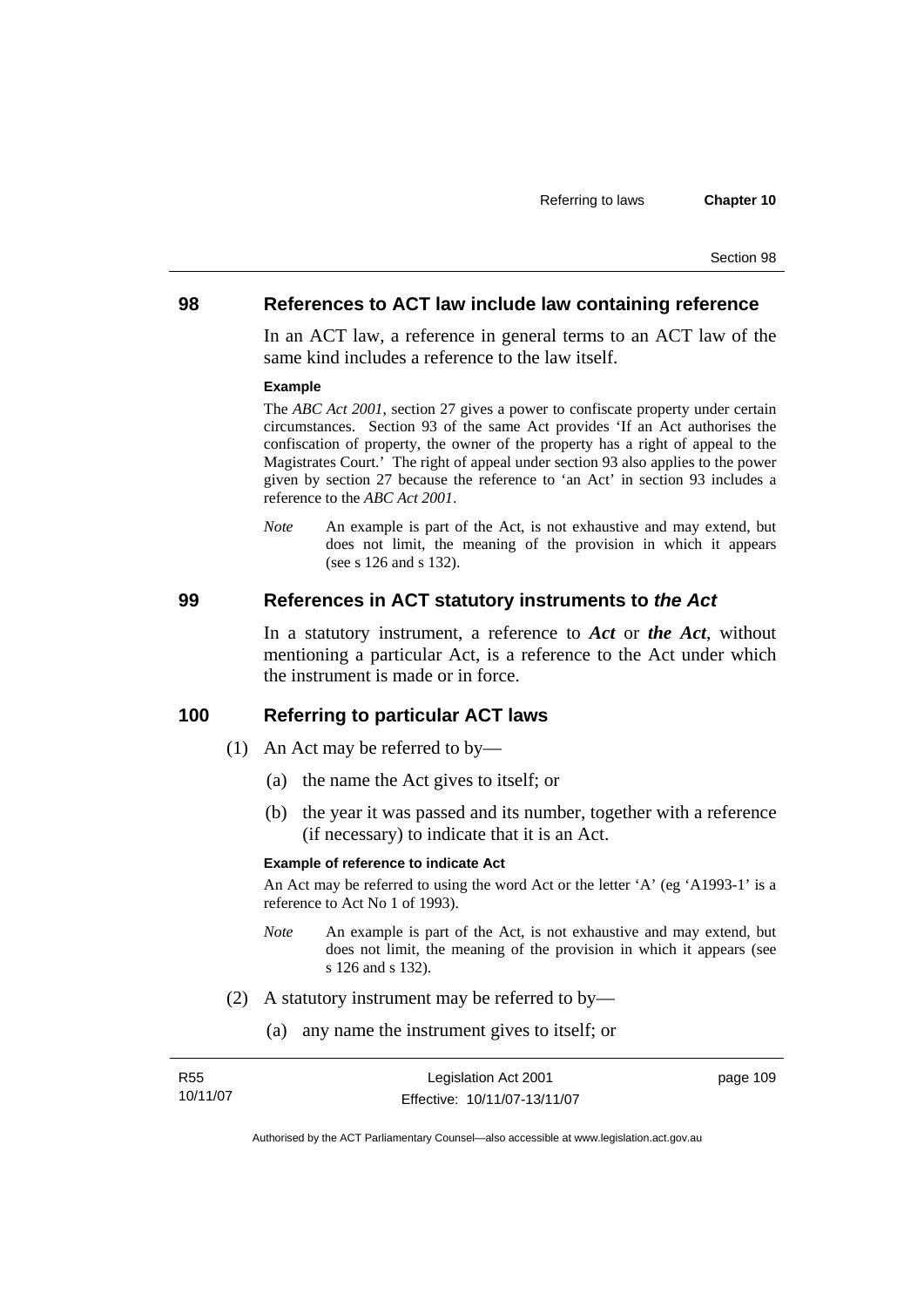#### **Chapter 10** Referring to laws

#### Section 101

- (b) if the instrument was notified in the register or gazette and was numbered under this Act or another territory law—the year it was notified and its number, together with a reference (if necessary) to the kind of instrument; or
- (c) if the instrument was not notified but was numbered under a territory law—the year it was made and its number, together with a reference (if necessary) to the kind of instrument; or
- (d) if the instrument was notified in the gazette before the commencement of this Act—the number, date and page of the gazette where it was notified; or
- (e) the date it was made, together with a reference to the Act or statutory instrument under which it was made.

#### **Examples of references to kind of instrument for par (b)**

- 1 A subordinate law may be referred to using the letters 'SL' (eg 'SL2000-11' is a reference to subordinate law No 11 of 2000).
- 2 A disallowable instrument may be referred to using the letters 'DI' (eg 'DI1997-101' is a reference to disallowable instrument No 101 of 1997).
- 3 A notifiable instrument that is not an approved form may be referred to using the letters 'NI' (eg 'NI2002-226' is a reference to notifiable instrument No 226 of 2002).
- 4 An approved form may be referred to using the letters 'AF' (eg 'AF2003-1' is a reference to approved form No 1 of 2003).
- 5 A commencement notice may be referred to using the letters 'CN' (eg 'CN2002-3' is a reference to commencement notice No 3 of 2002).
- *Note* An example is part of the Act, is not exhaustive and may extend, but does not limit, the meaning of the provision in which it appears (see s 126 and s 132).

# **101 Referring to particular laws of other jurisdictions etc**

 (1) In an ACT law, a law of another jurisdiction (the *relevant law*) may be referred to—

### (a) by the name the relevant law gives to itself; or

| page 110 | Legislation Act 2001         | R <sub>55</sub> |
|----------|------------------------------|-----------------|
|          | Effective: 10/11/07-13/11/07 | 10/11/07        |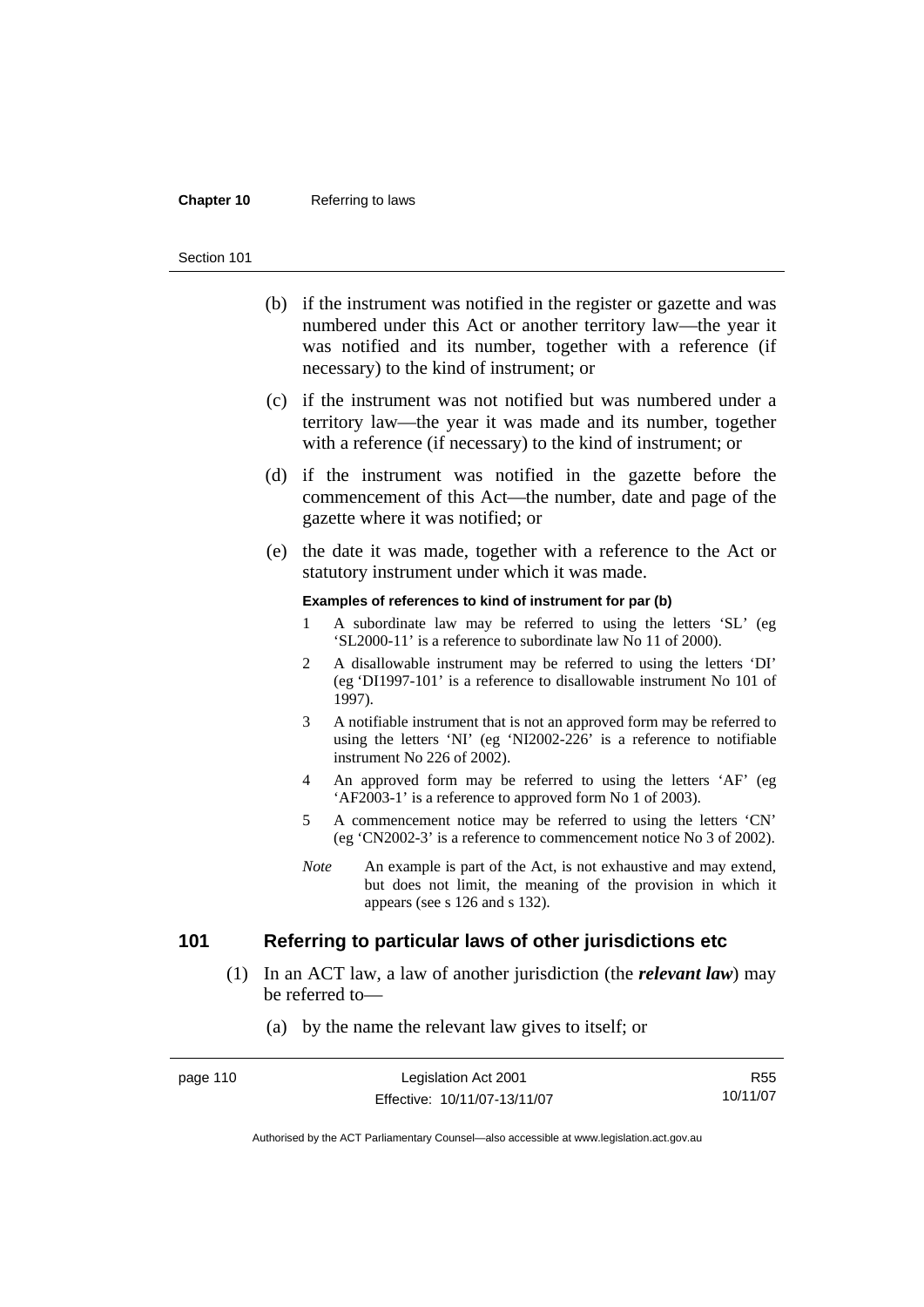- (b) in any other way sufficient in a law of the other jurisdiction for referring to the relevant law; or
- (c) in any way that, under current legislative drafting practice, would be sufficient for referring to the relevant law if it were an ACT law;

together with a reference to the jurisdiction (or an abbreviation of the jurisdiction).

- (2) In an ACT law, a provision of a law of another jurisdiction may be referred to—
	- (a) in a way sufficient in a law of the other jurisdiction for referring to the provision; or
	- (b) in any way that, under current legislative drafting practice, would be sufficient for referring to the provision if it were a provision of an ACT law.
- (3) Subsection (2) does not limit any other provision of this chapter.

# **102 References to laws include references to laws as in force from time to time**

- (1) In an ACT law, a reference to a law includes a reference to the following:
	- (a) the law as originally made, and as amended from time to time since it was originally made;
	- (b) if the law has been repealed and remade (with or without changes) since the reference was made—the law as remade (or last remade), and as amended from time to time since it was remade (or last remade);
	- (c) if a relevant provision of the law has been omitted and remade (with or without changes) in another law since the reference was made—the law in which the provision was remade (or last remade), as in force when the provision was remade (or last

| <b>R55</b> | Legislation Act 2001         | page 111 |
|------------|------------------------------|----------|
| 10/11/07   | Effective: 10/11/07-13/11/07 |          |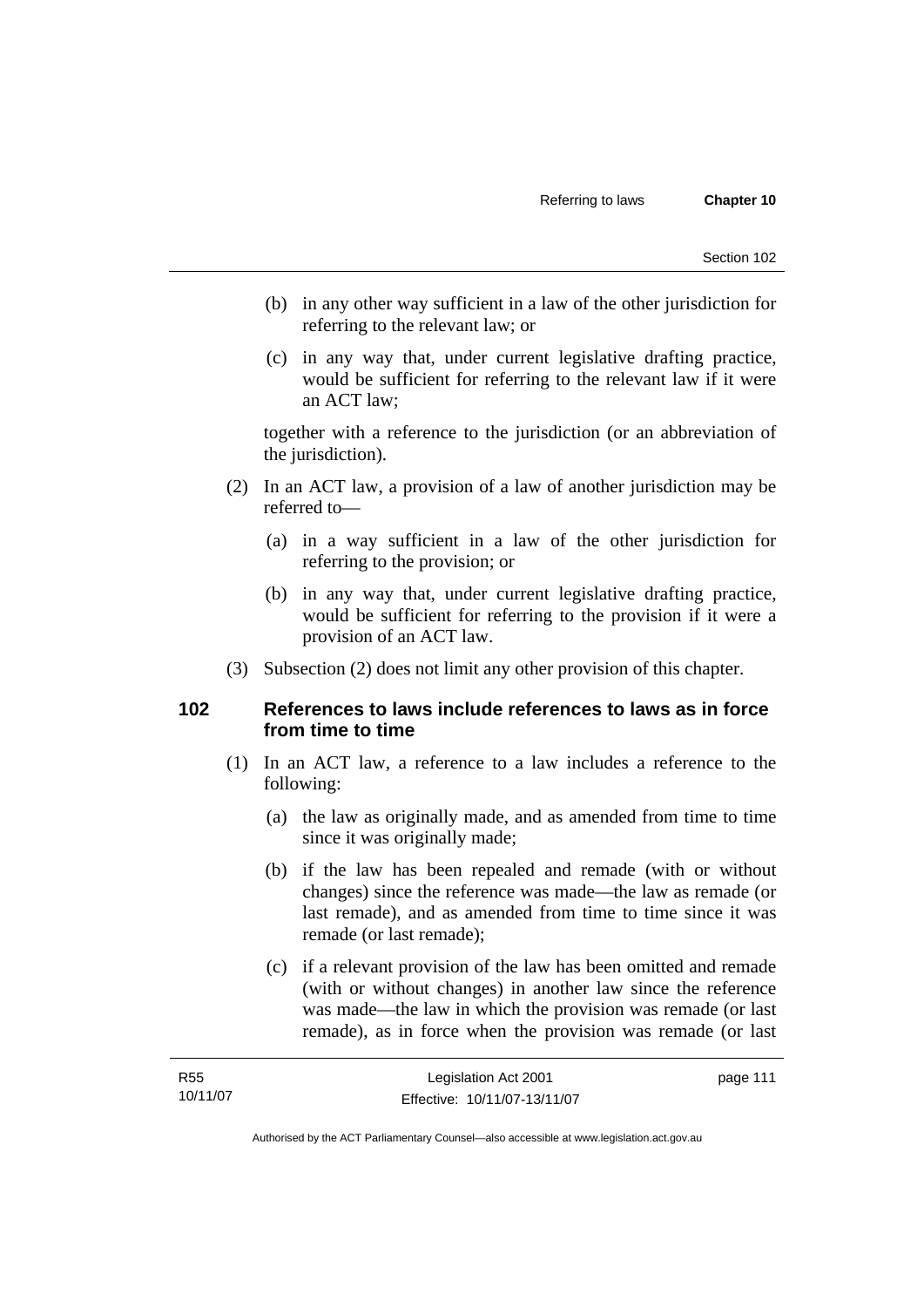#### **Chapter 10** Referring to laws

Section 103

remade), and as amended from time to time since the provision was remade (or last remade).

- (2) In an ACT law, a reference to a provision of a law includes a reference to the following:
	- (a) the provision as originally made, and as amended from time to time since it was originally made;
	- (b) if the provision has been omitted and remade (with or without changes and whether in the law or another law) since the reference was made—the provision as remade (or last remade), and as amended from time to time since it was remade (or last remade).
- (3) To remove any doubt, if the name of a law is amended, a reference in an ACT law to the law by its name before the amendment includes a reference to the law by its name as amended.
- (4) This section is subject to section 47 (Statutory instrument may make provision by applying law or instrument).
- (5) In this section:

*made* includes enacted.

### **103 References to repealed laws**

In an ACT law, a reference to a law as repealed is a reference to the law as in force immediately before it was repealed.

#### **Example**

A reference to the '*XYZ Act 2000* (repealed)' is a reference to the *XYZ Act 2000* immediately before it was repealed.

*Note* An example is part of the Act, is not exhaustive and may extend, but does not limit, the meaning of the provision in which it appears (see s 126 and s 132).

page 112 Legislation Act 2001 Effective: 10/11/07-13/11/07

R55 10/11/07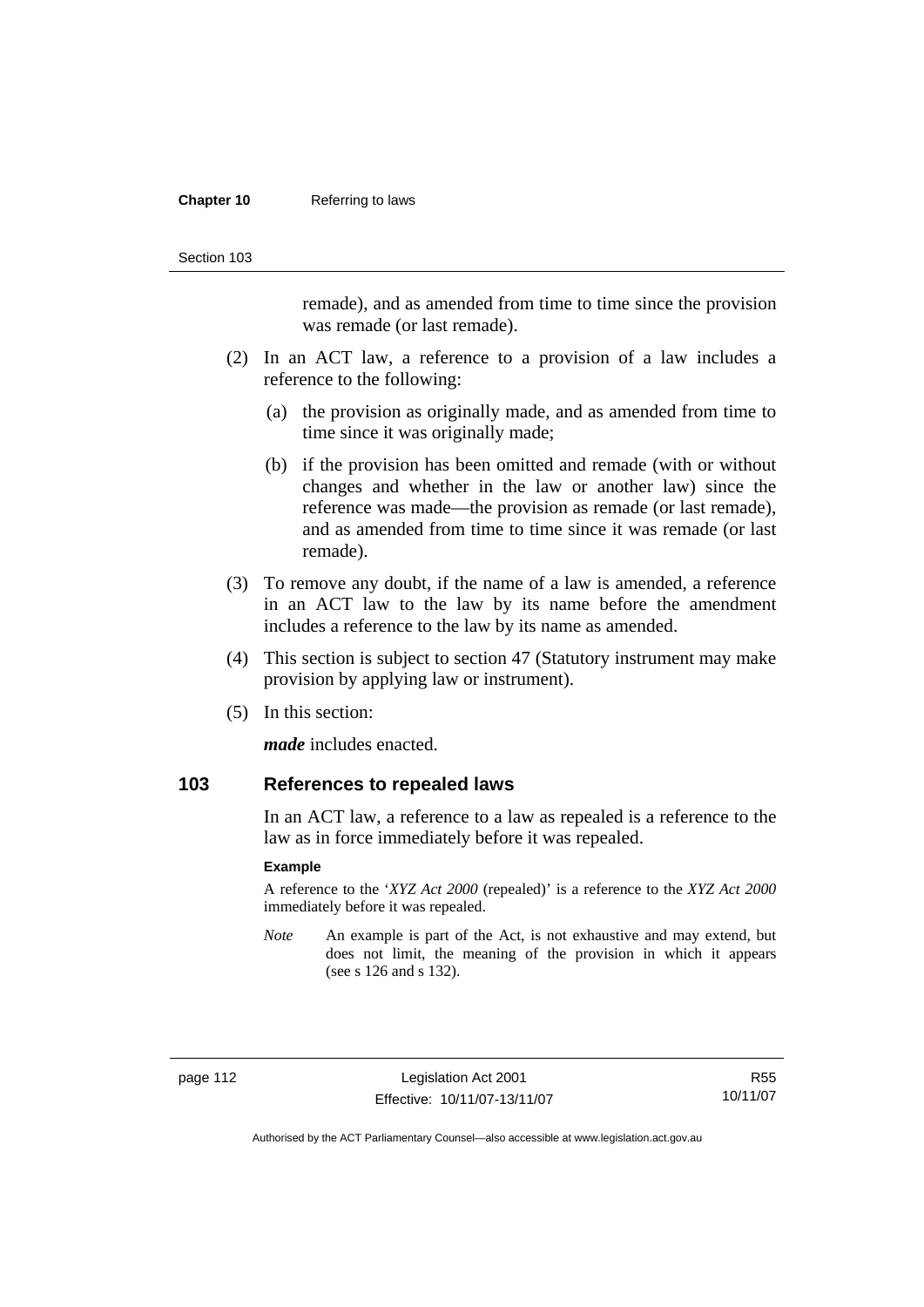# **104 References to laws include references to instruments under laws**

- (1) In an ACT law, a reference (either generally or specifically) to a law includes a reference to the statutory instruments made or in force under the law.
- (2) In subsection (1), a reference to the statutory instruments made or in force under the law includes a reference to any law or instrument applied, adopted or incorporated (with or without change) under the law.
- (3) This chapter applies to an instrument applied, adopted or incorporated under a law as if—
	- (a) the instrument were a law; and
	- (b) any other necessary changes were made.
- (4) In this section:

*statutory instrument*, of another jurisdiction—see section 97 (2).

# **105 Referring to provisions of laws**

In an ACT law, a provision of a law may be referred to by reference to the provision of the law in which it is contained.

#### **Example**

Paragraph (b) of subsection (2) of section 10 of an Act may be referred to by reference to the section, subsection and paragraph, that is, as section 10 (2) (b).

*Note* An example is part of the Act, is not exhaustive and may extend, but does not limit, the meaning of the provision in which it appears (see s 126 and s 132).

# **106 References to provisions of laws are inclusive**

In an ACT law, a reference to any part of a law is a reference to the following:

(a) the provision of the law that begins the part;

| R55      | Legislation Act 2001         | page 113 |
|----------|------------------------------|----------|
| 10/11/07 | Effective: 10/11/07-13/11/07 |          |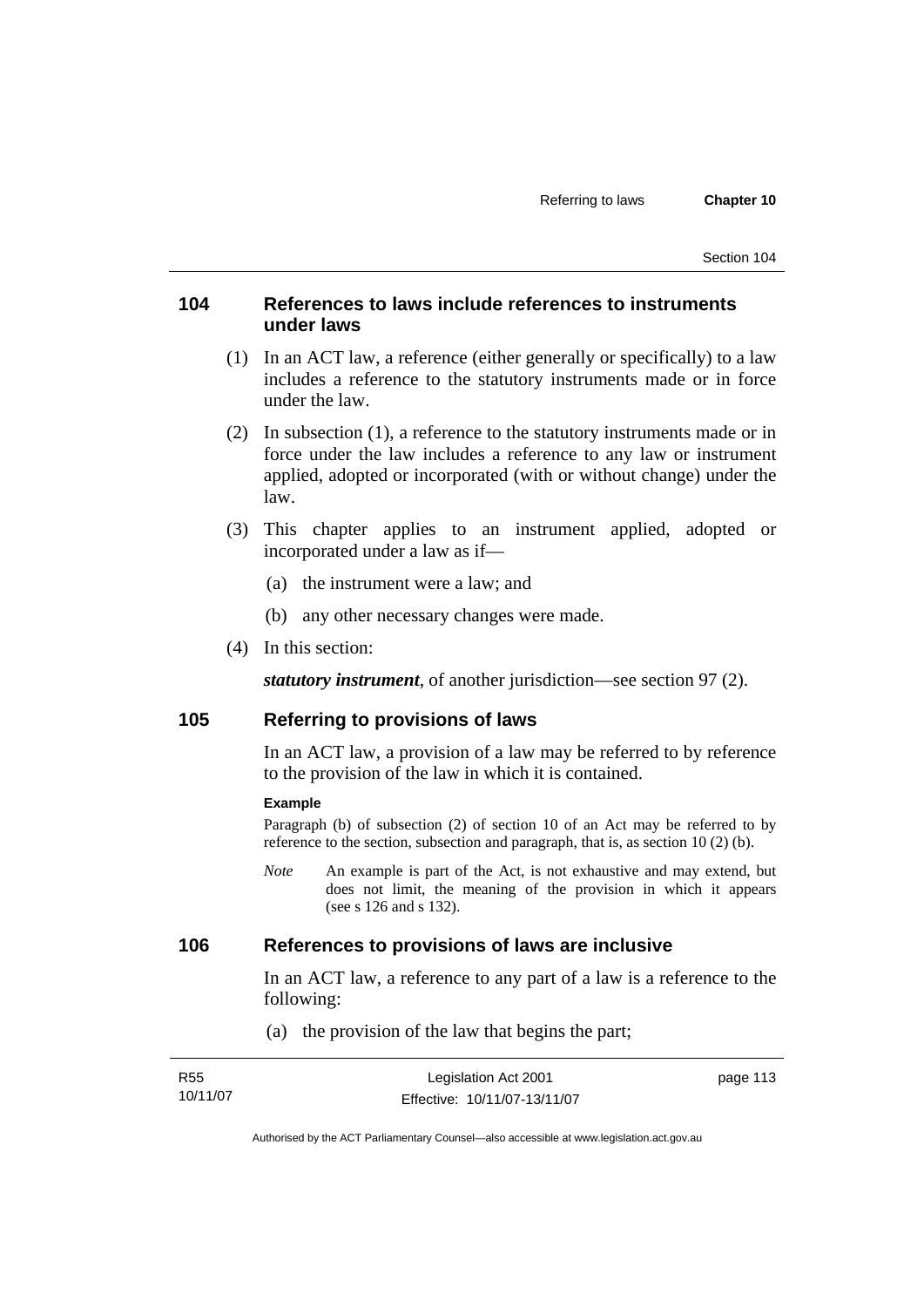#### **Chapter 10** Referring to laws

Section 106A

- (b) the provision of the law that ends the part;
- (c) any provision of the law between the beginning and end of the part.

#### **Examples**

- 1 A reference to 'sections 5 to 9' includes both section 5 and section 9.
- 2 A reference to 'sections 260 to 264' includes a provision such as a part heading between section 260 and section 261.
- 3 A reference to '*from* child *to* adult' includes both the word 'child' and the word 'adult'.
- *Note* An example is part of the Act, is not exhaustive and may extend, but does not limit, the meaning of the provision in which it appears (see s 126 and s 132).

# **106A References to paragraphs etc of laws**

 (1) In an ACT law, a reference to a paragraph of a provision of a law includes any words in the provision before or after the paragraph that are necessary or desirable to make the reference meaningful.

#### **Example**

A subsection may be divided into paragraphs as follows:

'(2) An application must be—

- (a) in writing; and
- (b) accompanied by a copy of the advertisement of the applicant's intention to apply.'

Paragraphs form part of the sentence in which they are contained. A reference to paragraph (a) in this example that did not include the preceding words 'An application must be' would be meaningless. Section 106A therefore allows the paragraph to be read with those words so that it makes sense.

- *Note 1* Although this section contains a reference to an ACT law and a reference to a law, s 98 makes it clear that the references can be to the same law.
- *Note 2* An example is part of the Act, is not exhaustive and may extend, but does not limit, the meaning of the provision in which it appears (see s 126 and s 132).

page 114 Legislation Act 2001 Effective: 10/11/07-13/11/07

R55 10/11/07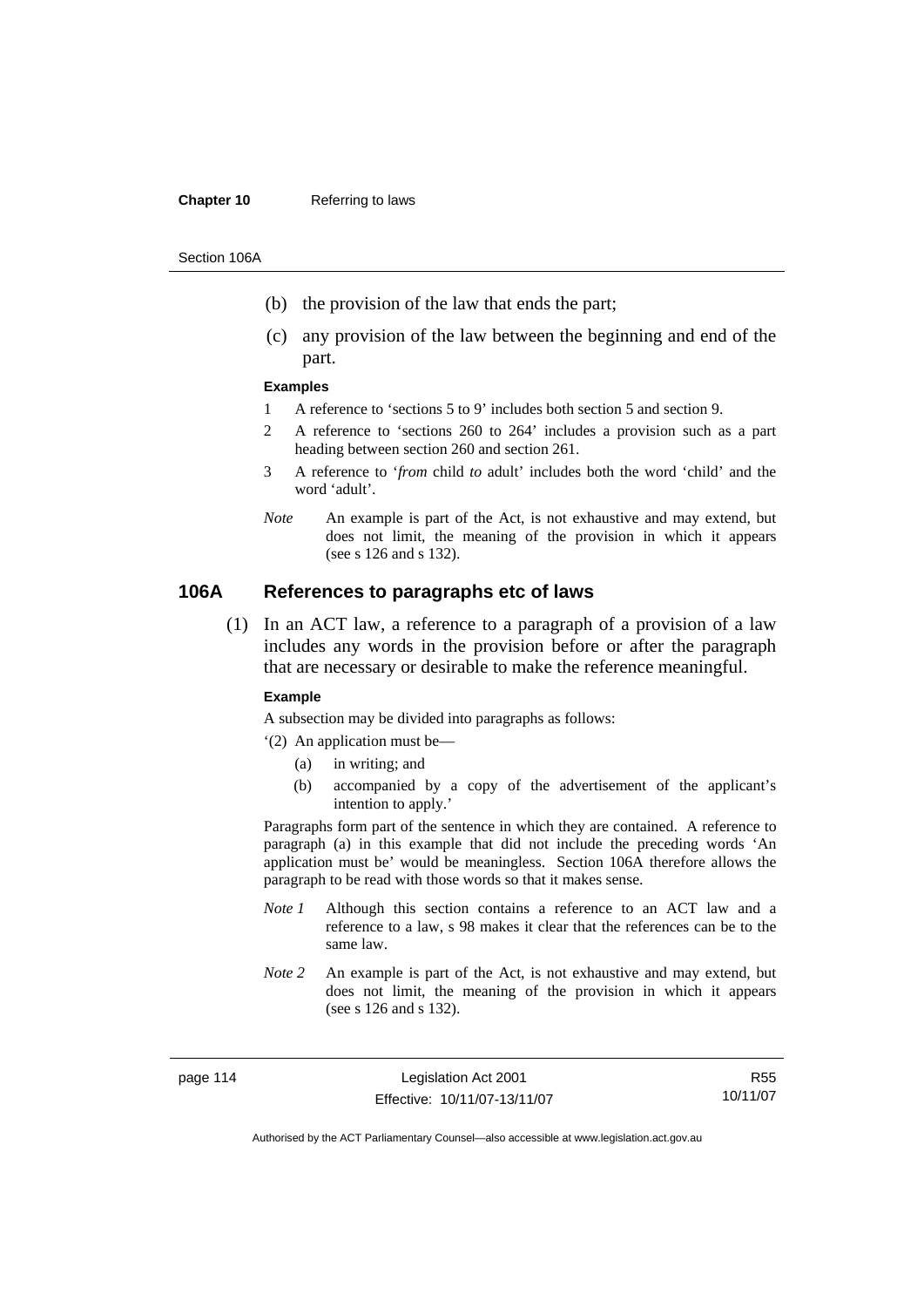Section 106A

(2) In this section:

*paragraph* includes a subparagraph and a sub-subparagraph.

R55 10/11/07

Legislation Act 2001 Effective: 10/11/07-13/11/07 page 115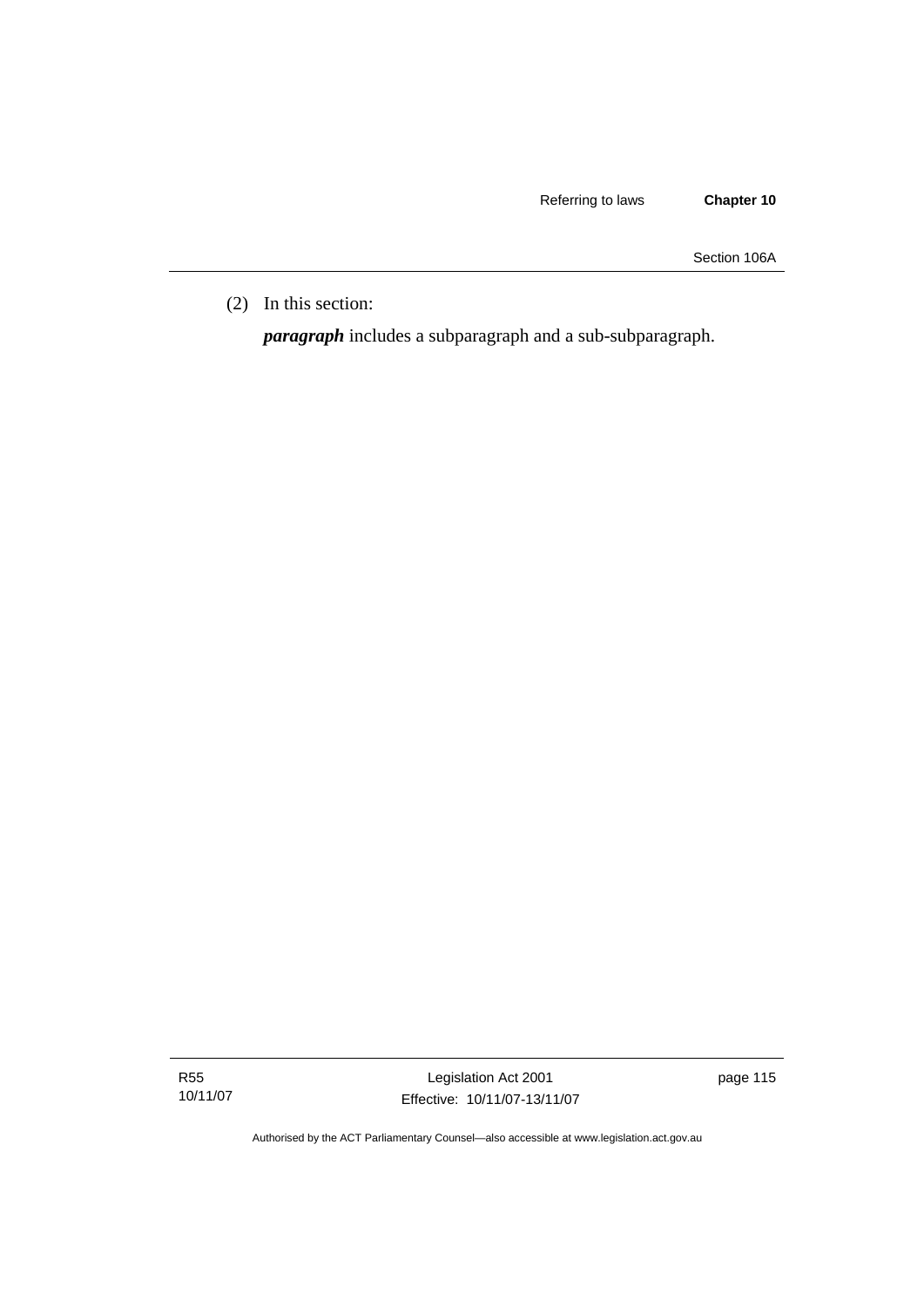# **Chapter 11 Republication of Acts and statutory instruments**

# **Part 11.1 General**

# **107 Definitions for ch 11**

In this chapter:

*law* means an Act or statutory instrument, whether or not it has been amended, and includes—

- (a) a collection of 2 or more Acts or statutory instruments; or
- (b) all or part of an agreement or other instrument that has the force of law or is in, or attached to, an Act or statutory instrument.
- *Note* A reference to an Act or statutory instrument includes a reference to a provision of the Act or instrument (see s 7 and s 13).

*republication* means a republication of a law.

# **108 Republication in register**

- (1) The parliamentary counsel may republish a law by entering the text of the law in the register.
- (2) This section does not limit the ways in which the parliamentary counsel may republish a law.

# **109 Republications may be published with other information**

The parliamentary counsel may publish information not required by this chapter with a written or electronic version of an authorised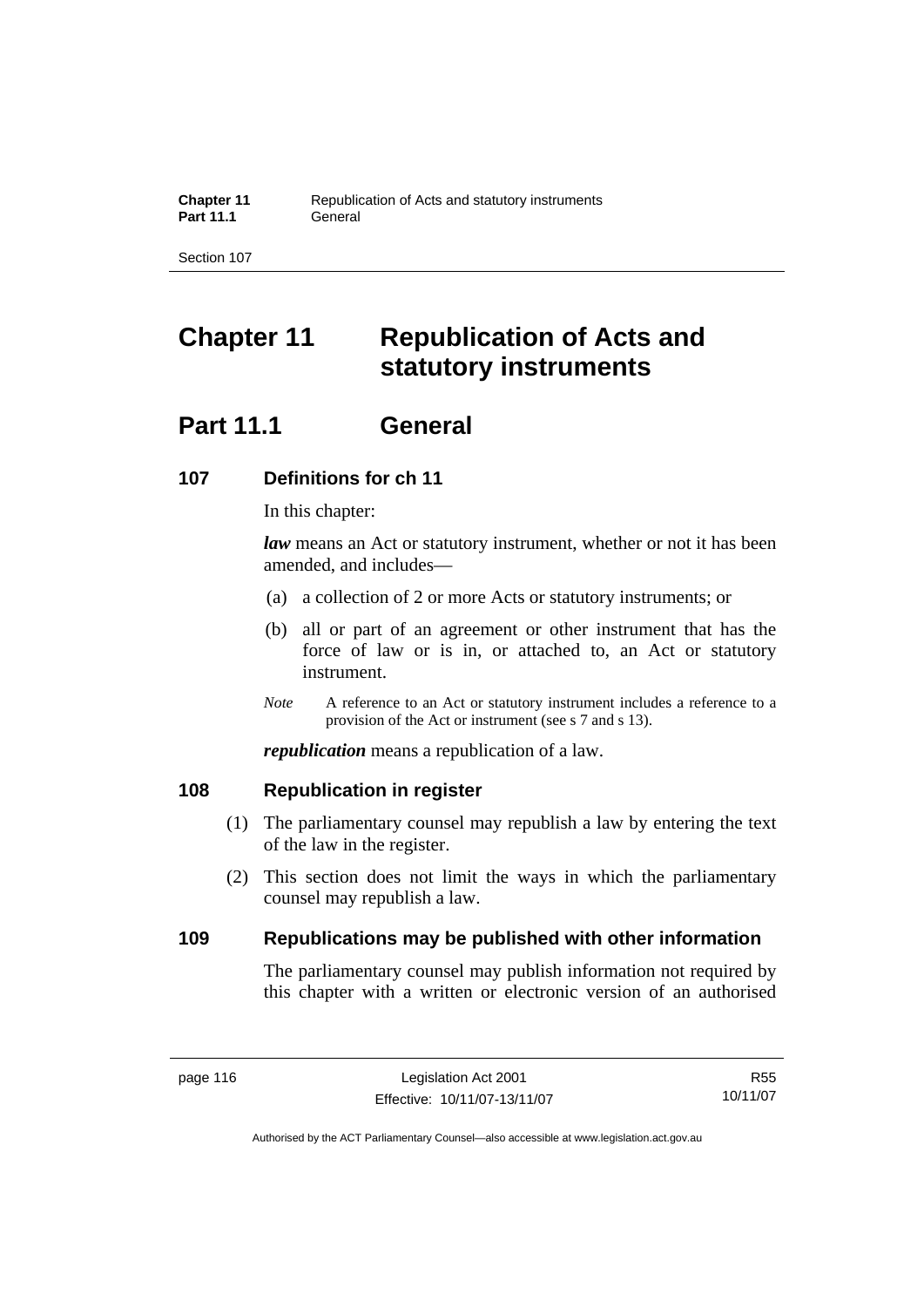republication if the parliamentary counsel considers that the information is likely to be useful to users of the republication.

# **110 Collections of laws**

- (1) If the parliamentary counsel authorises under this Act the republication of 2 or more laws in a collection, this chapter applies to each of the laws in the collection as if it were republished separately.
- (2) This section does not prevent the use of—
	- (a) a single contents for the collection; or
	- (b) information applying to 2 or more laws in the collection.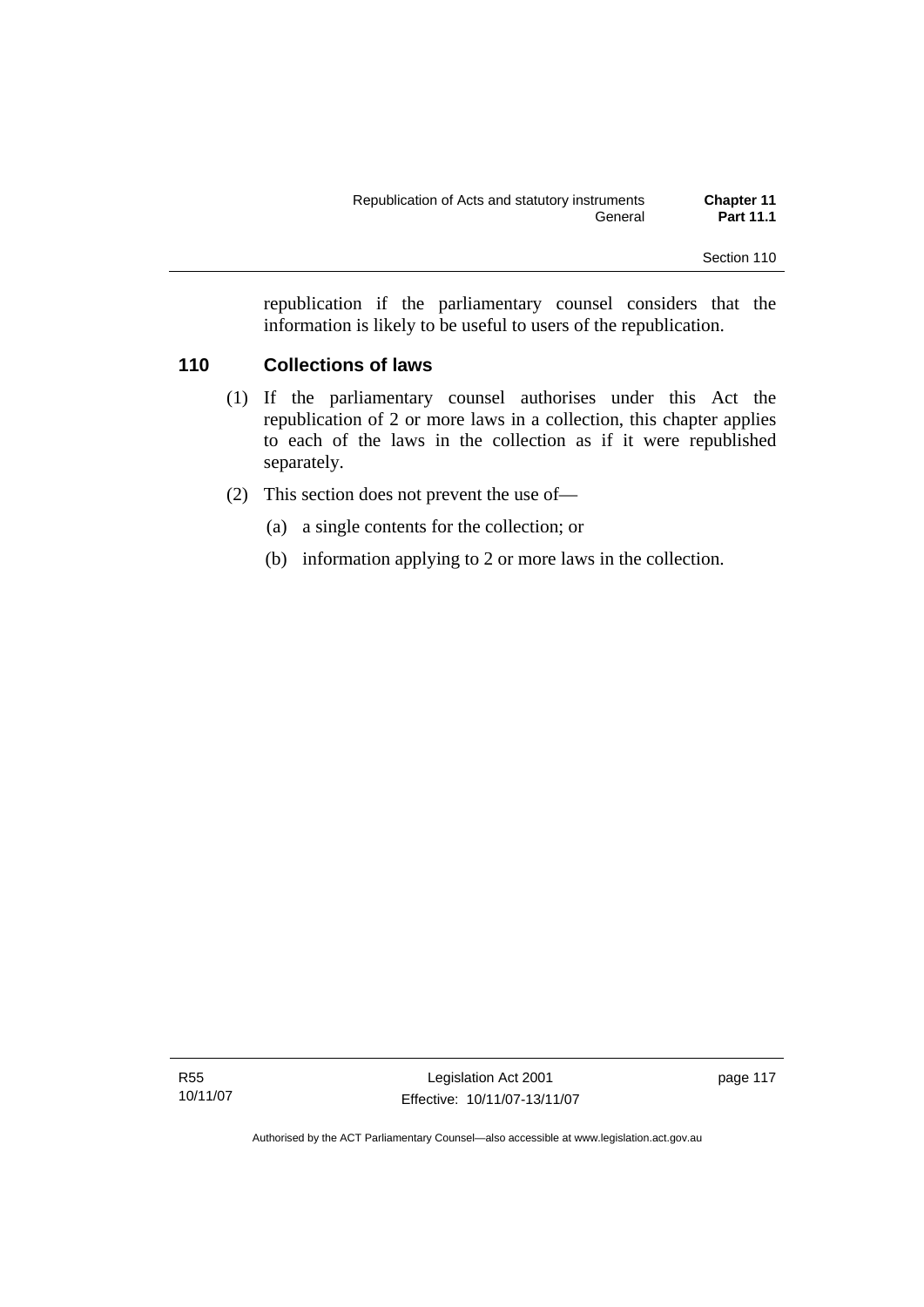| <b>Chapter 11</b> | Republication of Acts and statutory instruments |
|-------------------|-------------------------------------------------|
| <b>Part 11.2</b>  | Substantive amendments made by laws             |

# **Part 11.2 Substantive amendments made by laws**

# **111 Incorporation of amendments**

- (1) This section applies to a law if the law has been amended by another law by the omission, insertion, substitution, renumbering or relocation of provisions.
- (2) An authorised republication of the law must show the law as amended by all amendments that commenced on or before the day stated in the republication as the republication date.
- (3) This section does not prevent an authorised republication of the law showing the law as it would be amended by amendments that have not commenced on or before the republication date if the republication indicates, in a suitable place, that the amendments have not commenced.

# **112 Reference to amending laws**

An authorised republication of a law that shows the law as amended must include, in a suitable place, a reference to the law by which each amendment was made.

# **113 Provisions not republished or relocated**

- (1) This part does not require—
	- (a) every provision of a law to be shown in an authorised republication of the law; or
	- (b) each provision of a law to be shown in an authorised republication of the law in the place in the law where it was located when the provision was made.

R55 10/11/07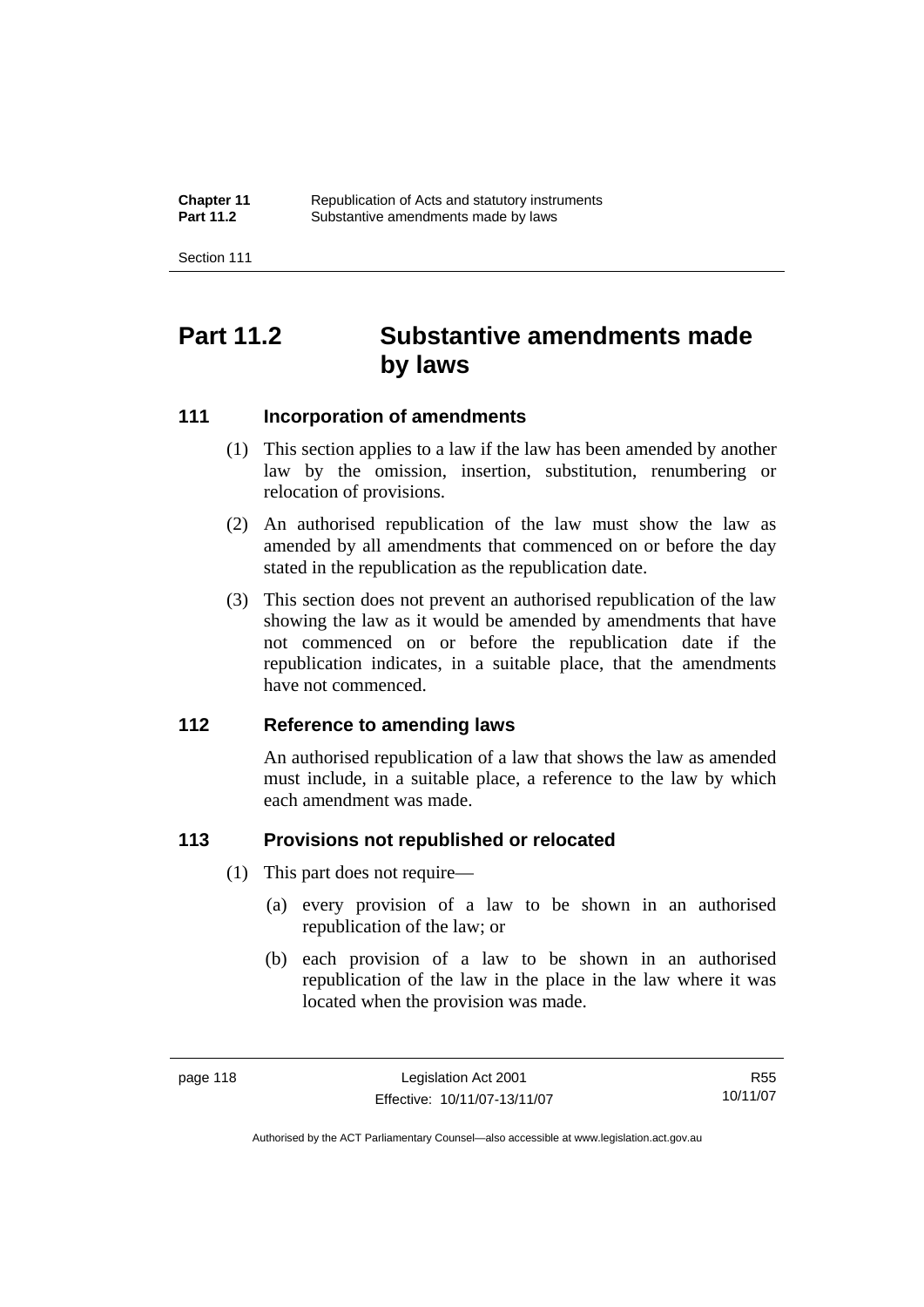| Republication of Acts and statutory instruments | <b>Chapter 11</b> |
|-------------------------------------------------|-------------------|
| Substantive amendments made by laws             | <b>Part 11.2</b>  |

- (2) If a provision of a law is not shown in an authorised republication, the republication must indicate that fact in a suitable place.
- (3) If a provision of a law is shown in an authorised republication in a different place in the law to the place where it was located when the provision was made, the republication must indicate that fact in a suitable place.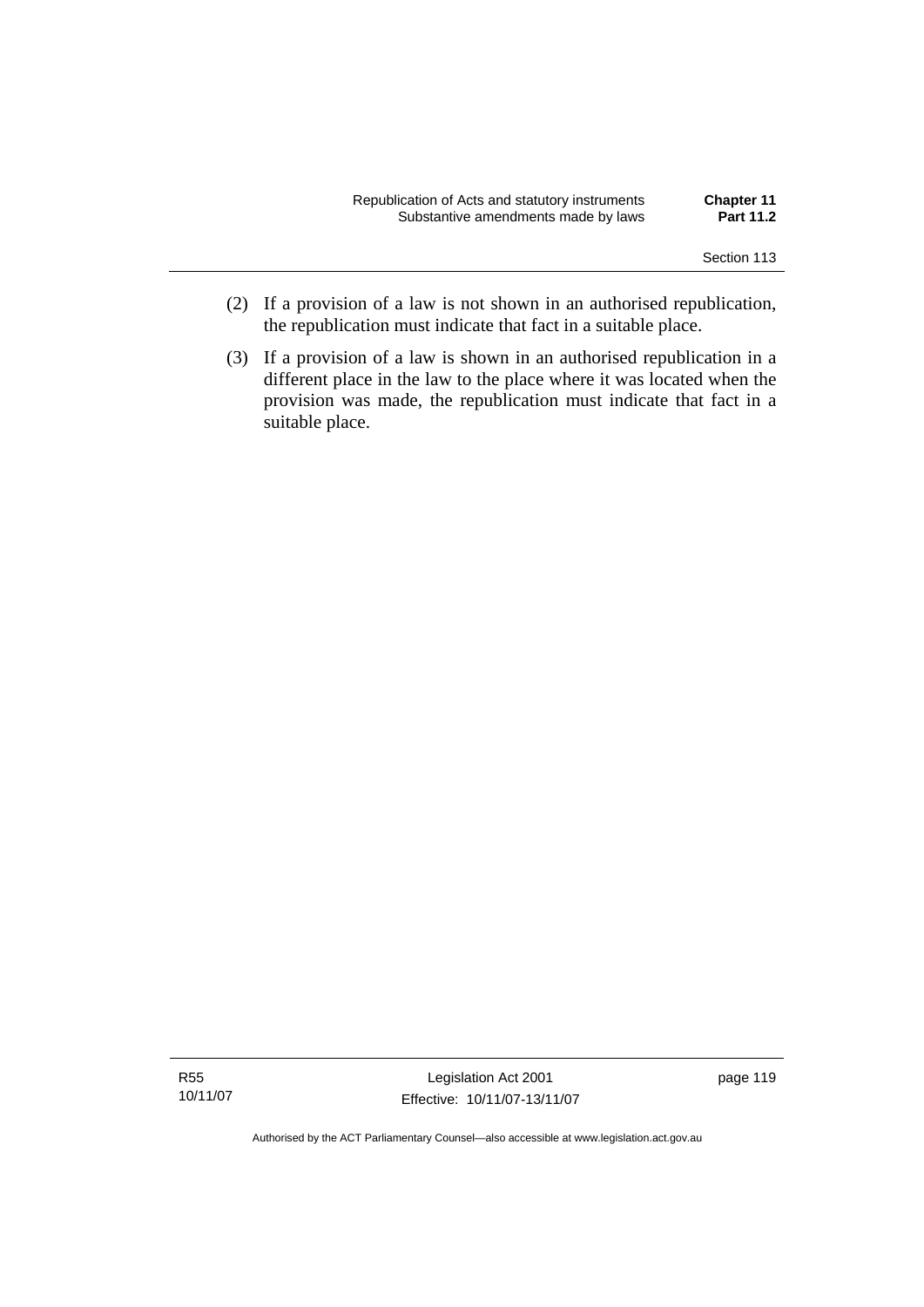# **Part 11.3 Editorial changes**

# **114 Authorisation for parliamentary counsel**

In preparing a law for republication, the parliamentary counsel is authorised—

- (a) to make editorial amendments and other textual amendments of a formal nature that the parliamentary counsel considers desirable to bring the law into line, or more closely into line, with current legislative drafting practice; and
- (b) to make other editorial changes by way of format, layout or printing style, or in any other presentational respect, that the parliamentary counsel considers desirable to bring the law into line, or more closely into line, with current legislative drafting practice.

# **115 Amendments not to change effect**

This part does not permit the making of an amendment of a law that would change the effect of the law.

# **116 Ambit of editorial amendments**

- (1) An *editorial amendment* of a law is an amendment that—
	- (a) corrects a typographical error; or
	- (b) corrects or updates a reference to a law, position, entity, place or thing; or
	- (c) goes only to a matter of spelling, punctuation, grammar or syntax or the use of conjunctives and disjunctives; or
	- (d) changes the name of the law or a provision of the law; or
	- (e) numbers or renumbers a provision of the law; or

R55 10/11/07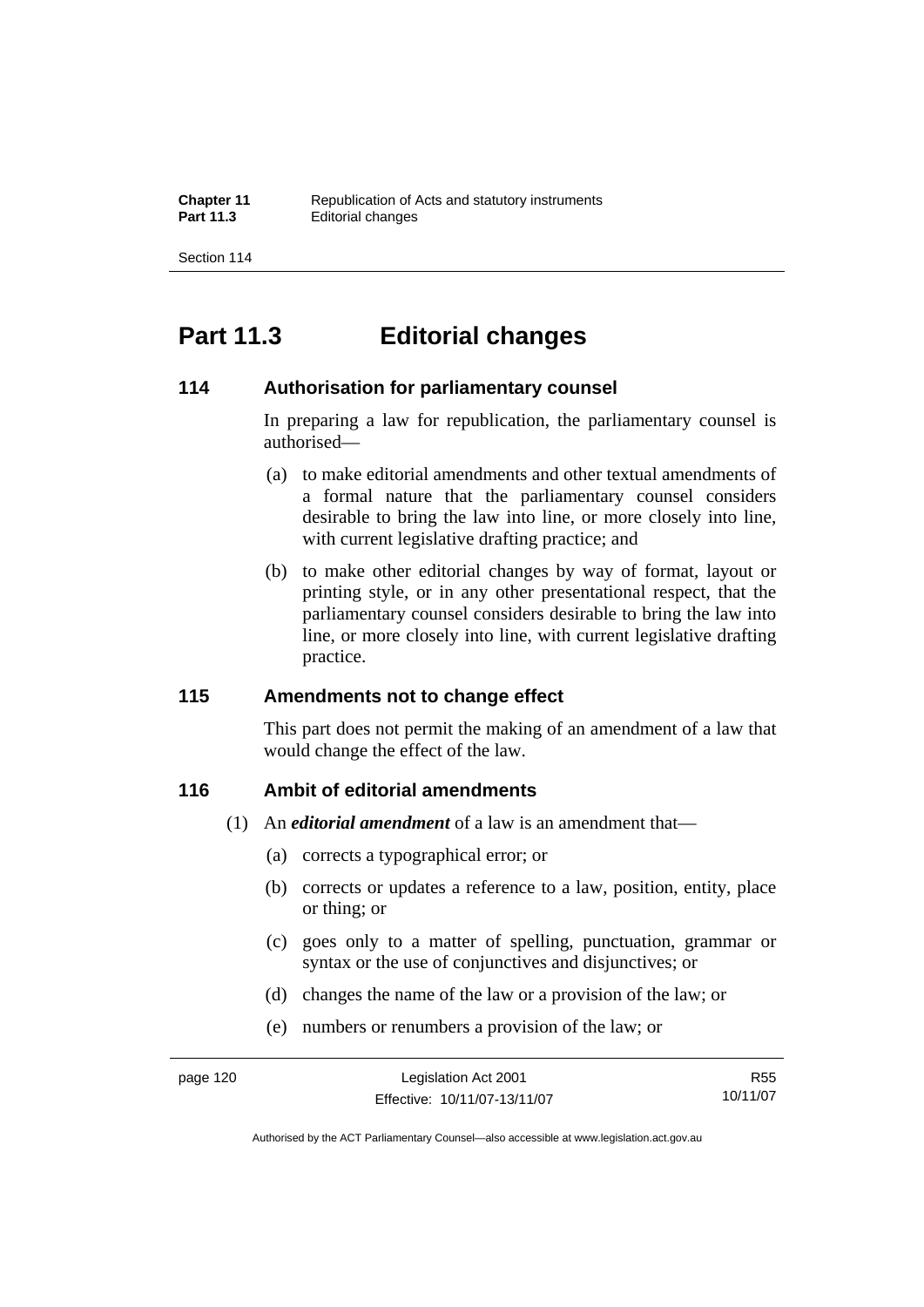- (f) changes the order of definitions or other provisions of the law; or
- (g) replaces a reference to a provision of a law with a different form of reference to the provision; or
- (h) changes the way of referring to or expressing a number, year, date, time, amount of money, penalty, quantity, measurement, or other matter, idea or concept; or
- (i) replaces a word indicating gender or that could be taken to indicate gender in accordance with current legislative drafting practice; or
- (j) replaces a reference to the Queen, the King or the Crown with a reference to the Sovereign or the Territory; or
- (k) omits—
	- (i) the enacting words or the law-making words (including any signatures); or
	- (ii) a provision that consists only of a description of how the law is arranged into groups of provisions; or
	- (iii) a provision that has expired, the operation of which is exhausted or spent or that is otherwise obsolete or redundant; or
- (l) omits, inserts or changes a referential term; or
- (m) inserts, omits or changes a note; or
- (n) updates a reference to the heading to a provision; or
- (o) is consequential on any amendment made to the law by another law; or
- (p) is consequential on any other editorial amendment (whether made to that law or another law).

page 121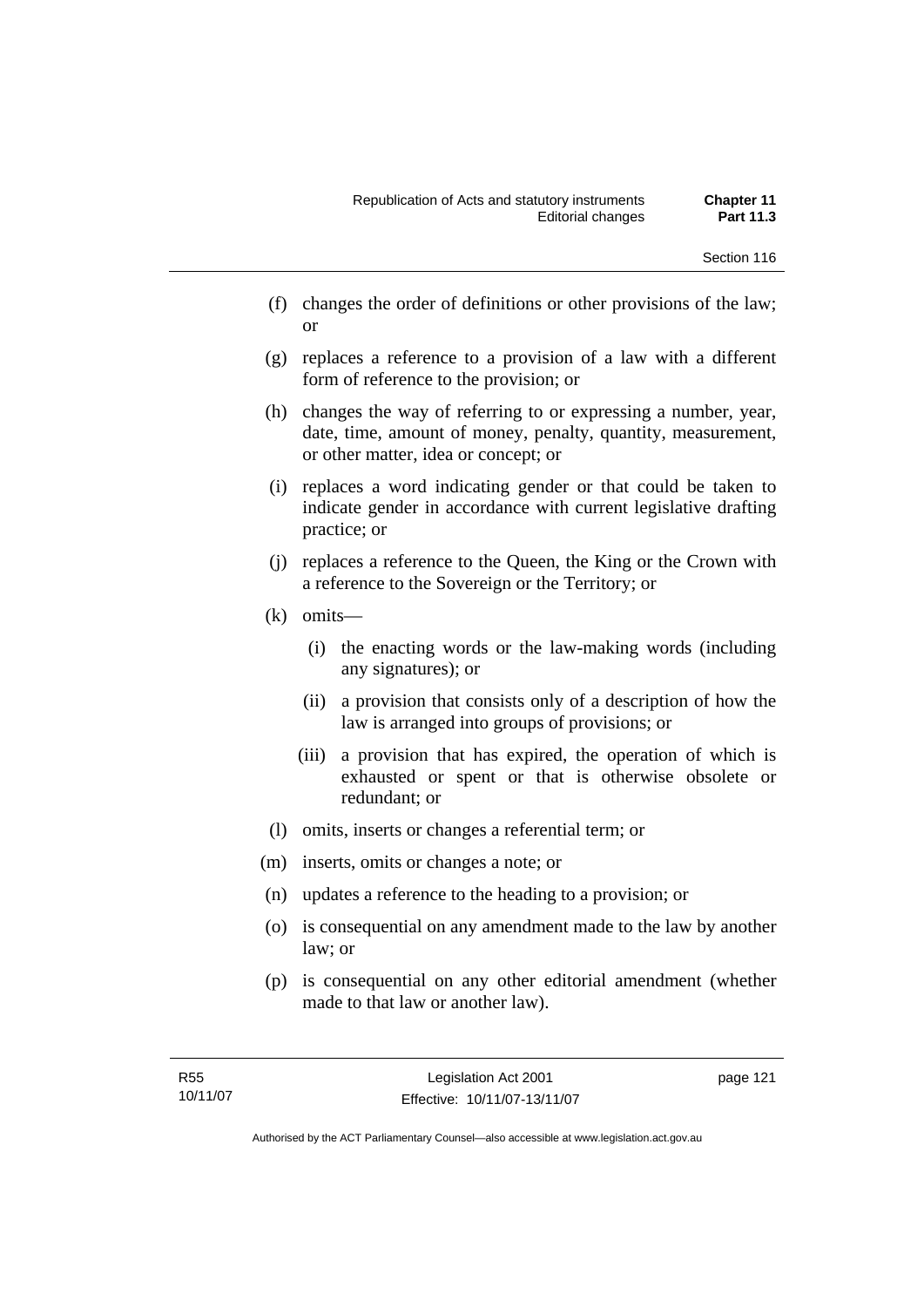#### **Chapter 11 Republication of Acts and statutory instruments**<br>**Part 11.3 Editorial changes Editorial changes**

Section 116

#### **Examples of consequential amendments for par (o)**

- 1 If an amendment adds 1 or more subsections to a section that is not already divided into subsections, the subsection number (1) may be inserted.
- 2 If an amendment omits subsection (1) from a section with 2 subsections, the subsection number (2) may be omitted.
- 3 If an amendment omits subsection (2) from a series of 4 subsections (subsections  $(1)$  to  $(4)$ ), subsections  $(3)$  and  $(4)$  may be renumbered as subsections (2) and (3).
- 4 If an amendment adds a new subsection (3A) to a series of 5 subsections (subsections  $(1)$  to  $(5)$ ), the new subsection and subsections  $(4)$  and  $(5)$  may be renumbered as subsections (4), (5), and (6).
- 5 If an amendment omits paragraph (b) from a series of 4 paragraphs (paragraphs (a) to (d)), paragraphs (c) and (d) may be renumbered as paragraphs (b) and (c).
- 6 If an amendment adds a new paragraph (aa) to a series of 3 paragraphs (paragraphs (a) to (c)), the paragraphs may be renumbered as paragraphs (a), (b), (c) and (d).
- 7 If an amendment makes a change mentioned in any of examples 1 to 6, a cross-reference in any law to any of the provisions that have been renumbered may be correspondingly renumbered.
- 8 If an amendment adds a paragraph as the last paragraph in a series of paragraphs that end in a full stop, the full stop may be changed to a semicolon and, if the series of paragraphs is joined by a conjunction (eg 'and'), the conjunction may be added after the semicolon.
- 9 If an amendment omits a section example from a section that has 2 section examples, the number of the remaining example may be omitted.
- 10 If an amendment adds a subsection note to a subsection that already has a subsection note, the notes may be numbered.
- *Note* An example is part of the Act, is not exhaustive and may extend, but does not limit, the meaning of the provision in which it appears (see s 126 and s 132).
- (2) In this section:

*law* includes a law of another jurisdiction.

*law of another jurisdiction*—see section 97 (1).

R55 10/11/07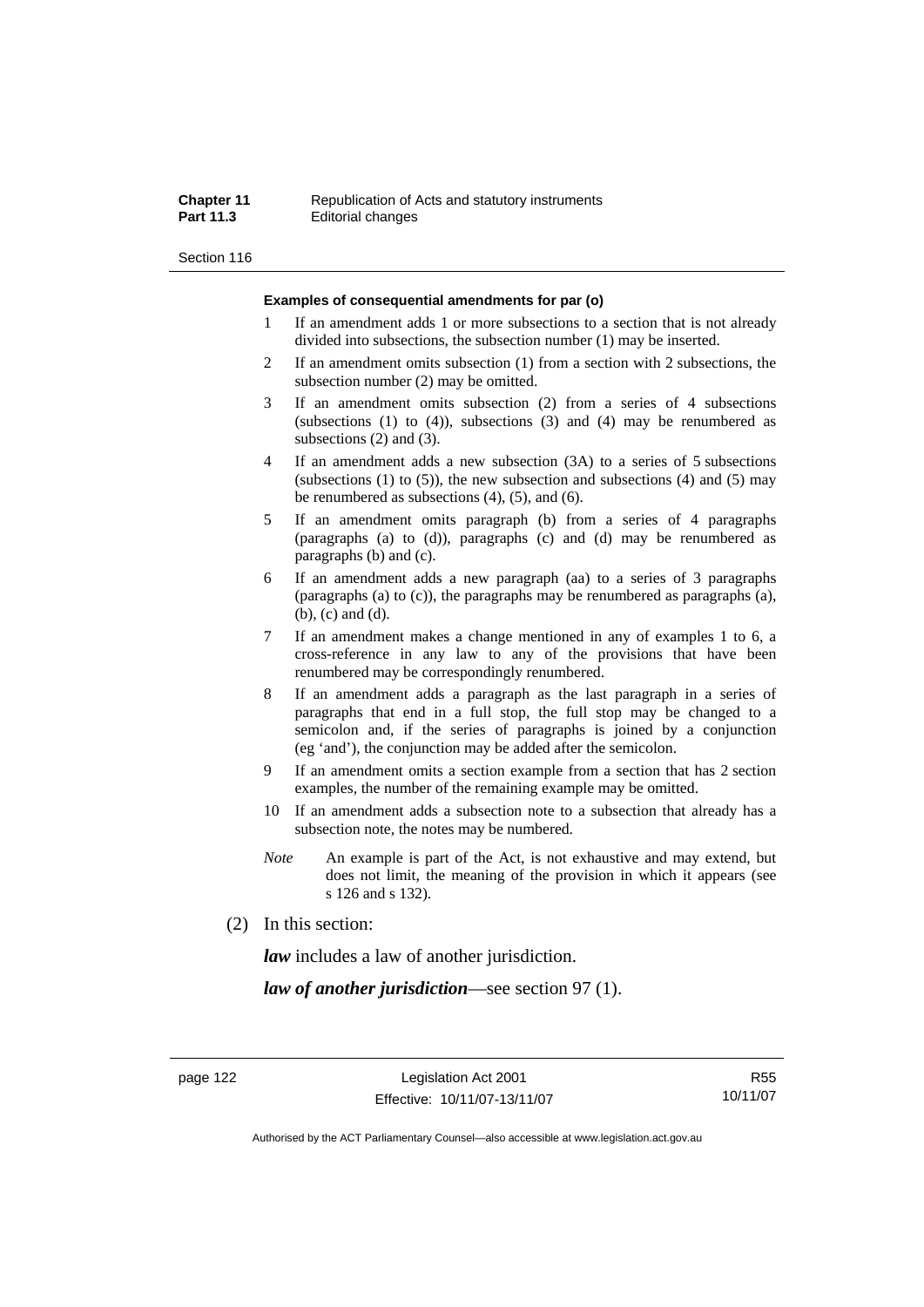*referential term* means a term that identifies a provision as a provision, or part of a provision, of the Act, statutory instrument or provision in which it appears.

### **Examples**

- 1 of this Act
- 2 of this section
- 3 hereof
- 4 said
- *Note* An example is part of the Act, is not exhaustive and may extend, but does not limit, the meaning of the provision in which it appears (see s 126 and s 132).

# **117 Legal effect of editorial changes**

- (1) A law that is amended or otherwise changed under this part in preparing an authorised republication of the law has effect for all purposes, on and after the republication date, as if the changes had been made by an Act that commenced on the republication date.
- (2) Without limiting subsection (1), section 83 (Consequences of amendment of statutory instrument by Act) applies to an amendment made under this part as if the amendment had been made by an Act.
- (3) This section is subject to section 115 (Amendments not to change effect).

# **118 Reference to editorial amendments**

If a law is amended under this part in preparing an authorised republication of the law, the republication must indicate that fact in a suitable place.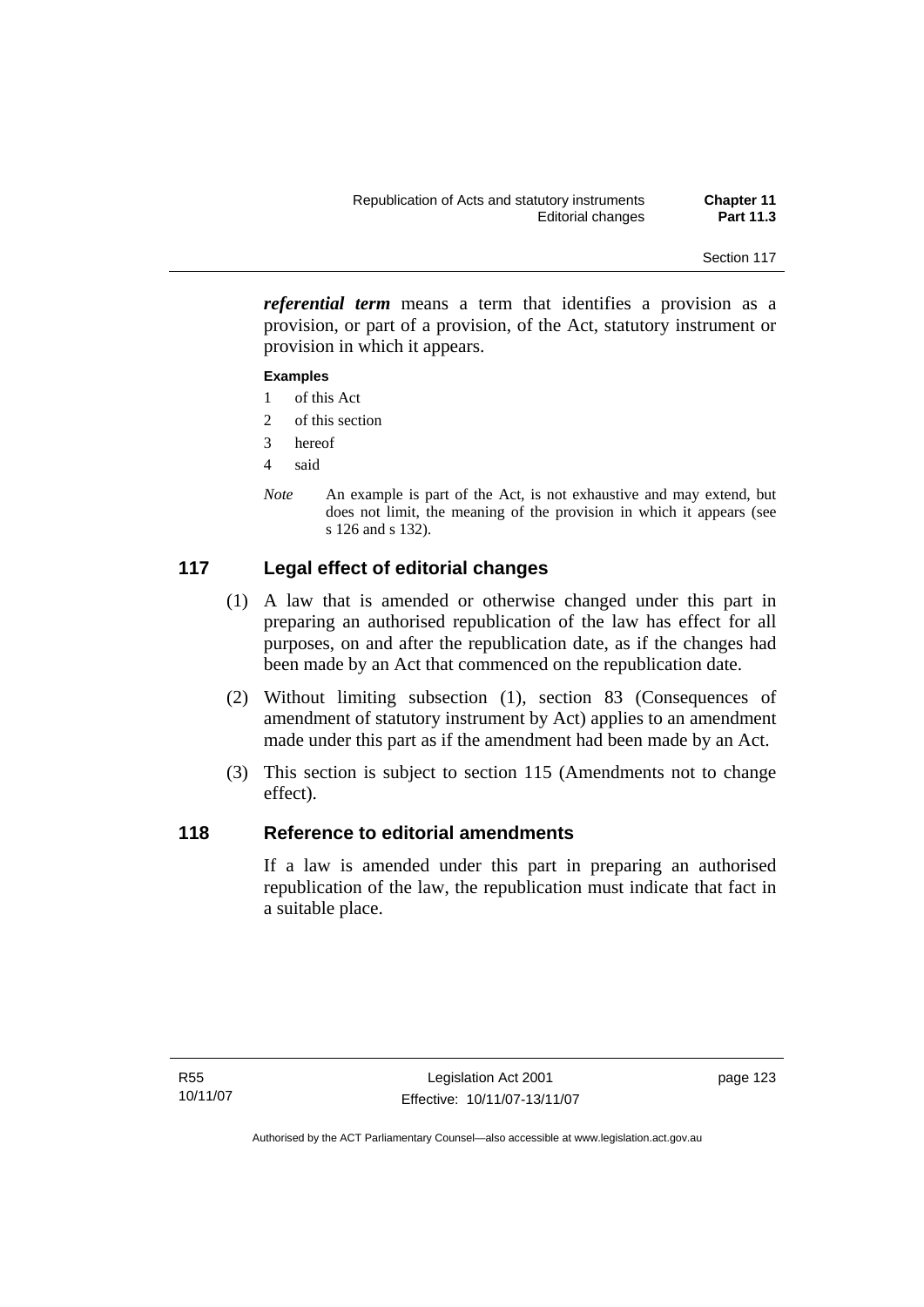# **Chapter 12 Scope of Acts and statutory instruments**

# **120 Act to be interpreted not to exceed legislative powers of Assembly**

- (1) An Act is to be interpreted as operating to the full extent of, but not to exceed, the legislative power of the Legislative Assembly.
- (2) Without limiting subsection (1), if a provision of an Act would, apart from this section, be interpreted as exceeding the legislative power of the Legislative Assembly—
	- (a) the provision is valid to the extent to which it does not exceed power; and
	- (b) the remainder of the Act is not affected.
- (3) Without limiting subsection (1), if the application of a provision of an Act to a matter would, apart from this section, be interpreted as exceeding power, the provision's application to other matters is not affected.
- (4) This section is in addition to any provision of the Act itself.

*Note* For the equivalent provision for statutory instruments, see s 43.

- (5) This section is a determinative provision.
	- *Note* See s 5 for the meaning of determinative provisions, and s 6 for their displacement.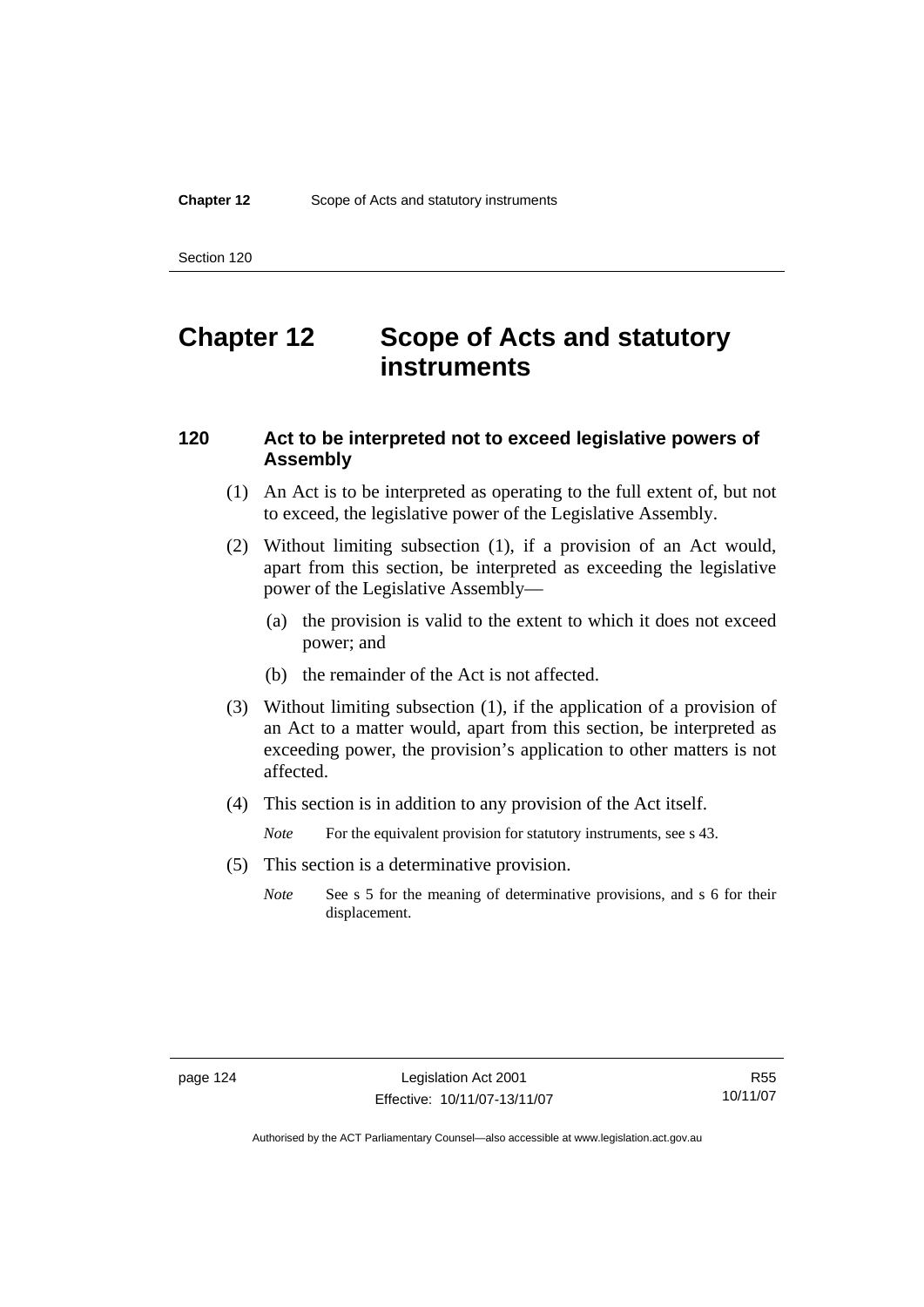# **121 Binding effect of Acts**

- (1) An Act binds everyone, including people who are not Australian citizens and all governments.
	- *Note* See the Self-Government Act, s 27 which provides that, except as provided by the regulations under that Act, an ACT enactment does not bind the Crown in right of the Commonwealth. See also s 120.
- (2) However, an Act does not bind the Territory to the extent that it requires or otherwise provides for the payment of money that, on payment, would form part of the public money of the Territory.
- (3) Also, subsection (1) does not make a government liable to be prosecuted for an offence.
- (4) To the extent that an Act does not bind a government, the same degree of immunity extends to a government entity in relation to an authorised act or omission of the entity.
- (5) This section is a determinative provision.

*Note* See s 5 for the meaning of determinative provisions, and s 6 for their displacement.

(6) In this section:

*authorised*—an act or omission of a government entity is *authorised* if—

- (a) for an instrumentality—the act or omission relates to a matter within the scope of the instrumentality's functions; and
- (b) for an officer or employee of the government—the act or omission relates to a matter within the scope of the duties of the officer or employee; and
- (c) for a contractor who exercises a function on behalf of the government—the act or omission relates to a matter within the scope of the contract; and

page 125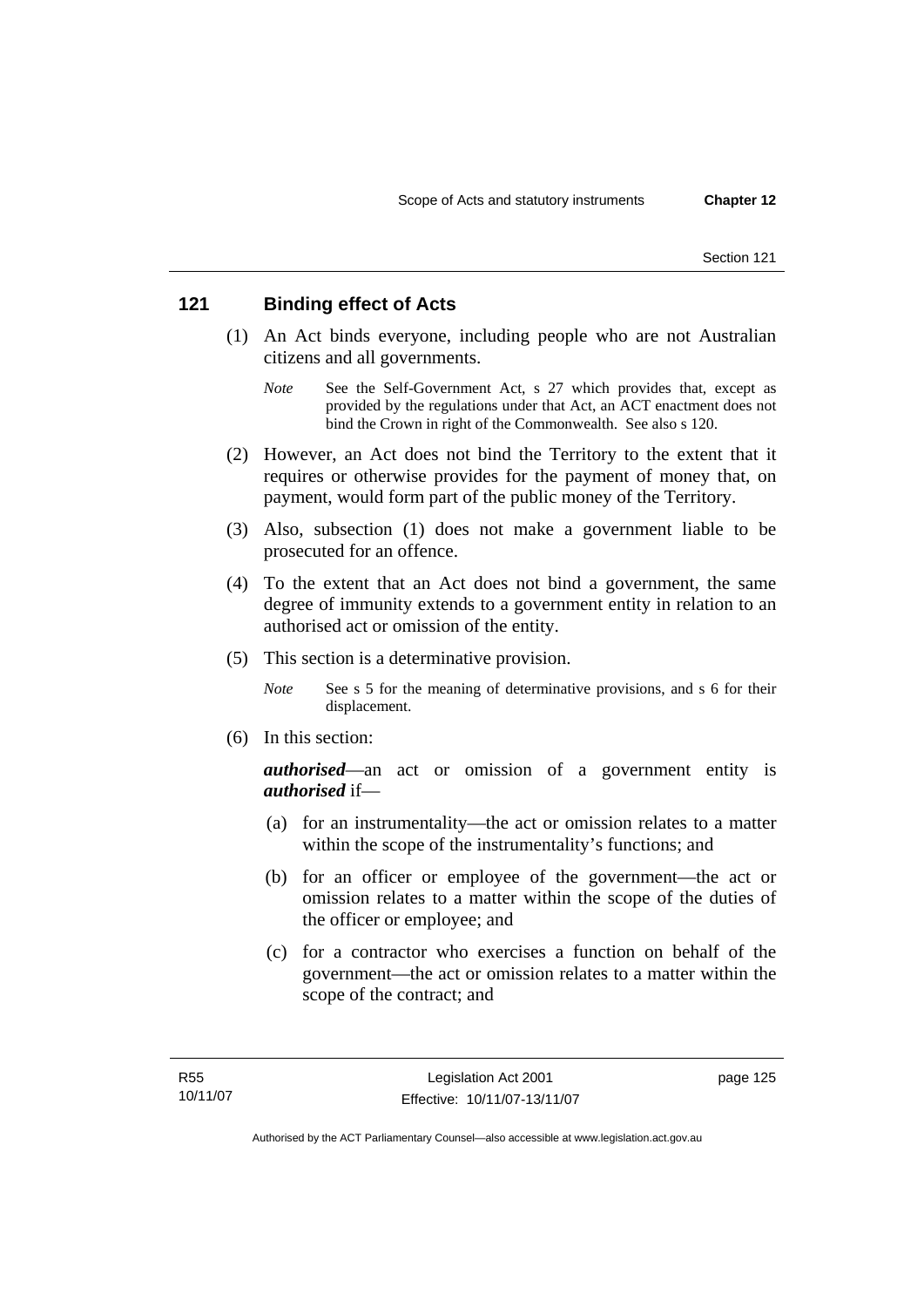#### **Chapter 12** Scope of Acts and statutory instruments

#### Section 122

 (d) for anyone else who exercises a function on behalf of the government—the act or omission relates to a matter within the scope of the person's engagement.

*government* includes the Territory, the Commonwealth, a State, another Territory or New Zealand.

### *government entity* includes—

- (a) an instrumentality, officer or employee of the government; and
- (b) a contractor or anyone else who exercises a function on behalf of the government.

### **122 Application to Territory**

- (1) In an Act or statutory instrument—
	- (a) a reference to an entity or position by name or description is a reference to the entity or position of that name or description in or for the Territory; and
	- (b) a reference to a place, jurisdiction or anything else by name or description is a reference to the place, jurisdiction or thing of that name or description in or for the Territory.
- (2) If the name of an entity or position established under an Act or statutory instrument includes the words 'of the Australian Capital Territory', 'for the Australian Capital Territory', '(ACT)', or words having a similar effect, a reference in an Act or statutory instrument to the entity or position need not include the words.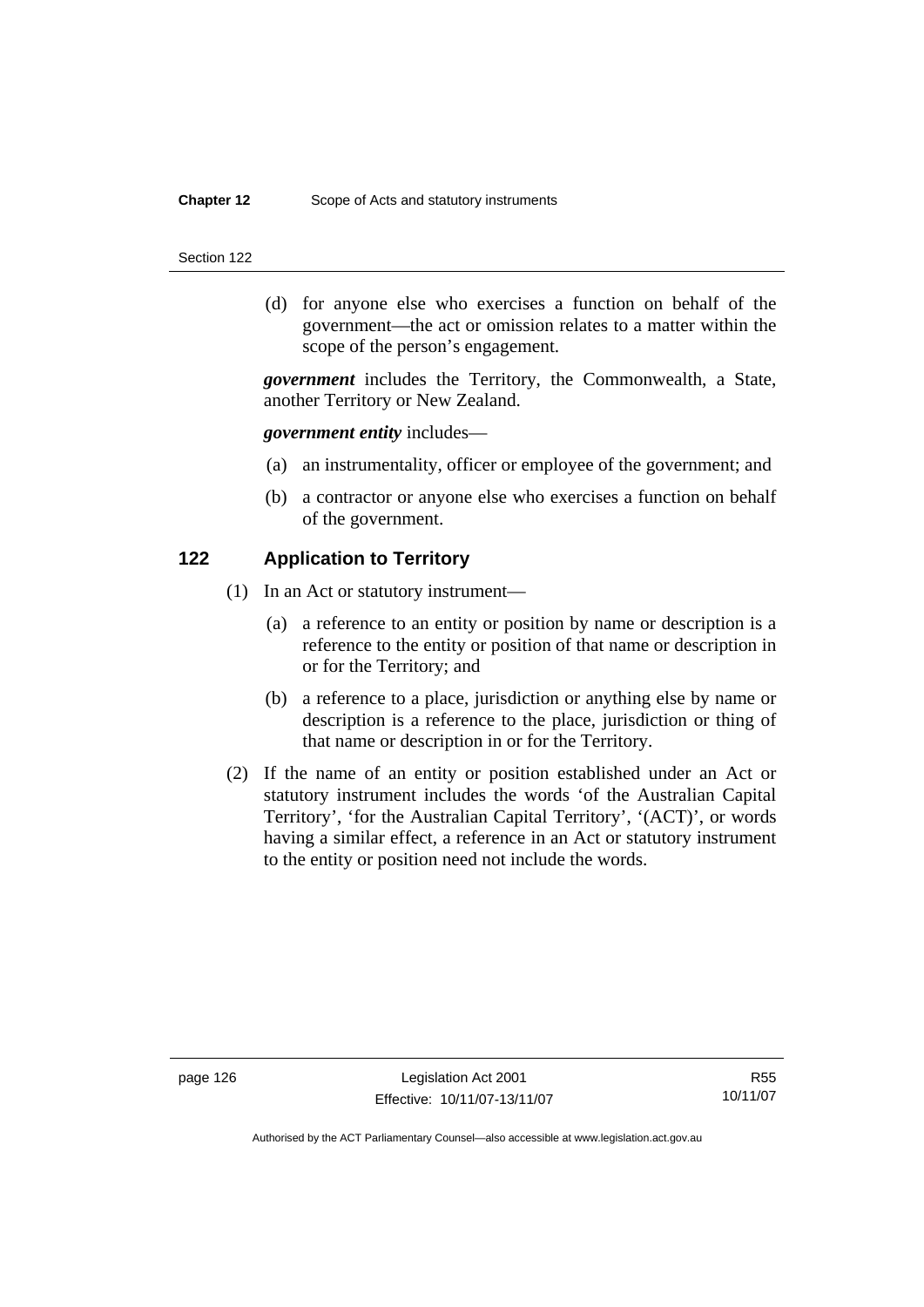# **Chapter 13 Structure of Acts and statutory instruments**

# **Part 13.1 General**

# **125 Meaning of** *law* **in ch 13**

In this chapter:

*law* means an Act, subordinate law or disallowable instrument.

*Note* A reference to an Act, subordinate law or disallowable instrument includes a reference to a provision of the Act, law or instrument (see s 7, s 8 and s 9).

# **126 Material that is part of Act or statutory instrument**

- (1) A heading to a chapter, part, division, subdivision, schedule, or another provision (other than a section or subsection), of or to an Act or statutory instrument is part of the Act or instrument.
- (2) A heading to a section or subsection of an Act or statutory instrument is part of the Act or instrument if—
	- (a) the Act was enacted, or the instrument was made, after 1 January 2000; or
	- (b) the heading was amended or inserted into the Act or instrument after 1 January 2000.
- (3) A preamble or other recital to an Act or statutory instrument is part of the Act or instrument.
- (4) An example or diagram in an Act or statutory instrument is part of the Act or instrument.

page 127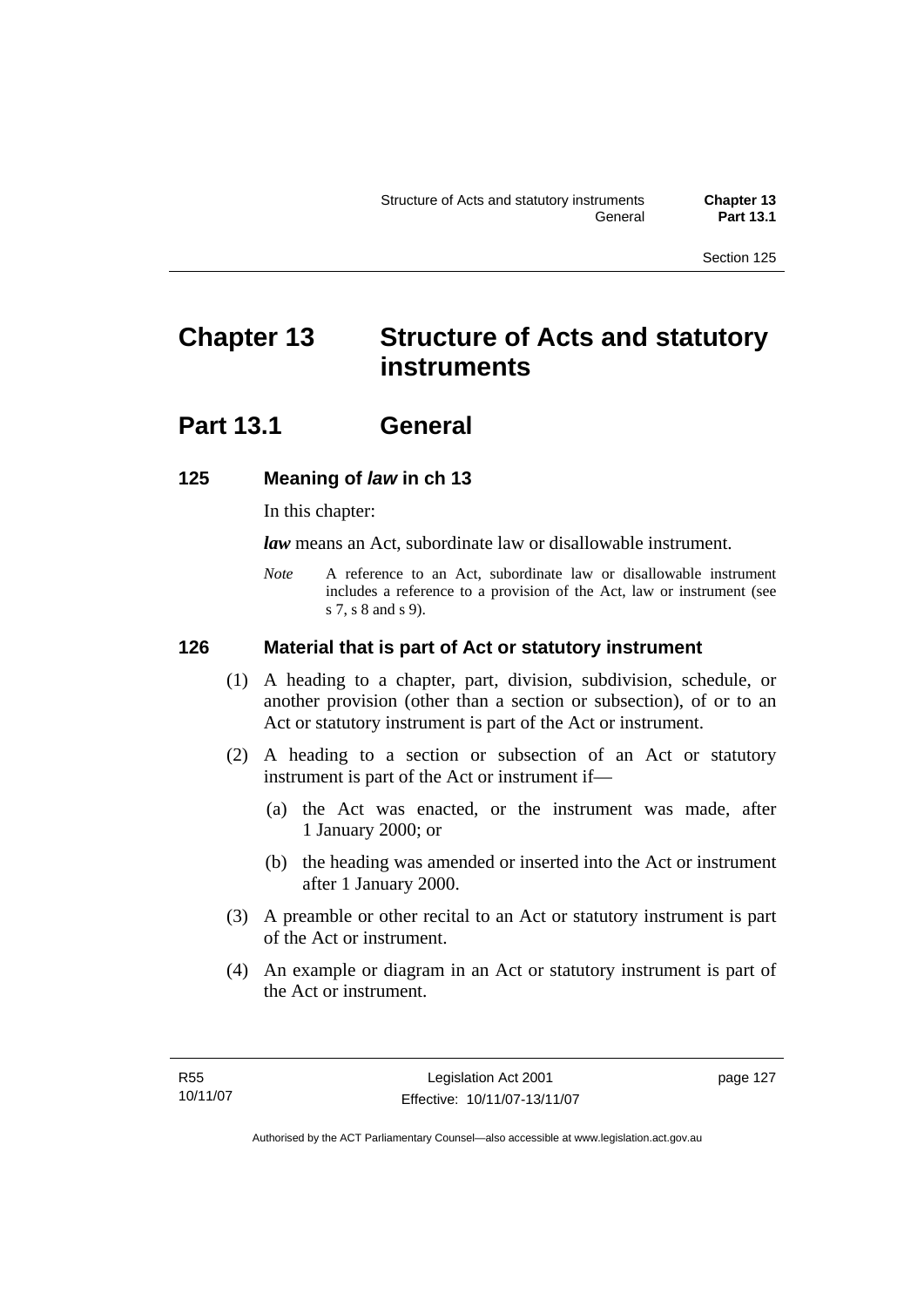- (5) A schedule, dictionary or appendix to an Act or statutory instrument is part of the Act or instrument.
- (6) Punctuation in an Act or statutory instrument is part of the Act or instrument.
- (7) A provision number in an Act or statutory instrument is part of the Act or instrument.
- (8) In applying this section to an Act or statutory instrument that is divided otherwise than into sections, a reference to a section or subsection is a reference to a corresponding provision of the Act or instrument.
	- *Note* A reference to an Act or statutory instrument includes a reference to a provision of the Act or instrument (see s 7 and s 13).
- (9) This section is a determinative provision.
	- *Note* See s 5 for the meaning of determinative provisions, and s 6 for their displacement.

# **127 Material that is not part of Act or statutory instrument**

- (1) A footnote, endnote, or other note, in or to an Act or statutory instrument is not part of the Act or instrument.
- (2) A table of contents (however described), or reader's guide or index, in or to an Act or statutory instrument is not part of the Act or instrument.
- (3) A heading to a section or subsection of an Act or statutory instrument is not part of the Act or instrument if section 126 (2) does not apply to the heading.
- (4) This section does not prevent the amendment of a note, table, guide, index or heading mentioned in subsection (1), (2) or (3).
- (5) However, such a note, table, guide or index does not become part of the Act or statutory instrument because it is amended or inserted by an Act or instrument.

R55 10/11/07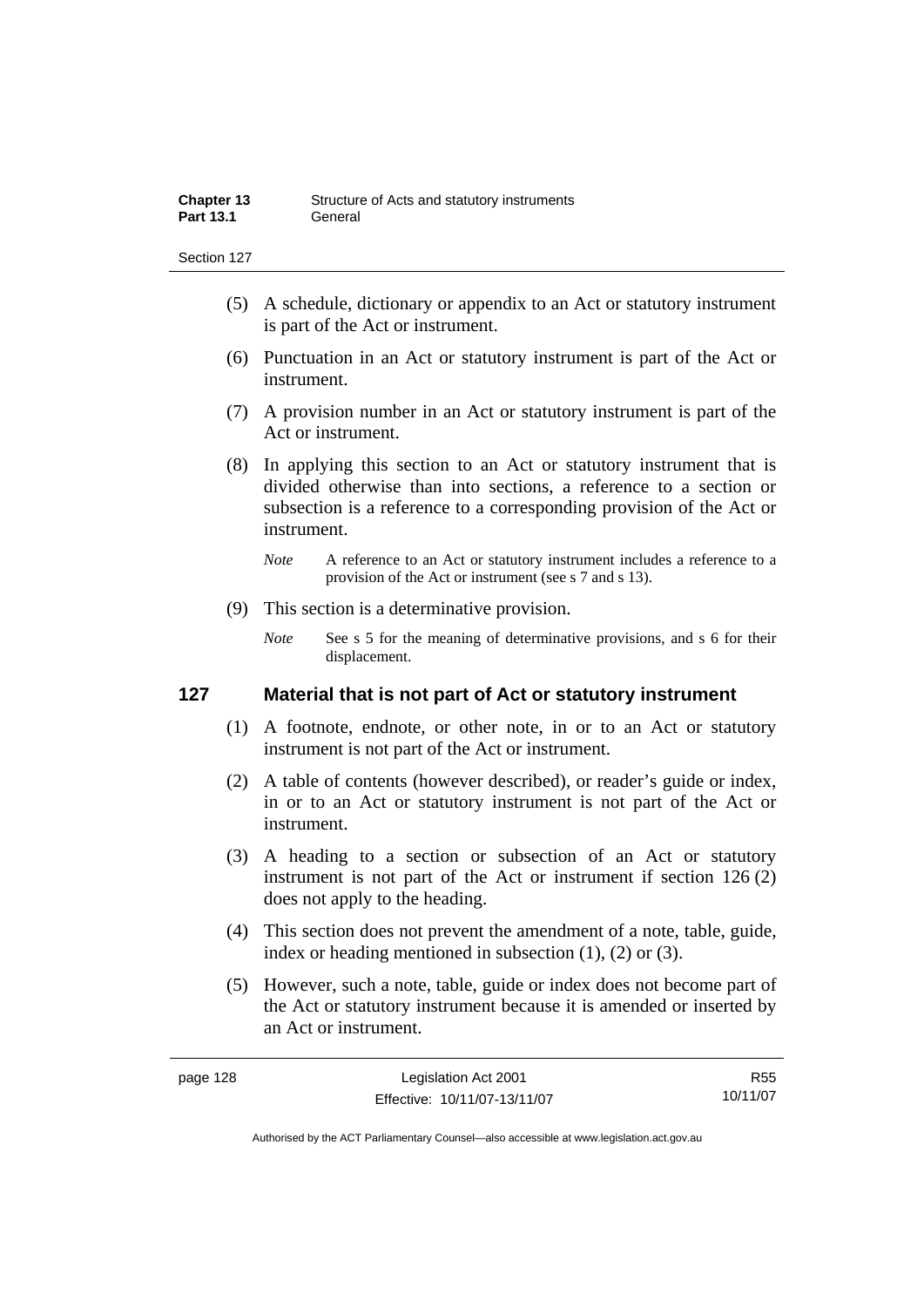- (6) In applying this section to an Act or statutory instrument that is divided otherwise than into sections, a reference to a section or subsection is a reference to a corresponding provision of the Act or instrument.
	- *Note* A reference to an Act or statutory instrument includes a reference to a provision of the Act or instrument (see s 7 and s 13).
- (7) This section is a determinative provision.
	- *Note* See s 5 for the meaning of determinative provisions, and s 6 for their displacement.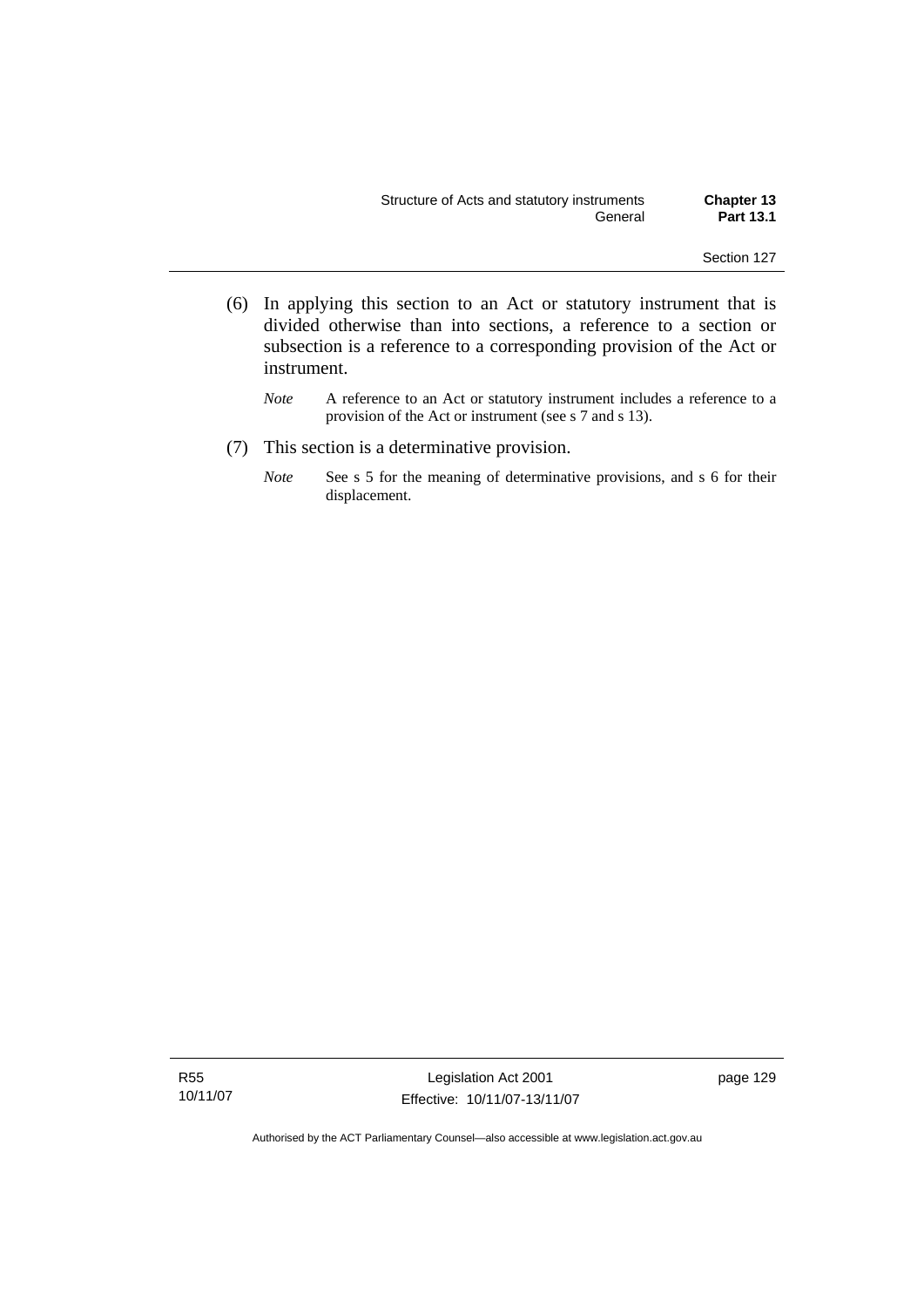# **Part 13.2 Particular kinds of provisions**

## **130 What is a definition?**

A *definition* is a provision (however expressed) of an Act or statutory instrument that—

- (a) gives a meaning to a term; or
- (b) limits or extends the meaning of a term.

#### **Examples of definitions**

- 1 *X* means Y.
- 2 *X* includes Y.
- 3 *X* means Y, and includes Z.
- 4 A reference to *X* is a reference to Y.
- 5 *X*—see section Y.
- 6 *X*—see the *XYZ Act 1999*, section Y.
- 7 In a proceeding against a person (the *retailer*), it is a defence if the retailer establishes that the goods were bought honestly.
- 8 *excluded*—a claim is *excluded* if the claim is not brought within 1 year after the day the claimant becomes aware of the failure to account to which the claim relates.
- 9 A term used in the *XYZ Act 2003* has the same meaning in this Act.
- 10 A term defined in the *XYZ Act 2003* has the same meaning in this Act.
- *Note 1* Examples 5 and 6 illustrate signpost definitions, that is, definitions that do not themselves directly define a term but point the reader to the place where the term is defined (see s 131).
- *Note 2* Example 7 illustrates a tagged-term definition (*retailer*) that takes its meaning from the context of the provision where the defined term is found.
- *Note 3* Example 8 illustrates a definition that does not begin with the defined term.
- *Note 4* For other provisions about definitions, see pt 15.2.

page 130 Legislation Act 2001 Effective: 10/11/07-13/11/07

R55 10/11/07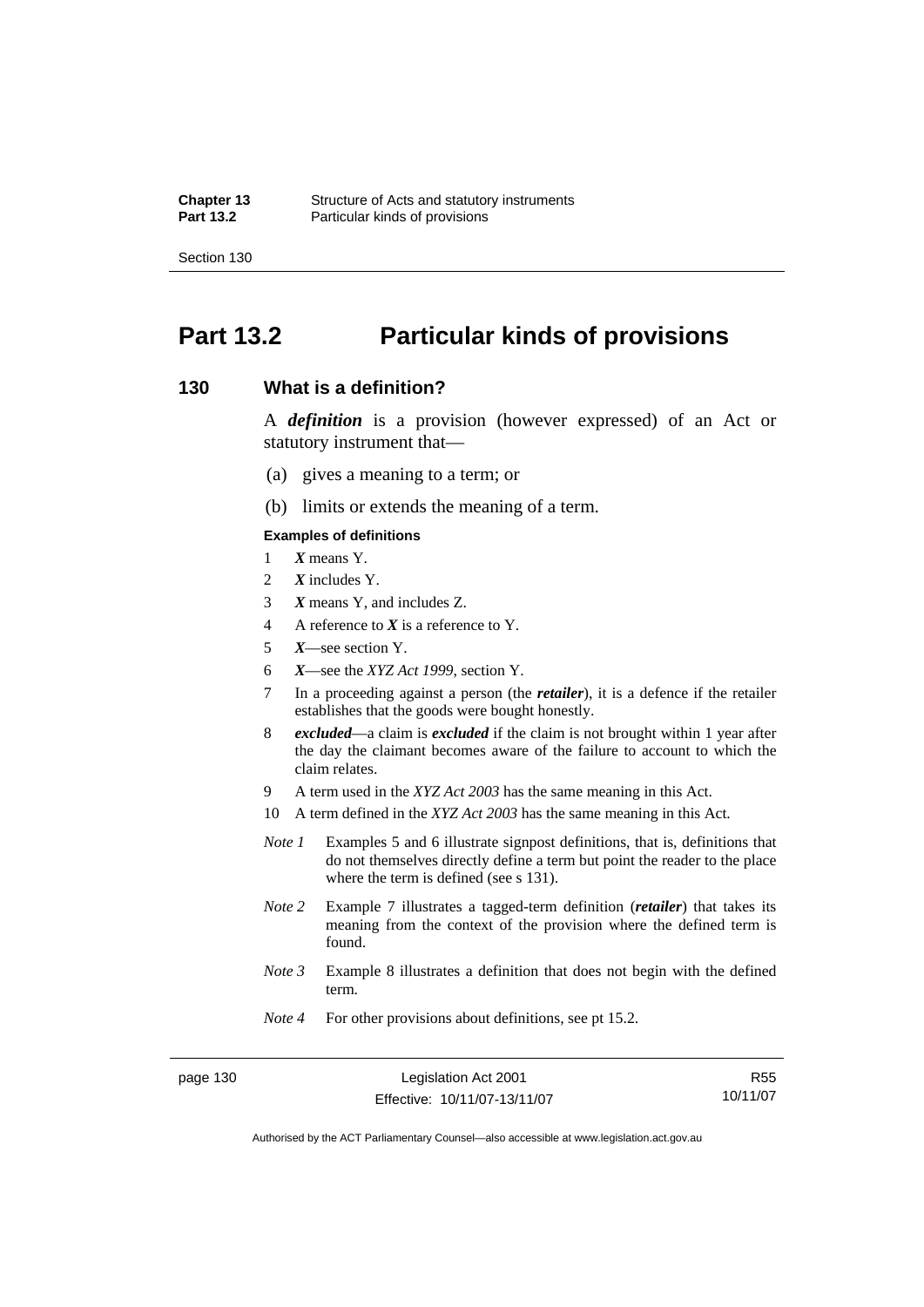*Note 5* An example is part of the Act, is not exhaustive and may extend, but does not limit, the meaning of the provision in which it appears (see s 126 and s 132).

# **131 Signpost definitions**

 (1) In an Act or statutory instrument, a definition of a term that includes the word 'see' followed by a reference to a law or instrument means the term has the same meaning as the term (or, if the reference includes a reference to the definition of another term, that term) has in the law or instrument, as in force from time to time.

#### **Examples**

- 1 A signpost definition '*food*—see section 10.' in the dictionary to an Act means that the word 'food' when used in the Act has the same meaning as it has in section 10, as in force from time to time.
- 2 A signpost definition '*injury*—see the *XYZ Act 2001*, dictionary.' in the dictionary to another Act means that the word 'injury', when used in the other Act, has the same meaning as it has in the definition of *injury* in the *XYZ Act 2001*, dictionary, as in force from time to time.
- 3 A signpost definition 'OH&S Council—see the *XYZ Act 2000*, dictionary, definition of *council*.' means that the expression 'OH&S Council' has the same meaning as the word 'council' has in the definition of *council* in the *XYZ Act 2000*, dictionary, as in force from time to time.
- *Note* An example is part of the Act, is not exhaustive and may extend, but does not limit, the meaning of the provision in which it appears (see s 126 and s 132).
- (2) This section is subject to section 47 (Statutory instrument may make provision by applying law or instrument).
- (3) In this section:

*instrument* includes a provision of an instrument.

*law* includes a law, or a provision of a law, of the Commonwealth, a State or another Territory.

*Note* For other provisions about definitions, see pt 15.2.

page 131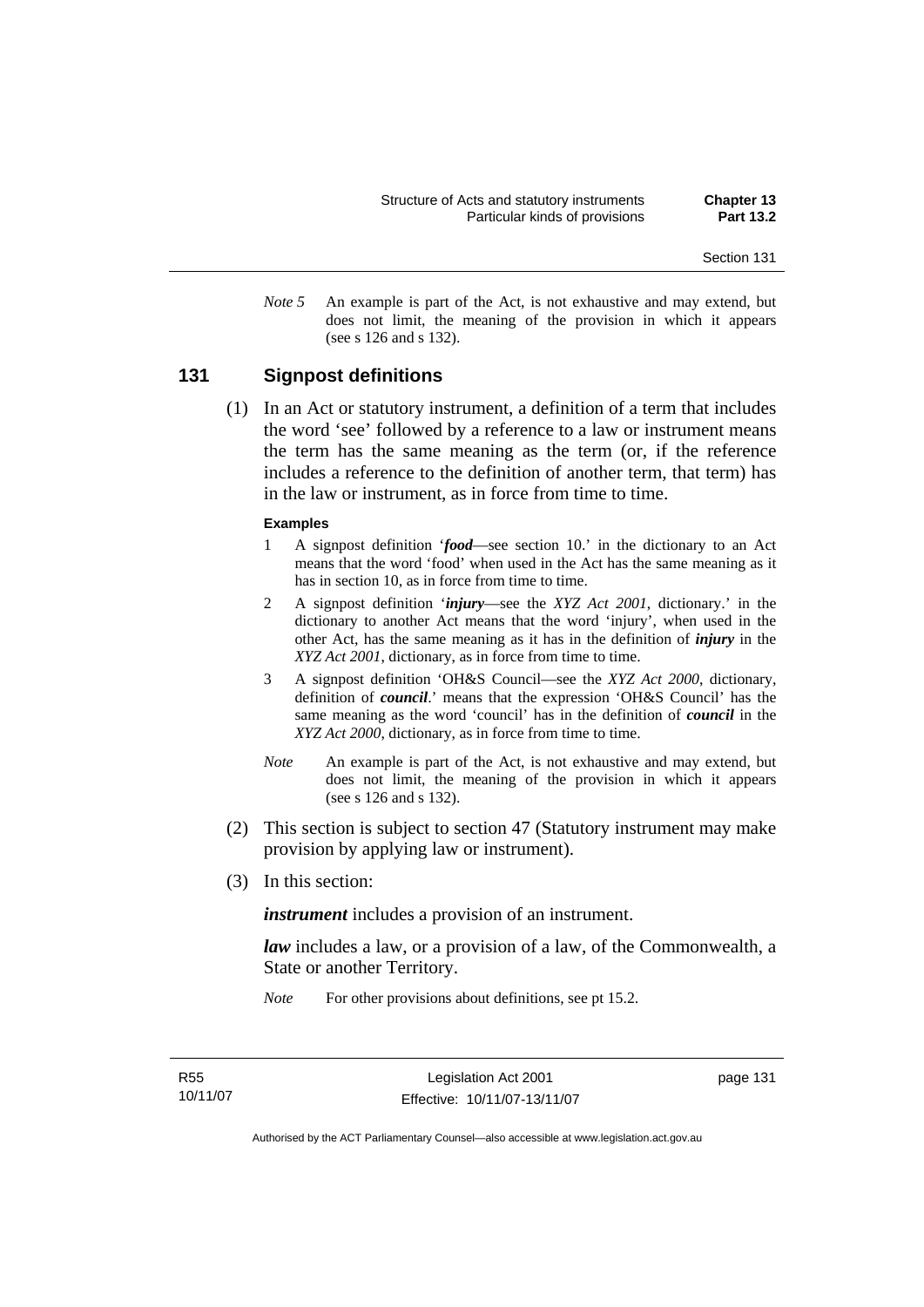| <b>Chapter 13</b> | Structure of Acts and statutory instruments |
|-------------------|---------------------------------------------|
| <b>Part 13.2</b>  | Particular kinds of provisions              |

# **132 Examples**

- (1) An example in an Act or statutory instrument—
	- (a) is not exhaustive; and
	- (b) may extend, but does not limit, the meaning of the Act or instrument, or the particular provision to which it relates.

#### **Examples**

- 1 A specific case (which may be fictional) that helps to give meaning to the more abstract language of a provision. See the examples in section 43.
- 2 An example (which may be fictional) that clarifies the scope of a provision by illustrating cases that fall within the provision or cases that fall outside the provision, or both. See the examples in section 86.
- *Note 1* These examples may overlap.
- *Note 2* An example in an Act or statutory instrument is part of the Act or instrument (see s 126 (4)).
- (2) An example may take either of the following forms:
	- (a) a statement at the end of the provision it illustrates (or at the end of a provision containing the provision it illustrates);
	- (b) a statement forming part of the text of a provision that illustrates the operation of the provision, whether or not the words 'for example' are used.

#### **Examples for par (a)**

the examples in section 130 or this section, subsection (1)

#### **Example for par (b)**

the statement beginning 'for example' in section 36 (1) (a)

- (3) Subsection (2) does not limit the form that an example may take.
- (4) This section is a determinative provision.
	- *Note* See s 5 for the meaning of determinative provisions, and s 6 for their displacement.

R55 10/11/07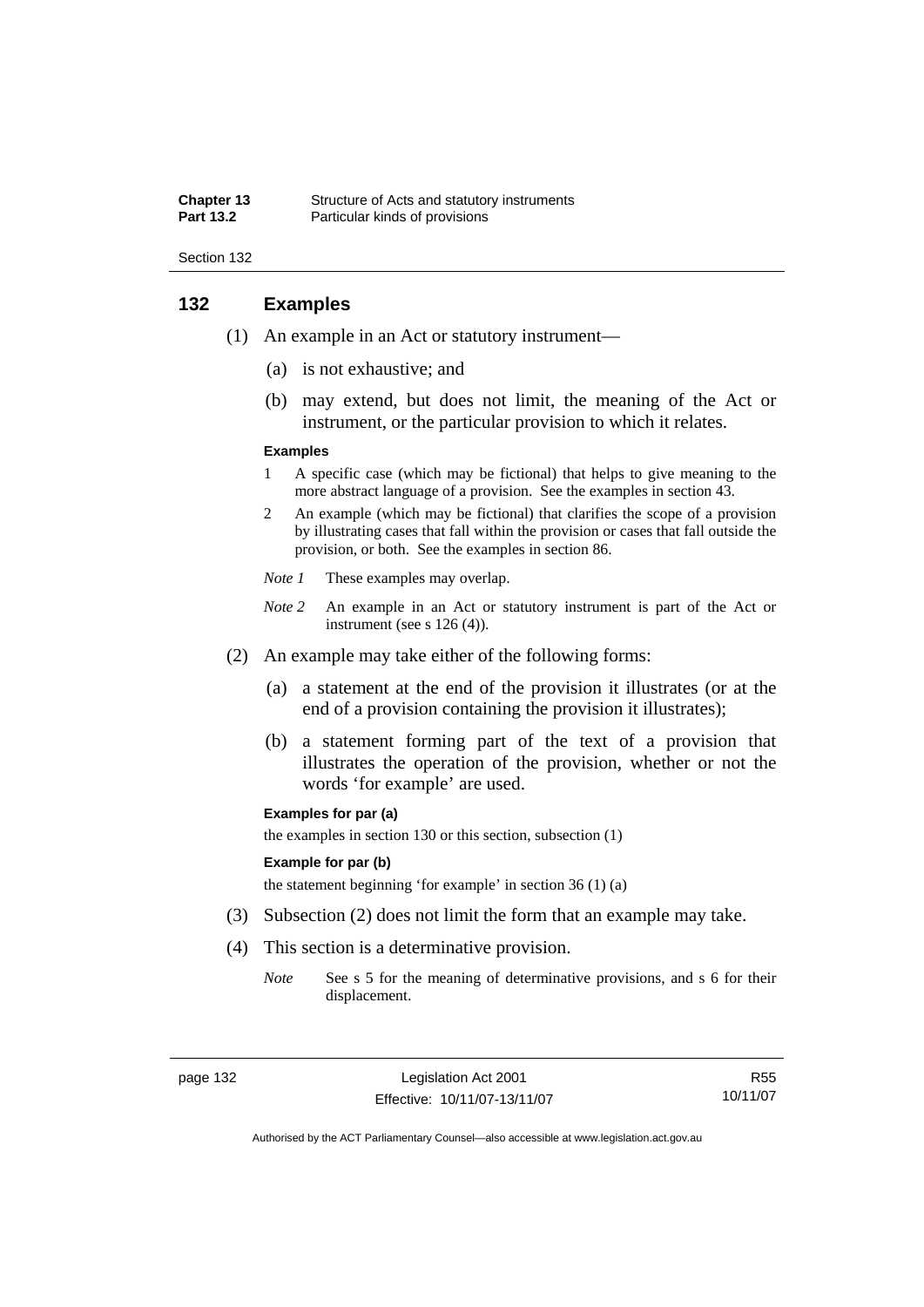# **133 Penalty units**

- (1) In a law, if a penalty for an offence is expressed as a number (whether whole or fractional) of penalty units—
	- (a) the penalty is a fine of that number of penalty units; and
	- (b) the value of the penalty unit for the offence is—
		- (i) if the person charged is an individual—\$100; or
		- (ii) if the person charged is a corporation—\$500.

#### **Example**

'Maximum penalty: 10 penalty units.' means that a person who is convicted of the relevant offence is liable to a maximum fine of 10 penalty units.

- If the person is an individual, the maximum fine is, therefore,  $$1\ 000$ (\$100 x 10).
- If the person is a corporation, the maximum fine is, therefore, \$5 000 (\$500 x 10).
- *Note* An example is part of the Act, is not exhaustive and may extend, but does not limit, the meaning of the provision in which it appears (see s 126 and s 132).
- (2) This section is a determinative provision.
	- *Note* See s 5 for the meaning of determinative provisions, and s 6 for their displacement.

# **134 Penalties at end of sections and subsections**

- (1) This section applies if a penalty (however expressed) is stated in a law—
	- (a) at the end of a section (whether or not the section is divided into subsections) and not expressed in a way that indicates that it applies only to a provision of the section; or
	- (b) at the end of a subsection (but not at the end of a section) and not expressed in a way that indicates that it applies only to a provision of the subsection; or

| R55      | Legislation Act 2001         | page 133 |
|----------|------------------------------|----------|
| 10/11/07 | Effective: 10/11/07-13/11/07 |          |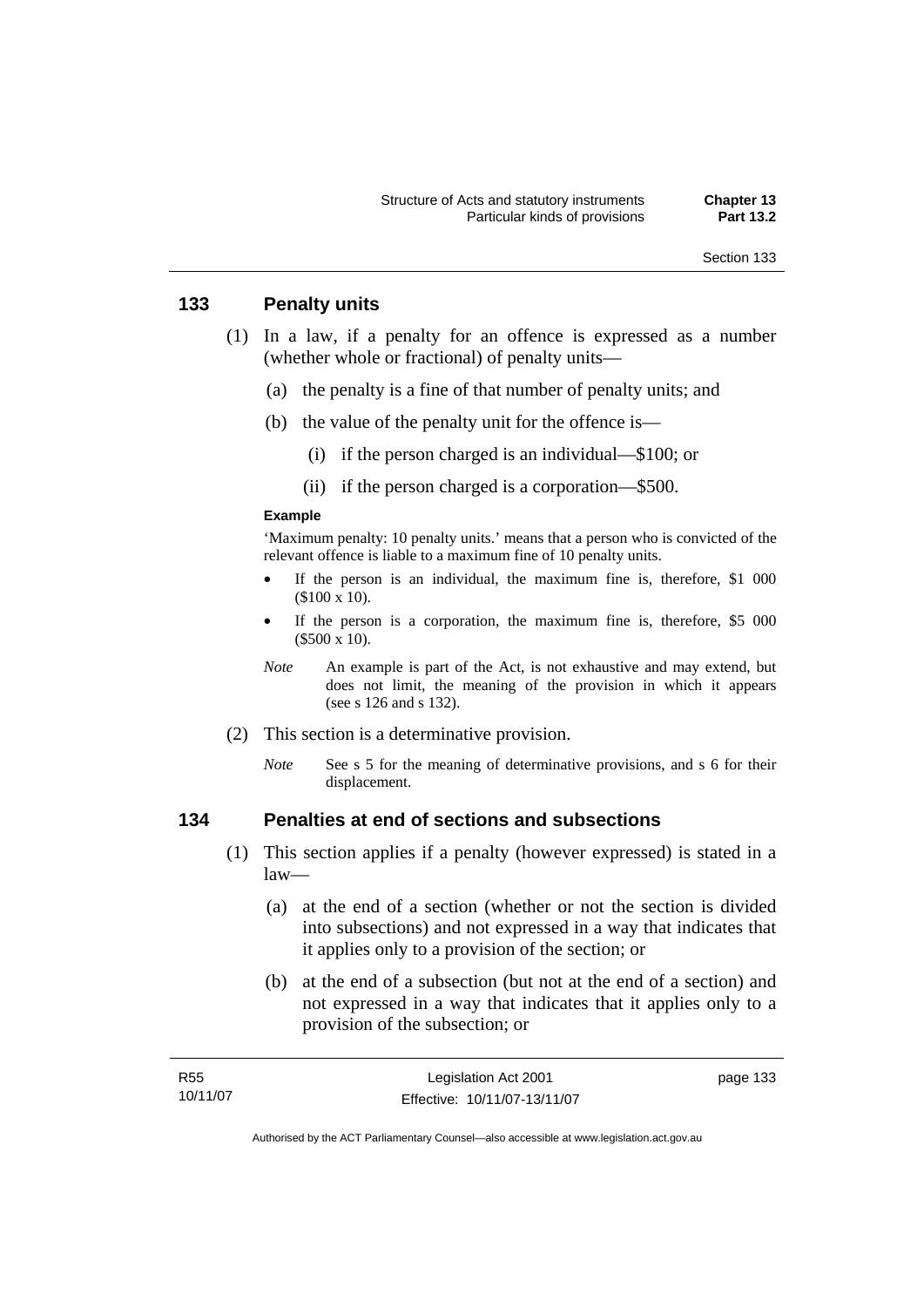**Chapter 13** Structure of Acts and statutory instruments<br>**Part 13.2** Particular kinds of provisions Particular kinds of provisions

#### Section 134

 (c) at the end of a section or subsection and expressed in a way that indicates that it applies only to a provision of the section or subsection (the *relevant provision*).

#### **Example for par (a)**

the following penalty at the end of a section: 'Maximum penalty: 20 penalty units.'

#### **Example for par (b)**

the following penalty at the end of a subsection, but not at the end of a section: 'Maximum penalty: 20 penalty units.'

#### **Examples for par (c)**

- 1 the following penalty at the end of a section divided into subsections: 'Maximum penalty (subsection (3)): 20 penalty units.'.
- 2 the following penalty at the end of a subsection, but not at the end of a section:

'Maximum penalty:

- (a) for paragraph (b)—20 penalty units; or
- (b) for another paragraph—50 penalty units, imprisonment for 6 months or both.'
- *Note* An example is part of the Act, is not exhaustive and may extend, but does not limit, the meaning of the provision in which it appears (see s 126 and s 132).
- (2) If an offence is not expressly mentioned in the section, subsection or relevant provision, the penalty indicates that contravention of the section, subsection or relevant provision is an offence punishable on conviction as provided by subsection (4).

#### **Example of a penalty applying to entire section or subsection**

A person must not contravene a notice. Maximum penalty: 20 penalty units.

#### **Example of a penalty applying to a stated provision**

- (2) The register of transactions—
	- (a) may be kept in electronic form; and

page 134 Legislation Act 2001 Effective: 10/11/07-13/11/07

R55 10/11/07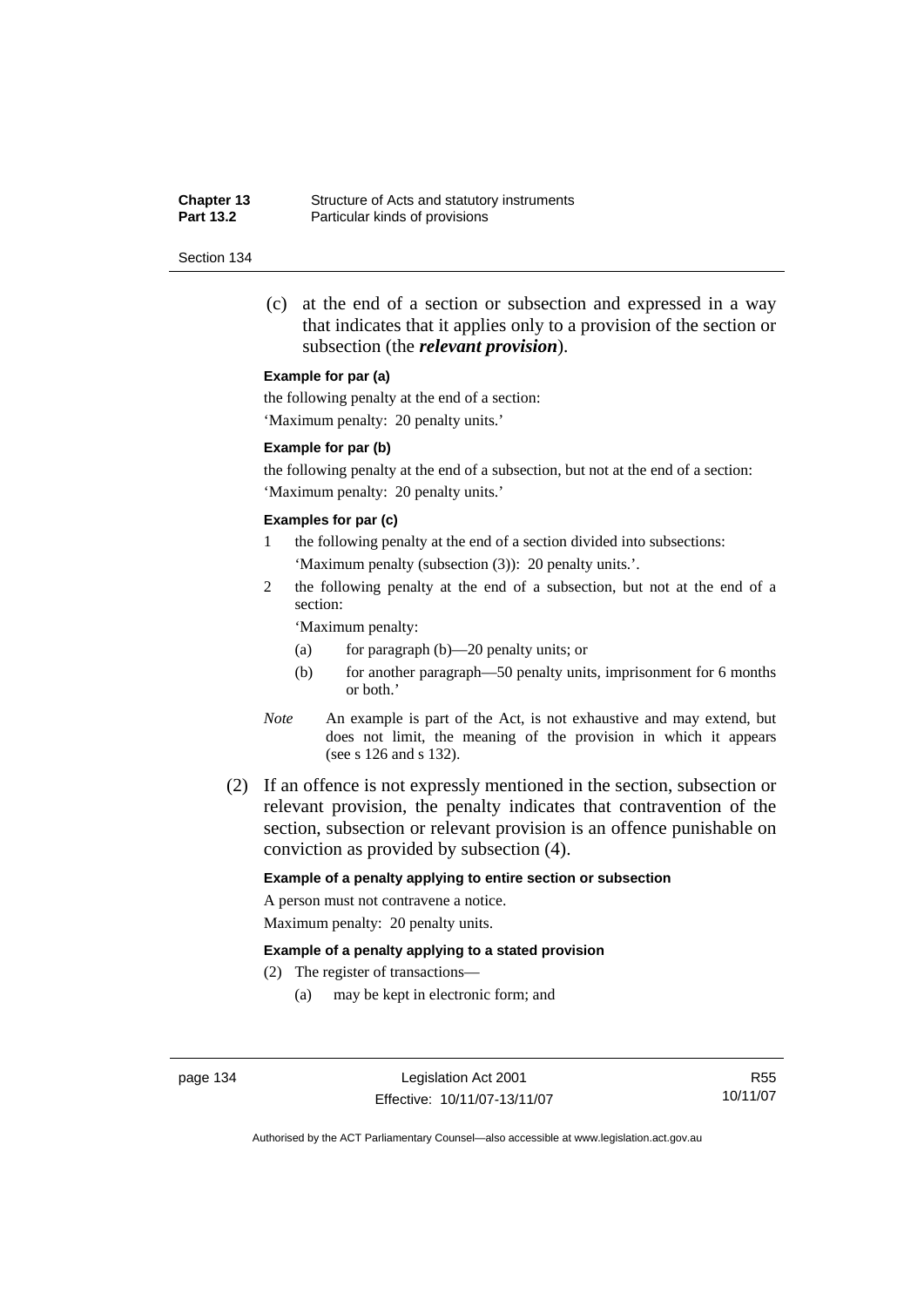- (b) must contain the particulars mentioned in section 91C.
- Maximum penalty (paragraph (b)): 20 penalty units.
- (3) If an offence is expressly mentioned in the section, subsection or relevant provision, the penalty indicates that the offence is punishable on conviction as provided by subsection (4).

#### **Example of a penalty applying to entire section or subsection**

A person who contravenes a notice commits an offence.

Maximum penalty: 20 penalty units.

#### **Example of a penalty applying to a stated provision**

- (2) If a person keeps the person's identity card after ceasing to be an officer—
	- (a) the person commits an offence; and

(b) the identity card is forfeited to the Territory.

Maximum penalty (paragraph (a)): 20 penalty units.

- (4) The penalty that may be imposed for the offence is—
	- (a) if only a single penalty is stated (whether as a maximum penalty or a penalty)—not more than the stated penalty; or
	- (b) if a minimum as well as a maximum penalty is stated—not less than the minimum and not more than the maximum.
- $(5)$  If—
	- (a) a penalty (however expressed) is stated in a law at the end of a section divided into subsections; and
	- (b) another penalty (however expressed) is stated at the end of another subsection of the section; and
	- (c) the first penalty is not expressed in a way that indicates that it applies only to a particular provision of the last subsection;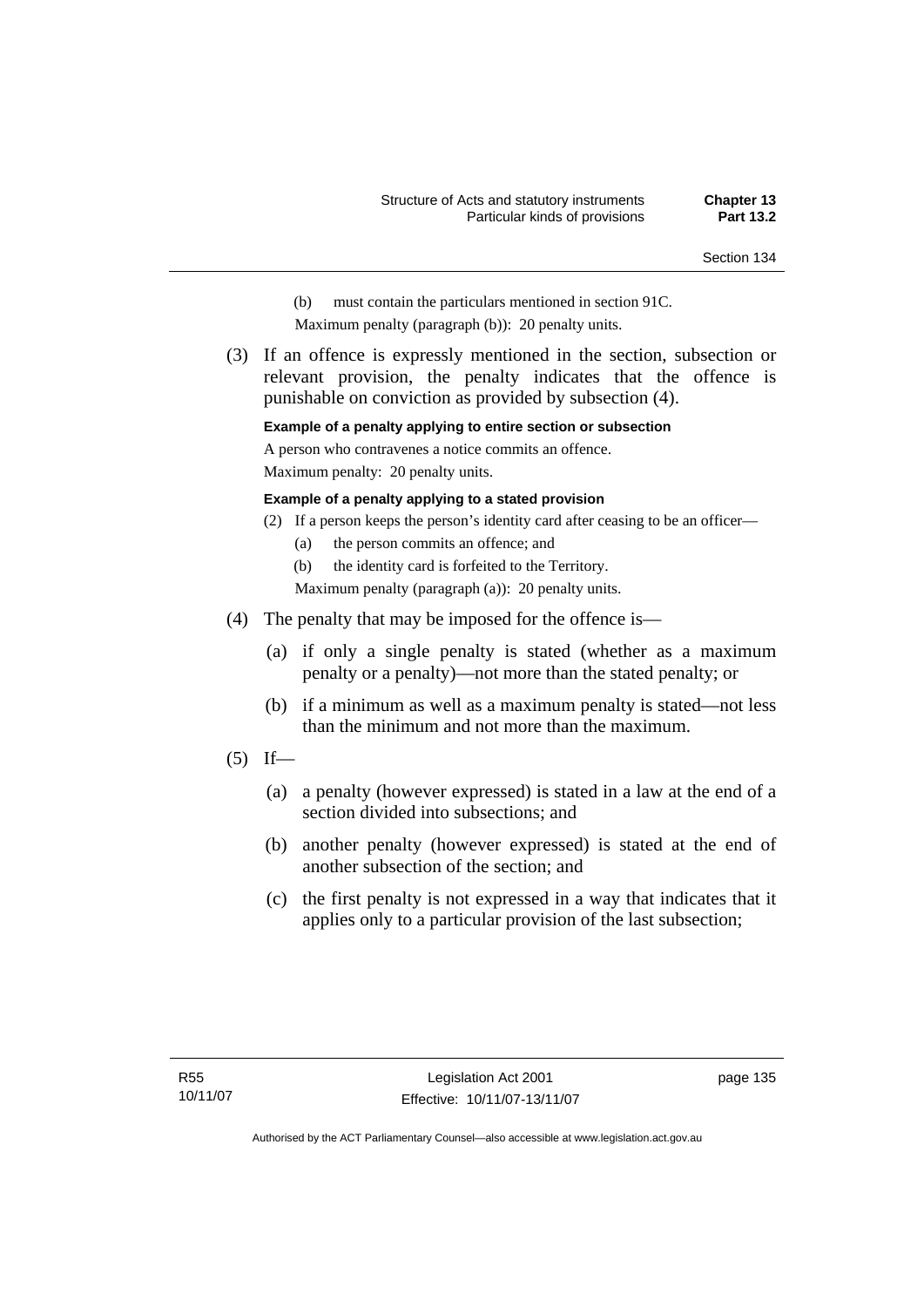| <b>Chapter 13</b> | Structure of Acts and statutory instruments |
|-------------------|---------------------------------------------|
| <b>Part 13.2</b>  | Particular kinds of provisions              |

the first penalty is taken, for this section, to be expressed in a way that indicates that it applies only to the last subsection.

#### **Example**

In the following example, subsection (4) is the last subsection and the penalty stated at the end applies only to that subsection:

'(2) A permit holder must record all transactions under this Act.

Maximum penalty: 20 penalty units.

- (3) If a permit holder is convicted of an offence against subsection (2), the registrar must cancel the permit.
- (4) A permit holder must not sell a declared substance in contravention of this Act.

Maximum penalty: 100 penalty units, imprisonment for 1 year or both.'.

- (6) In working out for this section whether a penalty is at the end of a section or subsection, the position of any example or note is to be disregarded.
- (7) This section is a determinative provision.
	- *Note* See s 5 for the meaning of determinative provisions, and s 6 for their displacement.

## **135 Penalties not at end of sections and subsections**

- (1) This section applies if a penalty (however expressed) is stated in a provision of a law other than at the end of a section or subsection.
- (2) If an offence is expressly mentioned in the provision, the penalty indicates that the offence is punishable on conviction as provided by subsection (4).

#### **Example**

A person who contravenes subsection (3) commits an offence punishable by a fine of not more than 20 penalty units.

*Note* An example is part of the Act, is not exhaustive and may extend, but does not limit, the meaning of the provision in which it appears (see s 126 and s 132).

page 136 Legislation Act 2001 Effective: 10/11/07-13/11/07

R55 10/11/07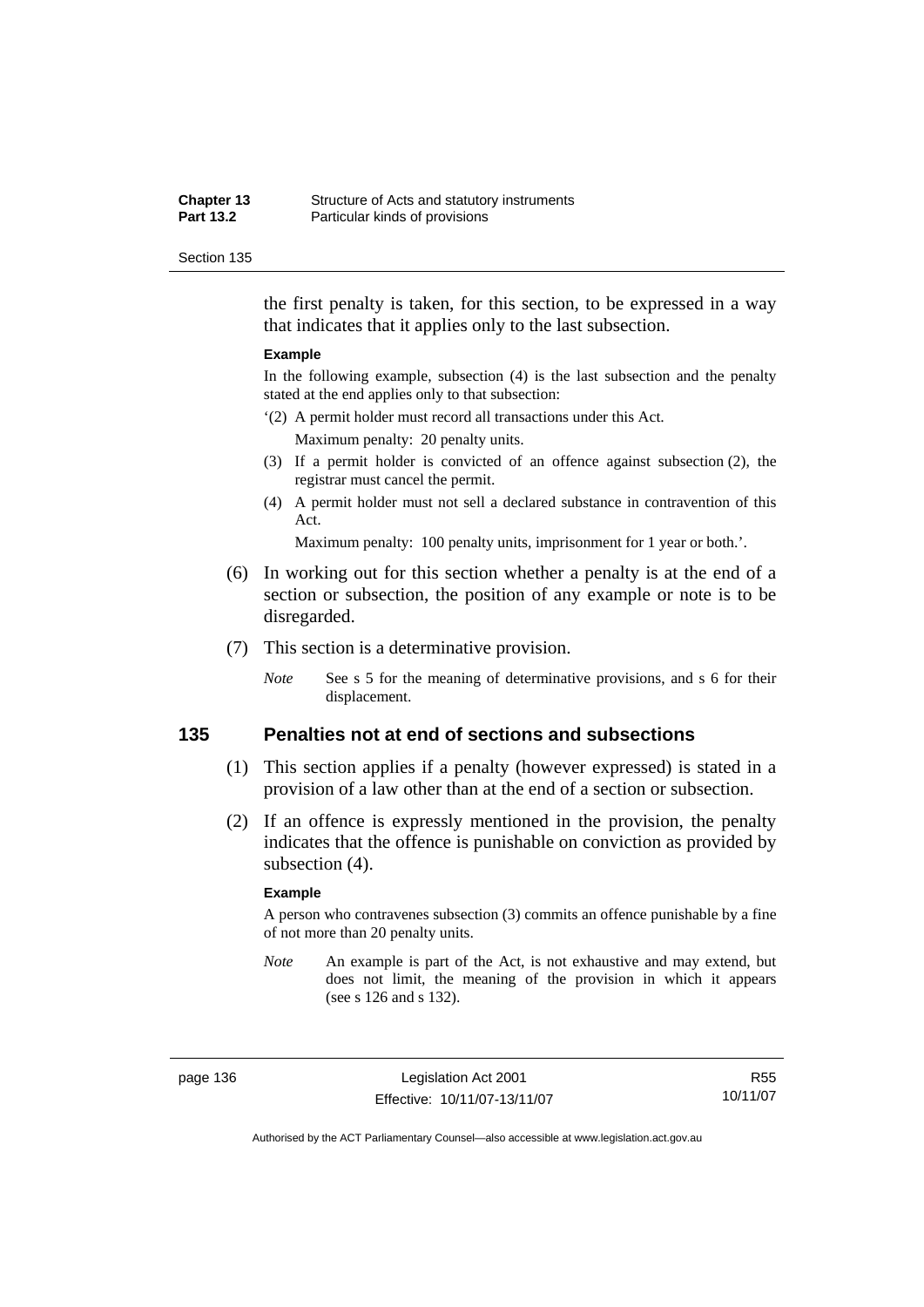(3) If an offence is not expressly mentioned in the provision, the penalty indicates that contravention of the provision (or a stated part of the provision) is an offence punishable on conviction as provided by subsection (4).

#### **Example**

A person who contravenes subsection (3) must pay a fine of not more than 20 penalty units.

- (4) The penalty that may be imposed for the offence is—
	- (a) if only a single penalty is stated (whether as a maximum penalty or a penalty)—not more than the stated penalty; or
	- (b) if a minimum as well as a maximum penalty is stated—not less than the minimum and not more than the maximum.
- (5) In working out for this section whether a penalty is at the end of a section or subsection, the position of any example or note is to be disregarded.
- (6) This section is a determinative provision.
	- *Note* See s 5 for the meaning of determinative provisions, and s 6 for their displacement.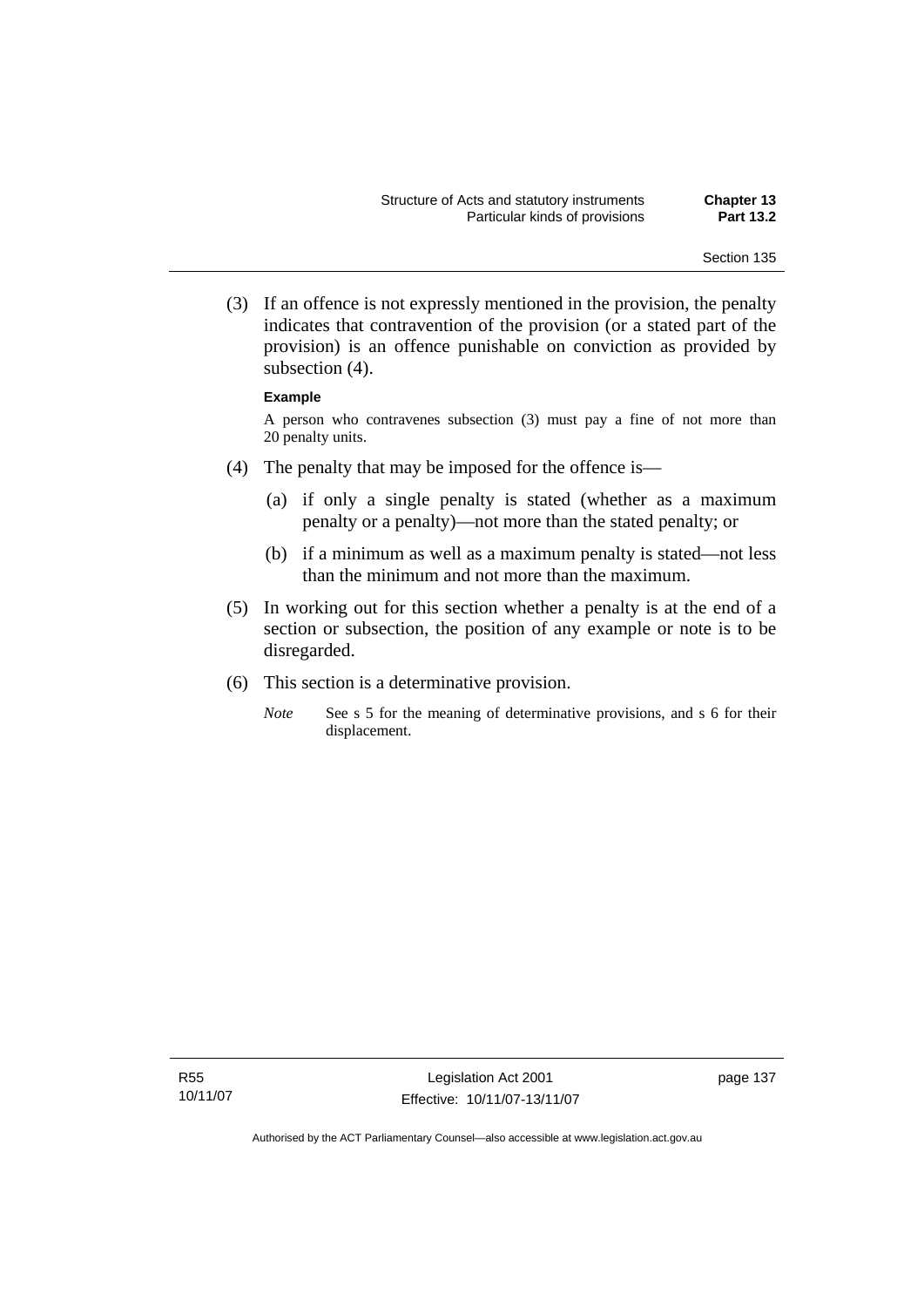# **Chapter 14 Interpretation of Acts and statutory instruments**

# **Part 14.1 Purpose and scope**

# **136 Meaning of** *Act* **in ch 14**

In this chapter:

*Act* includes a statutory instrument.

*Note* Section 7 (3) provides that a reference to an Act includes a reference to a provision of an Act. Section 13 (3) provides that a reference to a statutory instrument includes a reference to a provision of a statutory instrument.

# **137 Purpose and scope of ch 14**

- (1) The purpose of this chapter is to provide guidance about the interpretation of Acts.
- (2) This chapter is not intended to be a comprehensive statement of the law of interpretation applying to Acts.
- (3) In particular, this chapter assumes that common law presumptions operate in conjunction with this chapter.
- (4) Subsection (3) also applies to common law presumptions that come into existence after the commencement of this chapter.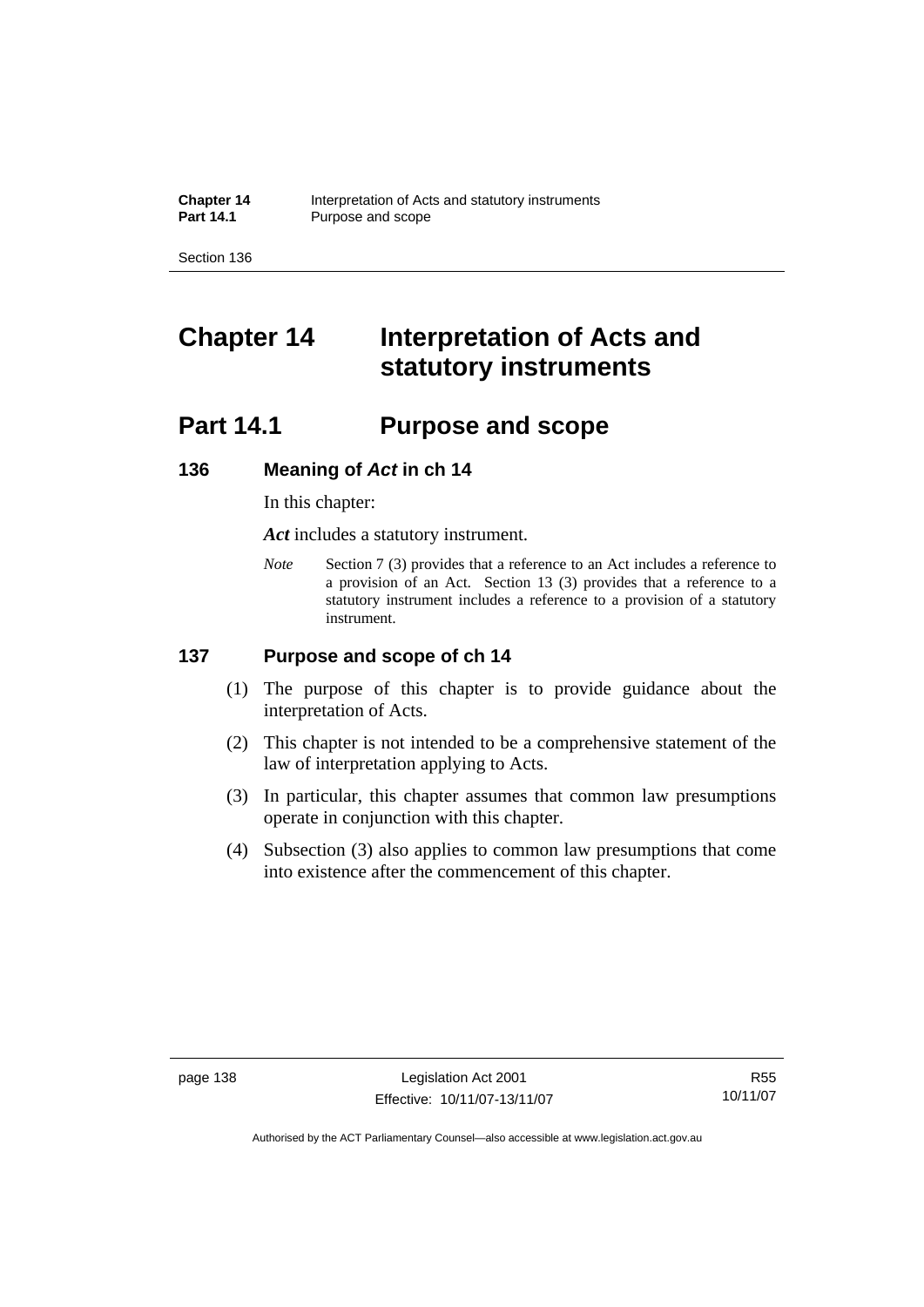# **Part 14.2 Key principles of interpretation**

# **138 Meaning of** *working out the meaning of an Act*

In this part:

*working out the meaning of an Act* means—

- (a) resolving an ambiguous or obscure provision of the Act; or
- (b) confirming or displacing the apparent meaning of the Act; or
- (c) finding the meaning of the Act when its apparent meaning leads to a result that is manifestly absurd or is unreasonable; or
- (d) finding the meaning of the Act in any other case.

# **139 Interpretation best achieving Act's purpose**

- (1) In working out the meaning of an Act, the interpretation that would best achieve the purpose of the Act is to be preferred to any other interpretation.
- (2) This section applies whether or not the Act's purpose is expressly stated in the Act.
	- *Note T*he *Human Rights Act 2004*, s 30 (1) (which is about interpreting legislation to be consistent with human rights) is also relevant to interpreting territory laws.

# **140 Legislative context**

In working out the meaning of an Act, the provisions of the Act must be read in the context of the Act as a whole.

#### **Examples**

1 The long title of an Act provides that it is an Act to give certain benefits to the holders of pensioner cards. Section 4 provides 'This Act applies to a holder of a pensioner card'. Section 22 provides that the commissioner may grant 'a person' an exemption from payment of rates. The Act does not contain a definition of 'person'. Section 22 must be read in the context of

R55 10/11/07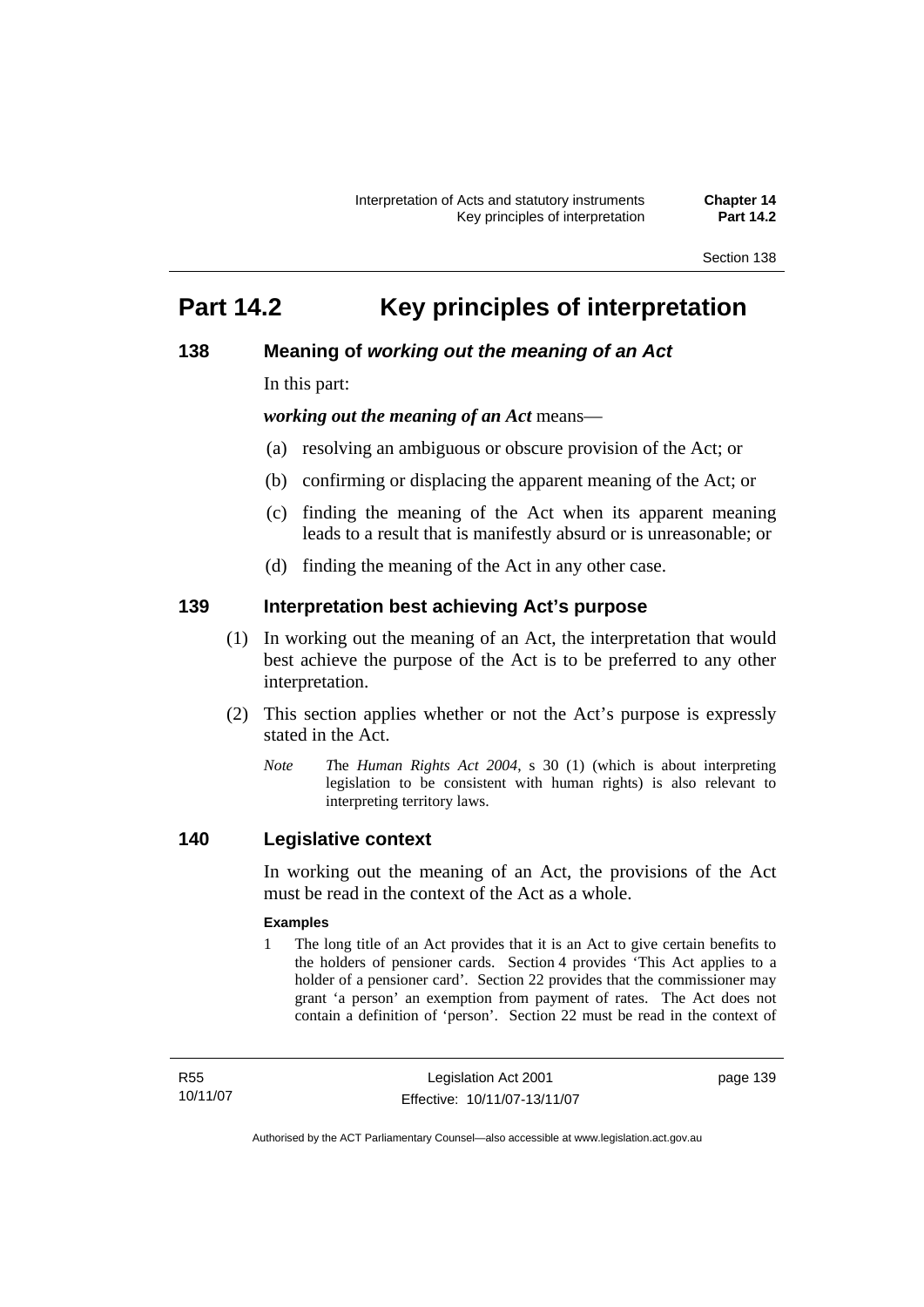| <b>Chapter 14</b> | Interpretation of Acts and statutory instruments |
|-------------------|--------------------------------------------------|
| <b>Part 14.2</b>  | Key principles of interpretation                 |

the Act as a whole so that the commissioner may only grant exemptions to people who are holders of pensioner cards.

2 The *Drug Testing Regulation 2001* (made under the *Drug Testing Act 2000* (hypothetical)), section 6 contains the following heading:

#### **6 Corresponding law—Act, s 100, def** *corresponding law*

The heading indicates that the section has been made for the definition of *corresponding law* in the *Drug Testing Act 2000*, section 100.

- 3 Section 12 (1) of a subordinate law refers to 'a non-conviction order under the *Crimes (Sentencing) Act 2005*'. No other kind of order is mentioned in the section and the word 'order' is not otherwise defined in the subordinate law. Subsections (2), (4), (7) and (9) of the same section, which only refer to 'the order', are to be understood as referring to the order mentioned in subsection  $(1)$ .
- *Note 1* See s 126 and s 127 for material that is, or is not, part of an Act or statutory instrument.
- *Note 2* An example is part of the Act, is not exhaustive and may extend, but does not limit, the meaning of the provision in which it appears (see s 126 and s 132).

# **141 Non-legislative context generally**

- (1) In working out the meaning of an Act, material not forming part of the Act may be considered.
	- *Note 1* See s 146 for the meaning of *may* and *must*.
	- *Note* 2 See s 126 and s 127 for material that is, or is not, part of an Act or statutory instrument.
	- *Note 3* See s 142 for material that may be considered in working out the meaning of an Act or statutory instrument.
- (2) In deciding whether material not forming part of an Act should be considered in working out the meaning of the Act, and the weight to be given to the material, the following matters must be taken into account:
	- (a) the desirability of being able to rely on the ordinary meaning of the Act, having regard to the purpose of the Act and the provisions of the Act read in the context of the Act as a whole;

| page 140 | Legislation Act 2001         | R55      |
|----------|------------------------------|----------|
|          | Effective: 10/11/07-13/11/07 | 10/11/07 |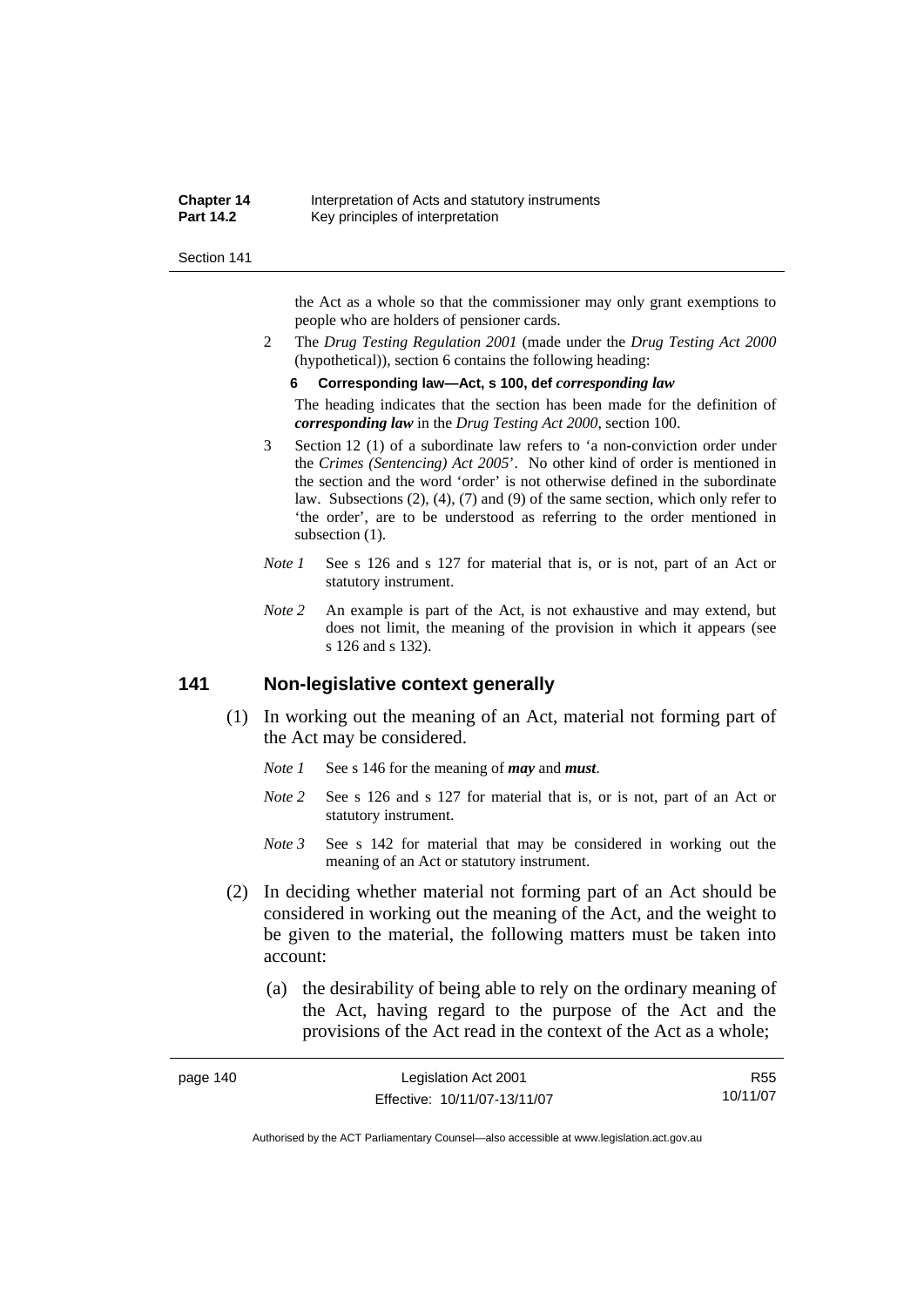- (b) the undesirability of prolonging proceedings without compensating advantage;
- (c) the accessibility of the material to the public.
- (3) Subsection (2) does not limit the matters that may be taken into account.
- (4) For subsection (2) (c), material in the register is taken to be accessible to the public.

*Note* The register is the ACT legislation register (see dict, pt 2, def *register*).

# **142 Non-legislative context—material that may be considered**

- (1) In working out the meaning of an Act, material mentioned in table 142, column 2 may be considered.
- (2) In working out the meaning of a statutory instrument, material mentioned in table 142, column 3 may be considered.
- (3) This section does not limit the material that may be considered in working out the meaning of an Act or statutory instrument.

| column 1<br>item | column 2<br>Act                                                                                          | column 3<br>statutory instrument                                                                                    |
|------------------|----------------------------------------------------------------------------------------------------------|---------------------------------------------------------------------------------------------------------------------|
|                  | material not forming<br>part of the Act contained<br>in an authorised version<br>of the Act              | material not forming part of<br>the statutory instrument<br>contained in an authorised<br>version of the instrument |
|                  | <b>Note</b><br>See ch 3 (Authorised<br>versions<br>and<br>evidence of laws and<br>legislative material). | <b>Note</b><br>See ch 3 (Authorised<br>versions and evidence of<br>legislative<br>and<br>laws<br>material).         |

## **Table 142**

R55 10/11/07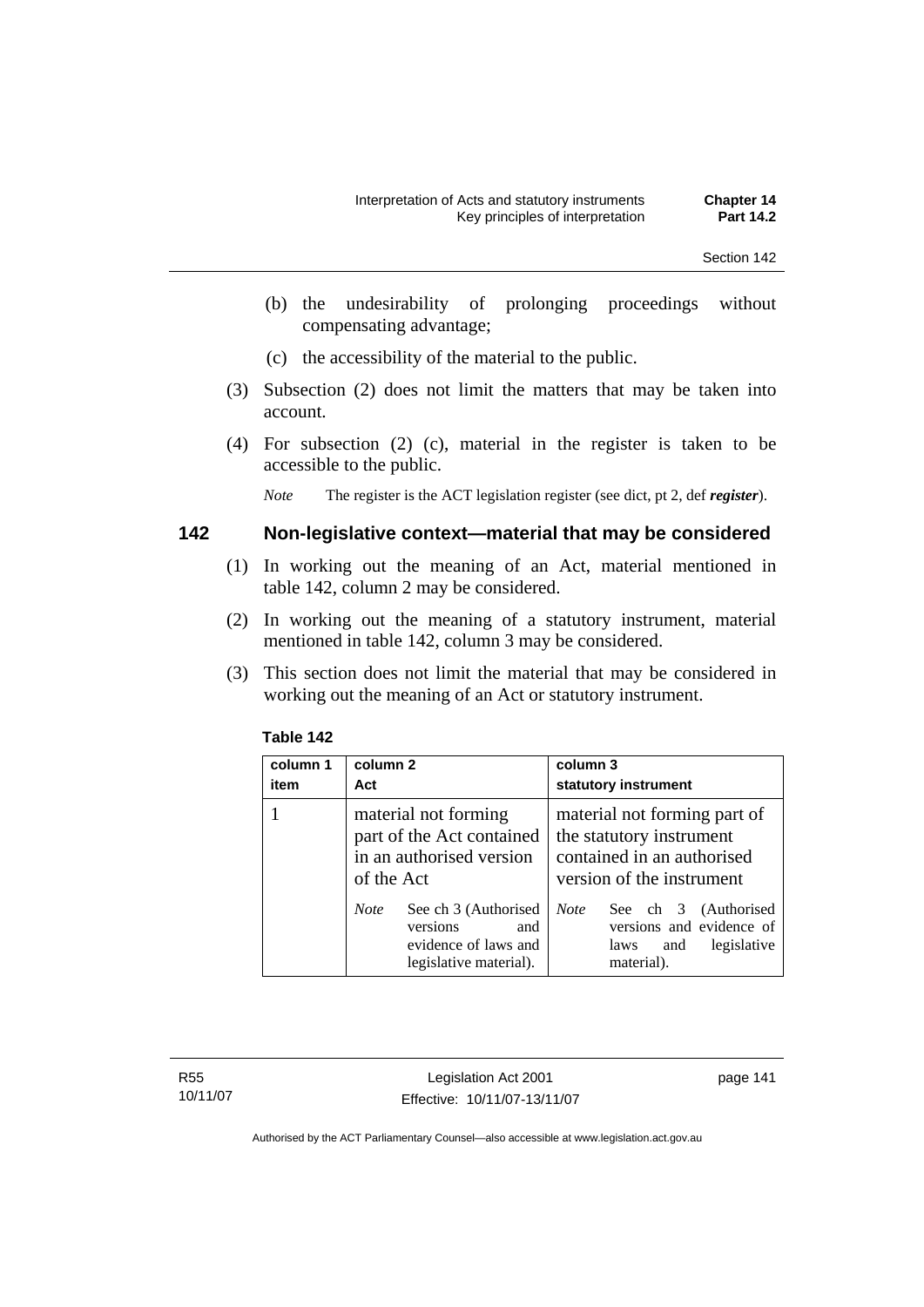**Chapter 14** Interpretation of Acts and statutory instruments **Part 14.2 Key principles of interpretation** 

#### Section 142

| column 1       | column <sub>2</sub>                                                                                                                                                                                                    | column 3                                                                                                                                                                                                                                                                                                                                                                                                                                          |
|----------------|------------------------------------------------------------------------------------------------------------------------------------------------------------------------------------------------------------------------|---------------------------------------------------------------------------------------------------------------------------------------------------------------------------------------------------------------------------------------------------------------------------------------------------------------------------------------------------------------------------------------------------------------------------------------------------|
| item           | Act                                                                                                                                                                                                                    | statutory instrument                                                                                                                                                                                                                                                                                                                                                                                                                              |
| $\overline{2}$ | any relevant report of a<br>royal commission, law<br>reform commission,<br>committee of inquiry or<br>other similar entity that<br>was presented to the<br><b>Legislative Assembly</b><br>before the Act was<br>passed | any relevant report of a royal<br>commission, law reform<br>commission, committee of<br>inquiry or other similar<br>entity that was presented to<br>the Legislative Assembly—<br>if the statutory<br>(a)<br>instrument was<br>presented to the<br>Assently—<br>before the end of<br>6 sitting days<br>after the day the<br>instrument was<br>presented to the<br>Assembly; or<br>(b)<br>in any other<br>case—before the<br>instrument was<br>made |

page 142 Legislation Act 2001 Effective: 10/11/07-13/11/07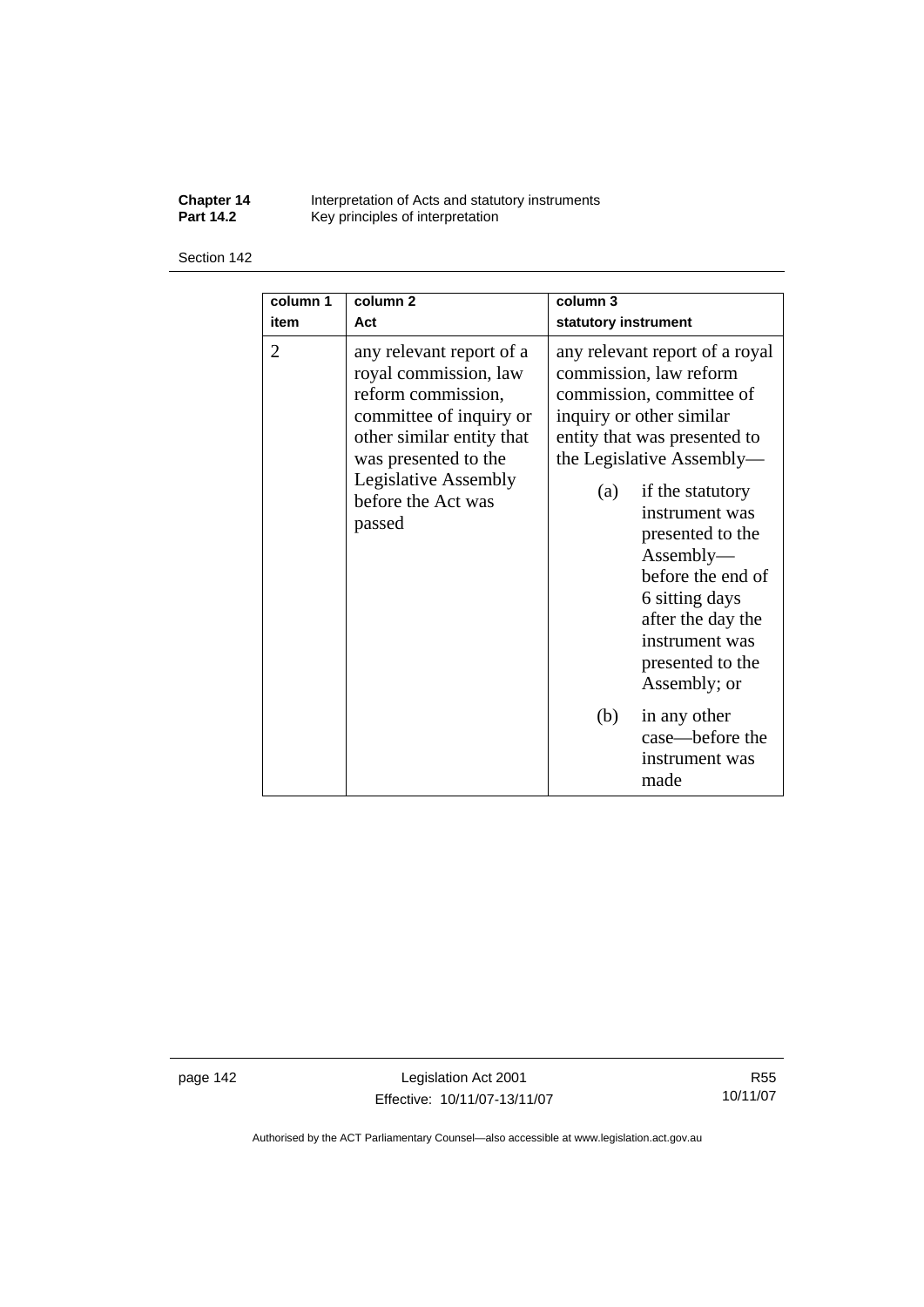Interpretation of Acts and statutory instruments **Chapter 14**  Key principles of interpretation **Part 14.2** 

| column 1       | column <sub>2</sub>                                                                                                                                                                                                        | column 3                                                                                                                                                                                                                                                                                                                                    |  |
|----------------|----------------------------------------------------------------------------------------------------------------------------------------------------------------------------------------------------------------------------|---------------------------------------------------------------------------------------------------------------------------------------------------------------------------------------------------------------------------------------------------------------------------------------------------------------------------------------------|--|
| item           | Act                                                                                                                                                                                                                        | statutory instrument                                                                                                                                                                                                                                                                                                                        |  |
| 3              | any relevant report of a<br>committee of the<br>Legislative Assembly<br>that was made to the<br>Assembly before the<br>Act was passed                                                                                      | any relevant report of a<br>committee of the Legislative<br>Assembly that was made to<br>the Assembly-<br>(a)<br>if the statutory<br>instrument was<br>presented to the<br>Assembly-<br>before the end of<br>6 sitting days<br>after the day the<br>instrument was<br>presented to the<br>Assembly; or                                      |  |
|                |                                                                                                                                                                                                                            | (b)<br>in any other<br>case—before the<br>instrument was<br>made                                                                                                                                                                                                                                                                            |  |
| $\overline{4}$ | any explanatory<br>statement (however<br>described) for the bill<br>that became the Act, or<br>any other relevant<br>document, that was<br>presented to the<br><b>Legislative Assembly</b><br>before the Act was<br>passed | if the statutory instrument<br>was presented to the<br>Legislative Assembly—any<br>explanatory statement<br>(however described) for the<br>instrument, or any other<br>relevant document, that was<br>presented to the Legislative<br>Assembly before the end of<br>6 sitting days after the<br>instrument was presented to<br>the Assembly |  |

R55 10/11/07

Legislation Act 2001 Effective: 10/11/07-13/11/07 page 143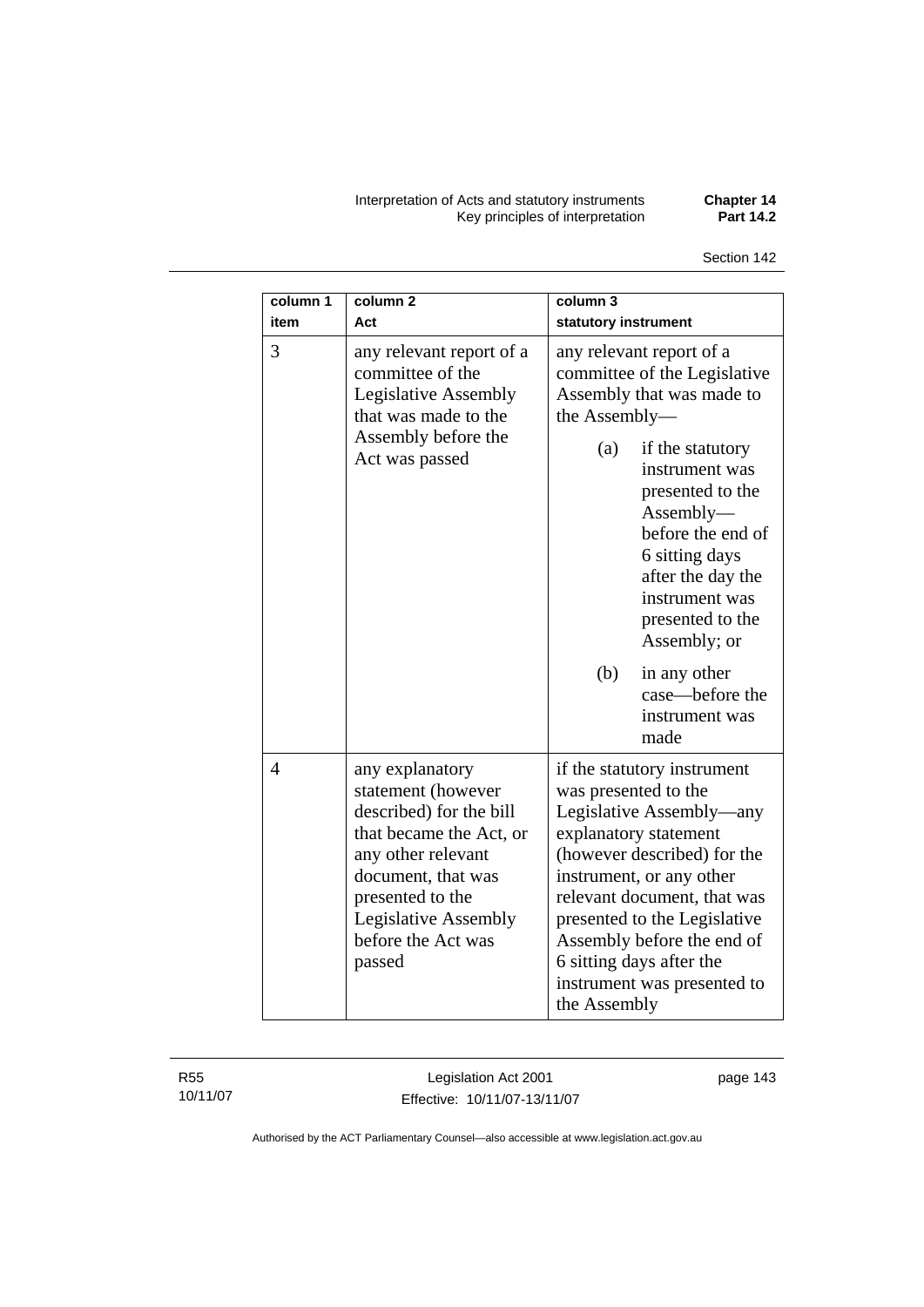**Chapter 14** Interpretation of Acts and statutory instruments<br>**Part 14.2** Key principles of interpretation Key principles of interpretation

#### Section 143

| column 1<br>item | column <sub>2</sub><br>Act                                                                                              | column 3<br>statutory instrument                                                                                                                                                                |
|------------------|-------------------------------------------------------------------------------------------------------------------------|-------------------------------------------------------------------------------------------------------------------------------------------------------------------------------------------------|
| 5                | the presentation speech<br>made to the Legislative<br>Assembly during the<br>passage of the bill that<br>became the Act | if the statutory instrument<br>was presented to the<br>Legislative Assembly by a<br>member of the Assembly-<br>any presentation speech<br>made to the Assembly                                  |
| 6                | official reports of<br>proceedings in the<br>Legislative Assembly in<br>relation to the bill that<br>became the Act     | if the statutory instrument<br>was presented to the<br>Legislative Assembly-<br>official reports of<br>proceedings in the<br>Legislative Assembly in<br>relation to the statutory<br>instrument |
| 7                | any relevant treaty or<br>other international<br>agreement to which<br>Australia is a party                             | any relevant treaty or other<br>international agreement to<br>which Australia is a party                                                                                                        |

# **143 Law stating material for consideration in working out meaning**

 (1) If a relevant law provides that stated material may or must be considered in working out the meaning of an Act or statutory instrument, that does not by implication prevent other material of the same or similar kind being considered in working out the meaning of the Act or instrument.

#### **Example**

The *Computer Crime Act 2000* (hypothetical) contains the following provision:

**4 Report may be used as an aid to interpretation** 

The *Community Law Reform Report on Computer Crime* (CLRC No X) may be considered in working out the meaning of this Act.

page 144 Legislation Act 2001 Effective: 10/11/07-13/11/07

R55 10/11/07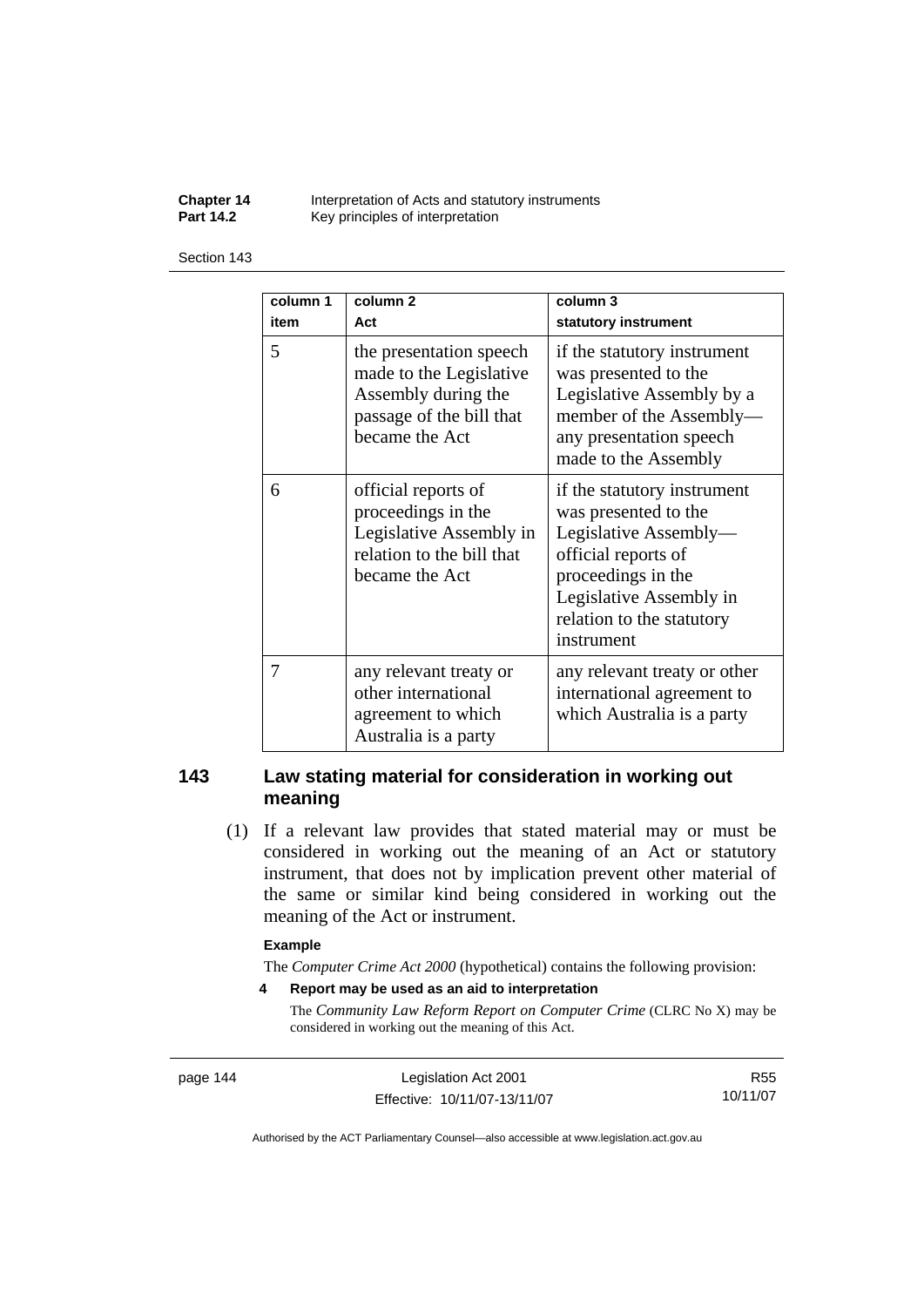This does not limit access to other non-legislative material of the same or a similar kind for working out the meaning of the *Computer Crime Act 2000*.

- *Note* An example is part of the Act, is not exhaustive and may extend, but does not limit, the meaning of the provision in which it appears (see s 126 and s 132).
- (2) In this section:

*relevant law* means—

- (a) in working out the meaning of an Act—the Act or another Act; or
- (b) in working out the meaning of a statutory instrument made under an Act—the Act, another Act or the instrument; or
- (c) in working out the meaning of a statutory instrument made under another statutory instrument—an Act or either instrument.

R55 10/11/07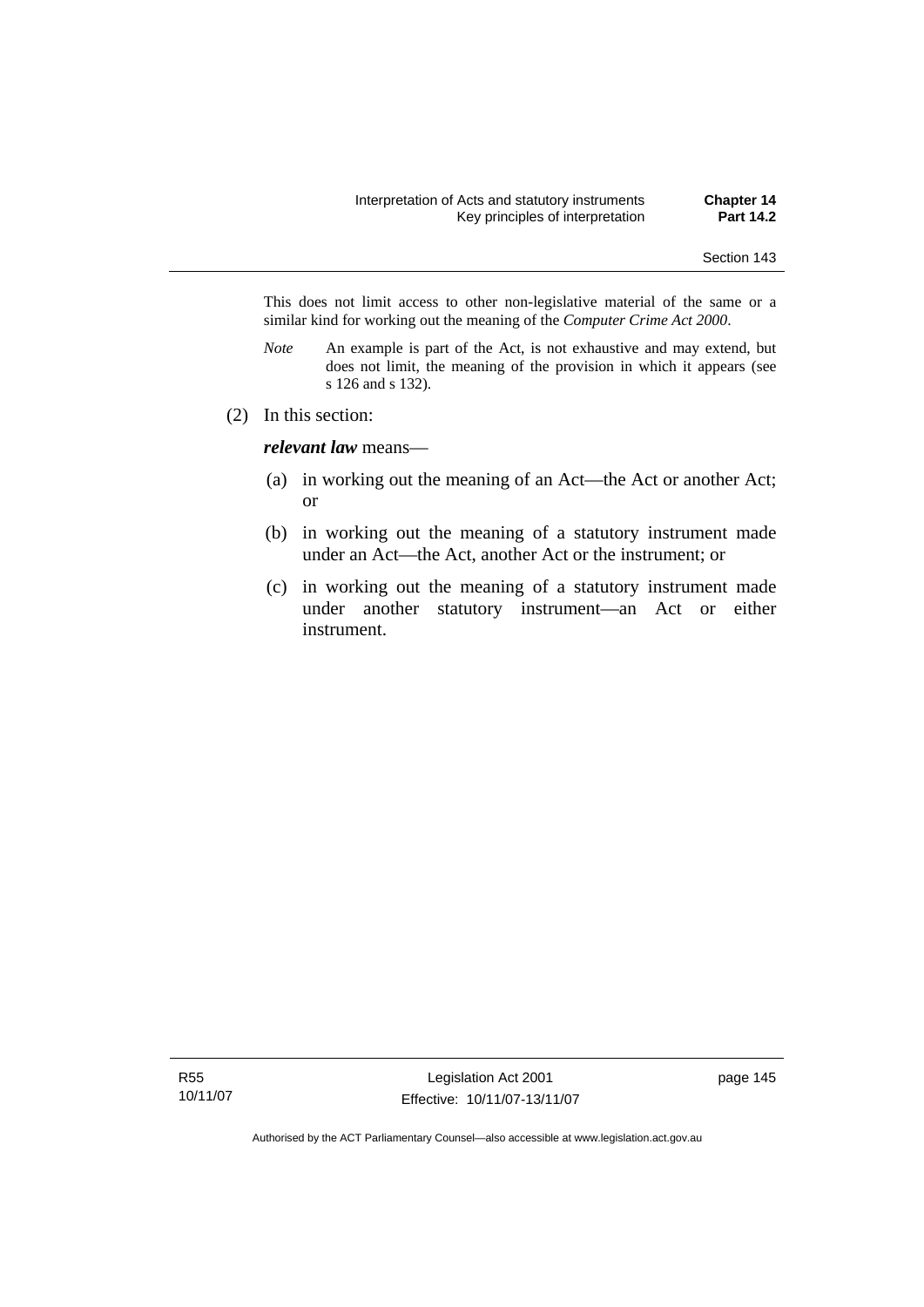**Chapter 15** Aids to interpretation **Part 15.1** General

Section 144

# **Chapter 15 Aids to interpretation**

# **Part 15.1 General**

# **144 Meaning of commonly-used terms**

A definition in the dictionary, part 1 applies to all Acts and statutory instruments.

*Note* See s 130 for the definition of *definition* and s 131 for provisions about signpost definitions.

# **145 Gender and number**

In an Act or statutory instrument—

- (a) words indicating a gender include every other gender; and
- (b) words in the singular number include the plural and words in the plural number include the singular.

# **146 Meaning of** *may* **and** *must*

- (1) In an Act or statutory instrument, the word *may*, or a similar term, used in relation to a function indicates that the function may be exercised or not exercised, at discretion.
	- *Note Function* is defined in the dict, pt 1 to include authority, duty and power.
- (2) In an Act or statutory instrument, the word *must*, or a similar term, used in relation to a function indicates that the function is required to be exercised.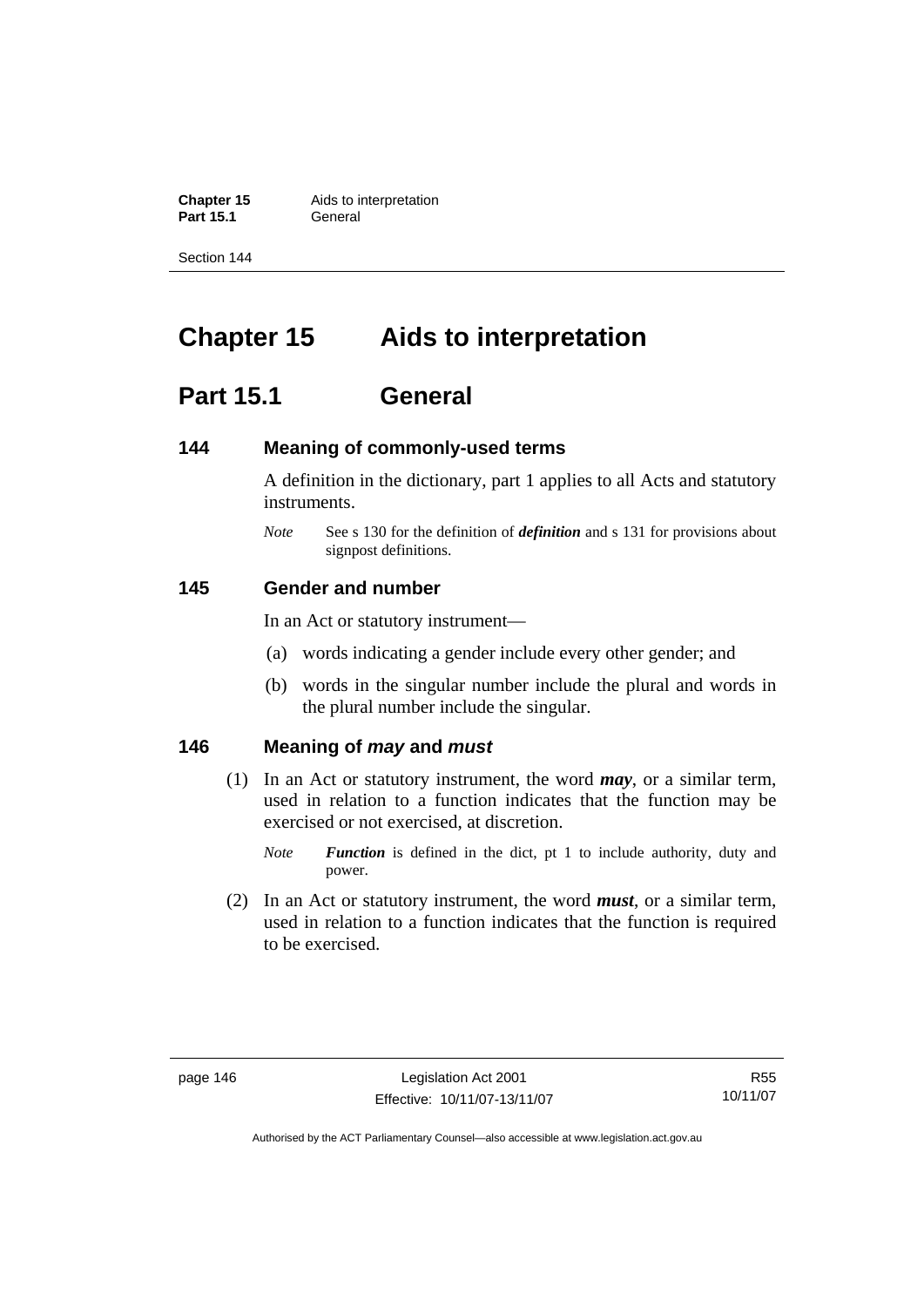- (3) This section is a determinative provision so far as it applies to an applicable law or an applicable provision.
	- *Note* See s 5 for the meaning of determinative provisions, and s 6 for their displacement.
- (4) In this section:

*applicable law* means an Act enacted, or statutory instrument made, after the application date.

*applicable provision* means a provision inserted after the application date into an Act or statutory instrument that is not an applicable law.

# *application date* means—

- (a) for an Act, subordinate law or disallowable instrument— 1 January 2000; and
- (b) for any other statutory instrument—1 January 2006.

*inserted*, for a provision, includes inserted in substitution for another provision.

# **147 Changes of drafting practice not to affect meaning**

 (1) The purpose of this section is to encourage the making of progressive improvements in the form of the statute book without inadvertently changing the substantive effect of the law.

*Note* See also s 96 (Relocated provisions).

- (2) This is to be achieved particularly by updating the language and structure of Acts and statutory instruments to replace older forms of legislative expression with forms reflecting current legislative drafting practice.
- (3) If an Act or statutory instrument is amended so that it contains an older form of legislative expression in a provision and a newer form in another, the ideas in the 2 provisions must not be regarded as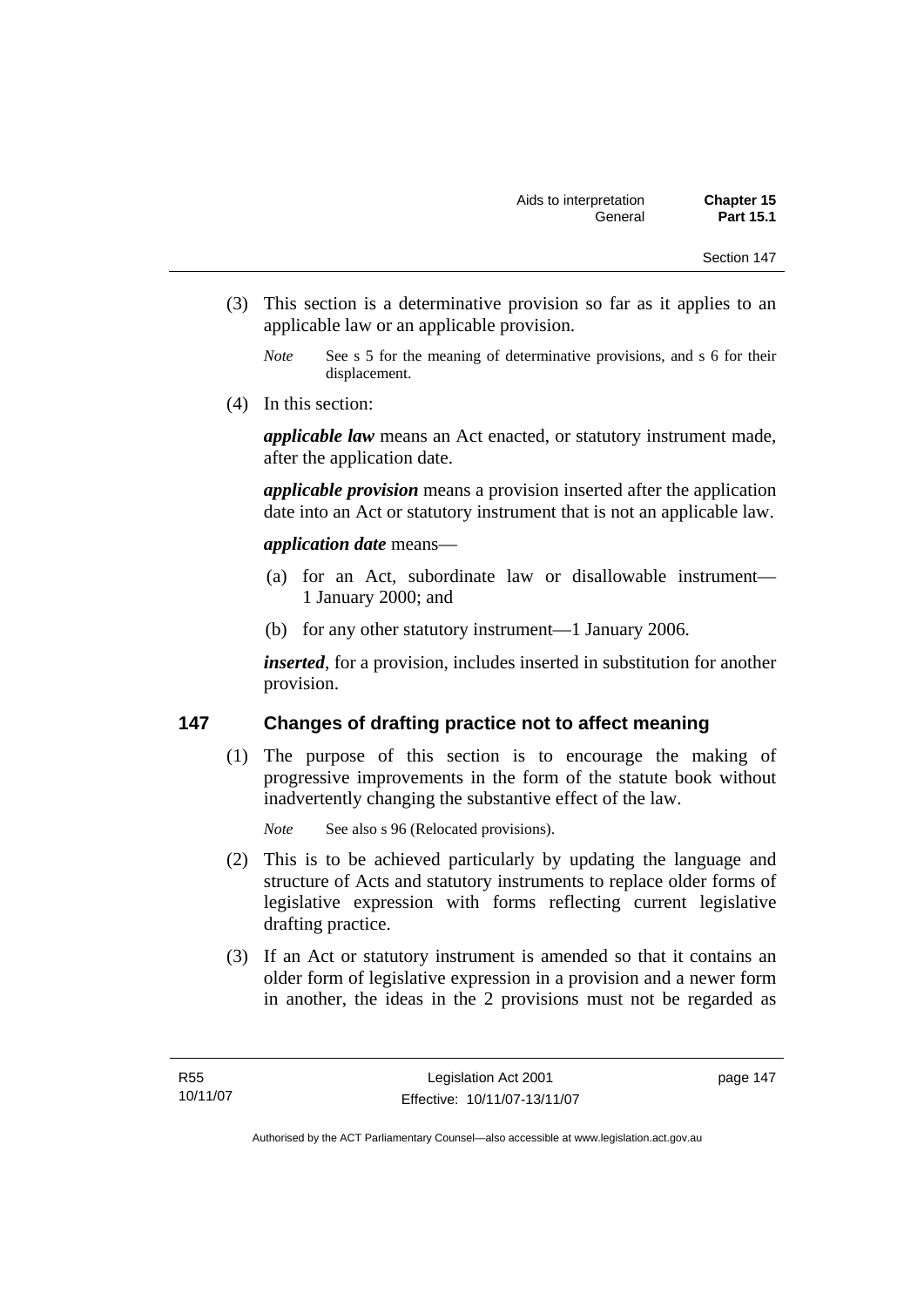| Chapter 15       | Aids to interpretation |
|------------------|------------------------|
| <b>Part 15.1</b> | General                |

different only because different words are used or the provisions are structured in different ways.

- (4) Subsection (3) also applies if the provisions are in different Acts or statutory instruments.
- (5) Also, if an Act or statutory instrument is amended so that a provision containing an older form of legislative expression is replaced (whether or not in the same position) by a provision in a newer form, the ideas in the 2 provisions must not be regarded as different only because different words are used or the provisions are structured in different ways.
- (6) In deciding whether the ideas are different, regard must be had to the context and history of the 2 provisions.
- (7) Subsection (6) does not limit the matters to which regard may be had.
- (8) This section is a determinative provision.
	- *Note* See s 5 for the meaning of determinative provisions, and s 6 for their displacement.

# **148 Terms used in instruments have same meanings as in authorising laws**

Terms used in a statutory instrument have the same meanings as they have, from time to time, in the Act or statutory instrument (the *authorising law*), or the relevant provisions of the authorising law, under which the instrument is made or in force.

# **149 Age in years**

For an Act or statutory instrument, a person is an age in years at the beginning of the person's birthday for the age.

R55 10/11/07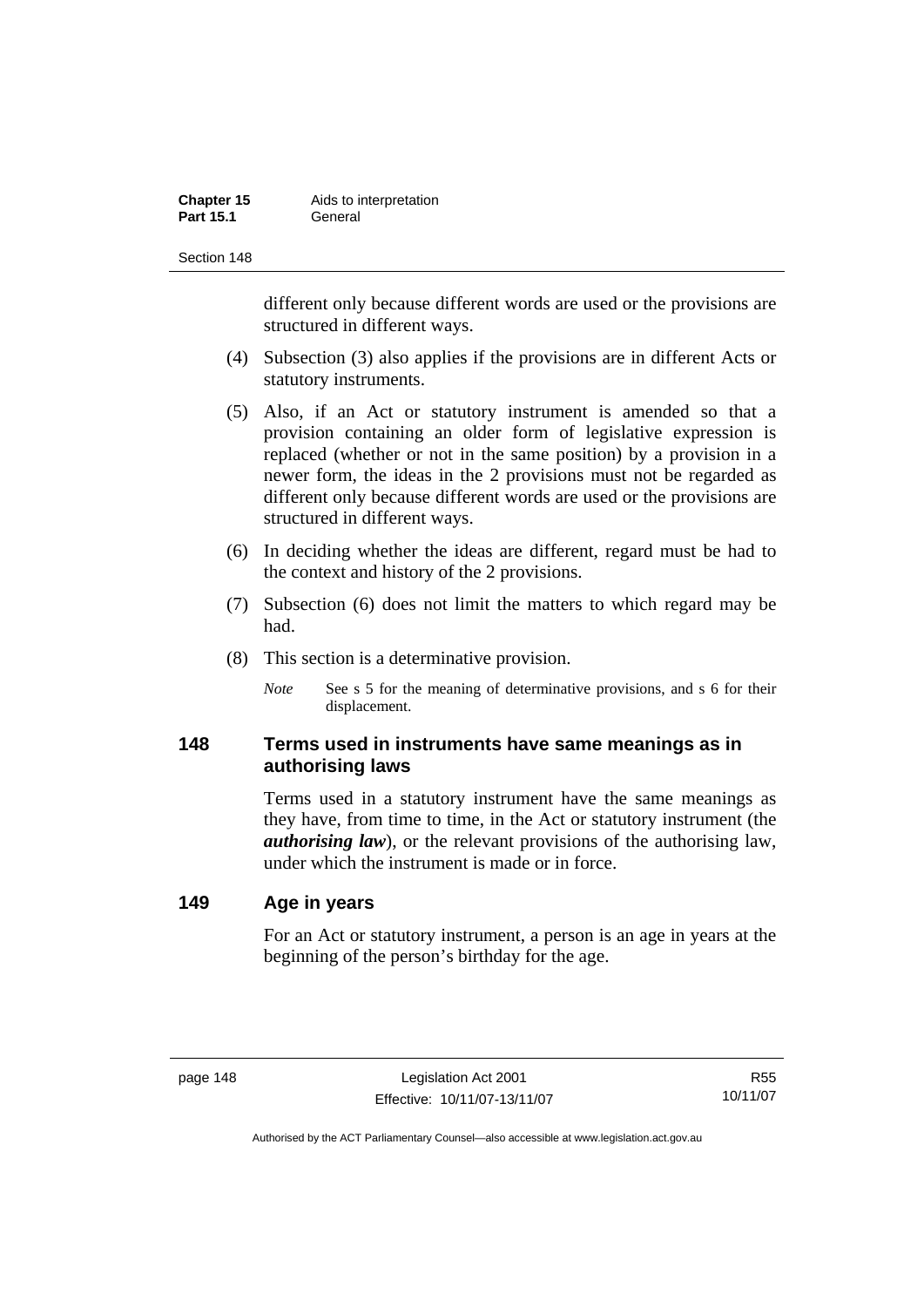# **150 Measurement of distance**

In applying an Act or statutory instrument, distance is to be measured in a straight line on a horizontal plane.

# **151 Working out periods of time generally**

- (1) This section applies in working out periods of 1 day or longer for an Act or statutory instrument, whether the period is a period in the future or the past.
	- *Note 1* The following definitions in the dictionary, pt 1 are also relevant to periods of time:
		- *business day*
		- *calendar month*
		- *calendar year*
		- *financial year*
		- *midnight*
		- *month*
		- *named month*
		- *quarter*
		- *working day*
		- *year*.
	- *Note 2* The *Standard Time and Summer Time Act 1972* deals with the meaning of a reference to a time.
- (2) A period of time described as beginning at, on or with a stated day, act or event includes the stated day or the day of the stated act or event.
- (3) A period of time described as beginning from or after a stated day, act or event does not include the stated day or the day of the stated act or event.
- (4) A period of time described as ending at, by, on or with, or as continuing to or until, a stated day, act or event includes the stated day or the day of the stated act or event.

| <b>R55</b> | Legislation Act 2001         | page 149 |
|------------|------------------------------|----------|
| 10/11/07   | Effective: 10/11/07-13/11/07 |          |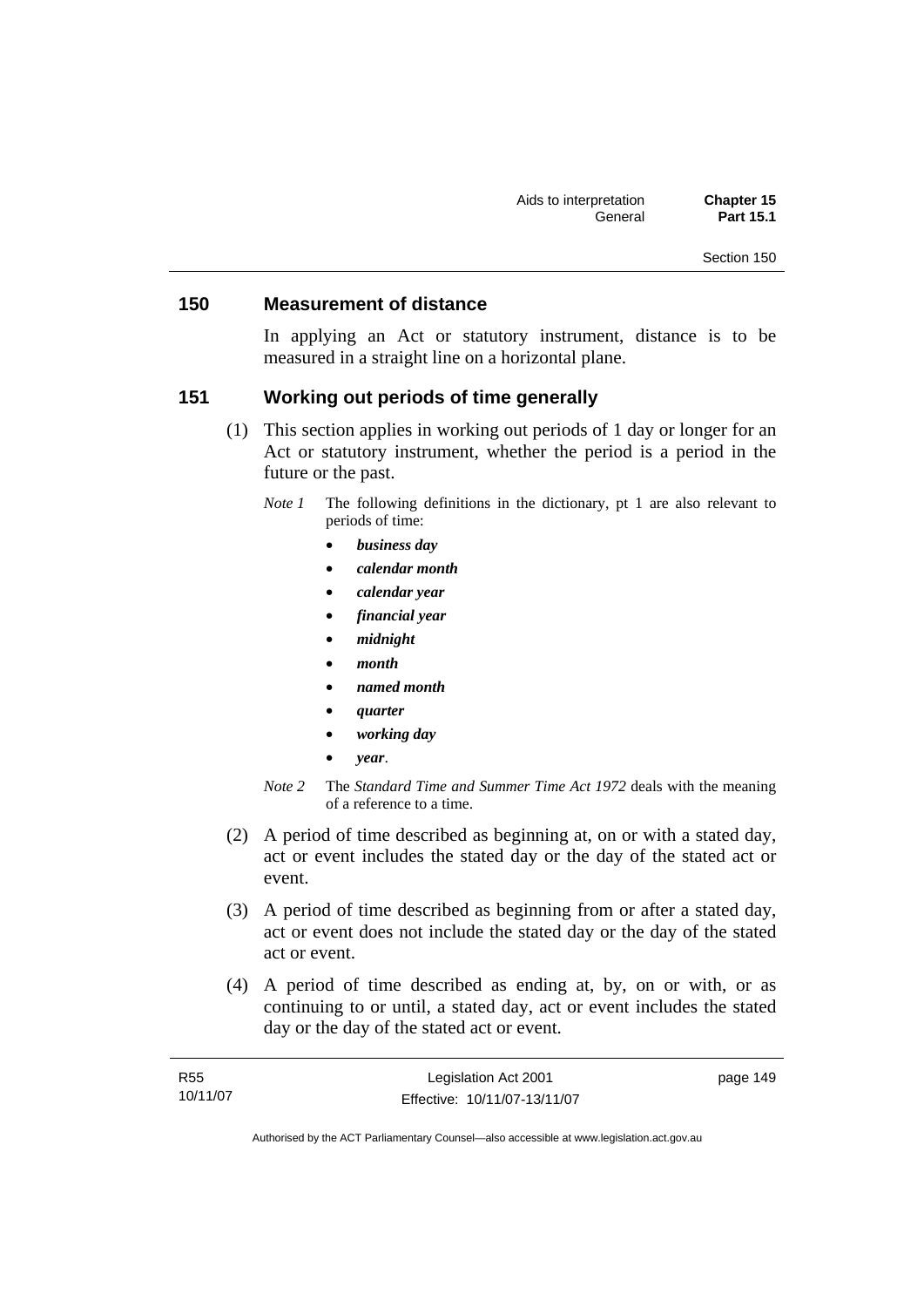| Chapter 15       | Aids to interpretation |
|------------------|------------------------|
| <b>Part 15.1</b> | General                |

- (5) A period of time described as ending before a stated day, act or event does not include the stated day or the day of the stated act or event.
- (6) A reference to a number of days between 2 events does not include the days when the events happen.

#### **Example**

A court rule requires a notice of motion to be served 2 days before the return date for the application. If the return date is Friday, that day and the day the application is served are not counted in working out the 2 days. For service to be valid, the application must be served on or before the Tuesday before the return date.

- *Note* An example is part of the Act, is not exhaustive and may extend, but does not limit, the meaning of the provision in which it appears (see Legislation Act, s 126 and s 132).
- (7) Despite subsection (3), if, under an Act or statutory instrument, something must or may be done within a particular period of time after a stated day, the thing may be done on the stated day.
- (8) This section is a determinative provision so far as it applies to an applicable law or applicable provision.
	- *Note* See s 5 for the meaning of determinative provisions, and s 6 for their displacement.
- (9) In this section:

*applicable law* means an Act enacted, or statutory instrument made, after 1 January 2006.

*applicable provision* means a provision inserted after 1 January 2006 into an Act or statutory instrument that is not an applicable law.

*inserted*, for a provision, includes inserted in substitution for another provision.

R55 10/11/07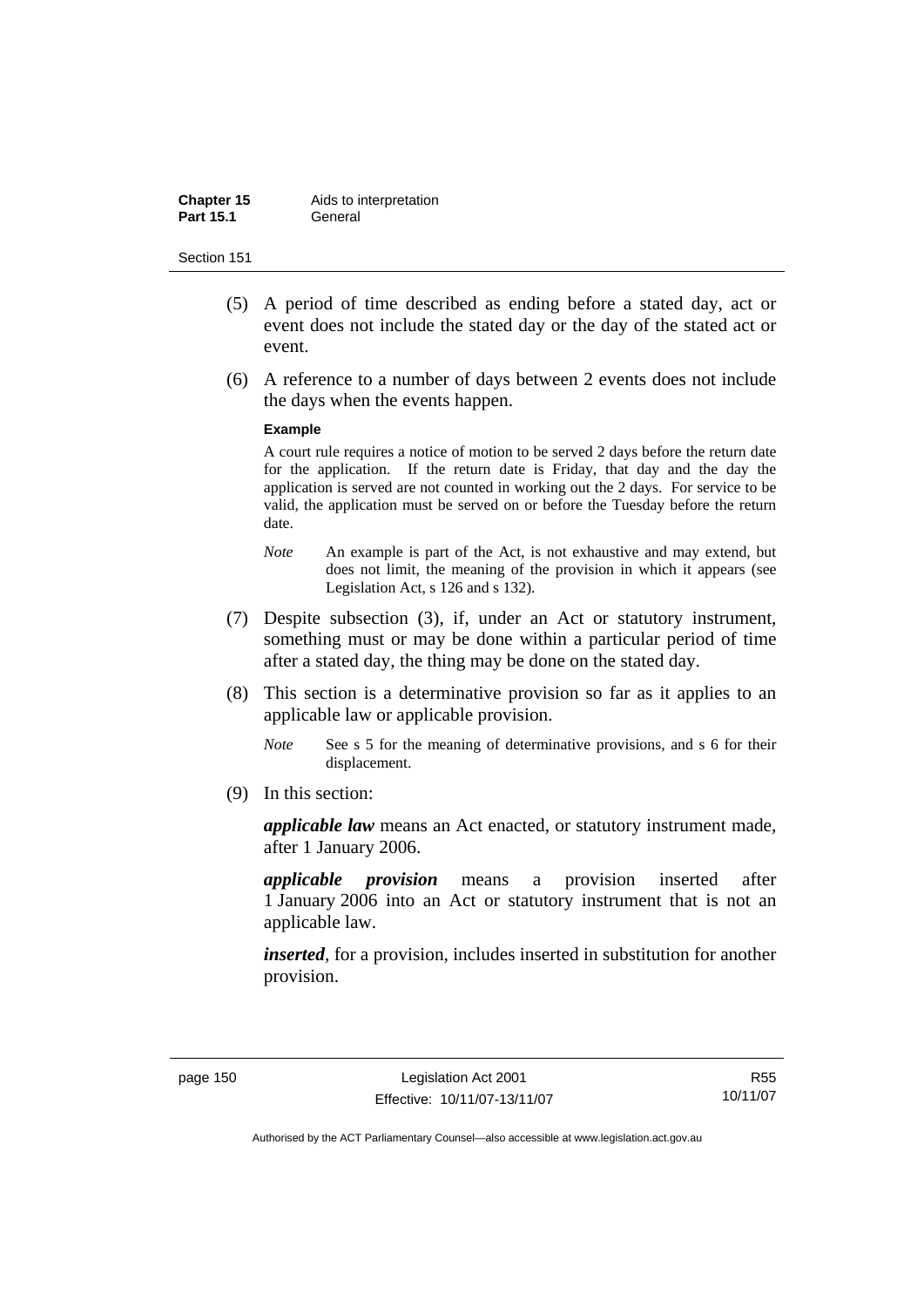Section 151A

# **151A Periods of time ending on non-working days**

- (1) This section applies if—
	- (a) under an Act or statutory instrument, something must or may be done on a particular day or within a particular period of time; and
	- (b) the day, or the last day of the period, is not a working day.
- (2) The thing must or may be done on the next day that is a working day.
- (3) This section is a determinative provision so far as it applies to an applicable law or applicable provision.
	- *Note* See s 5 for the meaning of determinative provisions, and s 6 for their displacement.
- (4) In this section:

*applicable law* means an Act enacted, or statutory instrument made, after 1 January 2006.

*applicable provision* means a provision inserted after 1 January 2006 into an Act or statutory instrument that is not an applicable law.

*inserted*, for a provision, includes inserted in substitution for another provision.

*public entity* means—

- (a) a court or tribunal; or
- (b) an administrative unit; or
- (c) a statutory-office holder; or
- (d) any other entity established for a public purpose under a law.

*working day* means—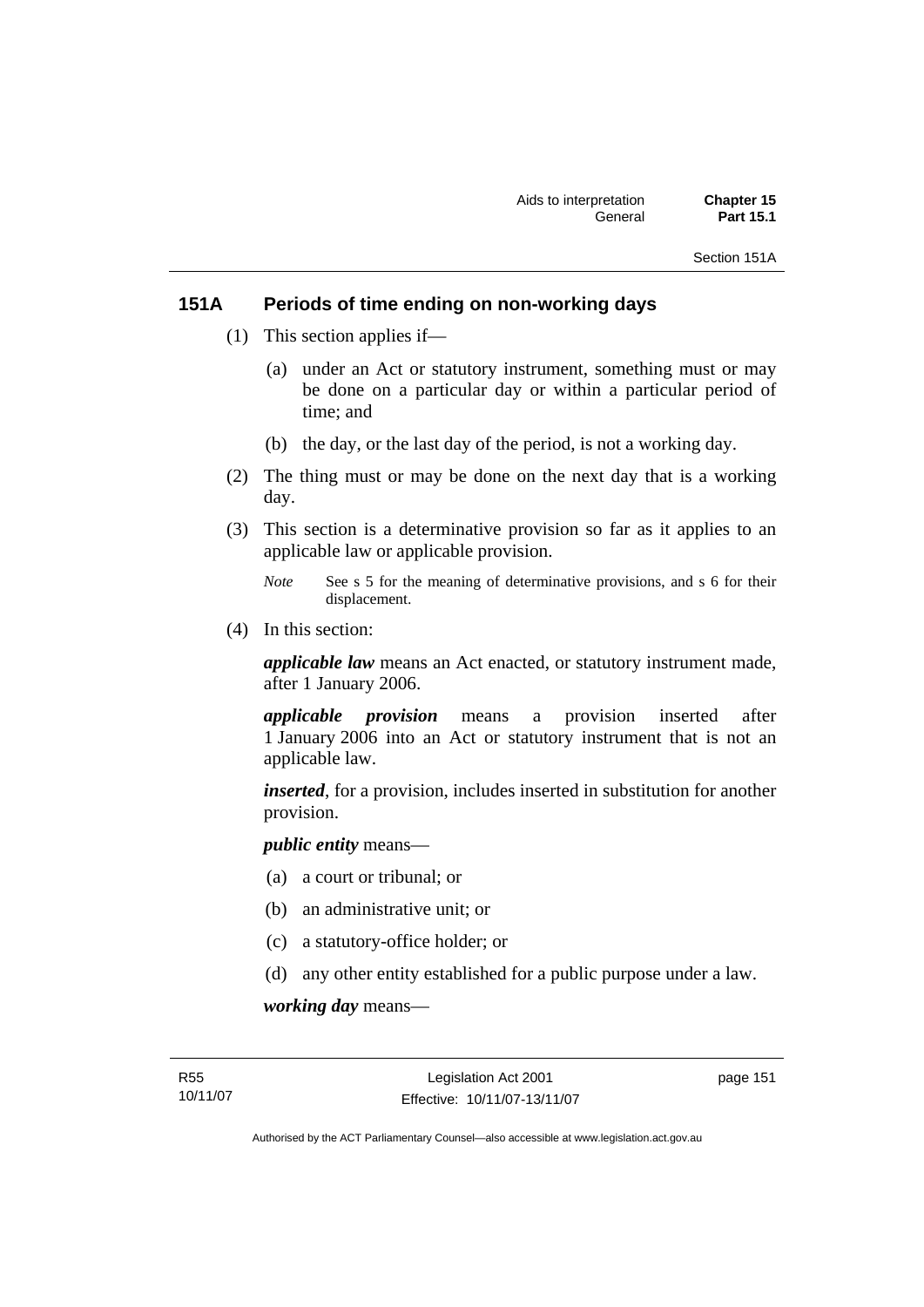#### **Chapter 15** Aids to interpretation Part 15.1 **General**

Section 151B

- (a) for doing something at an office (however described) of a public entity where the thing must or may be done—a day when the office is open; and
- (b) for doing anything else—a day that is not—
	- (i) a Saturday or Sunday; or
	- (ii) a public holiday at the place where the thing must or may be done; or
	- (iii) if the thing is to be done by or in relation to an authorised deposit-taking institution—a day observed by the institution as a bank holiday at the place where the thing must or may be done.

#### **Example for par (a)**

filing a document at a court registry

*Note* An example is part of the Act, is not exhaustive and may extend, but does not limit, the meaning of the provision in which it appears (see Legislation Act, s 126 and s 132).

# **151B Doing things for which no time is fixed**

- (1) This section applies if—
	- (a) under an Act or statutory instrument, something must or may be done; but
	- (b) no time is provided for doing the thing.
- (2) The thing must or may be done as soon as possible and as often as needed.

# **151C Power to extend time**

- (1) This section applies if, under an Act or statutory instrument—
	- (a) something must or may be done on a particular day or within a particular period of time; but

R55 10/11/07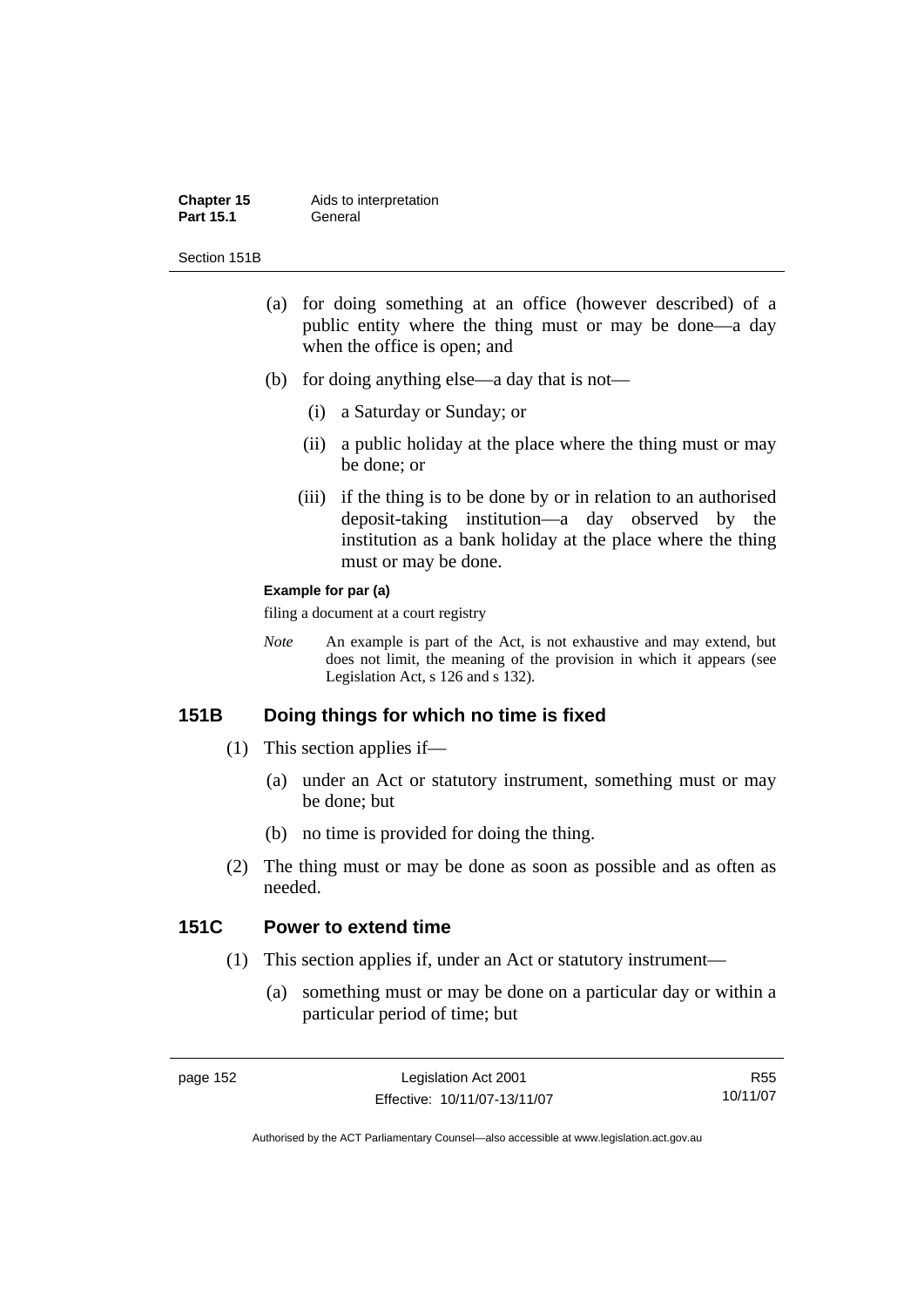- (b) a court or other entity has power to extend the time (the *relevant time*) for doing the thing.
- (2) A person may apply to the court or other entity for the relevant time to be extended even though the relevant time has ended.
- (3) The court or other entity may extend the relevant time even though the relevant time has ended.
- (4) This section is a determinative provision.

*Note* See s 5 for the meaning of determinative provisions, and s 6 for their displacement.

- (5) This section applies only to an applicable law or applicable provision.
- (6) In this section:

*applicable law* means an Act enacted, or statutory instrument made, after 1 January 2006.

*applicable provision* means a provision inserted after 1 January 2006 into an Act or statutory instrument that is not an applicable law.

*inserted*, for a provision, includes inserted in substitution for another provision.

# **152 Continuing effect of obligations**

If, under a provision of an Act or statutory instrument, an act is required to be done, the obligation to do the act continues until the act is done even if—

- (a) the provision required the act to be done within a particular period or before a particular time, and the period has ended or the time has passed; or
- (b) someone has been convicted of an offence in relation to failure to do the act.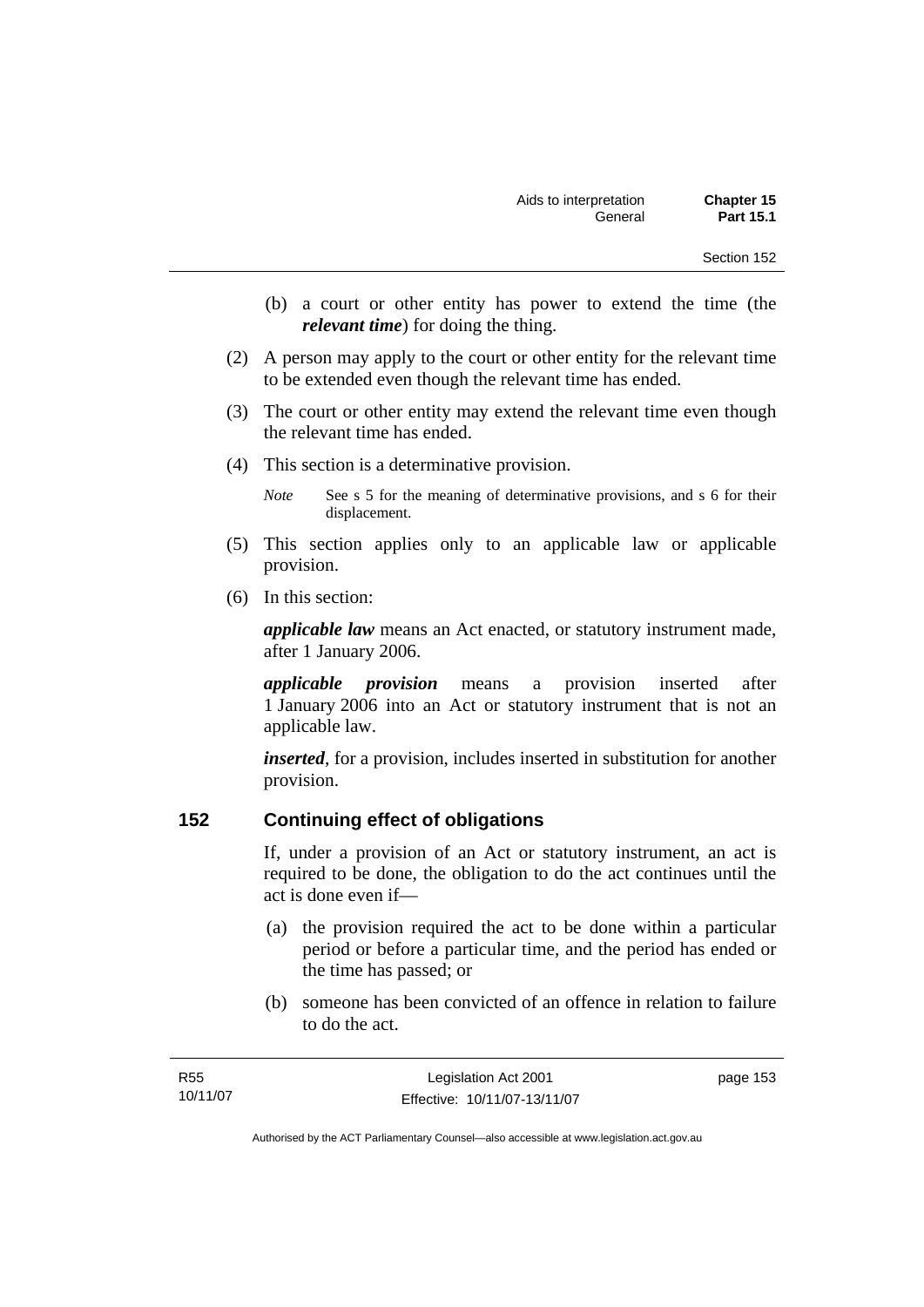**Chapter 15** Aids to interpretation<br>**Part 15.2 Definitions Definitions** 

Section 155

# **Part 15.2 Definitions**

*Note to pt 15.2* 

See also s 130 (What is a definition?), s 131 (Signpost definitions) and s 148 (Terms used in instruments have same meanings as in authorising laws).

# **155 Definitions apply subject to contrary intention**

- (1) A definition in an Act or statutory instrument applies except so far as the contrary intention appears.
- (2) This section is a determinative provision.
	- *Note* See s 5 for the meaning of determinative provisions, and s 6 for their displacement.

# **156 Application of definitions in dictionaries and sections**

 (1) A definition in the dictionary to an Act or statutory instrument applies to the entire Act or instrument unless the Act or instrument provides for the definition to have a more limited application.

#### **Examples**

- 1 The dictionary to the *ABC Act 1999* includes the signpost definition '*x*—see the *XYZ Act 1998*, section 3.'. There is nothing in the *ABC Act 1999* indicating the intended application of the definition of  $x$ . The definition of  $x$ in the *XYZ Act 1998*, section 3, therefore, applies to the entire *ABC Act 1999*.
- 2 In an Act, the word *z* is defined in the dictionary. The definition provides, in part, that '*z*, in part 4 (Registration of vehicles), means ...'. The definition of *z* applies only to part 4.
- 3 In part 6 of an Act (which is headed 'Part 6 Complaints'), the word *a* is defined in section 50. The section is not divided into subsections but contains a number of definitions. Section 50 begins with the words 'In this part:'. However, the dictionary to the Act contains the following definition:

*a*—see section 50.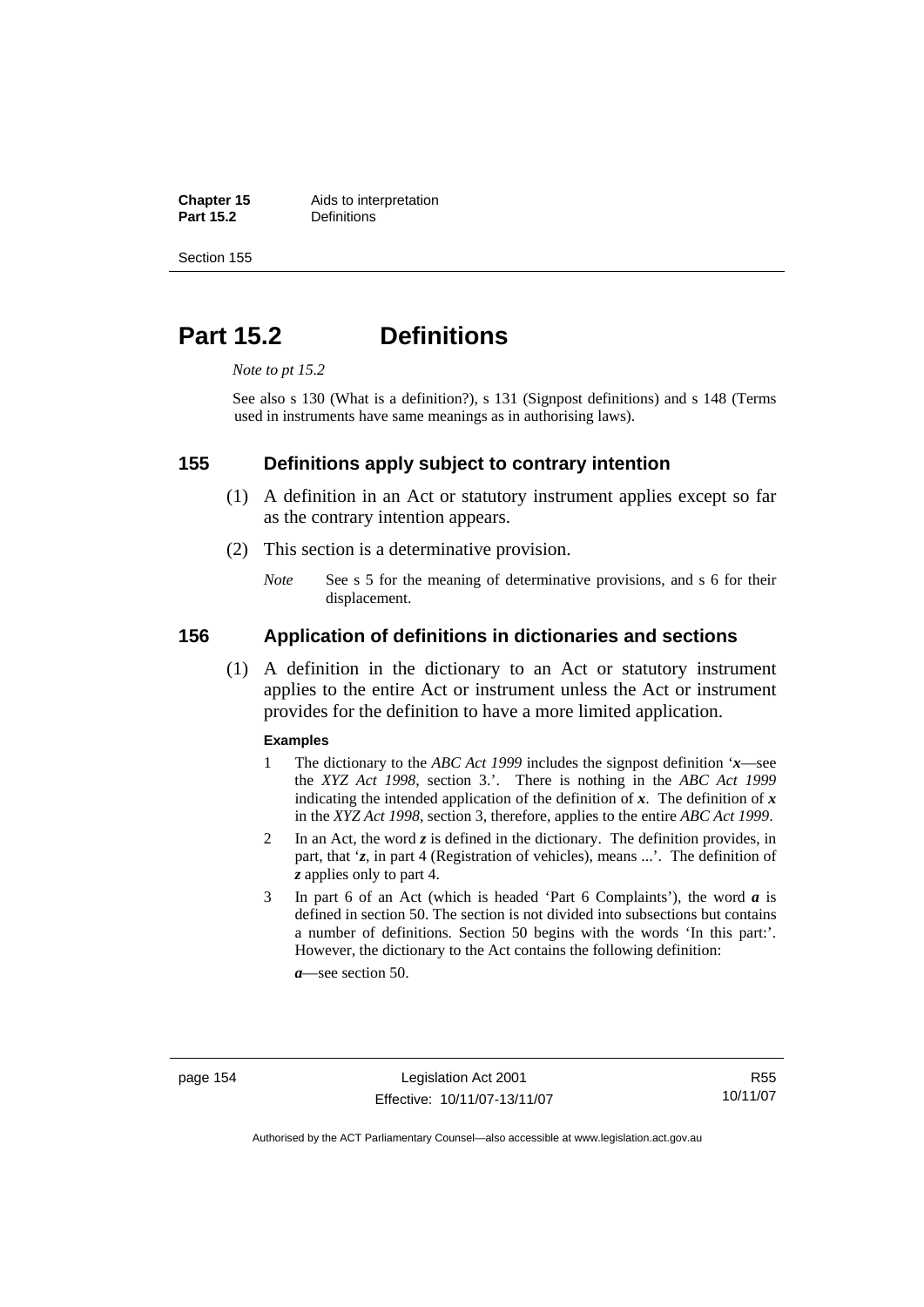The definition of *a* applies to the entire Act (compare s (2) eg 2).

- *Note 1* See s 144 (Meaning of commonly-used terms) for the application of the definitions in this Act, dict, pt 1.
- *Note 2* Section 148 (Terms used in instruments have same meanings as in authorising laws) provides that terms used in a statutory instrument have the same meaning as they have in the Act or statutory instrument under which the statutory instrument is made.
- *Note 3* An example is part of the Act, is not exhaustive and may extend, but does not limit, the meaning of the provision in which it appears (see s 126 and s 132).
- (2) A definition in a section of an Act or statutory instrument applies only to the section unless the Act or instrument provides for the definition to have a broader application.

#### **Examples**

- 1 This Act, section 255 (7) (Forms) contains definitions of *form 1* and *form 2* as tagged terms. There is nothing in this Act indicating that the definitions apply outside section 255. The definitions apply only to section 255.
- 2 In part 6 of an Act (which is headed 'Part 6 Complaints'), the word *a* is defined in section 50. The section is not divided into subsections but contains a number of definitions. Section 50 begins with the words 'In this part:'. However, the dictionary to the Act contains the following definition:

*a*, for part 6 (Complaints)—see section 50.

The definition of *a* applies to all of part 6, but not to provisions of the Act outside part 6 (compare s (1) eg 3).

- 3 In an Act, the word *b* is defined in a section, which is not divided into subsections but contains a number of definitions. The section begins with the words 'In this Act:'. The definition of *b* applies to the entire Act.
- (3) A definition in a section of an Act or statutory instrument applies to the entire section unless the Act or instrument provides for the definition to have a more limited application.

#### **Example**

In a subsection of a section of an Act, the word  $c$  is defined. The subsection begins with the words 'In subsection  $(3)$ :'. The definition of  $c$  applies only to subsection (3) of that section.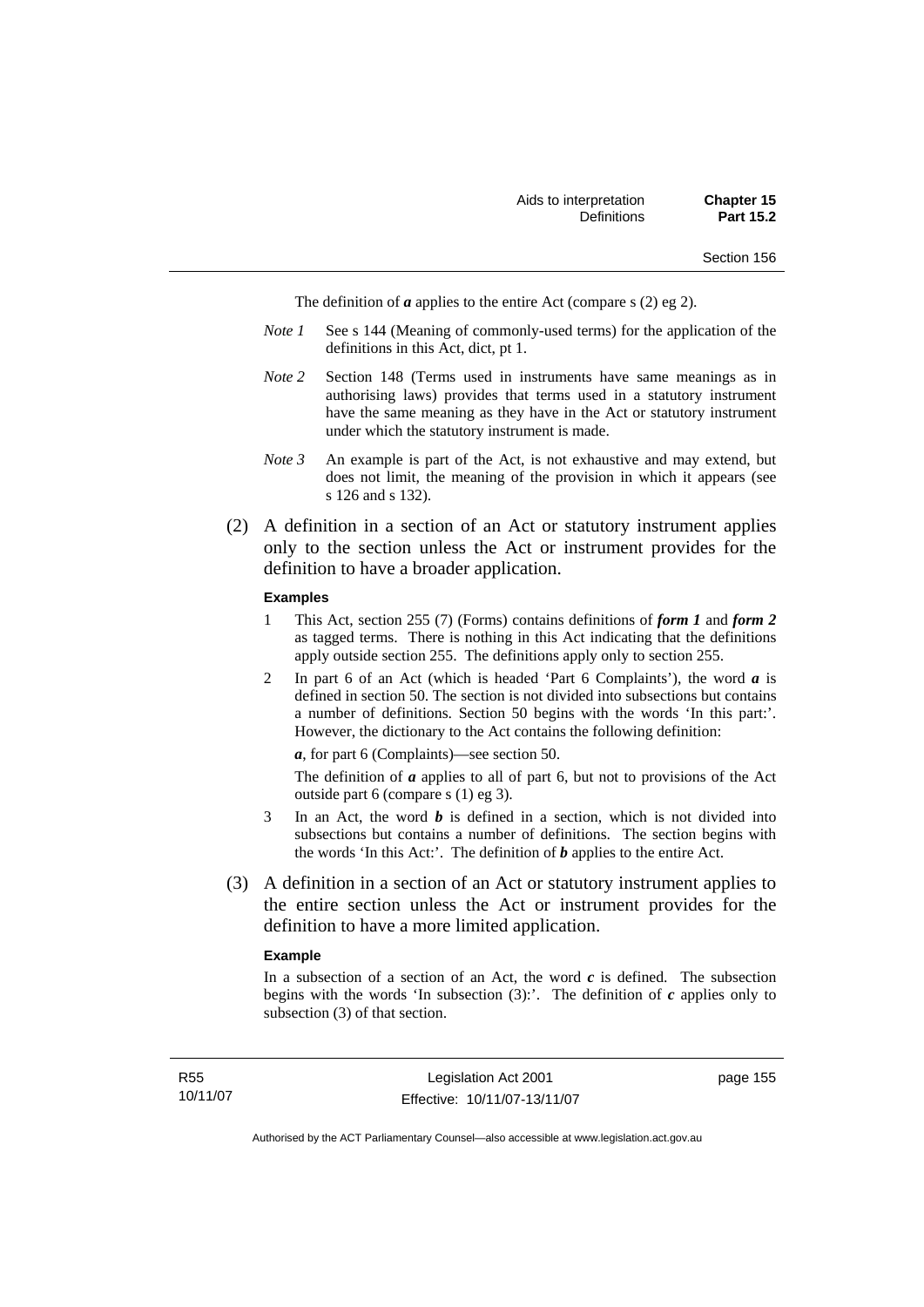| Chapter 15       | Aids to interpretation |
|------------------|------------------------|
| <b>Part 15.2</b> | <b>Definitions</b>     |

- (4) In applying this section to an Act or statutory instrument that is divided otherwise than into sections, a reference to a section is a reference to a corresponding provision of the Act or instrument.
	- *Note* A reference to an Act or statutory instrument includes a reference to a provision of the Act or instrument (see s 7 and s 13).

# **157 Defined terms—other parts of speech and grammatical forms**

If an Act or statutory instrument defines a term, other parts of speech and grammatical forms of the term have corresponding meanings.

#### **Example**

The *Publication (Grants) Act 2001* contains a definition of *publish* and also contains other forms of the same word ('published', 'publisher', 'publishes', 'publishing' and 'publication'). Because of this section, all forms of the word will have the same meaning except so far as the Act otherwise expressly provides or a contrary intention appears (see s 6 (3)).

*Note* An example is part of the Act, is not exhaustive and may extend, but does not limit, the meaning of the provision in which it appears (see s 126 and s 132).

page 156 Legislation Act 2001 Effective: 10/11/07-13/11/07

R55 10/11/07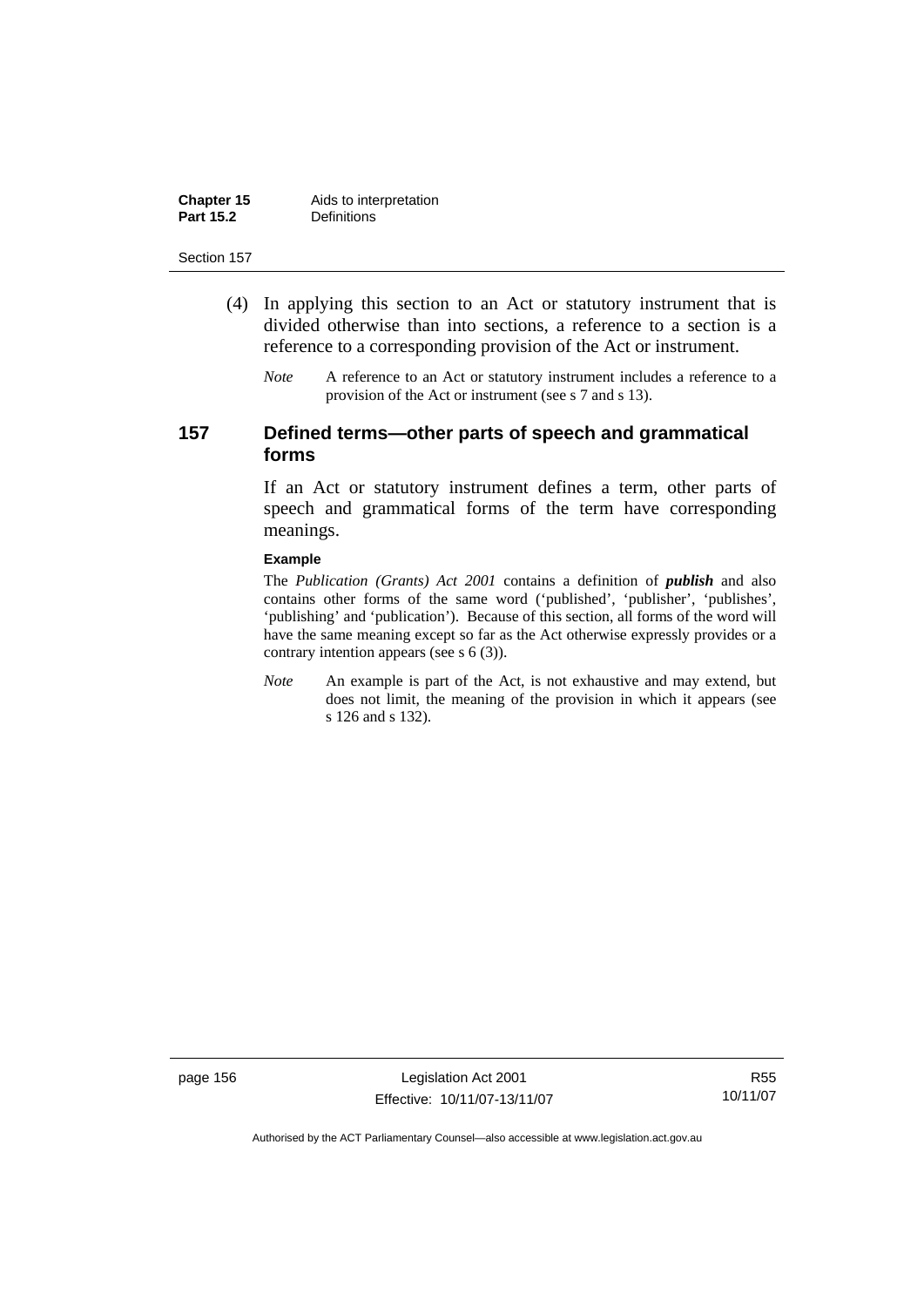# **Part 15.3 References to various entities and things**

*Note to pt 15.3* 

See also ch 10 (Referring to laws).

# **160 References to people generally**

- (1) In an Act or statutory instrument, a reference to a person generally includes a reference to a corporation as well as an individual.
- (2) Subsection (1) is not displaced only because there is an express reference to either an individual or a corporation elsewhere in the Act or statutory instrument.

### **Examples of references to a person generally**

- 1 another person
- 2 anyone else
- 3 party
- 4 someone else
- 5 employer

#### **Examples of express references to a corporation**

- 1 body corporate
- 2 company

#### **Examples of express references to an individual**

- 1 adult
- 2 child
- 3 spouse
- 4 driver
- (3) Subsection (2) does not limit the operation of section 6.

*Note* Section 6 deals with the displacement of a provision of this Act.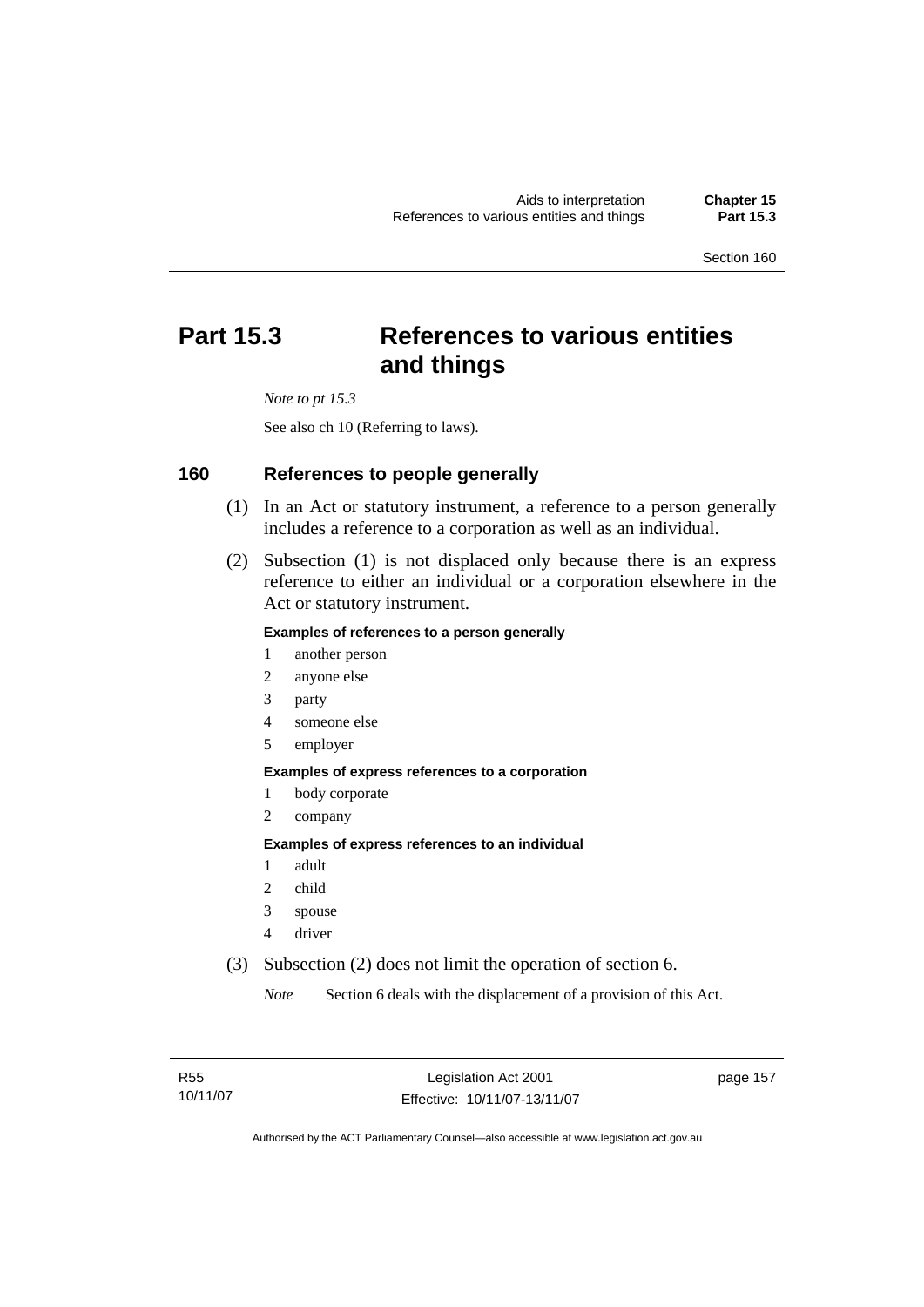# **161 Corporations liable to offences**

- (1) A provision of a law that creates an offence (whether indictable or summary) applies to corporations as well as to individuals.
- (2) A provision of a law that creates an offence can apply to a corporation even though contravention of the provision is punishable by imprisonment (with or without another penalty).

#### **Example**

A provision of an Act contains the following penalty: 'Maximum penalty: 100 penalty units, imprisonment for 1 year or both.' The provision can apply to a corporation.

- (3) If a corporation is convicted of an offence and, apart from this subsection, the penalty for the offence is a period of imprisonment only, the court may impose a maximum penalty of—
	- (a) if the period of imprisonment is not longer than 6 months— 50 penalty units; and
	- (b) if the period of imprisonment is longer than 6 months but not longer than 1 year—100 penalty units; and
	- (c) if the period of imprisonment is longer than 1 year but not longer than 2 years—200 penalty units; and
	- (d) if the period of imprisonment is longer than 2 years but not longer than 5 years—500 penalty units; and
	- (e) if the period of imprisonment is longer than 5 years but not longer than 10 years—1 000 penalty units; and
	- (f) if the period of imprisonment is longer than 10 years—1 500 penalty units.

*Note* Section 133 explains the meaning and value of penalty units.

(4) In this section:

*law* means an Act, subordinate law or disallowable instrument.

R55 10/11/07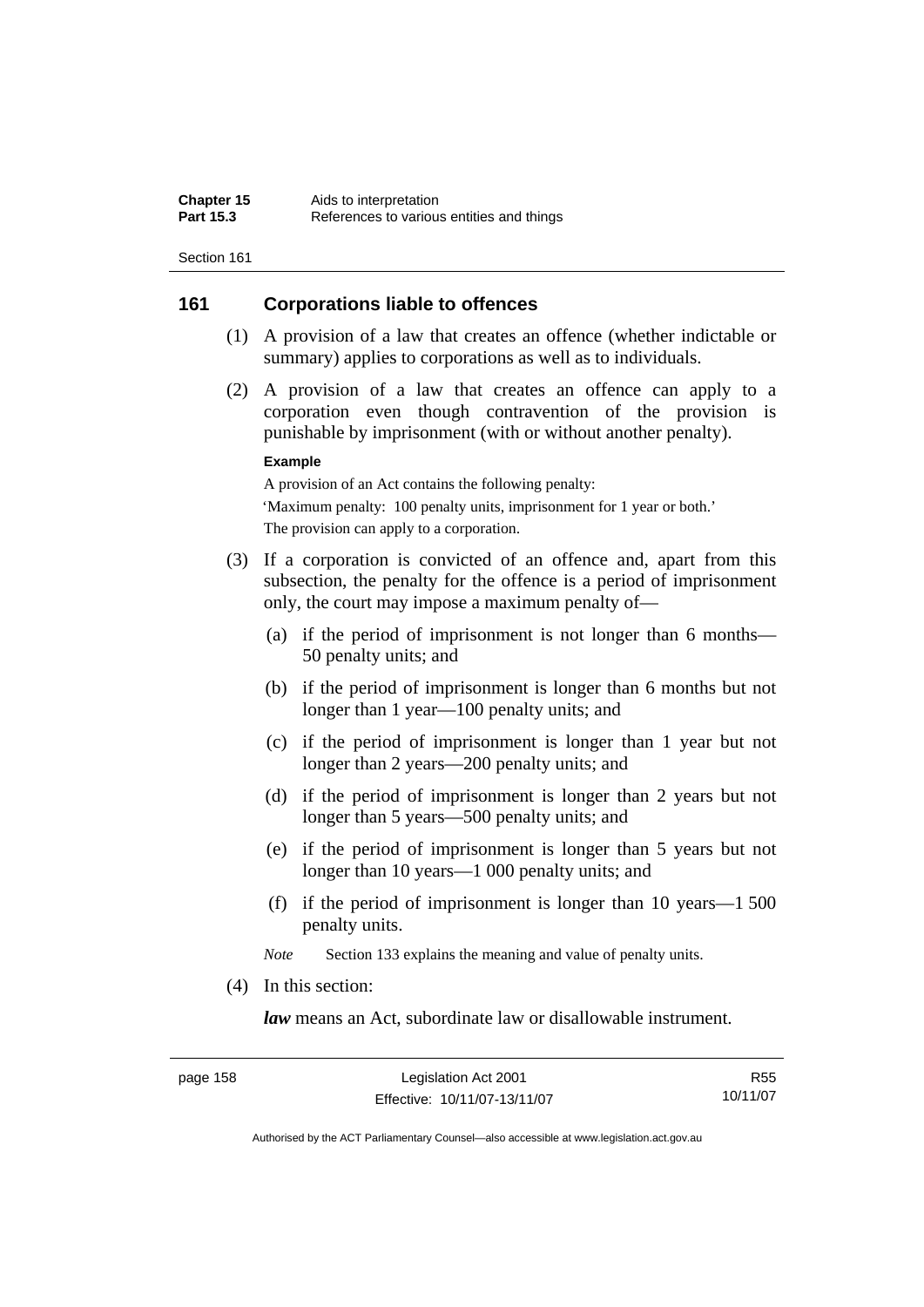# **162 References to** *a Minister* **or** *the Minister*

 (1) In an Act or statutory instrument, a reference to *a Minister* is a reference to the Chief Minister or a Minister appointed under the Self-Government Act, section 41.

*Note* See dict, pt 1, def *Chief Minister*.

- (2) In a provision of an Act or statutory instrument, a reference to *the Minister* without identifying the Minister's title or portfolio is a reference to—
	- (a) the Minister for the time being administering the provision; or
	- (b) if, for the time being, different Ministers administer the provision in relation to different matters—
		- (i) if only 1 Minister administers the provision in relation to the relevant matter—the Minister; or
		- (ii) if 2 or more Ministers administer the provision in relation to the relevant matter—any of the Ministers; or
	- (c) if paragraph (b) does not apply and, for the time being, 2 or more Ministers administer the provision—any of the Ministers.
- (3) In subsection (2):

*Minister* includes a Minister for the time being acting on behalf of the Minister or 2 or more Ministers.

- (4) If an Act or statutory instrument mentions a Minister and identifies the Minister by reference to the fact that the Minister administers a stated Act, statutory instrument or provision, subsection (2) applies as if references in paragraphs (a) to (c) to the provision were references to the stated Act, instrument or provision.
	- *Note* See also dict, pt 1, defs *Attorney-General* and *Treasurer*.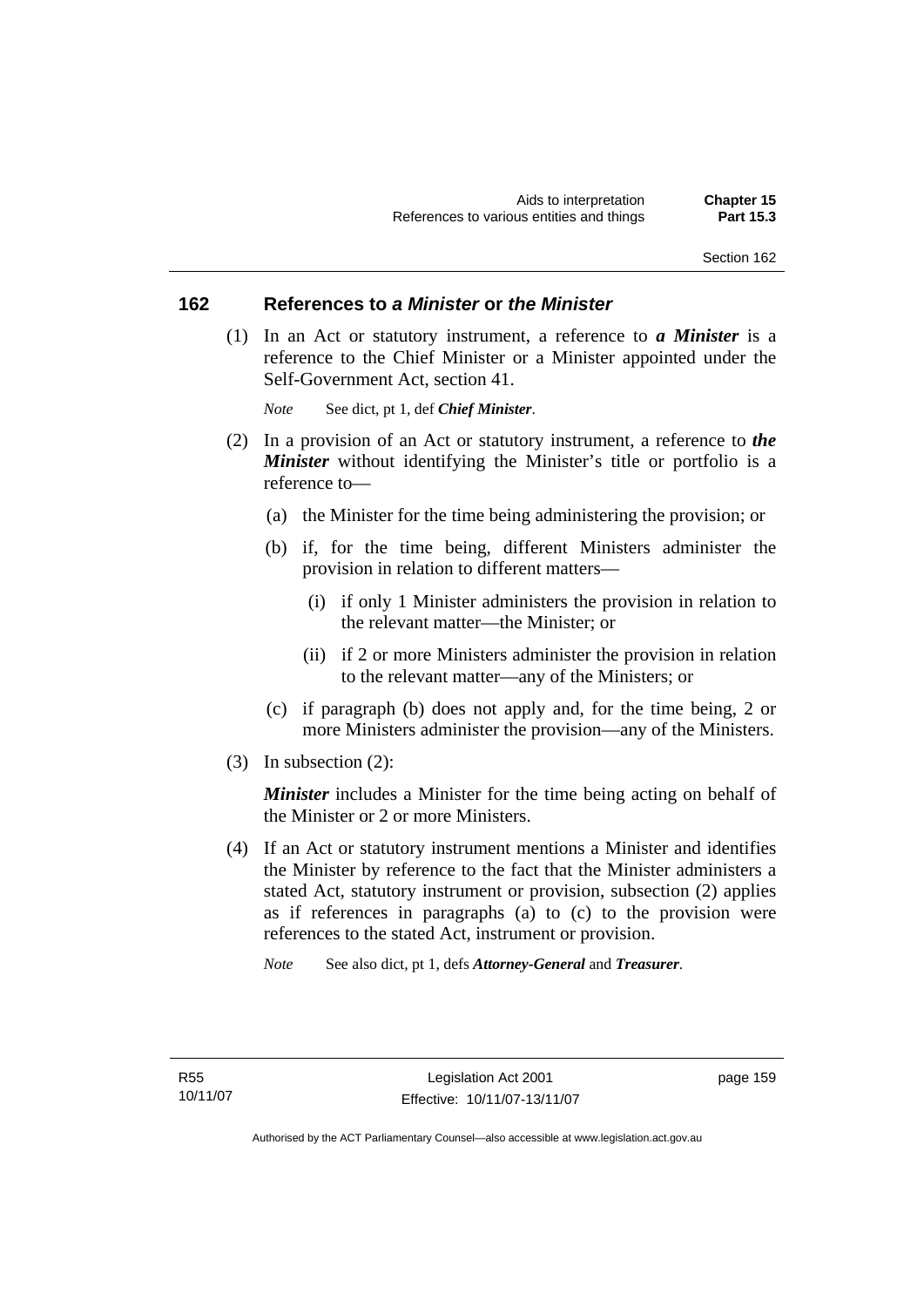## **163 References to** *a chief executive* **or** *the chief executive*

- (1) In an Act or statutory instrument, a reference to *a chief executive* is a reference to a person employed under the Public Sector Management Act, section 28 (Chief executives—engagement) or section 30 (Chief executives—temporary contracts) to perform the duties of an office of chief executive.
- (2) In a provision of an Act or statutory instrument, a reference to *the chief executive* without identifying the chief executive's title is a reference to—
	- (a) the chief executive of the administrative unit responsible for the provision; or
	- (b) if, for the time being, different administrative units are responsible for the provision in relation to different matters—
		- (i) if only 1 administrative unit is responsible for the provision in relation to the relevant matter—the chief executive of the administrative unit; or
		- (ii) if 2 or more administrative units are responsible for the provision in relation to the relevant matter—the chief executive of any of the administrative units; or
	- (c) if paragraph (b) does not apply and, for the time being, 2 or more administrative units are responsible for the provision the chief executive of any of the administrative units.

*Note* See dict, pt 1, def *administrative unit*.

 (3) If an Act or statutory instrument mentions a chief executive and identifies the chief executive by reference to the fact that the chief executive is the chief executive of the administrative unit responsible for a stated Act, statutory instrument or provision, subsection (2) applies as if references in paragraphs (a) to (c) to the provision were references to the stated Act, instrument or provision.

R55 10/11/07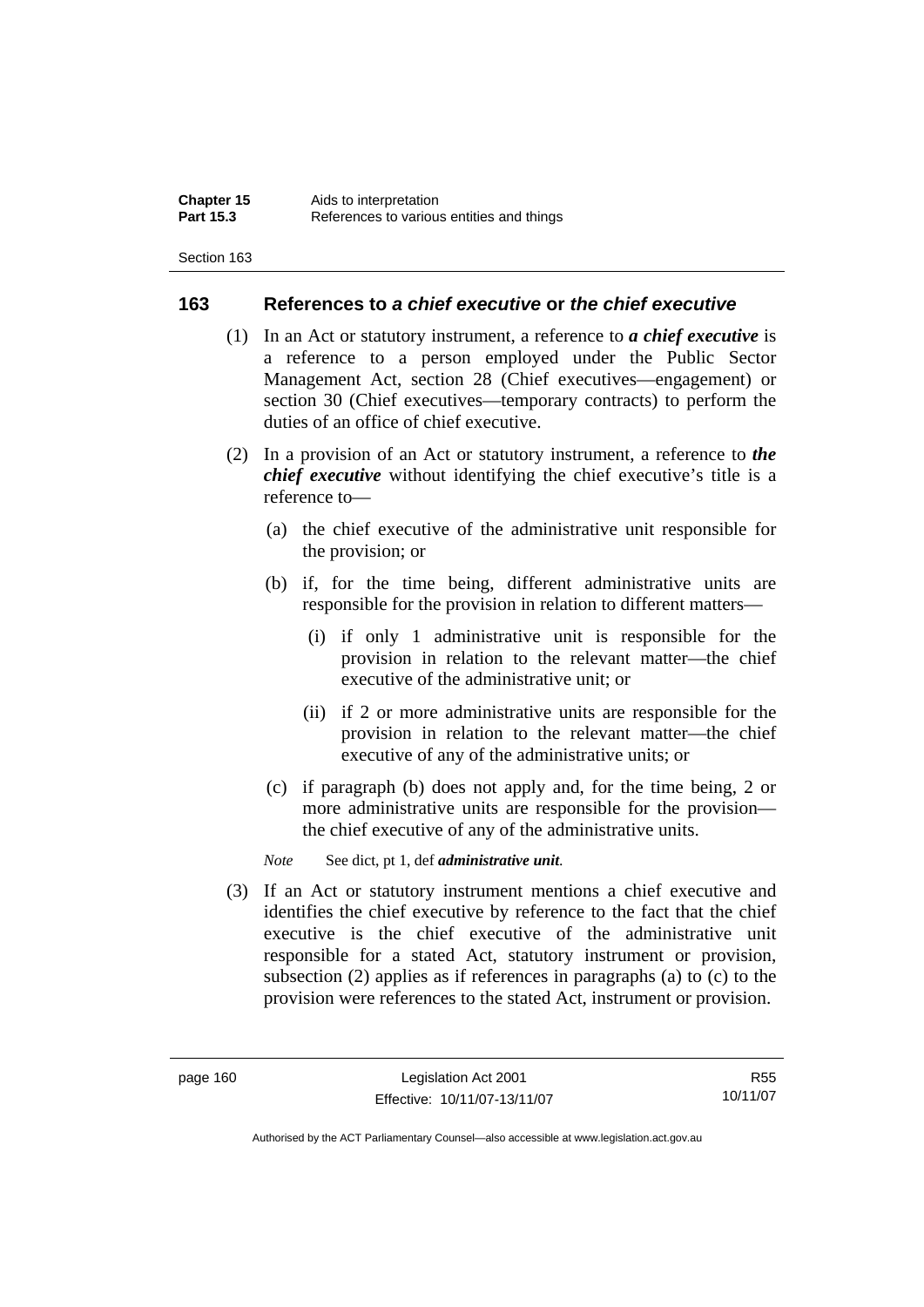(4) In this section:

*chief executive*, of an administrative unit, means the person who is employed under the Public Sector Management Act, section 28 or section 30 to perform the duties of the office of chief executive in the administrative unit.

*Public Sector Management Act* means the *Public Sector Management Act 1994*.

*responsible*, for a provision, means allocated responsibility for the provision under the Public Sector Management Act, section 14 (1) (b) (Ministerial responsibility and functions of administrative units).

# **164 References to Australian Standards etc**

- (1) In an Act or statutory instrument, a reference consisting of the words 'Australian Standard' or 'AS' followed by a number is a reference to the standard so numbered published by or on behalf of Standards Australia.
- (2) In an Act or statutory instrument, a reference consisting of the words 'Australian/New Zealand Standard' or 'AS/NZS' followed by a number is a reference to the standard so numbered published jointly by or on behalf of Standards Australia and Standards New Zealand.

## **Examples for s 164**

- 1 AS 4608-1999
- 2 AS/NZS 4906: 1994
- *Note* An example is part of the Act, is not exhaustive and may extend, but does not limit, the meaning of the provision in which it appears (see s 126 and s 132).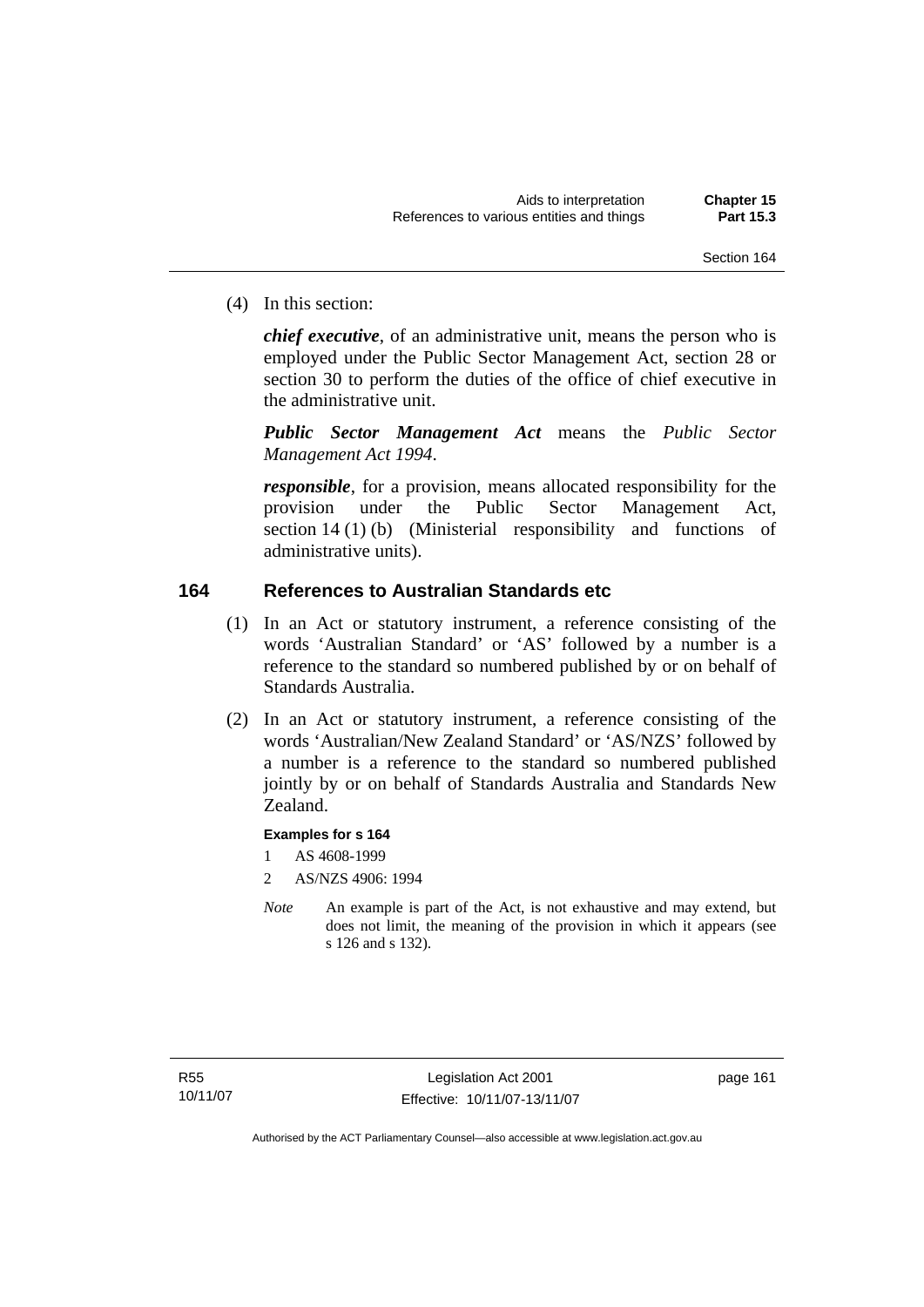# **165 References to Assembly committees that no longer exist**

In an Act or statutory instrument, a reference (whether by name or description) to a committee of the Legislative Assembly that no longer exists is a reference to the committee of the Assembly nominated by the Speaker either generally or for the provision containing the reference.

# **168 References to person with interest in land include personal representative etc**

In an Act or statutory instrument, a reference to a person with an interest in land or other property includes a reference to the person's personal representatives, successors and assigns.

#### **Examples of references to people with interests in land**

- 1 proprietor
- 2 transferor or transferee
- 3 mortgagor or mortgagee
- 4 lessor or lessee
- 5 sublessor or sublessee
- 6 trustee
- *Note* An example is part of the Act, is not exhaustive and may extend, but does not limit, the meaning of the provision in which it appears (see s 126 and s 132).

# **169 References to** *domestic partner* **and** *domestic partnership*

- (1) In an Act or statutory instrument, a reference to a person's *domestic partner* is a reference to someone who lives with the person in a domestic partnership, and includes a reference to a spouse of the person.
	- *Note* The Macquarie dictionary, (1997) defines spouse as 'either member of a married pair in relation to the other; one's husband or wife'.

page 162 Legislation Act 2001 Effective: 10/11/07-13/11/07

R55 10/11/07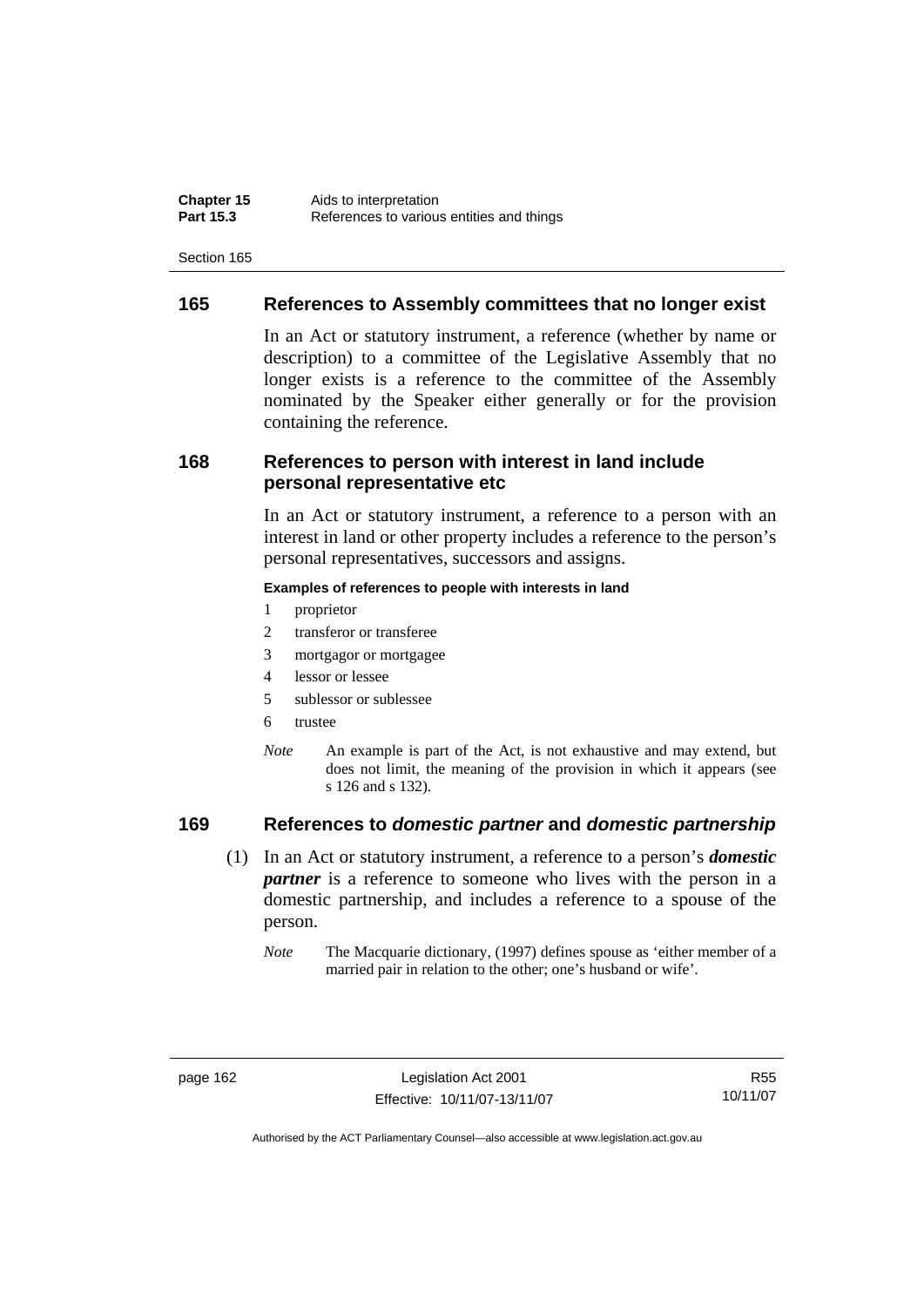Section 169A

 (2) In an Act or statutory instrument, a *domestic partnership* is the relationship between 2 people, whether of a different or the same sex, living together as a couple on a genuine domestic basis.

#### **Example of indicators to decide whether 2 people are in a domestic partnership**

- 1 the length of their relationship
- 2 whether they are living together
- 3 if they are living together—how long and under what circumstances they have lived together
- 4 whether there is a sexual relationship between them
- 5 their degree of financial dependence or interdependence, and any arrangements for financial support, between or by them
- 6 the ownership, use and acquisition of their property, including any property that they own individually
- 7 their degree of mutual commitment to a shared life
- 8 whether they mutually care for and support children
- 9 the performance of household duties
- 10 the reputation, and public aspects, of the relationship between them
- *Note* An example is part of the Act, is not exhaustive and may extend, but does not limit, the meaning of the provision in which it appears (see s 126 and s 132).

## **169A References to** *transgender people*

- (1) A *transgender person* is a person who—
	- (a) identifies as a member of a different sex by living, or seeking to live, as a member of that sex; or
	- (b) has identified as a member of a different sex by living as a member of that sex;

whether or not the person is a recognised transgender person.

 (2) A *transgender person* includes a person who is thought of as a transgender person, whether or not the person is a recognised transgender person.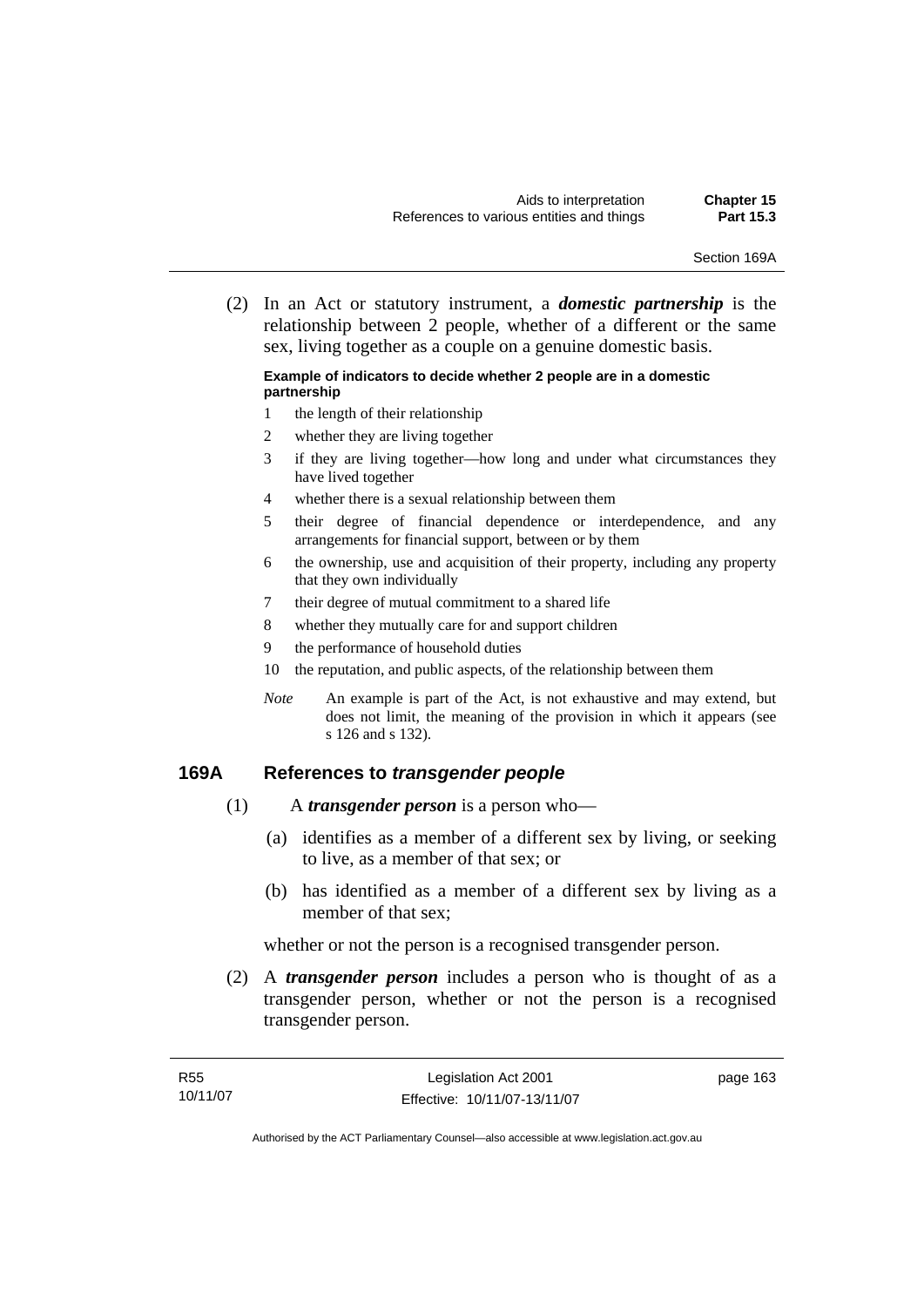| Chapter 15       | Aids to interpretation                    |
|------------------|-------------------------------------------|
| <b>Part 15.3</b> | References to various entities and things |

#### Section 169B

 (3) A *recognised transgender person* is a person the record of whose sex is altered under the *Births, Deaths and Marriages Registration Act 1997*, part 4 or the corresponding provisions of a law of a State or another Territory.

# **169B References to** *intersex people*

 An *intersex person* is a person who, because of a genetic condition, was born with reproductive organs or sex chromosomes that are not exclusively male or female.

page 164 Legislation Act 2001 Effective: 10/11/07-13/11/07

R55 10/11/07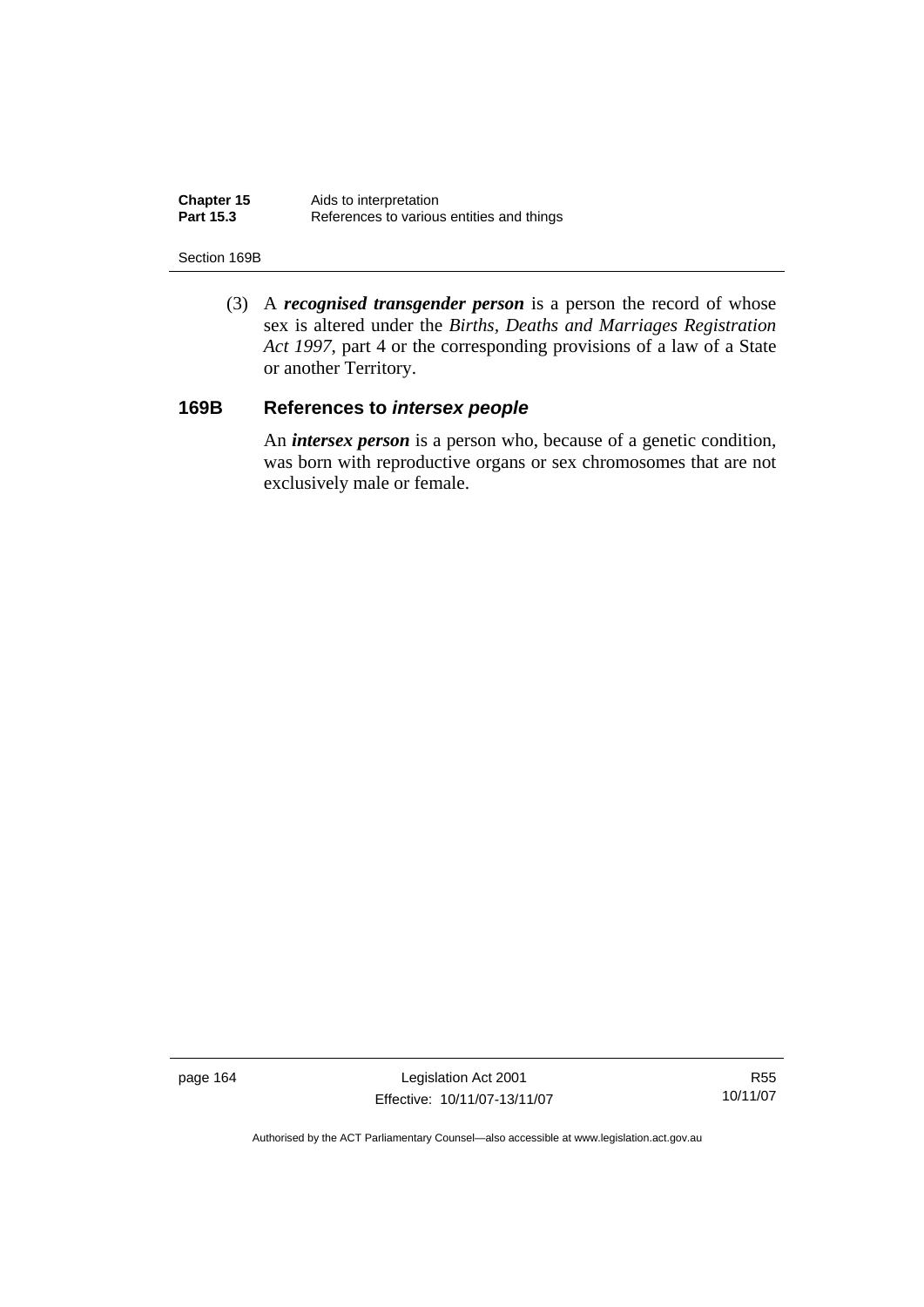# **Part 15.4** Preservation of certain common **law privileges**

# **170 Privileges against selfincrimination and exposure to civil penalty**

- (1) An Act or statutory instrument must be interpreted to preserve the common law privileges against selfincrimination and exposure to the imposition of a civil penalty.
- (2) However, this section does not affect the operation of the *Evidence Act 1995* (Cwlth).
	- *Note* The *Evidence Act 1995* (Cwlth), s 128 contains provisions that apply if a witness raises these privileges in a proceeding. The section applies to proceedings in ACT courts (see *Evidence Act 1995* (Cwlth), s 4). However, the privileges have been abolished for bodies corporate (see *Evidence Act 1995* (Cwlth), s 187).
- (3) This section is a determinative provision.
	- *Note* See s 5 for the meaning of determinative provisions, and s 6 for their displacement.

### **171 Client legal privilege**

- (1) An Act or statutory instrument must be interpreted to preserve the common law privilege in relation to client legal privilege (also known as legal professional privilege).
- (2) However, this section does not affect the operation of the *Evidence Act 1995* (Cwlth).
	- *Note* The *Evidence Act 1995* (Cwlth), pt 3.10, div 1 contains provisions about client legal privilege. The provisions apply to proceedings in ACT courts (see *Evidence Act 1995* (Cwlth), s 4).

page 165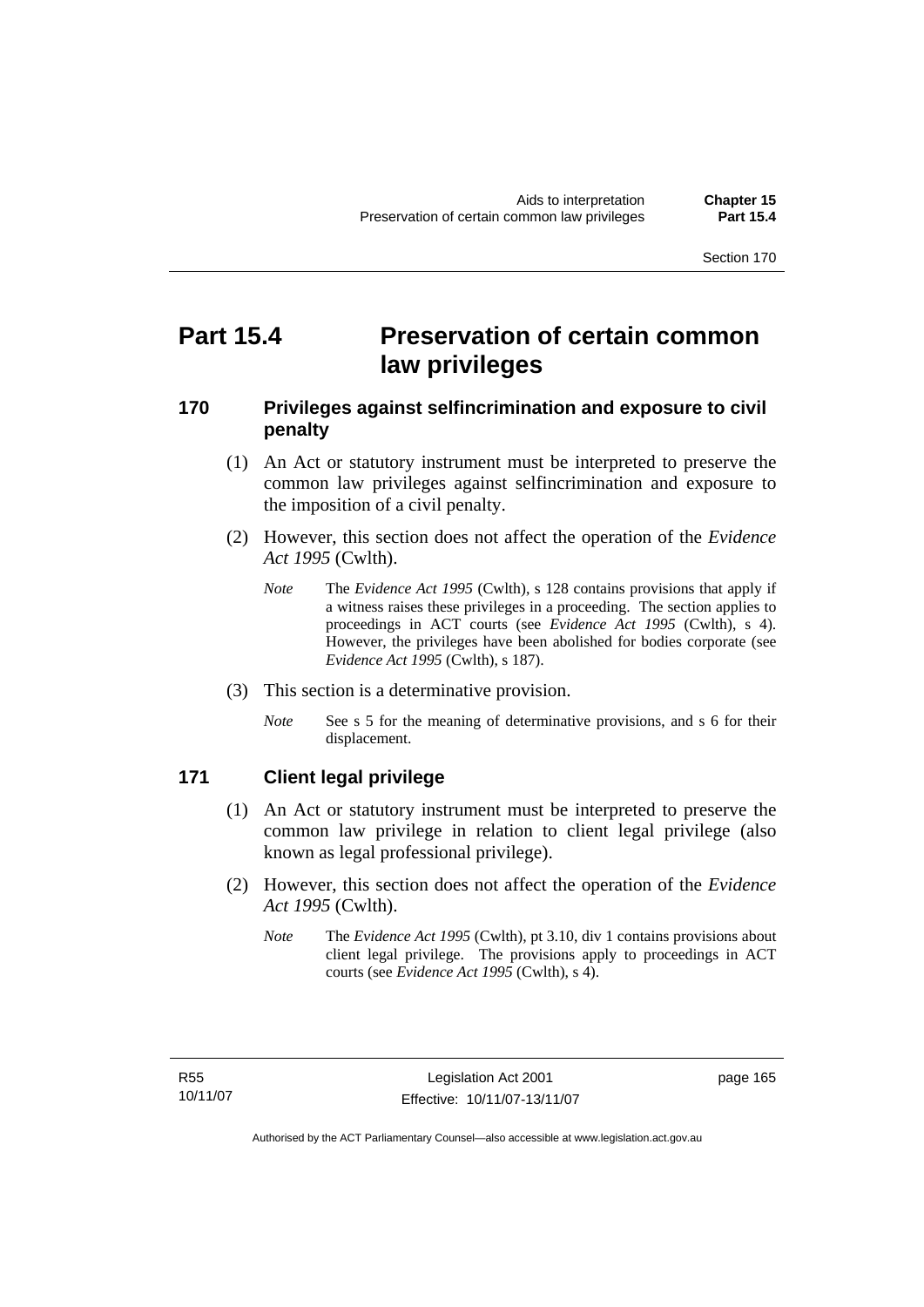| Chapter 15       | Aids to interpretation                        |
|------------------|-----------------------------------------------|
| <b>Part 15.4</b> | Preservation of certain common law privileges |

- (3) This section is a determinative provision.
	- *Note* See s 5 for the meaning of determinative provisions, and s 6 for their displacement.

page 166 Legislation Act 2001 Effective: 10/11/07-13/11/07

R55 10/11/07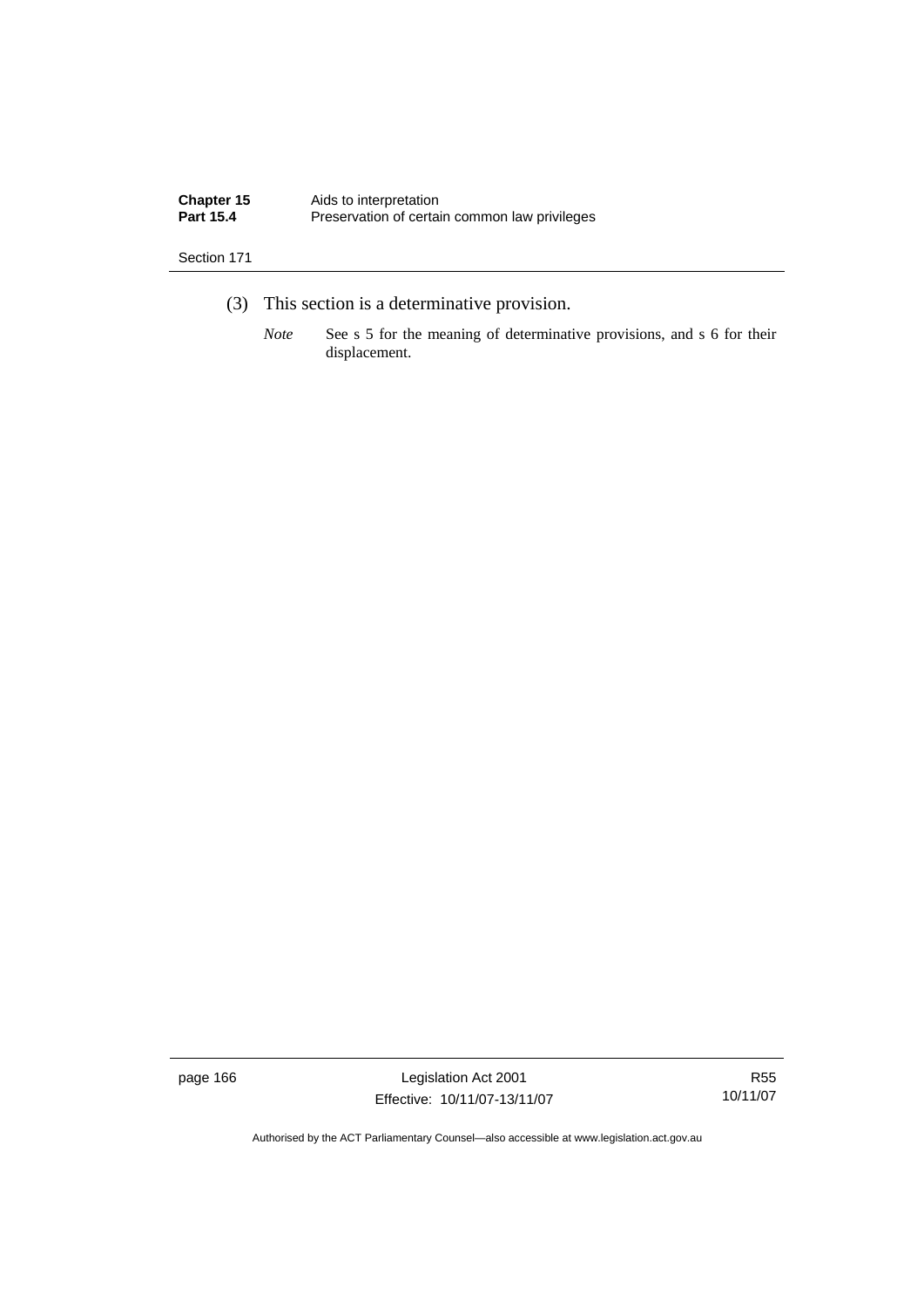# **Chapter 16 Courts, tribunals and other decision-makers**

### **175 Meaning of** *law* **in ch 16**

#### In this chapter:

*law* means an Act, subordinate law or disallowable instrument.

*Note* A reference to an Act, subordinate law or disallowable instrument includes a reference to a provision of the Act, law or instrument (see s 7, s 8 and s 9).

#### **176 Jurisdiction of courts and tribunals**

- (1) This section applies if a law, whether expressly or by implication, authorises a proceeding (whether civil or criminal) to be brought in a particular court or tribunal in relation to a matter.
- (2) The law vests the court or tribunal with jurisdiction in the matter.
- (3) The jurisdiction so vested is not limited by any limits to which any other jurisdiction of the court or tribunal may be subject.
	- *Note* See also s 45 which relates to the making of rules carrying out or giving effect to the jurisdiction of the court or tribunal.

#### **177 Recovery of amounts owing under laws**

If an amount is owing under a law to a person (the *creditor*) by another person (the *debtor*), the creditor may recover the amount as a debt owing by the debtor to the creditor in a court of competent jurisdiction.

### **178 Power to decide includes power to take evidence etc**

 (1) A court, tribunal or other entity authorised by law to hear and decide a matter (however expressed) has power—

| R55      | Legislation Act 2001         | page 167 |
|----------|------------------------------|----------|
| 10/11/07 | Effective: 10/11/07-13/11/07 |          |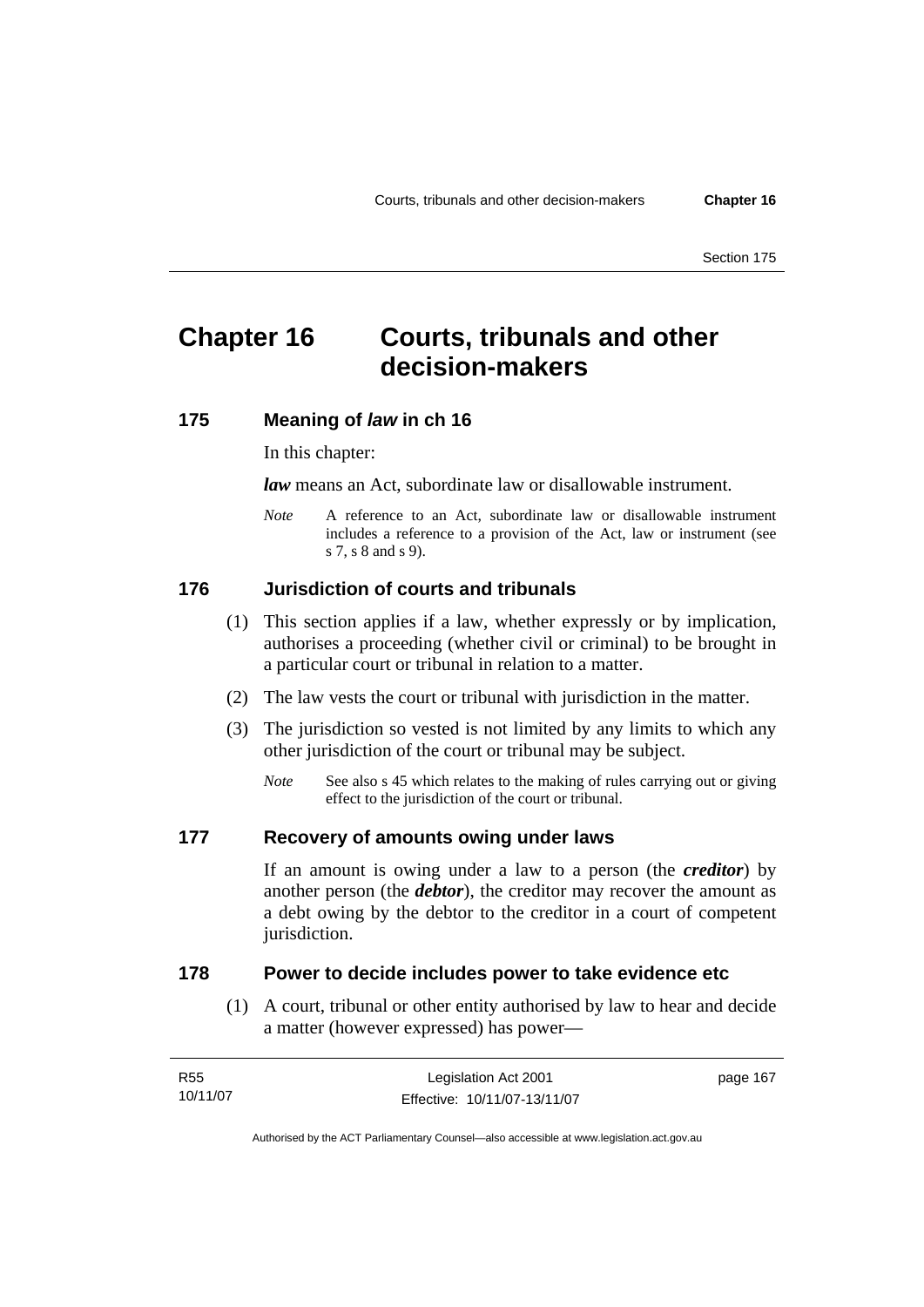#### **Chapter 16** Courts, tribunals and other decision-makers

#### Section 179

- (a) to take evidence, including evidence on oath; and
- (b) to examine witnesses; and
- (c) to administer oaths to witnesses.
- (2) The court, tribunal or other entity may authorise a person to administer an oath to a witness.
- (3) This section does not limit any other power of the court, tribunal or other entity.

#### **179 Content of statements of reasons for decisions**

- (1) This section applies if a law requires a tribunal or other entity making a decision to give written reasons for the decision, whether the term 'reasons', 'grounds' or any other term is used.
- (2) The document giving the reasons must also set out the findings on material questions of fact and refer to the evidence or other material on which the findings were based.
- (3) This section is a determinative provision.
	- *Note* See s 5 for the meaning of determinative provisions, and s 6 for their displacement.

### **180 Power to make decision includes power to reverse or change**

- (1) Power given by a law to make a decision includes power to reverse or change the decision.
- (2) The power to reverse or change the decision is exercisable in the same way, and subject to the same conditions, as the power to make the decision.

#### **Example**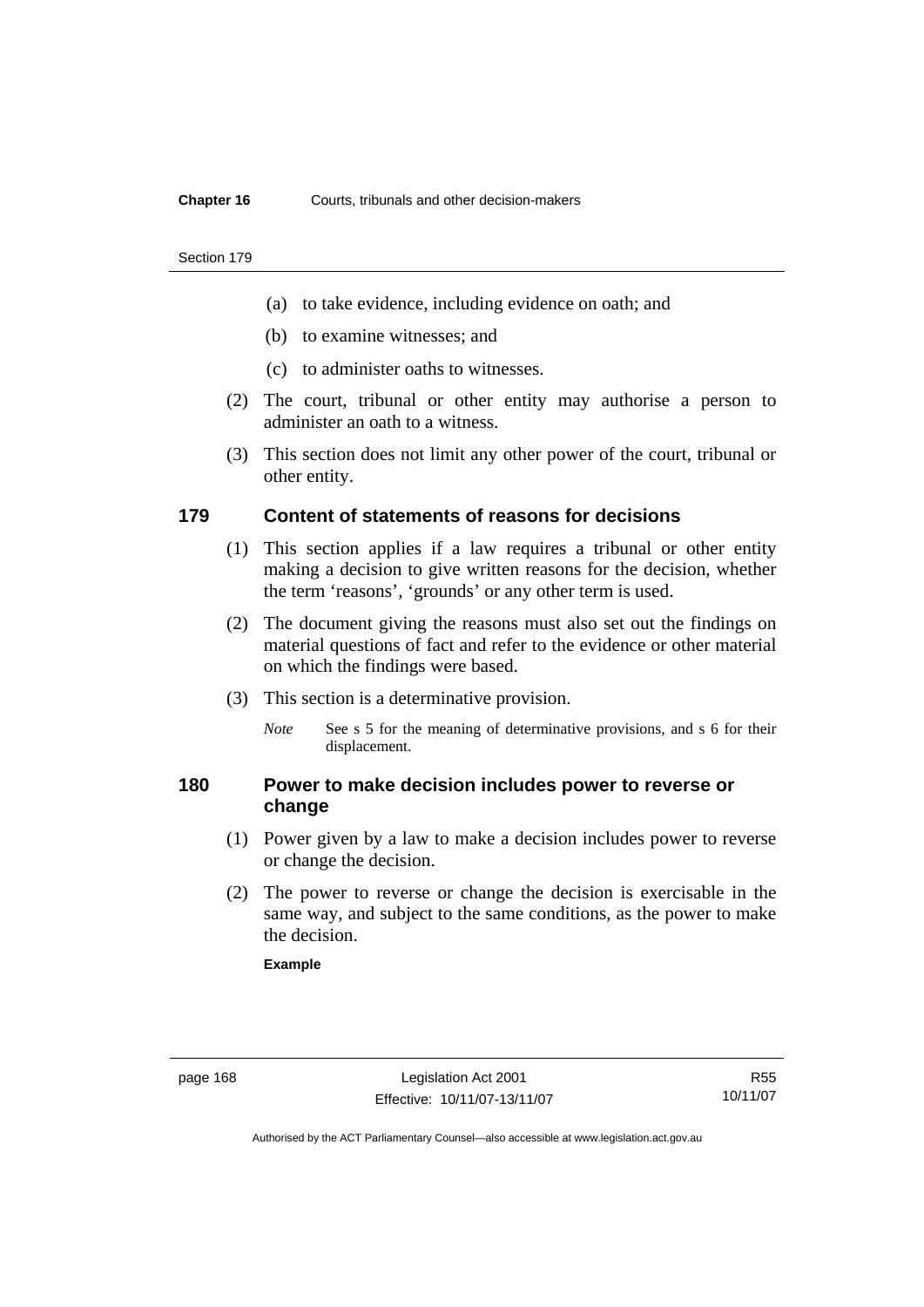If the power to include land in a special reserve is exercisable only on the resolution of the Legislative Assembly, the power to excise land from a special reserve is exercisable only on the resolution of the Assembly.

*Note* An example is part of the Act, is not exhaustive and may extend, but does not limit, the meaning of the provision in which it appears (see s 126 and s 132).

R55 10/11/07

Legislation Act 2001 Effective: 10/11/07-13/11/07 page 169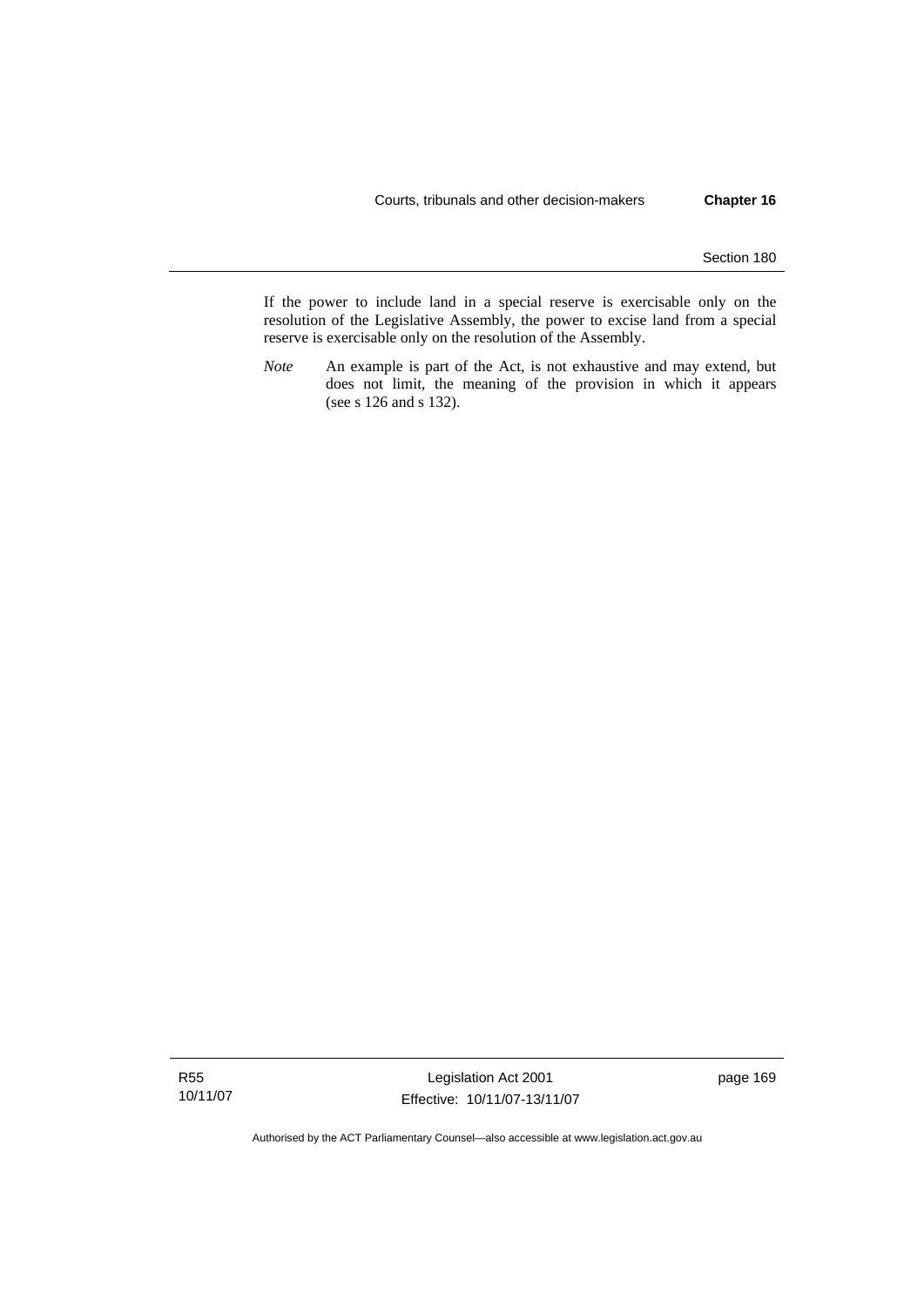#### **Chapter 17** Entities and positions

Section 182

# **Chapter 17 Entities and positions**

#### **182 Meaning of** *law* **in ch 17**

In this chapter:

*law* means an Act or statutory instrument.

*Note* A reference to an Act or statutory instrument includes a reference to a provision of the Act or instrument (see s 7 and s 13).

#### **183 Change of name of entity**

- (1) If a law changes the name of an entity established under a law, the entity continues in existence under the new name and its identity is not affected by the change.
- (2) If the name of an entity is changed, a reference in a law to the entity by its previous name is taken, after the change, to be a reference to the entity by its new name.
- (3) To remove any doubt, subsection (2) applies to all entities, whether or not in or for the Territory, including entities established under a law of another jurisdiction.
	- *Note Another jurisdiction* means the Commonwealth, a State, another Territory, the United Kingdom or New Zealand (see dict, pt 2).

# **184 Change in constitution of entity**

- (1) This section applies if a law changes how an entity established under a law is constituted.
- (2) The entity continues in existence as newly constituted and its identity is not affected by the change.

R55 10/11/07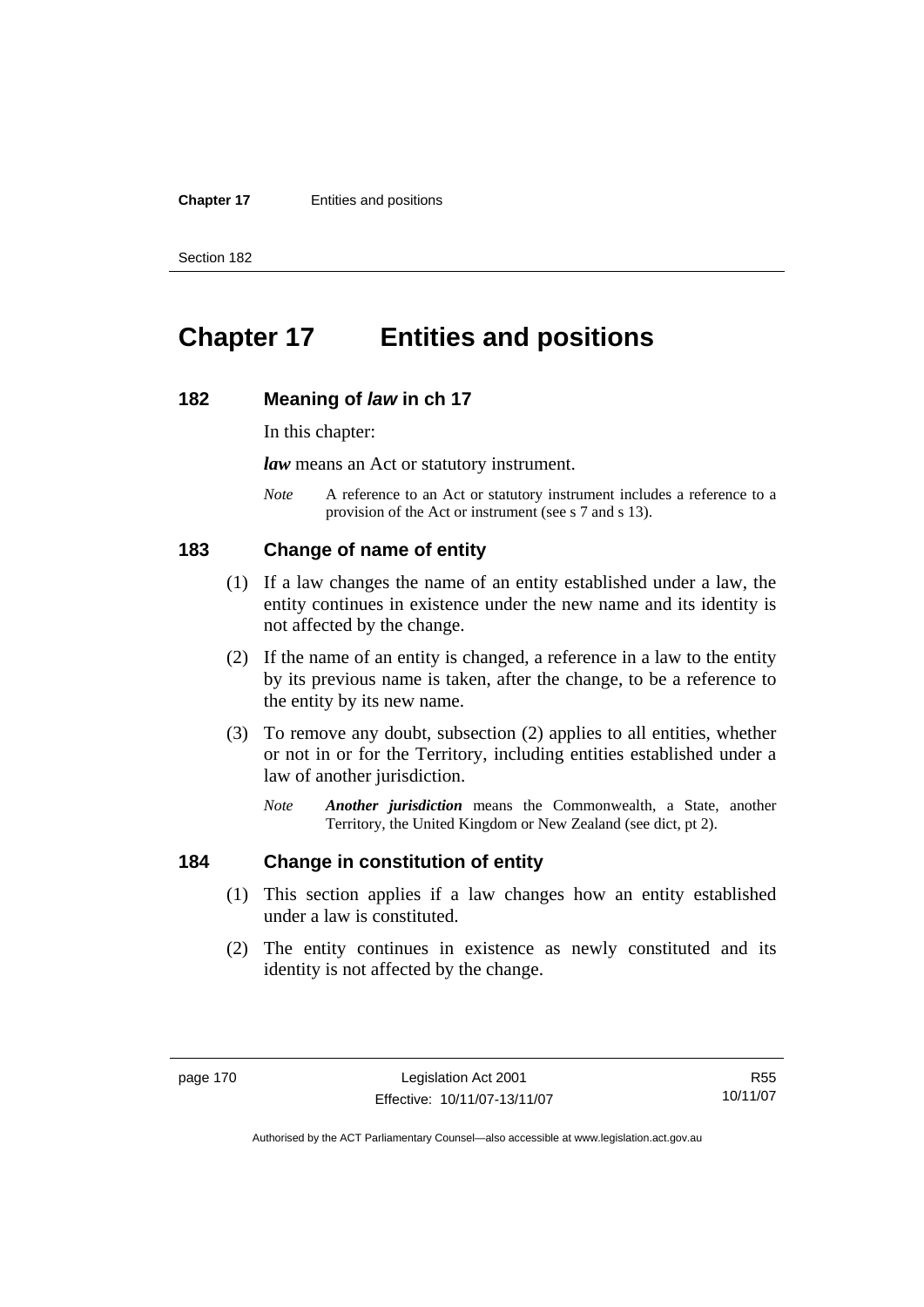- (3) Without limiting subsection (2), the change does not affect—
	- (a) any function, right, privilege, liability or property of the entity; or
	- (b) the bringing of a proceeding, or the continuation of a proceeding, by or against the entity; or
	- (c) the carrying out of an investigation or inquiry, or the continuation of an investigation or inquiry, in relation to anything done or not done by or in relation to the entity.
	- *Note Function* is defined in the dict, pt 1 to include authority, duty and power.

# **184A References to entity**

- (1) In a law, a reference to an entity includes a reference to a person exercising a function of the entity, whether under a delegation, subdelegation or otherwise.
- (2) To remove any doubt, this section applies to all entities, whether or not in or for the Territory, including entities established under a law of another jurisdiction.

### **185 References to occupant of position**

- (1) In a law, a reference to the occupant of a position (however expressed) includes a reference to anyone for the time being occupying the position.
- (2) To remove any doubt, this section applies to all positions, whether or not in or for the Territory, including positions established under a law of another jurisdiction.
	- *Note* See s 200 (1) (Functions of occupants of positions) and the definitions of *occupy* and *position* in the dict, pt 1.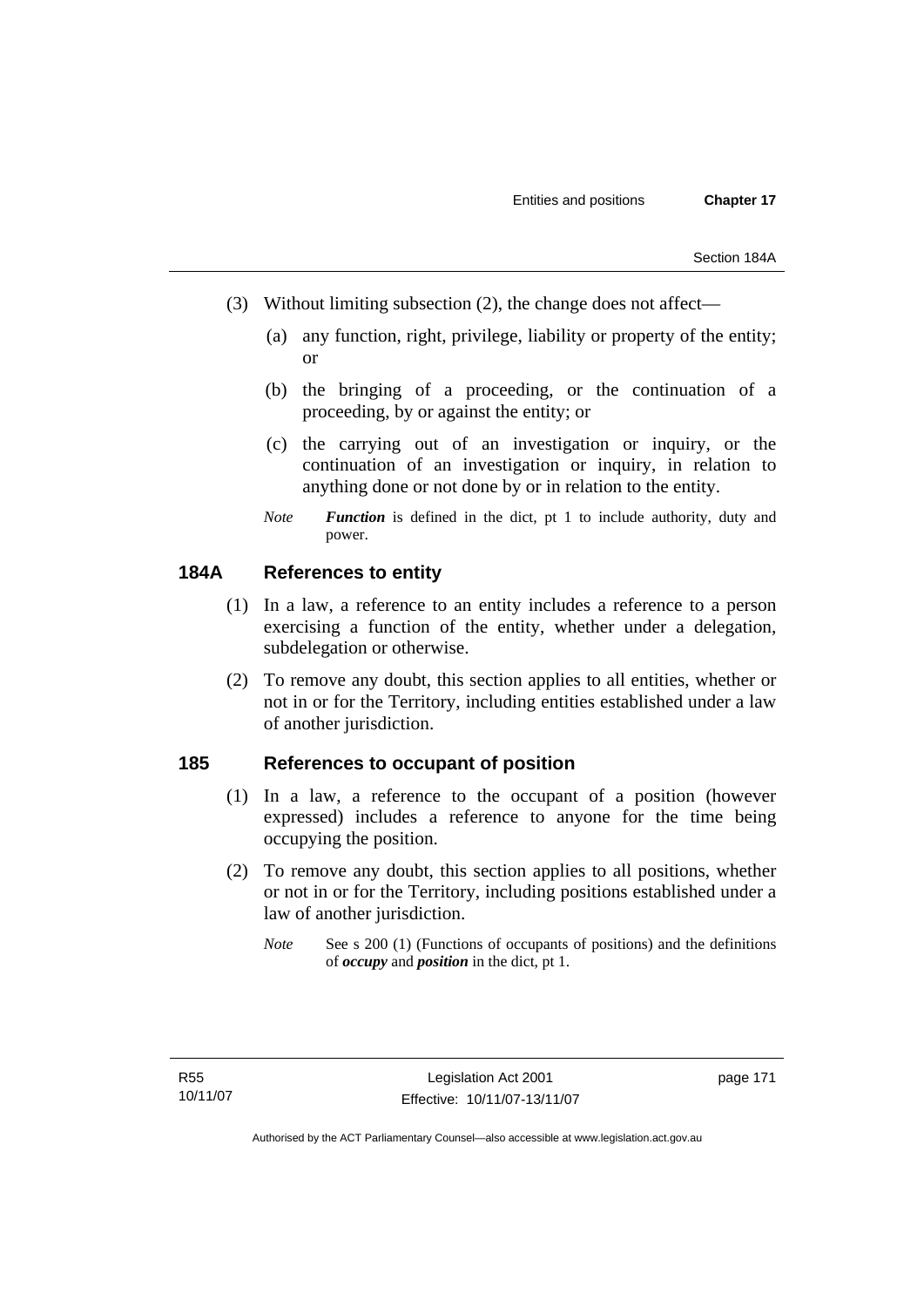#### **Chapter 17** Entities and positions

Section 186

# **186 Change of name of position**

- (1) If a law changes the name of a position established under a law, the position continues in existence under the new name and its identity is not affected by the change.
- (2) If the name of a position is changed, a reference in a law to the position by its previous name is taken, after the change, to be a reference to the position by its new name.
- (3) To remove any doubt, subsection (2) applies to all positions, whether or not in or for the Territory, including positions established under a law of another jurisdiction.

# **187 Chair and deputy chair etc**

- (1) If a law establishes a position of chair or chairperson of an entity, the chair or chairperson may be referred to as chairman, chairwoman, chairperson or chair.
- (2) If a law establishes a position of deputy chair or deputy chairperson of an entity, the deputy chair or deputy chairperson may be referred to as deputy chairman, deputy chairwoman, deputy chairperson or deputy chair.

page 172 Legislation Act 2001 Effective: 10/11/07-13/11/07

R55 10/11/07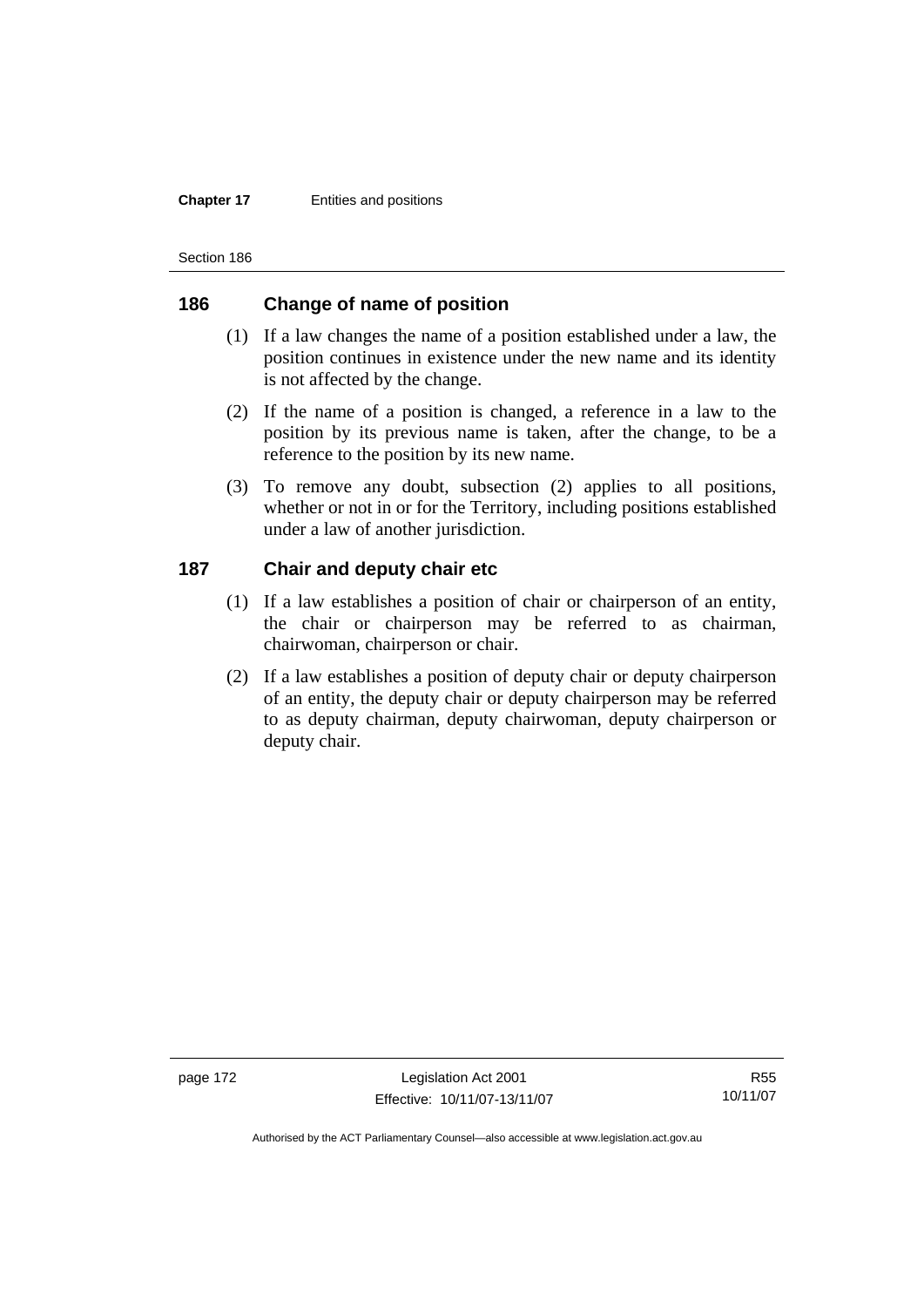# **Chapter 18 Offences**

#### *Note to ch 18*

See also s 133 to s 135 (which relate to penalty units and penalty provisions) and s 161 (Corporations liable to offences).

#### **188 Meaning of** *ACT law* **in ch 18**

In this chapter:

*ACT law* means an Act or subordinate law.

*Note* A reference to an Act or subordinate law includes a reference to a provision of the Act or law (see s 7 and s 8).

### **189 Reference to offence includes reference to related ancillary offences**

A reference to an offence against an ACT law includes a reference to an offence against the Criminal Code, part 2.4 (Extensions of criminal responsibility) or section 717 (Accessory after the fact) that relates to the ACT law.

#### **Example**

X is the holder of a licence under the *Plant Development Act 2001* (hypothetical). The Plant Development Act, section 23 provides for the cancellation of a licence if a licence holder commits an offence against the Act. While his business premises are being inspected, X incites an employee to obstruct the inspector. As a result, the employee obstructs the inspector (which is an offence against the Act). X is later convicted of the offence of incitement against the Criminal Code, section 47 (which is an offence in the Criminal Code, pt 2.4). Because of the Legislation Act, section 189, X is taken to have committed an offence against the Plant Development Act and is therefore liable to have his licence cancelled.

*Note 1* The result would be the same if X had been convicted of conspiracy relating to the offence of obstruction in the Plant Development Act.

R55 10/11/07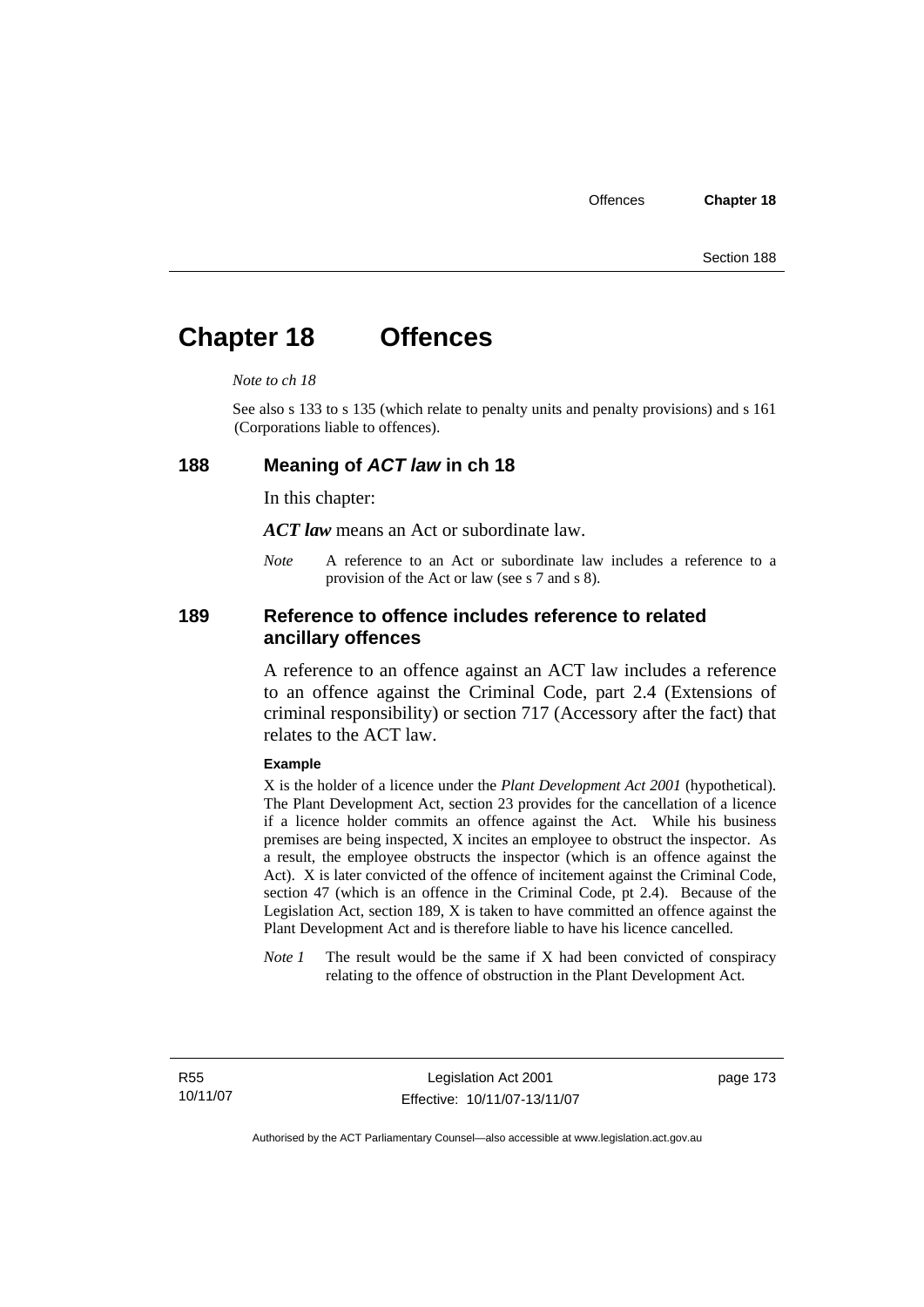#### **Chapter 18** Offences

#### Section 190

Apart from the Legislation Act, section 189, the following offences in the Criminal Code*,* pt 2.4 could also apply to the offence in the Plant Development Act:

- attempt (s 44 (Attempt))
- aiding and abetting (s 45 (Complicity and common purpose)).
- *Note 2* An example is part of the Act, is not exhaustive and may extend, but does not limit, the meaning of the provision in which it appears (see s 126 and s 132).

#### **190 Indictable and summary offences**

- (1) An offence is an *indictable offence* if—
	- (a) it is punishable by imprisonment for longer than 1 year; or
	- (b) it is declared by an ACT law to be an indictable offence.
- (2) An *indictable offence* includes an indictable offence that is or may be dealt with summarily.
- (3) Any other offence is a *summary offence* and is punishable on summary conviction.

#### **191 Offences against 2 or more laws**

- (1) If an act or omission by a person is an offence against 2 or more ACT laws, the person may be prosecuted for and convicted of any of the offences, but is not liable to be punished more than once for the act or omission.
- $(2)$  If—
	- (a) an act or omission by a person is an offence against both an ACT law and a law of another jurisdiction; and
	- (b) the person has been punished for the offence against the law of the other jurisdiction;

the person is not liable to be punished for the offence against the ACT law.

| page 174 | Legislation Act 2001         | R <sub>55</sub> |
|----------|------------------------------|-----------------|
|          | Effective: 10/11/07-13/11/07 | 10/11/07        |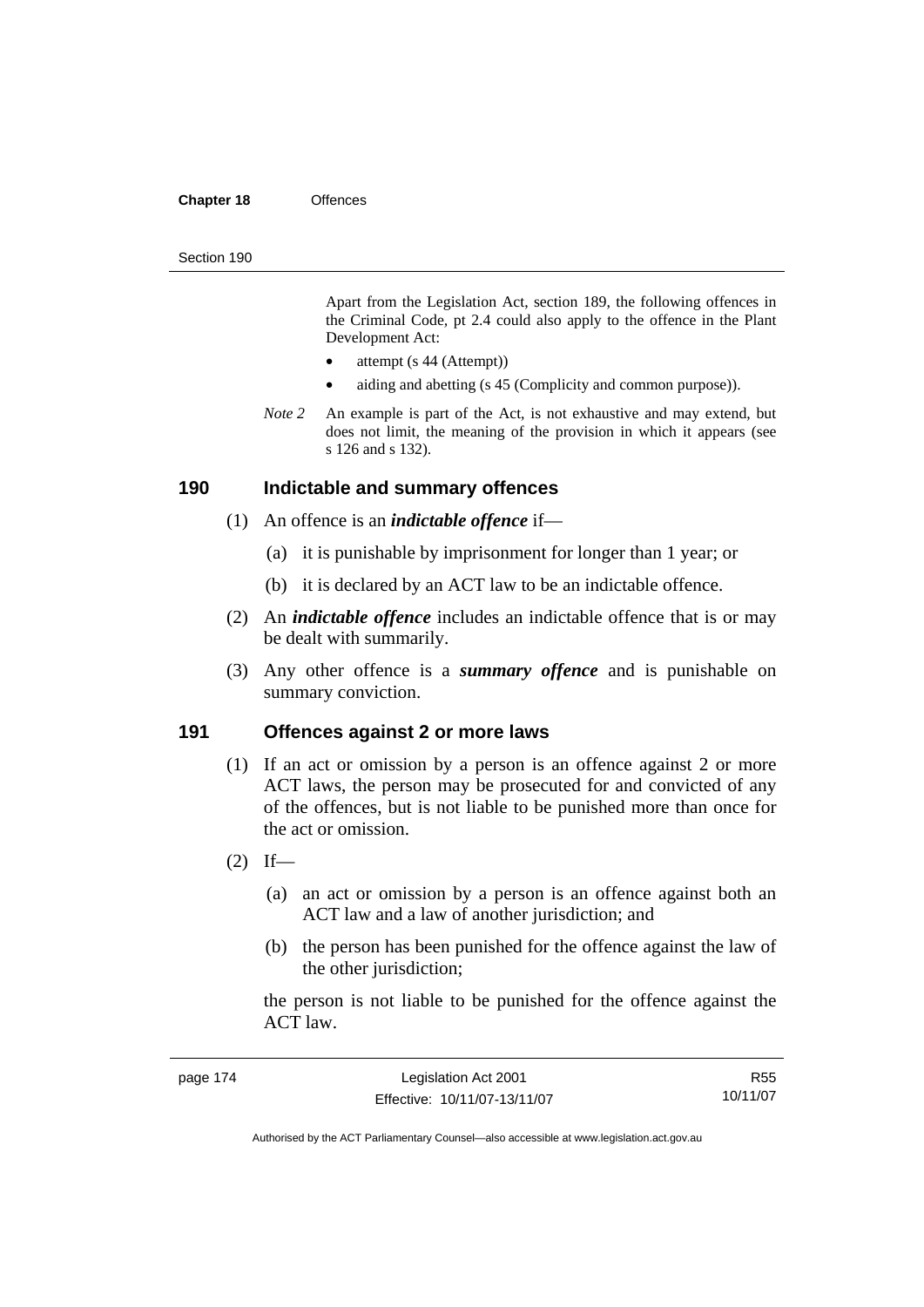#### **192 When must prosecutions begin?**

- (1) A prosecution for the following offences against an ACT law may be begun at any time:
	- (a) an offence by an individual punishable by imprisonment for longer than 6 months;
	- (b) an offence by a corporation punishable by a prescribed fine;

- (c) an aiding and abetting offence by an individual in relation to an offence by a corporation punishable by a prescribed fine.
- (2) A prosecution for any other offence against an ACT law must be begun not later than—
	- (a) 1 year after the day of commission of the offence; or
	- (b) if an ACT law provides for another period—that period.
- (3) However, if a coroner's inquest or inquiry, or an inquiry under the *Inquiries Act 1991* or the *Royal Commissions Act 1991*, is held into a matter that discloses or is otherwise found to relate to an offence mentioned in subsection (2), a prosecution for the offence may be begun not later than 1 year after the day when—
	- (a) the coroner's report is made; or
	- (b) the report of the board of inquiry or royal commission is given to the Chief Minister.
- (4) In this section:

*aiding and abetting offence* means an offence against the Criminal Code, section 45 (Complicity and common purpose).

*Note* See s 161 for the fines that may be imposed on a corporation for offences punishable only by imprisonment.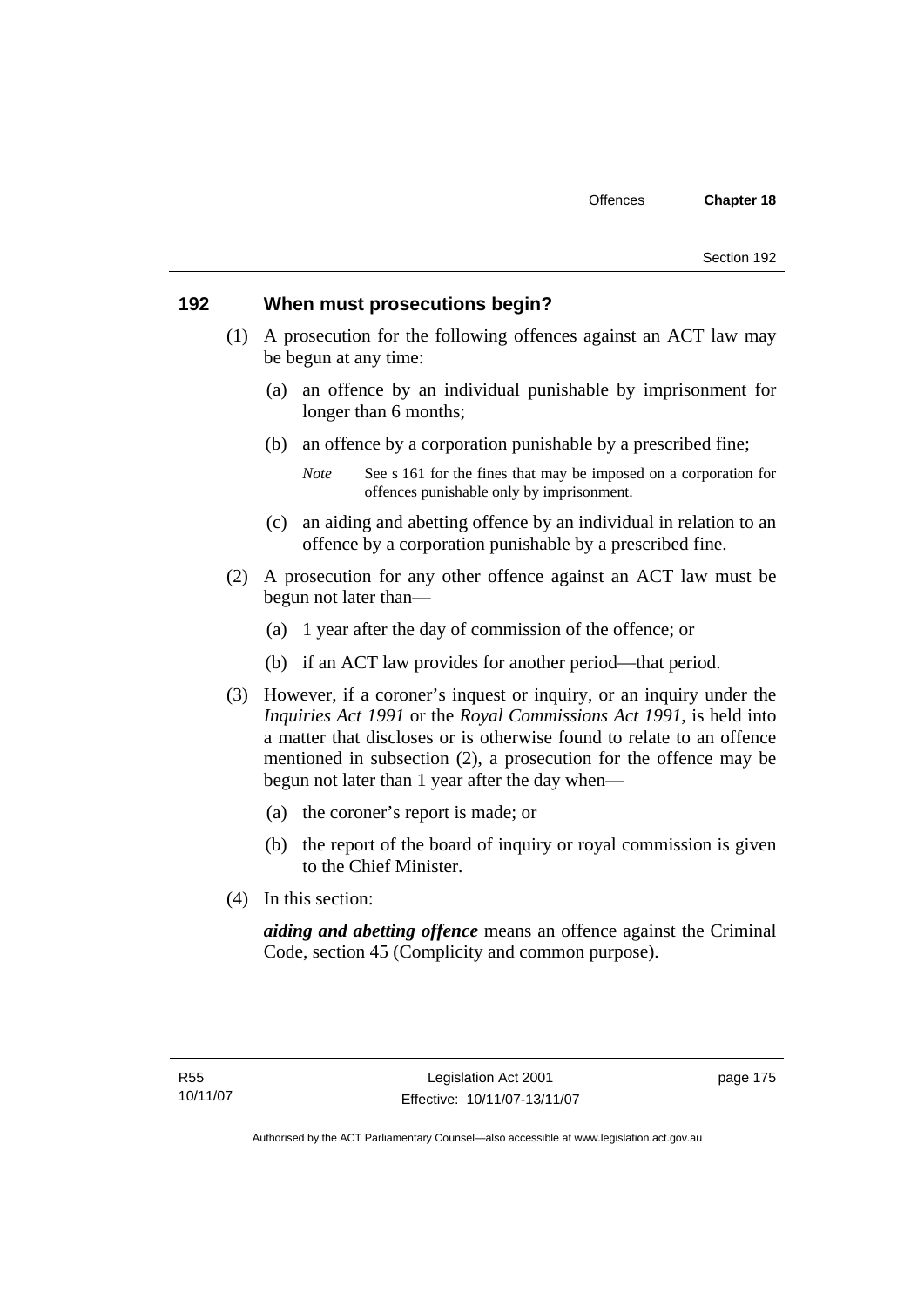#### **Chapter 18** Offences

#### Section 193

*prescribed fine*, for an offence, means—

- (a) if the penalty for the offence is expressed in penalty units— 100 penalty units or more; or
- (b) if the penalty for the offence is expressed as an amount of money—\$50 000 or more.

## **193 Continuing offences**

- (1) This section applies to a requirement to do an act if—
	- (a) the act is required to be done under an ACT law within a particular period or before a particular time; and
	- (b) failure to comply with the requirement is an offence against the law.
- (2) A person who fails to comply with the requirement commits an offence for each day until the act is done.
- (3) A day mentioned in subsection (2) includes any day of conviction for an offence and any later day.
	- *Note* See also s 152 (Continuing effect of obligations).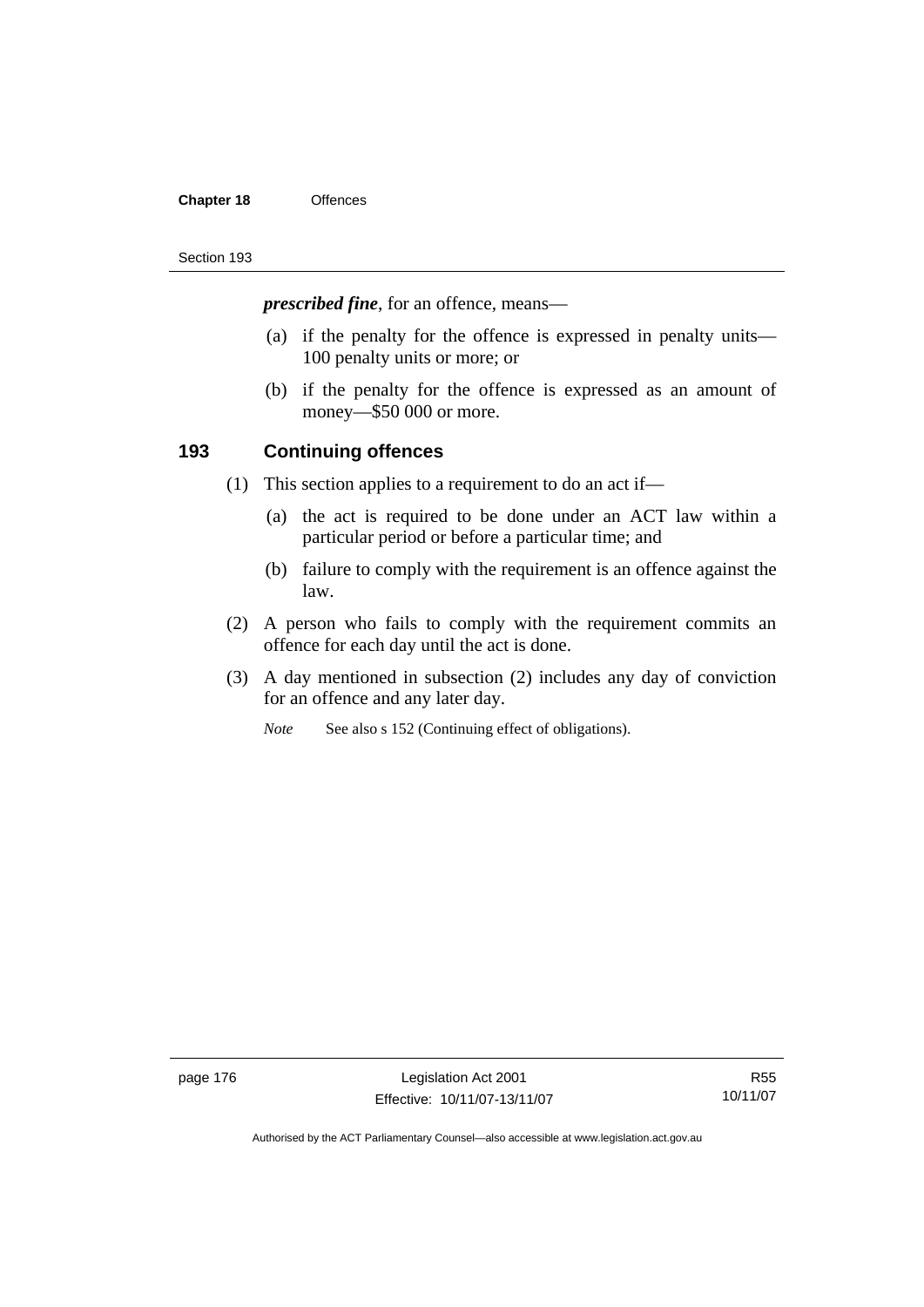# **Chapter 19 Administrative and machinery provisions**

# Part 19.1 **Introductory**

# **195 Meaning of** *law* **in ch 19**

In this chapter:

*law* means an Act, subordinate law or disallowable instrument.

*Note* A reference to an Act, subordinate law or disallowable instrument includes a reference to a provision of the Act, law or instrument (see s 7, s 8 and s 9).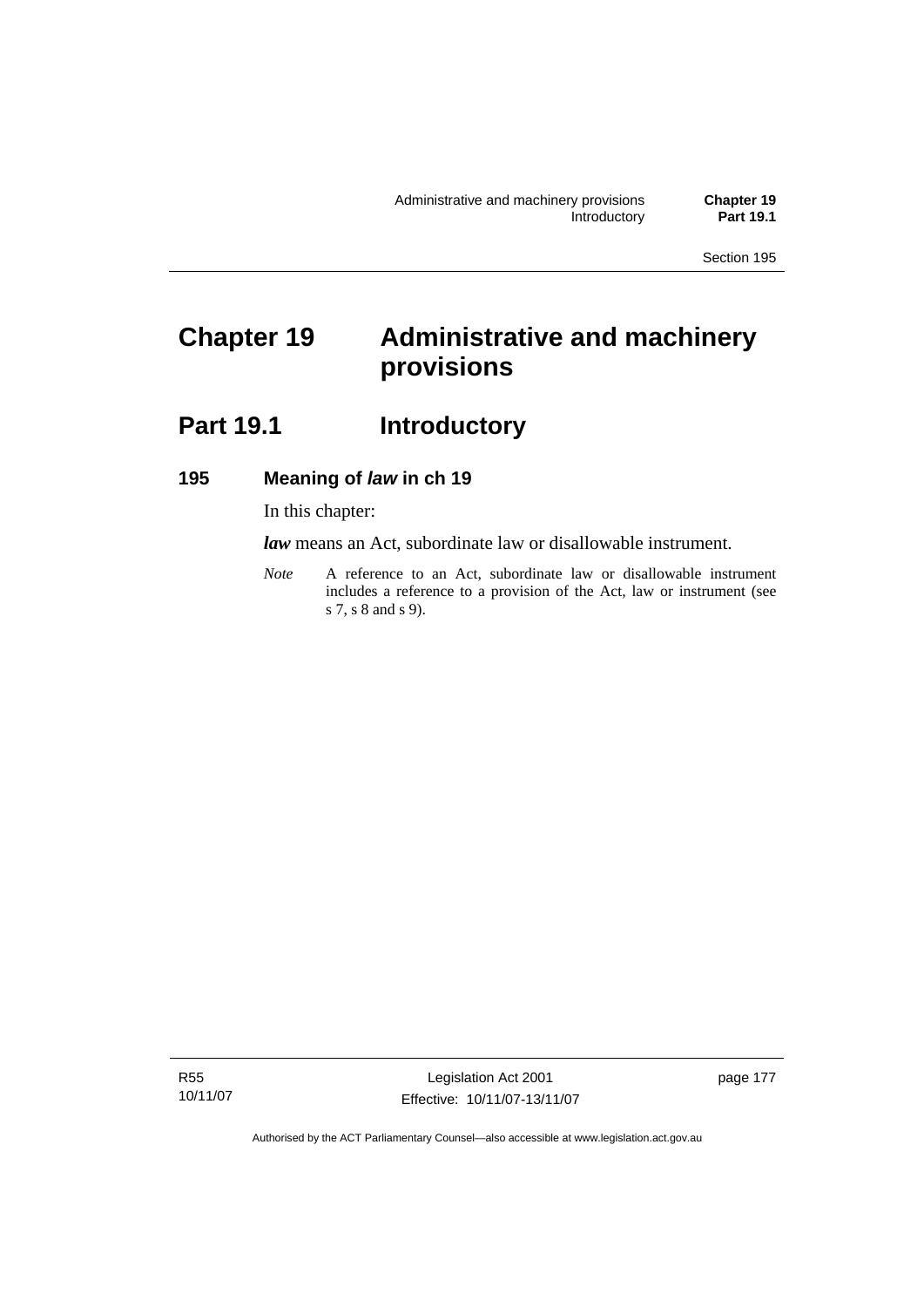**Chapter 19** Administrative and machinery provisions<br>**Part 19.2 Eunctions Part 19.2** Functions

Section 196

# **Part 19.2 Functions**

*Note to pt 19.2* 

*Function* is defined in the dict, pt 1 to include authority, duty and power.

### **196 Provision giving function gives power to exercise function**

 (1) A provision of a law that gives a function to an entity also gives the entity the powers necessary and convenient to exercise the function.

*Note* See dict, pt 1, defs *entity* and *exercise*.

 (2) The powers given to the entity under subsection (1) are in addition to any other powers of the entity under the law.

### **197 Statutory functions may be exercised from time to time**

If a law gives a function to an entity, the function may be exercised from time to time.

*Note* See also s 42 (3) (Power to make statutory instruments).

#### **199 Functions of bodies**

 (1) If a law authorises or requires a body to exercise a function, it may do so by resolution.

*Note* See dict, pt 1, def *body*.

- (2) To remove any doubt, subsection (1) applies in relation to a function even though a law authorises or requires the function to be exercised in writing.
- (3) If a law authorises or requires a signature by a person and the person is a body, the signature of a person authorised by the body for the purpose is taken to be the signature of the body.

R55 10/11/07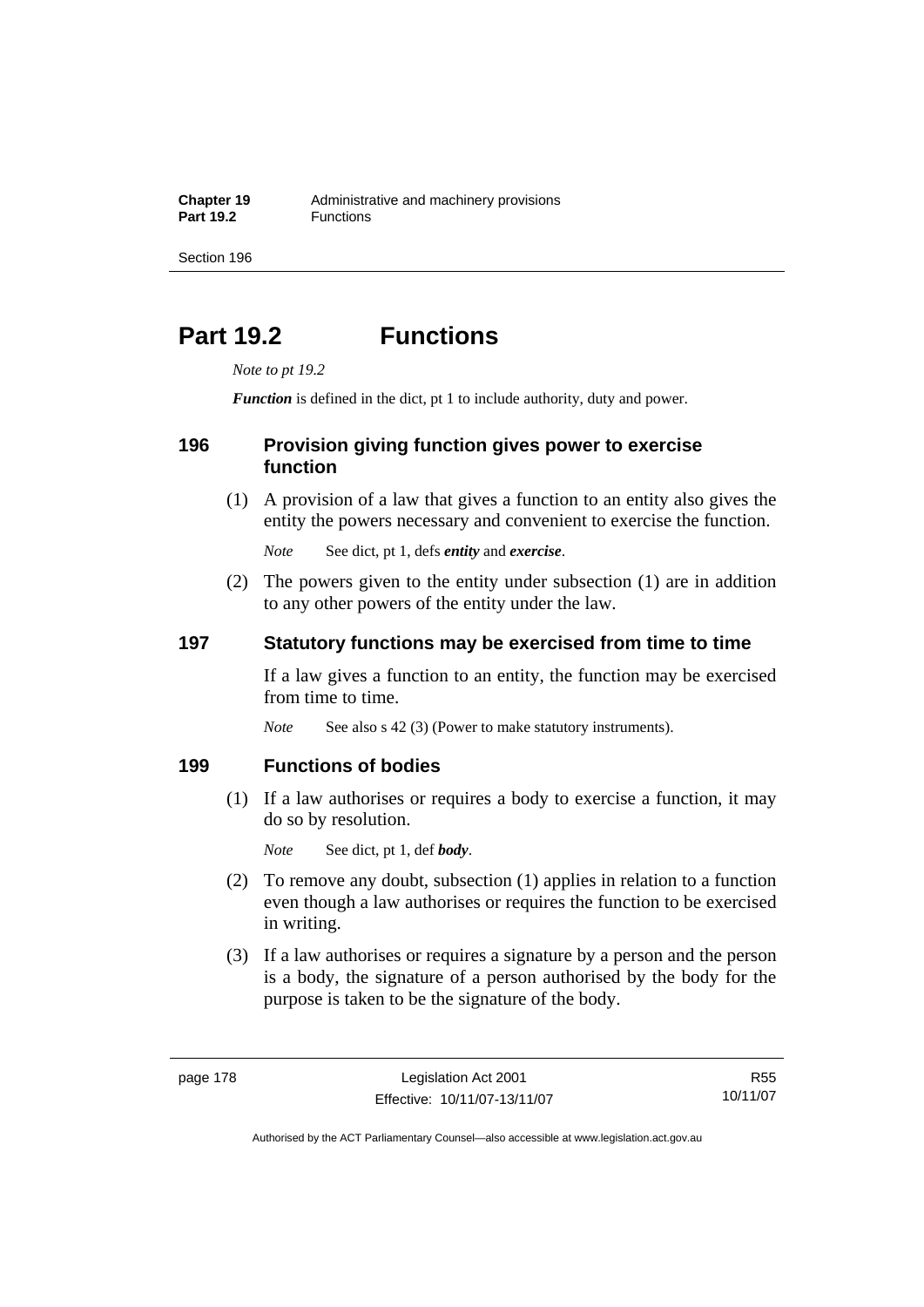(4) If a law gives a function to a body, the function may be exercised by the body as constituted for the time being.

#### **Example**

The ACT Conference Organisers Registration Board is a statutory body consisting of 5 members. At a meeting of the board it is agreed to exempt a conference organiser from registration on certain conditions. On the day after the meeting, 1 of the members of the board  $(X)$  resigns and another person  $(Y)$  is appointed to the board in  $X$ 's place. At the next meeting of the board, the board considers additional information submitted by the conference organiser and agrees to amend the conditions of exemption. Because of subsection (4), the board's ability to use its power of exemption is not affected by a change in the membership of the board.

- *Note* An example is part of the Act, is not exhaustive and may extend, but does not limit, the meaning of the provision in which it appears (see s 126 and s 132).
- (5) The exercise of the function is not affected only because of vacancies in the body's membership.
- (6) Subsections (4) and (5) do not affect any quorum requirement applying to the body.

#### **Example**

The Act establishing the board mentioned in the example to subsection (4) provides that the quorum for a meeting of the board is the chair or deputy chair and 2 other members. If the quorum requirement was complied with at each meeting mentioned in the example, the result mentioned in the example would be the same whether or not X attended the first meeting and whether or not Y attended the second meeting.

- (7) If a body as constituted for the time being does something in exercise of a function given to the body under a law, the effect of the thing done by the body does not end only because the membership of the body changes.
	- *Note* See also s 211 (Appointment not affected by appointer changes), s 224 (Acting appointment not affected by appointer changes), and s 241 (Delegation not affected by appointer changes).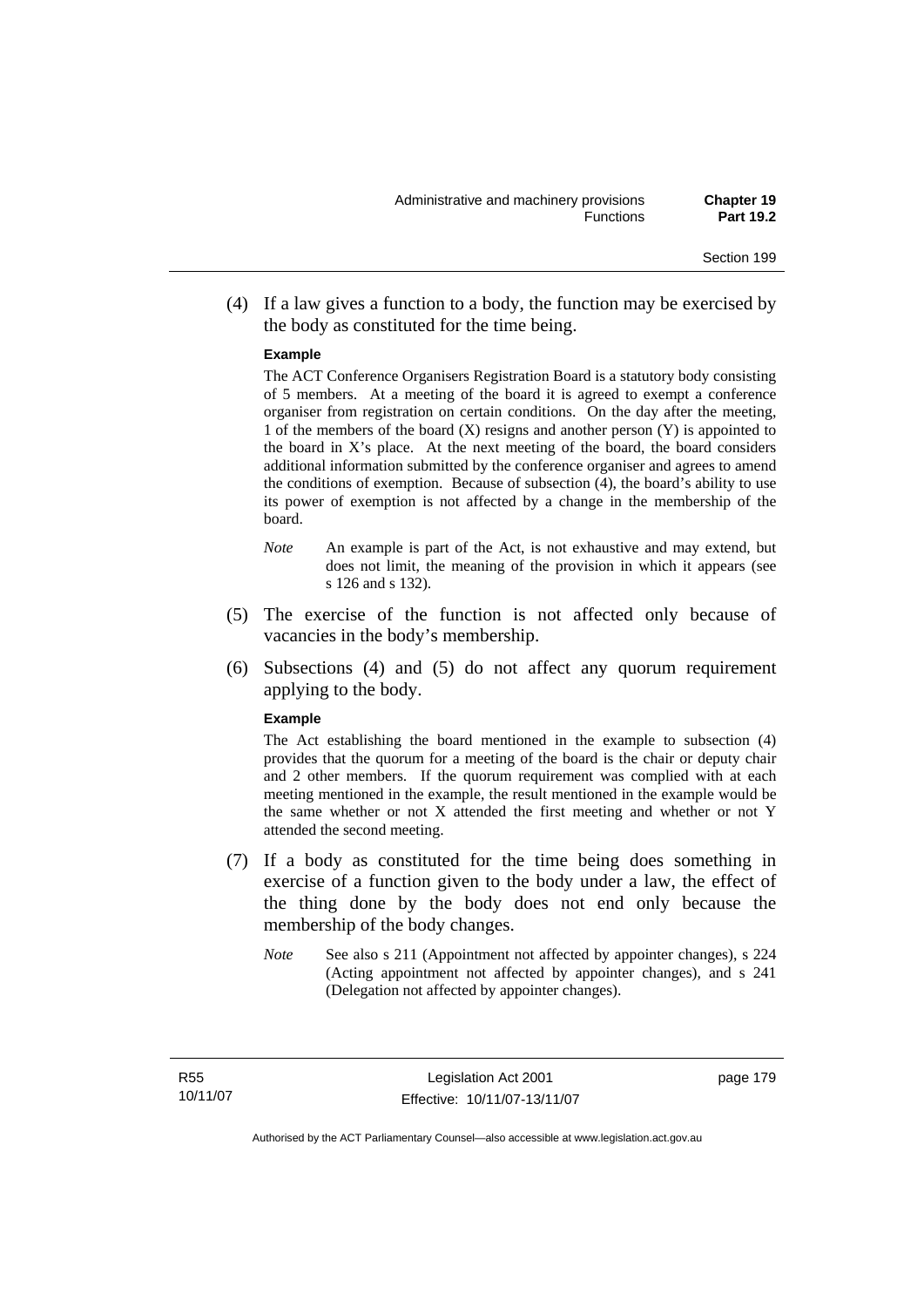| Chapter 19       | Administrative and machinery provisions |
|------------------|-----------------------------------------|
| <b>Part 19.2</b> | Functions                               |

 (8) Subsection (7) does not prevent the thing done by the body being ended or changed by the body as subsequently constituted for the time being.

### **200 Functions of occupants of positions**

 (1) If a law gives a function to the occupant of a position, the function may be exercised by the person for the time being occupying the position.

- (2) If the person for the time being occupying a position does something in exercise of a function given to the occupant of the position under a law, the thing done by the person does not end only because the person ceases to be the occupant of the position.
	- *Note* See also s 211 (Appointment not affected by appointer changes), s 224 (Acting appointment not affected by appointer changes), and s 241 (Delegation not affected by appointer changes).
- (3) Subsection (2) does not prevent the thing done by the person being ended or changed by any person subsequently occupying the position for the time being.

page 180 Legislation Act 2001 Effective: 10/11/07-13/11/07

R55 10/11/07

*Note* See s 185 (References to occupant of position) and dict, pt 1, defs *occupy* and *position*.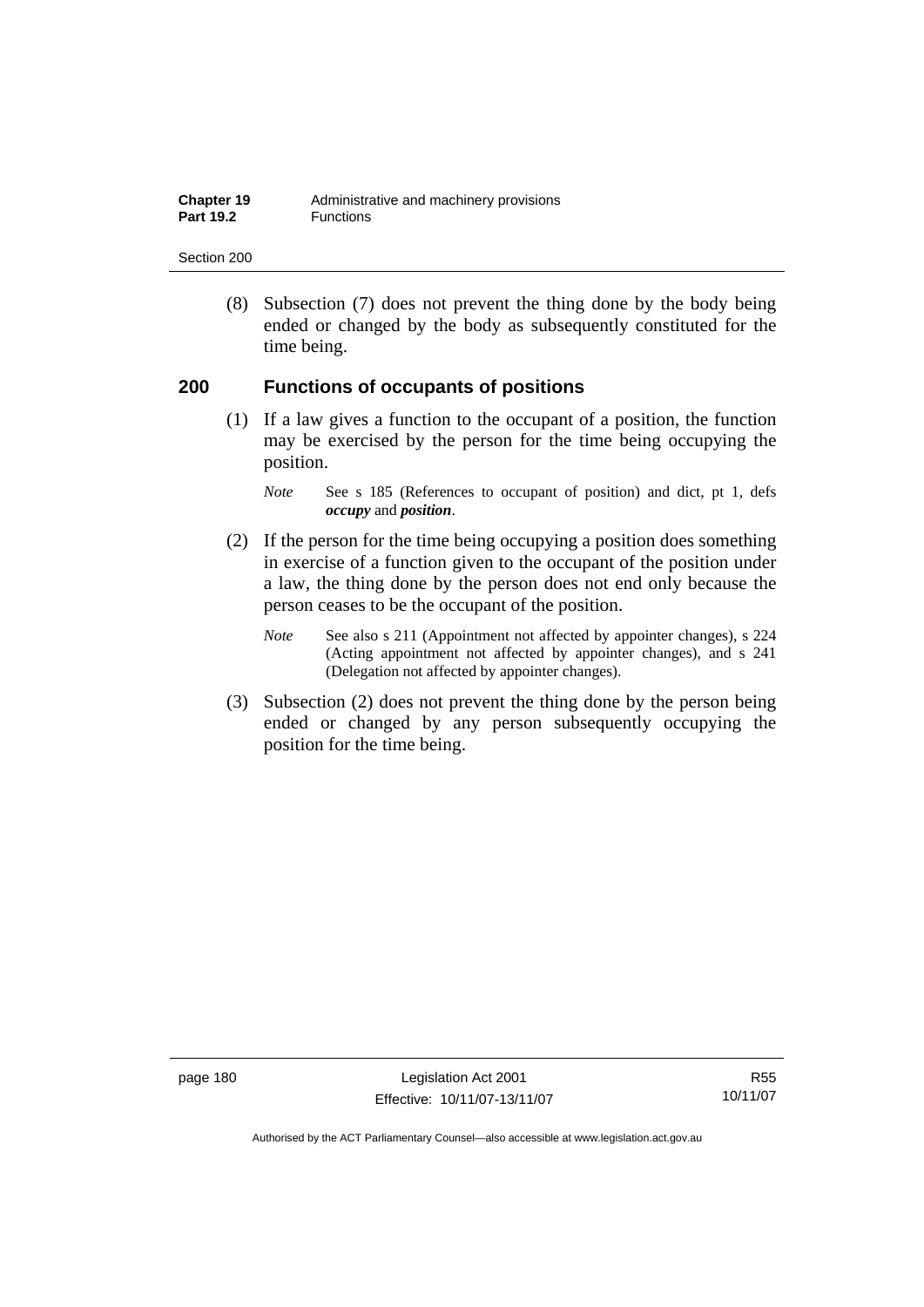# **Part 19.3 Appointments**

# **Division 19.3.1 Appointments—general**

*Note to div 19.3.1* 

Certain statutory appointments made by a Minister require consultation with a Legislative Assembly committee and are disallowable (see div 19.3.3) (Appointments—Assembly consultation)).

# **205 Application of div 19.3.1**

This division applies if a law authorises or requires an entity (the *appointer*) to appoint a person—

- (a) to a position under a law; or
- (b) to exercise a function or do anything else under a law.
- *Note Function* is defined in the dict, pt 1 to include authority, duty and power.

### **206 Appointments must be in writing etc**

- (1) An appointment must be made, or evidenced, by writing (the *instrument of appointment*) signed by the appointer.
- (2) If a law provides for a maximum or minimum period of appointment, the instrument of appointment must state the period for which the appointment is made.

#### **Examples of stated appointment periods**

- 1 2 years
- 2 until age 65
- *Note* An example is part of the Act, is not exhaustive and may extend, but does not limit, the meaning of the provision in which it appears (see s 126 and s 132).

page 181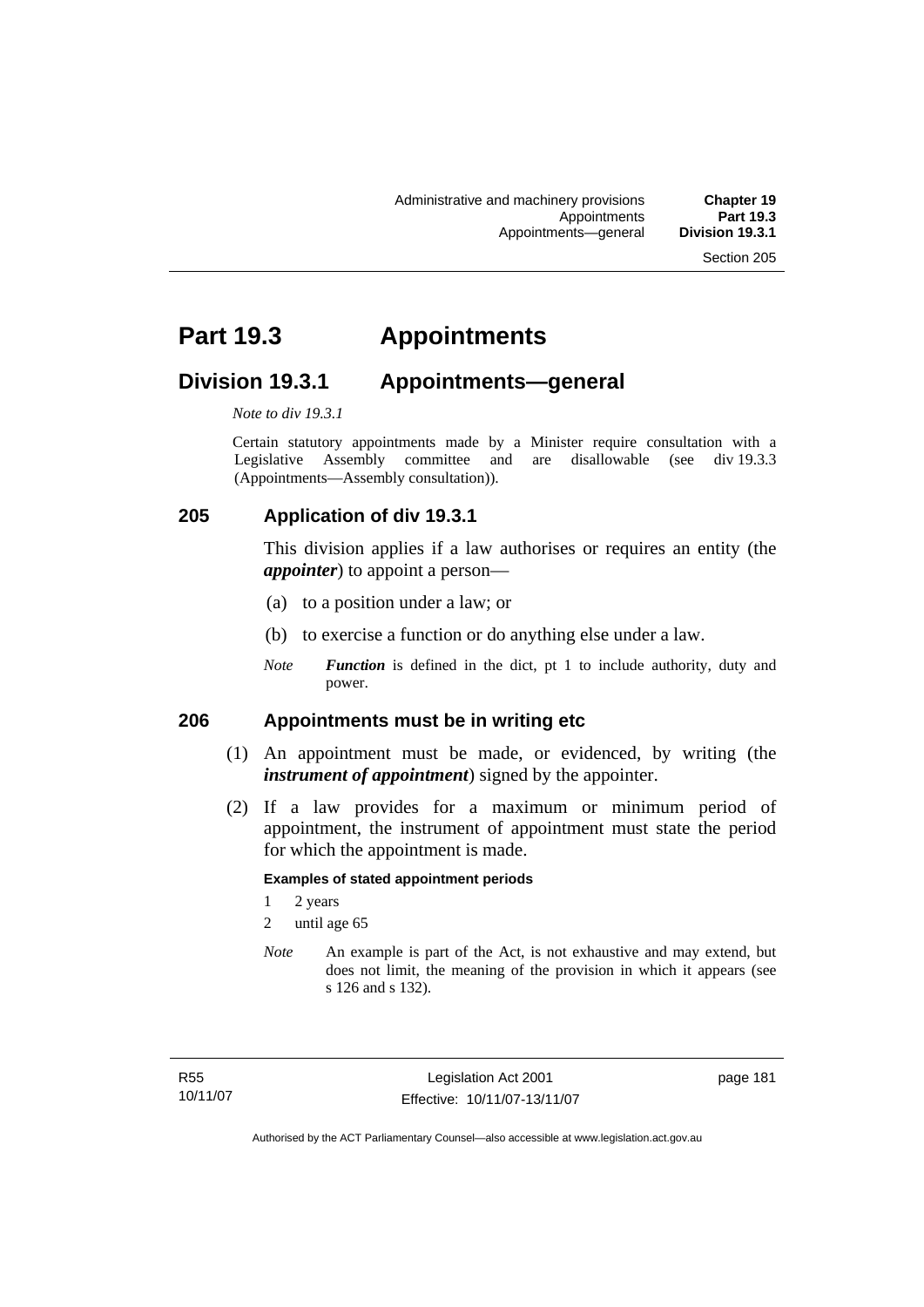#### **207 Appointment may be by name or position**

- (1) The appointer may make an appointment by—
	- (a) naming the person appointed; or
	- (b) nominating the occupant of a position (however described), at a particular time or from time to time.
- (2) For this division, the person named, or the occupant of the position nominated, is the *appointee*.

#### **208 Power of appointment includes power to suspend etc**

- (1) The appointer's power to make the appointment includes the power—
	- (a) to suspend the appointee, and end the suspension; or
	- (b) to end the appointment, and appoint someone else or reappoint the appointee if the appointee is eligible to be appointed to the position; or
	- (c) to reappoint the appointee if the appointee is eligible to be appointed to the position.
- (2) The power to suspend the appointee, end the appointment or reappoint the appointee is exercisable in the same way, and subject to the same conditions, as the power to make the appointment.

#### **Example**

If the appointment power is exercisable only on the recommendation of a body, the power to suspend, end the appointment or reappoint is exercisable only on the recommendation of the body.

*Note* An example is part of the Act, is not exhaustive and may extend, but does not limit, the meaning of the provision in which it appears (see s 126 and s 132).

R55 10/11/07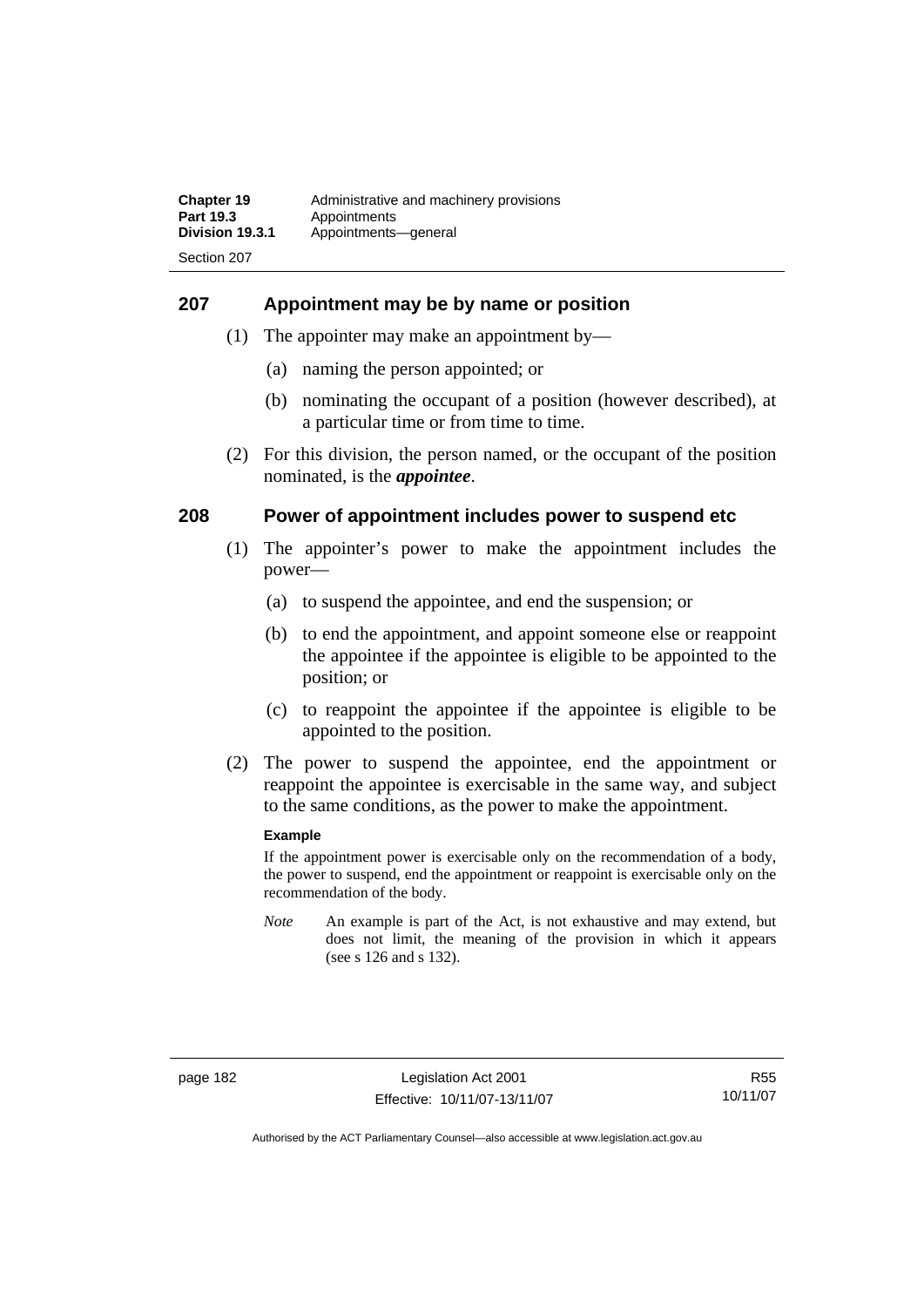### **209 Power of appointment includes power to make acting appointment**

- (1) If the appointer's power is the power to make an appointment to a position, the power to make the appointment also includes power to appoint a person, or 2 or more people, to act in the position—
	- (a) during any vacancy, or all vacancies, in the position, whether or not an appointment has previously been made to the position; or
	- (b) during any period, or all periods, when the appointee cannot for any reason exercise functions of the position.

#### **Examples for par (b)**

- 1 the appointee is ill or on leave
- 2 the appointee is acting in another position
- 3 the appointee is outside the ACT or Australia
- *Note 1 Function* is defined in the dict, pt 1 to include authority, duty and power.
- *Note* 2 An example is part of the Act, is not exhaustive and may extend, but does not limit, the meaning of the provision in which it appears (see s 126 and s 132).
- (2) The power to appoint a person to act is exercisable in the same way, and subject to the same conditions, as the power to make the appointment.

#### **Example**

If the appointment power is exercisable only on the recommendation of a body, the power to appoint a person to act is exercisable only on the recommendation of the body.

- (3) Without limiting subsection (2), if the law (or another law) requires—
	- (a) the appointee to hold a qualification; or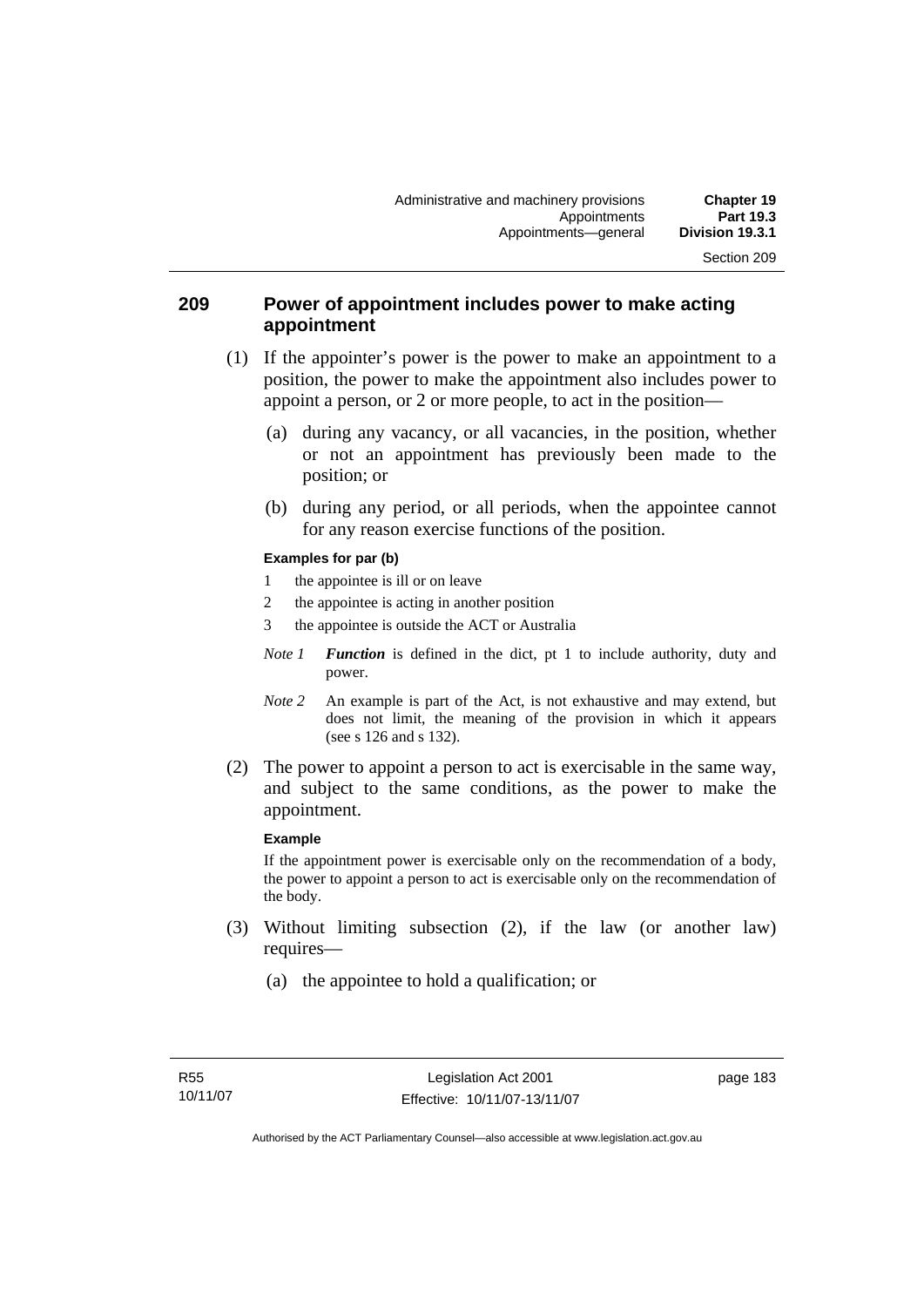| <b>Chapter 19</b> | Administrative and machinery provisions |
|-------------------|-----------------------------------------|
| <b>Part 19.3</b>  | Appointments                            |
| Division 19.3.1   | Appointments-qeneral                    |
| Section 210       |                                         |

 (b) the appointer (or someone else) to be satisfied about the appointee's suitability (whether in terms of knowledge, experience, character or any other personal quality) before appointing the appointee to the position;

a person may only be appointed to act in the position if the person holds the qualification or the appointer (or other person) is satisfied about the person's suitability.

#### **Examples**

- 1 If an Act requires the appointee to be a magistrate, a person can be appointed to act in the position only if the person is a magistrate.
- 2 If a regulation requires the appointee to be a lawyer of at least 5 years standing, a person can be appointed to act in the position only if the person is a lawyer of at least 5 years standing.
- 3 If an Act requires the appointee to have, in the Executive's opinion, appropriate expertise, training or experience in relation to the needs of a particular group of people, a person can be appointed to act in the position only if the person has, in the Executive's opinion, that expertise, training or experience.

### **210 Resignation of appointment**

- (1) An appointment ends if the appointee resigns by signed notice of resignation given to the appointer.
- (2) However, if the appointer is the Executive, the notice of resignation may be given to a Minister.

### **211 Appointment not affected by appointer changes**

- (1) If the appointer is a body, an appointment made by the body does not end only because the membership of the body changes.
- (2) If the appointer is the person for the time being occupying a position, an appointment made by the person does not end only because the person ceases to be the occupant of the position.

R55 10/11/07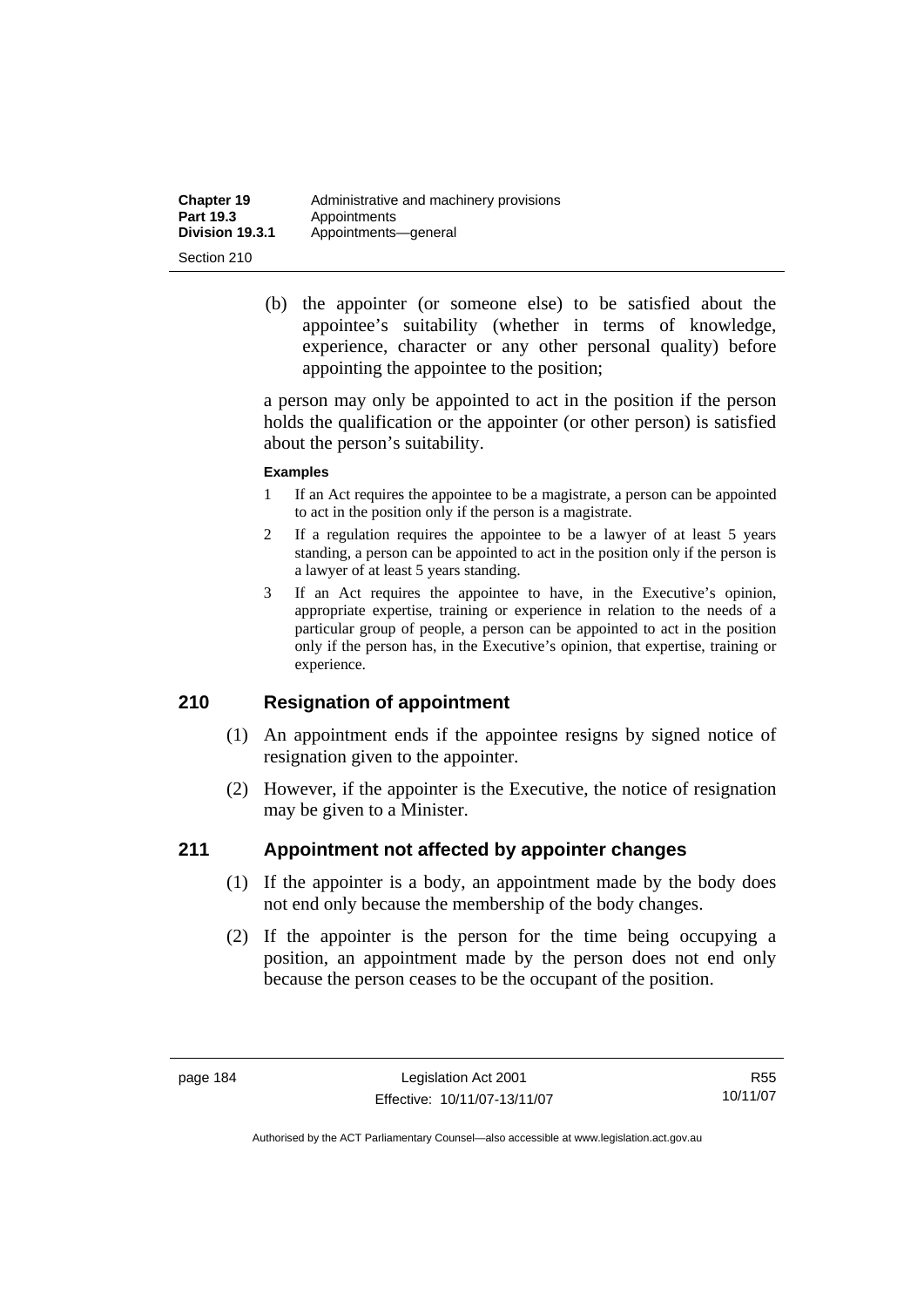- 
- (3) This section does not limit the following sections:
	- section 199 (Functions of bodies)
	- section 200 (Functions of occupants of positions).

#### **212 Appointment not affected by defect etc**

An appointment, or anything done under an appointment, is not invalid only because of a defect or irregularity in or in relation to the appointment.

# **Division 19.3.2 Acting appointments**

### **215 Application of div 19.3.2**

This division applies if a law gives an entity (the *appointer*) power to appoint a person to act in a position under a law.

*Note* A power to make an appointment includes power to make an acting appointment (see s 209).

# **216 Acting appointments must be in writing etc**

- (1) An acting appointment must be made, or evidenced, by writing (the *instrument of appointment*) signed by the appointer.
- (2) If a law provides for a maximum or minimum period of appointment, the instrument of appointment must state the period for which the acting appointment is made.

#### **Examples of stated appointment periods**

- 1 1 year
- 2 until 31 December 2002 (a period of 9 months)
- *Note 1* See also s 219 (Appointer may decide terms of acting appointment etc) and s 221 (How long does an acting appointment operate?)
- *Note 2* An example is part of the Act, is not exhaustive and may extend, but does not limit, the meaning of the provision in which it appears (see s 126 and s 132).

page 185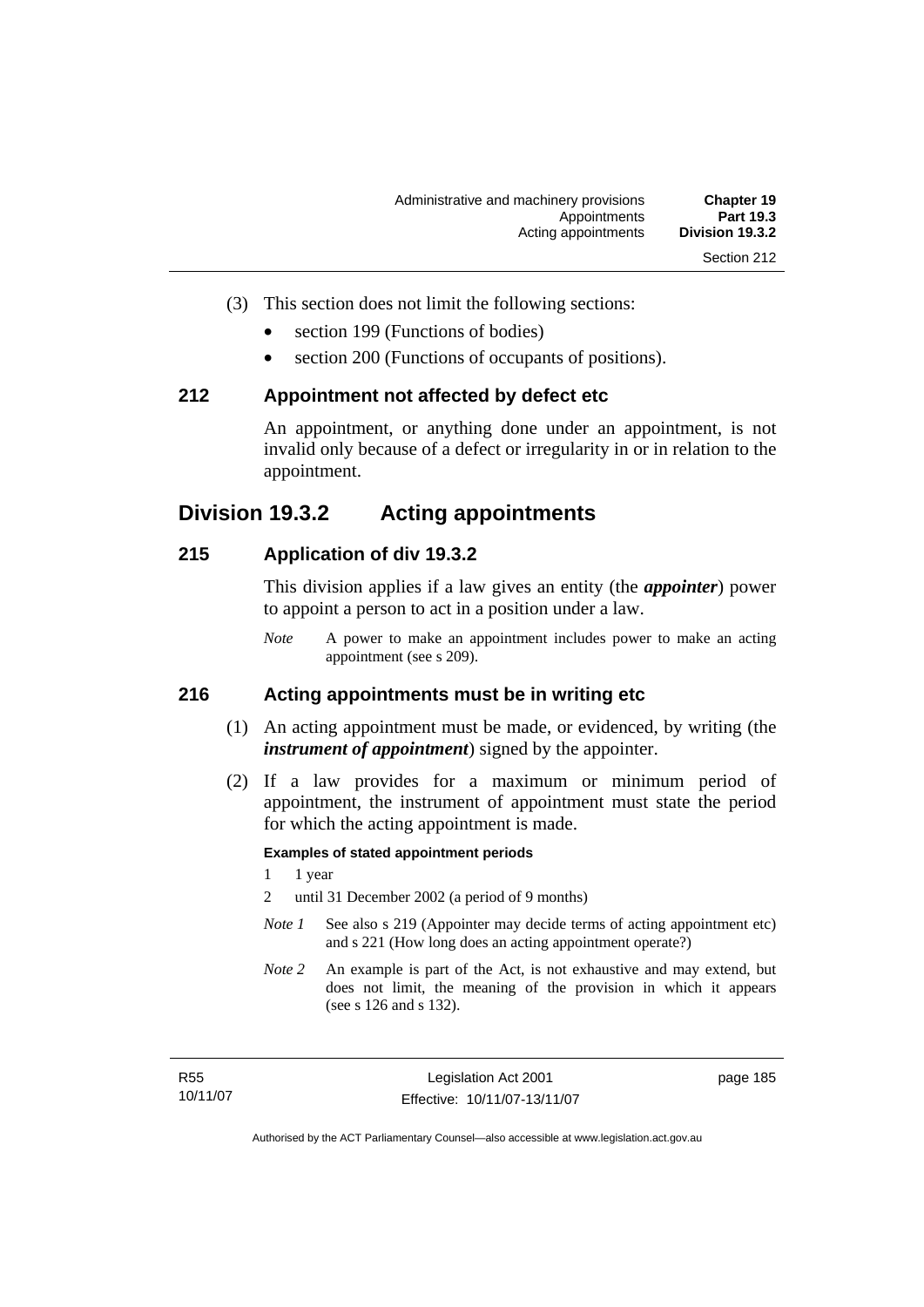# **217 Acting appointment may be made by name or position**

- (1) The appointer may make an acting appointment by—
	- (a) naming the person appointed; or
	- (b) nominating the occupant of a position (however described), at a particular time or from time to time.
- (2) For this division, the person named, or the occupant of the position nominated, is the *appointee*.

#### **218 Instrument may provide when acting appointment has effect etc**

The instrument making or evidencing the acting appointment may provide that the appointment has effect only in stated circumstances or subject to stated conditions or limitations.

#### **Examples**

- 1 The instrument relating to a standing (or dormant) acting appointment for a position provides that when the substantive occupant of the position (Y) is overseas X may act in the position, but may exercise stated powers of the position only with Y's approval.
- 2 X is appointed to act in Y's position if Y is out of the ACT and a declaration of acute fire danger is published under the *ABC Act 2000*.
- *Note* An example is part of the Act, is not exhaustive and may extend, but does not limit, the meaning of the provision in which it appears (see s 126 and s 132).

### **219 Appointer may decide terms of acting appointment etc**

- (1) The appointer may—
	- (a) decide the terms of the acting appointment, including any remuneration and allowances; and

R55 10/11/07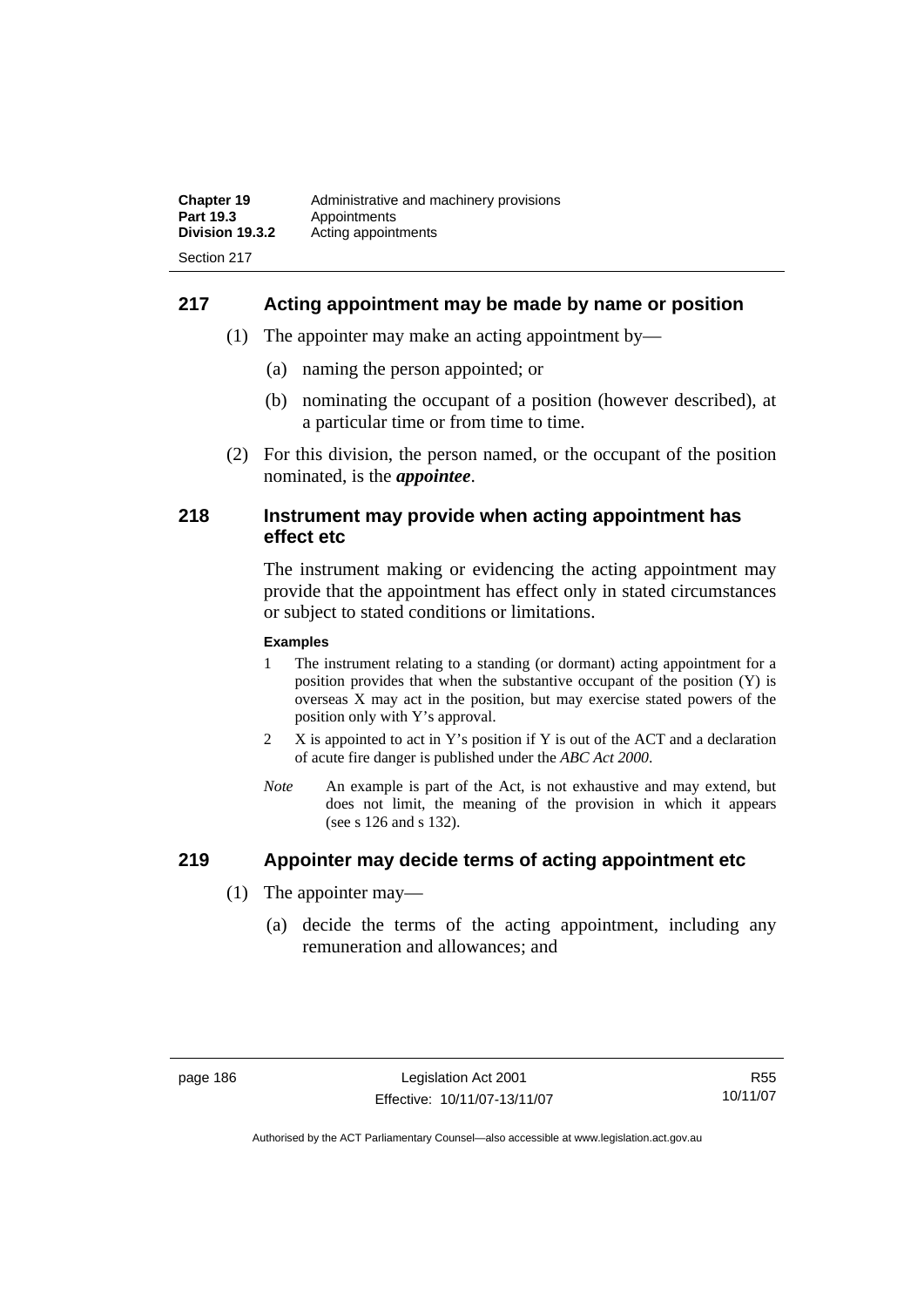(b) end the appointment at any time.

#### **Example for par (b)**

A appoints  $X$  to act in a position for 10 months. Two months after  $X$  begins to act, A ends the appointment.

- *Note 1* See also s 221 (How long does an acting appointment operate?)
- *Note 2* An example is part of the Act, is not exhaustive and may extend, but does not limit, the meaning of the provision in which it appears (see s 126 and s 132).
- (2) The power to end the acting appointment is exercisable in the same way, and subject to the same conditions, as the power to make the acting appointment.

#### **Example**

If the power to make the acting appointment is exercisable only on the recommendation of a body, the power to end the appointment is exercisable only on the recommendation of the body.

# **220 Appointee may exercise functions under acting appointment etc**

While the appointee is acting in the position—

- (a) the appointee has, subject to the instrument making or evidencing the appointment, all the functions of the occupant of the position; and
- (b) all territory laws apply in relation to the appointee as if the appointee were the occupant of the position.
- *Note Function* is defined in the dict, pt 1 to include authority, duty and power.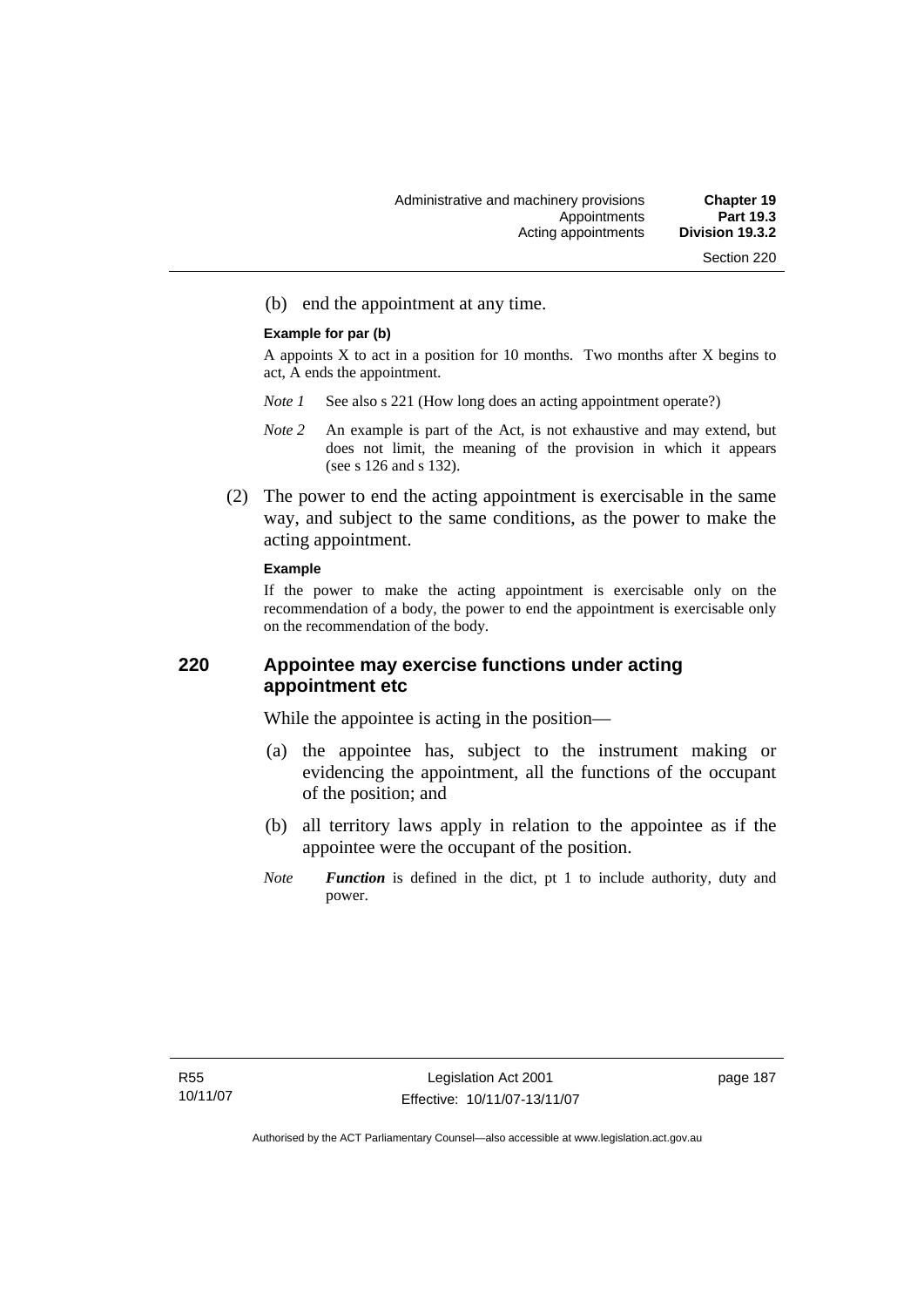### **221 How long does an acting appointment operate?**

 (1) If the appointee acts in the position because it is vacant, the appointee may not act for more than 1 year after the position became vacant.

*Note* See also s 219 (Appointer may decide terms of acting appointment etc)

- (2) If the appointee is acting in a position that becomes vacant while the appointee is acting, the appointee may continue to act until the first of the following happens:
	- (a) the appointer ends the appointment;
	- (b) the vacancy is filled;
	- (c) 1 year after the position became vacant.

#### **Example**

A appoints  $X$  to act in Y's position for a year while Y is on secondment in another agency. Three months after X begins to act, Y is permanently transferred to the other agency. One month later, Z is appointed to the position in which X is acting. The appointment of Z brings X's acting appointment to an end.

- *Note* An example is part of the Act, is not exhaustive and may extend, but does not limit, the meaning of the provision in which it appears (see s 126 and s 132).
- (3) If the appointee acts in the position because the occupant of the position cannot exercise functions and the occupant resumes the exercise of the functions, the appointment no longer authorises the appointee to act on that occasion.
	- *Note Function* is defined in the dict, pt 1 to include authority, duty and power.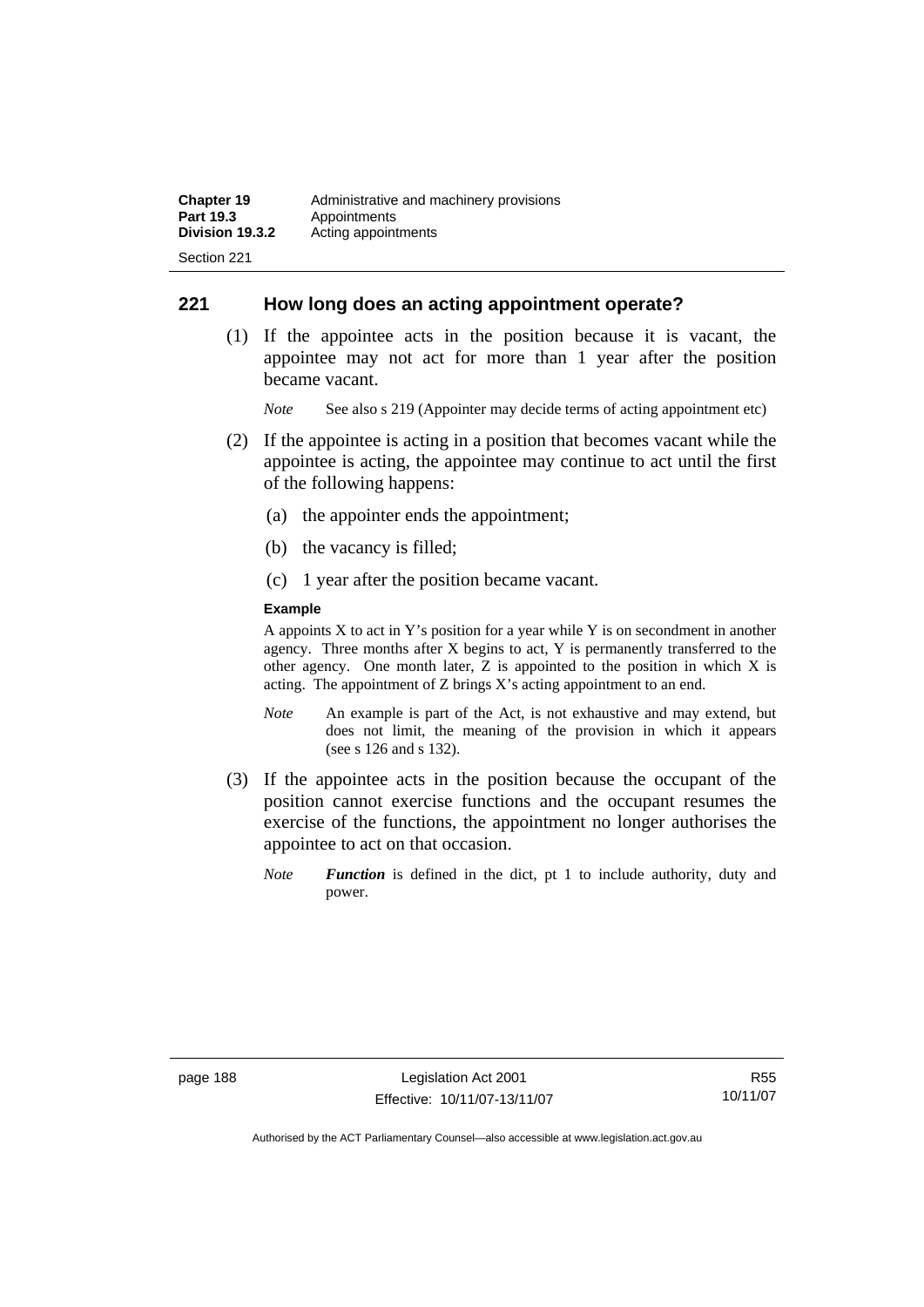# **222 Resignation of acting appointment**

- (1) An acting appointment ends if the appointee resigns by signed notice of resignation given to the appointer.
- (2) However, if the appointer is the Executive, the notice of resignation may be given to a Minister.

# **223 Effect of acting appointment on substantive appointment etc**

- (1) If the appointee is the occupant of another position under a law (the *substantive position*), the appointee does not cease to occupy the substantive position only because of the appointee's appointment or because the appointee acts under the appointment.
- (2) This section does not prevent an acting appointment being made to the substantive position.

### **224 Acting appointment not affected by appointer changes**

- (1) If the appointer is a body, an acting appointment made by the body does not end only because the membership of the body changes.
- (2) If the appointer is the person for the time being occupying a position, an acting appointment made by the person does not end only because the person ceases to be the occupant of the position.
- (3) This section does not limit the following sections:
	- section 199 (Functions of bodies)
	- section 200 (Functions of occupants of positions).

### **225 Acting appointment not affected by defect etc**

 (1) An acting appointment, or anything done under an acting appointment, is not invalid only because of a defect or irregularity in or in relation to the appointment.

page 189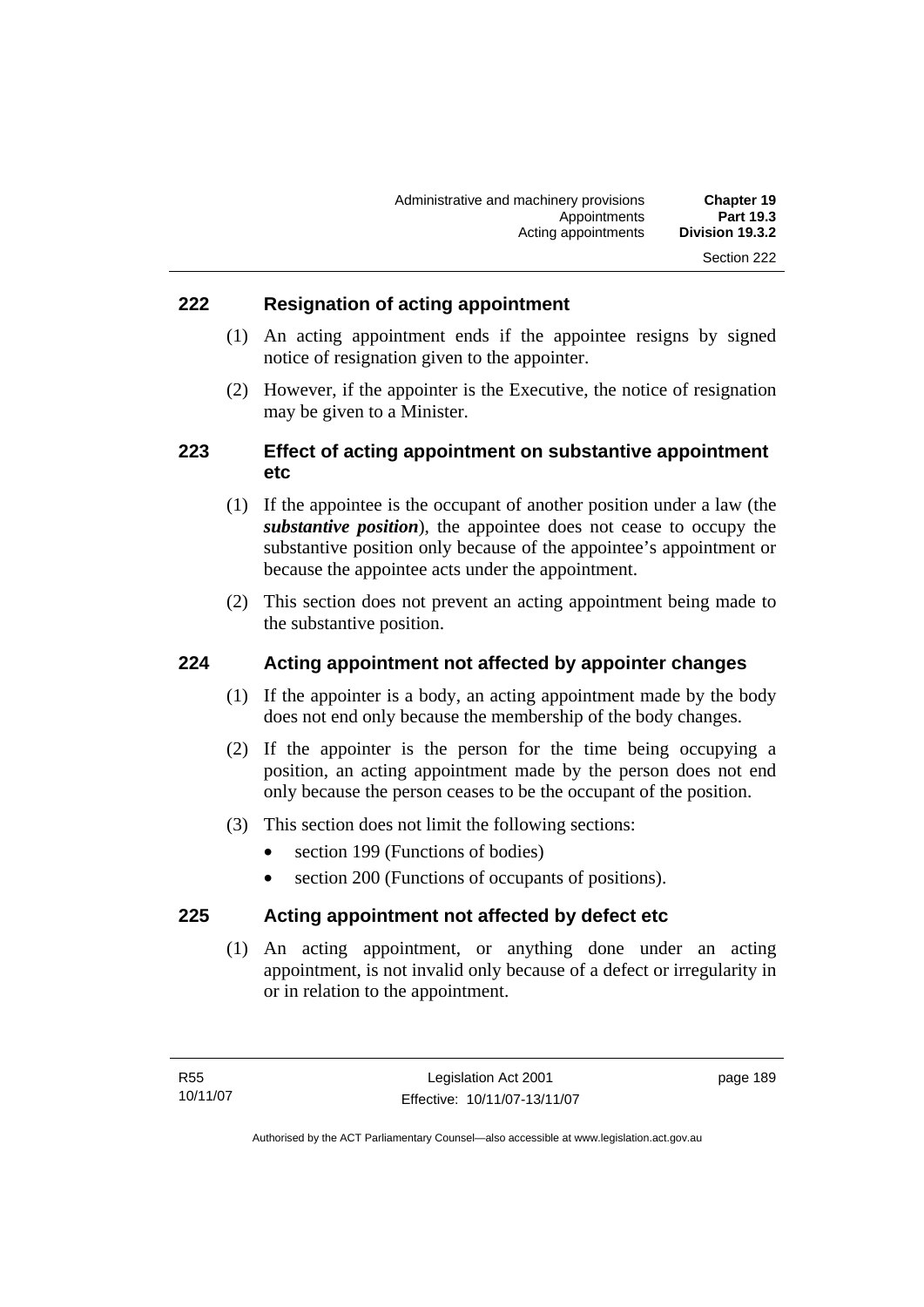| <b>Chapter 19</b> | Administrative and machinery provisions |
|-------------------|-----------------------------------------|
| Part 19.3         | Appointments                            |
| Division 19.3.2A  | Standing acting arrangements            |
| Section 225A      |                                         |

- (2) Anything done by or in relation to the appointee while the appointee purports to act in the position is not invalid only because—
	- (a) the occasion for the appointment had not arisen or had ended; or
	- (b) the appointment had ended; or
	- (c) the occasion for the appointee to act had not arisen or had ended.

# **Division 19.3.2A Standing acting arrangements**

# **225A Application of div 19.3.2A**

This division applies to a position if a law provides that a person acts in the position in stated circumstances.

#### **Example**

The *Hypothetical Act 2003* provides for the deputy director of the hypothetical entity to act in the position of director of the entity if the position is vacant or the director cannot for any reason exercise the functions of the position.

*Note* An example is part of the Act, is not exhaustive and may extend, but does not limit, the meaning of the provision in which it appears (see s 126 and s 132).

## **225B Person acting under standing acting arrangement may exercise functions etc**

 (1) A person acting in the position has, subject to the law providing for the acting or any other law, all the functions of the occupant of the position.

*Note Function* is defined in the dict, pt 1 to include authority, duty and power.

 (2) All territory laws apply in relation to the person as if the person were the occupant of the position.

R55 10/11/07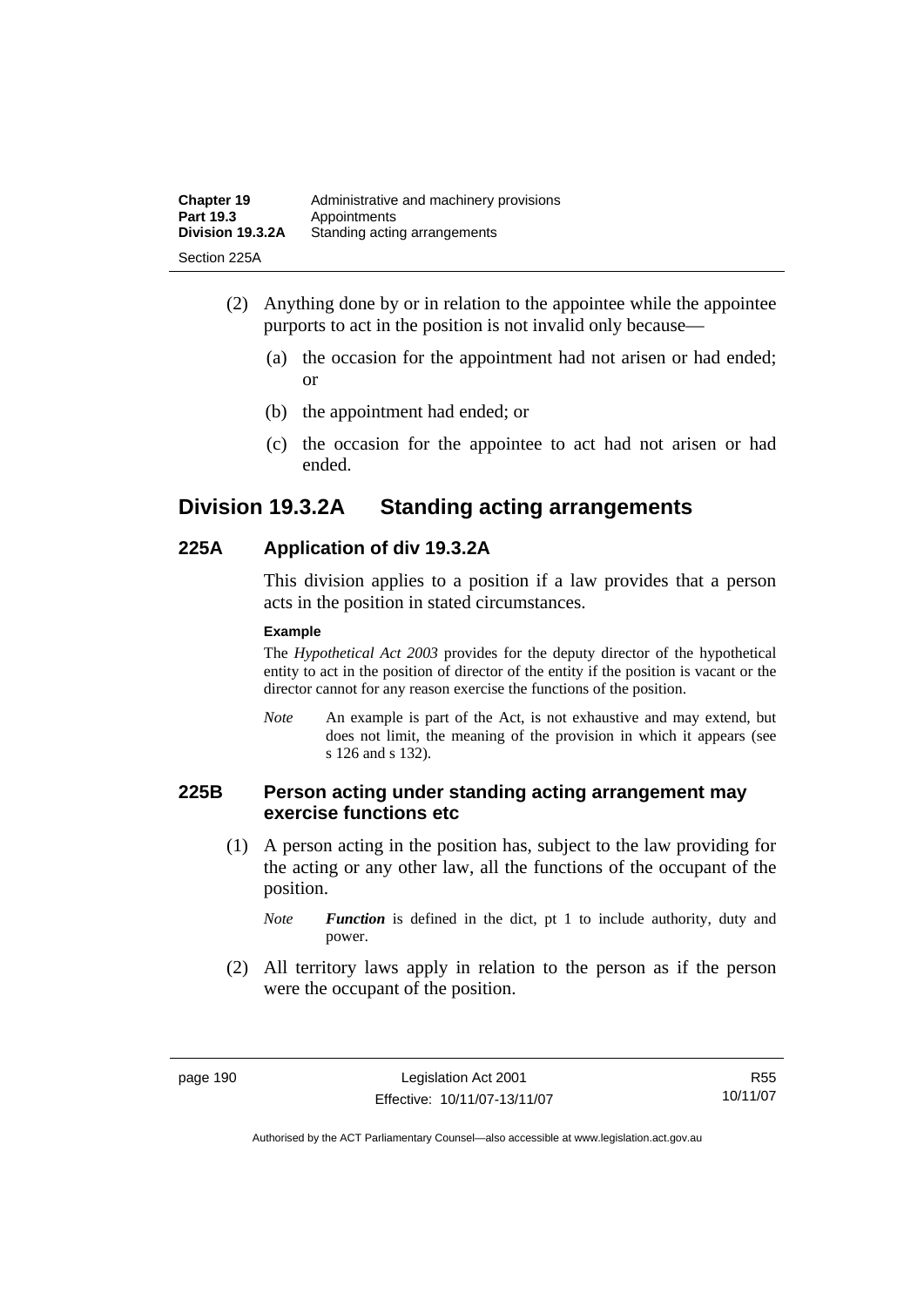# **Division 19.3.3 Appointments—Assembly consultation**

# **226 Meaning of** *statutory position* **in div 19.3.3**

In this division:

*statutory position* means a position (including as a member of a territory authority) established under an Act.

*Note Position* includes office (see dict, pt 1, def *position*).

# **227 Application of div 19.3.3**

- (1) This division applies if a Minister has the power under an Act to appoint a person to a statutory position.
- (2) However, this division does not apply to an appointment of—
	- (a) a public servant to a statutory position (whether or not the Act under which the appointment is made requires that the appointee be a public servant); or
	- (b) a person to, or to act in, a statutory position for not longer than 6 months, unless the appointment is of the person to, or to act in, the position for a 2nd or subsequent consecutive period; or
	- (c) a person to a statutory position if the only function of the position is to advise the Minister.

# **228 Consultation with appropriate Assembly committee**

- (1) Before making an appointment to a statutory position, a Minister must consult—
	- (a) a standing committee of the Legislative Assembly nominated by the Speaker for the purpose; or

page 191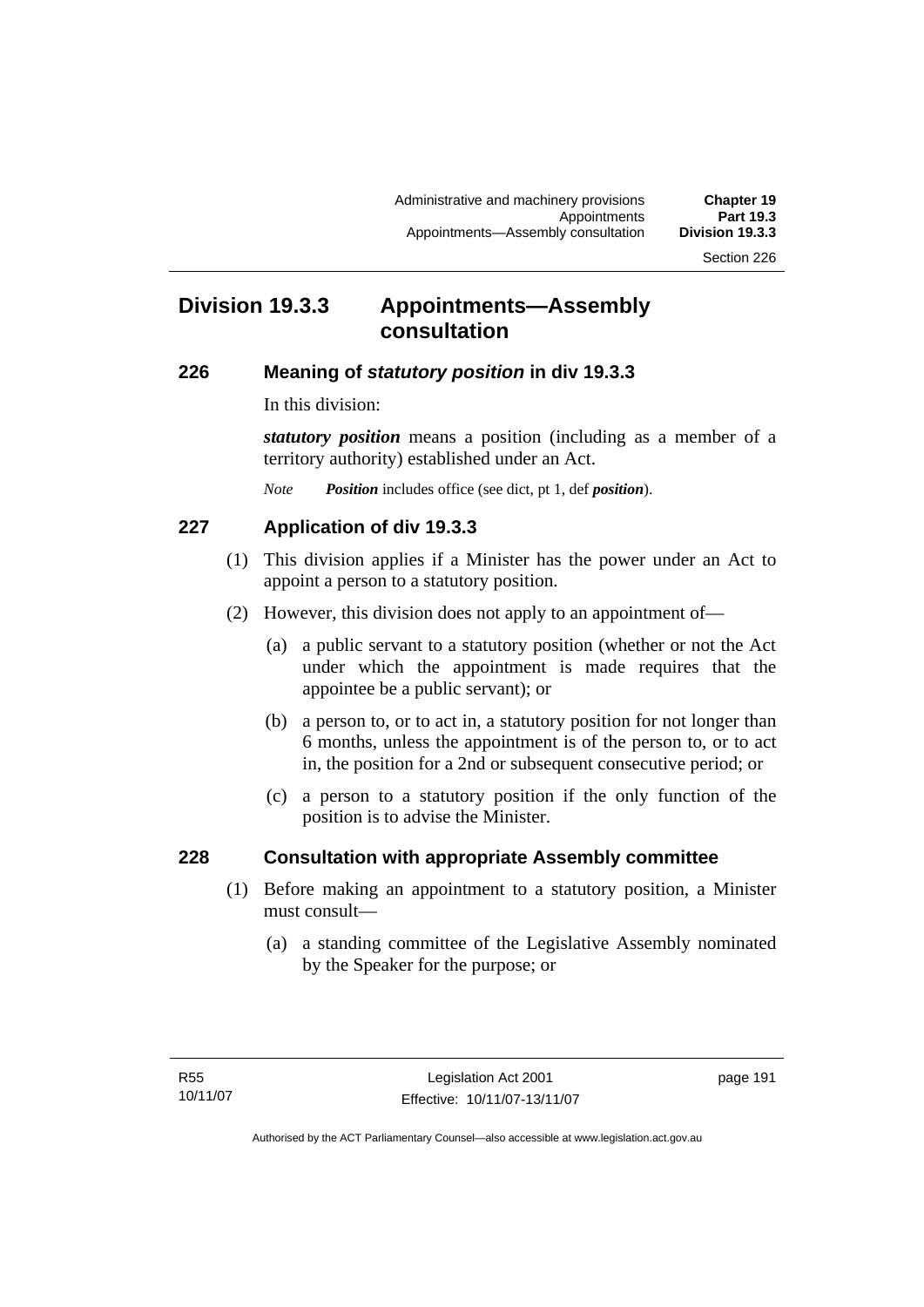- (b) if no nomination under paragraph (a) is in force—the standing committee of the Legislative Assembly responsible for the scrutiny of public accounts.
- (2) The committee may make a recommendation to the Minister about the proposed appointment.
- (3) The Minister must not make the appointment until the Minister has received a recommendation or 30 days have passed since the consultation took place, whichever happens first.
- (4) In making the appointment, the Minister must have regard to any recommendation received.

# **229 Appointment is disallowable instrument**

The instrument making, or evidencing, an appointment to which this division applies is a disallowable instrument.

*Note* A disallowable instrument must be notified and presented to the Legislative Assembly (see ch 7 (Presentation, amendment and disallowance of subordinate laws and disallowable instruments)).

page 192 Legislation Act 2001 Effective: 10/11/07-13/11/07

R55 10/11/07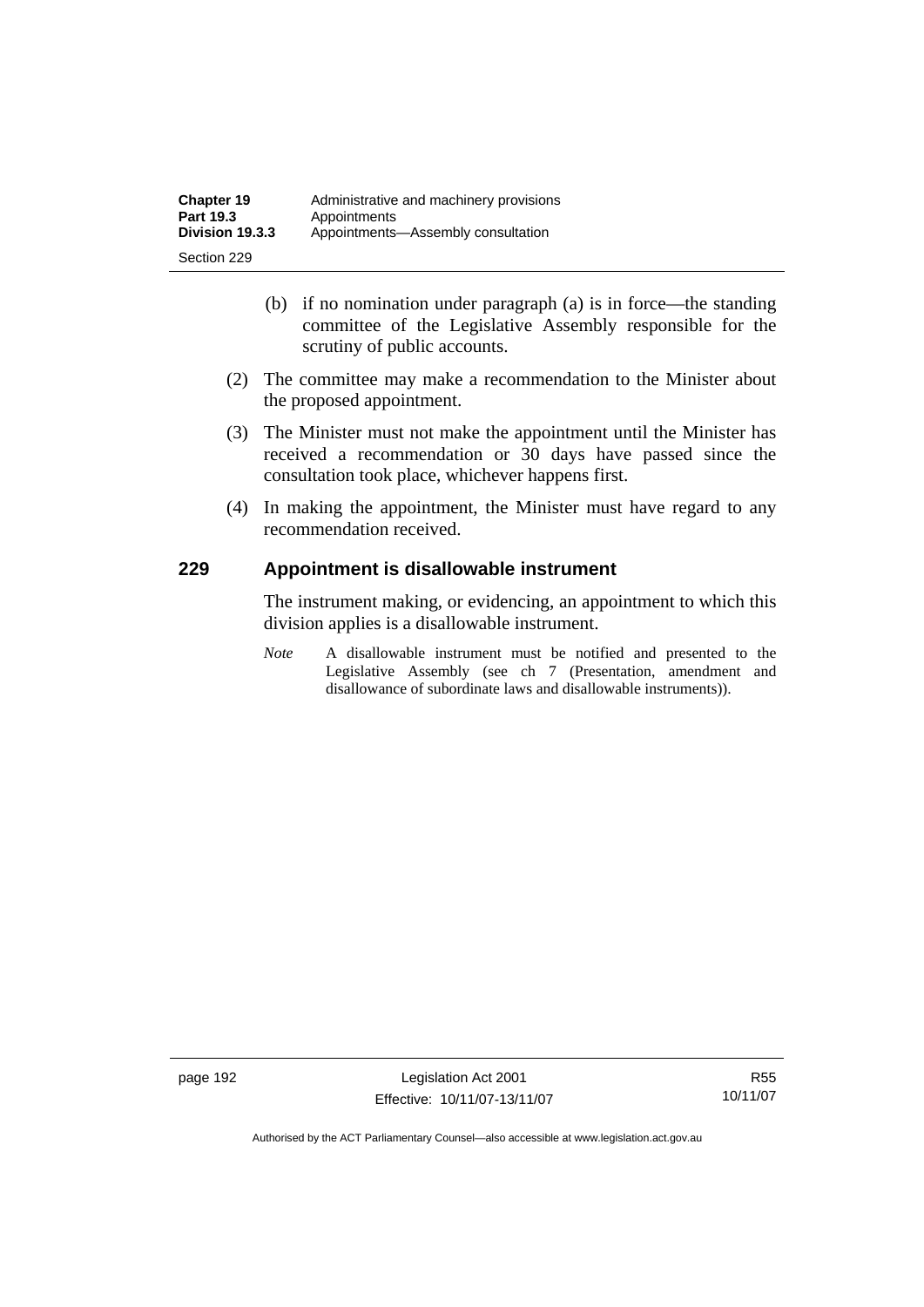# **Part 19.4 Delegations**

### **230 Application of pt 19.4 generally**

This part applies if a law authorises or requires an entity (the *appointer*) to delegate (or subdelegate) a function.

*Note Function* is defined in the dict, pt 1 to include authority, duty and power.

#### **231 Application of pt 19.4 to subdelegations**

- (1) This part applies to the subdelegation of a function in the same way as it applies to the delegation of the function.
- (2) However, if the appointer delegates a function to a delegate, the delegate may not subdelegate the function.
- (3) Subsection (2) is a determinative provision.

#### **Examples**

- 1 The *ABC Act 2003* provides that an appointer (X) may delegate X's functions to Y. The Act is silent on the subdelegation of the functions. Y may not subdelegate X's functions to Z.
- 2 The *ABC Act 2003* provides that an appointer (X) may delegate X's functions to Y, with authority for Y to subdelegate the functions. Because the Act authorises subdelegation, it expressly displaces this Act, section 231 (2) (see s 6). Y can therefore subdelegate X's functions to  $Z$ (compare s 236, which deals with the subdelegation of a power to delegate)*.*
- *Note 1* See s 5 for the meaning of determinative provisions, and s 6 for their displacement.
- *Note 2* An example is part of the Act, is not exhaustive and may extend, but does not limit, the meaning of the provision in which it appears (see s 126 and s 132).

page 193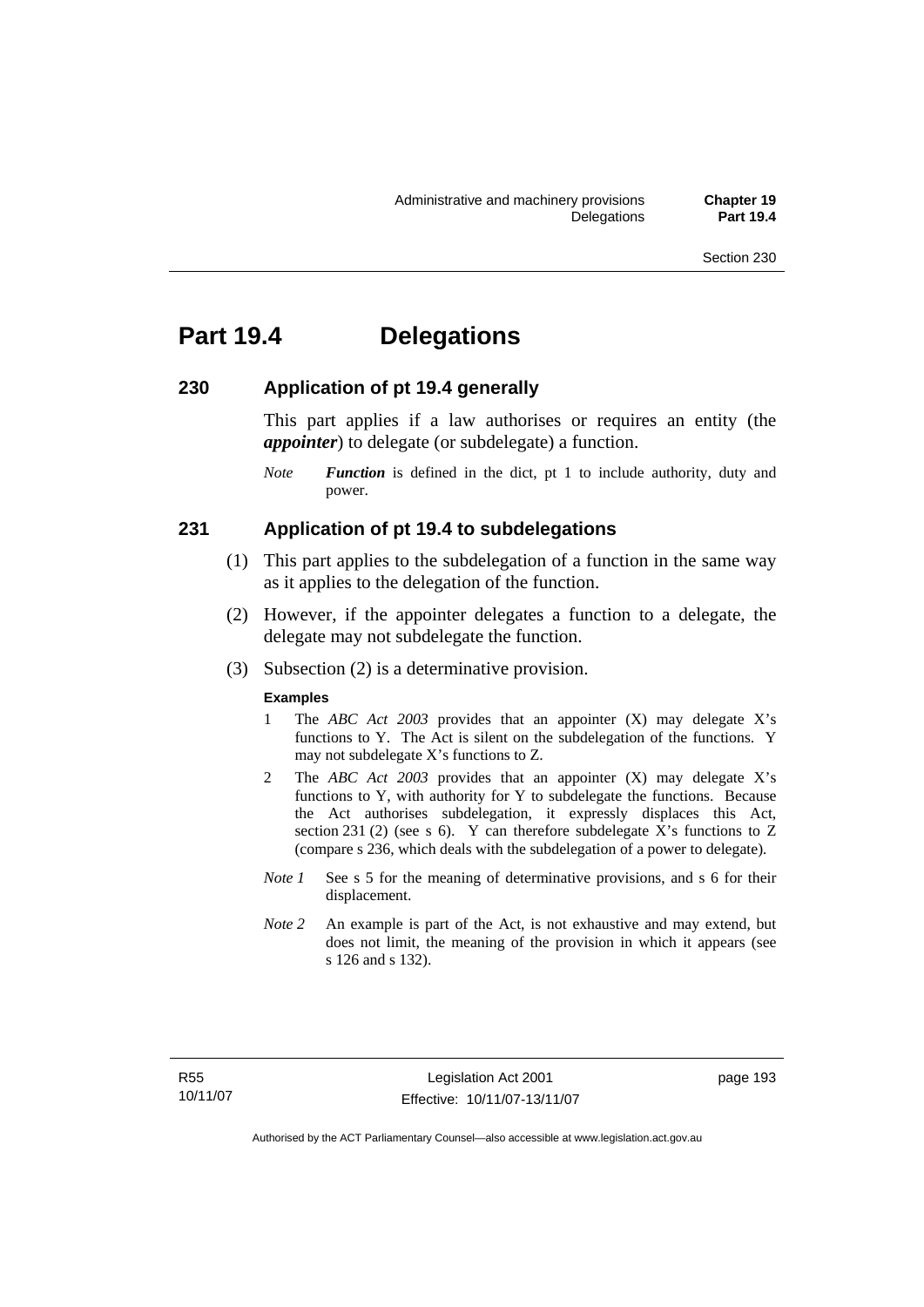| <b>Chapter 19</b> | Administrative and machinery provisions |
|-------------------|-----------------------------------------|
| <b>Part 19.4</b>  | Delegations                             |

### **232 Delegation must be in writing etc**

A delegation must be made, or evidenced, by writing signed by the appointer.

#### **233 Delegation may be made by name or position**

- (1) The appointer may delegate by—
	- (a) naming the person to whom the delegation is made; or
	- (b) nominating the occupant of a position (however described), at a particular time or from time to time.
- (2) For this part, the person named, or the occupant of the position nominated, is the *delegate*.

#### **234 Instrument may provide when delegation has effect etc**

The instrument making or evidencing a delegation may provide—

- (a) that the delegation has effect only in stated circumstances or subject to stated conditions, limitations or directions; or
- (b) that all of a function, or a stated part of the function, is delegated.

#### **Examples**

- 1 The delegation provides that, when the appointer (Y) is outside Australia, the delegate (X) may exercise her functions except that stated functions may only be exercised with Y's approval.
- 2 The delegation provides that X may enter into a contract for the purchase of property of not more than \$50 000 in value.
- 3 The delegation provides that X may grant licences under a stated Act but that, in considering applications, X must take account of the policy of the agency (authorised by the Act) that there should not be more than 100 licences current at any time.
- *Note* An example is part of the Act, is not exhaustive and may extend, but does not limit, the meaning of the provision in which it appears (see s 126 and s 132).

page 194 Legislation Act 2001 Effective: 10/11/07-13/11/07

R55 10/11/07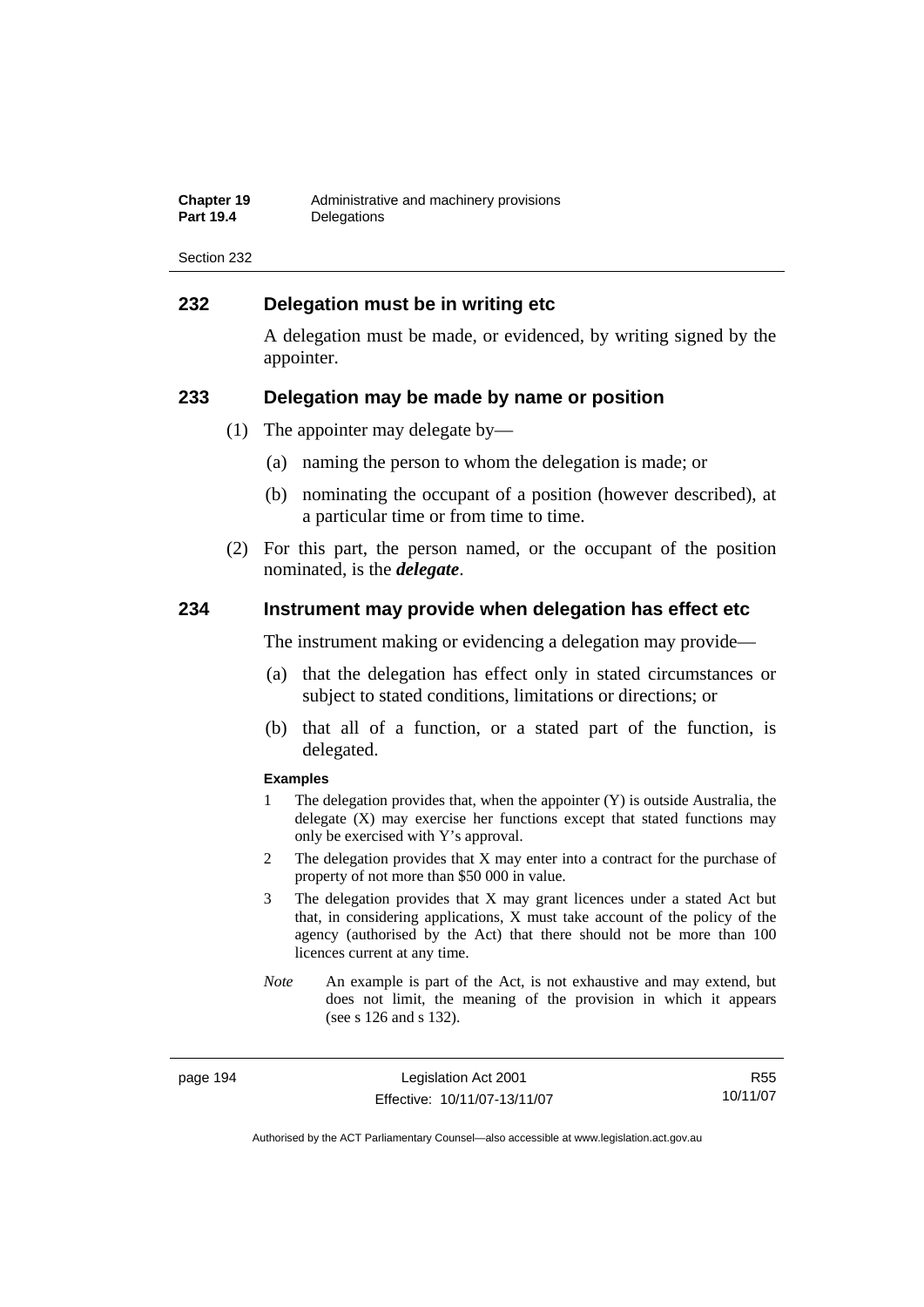#### **235 Delegation may be made to 2 or more delegates**

The appointer may delegate the appointer's function, or any part of the function, to 2 or more delegates.

#### **236 Power to delegate may not be delegated**

- (1) The appointer may not delegate the appointer's power to delegate.
- (2) Subsection (1) is a determinative provision.
	- *Note* See s 5 for the meaning of determinative provisions, and s 6 for their displacement.

#### **Examples**

- 1 The *ABC Act 2003* provides that an appointer (X) may delegate X's functions to Y. The Act is silent on X's power to delegate the power to delegate. X may not delegate X's power to delegate to Y.
- 2 The *ABC Act 2003* provides that an appointer (X) may delegate X's functions to Y, with authority for X to delegate X's power to delegate. Because the Act authorises the delegation of the power to delegate, it expressly displaces this Act, section 236 (1) (see s 6). X can therefore delegate  $X$ 's power to delegate to  $Y$  (compare s 231, which deals with the subdelegation of a delegated function)*.*
- *Note* An example is part of the Act, is not exhaustive and may extend, but does not limit, the meaning of the provision in which it appears (see s 126 and s 132).

# **237 Delegation may be amended or revoked**

 (1) The appointer may amend a delegation or revoke it completely or partly.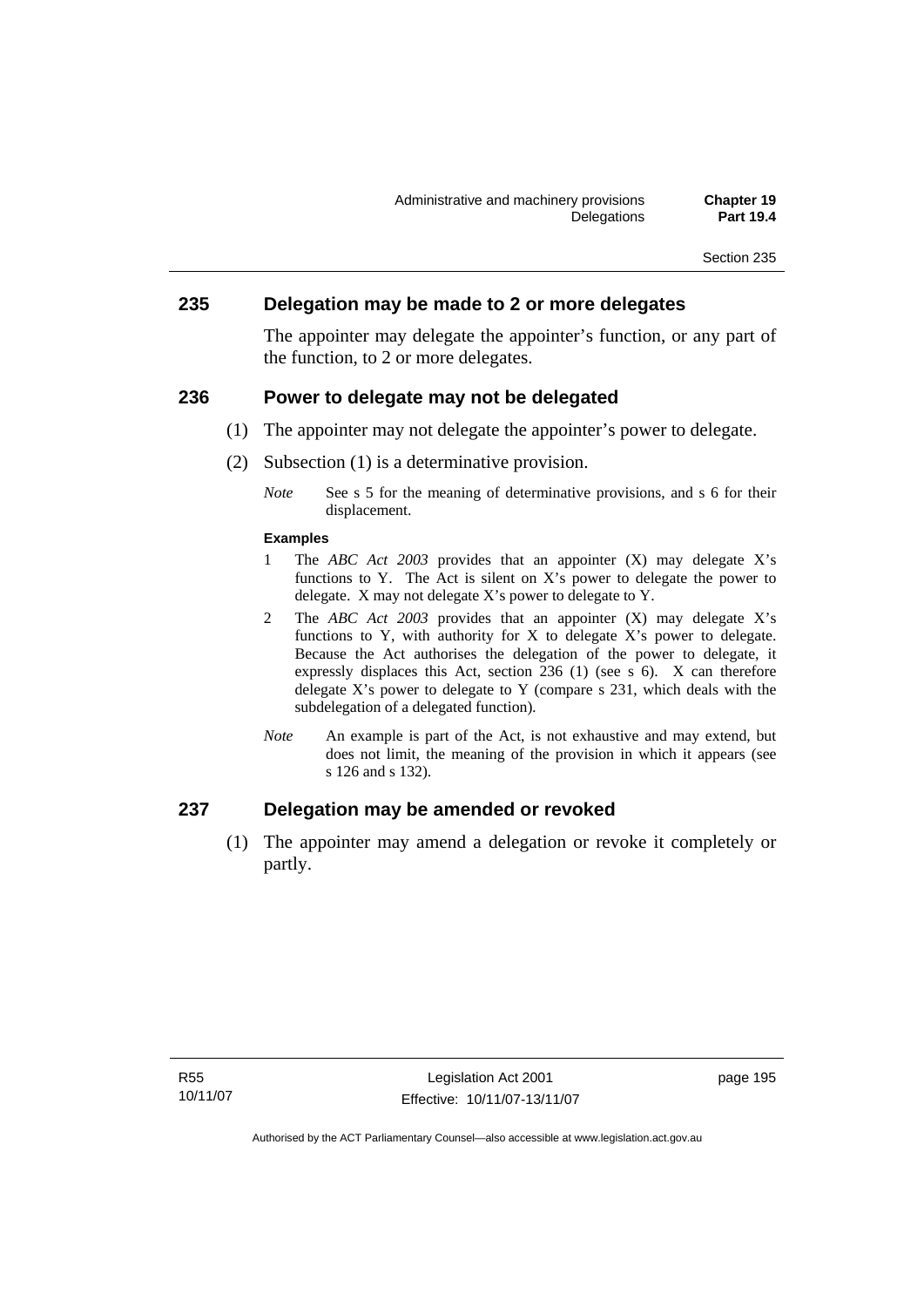(2) The power to amend or revoke a delegation is exercisable in the same way, and subject to the same conditions, as the power to delegate.

#### **Example**

If the power to delegate is exercisable only with the Minister's approval, the power to revoke the delegation is exercisable only with the Minister's approval.

*Note* An example is part of the Act, is not exhaustive and may extend, but does not limit, the meaning of the provision in which it appears (see s 126 and s 132).

#### **238 Appointer responsible for delegated function**

The delegation of a function, or a part of a function, does not relieve the appointer of the appointer's obligation to ensure that the function is properly exercised.

#### **239 Exercise of delegation by delegate**

- (1) A delegate must exercise the delegation subject to any conditions, limitations or directions in the instrument making or evidencing the delegation.
- (2) All territory laws apply to the delegate in the exercise of the delegation as if the delegate were the appointer.
- (3) Without limiting subsection (2), if the exercise of a function by the appointer is dependent on the appointer's state of mind and the function is delegated, the function may be exercised by the delegate on the delegate's state of mind.
- (4) Anything done by or in relation to the delegate in the exercise of the delegation is taken to have been done by or in relation to the appointer.
	- *Note 1* Section 94 provides that a delegation under a law that is in force immediately before an amendment of the law continues to have effect as if made under the amended law.

R55 10/11/07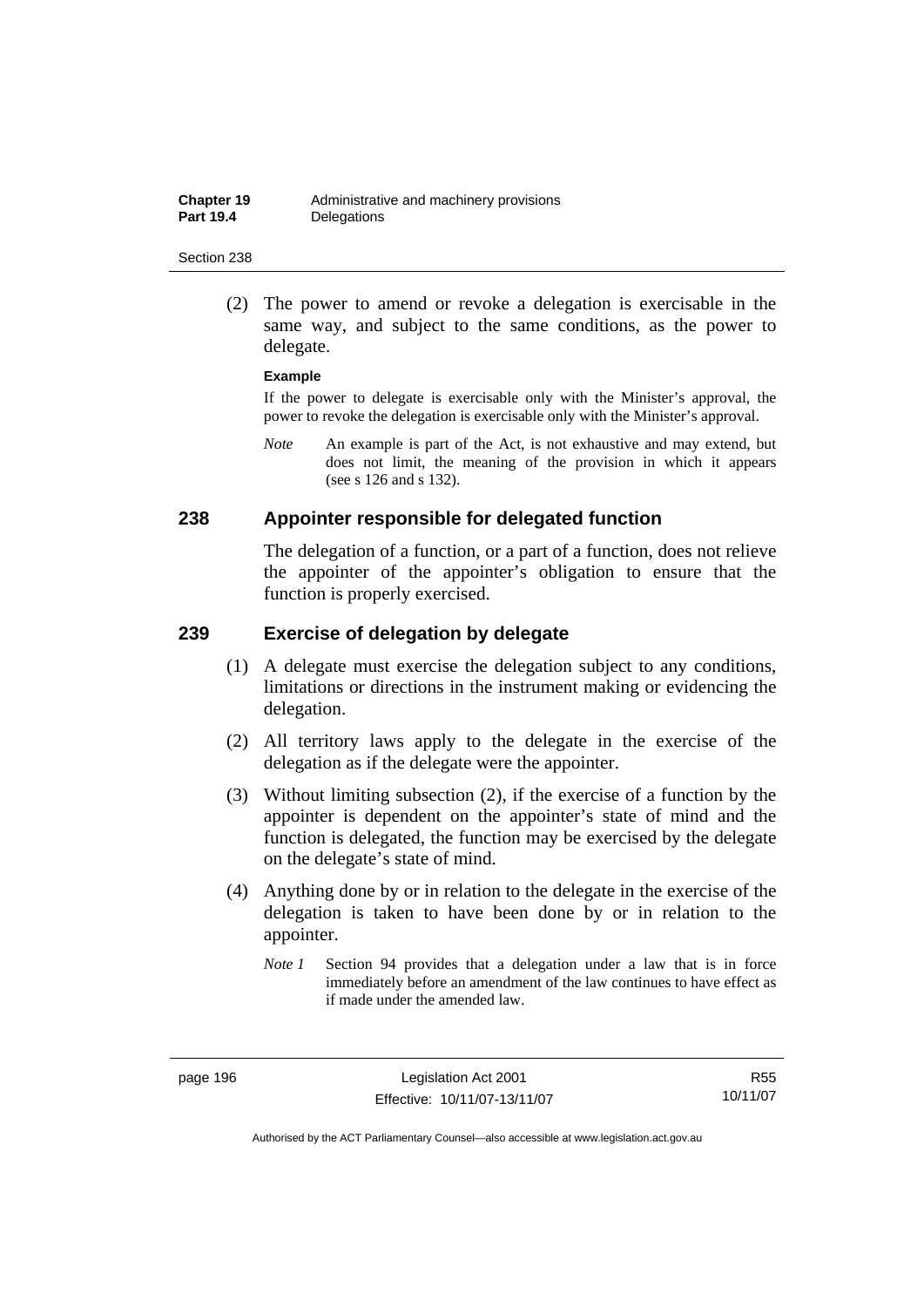*Note 2* Section 196 gives a delegate the powers necessary or convenient to exercise a delegated function.

(5) In this section:

*state of mind* includes knowledge, intention, opinion, belief or purpose.

#### **240 Appointer may exercise delegated function**

A function that has been delegated may, despite the delegation, be exercised by the appointer.

### **241 Delegation not affected by appointer changes**

- (1) If the appointer is a body, a delegation made by the body does not end only because the membership of the body changes.
- (2) If the appointer is the person for the time being occupying a position, a delegation made by the person does not end only because the person ceases to be the occupant of the position.
- (3) This section does not limit the following sections:
	- section 199 (Functions of bodies)
	- section 200 (Functions of occupants of positions).

### **242 Delegation not affected by defect etc**

- (1) A delegation, or anything done under a delegation, is not invalid only because of a defect or irregularity in or in relation to the delegation.
- (2) Anything done by or in relation to the delegate while the delegate purports to exercise the delegation is not invalid only because—
	- (a) the delegation had been amended or revoked; or
	- (b) the occasion for the delegate to exercise the delegation had not arisen or had ended.

page 197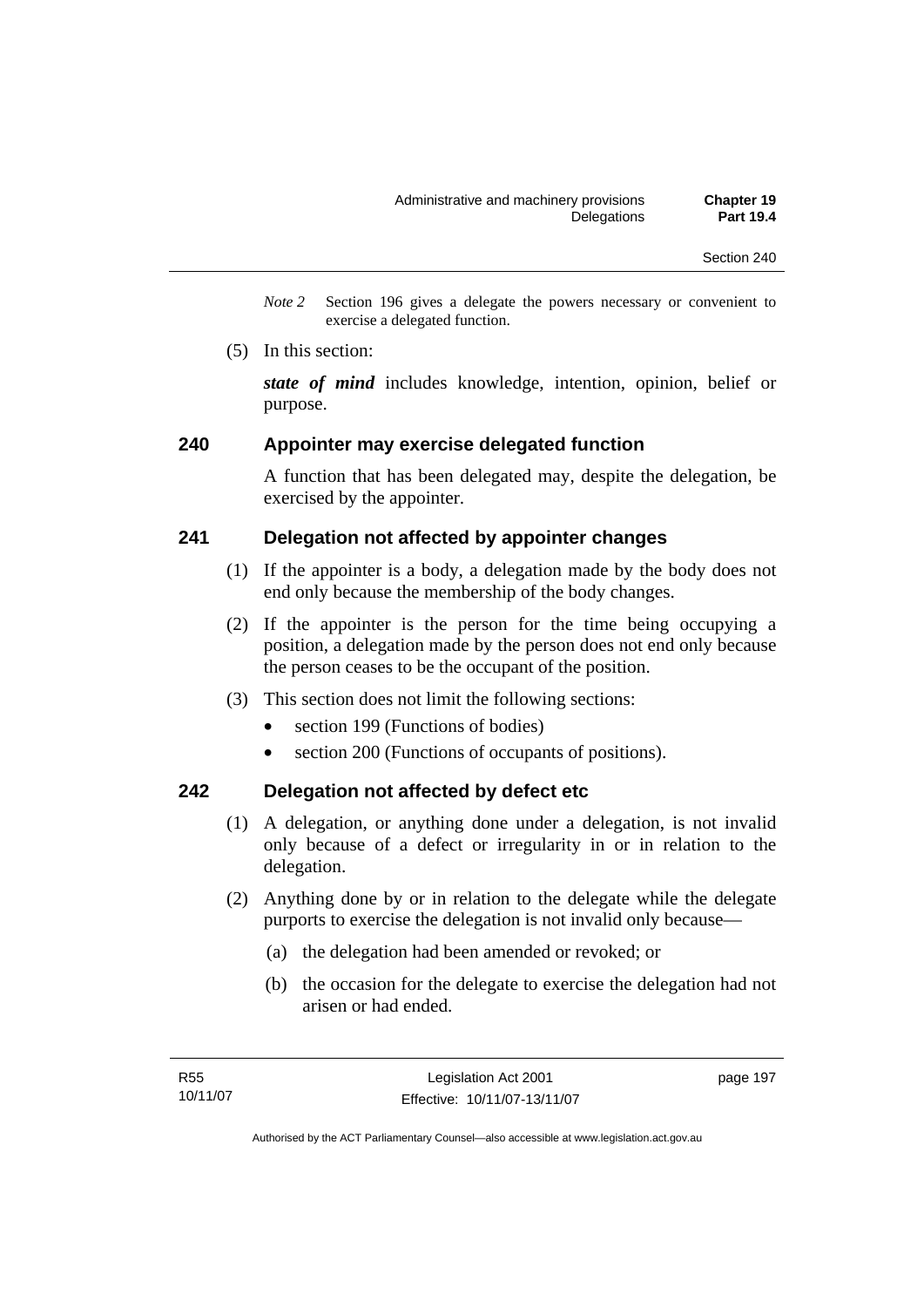# **Part 19.5 Service of documents**

# **245 Application of pt 19.5**

This part applies to a document that is authorised or required under a law to be served (whether the word 'serve', 'give', 'notify', 'send' or 'tell' or any other word is used).

# **246 Definitions for pt 19.5**

In this part:

*administrator*, of a law, means the entity administering or responsible for the law.

*agency* means—

- (a) an administrative unit; or
- (b) a statutory office-holder; or
- (c) any other entity established for a public purpose under a law;

and includes a member of, or a member of the staff of, the agency.

*business address*, of an individual, corporation or agency in relation to anything done or to be done under a law, includes the latest business address, or address for service of notices (however described), of the individual, corporation or agency (if any) recorded in a register or other records kept by the administrator of the law.

*corporation* does not include an agency.

*document* includes a notice, an article that may be sent by post or anything else.

R55 10/11/07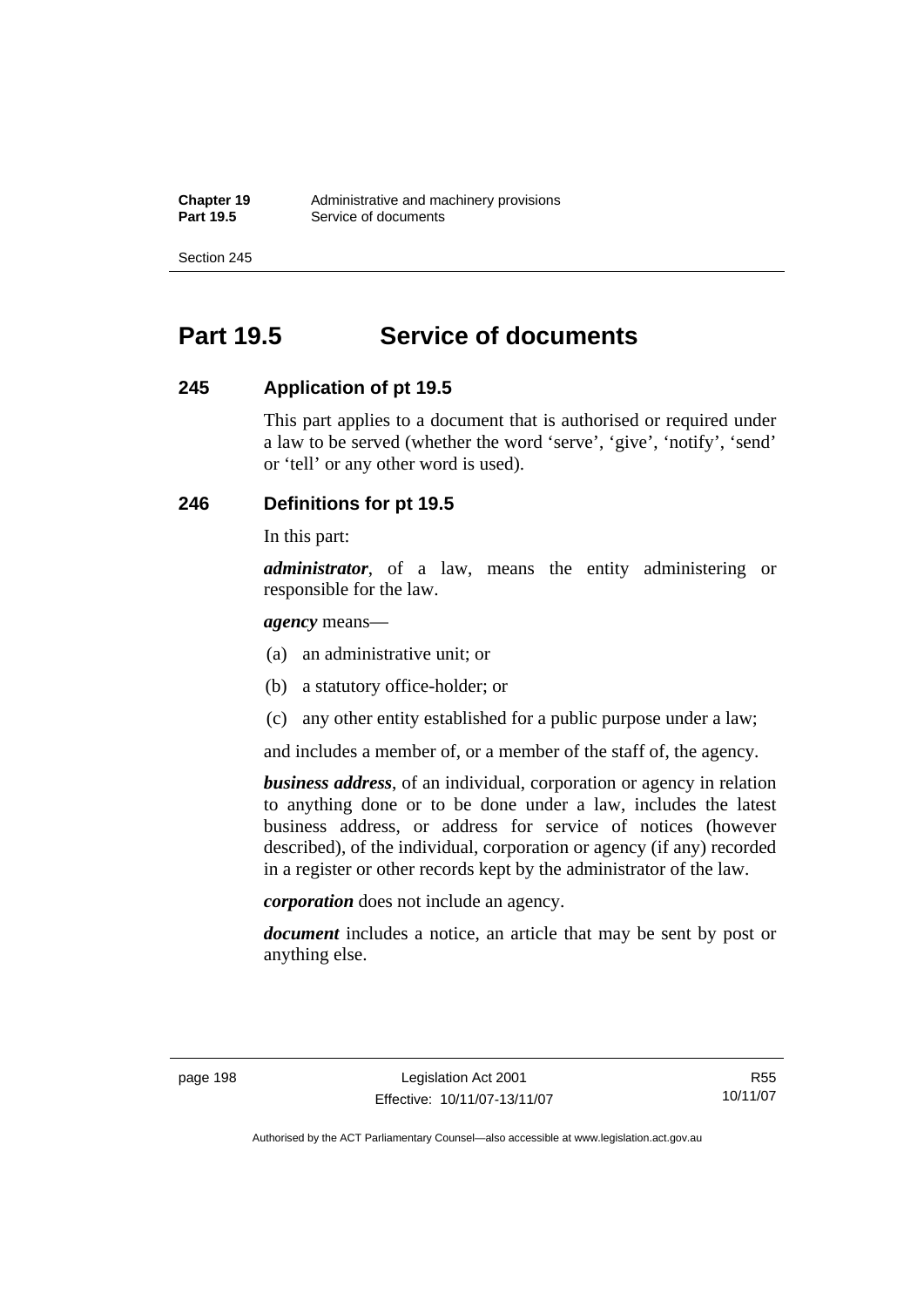*email address*, of an individual, corporation or agency in relation to anything done or to be done under a law, includes the latest email address of the individual, corporation or agency (if any) recorded in a register or other records kept by the administrator of the law.

#### *executive officer* means—

- (a) for a corporation—a person (however described and whether or not the person is a director of the corporation) who is concerned with, or takes part in, the corporation's management; or
- (b) for an agency that is an administrative unit—the chief executive of the administrative unit; or
- (c) for an agency that is a statutory office-holder—the occupant of the position; or
- (d) for an agency constituted by 2 or more people—the person who is entitled, because of the position occupied by the person, to preside at any meeting of the agency at which the person is present; or
- (e) for any other agency—the chief executive officer (however described) of the agency; or
- (f) for any agency—a person (however described) who is concerned with, or takes part in, the agency's management.

*fax number*, of an individual, corporation or agency in relation to anything done or to be done under a law, includes the latest fax number of the individual, corporation or agency (if any) recorded in a register or other records kept by the administrator of the law.

*home address*, of an individual in relation to anything done or to be done under a law, includes the latest home address, or address for service of notices (however described), of the person (if any) recorded in a register or other records kept by the administrator of the law.

page 199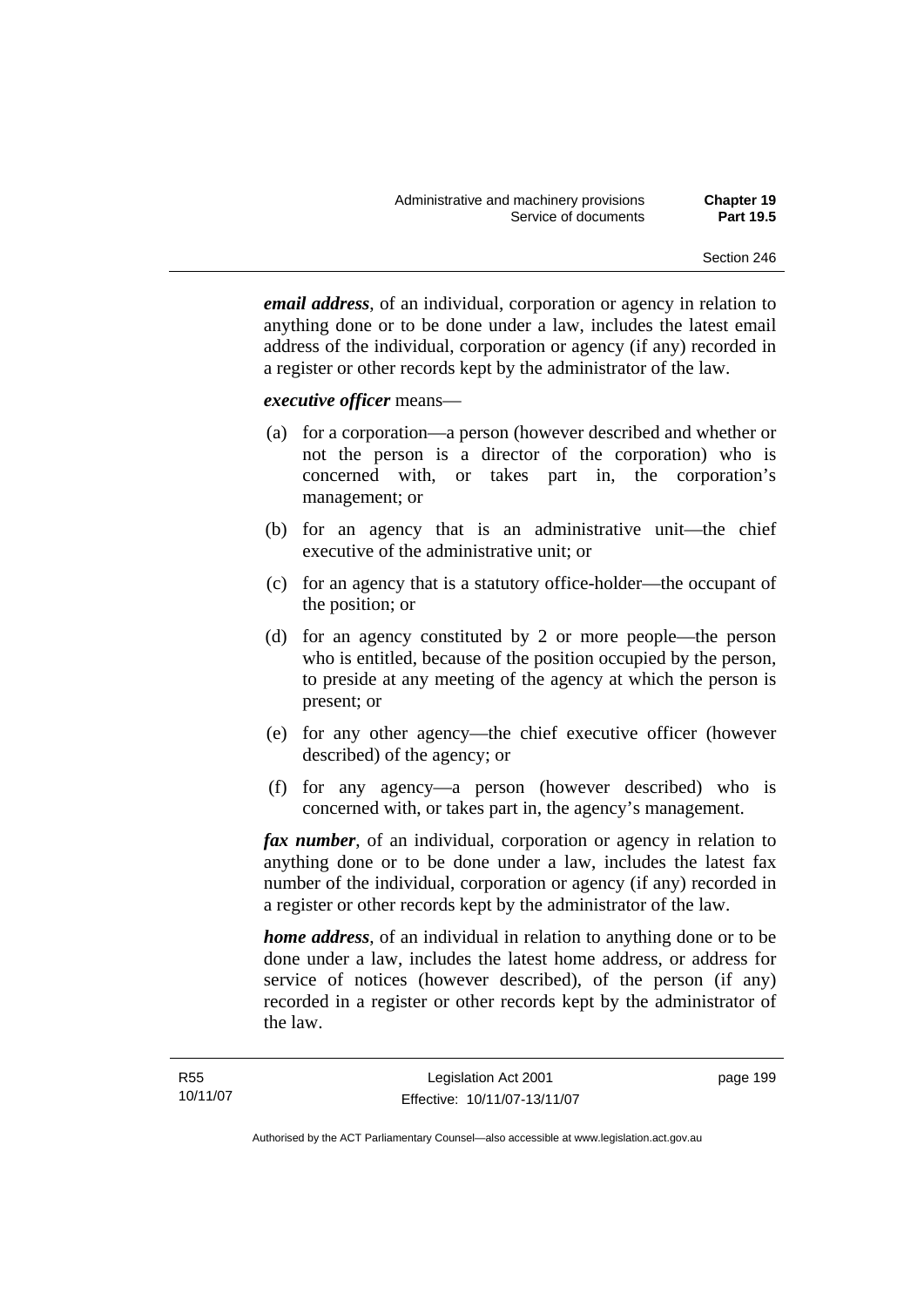| <b>Chapter 19</b> | Administrative and machinery provisions |
|-------------------|-----------------------------------------|
| <b>Part 19.5</b>  | Service of documents                    |

*responsible*, for a law, means allocated responsibility for the law under the *Public Sector Management Act 1994*, section 14 (1) (b) (Ministerial responsibility and functions of administrative units).

#### **247 Service of documents on individuals**

- (1) A document may be served on an individual—
	- (a) by giving it to the individual; or
	- (b) by sending it by prepaid post, addressed to the individual, to a home or business address of the individual; or
	- (c) by faxing it to a fax number of the individual; or
	- (d) by emailing it to an email address of the individual; or
	- (e) by leaving it, addressed to the individual, at a home or business address of the individual with someone who appears to be at least 16 years old and to live or be employed at the address.

*Note* See s 251 for service of documents under other laws.

 (2) This section applies to service of a document outside the ACT in the same way as it applies to service of the document in the ACT.

#### **248 Service of documents on corporations**

- (1) A document may be served on a corporation—
	- (a) by giving it to an executive officer of the corporation; or
	- (b) by sending it by prepaid post, addressed to the corporation (or an executive officer of the corporation), to the address of any of its registered offices or any other business address of the corporation; or
	- (c) by faxing it to a fax number of the corporation; or
	- (d) by emailing it to an email address of the corporation; or

R55 10/11/07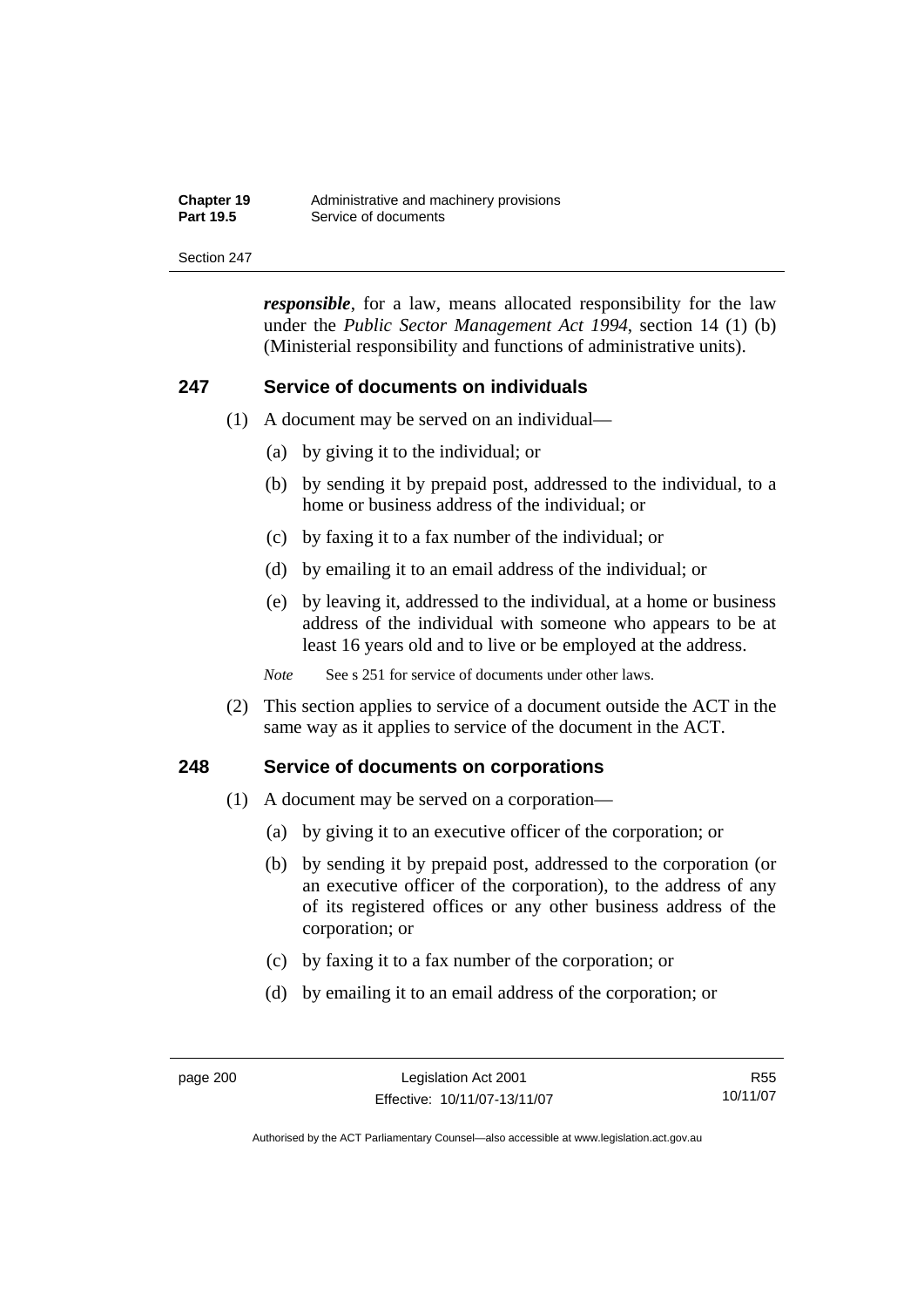(e) by leaving it, addressed to the corporation (or an executive officer of the corporation), at the address of any of the corporation's registered offices, or any other business address of the corporation, with someone who appears to be at least 16 years old and to be employed at the address.

*Note* See s 251 for service of documents under other laws.

 (2) This section applies to service of a document outside the ACT in the same way as it applies to service of the document in the ACT.

### **249 Service of documents on agencies**

A document may be served on an agency—

- (a) by giving it to an executive officer of the agency; or
- (b) by sending it by prepaid post, addressed to the agency (or an executive officer of the agency), to the address of any office of the agency or any other business address of the agency; or
- (c) by faxing it to a fax number of the agency; or
- (d) by emailing it to an email address of the agency; or
- (e) by leaving it, addressed to the agency (or an executive officer of the agency), at the address of any of the agency's offices or any other business address of the agency with someone who appears to be employed at the agency.
- *Note* See s 251 for service of documents under other laws.

### **250 When document taken to be served**

 (1) A document served by post under this part is taken to be served when the document would have been delivered in the ordinary course of post.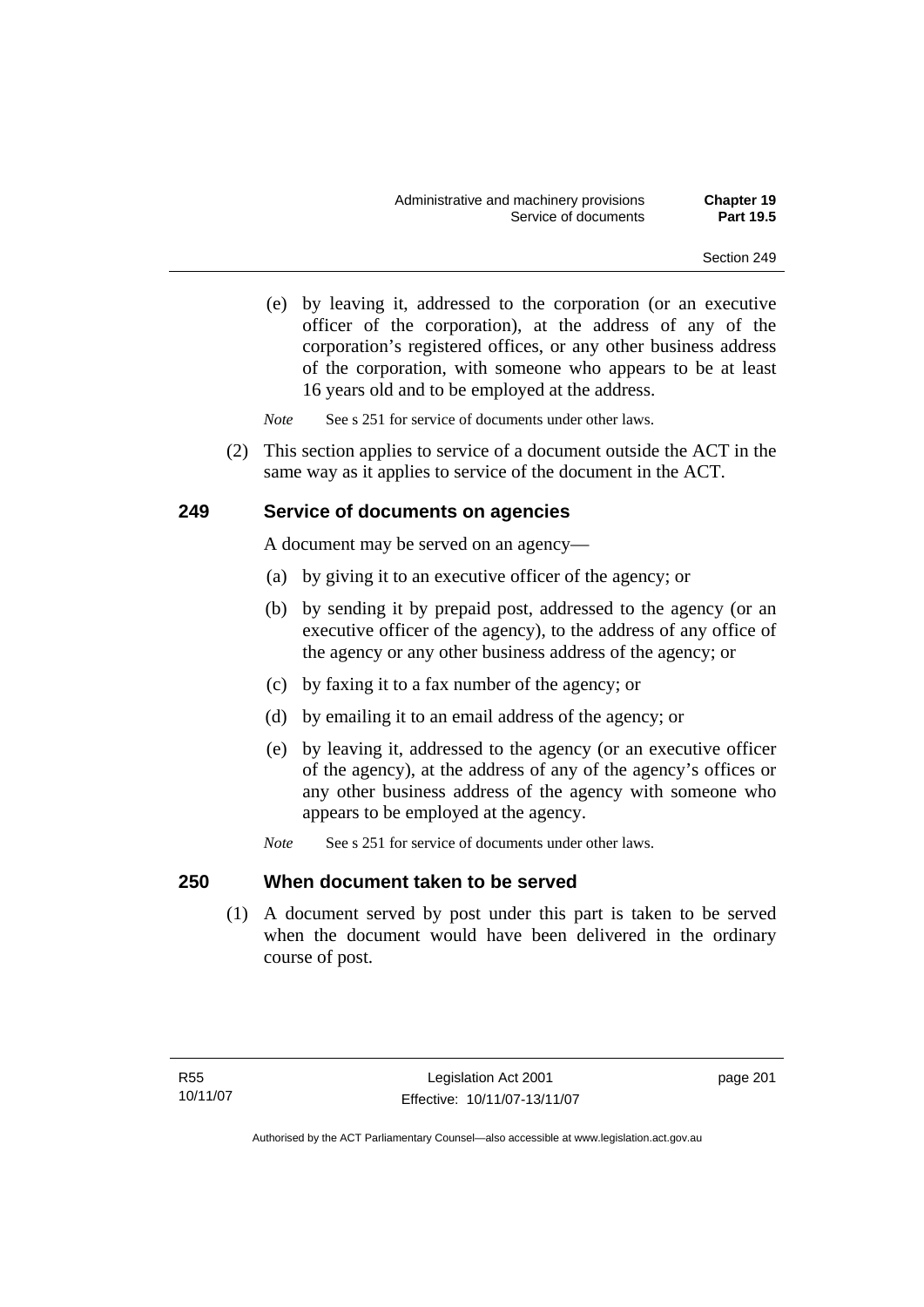| Chapter 19       | Administrative and machinery provisions |
|------------------|-----------------------------------------|
| <b>Part 19.5</b> | Service of documents                    |

#### Section 250

- (2) However, subsection (1) does not affect the operation of the *Evidence Act 1995* (Cwlth), section 160.
	- *Note* The *Evidence Act 1995* (Cwlth), s 160 provides a rebuttable presumption that a postal article sent by prepaid post addressed to a person at an address in Australia or an external territory was received on the 4th working day after posting.
- (3) If the sender has no reason to suspect that a document served by fax or email under this part was not received by the recipient when sent, the document is presumed to be served when sent unless evidence sufficient to raise doubt about the presumption is given.
- (4) For subsection (3), the sender has reason to suspect that a document served by fax or email under this part was not received by the recipient when sent only if, on the day the document was sent or on the next working day, the equipment the sender used to send the document indicated by way of a signal or other message that—
	- (a) the equipment did not send the document when the equipment was used to send the document; or
	- (b) for a fax—the number to which the fax was sent to the recipient was not a fax number of the recipient; or
	- (c) for an email—the address to which the email was sent was not an email address of the recipient.
- (5) A document addressed to the recipient, and left for the recipient as mentioned in section 247 (e), section 248 (e) or section 249 (e), is taken to be served when it was left.
- (6) In this section:

*recipient*, for a document, means the individual, corporation or agency on whom the document is intended to be served.

*sender*, for a document served, or to be served, by fax or email, means the person sending, or seeking to send, the document.

R55 10/11/07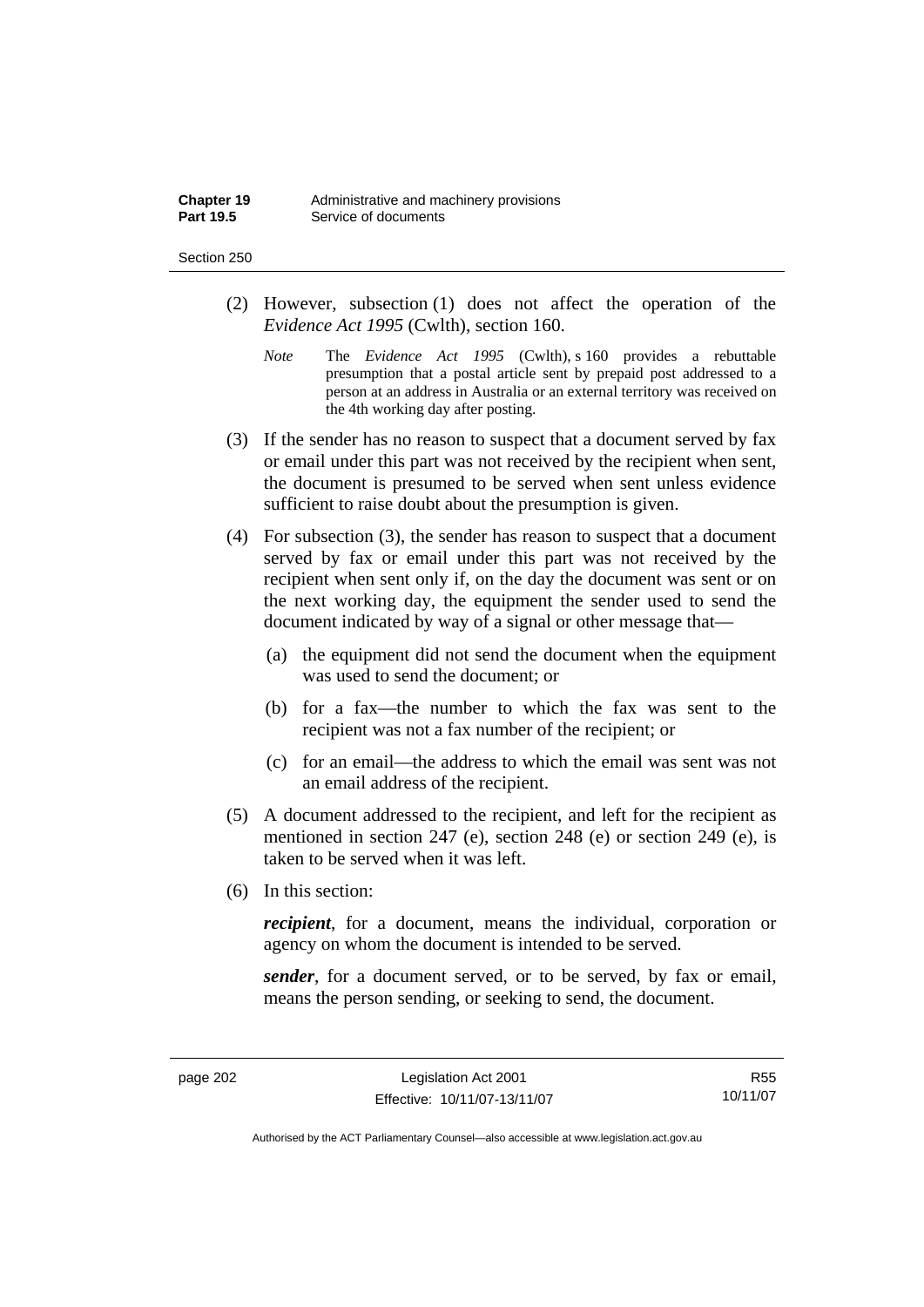## **251 Other laws not affected etc**

- (1) This part does not affect the operation of any other law that authorises or requires service of a document otherwise than as provided under this part.
- (2) Despite this part, a law (or, if the law is an Act, a regulation under the Act) may provide—
	- (a) that a document of a particular kind may or must be served (however described) only in a particular way or to a particular address or number; or
	- (b) for the date (or date and time) when service (however described) of a document is taken to have been made.

## **252 Powers of courts and tribunals not affected**

This part does not affect the power of a court or tribunal to authorise or require service of a document otherwise than as provided under this part.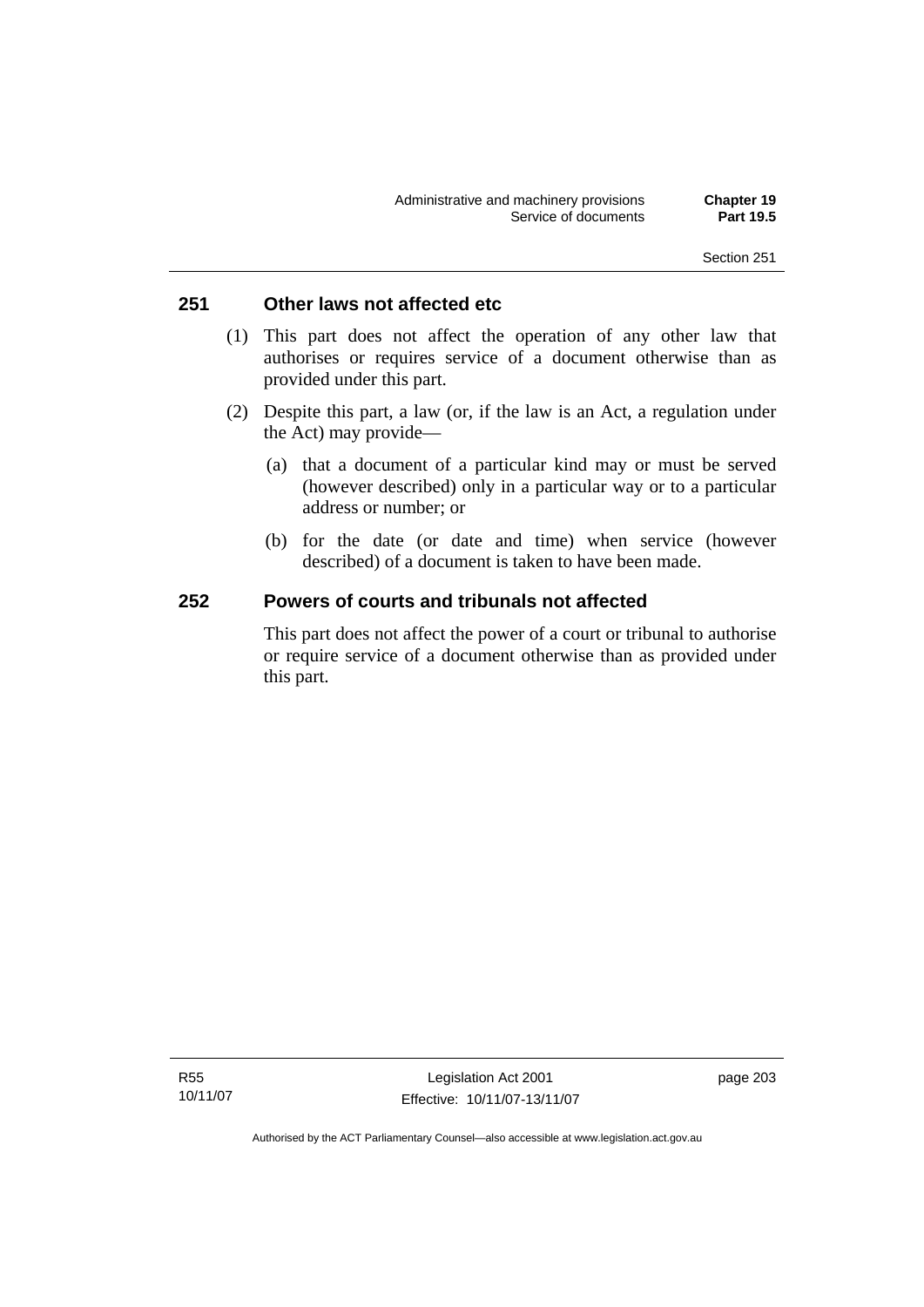Section 253

# **Part 19.6 Functions of Executive and Ministers**

## **253 Exercise of functions of Executive**

- (1) A function given to the Executive under an Act may be exercised by any 2 Ministers acting in concert.
- (2) The exercise of a function under subsection (1) is taken to be the exercise of the function by the Executive.
- (3) A statutory instrument (other than a subordinate law or disallowable instrument) is taken to be made by the Executive if it is signed by 2 or more Ministers who are members of the Executive.
- (4) A statutory instrument mentioned in subsection (3) made in accordance with the subsection is taken to be made when it is signed by the second Minister signing.
- (5) This section is subject to section 41 (Making of certain statutory instruments by Executive).
- (6) In this section:

Act includes an Act of the Commonwealth.

*statutory instrument* includes an instrument (whether or not legislative in nature) made under—

- (a) an Act of the Commonwealth; or
- (b) another statutory instrument of the Commonwealth ; or
- (c) power given by an Act or statutory instrument of the Commonwealth and also power given otherwise by law.

R55 10/11/07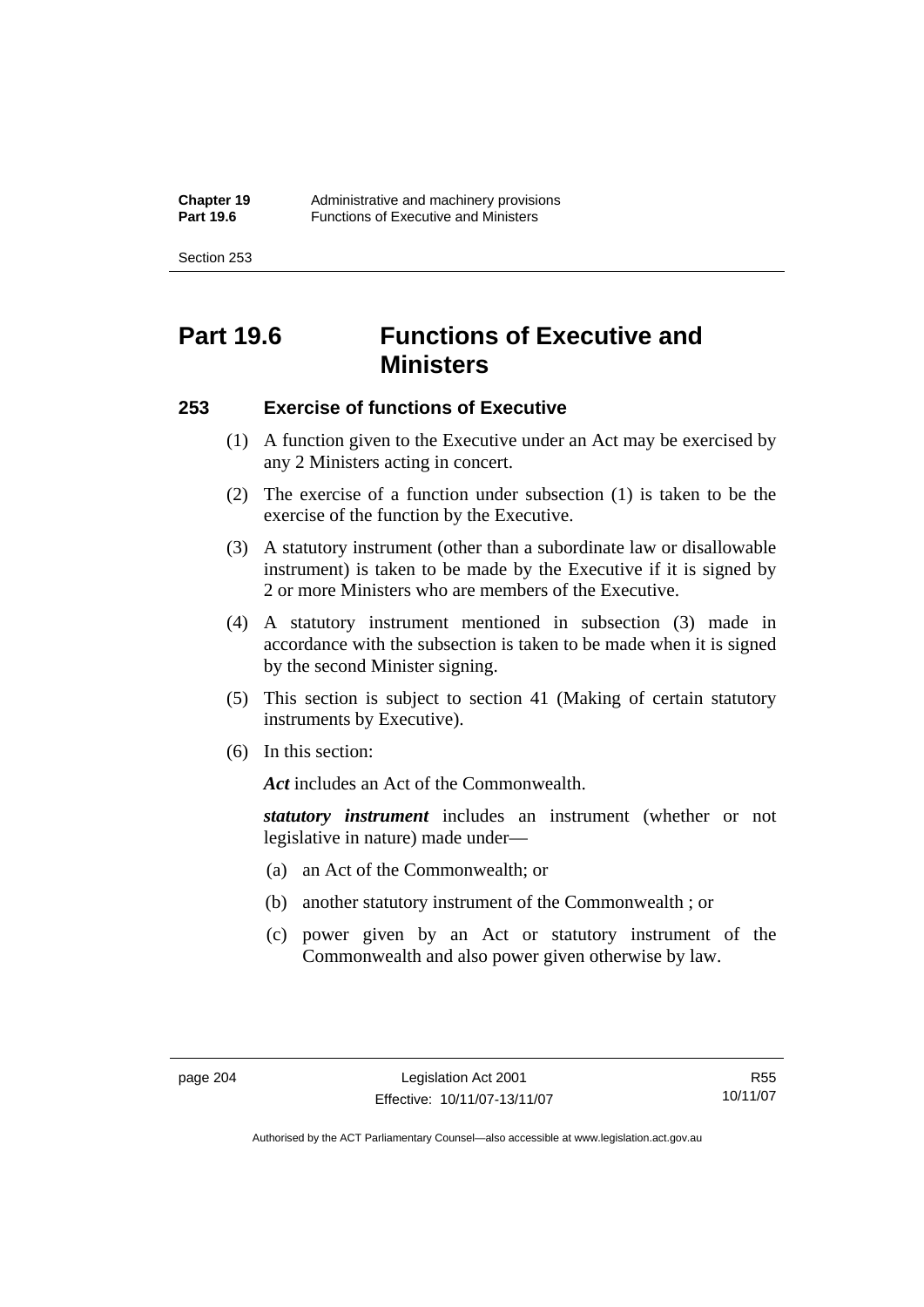## **254 Administration of matters not allocated**

If a matter relating to the Executive's functions is not allocated under the Self-Government Act, section 43 (1), the Chief Minister administers the matter.

## **254A Delegation by Minister**

A Minister may delegate the Minister's functions under an Act or statutory instrument to anyone else.

*Note* For the making of delegations and the exercise of delegated functions, see pt 19.4.

Legislation Act 2001 Effective: 10/11/07-13/11/07 page 205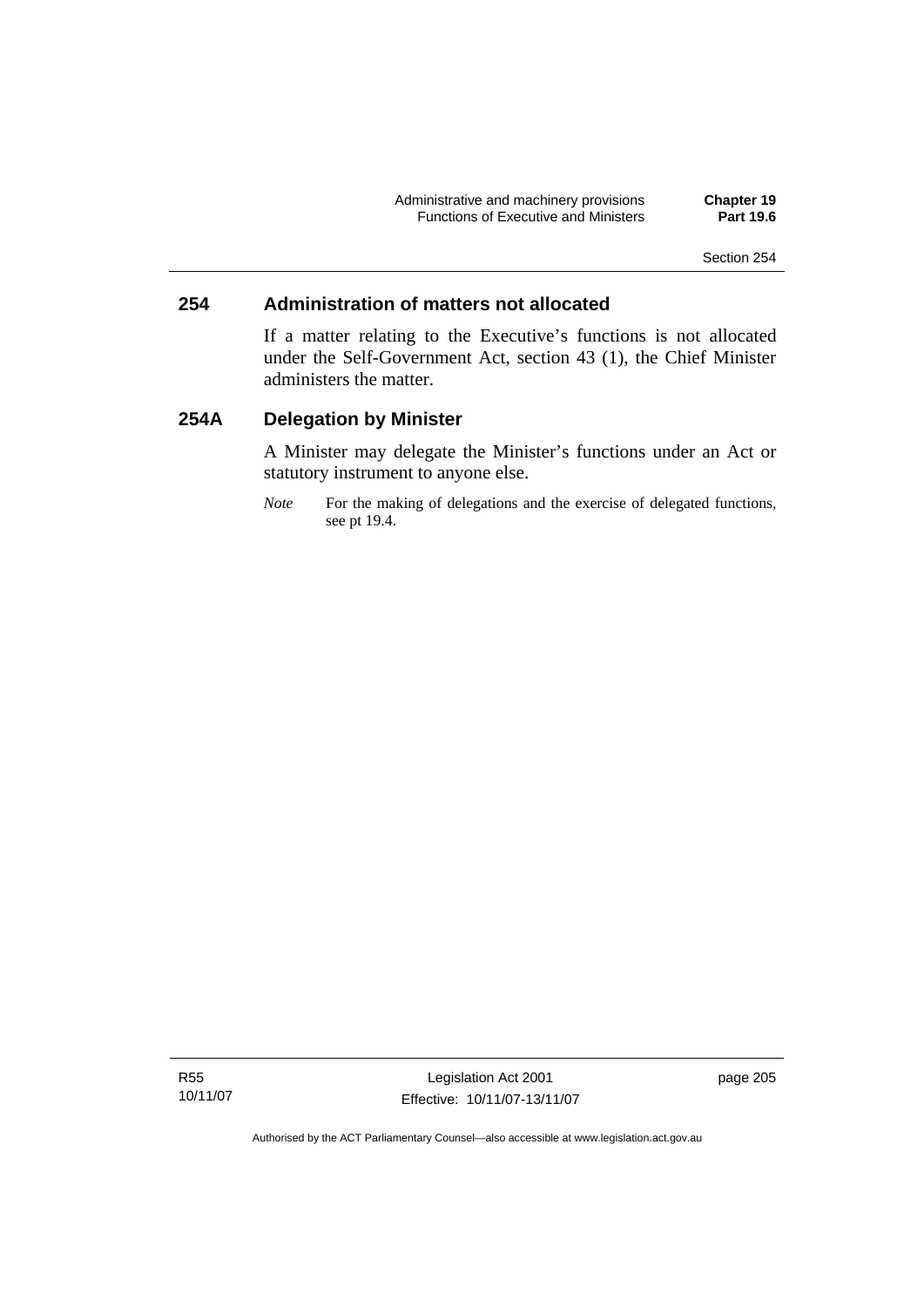Section 255

# **Part 19.7 Other matters**

### **255 Forms**

- (1) This section applies if an Act, subordinate law or disallowable instrument (the *authorising law*) authorises or requires a form to be approved or prescribed under an Act or statutory instrument (the *relevant law*).
	- *Note* See also s 46 (3), which deals with the repeal and replacement of forms that are legislative instruments and prevents their amendment.
- (2) The authorising law authorises a form to be approved or prescribed in relation to any matter under or in relation to the relevant law.
- (3) To remove any doubt, a form may be approved or prescribed for a provision of the relevant law even though the provision does not mention a form.

#### **Example**

The X Act, section 23 provides for a person to apply for registration but makes no mention of a form for the application. However, the Act, section 80 (1) provides:

(1) The Minister may approve forms for this Act.

Section 80 (3) provides that the approval of a form is a notifiable instrument.

Because section 80 (1) permits a form to be approved 'for this Act', this Act, section 255 applies in relation to section 23 and the Minister may, in writing, approve a form for the application.

- *Note 1* Because the approval is a notifiable instrument, it must be in writing (see s 42 (2)).
- *Note 2* An example is part of the Act, is not exhaustive and may extend, but does not limit, the meaning of the provision in which it appears (see s 126 and s 132).
- (4) Substantial compliance with a form is sufficient.

R55 10/11/07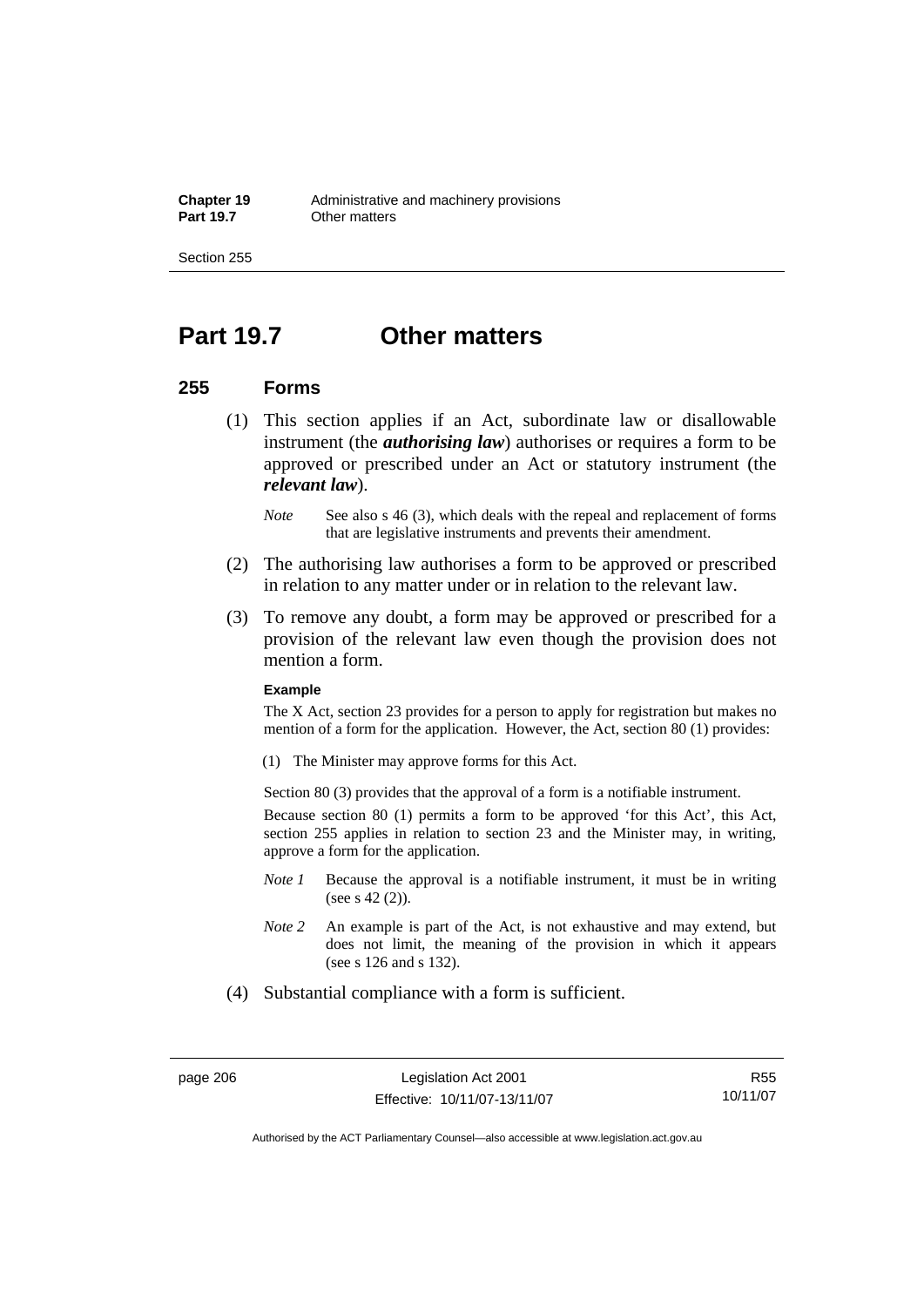- (5) However, if a form requires—
	- (a) the form to be signed; or
	- (b) the form to be prepared in a particular way (for example, on paper of a particular size or quality or in a particular electronic form); or
	- (c) the form to be completed in a particular way; or
	- (d) particular information to be included in the form, or a particular document to be attached to or given with the form; or
	- (e) the form, information in the form, or a document attached to or given with the form, to be verified in a particular way (for example, by statutory declaration);

the form is properly completed only if the requirement is complied with.

- (6) Despite subsection (5), the person need not comply with the requirement mentioned in subsection (5) (d) (and the form is taken to be properly completed despite the noncompliance) if—
	- (a) the form is approved or prescribed for a purpose; and
	- (b) the information or document is not reasonably necessary for the purpose.

#### **Examples**

- 1 A person need not comply with a requirement of an approved form to include personal information (eg marital status) irrelevant to a purpose for which the form is required.
- 2 A person need not comply with a requirement of an approved form that has some relevance to a purpose for which the form is required, but intrudes to an unreasonable extent on personal privacy.

page 207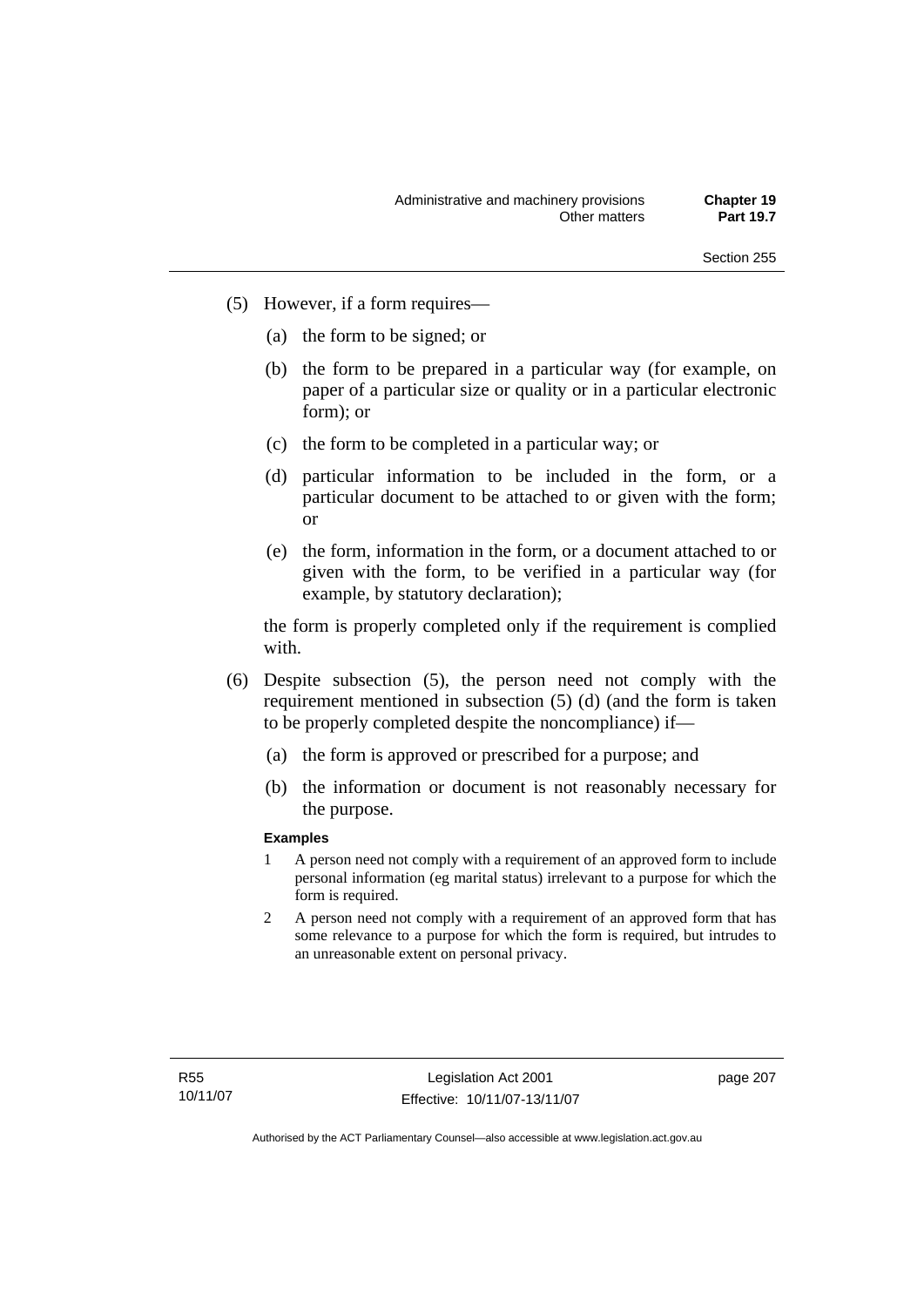#### Section 256

## $(7)$  If—

- (a) a form (*form 1*) may be approved or prescribed for a purpose; and
- (b) another form (*form 2*) may be approved or prescribed for the same or another purpose; and
- (c) separate forms 1 and 2 are approved or prescribed;

a combination form, consisting of forms 1 and 2, may be approved or prescribed and used for the purpose or purposes.

- (8) If, under a law, a form is authorised or required to be filed with (however described), or served on (however described), a person, the form may be filed with, or served on, someone else under arrangements made between them.
- (9) This section is a determinative provision.

*Note* See s 5 for the meaning of determinative provisions, and s 6 for their displacement.

## **256 Production of records kept in computers etc**

- (1) This section applies if—
	- (a) a person uses an electronic or other device to keep a record of information; and
	- (b) the person is required under a law (however the law is expressed) to give the information, or a document containing the information, to an authority.
- (2) The requirement obliges the person to give to the authority a document that accurately reproduces or contains the information in a form that can be understood by the authority.
- (3) In this section:

*authority* means a court, tribunal or other entity.

R55 10/11/07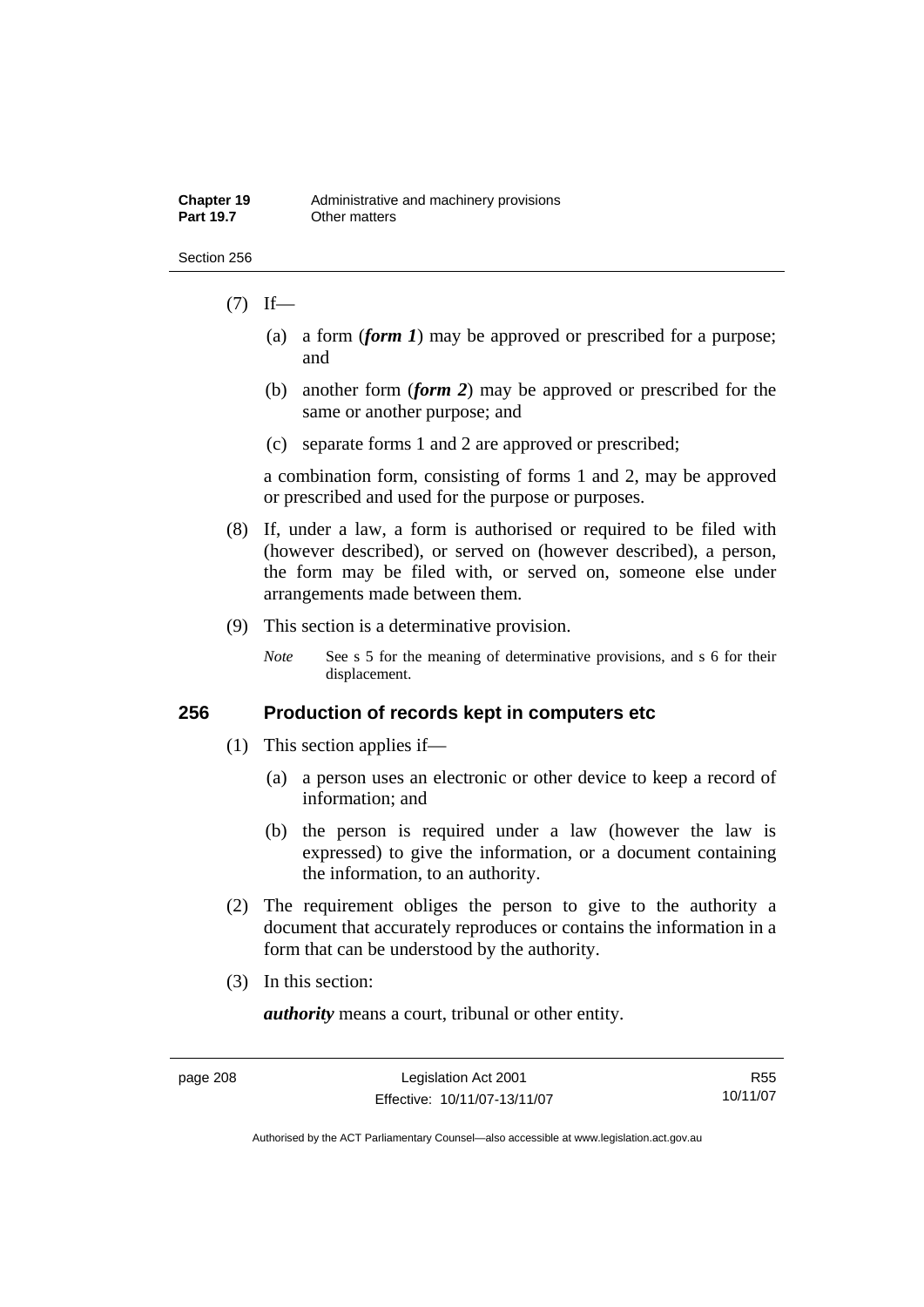# **Chapter 20 Miscellaneous**

## **300 Delegation by parliamentary counsel**

 (1) The parliamentary counsel may delegate the parliamentary counsel's functions under this Act or another territory law to a public servant.

- (2) However, the parliamentary counsel may only delegate a function under part 11.3 (Editorial changes) to—
	- (a) a person performing the duties of deputy parliamentary counsel in the public service; or
	- (b) a public servant prescribed by regulation.

## **301 References to Administration Act 1989 etc**

- (1) In any Act, statutory instrument or document, a reference to the *Administration Act 1989*, the *Interpretation Act 1967*, the *Legislation* (*Republication*) *Act 1996* or the *Subordinate Laws Act 1989* is, in relation to anything dealt with in this Act, a reference to this Act.
- (2) In any Act, statutory instrument or document, a reference to a particular provision of the *Administration Act 1989*, the *Interpretation Act 1967*, the *Legislation (Republication) Act 1996* or the *Subordinate Laws Act 1989* is, in relation to anything dealt with in this Act, a reference to the corresponding provision of this Act.

*Note* For the making of delegations and the exercise of delegated functions, see pt 19.4.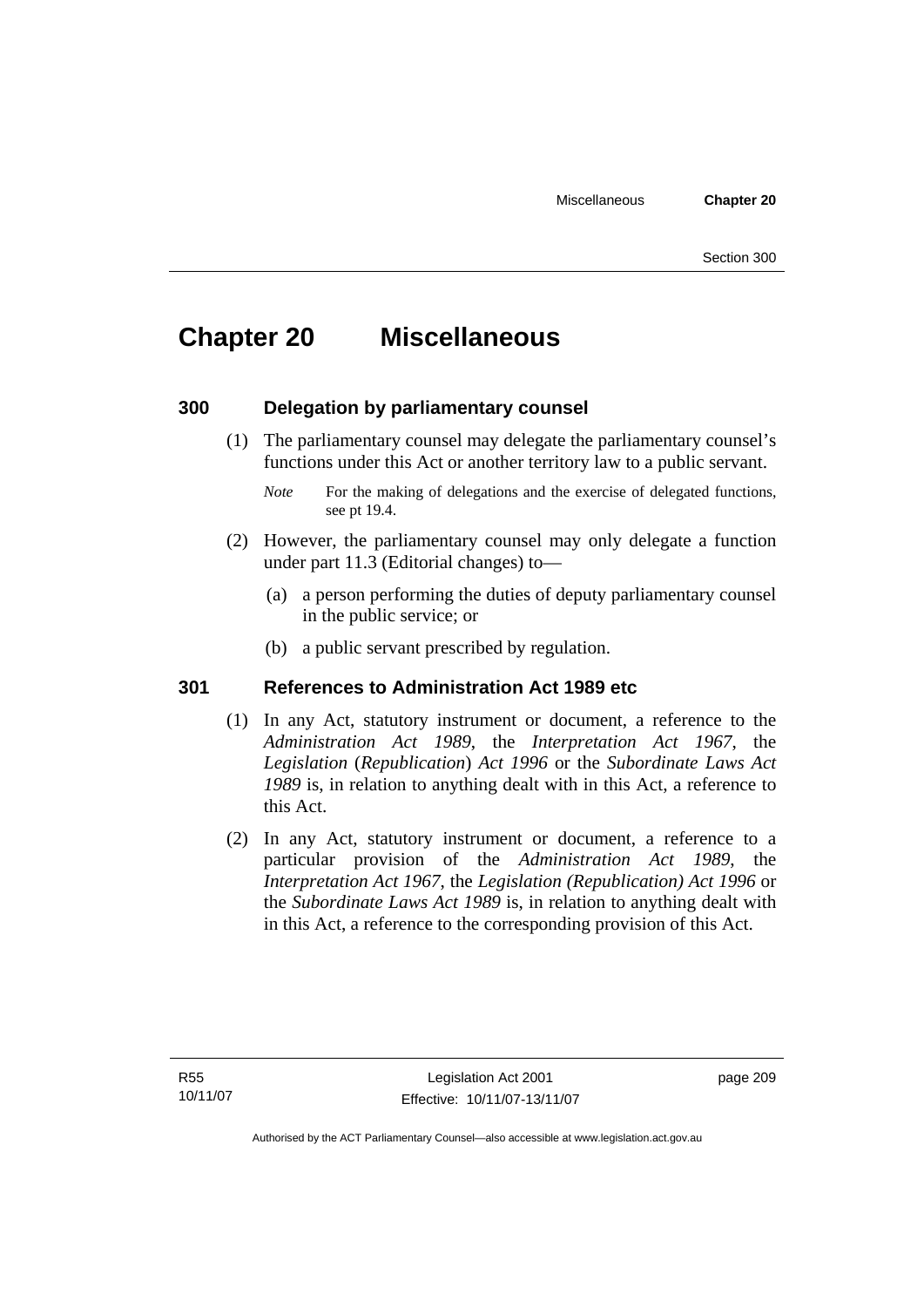#### **Chapter 20** Miscellaneous

Section 302

## **302 Regulation-making power**

- (1) The Executive may make regulations for this Act.
	- *Note* A regulation must be notified, and presented to the Legislative Assembly, under this Act.
- (2) A regulation may make provision in relation to notification in the gazette under the following sections:
	- (a) section 28 (Notification of Acts);
	- (b) section 61 (Notification of legislative instruments):
	- (c) section 65A (Notification of disallowance by resolution of Assembly);
	- (d) section 69 (Notification of amendments made by resolution of Assembly).
- (3) In particular, a regulation may make provision in relation to the form of the gazette and its publication, including how it may or must be published.

page 210 Legislation Act 2001 Effective: 10/11/07-13/11/07

R55 10/11/07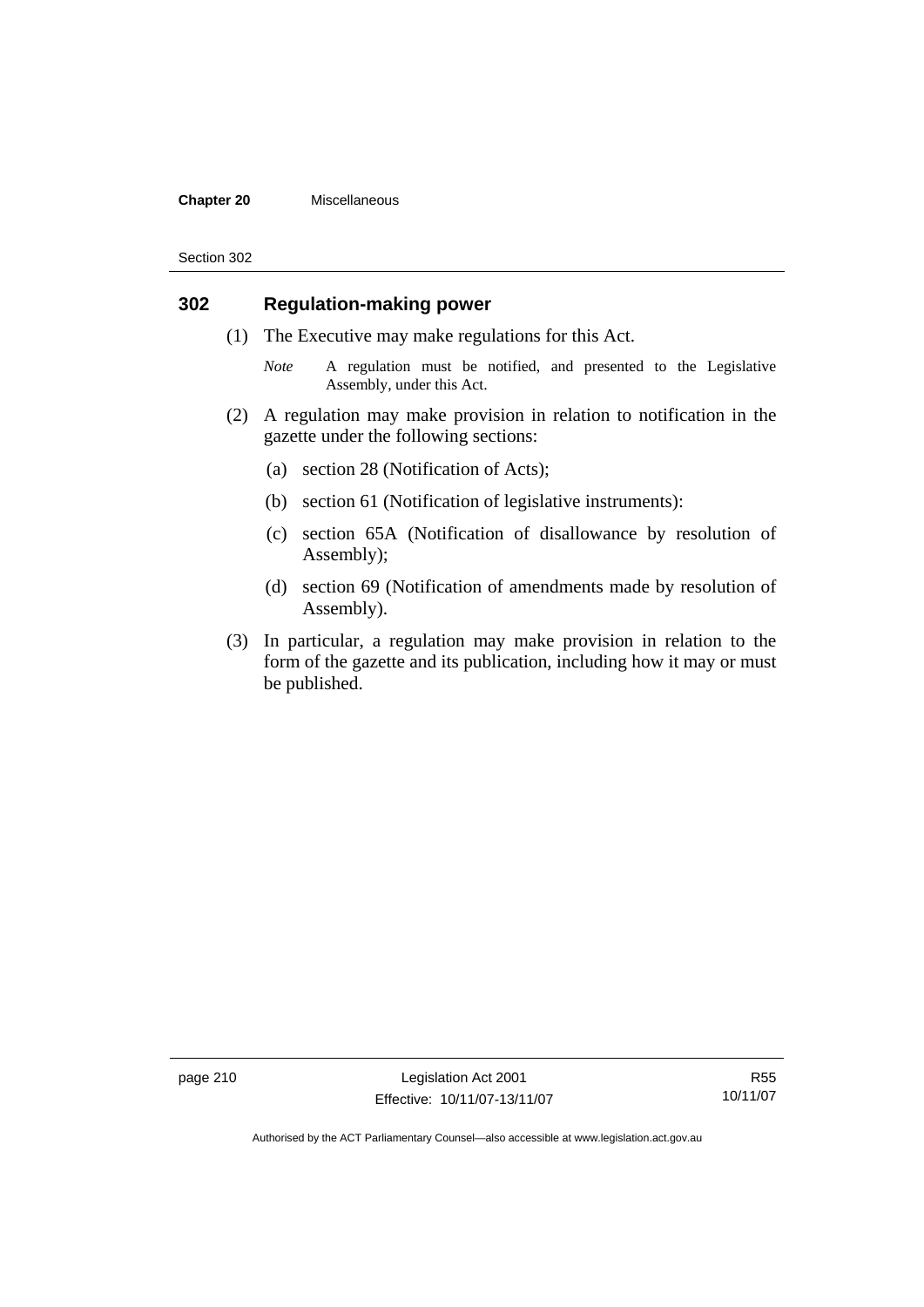# **Schedule 1 Acts included in sources of law in the ACT**

(see s 17)

# **Part 1.1 Former NSW and UK Acts in force before establishment of Territory**

| column 1       | column 2                          | column 3               |
|----------------|-----------------------------------|------------------------|
| item           | name of Act                       | number or date of      |
|                |                                   | assent and original    |
|                |                                   | jurisdiction           |
| 1              | Magna Carta                       | $(1297)$ 25 Edw 1 c 29 |
|                |                                   | (UK)                   |
| 2              | Criminal and Civil Justice Act    | 25 Edw 3 St 5 c 4 (UK) |
|                | 1351                              |                        |
| 3              | Due Process of Law Act 1354       | 28 Edw 3 c 3 (UK)      |
| $\overline{4}$ | Due Process of Law Act 1368       | 42 Edw 3 c 3 (UK)      |
| 5              | Free Access to Courts Act 1400    | 2 Hen 4 c 1 (UK)       |
| 6              | Petition of Right 1627            | 3 Chas 1 c 1 (UK)      |
|                | Bill of Rights 1688               | 1 Will and Mary sess 2 |
|                |                                   | $c$ 2 (UK)             |
| 8              | Act of Settlement 1700            | 12 and 13 Will 3 c 2   |
|                |                                   | (UK)                   |
| 9              | Royal Marriages Act 1772          | 12 Geo 3 c 11 (UK)     |
| 10             | <b>Contractors Debts Act 1897</b> | 1897 No 29 (NSW)       |
| 11             | Crimes Act 1900                   | 1900 No 40 (NSW)       |
| 12             | Truck Act 1900                    | 1900 No 55 (NSW)       |
| 13             | Games, Wagers and Betting         | 1902 No 18 (NSW)       |
|                | Houses Act 1901                   |                        |
| 14             | Pawnbrokers Act 1902              | 1902 No 66 (NSW)       |
|                |                                   |                        |

| R55      | Legislation Act 2001         | page 211 |
|----------|------------------------------|----------|
| 10/11/07 | Effective: 10/11/07-13/11/07 |          |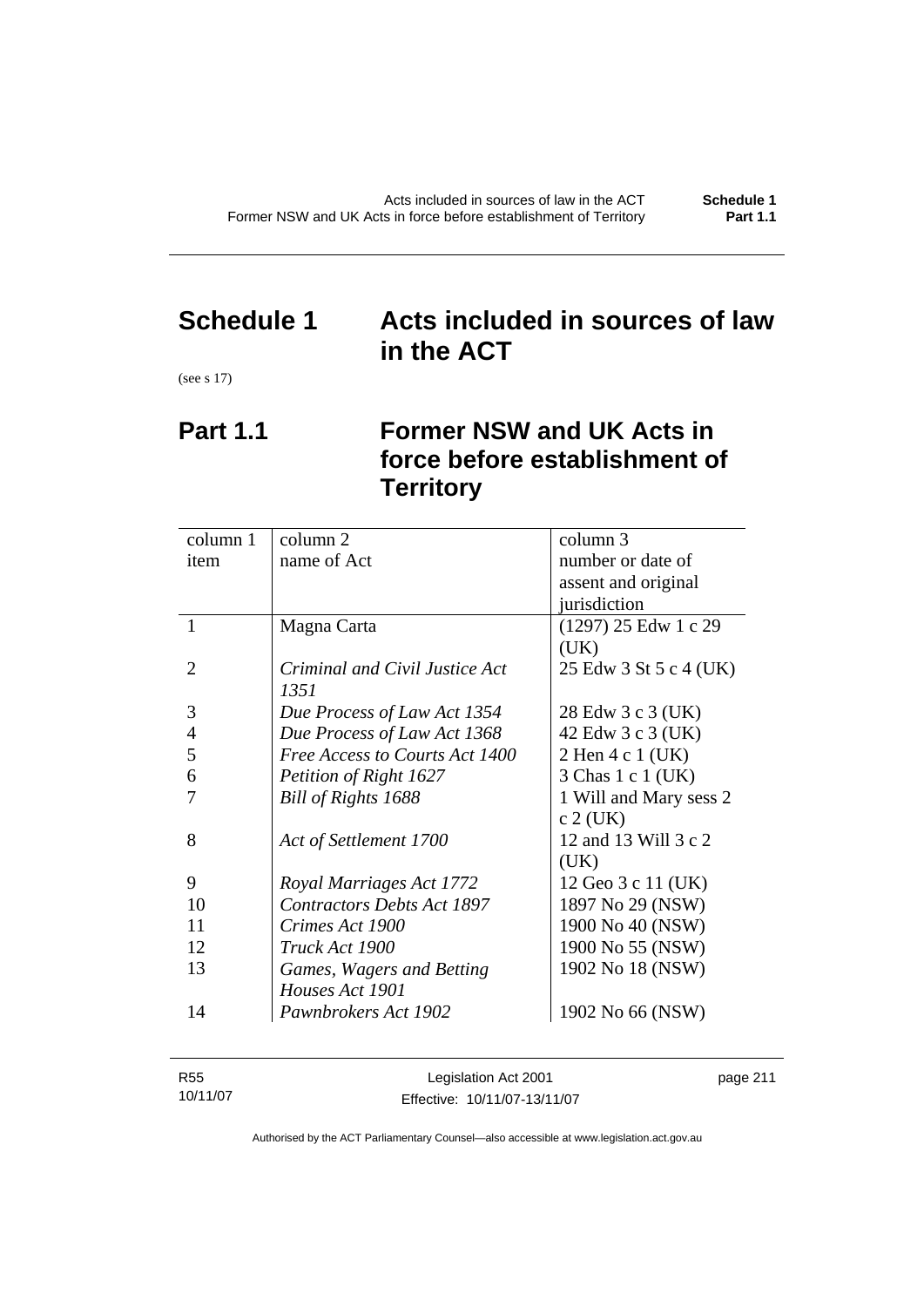| Schedule 1      | Acts included in sources of law in the ACT                        |
|-----------------|-------------------------------------------------------------------|
| <b>Part 1.1</b> | Former NSW and UK Acts in force before establishment of Territory |

| column 1 | column 2                      | column 3            |
|----------|-------------------------------|---------------------|
| item     | name of Act                   | number or date of   |
|          |                               | assent and original |
|          |                               | jurisdiction        |
| 15       | <b>Public Roads Act 1902</b>  | 1902 No 95 (NSW)    |
| 16       | Anglican Church of Australia  | 24 December 1902    |
|          | <b>Constitutions Act 1902</b> | (NSW)               |
| 17       | Fertilisers Act 1904          | 1904 No 33 (NSW)    |
| 18       | Gaming and Betting Act 1906   | 1906 No 13 (NSW)    |
| 19       | Second-hand Dealers Act 1906  | 1906 No 30 (NSW)    |

page 212 Legislation Act 2001 Effective: 10/11/07-13/11/07

R55 10/11/07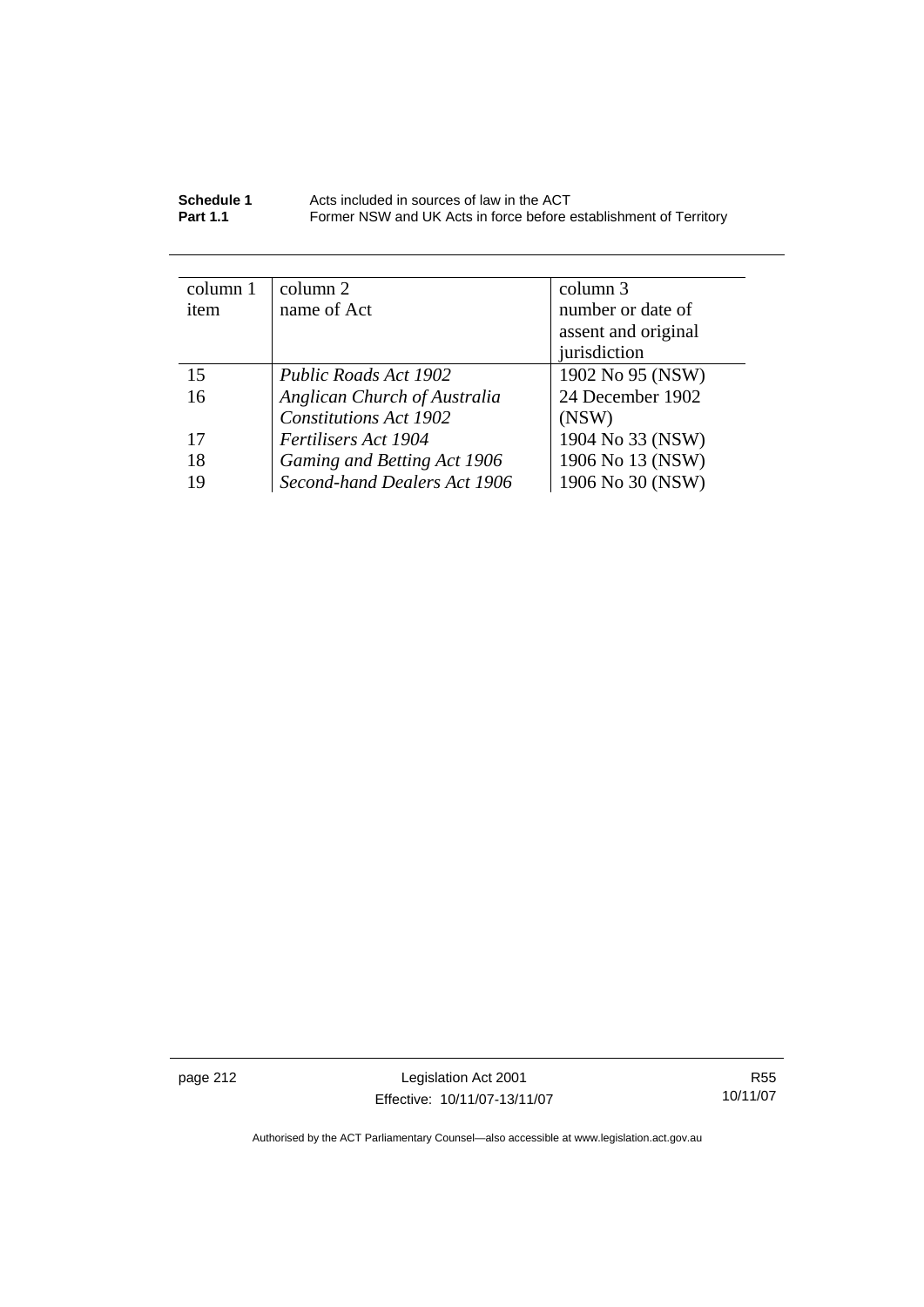# **Part 1.2 Former NSW Acts applied after establishment of Territory**

#### *Note to pt 1.2*

The former NSW Acts mentioned in this part are in force in the ACT as Acts of the Legislative Assembly

| column 1 | column 2                       | column 3                           |
|----------|--------------------------------|------------------------------------|
| item     | name of NSW Act                | applying Territory Act             |
|          | Scaffolding and Lifts Act      | Scaffolding and Lifts Act          |
|          | 1912                           | 1957 (repealed)                    |
|          | Anglican Church of Australia   | Anglican Church of Australia       |
|          | <b>Trust Property Act 1917</b> | <b>Trust Property Act 1928</b>     |
|          | Trustee Act 1925               | <i>Trustee Act 1957</i> (repealed) |
|          | Anglican Church of Australia   | Anglican Church of Australia       |
|          | <b>Constitution Act 1961</b>   | <b>Trust Property Act 1928</b>     |

| <b>Note</b> | The written law of the ACT also includes the following Acts that may<br>not be amended or repealed by the Assembly (see Self-Government Act,<br>$s\,34$ : |
|-------------|-----------------------------------------------------------------------------------------------------------------------------------------------------------|
|             | Life, Fire and Marine Insurance Act 1902 (NSW)                                                                                                            |
|             | Demise of the Crown Act 1760 (UK)                                                                                                                         |
|             | <i>Naval Prize Act 1864</i> (UK)                                                                                                                          |
|             | Naval Prize (Procedure) Act 1916 (UK)                                                                                                                     |
|             | <i>Prize Act (1939)</i> (UK)                                                                                                                              |
|             | <i>Prize Courts Act 1894</i> (UK)                                                                                                                         |
|             | Prize Courts Act 1915 (UK)                                                                                                                                |
|             | Prize Courts (Procedure) Act 1914 (UK)                                                                                                                    |
|             | <i>Territorial Waters Jurisdiction Act 1878 (UK).</i>                                                                                                     |
|             |                                                                                                                                                           |

R55 10/11/07

Legislation Act 2001 Effective: 10/11/07-13/11/07 page 213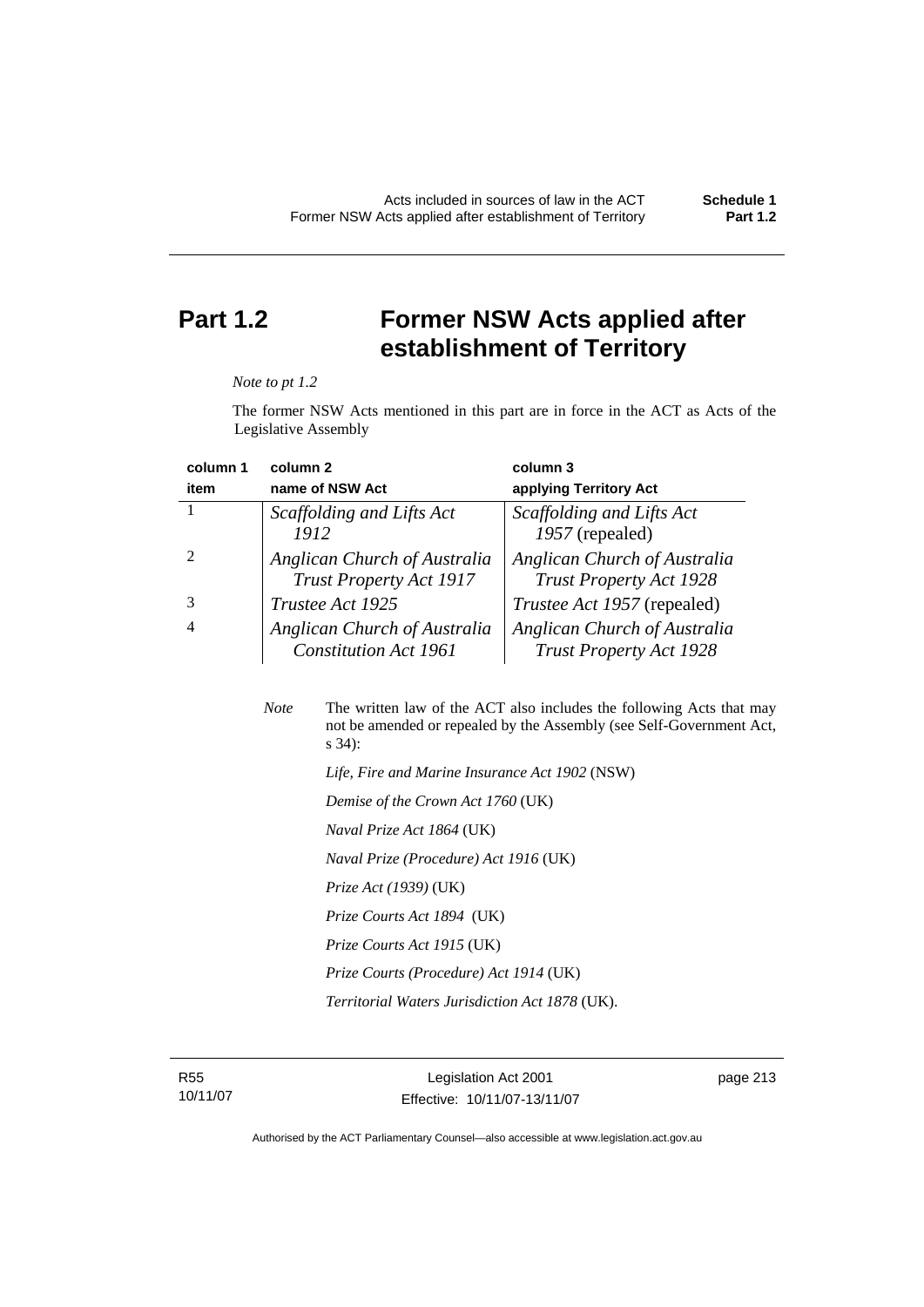**Dictionary** 

# **Dictionary**

(see s 2)

## **U Part 1 Meaning of commonly-used terms**

(see s 144)

*Note for pt 1* 

Terms that are defined only for this Act are set out in pt 2.

### *AAT*—see definition of *administrative appeals tribunal*.

*Act*—see the following sections:

- (a) section 7 (Meaning of *Act* generally);
- (b) section 17 (References to Acts include references to former Cwlth enactments etc).
- *Note* See also s 102 (References to laws include references to laws as in force from time to time) and s 104 (References to laws include references to instruments under laws).

*ACT* means the Australian Capital Territory.

*ADI*—see definition of *authorised deposit-taking institution*.

*administrative appeals tribunal* (or *AAT*) means the Administrative Appeals Tribunal established under the *Administrative Appeals Tribunal Act 1989*.

*administrative unit* means an administrative unit for the time being established under the *Public Sector Management Act 1994*, section 13 (1).

*adult* means an individual who is at least 18 years old.

*ambulance service* means the ACT Ambulance Service established under the *Emergencies Act 2004*.

R55 10/11/07

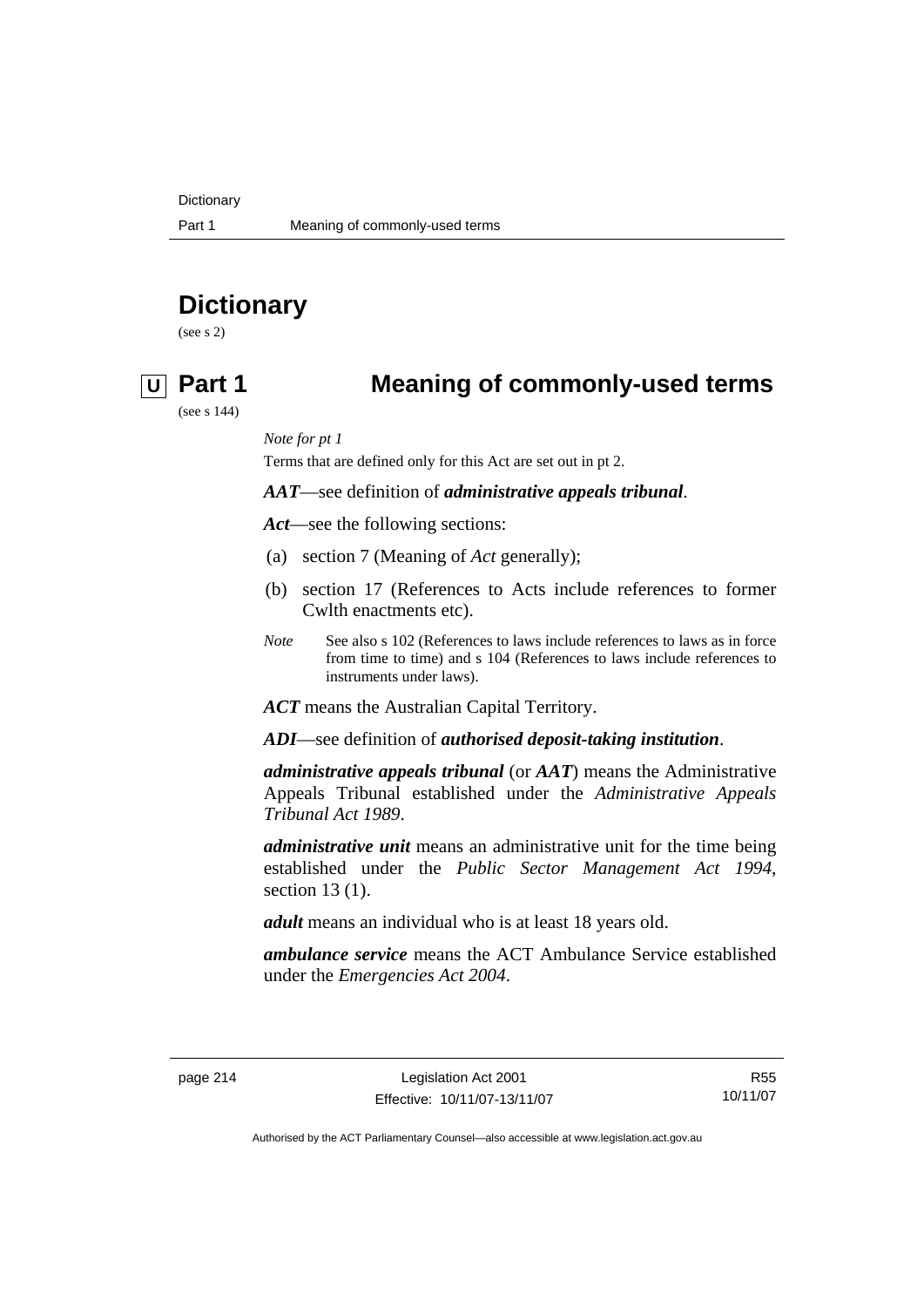*amend* includes—

- (a) for an Act or statutory instrument—omit, insert, substitute, renumber or relocate a provision of the Act or instrument; and
- (b) for an Act or statutory instrument (or a provision of it)—amend by implication; and
- (c) for a provision of an Act or statutory instrument—omit the provision (or a part of it), substitute another provision for the provision (or a part of it), renumber the provision (or a part of it) or relocate the provision (or a part of it); and
- (d) for any other instrument, a provision of an instrument or a decision—change or alter.

*appoint* includes reappoint.

*asset* includes property of any kind.

*Attorney-General* means the Minister designated Attorney-General by the Chief Minister, and includes a Minister authorised by the Chief Minister to act on behalf of the Attorney-General.

*auditor-general* means the Auditor-General for the Territory under the *Auditor-General Act 1996*.

*Australia* means the Commonwealth of Australia and, when used in a geographical sense, does not include an external territory.

*Australian driver licence* means an Australian driver licence under the *Road Transport (Driver Licensing) Act 1999*.

*Note Australian driver licence* is defined in that Act, dictionary to mean a driver licence of any kind issued under the law of the Commonwealth or a State or Territory. It includes a driver licence issued under ACT law (see also def *driver licence*).

*Australian statistician* means the Australian Statistician under the *Australian Bureau of Statistics Act 1975* (Cwlth).

*authorised deposit-taking institution* (or *ADI*) means an authorised deposit-taking institution under the *Banking Act 1959* (Cwlth).

R55 10/11/07 page 215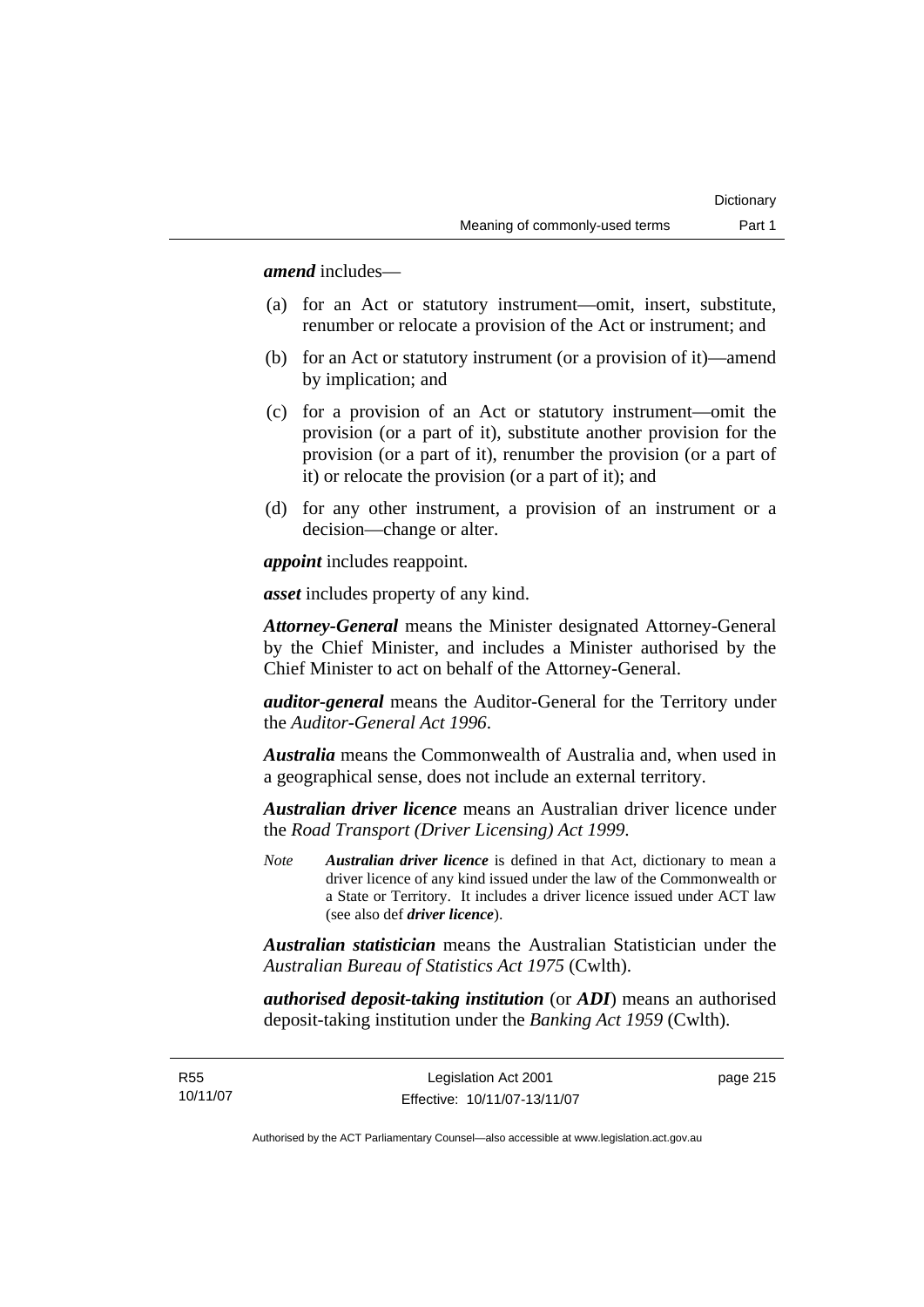*bank* means an authorised deposit-taking institution that is permitted under the *Banking Act 1959* (Cwlth) to assume or use-

- (a) the word 'bank', 'banker' or 'banking'; or
- (b) any other word (whether or not in English) similar in meaning to a word mentioned in paragraph (a).

*barrister* means a lawyer who practises as a barrister.

*body* includes any group of people joined together for a common purpose, whether or not incorporated.

#### **Examples**

- 1 a company
- 2 a statutory corporation, whether or not it has members
- 3 an association, club or society
- 4 a partnership
- 5 a joint venture
- 6 a corporation sole
- *Note* An example is part of the Act, is not exhaustive and may extend, but does not limit, the meaning of the provision in which it appears (see s 126 and s 132).

### *breach* includes contravene.

*building code* means the building code under the *Building Act 2004*, section 136.

*Note* The building code is the Building Code of Australia, as amended from time to time by the Australian Building Codes Board and the Australian Capital Territory Appendix to the Building Code of Australia.

*building society* means an authorised deposit-taking institution that is permitted under the *Banking Act 1959* (Cwlth) to assume or use—

- (a) the term 'building society'; or
- (b) any other term (whether or not in English) similar in meaning.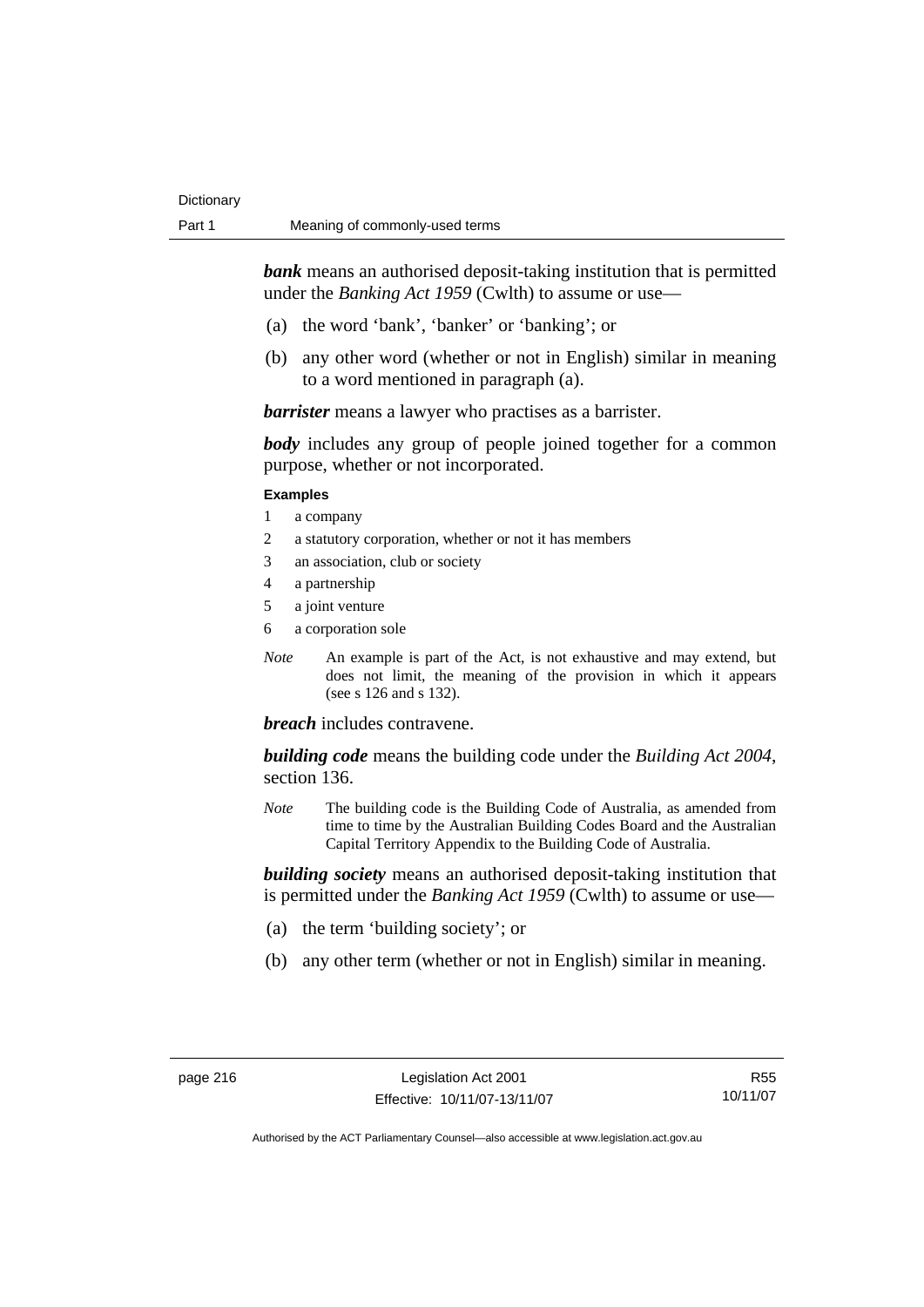*business day* means a day that is not—

- (a) a Saturday or Sunday; or
- (b) a public holiday or bank holiday in the ACT under the *Holidays Act 1958*.

*by* regulation includes under a regulation.

*Note* See also def *under*, in relation to an Act or statutory instrument.

*by-law*, in relation to an Act, means a by-law made or in force under the Act.

*calendar month* means a period beginning at the start of any day of a named month and ending—

- (a) at the end of the day before the corresponding day of the next named month; or
- (b) if there is no such corresponding day—at the end of the last day of the next named month.

#### **Examples**

- 1 The period beginning at the start of 5 July 2000 and ending at midnight on 4 August 2000 is a calendar month.
- 2 The period beginning at the start of 30 January 2001 and ending at midnight on 28 February 2001 is a calendar month. The calendar month ends on the last day of February because in that year February does not have a day corresponding to 29 January (because 2001 is not a leap year). If the period began at the start of 30 January 2004 (ie a leap year), the calendar month would end at midnight on 29 February 2004.
- *Note* An example is part of the Act, is not exhaustive and may extend, but does not limit, the meaning of the provision in which it appears (see s 126 and s 132).

*calendar year* means a period of 12 months beginning on 1 January.

*change* includes change by alteration, omission, substitution or addition.

*chief executive*—see section 163.

page 217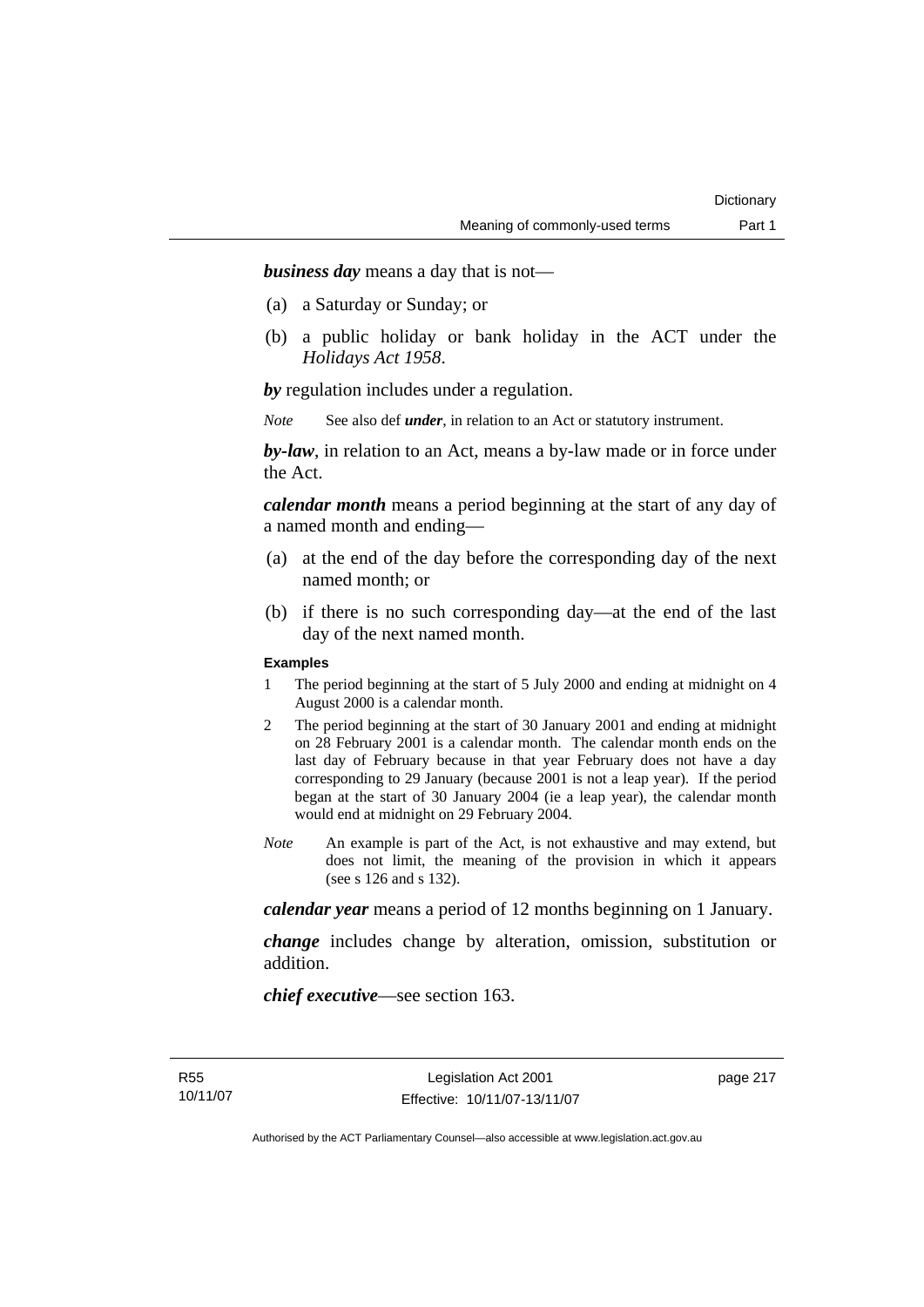*chief health officer* means the Chief Health Officer under the *Public Health Act 1997*.

*Chief Justice* means the Chief Justice of the Supreme Court.

*Chief Magistrate* means the Chief Magistrate of the Magistrates Court.

*Chief Minister* means the Chief Minister for the Territory.

*Note* The Chief Minister is elected under the Self-Government Act, s 40.

*chief officer (ambulance service)* means the chief officer (ambulance service) under the *Emergencies Act 2004*.

*chief officer (fire brigade)* means the chief officer (fire brigade) under the *Emergencies Act 2004*.

*chief officer (rural fire service)* means the chief officer (rural fire service) under the *Emergencies Act 2004*.

*chief officer (SES)* means the chief officer (SES) under the *Emergencies Act 2004*.

*chief planning executive* means the Chief Planning Executive under the *Planning and Land Act 2002*.

*chief police officer* means the police officer responsible to the commissioner of police for the day-to-day administration and control of police services in the ACT.

*chief solicitor* means the chief solicitor under the *Government Solicitor Act 1989*.

*child*, if age rather than descendancy is relevant, means an individual who is under 18 years old.

*children and young people commissioner* means the Children and Young People Commissioner under the *Human Rights Commission Act 2005*.

*Childrens Court* means the Childrens Court under the *Children and Young People Act 1999*, section 53.

page 218 Legislation Act 2001 Effective: 10/11/07-13/11/07

R55 10/11/07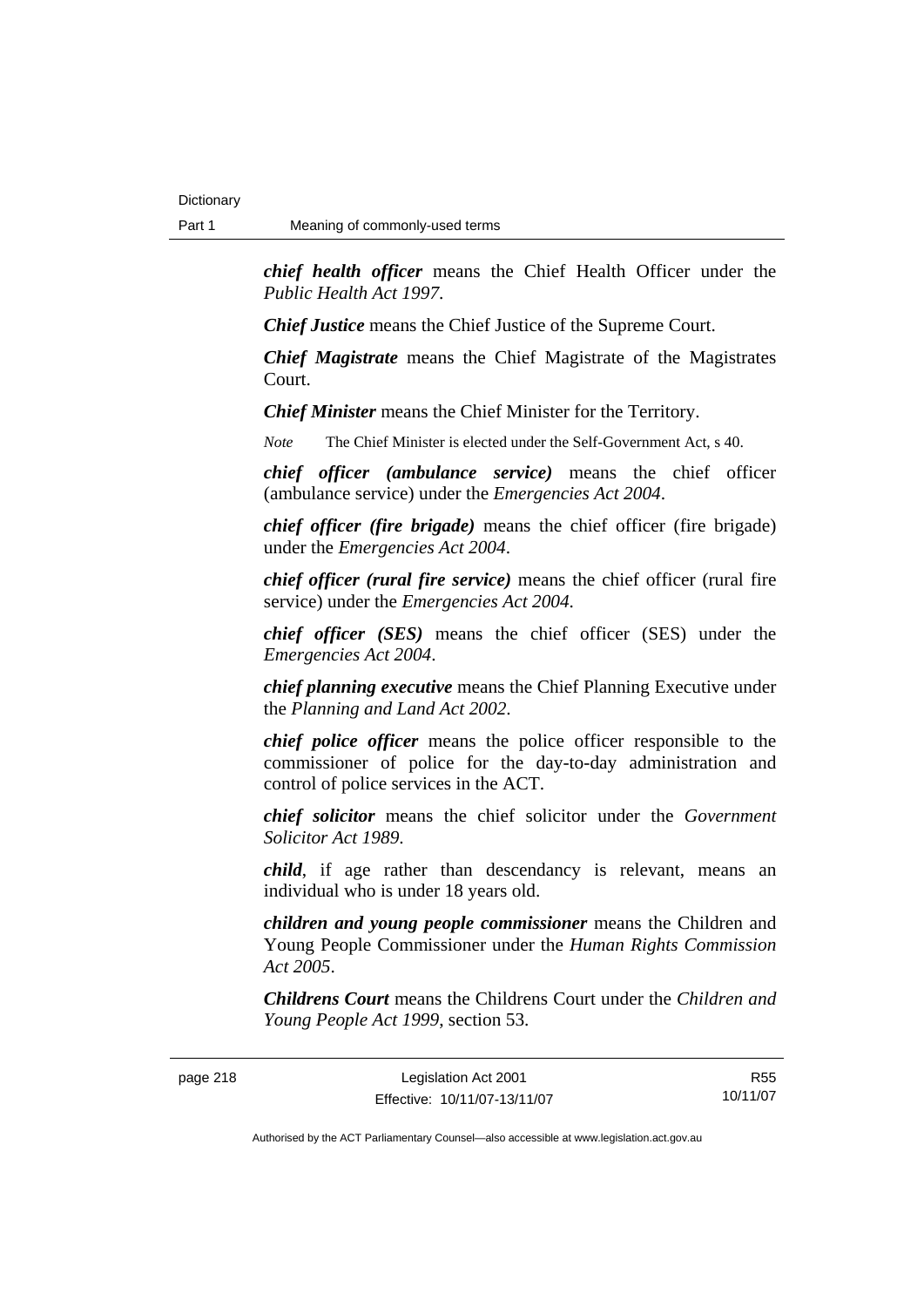*city area* means the area that was *the City Area* under the *City Area Leases Act 1936* (repealed).

*Note* See s 103 for the meaning of references to repealed laws.

*clerk*, in relation to the Legislative Assembly, means the Clerk of the Legislative Assembly.

*Note* The office of Clerk is established under the *Public Sector Management Act 1994*.

*commencement*, of an Act or statutory instrument—see section 80.

*commencement notice*—see section 11.

*commissioner for fair trading* means the Commissioner for Fair Trading of the Australian Capital Territory under the *Fair Trading (Consumer Affairs) Act 1973*.

*commissioner for public administration* means the Commissioner for Public Administration under *the Public Sector Management Act 1994*.

*commissioner for revenue* means the Commissioner for Australian Capital Territory Revenue under the *Taxation Administration Act 1999*.

*commissioner for surveys* means the Commissioner for Surveys under the *Surveyors Act 2001*.

*commissioner for the environment* means the Commissioner for the Environment under the *Commissioner for the Environment Act 1993.* 

*commissioner of police* means the Commissioner of Police of the Australian Federal Police.

R55 10/11/07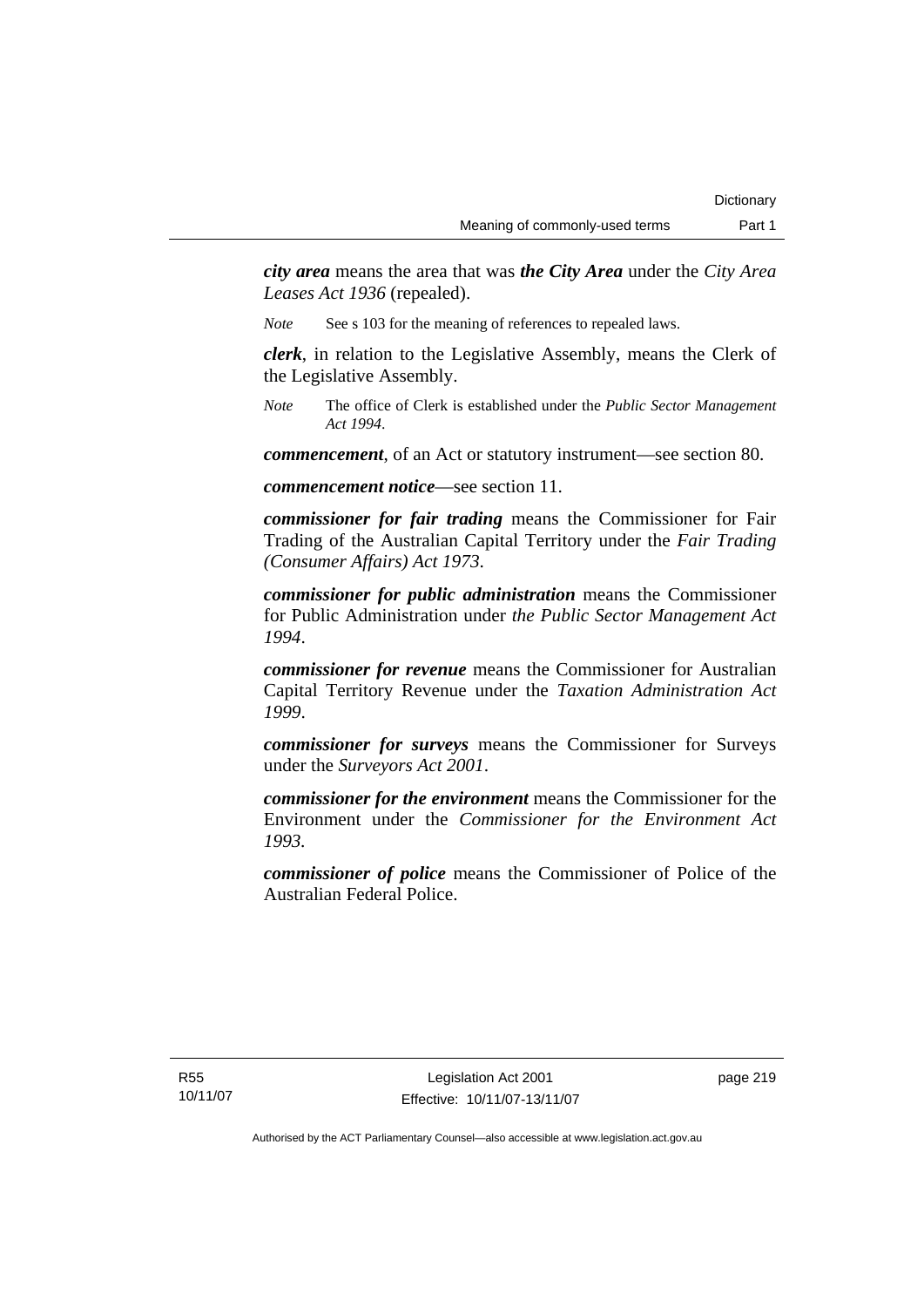*commit*, a person for trial, means—

- (a) to order that the person be remanded in custody until tried by the Supreme Court; or
- (b) to grant bail to the person to appear and be tried by the Supreme Court.

*Commonwealth* means the Commonwealth of Australia and, when used in a geographical sense, does not include an external territory.

*Commonwealth country* means a country that forms part of the Commonwealth of Nations, and includes a territory for the international relations of which a Commonwealth country is responsible.

*Commonwealth DPP* means the Director of Public Prosecutions under the *Director of Public Prosecutions Act 1983* (Cwlth).

*Commonwealth gazette* means the *Commonwealth of Australia Gazette* or the *Australian Government Gazette*.

*Note* The *Australian Government Gazette* was published from 1 July 1973 to 30 June 1976.

*confer*, in relation to a function, includes impose.

*conservator of flora and fauna* means the Conservator of Flora and Fauna under the *Nature Conservation Act 1980*.

*construction occupations registrar* means the Australian Capital Territory Construction Occupations Registrar under the *Construction Occupations (Licensing) Act 2004*.

*consumer and trader tribunal* means the Consumer and Trader Tribunal established under the *Consumer and Trader Tribunal Act 2003*.

*Consumer Credit (Australian Capital Territory) Code* means the provisions applying because of the *Consumer Credit Act 1995*, section 4.

R55 10/11/07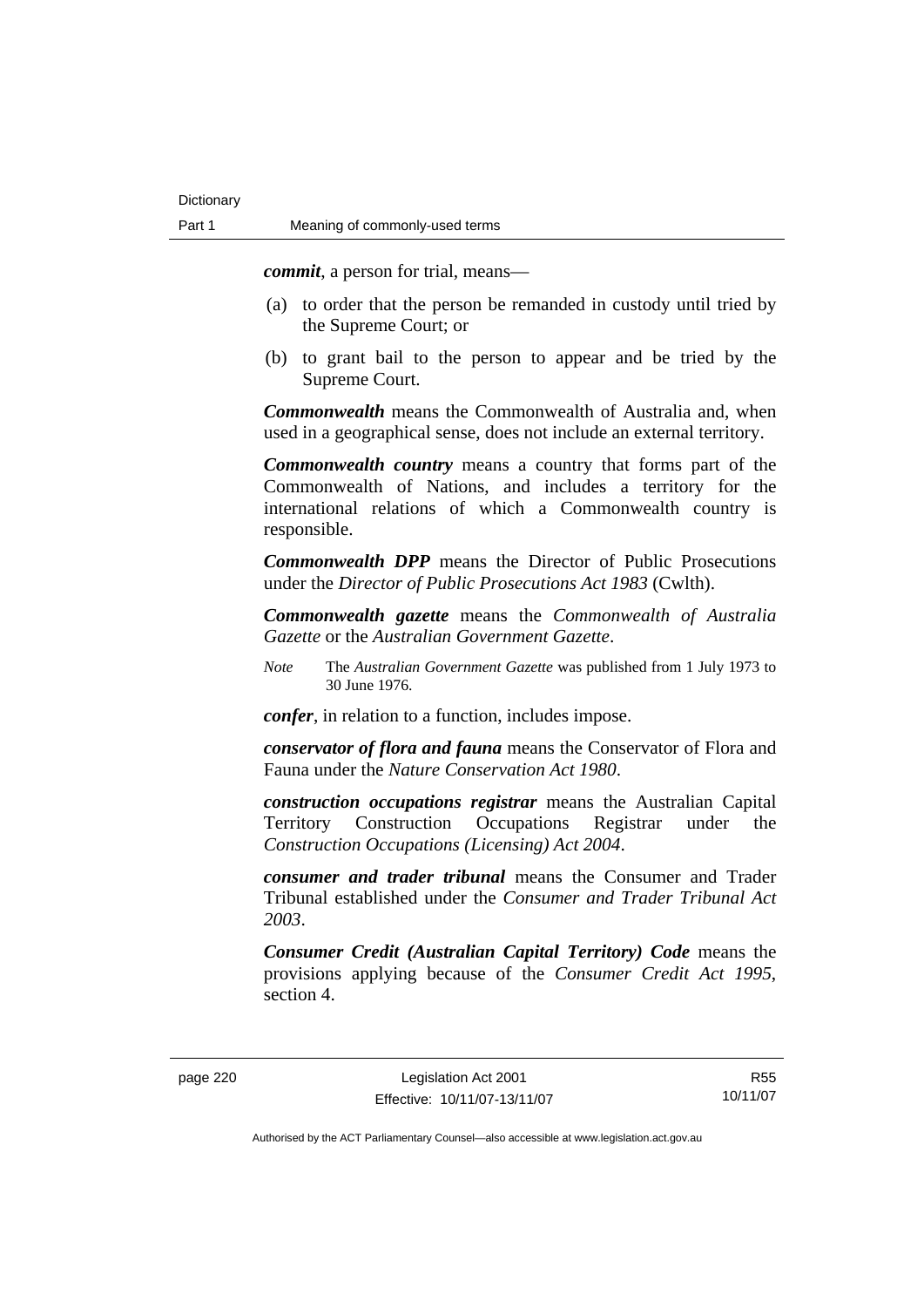*Consumer Credit (Australian Capital Territory) Regulations* means the provisions applying because of the *Consumer Credit Act 1995*, section 5.

*contravene* includes fail to comply with.

*converted ordinance* means an enactment that was an ordinance immediately before self-government day.

*Coroner's Court* means the Coroner's Court under the *Coroners Act 1997*.

*corporation* includes a body politic or corporate.

*Corporations Act* means the *Corporations Act 2001* (Cwlth).

*correctional centre* means a correctional centre under the *Corrections Management Act 2007*.

*corrections officer* means a corrections officer under the *Corrections Management Act 2007*.

*Court of Appeal* means the Court of Appeal constituted under the *Supreme Court Act 1933*.

*court of summary jurisdiction* means the Magistrates Court.

*credit tribunal* means the Australian Capital Territory Credit Tribunal established under the *Consumer Credit (Administration) Act 1996*.

*credit union* means an authorised deposit-taking institution that is permitted under the *Banking Act 1959* (Cwlth) to assume or use—

- (a) the term 'credit union'; or
- (b) any other term (whether or not in English) similar in meaning.

*Criminal Code* means the *Criminal Code 2002*.

*daylight* means the period in a day from sunrise to sunset.

*definition*—see section 130.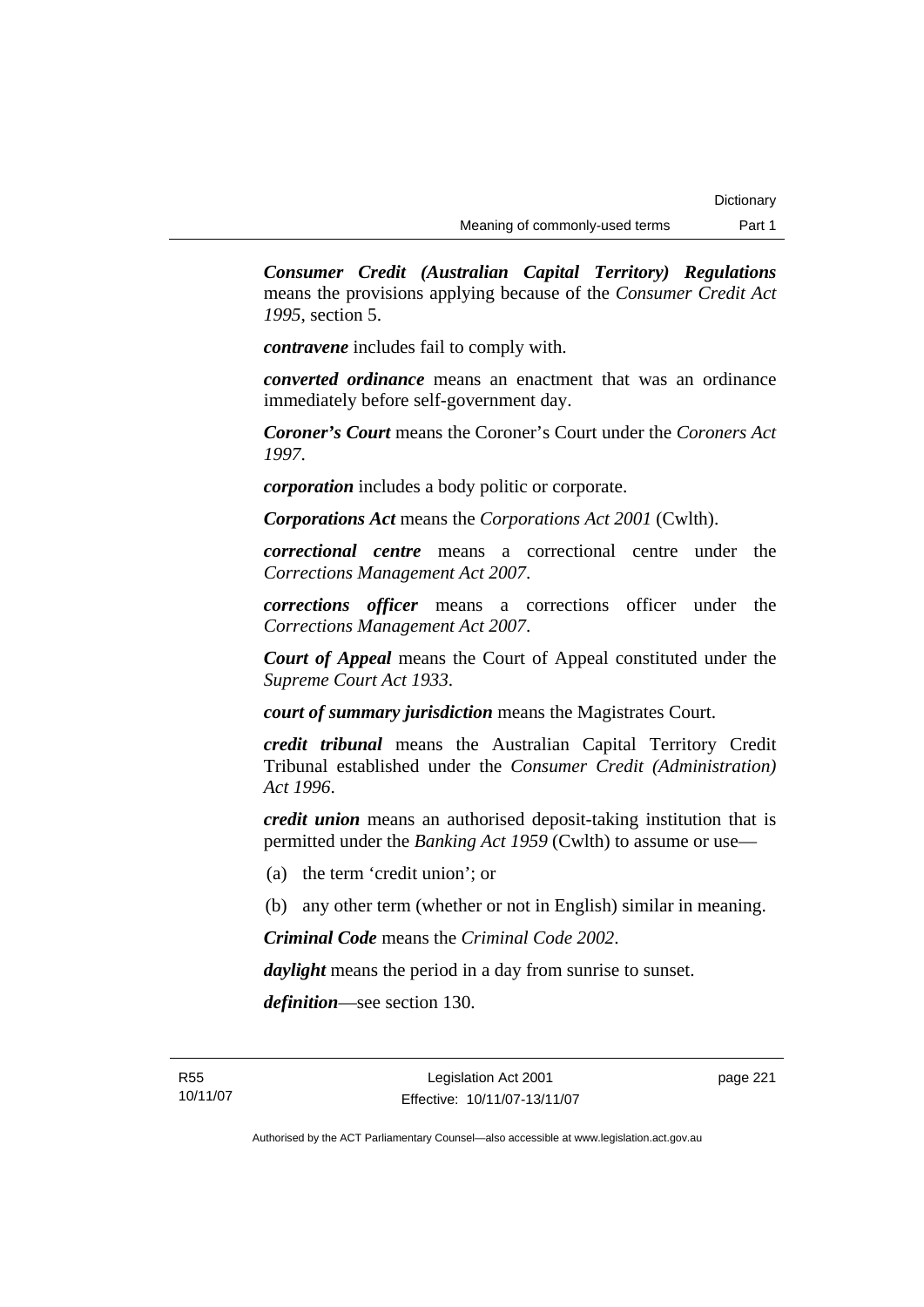*dental prosthetist* means a person registered as a dental prosthetist under the *Health Professionals Act 2004*.

*dental technician* means a person registered as a dental technician under the *Health Professionals Act 2004*.

#### *dentist***—**

- (a) means a person unconditionally registered as a dentist under the *Health Professionals Act 2004*; and
- (b) for an activity, includes a person conditionally registered as a dentist under the *Health Professionals Act 2004* to the extent that the person is allowed to do the activity under the person's conditional registration.

*Deputy Speaker* means the Deputy Presiding Officer of the Legislative Assembly.

*Note* The Deputy Presiding Officer is elected under the Self-Government Act, s 21 (2).

*designation*, of a position under the *Public Sector Management Act 1994*, includes a designation given under that Act.

*director of public prosecutions* **(**or *DPP***)** means the Director of Public Prosecutions under the *Director of Public Prosecutions Act 1990*.

*disability and community services commissioner* means the Disability and Community Services Commissioner under the *Human Rights Commission Act 2005*.

*disallowable instrument*—see section 9.

*discrimination commissioner* means the Discrimination Commissioner under the *Human Rights Commission Act 2005*.

*discrimination tribunal* means the Discrimination Tribunal established under the *Discrimination Act 1991*.

R55 10/11/07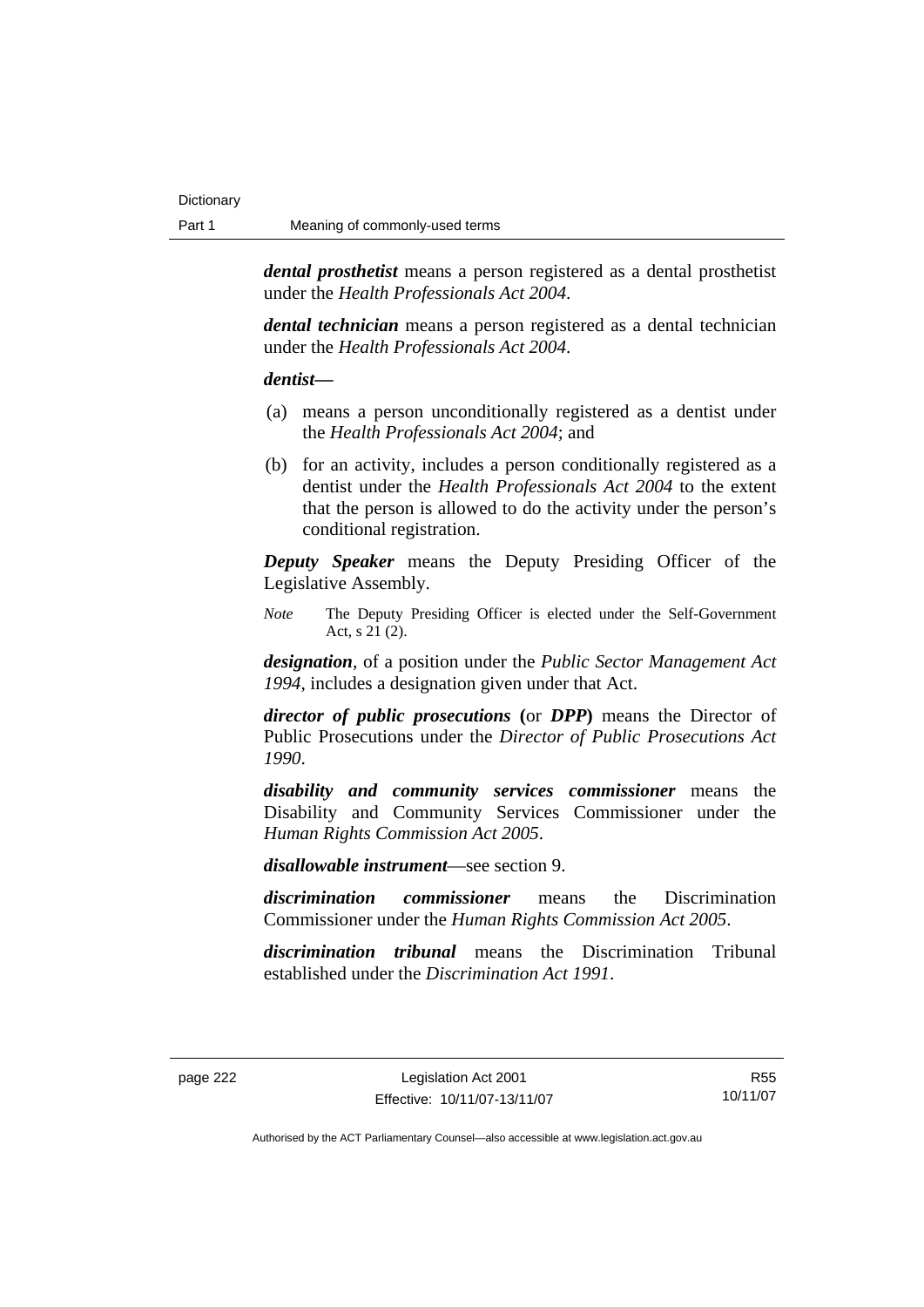### *doctor*—

- (a) means a person unconditionally registered as a medical practitioner under the *Health Professionals Act 2004*; and
- (b) for an activity, includes a person conditionally registered as a medical practitioner under the *Health Professionals Act 2004*  to the extent that the person is allowed to do the activity under the person's conditional registration.

*document* means any record of information, and includes—

- (a) anything on which there is writing; or
- (b) anything on which there are figures, marks, numbers, perforations, symbols or anything else having a meaning for people qualified to interpret them; or
- (c) anything from which images, sounds, messages or writings can be produced or reproduced, whether with or without the aid of anything else; or
- (d) a drawing, map, photograph or plan.

*domestic partner*—see section 169 (1).

*domestic partnership*—see section 169 (2).

*DPP*—see definition of *director of public prosecutions*.

*driver licence* means a driver licence under the *Road Transport (Driver Licensing) Act 1999*.

*Note Driver licence* is defined in that Act, dictionary to mean a driver licence of any kind issued under that Act (see also def *Australian driver licence*).

*electoral commission* means the Australian Capital Territory Electoral Commission established under the *Electoral Act 1992*.

*electoral commissioner* means the Electoral Commissioner under the *Electoral Act 1992*.

page 223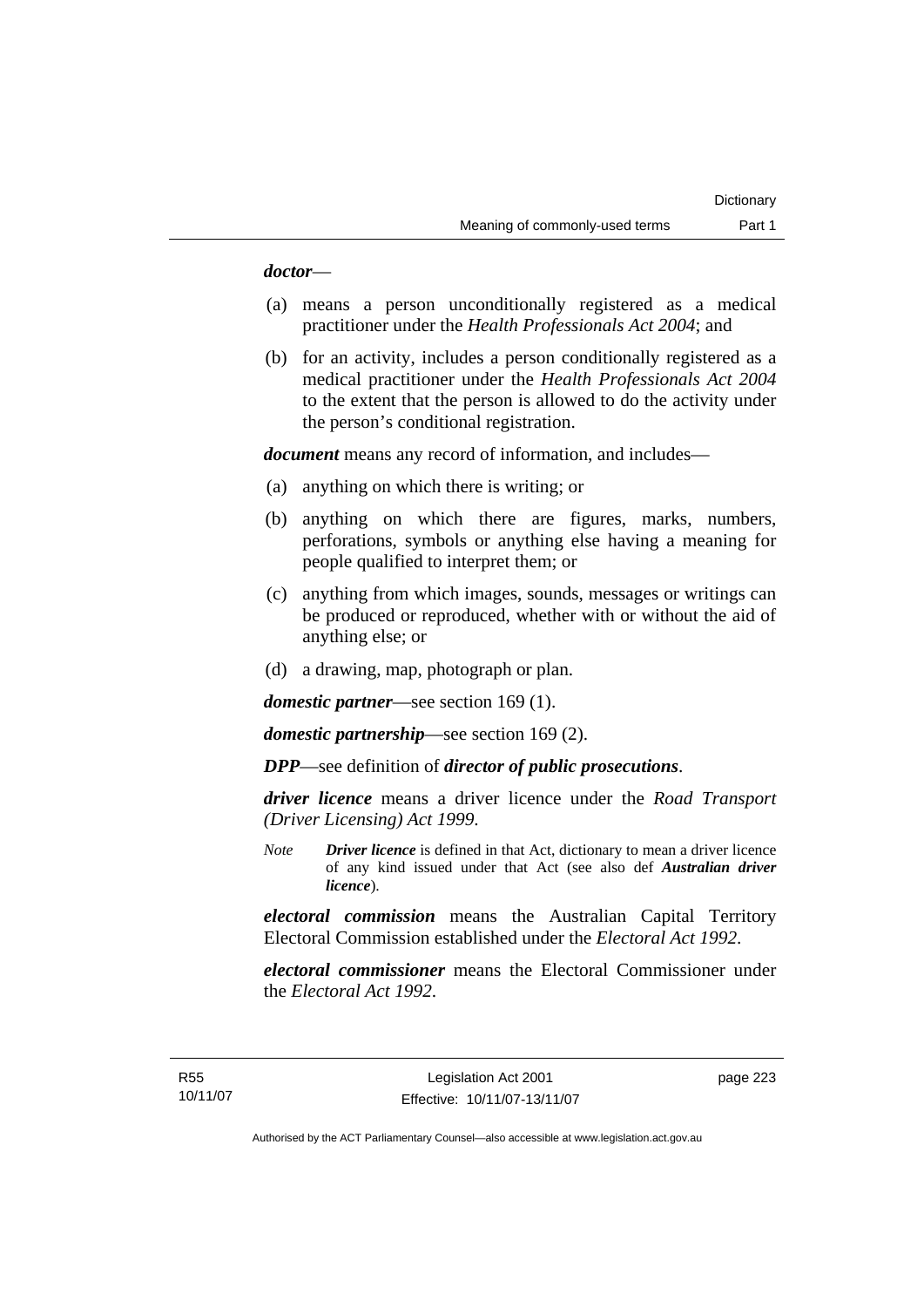*emergency service* means the ambulance service, the fire brigade, the rural fire service or the SES.

*emergency services commissioner* means the ACT Emergency Services Commissioner under the *Emergencies Act 2004*.

*enactment*, of an Act—see section 29 (References to *enactment* or *passing* of Acts).

*enrolled nurse*—

- (a) means a person unconditionally enrolled as a nurse under the *Health Professionals Act 2004*; and
- (b) for an activity, includes a person conditionally enrolled as a nurse under the *Health Professionals Act 2004* to the extent that the person is allowed to do the activity under the person's conditional registration.

*entity* includes an unincorporated body and a person (including a person occupying a position).

*environment protection authority* means the Environment Protection Authority established under the *Environment Protection Act 1997*.

*establish* includes constitute and continue in existence.

*estate* includes any charge, claim, demand, easement, encumbrance, lien, right and title, whether at law or in equity.

*Executive* means the Australian Capital Territory Executive.

*Note* The Executive is established by the Self-Government Act, s 36.

*exercise* a function includes perform the function.

*expire* includes lapse or otherwise cease to have effect.

*external territory* means a Commonwealth territory, other than an internal territory.

*fail* includes refuse.

page 224 Legislation Act 2001 Effective: 10/11/07-13/11/07

R55 10/11/07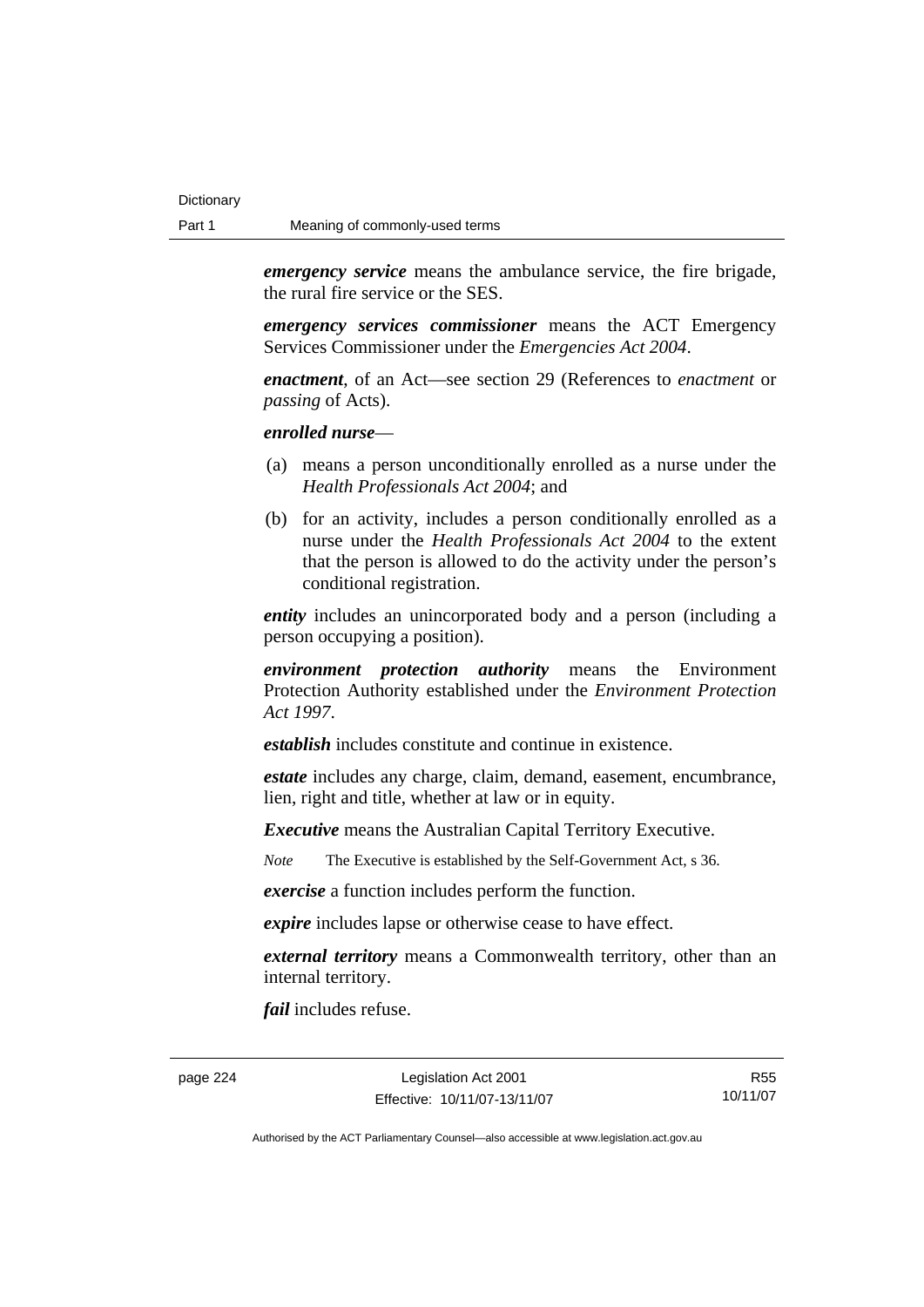*Federal Court* means the Federal Court of Australia.

*file* includes lodge.

*financial year* means a period of 12 months beginning on 1 July.

*fire brigade* means the ACT Fire Brigade established under the *Emergencies Act 2004*.

*for*, in relation to an Act or statutory instrument, includes for the purposes of the Act or statutory instrument.

*Note* Under s 7 (3) and s 13 (3) a reference to an Act or statutory instrument includes a reference to a provision of an Act or statutory instrument.

*foreign country* means a country (whether or not an independent sovereign country) outside Australia and the external territories, and includes a state, province or other part of such a country.

*former NSW Act* means an Act corresponding to a NSW Act mentioned in schedule 1.

- *Note 1* The *Crimes Act 1900* is taken to have been enacted by the Legislative Assembly because of the *Crimes Legislation (Status and Citation) Act 1992*. The 1992 Act was repealed by the *Law Reform (Miscellaneous Provisions) Act 1999*, but its previous operation was saved (see s 5 (2)).
- *Note 2* The other former NSW Acts are taken to have been enacted by the Legislative Assembly because of the *Interpretation Act 1967*, s 65. Section 65 has expired, but its previous operation was saved (see s 65 (3)).

*former UK Act* means an Act corresponding to a UK Act mentioned in schedule 1.

*Note* Former UK Acts are also taken to have been enacted by the Legislative Assembly because of the *Interpretation Act 1967*, s 65. Section 65 has expired, but its previous operation was saved (see s 65 (3)).

*found guilty*, of an offence, includes—

 (a) having an order made for the offence under the *Crimes (Sentencing) Act 2005*, section 17 (Non-conviction orders general); and

page 225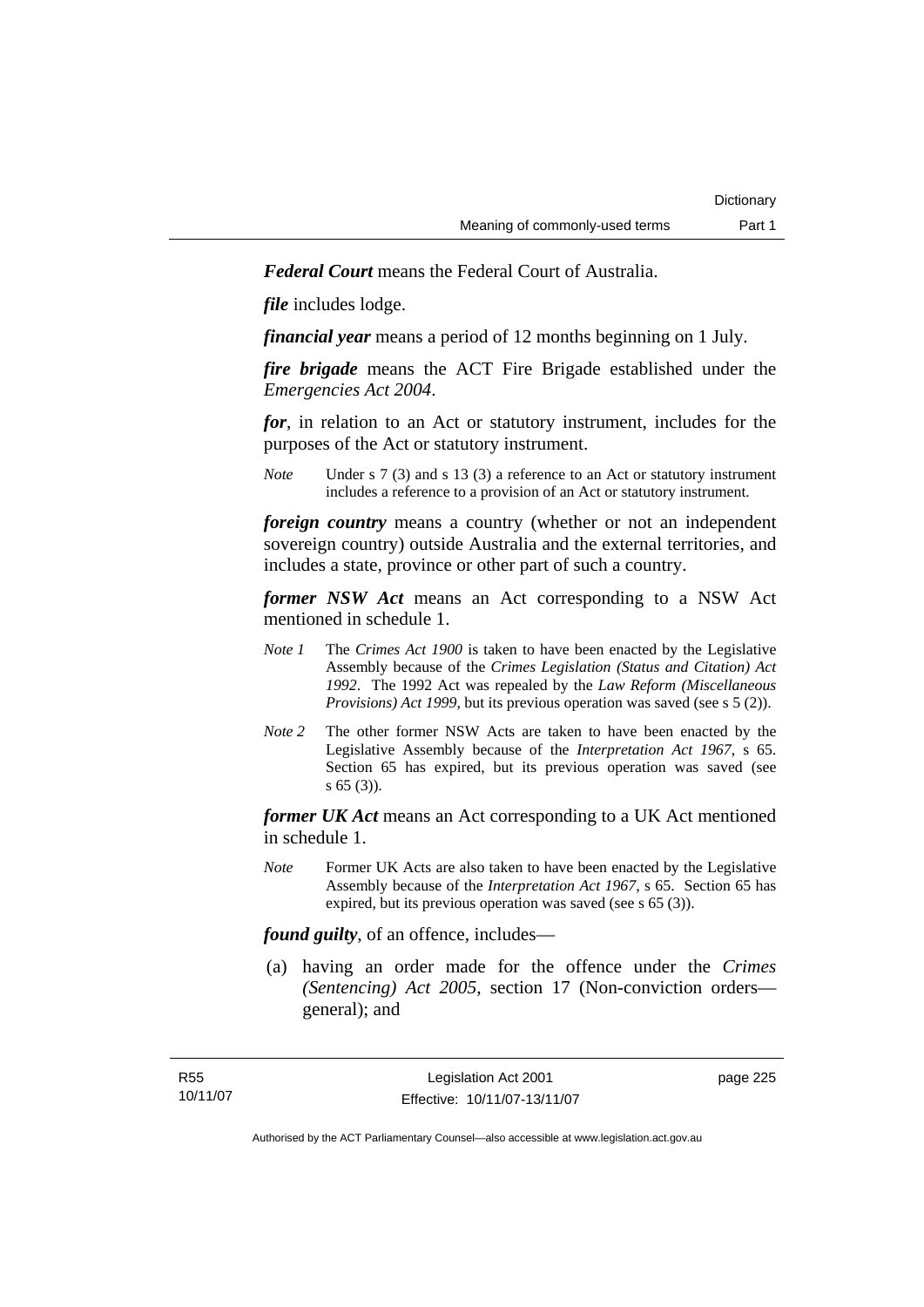- (b) having the offence taken into account under the *Crimes (Sentencing) Act 2005*, section 57 (Outstanding additional offences taken into account in sentencing); and
- (c) having an order made for the offence under the *Children and Young People Act 1999*, section 98 (Disposition without proceeding to conviction).

*function* includes authority, duty and power.

*gambling and racing commission* means the Gambling and Racing Commission established under the *Gambling and Racing Control Act 1999*.

*gazette* means the *Australian Capital Territory Gazette*.

*give*, in relation to a function, includes impose.

*government printer* includes anyone printing for or by the authority of the Executive.

*government solicitor* means the Government Solicitor under the *Government Solicitor Act 1989*.

*Governor* means—

- (a) for a State (other than the Northern Territory)—the Governor of the State, and includes a person administering the Government of the State; or
- (b) for the Northern Territory—the Administrator of the Northern Territory, and includes a person administering the Government of the Northern Territory.

*Governor-General* means the Governor-General of the Commonwealth, and includes a person administering the Government of the Commonwealth.

*GST*—see the *A New Tax System (Goods and Services Tax) Act 1999* (Cwlth), dictionary.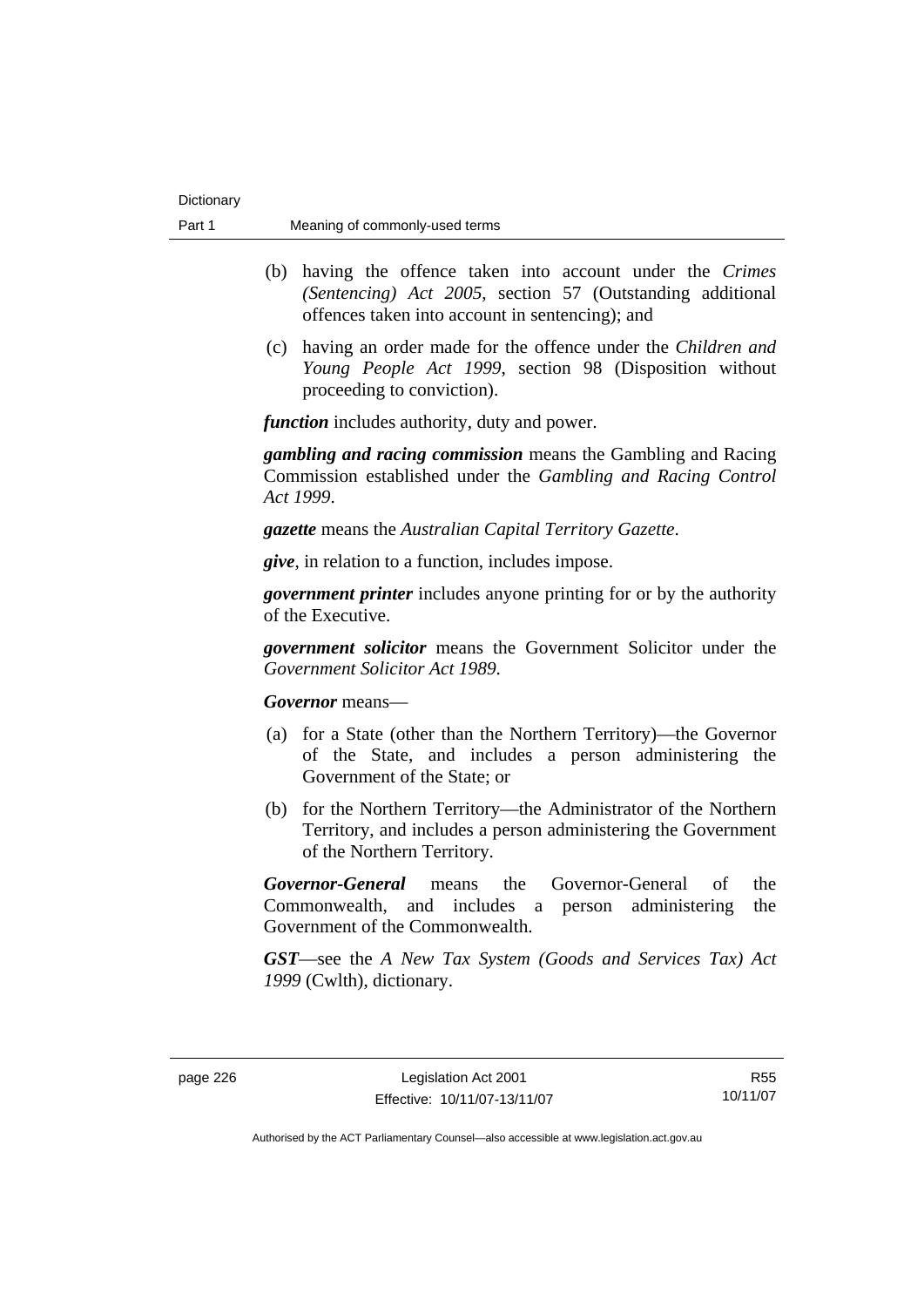*guardianship tribunal* means the Guardianship and Management of Property Tribunal established under the *Guardianship and Management of Property Act 1991*.

*health services commissioner* means the Health Services Commissioner under the *Human Rights Commission Act 2005*.

*heritage council* means the Australian Capital Territory Heritage Council under the *Heritage Act 2004*.

*heritage register* means the heritage register under the *Heritage Act 2004*.

*High Court* means the High Court of Australia.

*Note* The High Court is established by the Commonwealth Constitution, s 71 and provided for under the *High Court of Australia Act 1979* (Cwlth).

*housing commissioner* means the Commissioner for Social Housing under the *Housing Assistance Act 2007*.

*human rights commission* means the Human Rights Commission established under the *Human Rights Commission Act 2005*.

*human rights commissioner* means the Human Rights Commissioner under the *Human Rights Commission Act 2005*.

*Imperial Act* means an Act of the United Kingdom Parliament.

*independent competition and regulatory commission* means the Independent Competition and Regulatory Commission for the Australian Capital Territory established under the *Independent Competition and Regulatory Commission Act 1997*.

*indictable offence*—see section 190.

*indictment* includes information.

*individual* means a natural person.

*infringement notice* includes an infringement notice under the *Magistrates Court Act 1930* or the *Road Transport (General) Act 1999*.

page 227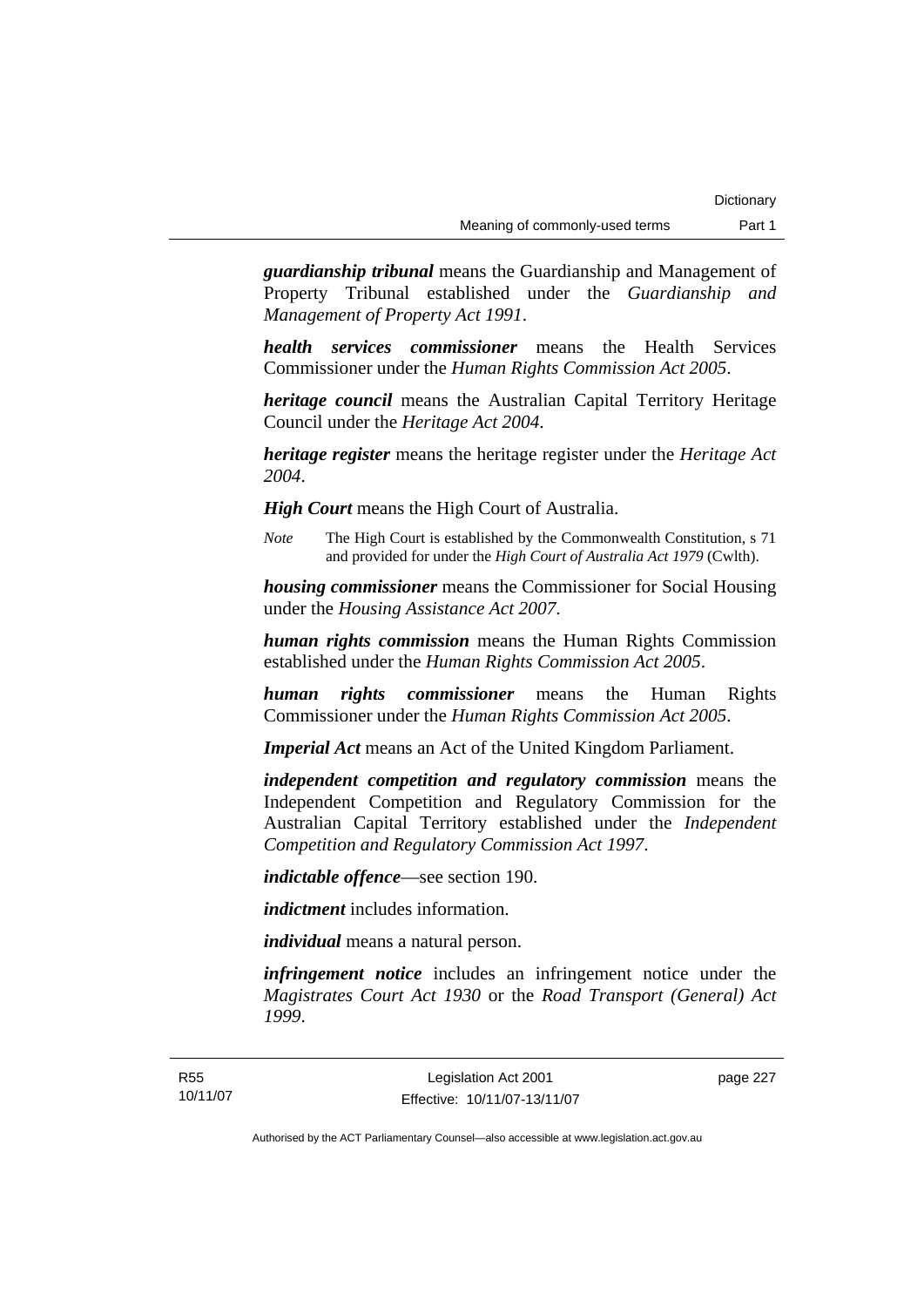*in relation to* includes the following:

- (a) in respect of;
- (b) with respect to;
- (c) in connection with;
- (d) in regard to;
- (e) with reference to;
- (f) relating to;
- (g) for or with respect to.

*institute of technology* means the Canberra Institute of Technology under the *Canberra Institute of Technology Act 1987*.

*instrument*—see section 14.

*interest*, in relation to land or other property, means—

- (a) a legal or equitable estate in the land or other property; or
- (b) a right, power or privilege over, or in relation to, the land or other property.

*internal territory* means the Australian Capital Territory, the Jervis Bay Territory or the Northern Territory.

*intersex person*—see section 169B.

*Jervis Bay Territory* means the Territory accepted by the Commonwealth under the *Jervis Bay Territory Acceptance Act 1915* (Cwlth).

*Note* The Jervis Bay Territory is described in the agreement set out in that Act, sch.

*judge* means a resident judge, additional judge or acting judge under the *Supreme Court Act 1933*.

*Lake Burley Griffin* means Lake Burley Griffin as defined in the *Lakes Act 1976*.

page 228 Legislation Act 2001 Effective: 10/11/07-13/11/07

R55 10/11/07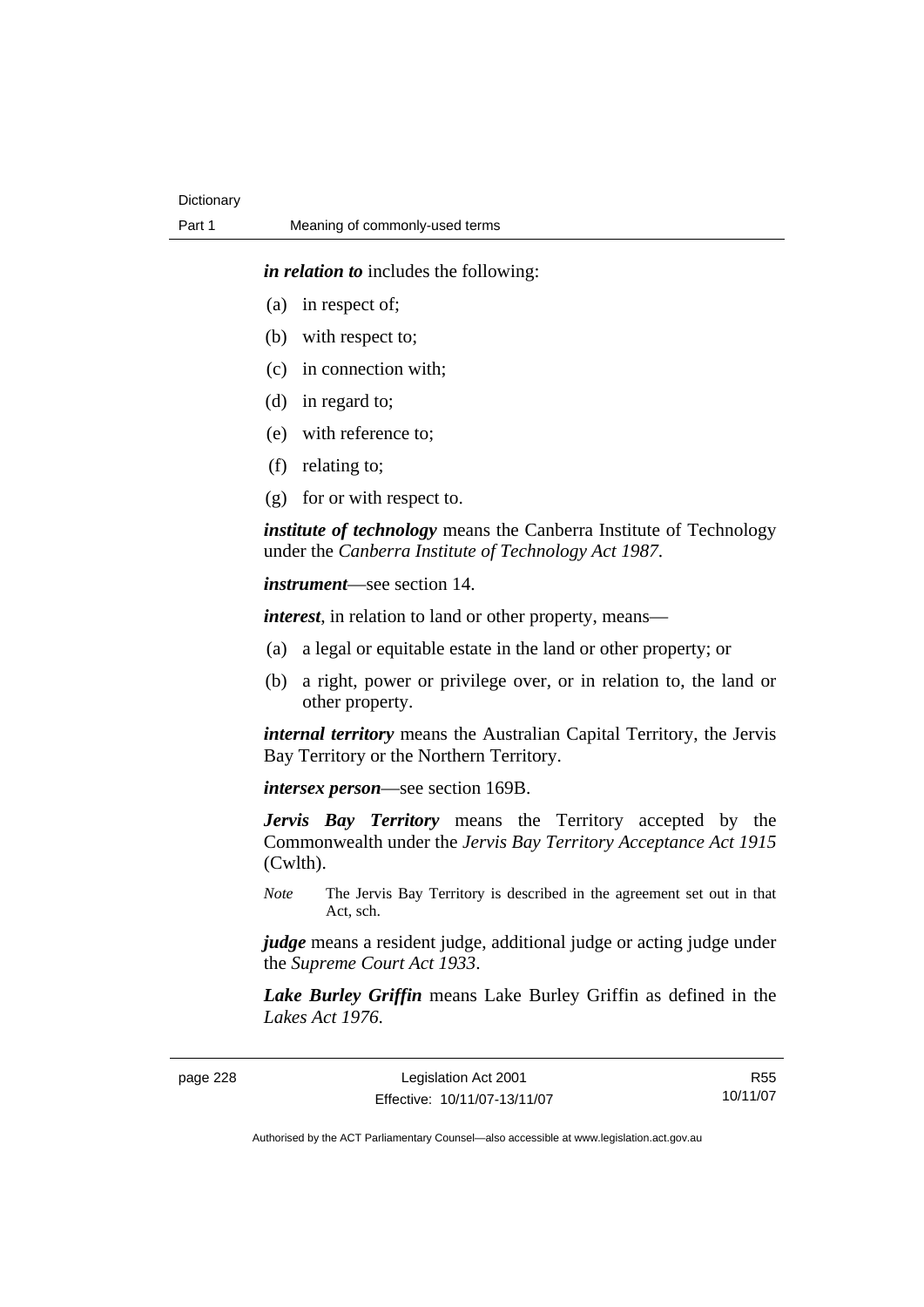*Lake Ginninderra* means Lake Ginninderra as defined in the *Lakes Act 1976*.

*land* includes messuages, tenements and hereditaments, corporeal or incorporeal, of any tenure or description, whatever the interest in the land.

*Note* A number of the terms mentioned in the definition of *land* have a technical meaning at law. A *messuage* is a house together with its gardens, orchards and outbuildings. The term *tenement* signifies land capable of being held in freehold. *Hereditament* refers to real property that can be inherited. Hereditaments may be *corporeal*, that is, tangible things such as lands and buildings, or *incorporeal*, that is, intangible rights attaching to land such as rents, easements, tithes and profits a prendre. (Profits a prendre are the right to take some product of, or part of the soil from, the land of someone else.)

*land development agency* means the Land Development Agency established under the *Planning and Land Act 2002*.

*law*, of the Territory, means—

- (a) an Act; or
- (b) a subordinate law; or
- (c) any other statutory instrument of a legislative nature; or
- (d) the common law.

*lawyer* means a legal practitioner.

*legal aid commission* means the Legal Aid Commission (A.C.T.) established under the *Legal Aid Act 1977*.

*legal practitioner* means a person who is admitted to the legal profession under the *Legal Profession Act 2006* or a law that is a corresponding law for that Act.

*Legislation Act* means the *Legislation Act 2001*.

*Legislative Assembly* means the Legislative Assembly for the Australian Capital Territory.

*Note* The Assembly is established by the Self-Government Act, s 8 (1).

| R55      | Legislation Act 2001         | page 229 |
|----------|------------------------------|----------|
| 10/11/07 | Effective: 10/11/07-13/11/07 |          |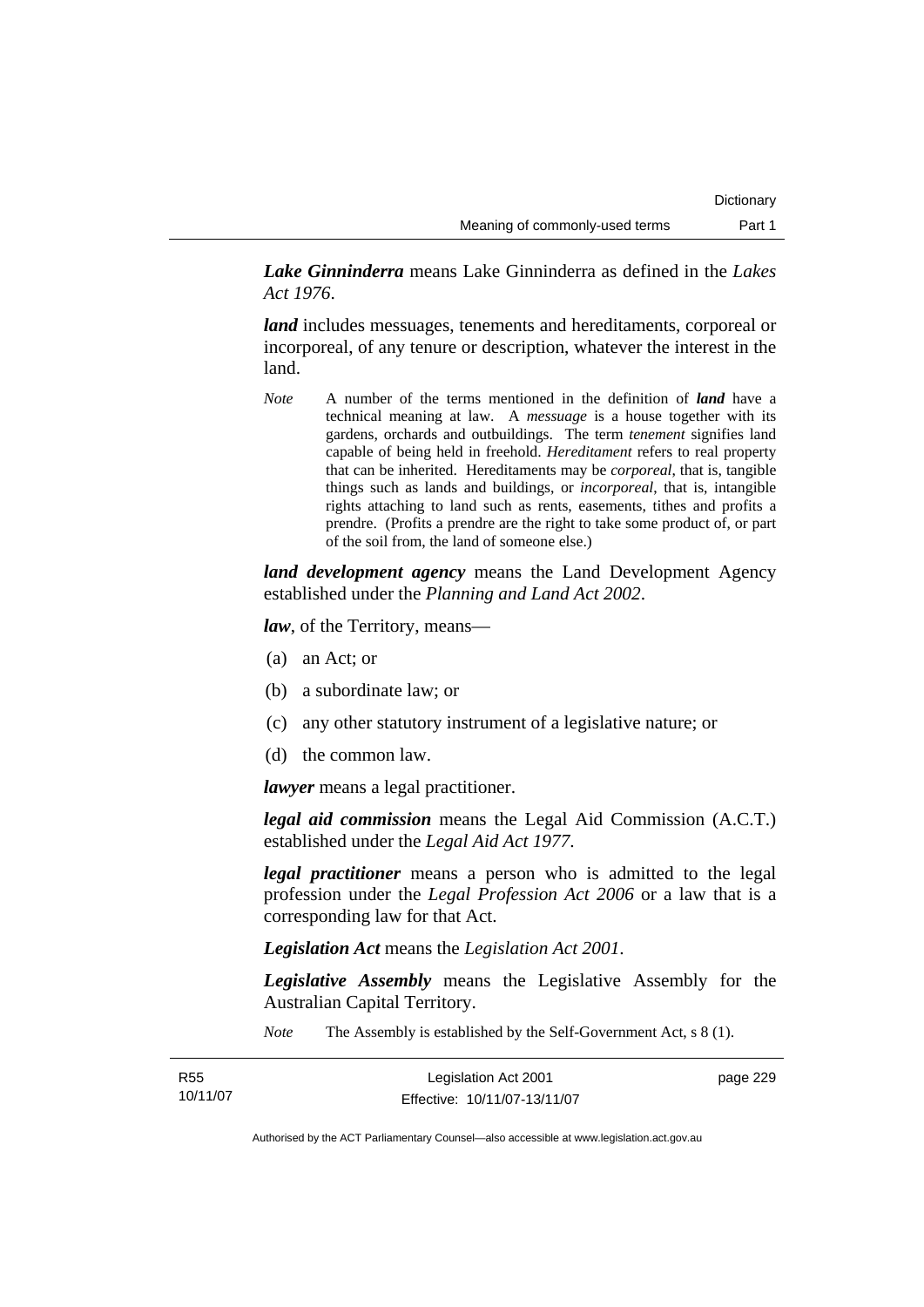*legislative instrument*—see section 12.

*liability* means any liability or obligation (whether liquidated or unliquidated, certain or contingent, or accrued or accruing).

*magistrate* means a Magistrate under the *Magistrates Court Act 1930*.

*Magistrates Court* means the Magistrates Court established under the *Magistrates Court Act 1930*.

*make* an instrument includes issue and grant the instrument.

*making*, of a statutory instrument, means the signing, sealing, approval or other endorsement of the instrument by the entity authorised or required to make it.

*master*, in relation to the Supreme Court, means the Master of the Supreme Court.

*Note* The office of master is established under the *Supreme Court Act 1933*.

*may*—see section 146.

*medical practitioner* means a doctor.

*mental health tribunal* means the Mental Health Tribunal established under the *Mental Health (Treatment and Care) Act 1994*.

*midnight*, in relation to a particular day, means the time when the day ends.

*midwife*—

- (a) means a person unconditionally registered as a midwife under the *Health Professionals Act 2004*; and
- (b) for an activity, includes a person conditionally registered as a midwife under the *Health Professionals Act 2004* to the extent that the person is allowed to do the activity under the person's conditional registration.

*Minister*—see section 162.

| page 230 | Legislation Act 2001         | R55      |
|----------|------------------------------|----------|
|          | Effective: 10/11/07-13/11/07 | 10/11/07 |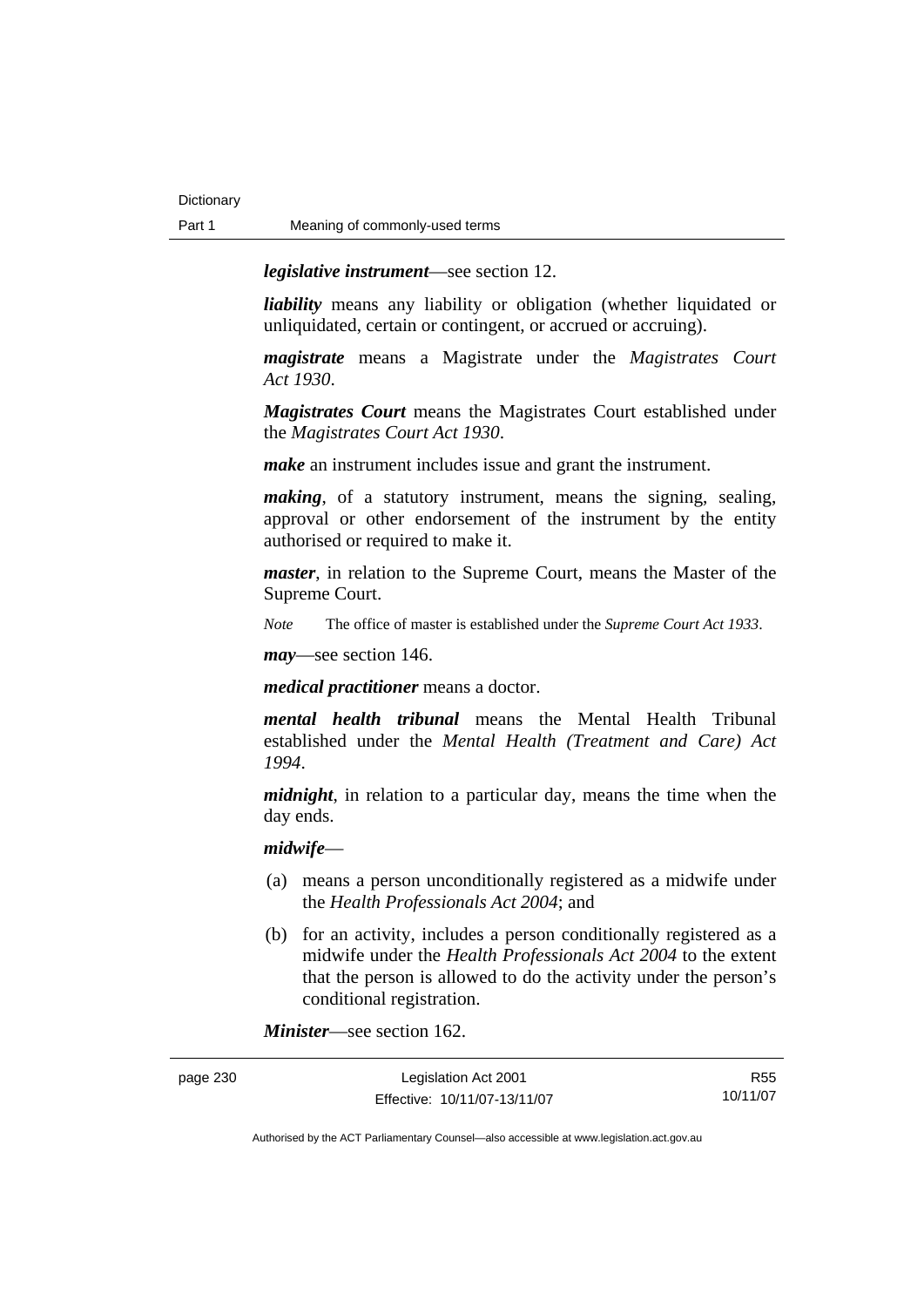*modification* includes modification by alteration, omission, substitution and addition.

*month* means calendar month.

*must*—see section 146.

*name* includes—

- (a) for an Act—the Act's short title; and
- (b) for an instrument—the instrument's citation; and
- (c) for a position—the position's title or designation.

*named month* means one of the 12 months of the year.

*national capital authority* means the National Capital Authority established under the *Australian Capital Territory (Planning and Land Management) Act 1988* (Cwlth).

*national capital plan* means the National Capital Plan under the *Australian Capital Territory (Planning and Land Management) Act 1988* (Cwlth).

*national land* means National Land under the *Australian Capital Territory (Planning and Land Management) Act 1988* (Cwlth).

*Note* If an area of land in the ACT is, or is intended to be, used by or on behalf of the Commonwealth, it may be declared National Land under the *Australian Capital Territory (Planning and Land Management) Act 1988* (Cwlth), s 27.

*night* means the period between sunset on one day and sunrise on the next day.

*Northern Territory* means the Northern Territory of Australia.

*notifiable instrument*—see section 10.

*notification*—

- (a) of an Act—see section 30; and
- (b) of a legislative instrument—see section 63.

page 231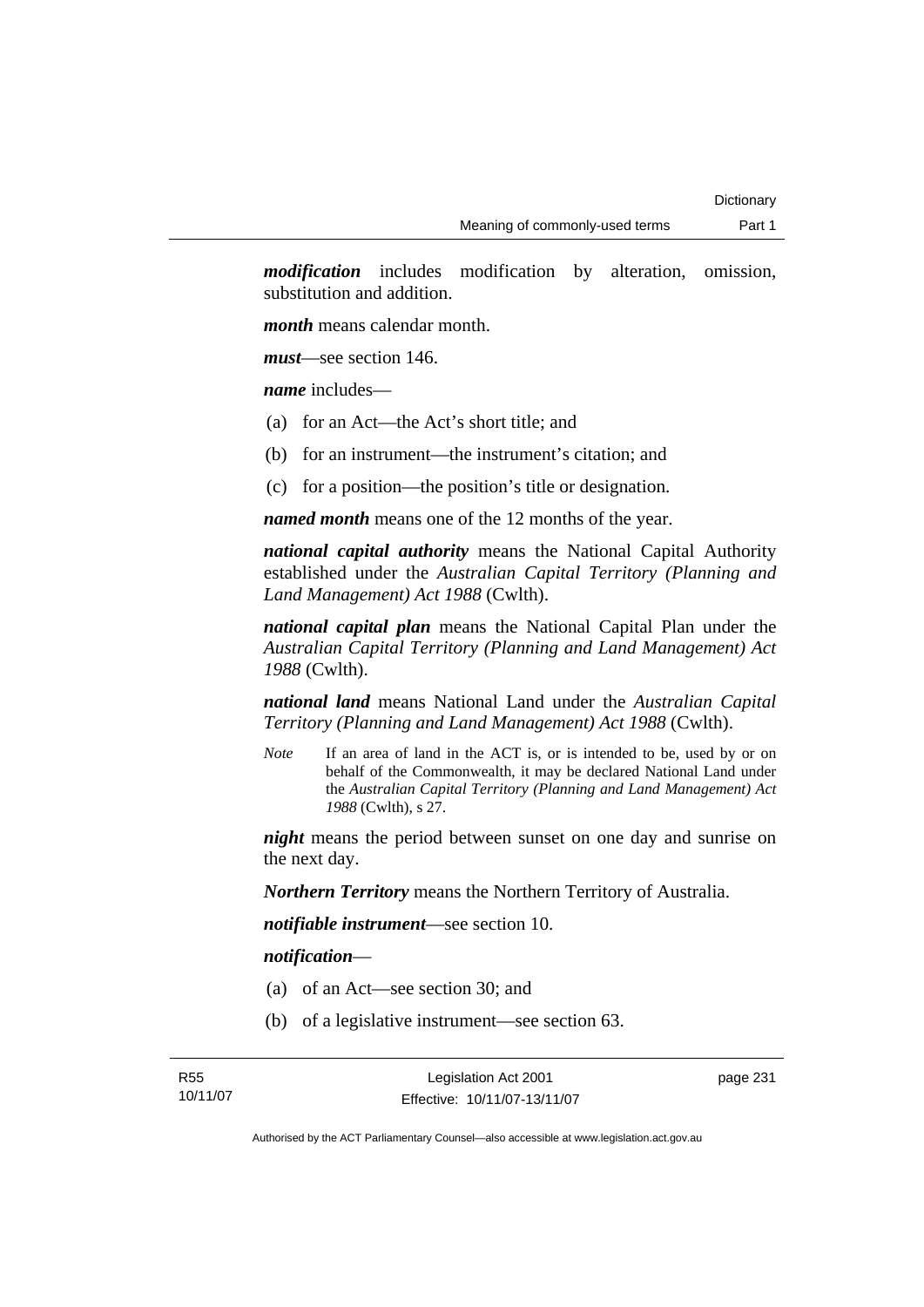*notification day*, for an Act or statutory instrument, means the day the Act or instrument is notified.

*NSW Act* means an Act of the New South Wales Parliament.

*NSW correctional centre* means a correctional centre (however described) under the *Crimes (Administration of Sentences) Act 1999* (NSW).

### *number* means—

- (a) a number expressed in figures or words; or
- (b) a combination of a number expressed in figures or words and of a letter of the alphabet.

#### *nurse***—**

- (a) means a person unconditionally registered as a nurse under the *Health Professionals Act 2004*; and
- (b) for an activity, includes a person conditionally registered as a nurse under the *Health Professionals Act 2004* to the extent that the person is allowed to do the activity under the person's conditional registration; but
- (c) does not include an enrolled nurse.
- *Note* Under the *Mutual Recognition Act 1992* (Cwlth), s 25 people registered as nurses in a State may be deemed to be registered in the ACT.

*nurse practitioner* means a person registered as a nurse under the *Health Professionals Act 2004* in the specialist area of nurse practitioner.

*Note* Under the *Mutual Recognition Act 1992* (Cwlth), s 25 people registered as nurses in a specialty in a State may be deemed to be registered in the specialty in the ACT.

#### *oath* includes affirmation.

*Note* The *Evidence Act 1995* (Cwlth), ch 2, pt 2.1, div 2 and the *Oaths and Affirmations Act 1984* make provision in relation to oaths and affirmations.

page 232 Legislation Act 2001 Effective: 10/11/07-13/11/07

R55 10/11/07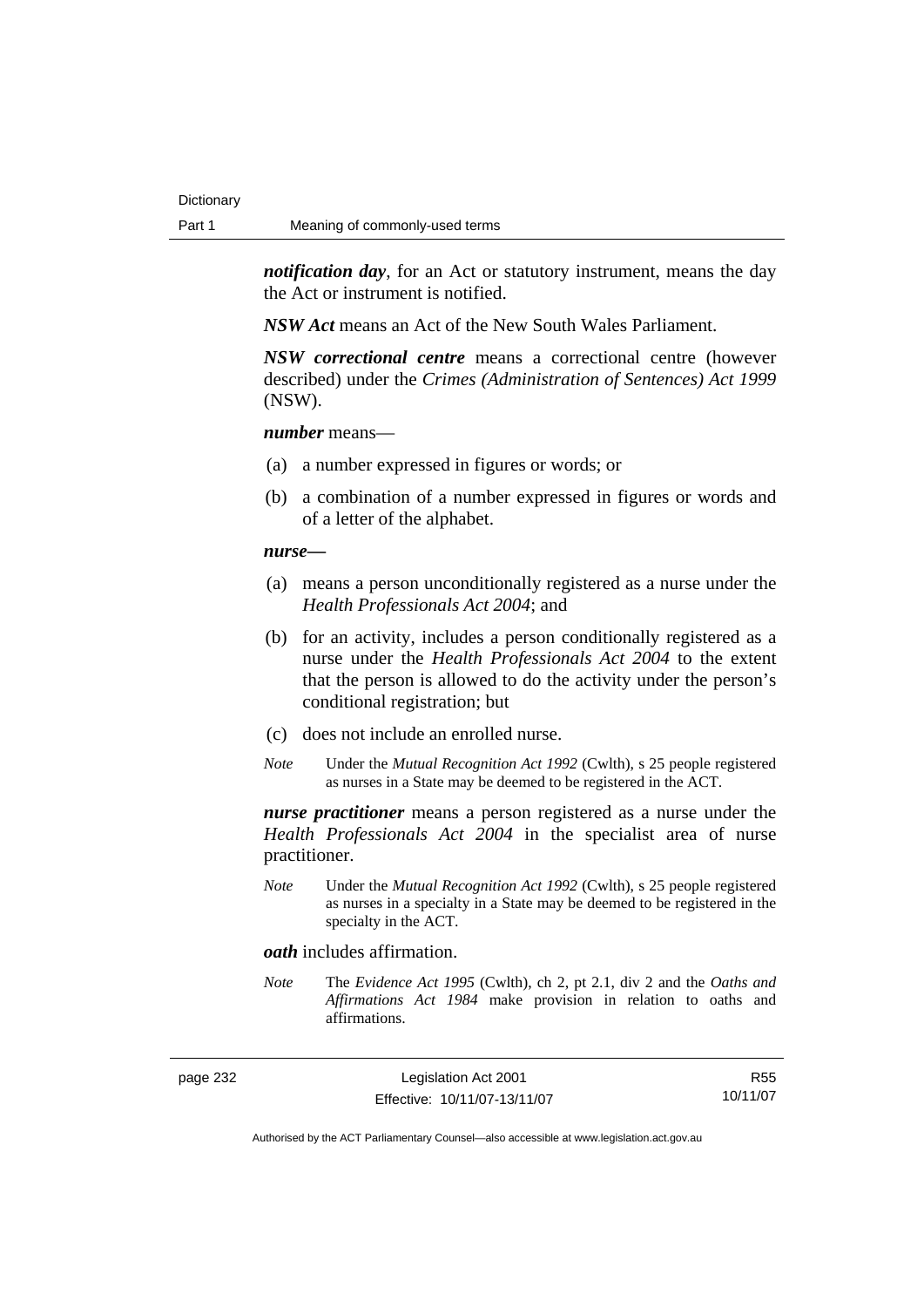*occupy* a position includes hold the position, act in the position or exercise functions of the position (including under a delegation or subdelegation).

*office* includes position.

*office of fair trading* means the Office of Fair Trading of the Australian Capital Territory established under the *Fair Trading (Consumer Affairs) Act 1973*.

*OH&S commissioner* means the Occupational Health and Safety Commissioner under the *Occupational Health and Safety Act 1989*.

*ombudsman* means the Ombudsman under the *Ombudsman Act 1989*.

*omit*, in relation to a provision of an Act or statutory instrument, includes repeal.

*optometrist* means a person registered as an optometrist under the *Health Professionals Act 2004*.

*ordinance* means an ordinance made under the *Seat of Government (Administration) Act 1910* (Cwlth), section 12.

*parent*, of a child, means—

- (a) the child's mother; or
- (b) the child's father; or
- (c) someone else who is presumed under the *Parentage Act 2004*, part 2 to be a parent of the child.
- *Note* A child cannot have more than 2 parents at any one time (see *Parentage Act 2004*, s 14).

*parliamentary counsel* means the person performing the duties of Parliamentary Counsel in the public service.

*passing*, of an Act—see section 29.

*penalty unit*—see section 133.

page 233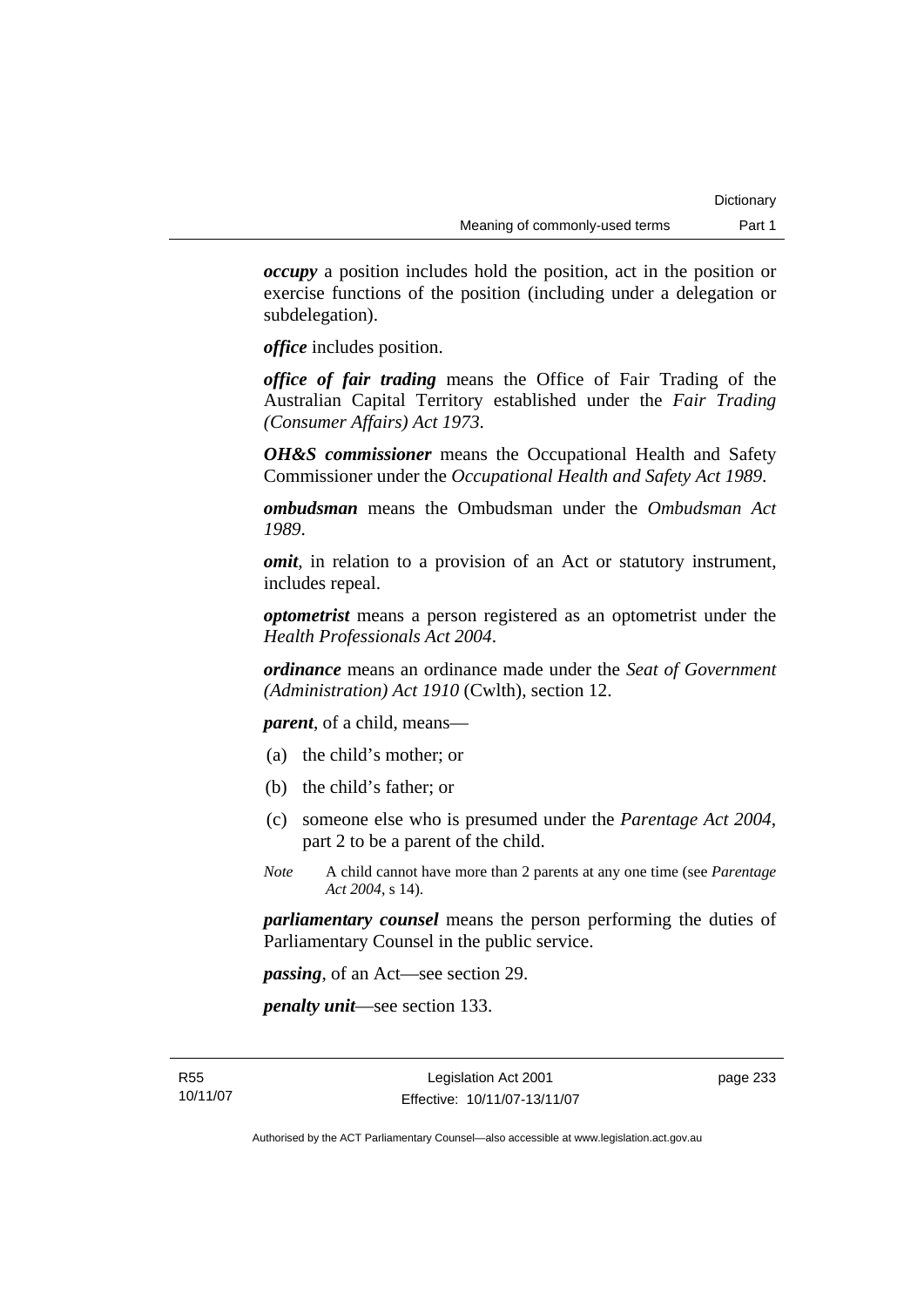*person* includes an individual and a corporation.

*Note* Section 160 deals with references to a person generally.

### *pharmacist***—**

- (a) means a person unconditionally registered as a pharmacist under the *Health Professionals Act 2004*; and
- (b) for an activity, includes a person conditionally registered as a pharmacist under the *Health Professionals Act 2004* to the extent that the person is allowed to do the activity under the person's conditional registration.

*planning and land authority* means the Planning and Land Authority established under the *Planning and Land Act 2002*.

*police officer* means a member or special member of the Australian Federal Police.

*position* includes office.

*power* includes authority.

*prescribed*, in an Act, means prescribed by the Act or by regulation under the Act.

*present* an indictment includes lay an information.

*privacy commissioner* means the Privacy Commissioner under the *Privacy Act 1998* (Cwlth).

*proceeding* means a legal or other action or proceeding.

*property* means any legal or equitable estate or interest (whether present or future, vested or contingent, or tangible or intangible) in real or personal property of any description (including money), and includes a thing in action.

*Note* A *thing in action* is an intangible personal property right recognised and protected by the law. Examples include debts, money held in a bank, shares, rights under a trust, copyright and right to sue for breach of contract.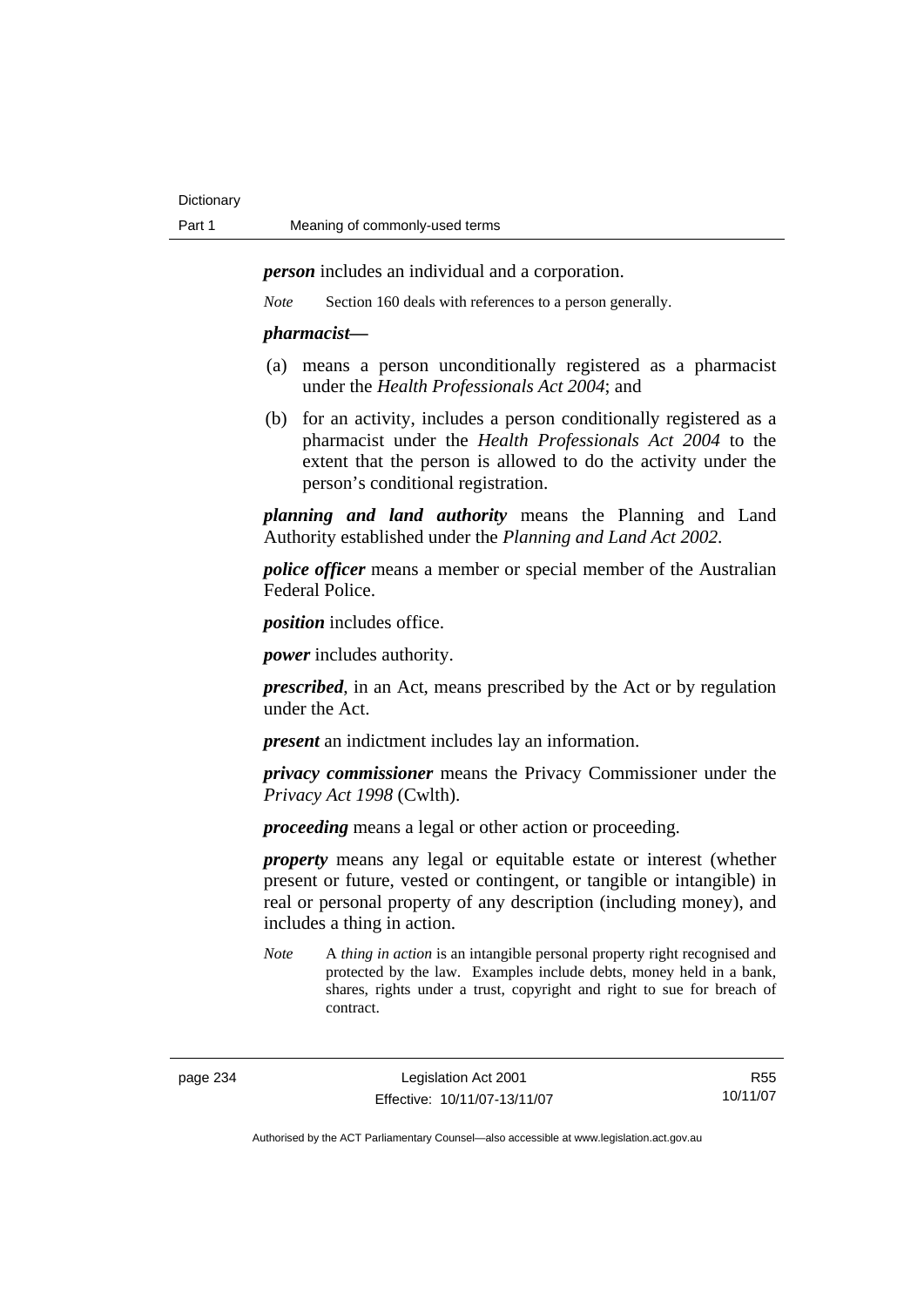*provision*, of an Act or instrument—see section 16.

*public advocate* means the Public Advocate under the *Public Advocate Act 2005*.

*public employee* means—

- (a) a public servant; or
- (b) a person employed by a territory instrumentality; or
- (c) a statutory office-holder or a person employed by a statutory office-holder.

*public health officer* means a public health officer under the *Public Health Act 1997.*

*public money*, of the Territory, means revenues, loans and other money received by the Territory.

*public servant* means a person employed in the public service.

*public service* means the Australian Capital Territory Public Service.

*Note* The *Public Sector Management Act 1994*, s 12 deals with the constitution of the public service.

*public trustee* means the Public Trustee for the Australian Capital Territory under the *Public Trustee Act 1985*.

*quarter* means a period of 3 months beginning on 1 January, 1 April, 1 July or 1 October in any year.

*recognised transgender person*—see section 169A (3).

*registered surveyor* means a surveyor under the *Surveyors Act 2001*.

*registrar* means—

- (a) in relation to the Supreme Court—the Registrar of the Supreme Court; or
- (b) in relation to the Magistrates Court—the Registrar of the Magistrates Court; or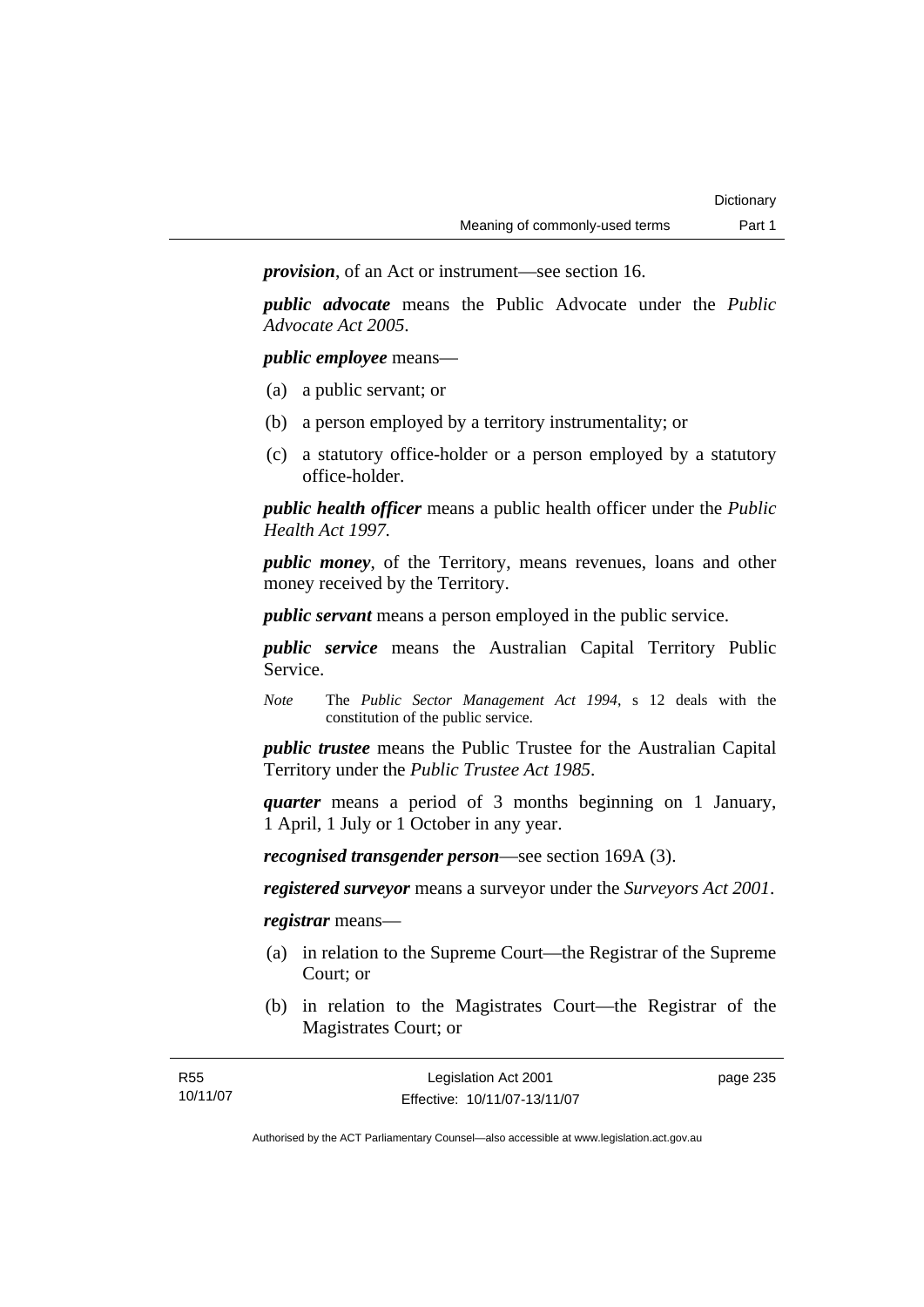(c) in relation to a tribunal—the registrar of the tribunal.

*registrar-general* means the Registrar-General under the *Registrar-General Act 1993*.

*registrar of firearms* means the Registrar of Firearms under the *Firearms Act 1996*.

*registrar of liquor licences* means the Registrar of Liquor Licences under the *Liquor Act 1975*.

*regulation*, in relation to an Act, means a regulation made or in force under the Act.

*remuneration tribunal* means the Remuneration Tribunal established under the *Remuneration Tribunal Act 1995*.

*repeal* includes—

- (a) for an Act or statutory instrument—omit a provision of the Act or instrument; and
- (b) for a provision of an Act or statutory instrument—omit the provision (or a part of it); and
- (c) for an Act or statutory instrument (or a provision of it) abrogate or limit its effect, or exclude from its application any circumstance, matter, person, place or purpose; and
- (d) for an Act or statutory instrument (or a provision of it)—any other implied repeal; and
- (e) for a statutory instrument—revoke the instrument (or part of it); and
- (f) for a decision—revoke it or cancel it.

*residential tenancies tribunal* means the Residential Tenancies Tribunal established under the *Residential Tenancies Act 1997*.

*resident judge* means a resident judge under the *Supreme Court Act 1933*.

page 236 Legislation Act 2001 Effective: 10/11/07-13/11/07

R55 10/11/07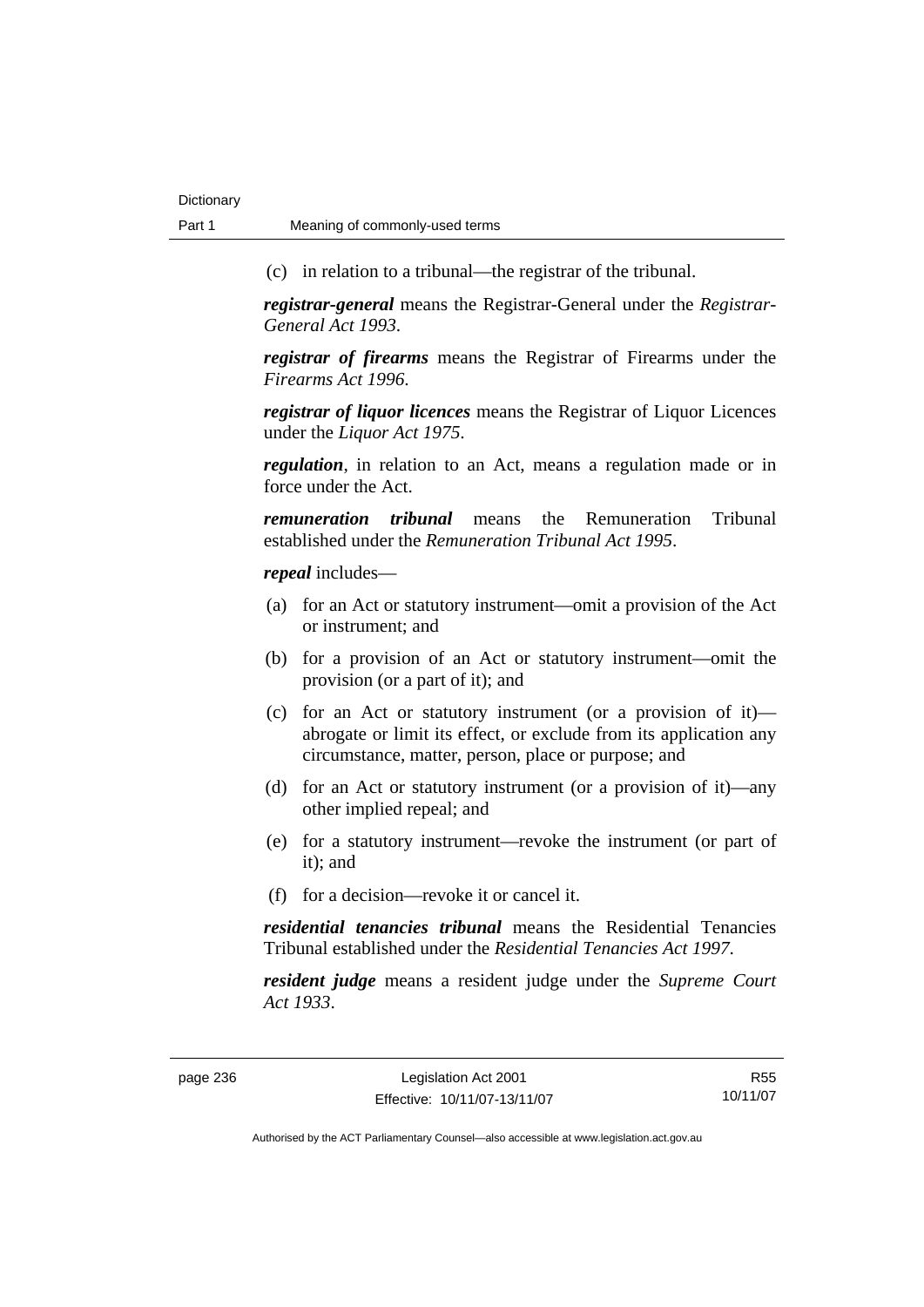*retrospectively*, for the commencement of legislation—see section 75A.

*road transport authority* means the Australian Capital Territory Road Transport Authority.

*Note* The chief executive of the department responsible for the *Road Transport (General) Act 1999* is the road transport authority (see *Road Transport (General) Act 1999*, s 16).

*rules* means—

- (a) of a court or tribunal—rules made by the entity having power to make rules (however described) regulating the practice and procedure of the court or tribunal; and
- (b) in relation to an Act—rules made or in force under the Act.

*rural fire service* means the ACT Rural Fire Service under the *Emergencies Act 2004*.

*see*, in a definition—see section 131 (Signpost definitions).

*Self-Government Act* means the *Australian Capital Territory (Self-Government) Act 1988* (Cwlth).

## *self-government day* means 11 May 1989.

*Note* This is the day when the remaining provisions of the Self-Government Act commenced and, in particular, the Australian Capital Territory was established as a body politic, the Legislative Assembly was empowered to make laws for the ACT and the Executive was established.

*sentence administration board* means the Sentence Administration Board under the *Crimes (Sentence Administration) Act 2005*.

*SES* means the ACT State Emergency Service established under the *Emergencies Act 2004*.

*sign* includes attach a seal and make a mark.

*sitting day*, of the Legislative Assembly, means a day when the Assembly meets.

page 237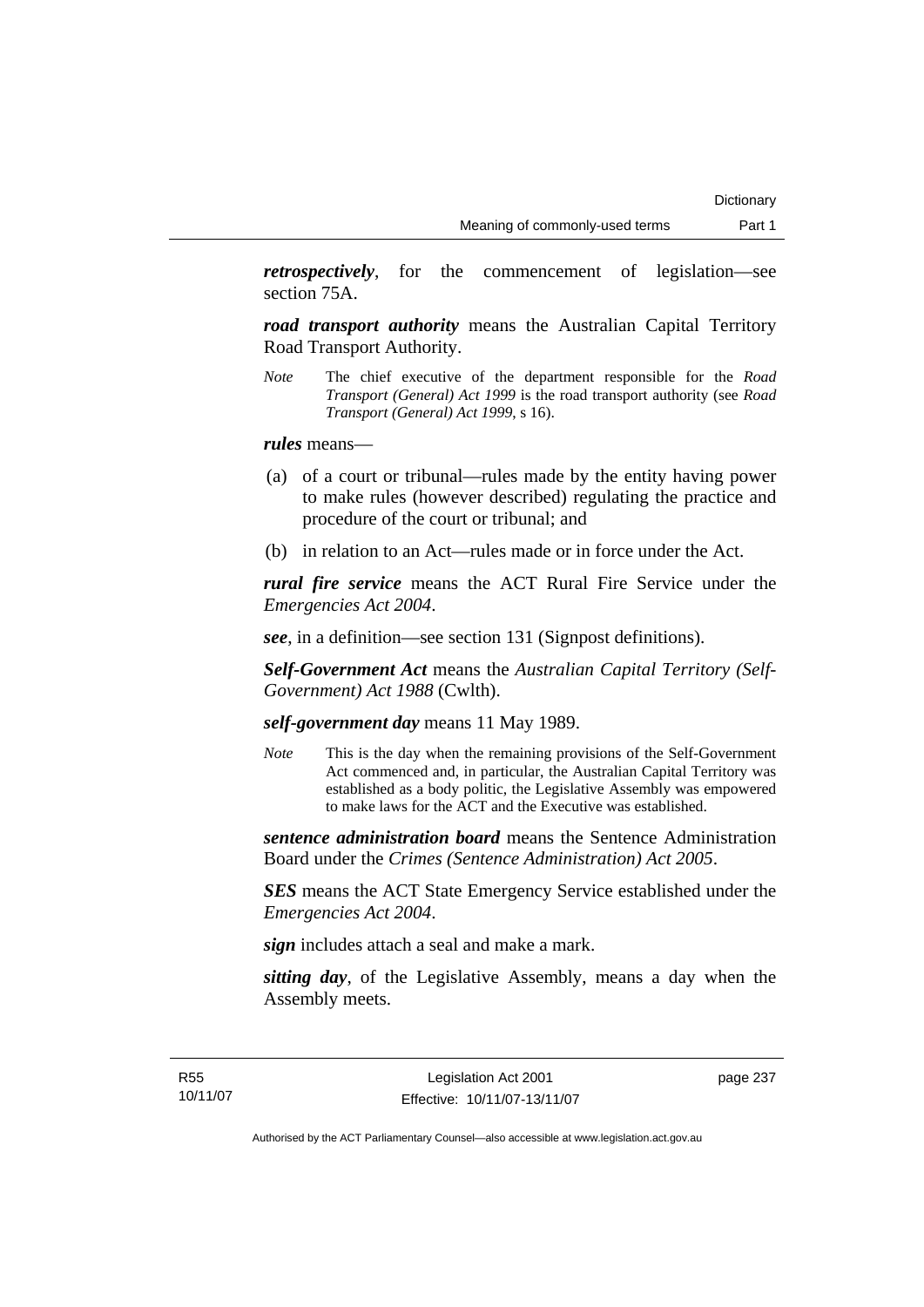*Small Claims Court* means the Magistrates Court when it is exercising jurisdiction under the *Magistrates Court Act 1930*, part 4.6.

*solicitor* means a lawyer who practises as a solicitor.

*Speaker* means the Presiding Officer of the Legislative Assembly.

*Note* The Presiding Officer is elected under the Self-Government Act, s 11.

*Standards Australia* means the company named Standards Australia International Limited (ACN 087 326 690).

*State* means a State of the Commonwealth, and includes the Northern Territory.

*statutory declaration* means a statutory declaration made under the *Statutory Declarations Act 1959* (Cwlth).

*statutory instrument*—see section 13.

*statutory office-holder* means a person occupying a position under an Act or statutory instrument (other than a position in the public service).

*subordinate law*—see section 8.

*summary offence*—see section 190.

*Supreme Court* means the Supreme Court of the Australian Capital Territory.

*Note* The Supreme Court is established by the *Supreme Court Act 1933*, s 3. The Self-Government Act, s 48A deals with the jurisdiction and powers of the court.

*swear* an oath includes make an affirmation.

*take* an oath includes make an affirmation.

*territory authority* means a body established under an Act, but does not include a body declared by regulation not to be a territory authority.

R55 10/11/07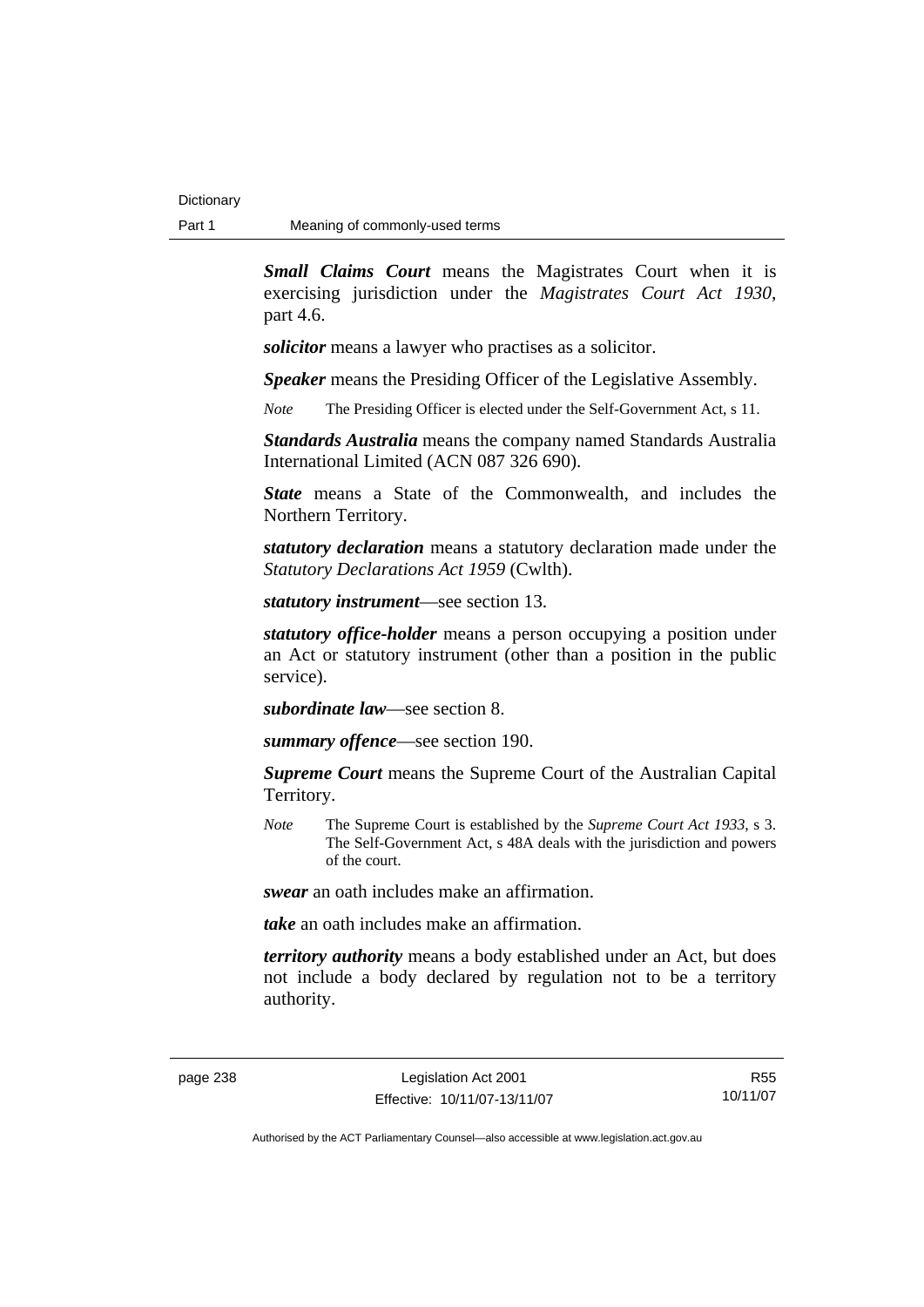*territory instrumentality* means a corporation that—

- (a) is established under an Act or statutory instrument, or under the Corporations Act; and
- (b) is a territory instrumentality under the *Public Sector Management Act 1994*.
- *Note Territory instrumentality* is defined in the *Public Sector Management Act 1994*, dict.

*territory land* means Territory Land under the *Australian Capital Territory (Planning and Land Management) Act 1988* (Cwlth).

*Note* The *Australian Capital Territory (Planning and Land Management) Act 1988* (Cwlth), s 28 provides that if land in the ACT is not national land it is territory land.

*territory law—*see *law*, of the Territory.

*territory-owned corporation* means a Territory owned corporation under the *Territory-owned Corporations Act 1990*.

*territory plan* means the territory plan under the *Land (Planning and Environment) Act 1991*.

*the Territory* means—

- (a) when used in a geographical sense—the Australian Capital Territory; or
- (b) in any other case—the body politic established by the Self-Government Act, section 7.

*transgender person*—see section 169A (1) and (2).

*transitional* includes application and saving.

*Treasurer* means the Minister designated Treasurer by the Chief Minister, and includes a Minister authorised by the Chief Minister to act on behalf of the Treasurer.

*tribunal* includes any entity that is authorised to hear, receive and examine evidence.

page 239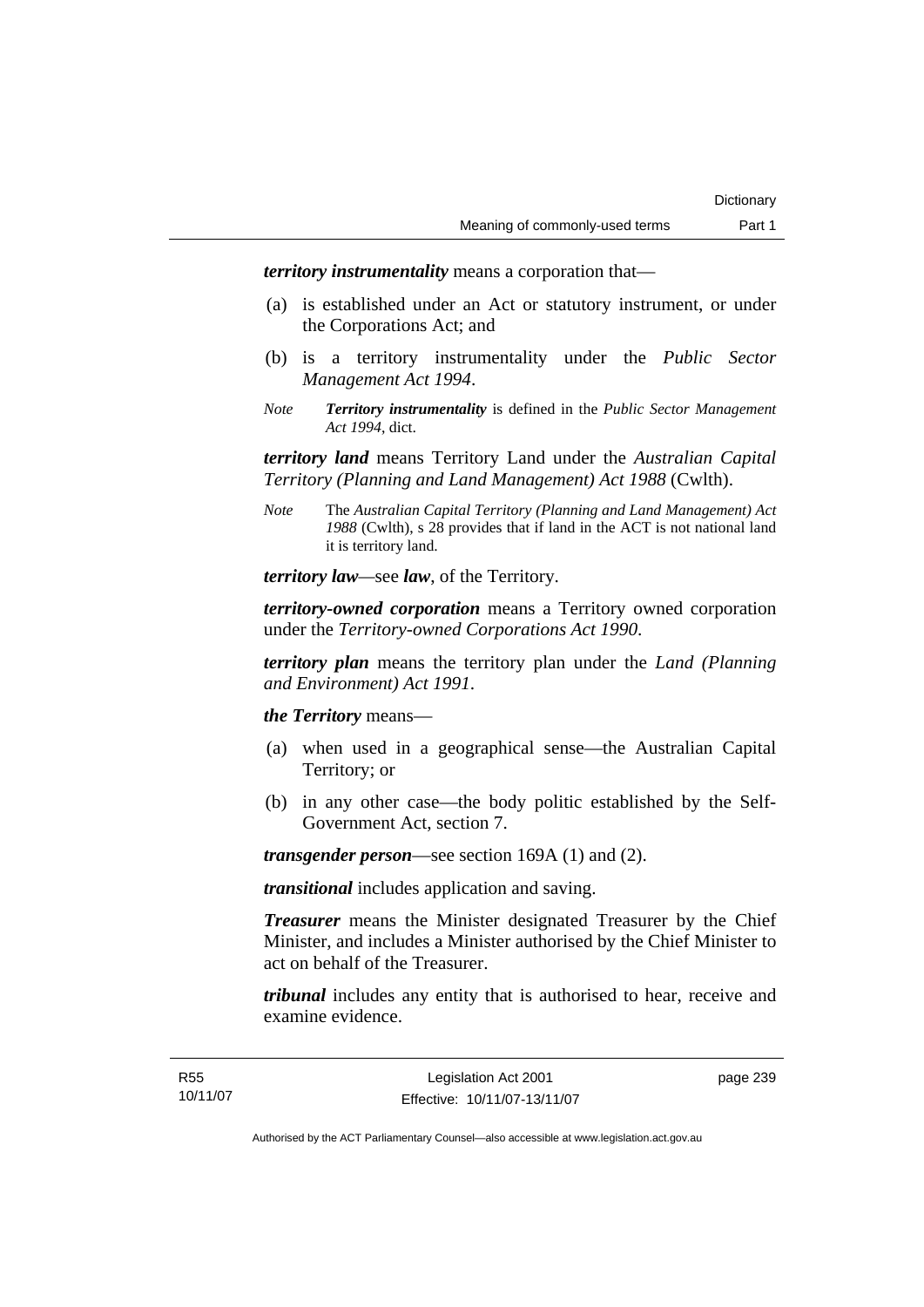*UK Act* means an Act of the United Kingdom Parliament.

*under*, in relation to an Act or statutory instrument, includes the following:

- (a) by;
- (b) by virtue of;
- (c) for or for the purposes of;
- (d) in accordance with;
- (e) in pursuance of;
- (f) pursuant to;
- (g) within the meaning of.
- *Note* A reference to an Act or statutory instrument includes a reference to a provision of the Act or instrument (see s 7 and s 13).

*United Kingdom* means the United Kingdom of Great Britain and Northern Ireland.

*United Kingdom Parliament* means—

- (a) the Parliament of England; or
- (b) the Parliament of Great Britain; or
- (c) the Parliament of the United Kingdom of Great Britain and Ireland; or
- (d) the Parliament of the United Kingdom of Great Britain and Northern Ireland.

## *veterinary surgeon*—

- (a) means a person unconditionally registered as a veterinary surgeon under the *Health Professionals Act 2004*; and
- (b) for an activity, includes a person conditionally registered as a veterinary surgeon under the *Health Professionals Act 2004* to

R55 10/11/07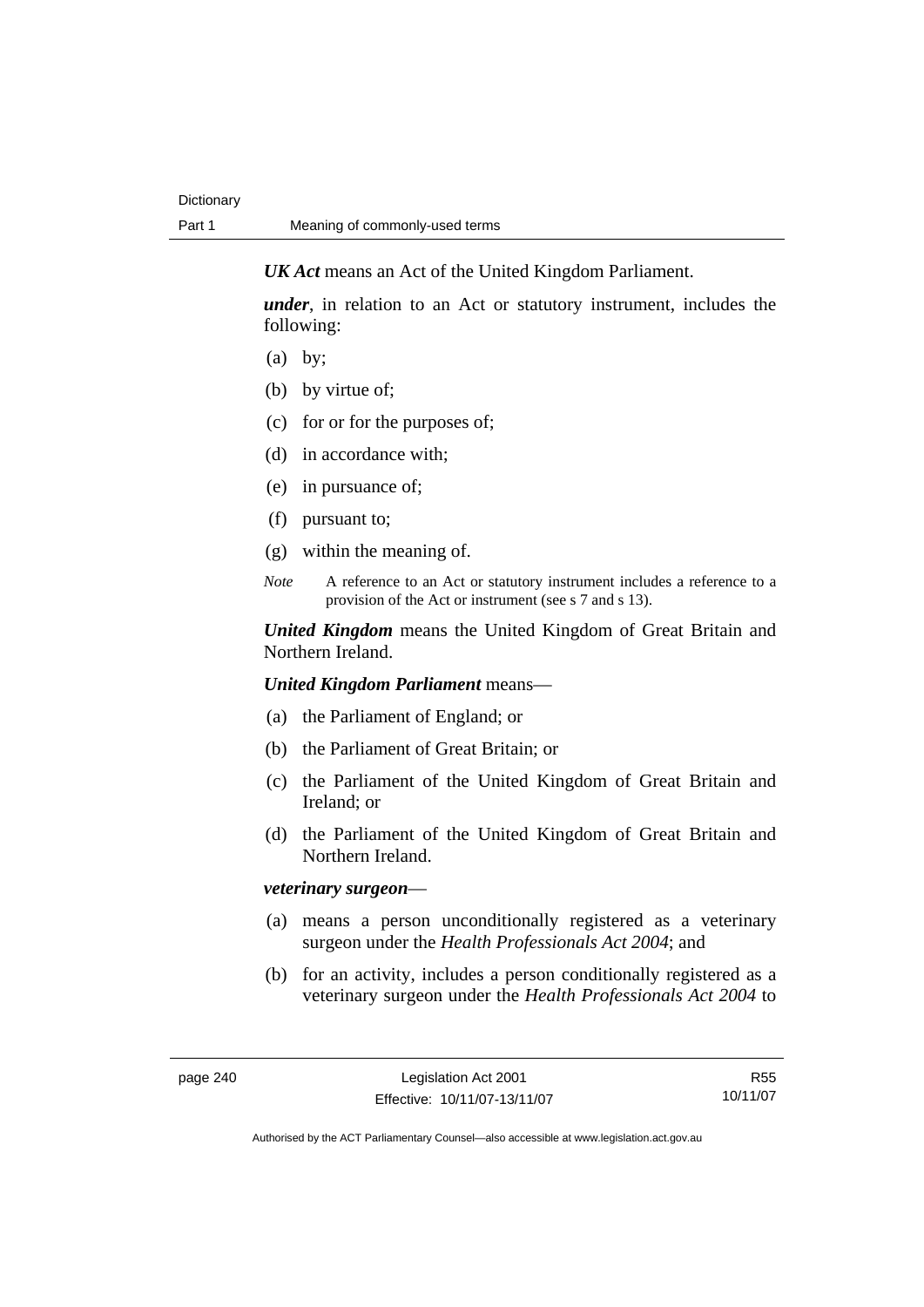the extent that the person is allowed to do the activity under the person's conditional registration.

*will* includes a codicil.

*word* includes any drawing, figure, number and symbol.

*working day* means a day that is not—

- (a) a Saturday or Sunday; or
- (b) a public holiday in the ACT under the *Holidays Act 1958*.

*writing* includes any way of representing or reproducing words in visible form.

## **Examples**

printing, photocopying, photography, typewriting

*Note* An example is part of the Act, is not exhaustive and may extend, but does not limit, the meaning of the provision in which it appears (see s 126 and s 132).

*year*, without specifying the kind of year, means calendar year.

page 241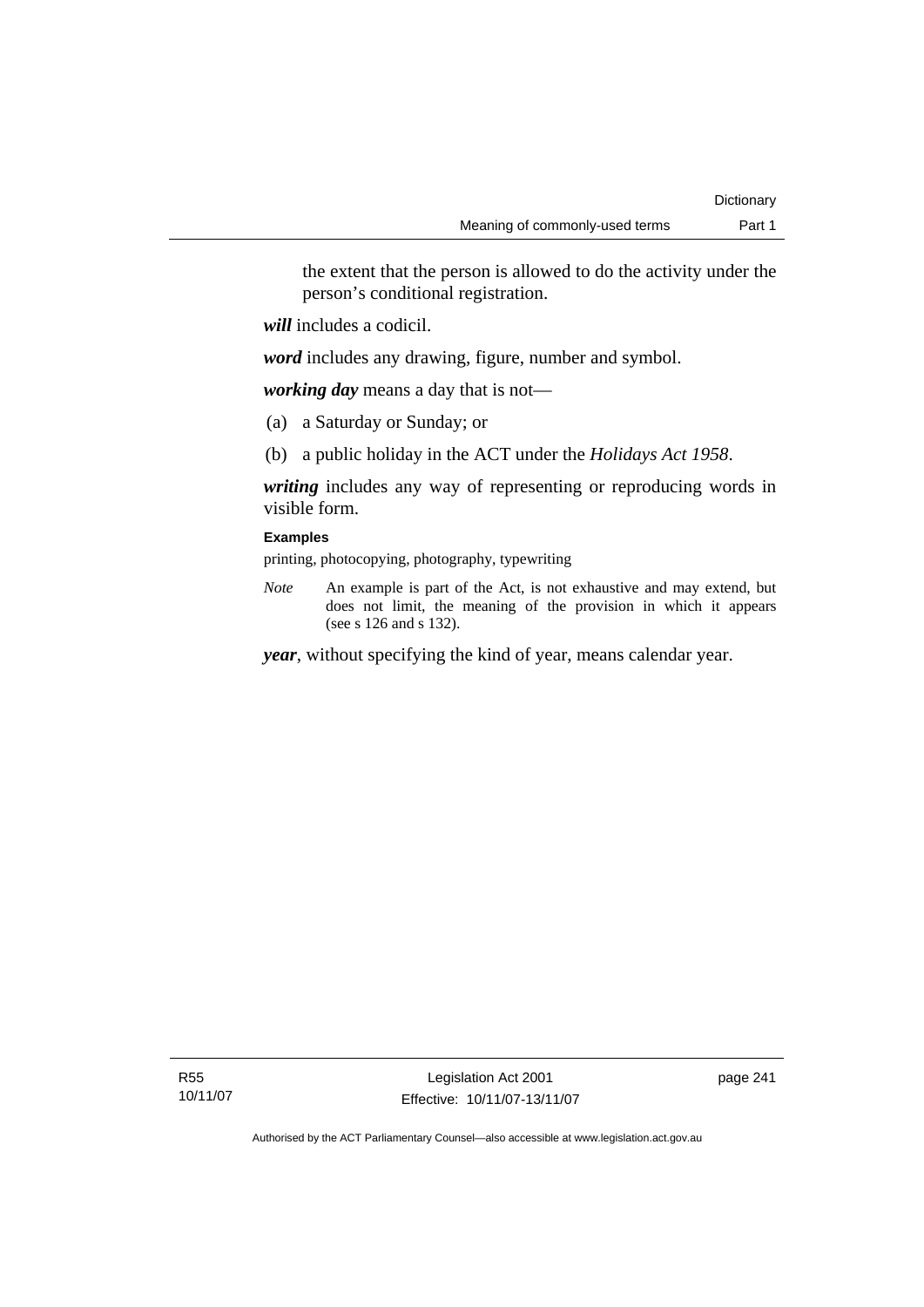# **Part 2 Terms for Legislation Act 2001 only**

*Note for pt 2* 

Terms that apply to all Acts and statutory instruments are set out in pt 1.

*Act*, for chapter 14 (Interpretation of Acts and statutory instruments)—see section 136.

*Note* See also def *Act* in dict, pt 1.

### *ACT law*—

- (a) for chapter 10 (Referring to laws)—see section 97 (1); and
- (b) for chapter 18 (Offences)—see section 188.

*administrator*, for part 19.5 (Service of documents)—see section 246.

*agency*, for part 19.5 (Service of documents)—see section 246.

*amend*, for chapter 9 (Repeal and amendment of laws)—see section 82.

*another jurisdiction* means the Commonwealth, a State, another Territory, the United Kingdom or New Zealand.

#### *appointee*—

- (a) for division 19.3.1 (Appointments—general)—see section 207 (2); and
- (b) for division 19.3.2 (Acting appointments)—see section 217 (2).

## *appointer*—

- (a) for division 19.3.1 (Appointments—general)—see section 205; and
- (b) for division 19.3.2 (Acting appointments)—see section 215; and

| page 242 |  |
|----------|--|
|----------|--|

R55 10/11/07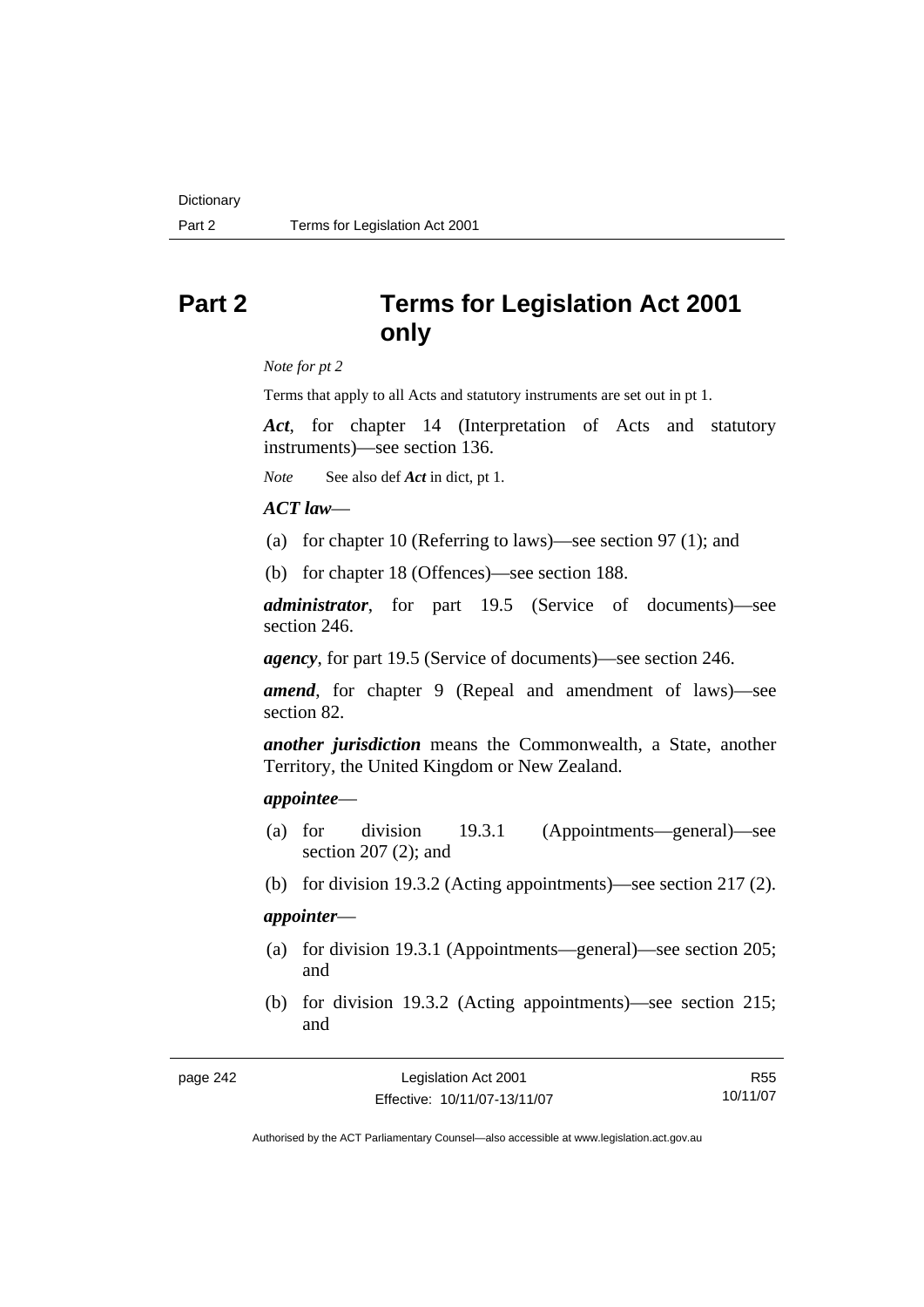(c) for part 19.4 (Delegations)—see section 230 (1).

*approved web site* means an internet site approved under section 21.

*authorised republication*—see section 15.

*authorising law*, for chapter 5 (Regulatory impact statements for subordinate laws and disallowable instruments)—see section 31.

*benefits*, for chapter 5 (Regulatory impact statements for subordinate laws and disallowable instruments)—see section 31.

*business address*, for part 19.5 (Service of documents)—see section 246.

*corporation*, for part 19.5 (Service of documents)—see section 246.

*costs*, for chapter 5 (Regulatory impact statements for subordinate laws and disallowable instruments)—see section 31.

*current legislative drafting practice* means the legislative drafting practices from time to time used in the Parliamentary Counsel's Office.

*delegate*, for part 19.4 (Delegations)—see section 233 (2).

*determinative provision*—see section 5 (2).

*document*, for part 19.5 (Service of documents)—see section 246.

*Note* See also def of *document* in dict, pt 1

*editorial amendment*, of a law—see section 116.

*email address*, for part 19.5 (Service of documents)—see section 246.

*executive officer*, for part 19.5 (Service of documents)—see section 246.

*fax number*, for part 19.5 (Service of documents)—see section 246.

*fee*, for part 6.3 (Making of certain statutory instruments about fees)—see section 55.

page 243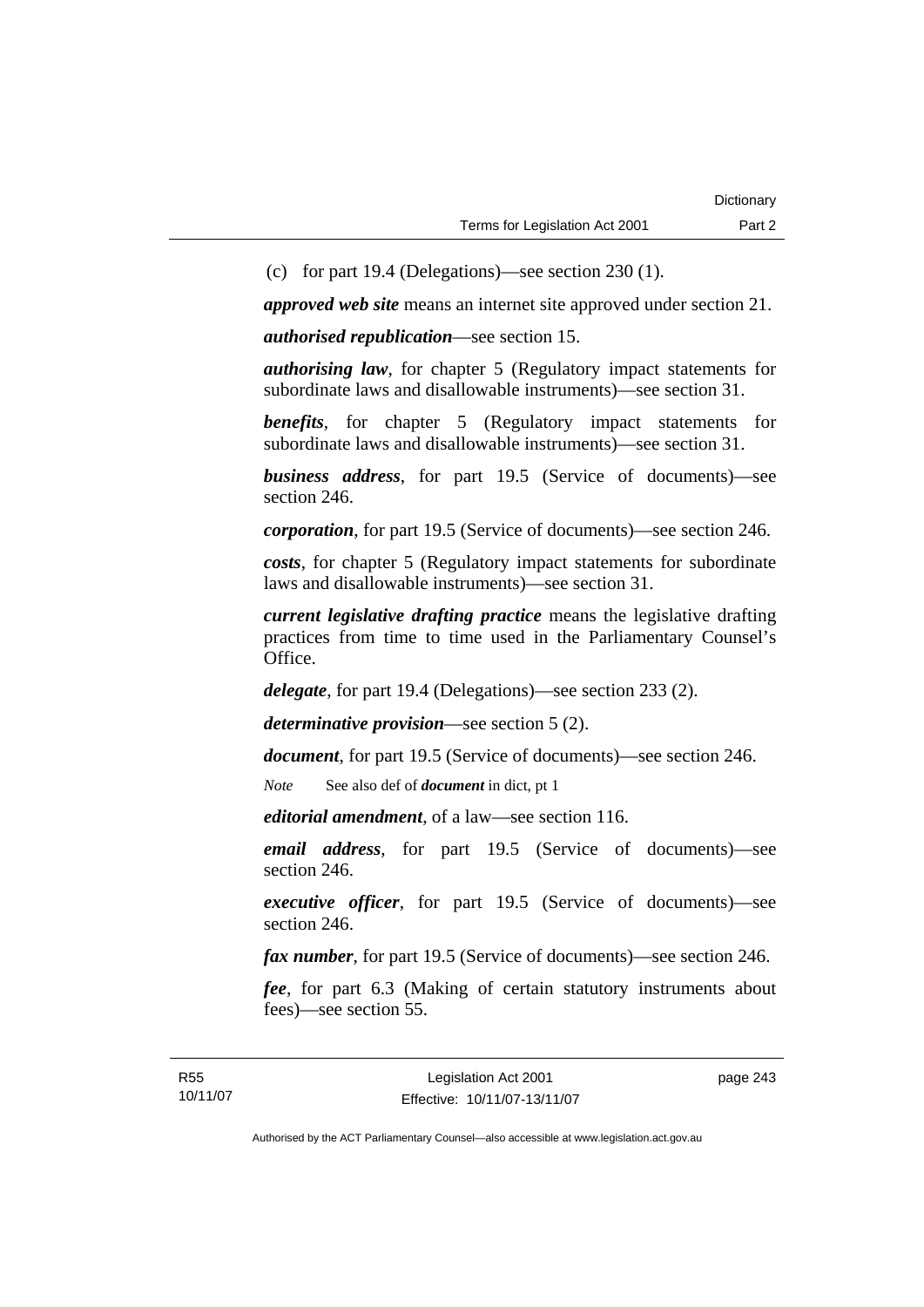*home address*, for part 19.5 (Service of documents)—see section 246.

#### *law*—

- (a) for chapter 3 (Authorised versions and evidence of laws and legislative material)—see section 22A; and
- (b) for chapter 8 (Commencement and exercise of powers before commencement)—see section 72; and
- (c) for chapter 9 (Repeal and amendment of laws)—see section 82; and
- (d) for chapter 10 (Referring to laws)—see section 97 (1); and
- (e) for chapter 11 (Republication of Acts and statutory instruments)—see section 107; and
- (f) for chapter 13 (Structure of Acts and statutory instruments) see section 125; and
- (g) for chapter 16 (Courts, tribunals and other decision-makers) see section 175; and
- (h) for chapter 17 (Entities and positions)—see section 182; and
- (i) for chapter 19 (Administrative and machinery provisions)—see section 195.

*law of another jurisdiction*, for chapter 10 (Referring to laws)—see section 97 (1).

*legislative material*, for chapter 3 (Authorised versions and evidence of laws and legislative material)—see section 22A.

*non-determinative provision*—see section 5 (3).

*provide* a service, for part 6.3 (Making of certain statutory instruments about fees)—see section 55.

*register* means the ACT legislation register.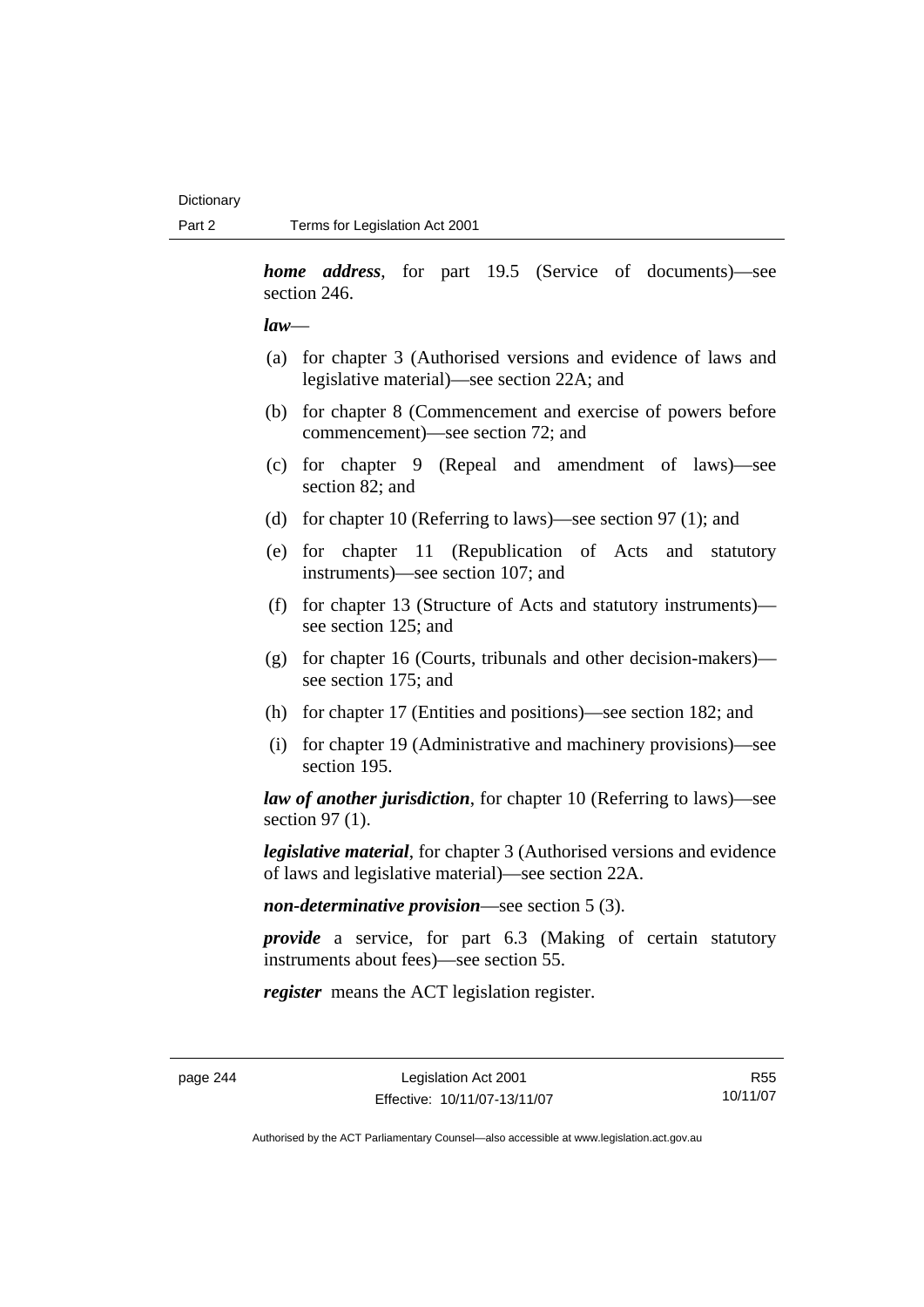*repeal*, for chapter 9 (Repeal and amendment of laws)—see section 82.

# *republication—*

- (a) for chapter 3 (Authorised versions and evidence of laws and legislative material)—see section 22A; and
- (b) for chapter 11 (Republication of Acts and statutory instruments)—see section 107.

*republication date*, for an authorised republication, means the date stated in the republication as the republication date.

*responsible*, for part 19.5 (Service of documents)—see section 246.

*scrutiny committee principles*, for chapter 5 (Regulatory impact statements for subordinate laws and disallowable instruments)—see section 31.

*service*, for part 6.3 (Making of certain statutory instruments about fees)—see section 55.

*working out the meaning of an Act*, for part 14.2 (Key principles of interpretation)—see section 138.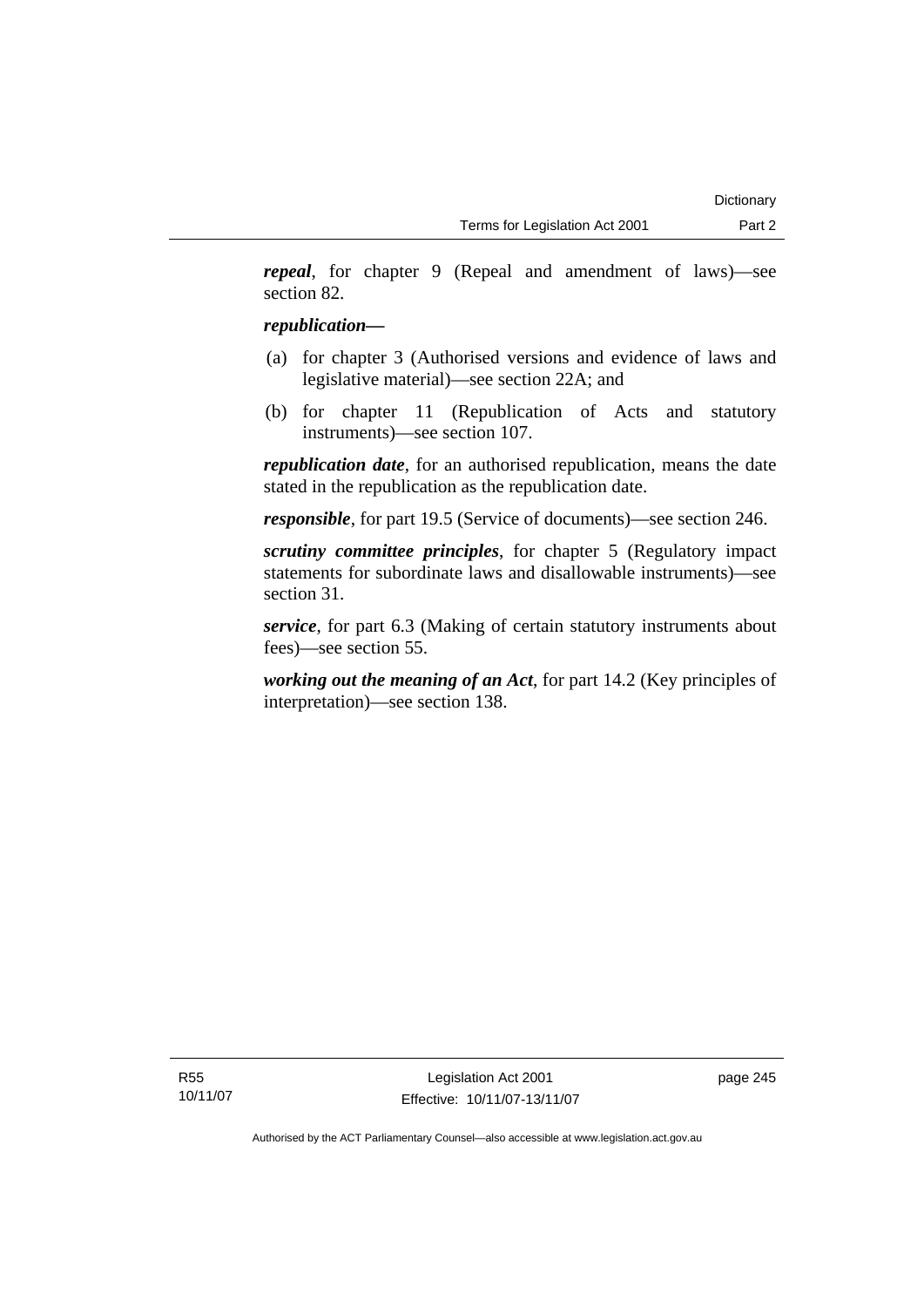1 About the endnotes

# **Endnotes**

# **1 About the endnotes**

Amending and modifying laws are annotated in the legislation history and the amendment history. Current modifications are not included in the republished law but are set out in the endnotes.

Not all editorial amendments made under the *Legislation Act 2001*, part 11.3 are annotated in the amendment history. Full details of any amendments can be obtained from the Parliamentary Counsel's Office.

Uncommenced amending laws and expiries are listed in the legislation history and the amendment history. These details are underlined. Uncommenced provisions and amendments are not included in the republished law but are set out in the last endnote.

If all the provisions of the law have been renumbered, a table of renumbered provisions gives details of previous and current numbering.

The endnotes also include a table of earlier republications.

| $am = amended$                               | $ord = ordinance$                         |
|----------------------------------------------|-------------------------------------------|
| $amdt = amendment$                           | $orig = original$                         |
| $ch = chapter$                               | par = paragraph/subparagraph              |
| $def = definition$                           | $pres = present$                          |
| $dict = dictionary$                          | $prev = previous$                         |
| $disallowed = disallowed by the Legislative$ | $(\text{prev}) = \text{previously}$       |
| Assembly                                     | $pt = part$                               |
| $div = division$                             | $r = rule/subrule$                        |
| $exp = expires/expired$                      | $renum = renumbered$                      |
| $Gaz = gazette$                              | $reloc = relocated$                       |
| $hdg =$ heading                              | $R[X]$ = Republication No                 |
| $IA = Interpretation Act 1967$               | $RI = reissue$                            |
| $ins = inserted/added$                       | $s = section/subsection$                  |
| $LA =$ Legislation Act 2001                  | $sch = schedule$                          |
| $LR =$ legislation register                  | $sdiv = subdivision$                      |
| $LRA =$ Legislation (Republication) Act 1996 | $sub = substituted$                       |
| $mod = modified/modification$                | $SL = Subordinate$ Law                    |
| $o = order$                                  | underlining = whole or part not commenced |
| $om = omitted/report$                        | or to be expired                          |
|                                              |                                           |

# **2 Abbreviation key**

page 246 Legislation Act 2001 Effective: 10/11/07-13/11/07

R55 10/11/07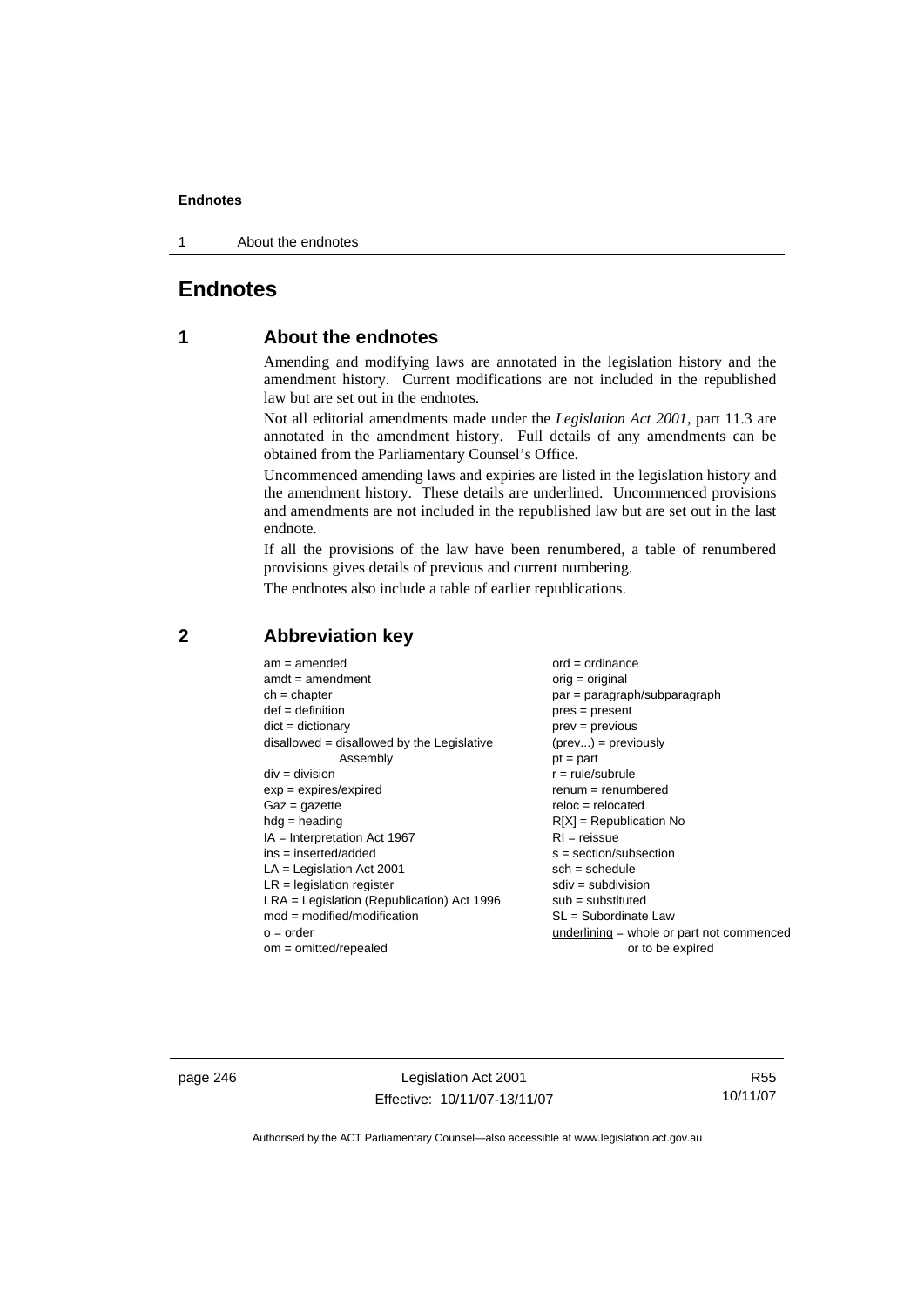# **3 Legislation history**

#### **Legislation Act 2001 No 14**

notified 5 April 2001 (Gaz 2001 No 14) s 1, s 2 commenced 5 April 2001 (IA s 10B) remainder commenced 12 September 2001 (s 2 and Gaz 2001 No S65)

as amended by

# **Legislation (Consequential Amendments) Act 2001 No 44 pt 220**

notified 26 July 2001 (Gaz 2001 No 30) s 1, s 2 commenced 26 July 2001 (IA s 10B) pt 220 commenced 12 September 2001 (s 2 and see Gaz 2001

No S65)

## **Statute Law Amendment Act 2001 (No 2) 2001 No 56 pt 2.2**

notified 5 September 2001 (Gaz 2001 No S65) s 1, s 2 commenced 5 September 2001 (IA s 10B) amdts 2.67, 2.69, 2.78, 2.81 commenced 12 September 2001 (s 2 (2)) pt 2.2 remainder commenced 5 September 2001 (s 2 (1))

as modified by

# **Legislation Regulations 2001 SL 2001 No 34 reg 6**

notified LR 13 September 2001 commenced 13 September 2001 (reg 2)

as amended by

# **Justice and Community Safety Legislation Amendment Act 2001 No 70 sch 1**

notified LR 14 September 2001 amdt commenced 14 September 2001 (s 2 (5))

# **Defamation Act 2001 No 88 s 43 (2)**

notified LR 24 September 2001 s 1, s 2 commenced 24 September 2001 (LA s 75)

s 43 (2) commenced 1 July 2002 (s 2)

R55 10/11/07 page 247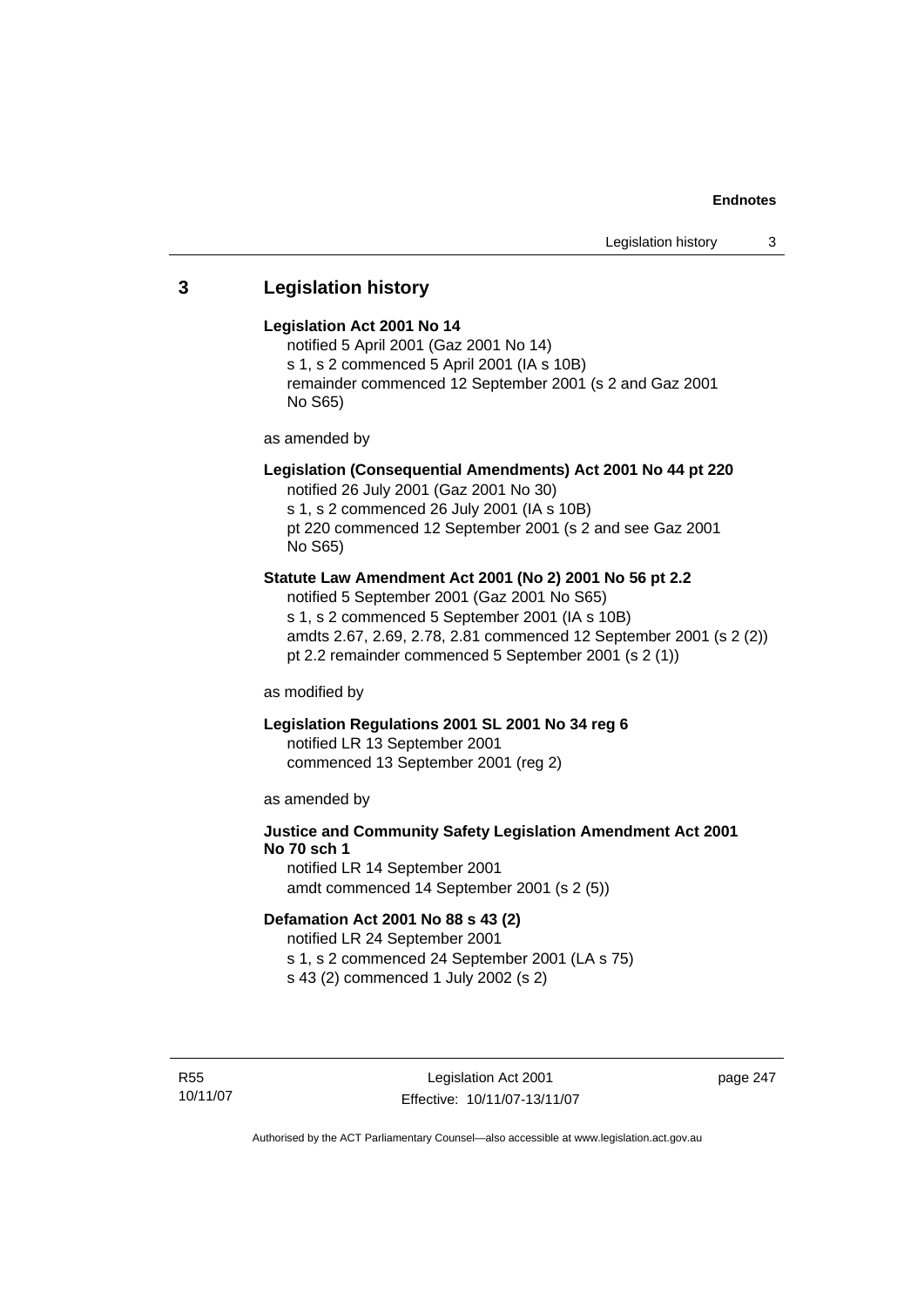3 Legislation history

## **Legislation Amendment Act 2002 No 11 ss 3-29, sch 1, pt 2.29**

notified LR 27 May 2002 s 1, s 2 commenced 27 May 2002 (LA s 75) ss 3-29, sch 1, pt 2.29 commenced 28 May 2002 (s 2 (1))

#### **Justice and Community Safety Legislation Amendment Act 2002 No 27 pt 8**

notified LR 9 September 2002 s 1, s 2 commenced 9 September 2002 (LA s 75) pt 8 commenced 7 October 2002 (s 2 (2))

#### **Statute Law Amendment Act 2002 No 30 pt 2.1**

notified LR 16 September 2002 s 1, s 2 taken to have commenced 19 May 1997 (LA s 75 (2)) amdt 2.3 taken to have commenced 12 September 2001 (s 2 (2)) pt 2.1 remainder commenced 17 September 2002 (s 2 (1))

#### **Civil Law (Wrongs) Act 2002 No 40 div 3.2.8**

notified LR 10 October 2002 s 1, s 2 commenced 10 October 2002 (LA s 75 (1)) div 3.2.8 commenced 1 November 2002 (s 2 (2) and CN2002-13)

## **Statute Law Amendment Act 2002 (No 2) No 49 pt 2.1**

notified LR 20 December 2002

s 1, s 2 taken to have commenced 7 October 1994 (LA s 75 (2)) pt 2.1 commenced 17 January 2003 (s 2 (1))

#### **Criminal Code 2002 No 51 pt 1.12**

notified LR 20 December 2002

s 1, s 2 commenced 20 December 2002 (LA 75 (1))

pt 1.12 commenced 1 January 2003 (s 2 (1))

## **Planning and Land (Consequential Amendments) Act 2002 No 56 pt 3.13**

#### notified LR 20 December 2002

s 1, s 2 commenced 20 December 2002 (LA s 75 (1))

sch 3 pt 3.13 commences 1 July 2003 (s 2 and see Planning and Land Act 2002 A2002-55, s 2)

R55 10/11/07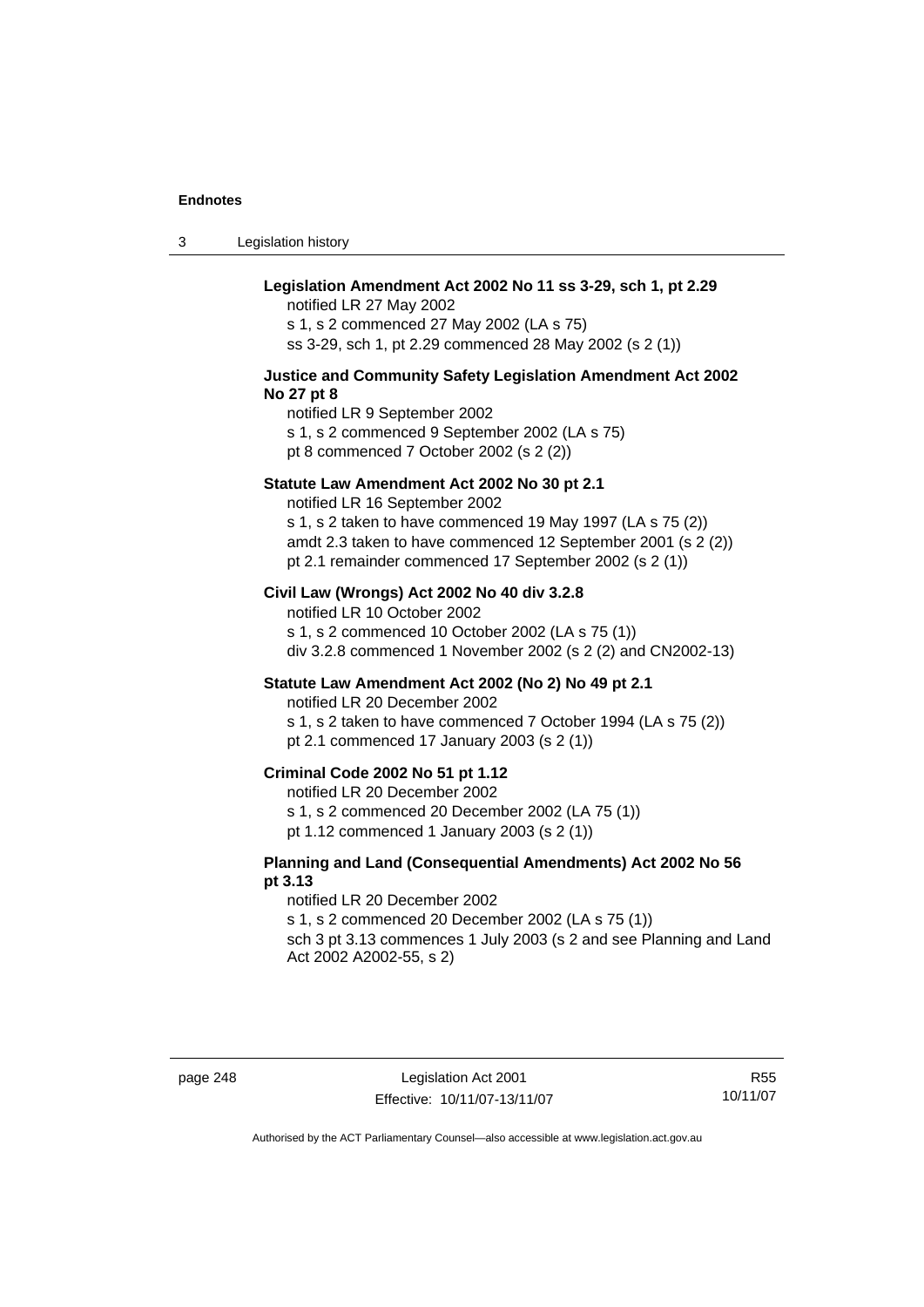## **Legislation (Gay, Lesbian and Transgender) Amendment Act 2003 A2003-14 pt 2**

notified LR 27 March 2003 s 1, s 2 commenced 27 March 2003 (LA s 75 (1)) pt 2 commenced 28 March 2003 (s 2)

#### **Consumer and Trader Tribunal Act 2003 A2003-16 s 70**

notified LR 9 April 2003

s 1, s 2 commenced 9 April 2003 (LA s 75 (1))

s 70 commenced 9 October 2003 (s 2 and LA s 79)

# **Legislation (Statutory Interpretation) Amendment Act 2003 A2003-18**

notified LR 9 April 2003 s 1, s 2 commenced 9 April 2003 (LA s 75 (1)) remainder commenced 10 April 2003 (s 2)

#### **Statute Law Amendment Act 2003 A2003-41 sch 2 pt 2.1**

notified LR 11 September 2003 s 1, s 2 commenced 11 September 2003 (LA s 75 (1)) sch 2 pt 2.1 commenced 9 October 2003 (s 2 (1))

## **Statute Law Amendment Act 2003 (No 2) A2003-56 sch 2 pt 2.1**

notified LR 5 December 2003 s 1, s 2 commenced 5 December 2003 (LA s 75 (1)) sch 2 pt 2.1 commenced 19 December 2003 (s 2)

#### **Parentage Act 2004 A2004-1 sch 1 pt 1.7**

notified LR 18 February 2004 s 1, s 2 commenced 18 February 2004 (LA s 75 (1)) sch 1 pt 1.7 commenced 22 March 2004 (s 2 and CN2004-3)

#### **Human Rights Act 2004 A2004-5 sch 2 pt 2.3**

notified LR 10 March 2004 s 1, s 2 commenced 10 March 2004 (LA s 75 (1)) sch 2 pt 2.3 commenced 1 July 2004 (s 2)

#### **Dangerous Substances Act 2004 A2004-7 sch 1 pt 1.4**

notified LR 19 March 2004 s 1, s 2 commenced 19 March 2004 (LA s 75 (1)) sch 1 pt 1.4 commenced 5 April 2004 (s 2 and CN2004-6)

R55 10/11/07 page 249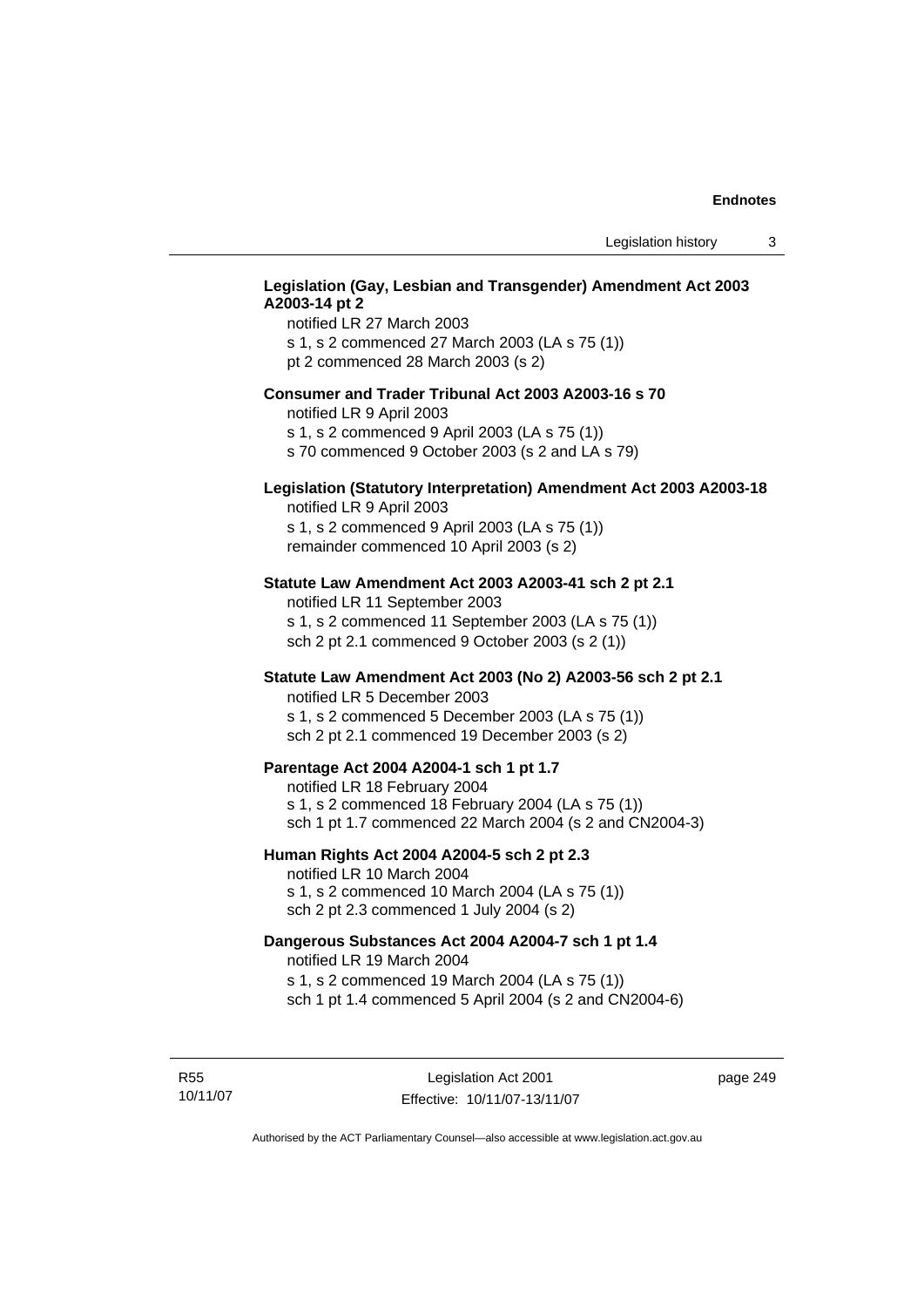3 Legislation history

## **Nurse Practitioners Legislation Act 2004 A2004-10 pt 3**

notified LR 19 March 2004 s 1, s 2 commenced 19 March 2004 (LA s 75 (1)) pt 3 commenced 27 May 2004 (s 2 and CN2004-9)

#### **Construction Occupations Legislation Amendment Act 2004 A2004-13 sch 2 pt 2.20**

notified LR 26 March 2004 s 1, s 2 commenced 26 March 2004 (LA s 75 (1)) sch 2 pt 2.20 commenced 1 September 2004 (s 2 and see Construction Occupations (Licensing) Act 2004 A2004-12, s 2 and CN2004-8)

#### **Education Act 2004 A2004-17 sch 2 pt 2.5**

notified LR 8 April 2004 s 1, s 2 commenced 8 April 2004 (LA s 75 (1))

sch 2 pt 2.5 commenced 1 January 2005 (s 2)

#### **Emergencies Act 2004 A2004-28 sch 3 pt 3.12**

notified LR 29 June 2004

s 1, s 2 commenced 29 June 2004 (LA s 75 (1)) sch 3 pt 3.12 commenced 1 July 2004 (s 2 (1) and CN2004-11)

#### **Justice and Community Safety Legislation Amendment Act 2004 (No 2) A2004-32 pt 13**

notified LR 29 June 2004 s 1, s 2 commenced 29 June 2004 (LA s 75 (1)) pt 13 commenced 13 July 2004 (s 2 (3))

#### **Health Professionals Legislation Amendment Act 2004 A2004-39 sch 3 pt 3.1, sch 4 pt 4.3, sch 5 pt 5.9, sch 6 pt 6.6, sch 8 pt 8.2, sch 11A pt 11A.1 (as am by A2005-28 amdt 1.61)**

notified LR 8 July 2004

s 1, s 2 commenced 8 July 2004 (LA s 75 (1))

sch 5 pt 5.9 commenced 7 July 2005 (s 2 and see Health Professionals Act 2004 A2004-38, s 2 and CN2005-11)

sch 6 pt 6.6 commenced 17 January 2006 (s 2 and see Health Professionals Act 2004 A2004-38, s 2 (as am by A2005-28 amdt 1.1) and CN2006-2)

sch 3 pt 3.1, sch 4 pt 4.3, sch 8 pt 8.2, sch 11A pt 11A.1 commenced 9 January 2007 (s 2 and see Health Professionals Act 2004 A2004-38, s 2 (as am by A2005-28 amdt 1.1; A2006-27 s 12))

page 250 Legislation Act 2001 Effective: 10/11/07-13/11/07

R55 10/11/07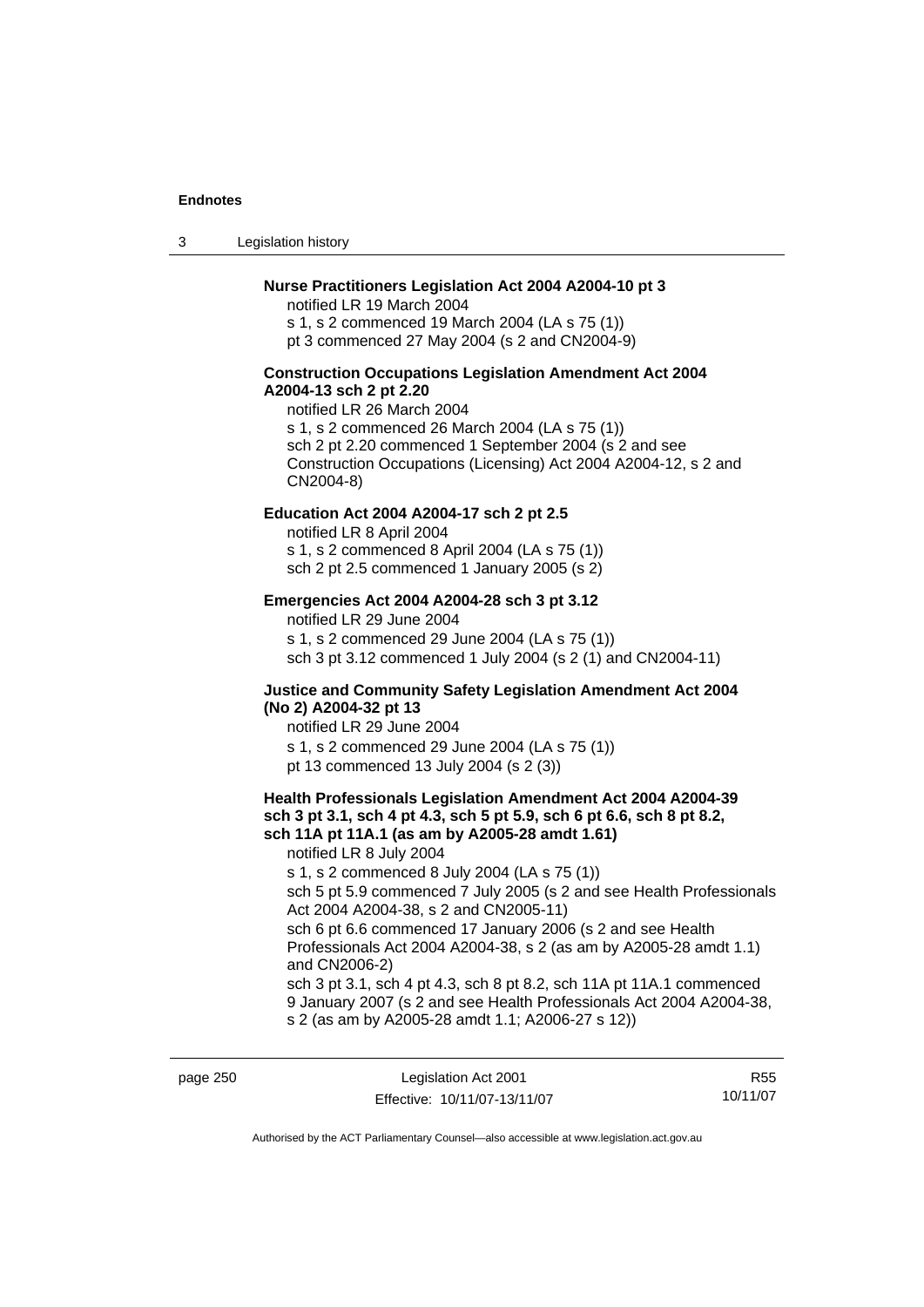#### **Statute Law Amendment Act 2004 A2004-42 sch 2 pt 2.1**

notified LR 11 August 2004 s 1, s 2 commenced 11 August 2004 (LA s 75 (1)) sch 2 pt 2.1 commenced 25 August 2004 (s 2 (1))

#### **Heritage Act 2004 A2004-57 sch 1 pt 1.8**

notified LR 9 September 2004

s 1, s 2 commenced 9 September 2004 (LA s 75 (1))

sch 1 pt 1.8 commenced 9 March 2005 (s 2 and LA s 79)

#### **Court Procedures (Consequential Amendments) Act 2004 A2004-60 sch 1 pt 1.37**

notified LR 2 September 2004 s 1, s 2 commenced 2 September 2004 (LA s 75 (1)) sch 1 pt 1.37 commenced 10 January 2005 (s 2 and see Court Procedures Act 2004 A2004-59, s 2 and CN2004-29)

#### **Justice and Community Safety Legislation Amendment Act 2005 A2005-5 pt 7**

notified LR 23 February 2005

s 1, s 2 commenced 23 February 2005 (LA s 75 (1))

pt 7 commenced 24 February 2005 (s 2 (2))

# **Optometrists Legislation Amendment Act 2005 A2005-9 sch 1 pt 1.1**

notified LR 14 March 2005 s 1, s 2 commenced 14 March 2005 (LA s 75 (1)) sch 1 pt 1.1 commenced 14 September 2005 (s 2 and LA s 79)

#### **Statute Law Amendment Act 2005 A2005-20 sch 2 pt 2.1**

notified LR 12 May 2005 s 1, s 2 taken to have commenced 8 March 2005 (LA s 75 (2)) sch 2 pt 2.1 commenced 2 June 2005 (s 2 (1))

#### **Health Legislation Amendment Act 2005 A2005-28 amdt 1.61**  notified LR 6 July 2005

s 1, s 2 commenced 6 July 2005 (LA s 75 (1))

amdt 1.61 commenced 9 January 2007 (LA s 79A)

*Note* This Act only amends the Health Professionals Legislation Amendment Act 2004 A2004-39.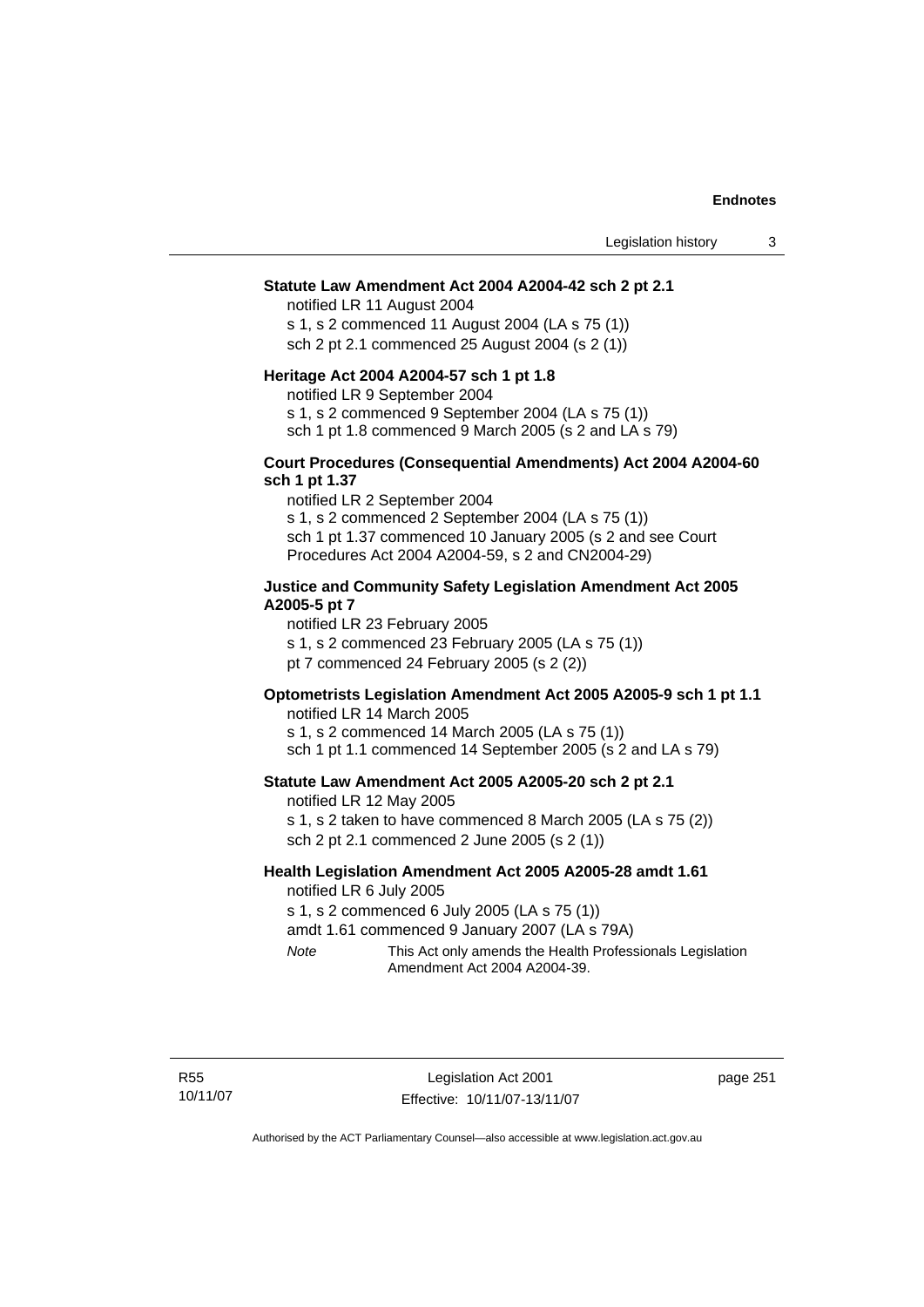3 Legislation history

## **Human Rights Commission Legislation Amendment Act 2005 A2005-41 sch 1 pt 1.8 (as am by A2006-3 amdt 1.3)**

notified LR 1 September 2005

s 1, s 2 commenced 1 September 2005 (LA s 75 (1)) sch 1 pt 1.8 commenced 1 November 2006 (s 2 (3) (as am by A2006-3 amdt 1.3) and see Human Rights Commission Act 2005 A2005-40, s 2 (as am by A2006-3 s 4) and CN2006-21)

#### **Public Sector Management Amendment Act 2005 (No 2) A2005-44 sch 1 pt 1.4**

notified LR 30 August 2005

s 1, s 2 commenced 30 August 2005 (LA s 75 (1))

sch 1 pt 1.4 commenced 8 September 2005 (s 2 and CN2005-19)

## **Human Rights Commission (Children and Young People Commissioner) Amendment Act 2005 A2005-46 sch 1 pt 1.1 (as am by A2006-3 amdt 1.2)**

notified LR 2 September 2005

s 1, s 2 commenced 2 September 2005 (LA s 75 (1)) sch 1 pt 1.1 commenced 1 November 2006 (s 2 (as am by A2006-3 amdt 1.2) and see Human Rights Commission Act 2005 A2005-40, s 2 (as am by A2006-3 s 4) and CN2006-21)

## **Public Advocate Act 2005 A2005-47 sch 1 pt 1.6 (as am by A2006-3 amdt 1.8)**

notified LR 2 September 2005 s 1, s 2 commenced 2 September 2005 (LA s 75 (1)) sch 1 pt 1.6 commenced 1 March 2006 (s 2 (1) as am by A2006-3 amdt 1.8)

# **Criminal Code (Administration of Justice Offences) Amendment Act 2005 A2005-53 sch 1 pt 1.18**

notified LR 26 October 2005 s 1, s 2 commenced 26 October 2005 (LA s 75 (1))

sch 1 pt 1.18 commenced 23 November 2005 (s 2)

## **Statute Law Amendment Act 2005 (No 2) A2005-62 sch 2 pt 2.1**

notified LR 21 December 2005 s 1, s 2 commenced 21 December 2005 (LA s 75 (1))

sch 2 pt 2.1 commenced 11 January 2006 (s 2 (1))

R55 10/11/07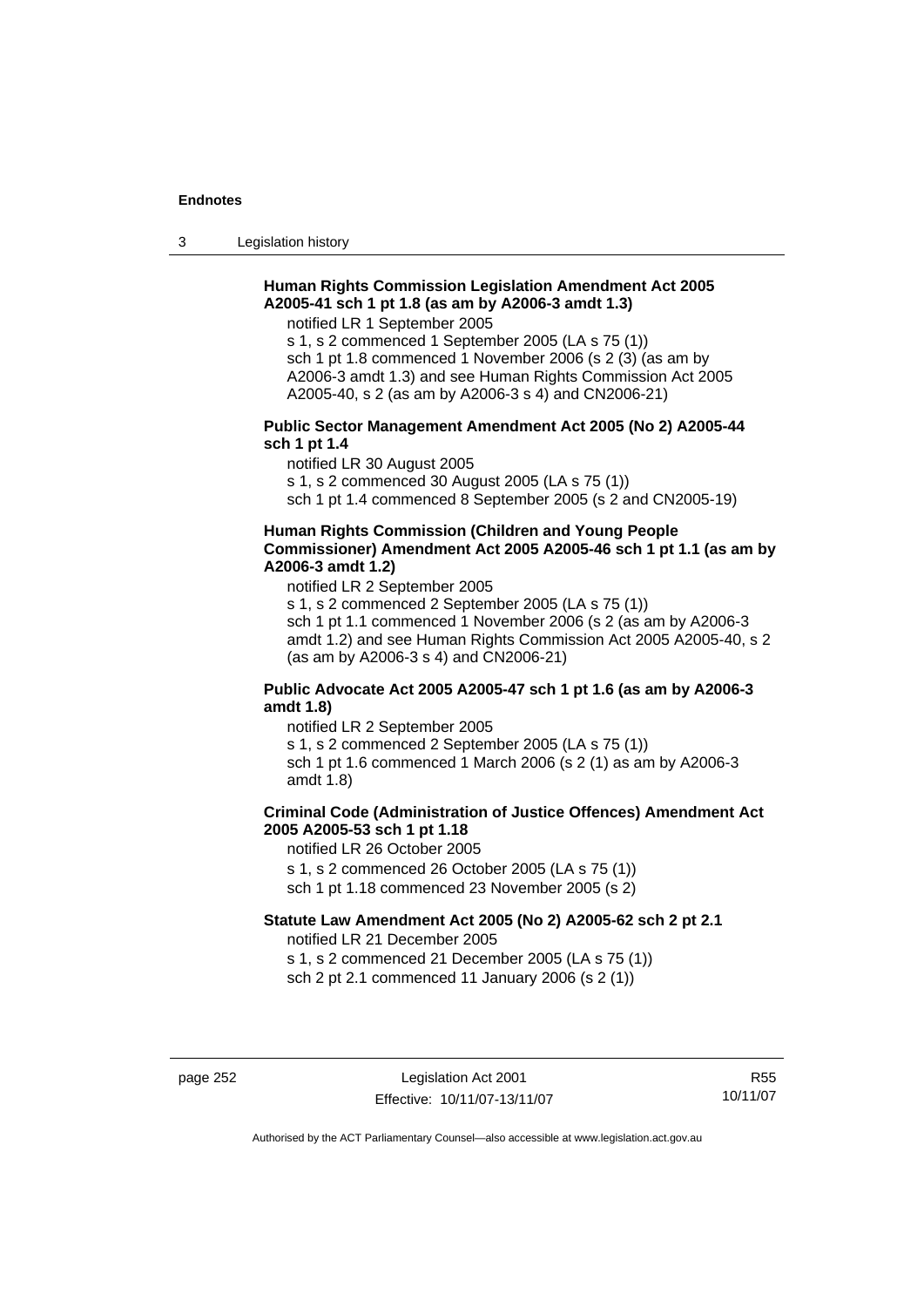## **Human Rights Commission Legislation Amendment Act 2006 A2006-3 amdts 1.2, 1.3, 1.8**

notified LR 22 February 2006

s 1, s 2 commenced 22 February 2006 (LA s 75 (1))

amdts 1.2, 1.3, 1.8 commenced 23 February 2006 (s 2)

*Note* This Act only amends the Human Rights Commission Legislation Amendment Act 2005 A2005-41, Human Rights Commission (Children and Young People Commissioner) Amendment Act 2005 A2005-46 and the Public Advocate Act 2005 A2005-47

## **Civil Unions Act 2006 A2006-22 sch 1 pt 1.21**

notified LR 19 May 2006

s 1, s 2 commenced 19 May 2006 (LA s 75 (1))

sch 1 pt 1.21 never commenced

*Note* Act repealed by disallowance 14 June 2006 (see Cwlth Gaz 2006 No S93)

#### **Sentencing Legislation Amendment Act 2006 A2006-23 sch 1 pt 1.26**  notified LR 18 May 2006

s 1, s 2 commenced 18 May 2006 (LA s 75 (1))

sch 1 pt 1.26 commenced 2 June 2006 (s 2 (1) and see Crimes (Sentence Administration) Act 2005 A2005-59 s 2, Crimes (Sentencing) Act 2005 A2005-58, s 2 and LA s 79)

#### **Legal Profession Act 2006 A2006-25 sch 2 pt 2.8**

notified LR 21 June 2006 s 1, s 2 commenced 21 June 2006 (LA s 75 (1)) sch 2 pt 2.8 commenced 1 July 2006 (s 2)

## **Administrative (Miscellaneous Amendments) Act 2006 A2006-30 sch 1 pt 1.7**

notified LR 16 June 2006 s 1, s 2 commenced 16 June 2006 (LA s 75 (1)) sch 1 pt 1.7 commenced 1 July 2006 (s 2 (1))

# **Civil Law (Property) Act 2006 A2006-38 sch 1 pt 1.6**  notified LR 28 September 2006

s 1, s 2 commenced 28 September 2006 (LA s 75 (1)) sch 1 pt 1.6 commenced 28 March 2007 (s 2 and LA s 79)

R55 10/11/07 page 253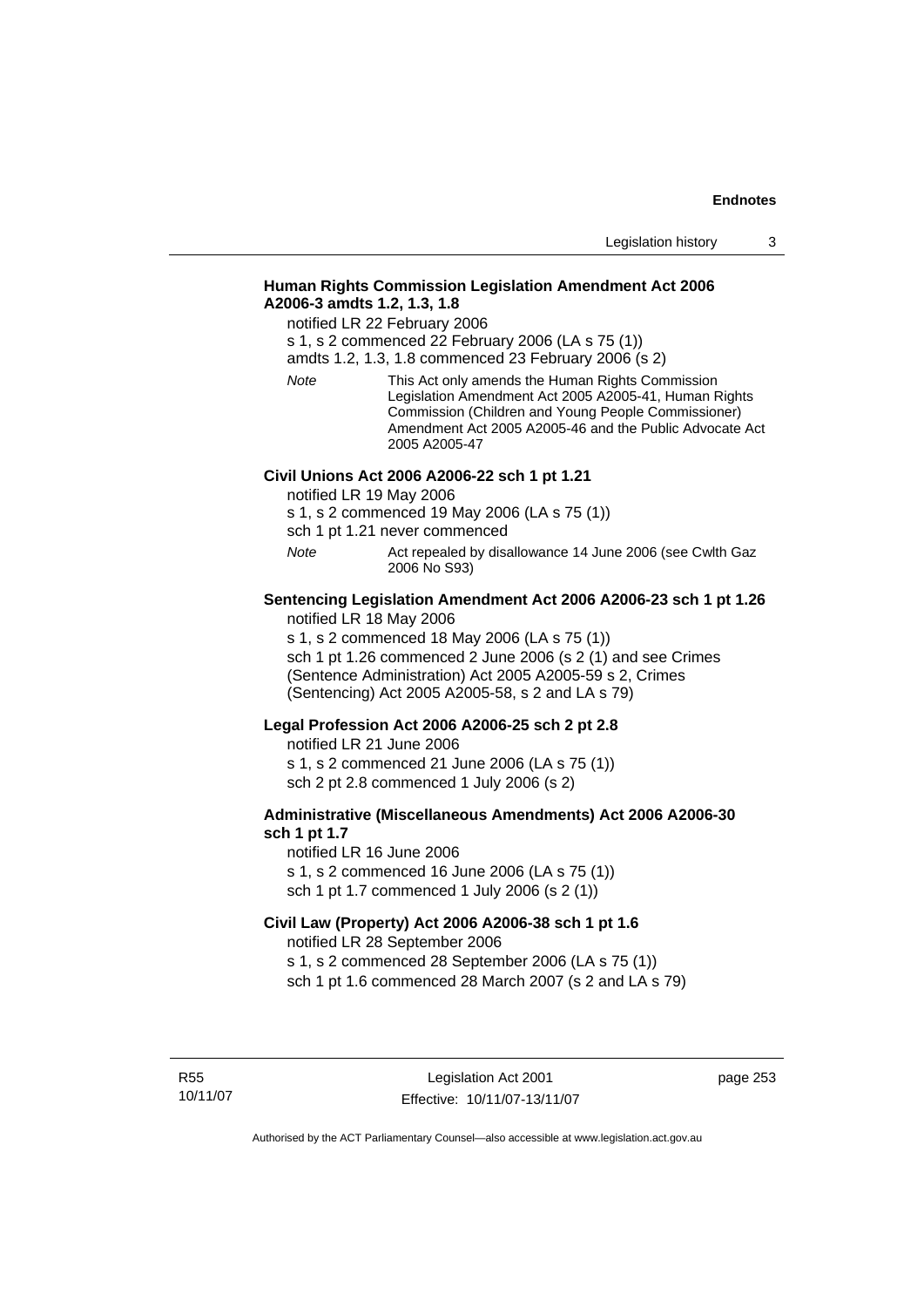3 Legislation history

#### **Statute Law Amendment Act 2006 A2006-42 sch 2 pt 2.1**

notified LR 26 October 2006

s 1, s 2 taken to have commenced 12 November 2005 (LA s 75 (2)) sch 2 pt 2.1 commenced 16 November 2006 (s 2 (1))

#### **Health Legislation Amendment Act 2006 (No 2) A2006-46 sch 2 pt 2.11**

notified LR 17 November 2006

s 1, s 2 commenced 17 November 2006 (LA s 75 (1))

sch 2 pt 2.11 commenced 18 November 2006 (s 2 (1))

### **Statute Law Amendment Act 2007 A2007-3 sch 2 pt 2.1**

notified LR 22 March 2007

s 1, s 2 taken to have commenced 1 July 2006 (LA s 75 (2)) sch 2 pt 2.1 commenced 12 April 2007 (s 2 (1))

#### **Housing Assistance Act 2007 A2007-8 sch 1 pt 1.6**

notified LR 10 May 2007

s 1, s 2 commenced 10 May 2007 (LA s 75 (1))

sch 1 pt 1.6 commenced 10 November 2007 (s 2 and LA s 79)

#### **Statute Law Amendment Act 2007 (No 2) A2007-16 sch 2**  notified LR 20 June 2007

s 1, s 2 taken to have commenced 12 April 2007 (LA s 75 (2)) sch 2 commenced 11 July 2007 (s 2 (1))

#### **Planning and Development (Consequential Amendments) Act 2007 A2007-25 sch 1 pt 1.22**

notified LR 13 September 2007

s 1, s 2 commenced 13 September 2007 (LA s 75 (1))

sch 1 pt 1.22 commences on the commencement of Planning and Development Act 2007 A2007-24 s 428 (s 2)

# **Surveyors Act 2007 A2007-33 sch 1 pt 1.4**  notified LR 25 October 2007

s 1, s 2 commenced 25 October 2007 (LA s 75 (1))

sch 1 pt 1.4 awaiting commencement (s 2)

*Note* default commencement under LA s 79: 25 April 2008

page 254 Legislation Act 2001 Effective: 10/11/07-13/11/07

R55 10/11/07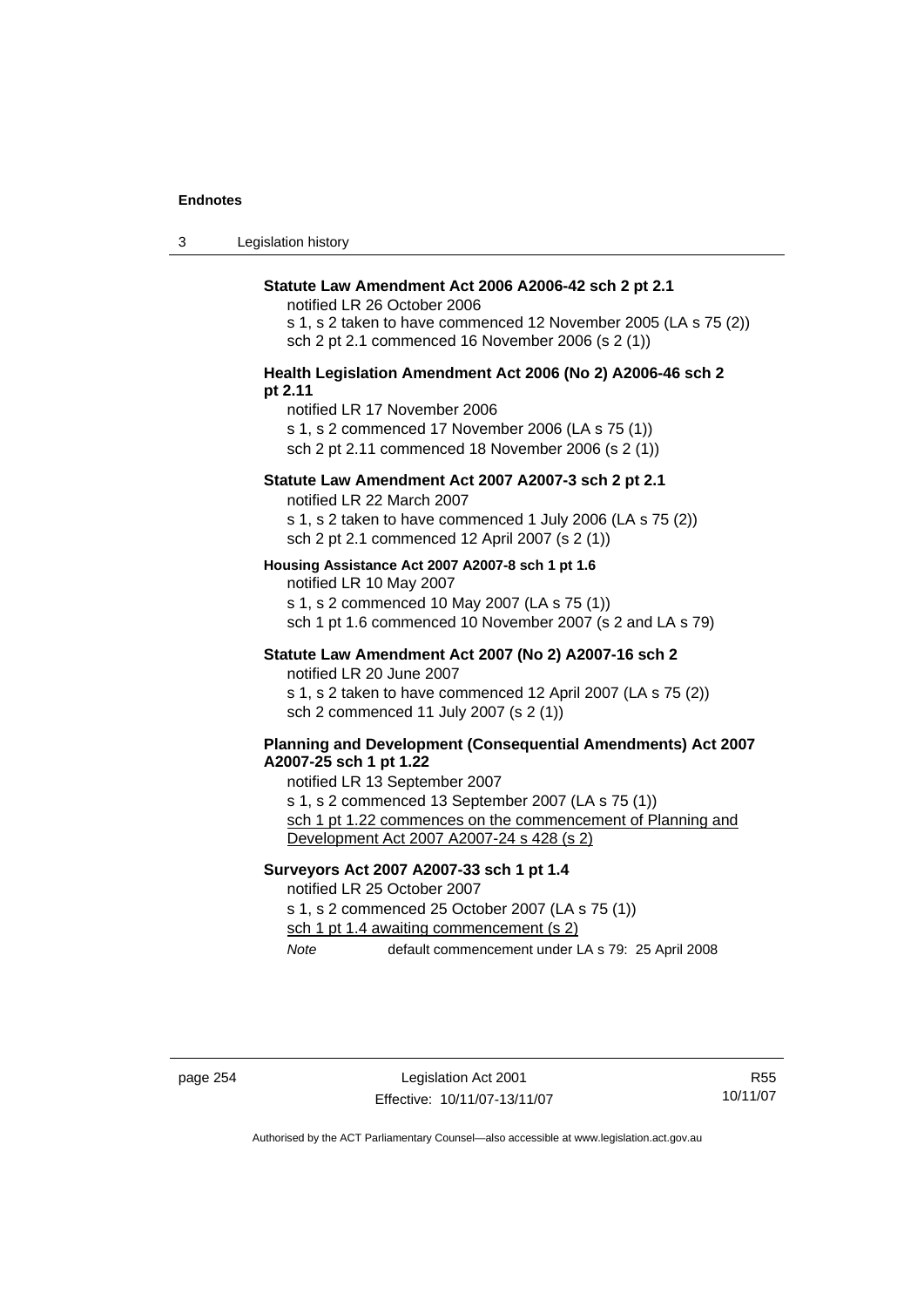# **4 Amendment history**

| <b>Dictionary</b>                               |                                                                                                                                     |  |  |  |
|-------------------------------------------------|-------------------------------------------------------------------------------------------------------------------------------------|--|--|--|
| s 2                                             | orig s 2 om LA s $89(4)$<br>(prev s 3) am 2001 No 56 amdt 2.18<br>renum 2002 No 11 s 5<br>am A2003-56 amdt 2.1                      |  |  |  |
| <b>Notes</b>                                    |                                                                                                                                     |  |  |  |
| s2A                                             | (prev s 4) am 2001 No 56 amdt 2.19; 2002 No 11 amdt 1.1<br>renum 2002 No 11 s 5<br>$(2)$ , $(3)$ exp 2 September 2003 (s 2A $(3)$ ) |  |  |  |
| <b>Objects</b>                                  |                                                                                                                                     |  |  |  |
| s 3                                             | orig s 3 renum as s 2<br>(prev s 5) am 2002 No 11 s 4<br>renum 2002 No 11 s 5                                                       |  |  |  |
| <b>Application of Act</b>                       |                                                                                                                                     |  |  |  |
| s 4                                             | orig s 4 renum as s 2A<br>ins 2002 No 11 s 6<br>am A2006-42 amdt 2.1, amdt 2.2                                                      |  |  |  |
| s <sub>5</sub>                                  | Determinative and non-determinative provisions<br>orig s 5 renum as s 3<br>ins 2002 No 11 s 6                                       |  |  |  |
| s 6                                             | Legislation Act provisions must be applied<br>sub 2002 No 11 s 6                                                                    |  |  |  |
| s <sub>7</sub>                                  | <b>Meaning of Act generally</b><br>am A2005-20 amdt 2.1                                                                             |  |  |  |
| s <sub>12</sub>                                 | Meaning of <i>legislative instrument</i><br>sub A2006-42 amdt 2.3                                                                   |  |  |  |
| <b>Meaning of instrument</b><br>s <sub>14</sub> | am 2001 No 56 amdt 2.20                                                                                                             |  |  |  |
| <b>Meaning of provision</b><br>s <sub>16</sub>  | am 2001 No 56 amdt 2.21                                                                                                             |  |  |  |
| s 18                                            | <b>ACT legislation register</b><br>am 2001 No 56 amdt 2.22                                                                          |  |  |  |

R55 10/11/07 page 255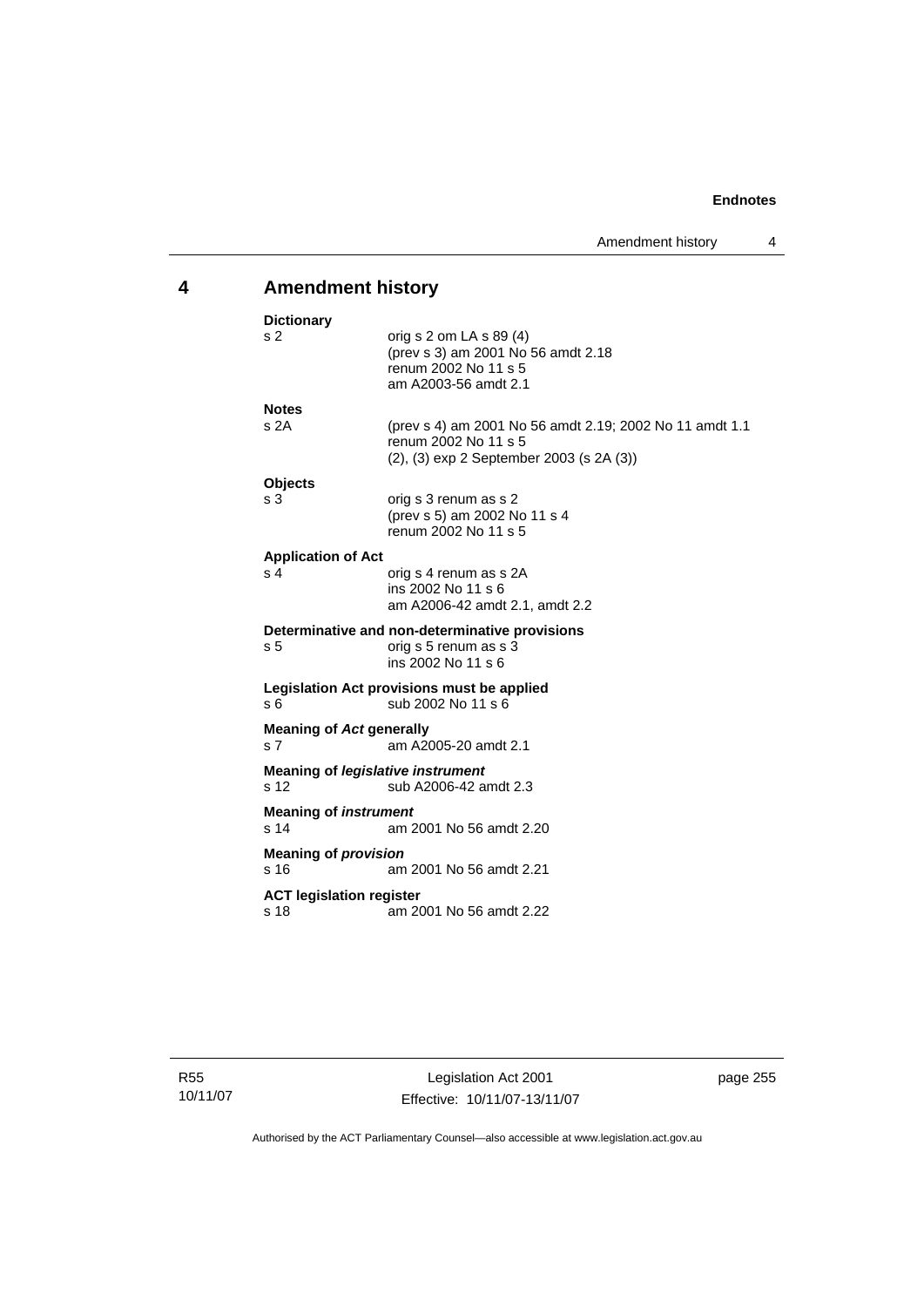4 Amendment history

# **Contents of register**

| s 19                                                  | sub 2001 No 56 amdt 2.23<br>am 2002 No 11 s 7; 2002 No 11 amdt 1.2; ss renum R5 LA<br>(see 2002 No 11 amdt 1.3); 2002 No 49 amdt 2.1, amdt 2.1;<br>pars renum R13 LA (see 2002 No 49 amdt 2.3); A2003-41<br>amdt 2.1, amdt 2.2; A2004-5 amdt 2.6; A2004-42 amdt 2.1;<br>A2005-20 amdt 2.2; A2006-42 amdt 2.18, amdt 2.19 |
|-------------------------------------------------------|--------------------------------------------------------------------------------------------------------------------------------------------------------------------------------------------------------------------------------------------------------------------------------------------------------------------------|
| s 22                                                  | Access to registered material at approved web site<br>am 2001 No 56 amdt 2.24                                                                                                                                                                                                                                            |
| ch 3 hdg                                              | Authorised versions and evidence of laws and legislative material<br>sub A2003-41 amdt 2.3                                                                                                                                                                                                                               |
| Definitions for ch 3<br>s 22A                         | ins A2003-41 amdt 2.4<br>def <i>law</i> ins A2003-41 amdt 2.4<br>def legislative material ins A2003-41 amdt 2.4<br>am A2005-20 amdt 2.3<br>def republication ins A2003-41 amdt 2.4                                                                                                                                       |
| s 23                                                  | Authorisation of versions by parliamentary counsel<br>sub A2003-41 amdt 2.5                                                                                                                                                                                                                                              |
| <b>Authorised electronic versions</b><br>s 24         | am 2001 No 56 amdt 2.25, amdt 2.26; 2002 No 11 amdt 1.4<br>sub A2003-41 amdt 2.6                                                                                                                                                                                                                                         |
| <b>Authorised written versions</b><br>s <sub>25</sub> | sub A2003-41 amdt 2.7                                                                                                                                                                                                                                                                                                    |
| Judicial notice of certain matters<br>s <sub>26</sub> | am A2003-41 amdt 2.8, amdt 2.9; A2005-20 amdt 2.4                                                                                                                                                                                                                                                                        |
| <b>Notification of Acts</b><br>s 28                   | am 2001 No 56 amdts 2.27-2.29; 2002 No 11 amdt 1.5;<br>A2003-41 amdt 2.10, amdt 2.11; ss renum R20 LA (see<br>A2003-41 amdt 2.12); A2005-62 amdt 2.1, amdt 2.2                                                                                                                                                           |
| References to <i>notification</i> of Acts<br>s 30     | am 2001 No 56 amdt 2.30, amdt 2.31                                                                                                                                                                                                                                                                                       |
| <b>instruments</b>                                    | Guidelines about costs of proposed subordinate laws and disallowable                                                                                                                                                                                                                                                     |
| s 33                                                  | (3), (4) exp 12 March 2002 (s 33 (4))<br>am A2005-20 amdt 2.5, amdt 2.6                                                                                                                                                                                                                                                  |
| s 34                                                  | Preparation of regulatory impact statements<br>am A2005-20 amdts 2.7-2.9; A2005-62 amdt 2.3                                                                                                                                                                                                                              |
| s 36                                                  | When is preparation of regulatory impact statement unnecessary?<br>am 2002 No 30 amdt 2.1; A2005-20 amdt 2.10                                                                                                                                                                                                            |

page 256 Legislation Act 2001 Effective: 10/11/07-13/11/07

R55 10/11/07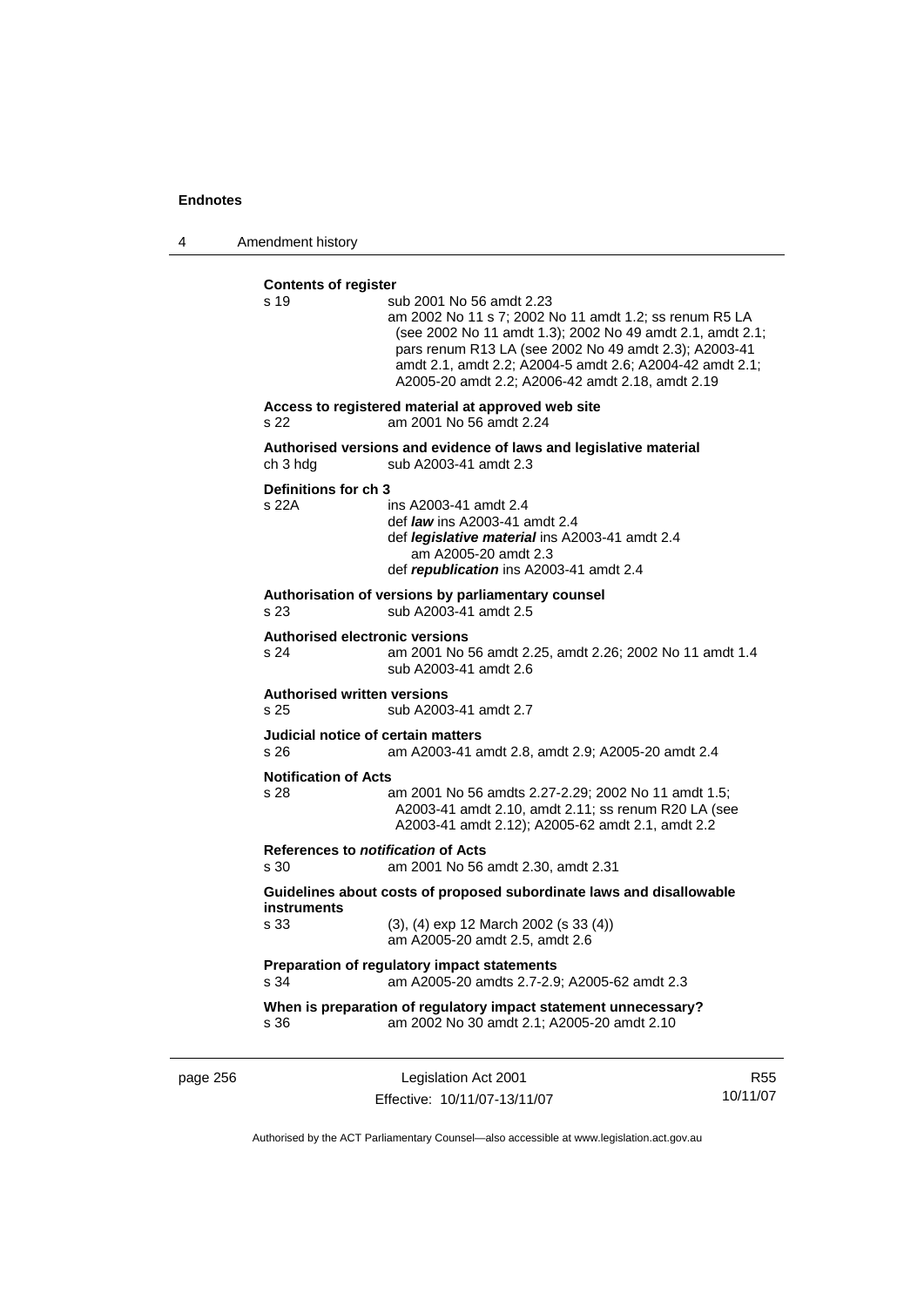| Making of certain statutory instruments by Executive<br>sub 2001 No 56 amdt 2.32<br>s 41 hdg<br>sub 2002 No 11 s 8<br>am 2001 No 56 amdts 2.33-2.36<br>s 41<br>sub 2002 No 11 s 8<br>Power to make statutory instruments<br>am 2002 No 11 amdt 1.6; A2005-20 amdt 2.12, amdt 2.13;<br>s 42<br>A2006-42 amdt 2.18<br>Statutory instruments to be interpreted not to exceed powers under<br>authorising law<br>s 43<br>am 2002 No 11 amdt 1.7; A2003-56 amdt 2.2, amdt 2.3<br>Power to make statutory instruments for Act etc<br>s 44<br>am 2002 No 11 amdt 1.8, amdt 1.9; 2002 No 49 amdt 2.54;<br>A2005-20 amdt 2.14<br>Power to make court rules<br>sub 2002 No 11 s 9<br>s 45<br>am 2002 No 49 amdt 2.4, amdt 2.54; A2005-20 amdt 2.15,<br>amdt 2.16<br>Power to make instrument includes power to amend or repeal<br>am 2002 No 11 s 10; A2006-42 amdt 2.18<br>s 46<br>Statutory instrument may make provision by applying law or instrument<br>sub 2002 No 11 s 11<br>s 47<br>am 2002 No 49 amdt 2.5; A2003-56 amdt 2.4; A2005-20<br>amdts 2.17-2.19<br>Power to make instrument includes power to make different provision for<br>different categories etc<br>s 48<br>am 2002 No 11 amdt 1.10; 2002 No 49 amdt 2.54<br>Single instrument may exercise several powers or satisfy several<br>requirements<br>s 49<br>am 2002 No 11 amdt 1.11<br>Relationship between authorising law and instrument dealing with same<br>matter<br>s 50<br>Instrument may make provision in relation to land by reference to map etc<br>am A2005-20 amdt 2.20<br>s 51<br>Instrument may authorise determination of matter etc<br>s 52<br>amdt 1.15) | s 37 | When must regulatory impact statement be presented?<br>am A2005-20 amdt 2.11 |
|----------------------------------------------------------------------------------------------------------------------------------------------------------------------------------------------------------------------------------------------------------------------------------------------------------------------------------------------------------------------------------------------------------------------------------------------------------------------------------------------------------------------------------------------------------------------------------------------------------------------------------------------------------------------------------------------------------------------------------------------------------------------------------------------------------------------------------------------------------------------------------------------------------------------------------------------------------------------------------------------------------------------------------------------------------------------------------------------------------------------------------------------------------------------------------------------------------------------------------------------------------------------------------------------------------------------------------------------------------------------------------------------------------------------------------------------------------------------------------------------------------------------------------------------------------------------------------------------------------------------------------------|------|------------------------------------------------------------------------------|
|                                                                                                                                                                                                                                                                                                                                                                                                                                                                                                                                                                                                                                                                                                                                                                                                                                                                                                                                                                                                                                                                                                                                                                                                                                                                                                                                                                                                                                                                                                                                                                                                                                        |      |                                                                              |
|                                                                                                                                                                                                                                                                                                                                                                                                                                                                                                                                                                                                                                                                                                                                                                                                                                                                                                                                                                                                                                                                                                                                                                                                                                                                                                                                                                                                                                                                                                                                                                                                                                        |      |                                                                              |
|                                                                                                                                                                                                                                                                                                                                                                                                                                                                                                                                                                                                                                                                                                                                                                                                                                                                                                                                                                                                                                                                                                                                                                                                                                                                                                                                                                                                                                                                                                                                                                                                                                        |      |                                                                              |
|                                                                                                                                                                                                                                                                                                                                                                                                                                                                                                                                                                                                                                                                                                                                                                                                                                                                                                                                                                                                                                                                                                                                                                                                                                                                                                                                                                                                                                                                                                                                                                                                                                        |      |                                                                              |
|                                                                                                                                                                                                                                                                                                                                                                                                                                                                                                                                                                                                                                                                                                                                                                                                                                                                                                                                                                                                                                                                                                                                                                                                                                                                                                                                                                                                                                                                                                                                                                                                                                        |      |                                                                              |
|                                                                                                                                                                                                                                                                                                                                                                                                                                                                                                                                                                                                                                                                                                                                                                                                                                                                                                                                                                                                                                                                                                                                                                                                                                                                                                                                                                                                                                                                                                                                                                                                                                        |      |                                                                              |
|                                                                                                                                                                                                                                                                                                                                                                                                                                                                                                                                                                                                                                                                                                                                                                                                                                                                                                                                                                                                                                                                                                                                                                                                                                                                                                                                                                                                                                                                                                                                                                                                                                        |      |                                                                              |
|                                                                                                                                                                                                                                                                                                                                                                                                                                                                                                                                                                                                                                                                                                                                                                                                                                                                                                                                                                                                                                                                                                                                                                                                                                                                                                                                                                                                                                                                                                                                                                                                                                        |      |                                                                              |
|                                                                                                                                                                                                                                                                                                                                                                                                                                                                                                                                                                                                                                                                                                                                                                                                                                                                                                                                                                                                                                                                                                                                                                                                                                                                                                                                                                                                                                                                                                                                                                                                                                        |      |                                                                              |
|                                                                                                                                                                                                                                                                                                                                                                                                                                                                                                                                                                                                                                                                                                                                                                                                                                                                                                                                                                                                                                                                                                                                                                                                                                                                                                                                                                                                                                                                                                                                                                                                                                        |      |                                                                              |
|                                                                                                                                                                                                                                                                                                                                                                                                                                                                                                                                                                                                                                                                                                                                                                                                                                                                                                                                                                                                                                                                                                                                                                                                                                                                                                                                                                                                                                                                                                                                                                                                                                        |      |                                                                              |
|                                                                                                                                                                                                                                                                                                                                                                                                                                                                                                                                                                                                                                                                                                                                                                                                                                                                                                                                                                                                                                                                                                                                                                                                                                                                                                                                                                                                                                                                                                                                                                                                                                        |      |                                                                              |
|                                                                                                                                                                                                                                                                                                                                                                                                                                                                                                                                                                                                                                                                                                                                                                                                                                                                                                                                                                                                                                                                                                                                                                                                                                                                                                                                                                                                                                                                                                                                                                                                                                        |      |                                                                              |
|                                                                                                                                                                                                                                                                                                                                                                                                                                                                                                                                                                                                                                                                                                                                                                                                                                                                                                                                                                                                                                                                                                                                                                                                                                                                                                                                                                                                                                                                                                                                                                                                                                        |      |                                                                              |
|                                                                                                                                                                                                                                                                                                                                                                                                                                                                                                                                                                                                                                                                                                                                                                                                                                                                                                                                                                                                                                                                                                                                                                                                                                                                                                                                                                                                                                                                                                                                                                                                                                        |      | am 2002 No 11 amdt 1.12, amdt 1.13; 2002 No 49 amdt 2.54                     |
|                                                                                                                                                                                                                                                                                                                                                                                                                                                                                                                                                                                                                                                                                                                                                                                                                                                                                                                                                                                                                                                                                                                                                                                                                                                                                                                                                                                                                                                                                                                                                                                                                                        |      |                                                                              |
|                                                                                                                                                                                                                                                                                                                                                                                                                                                                                                                                                                                                                                                                                                                                                                                                                                                                                                                                                                                                                                                                                                                                                                                                                                                                                                                                                                                                                                                                                                                                                                                                                                        |      | am 2002 No 11 amdt 1.14; ss renum R5 LA (see 2002 No 11                      |

R55 10/11/07

Legislation Act 2001 Effective: 10/11/07-13/11/07 page 257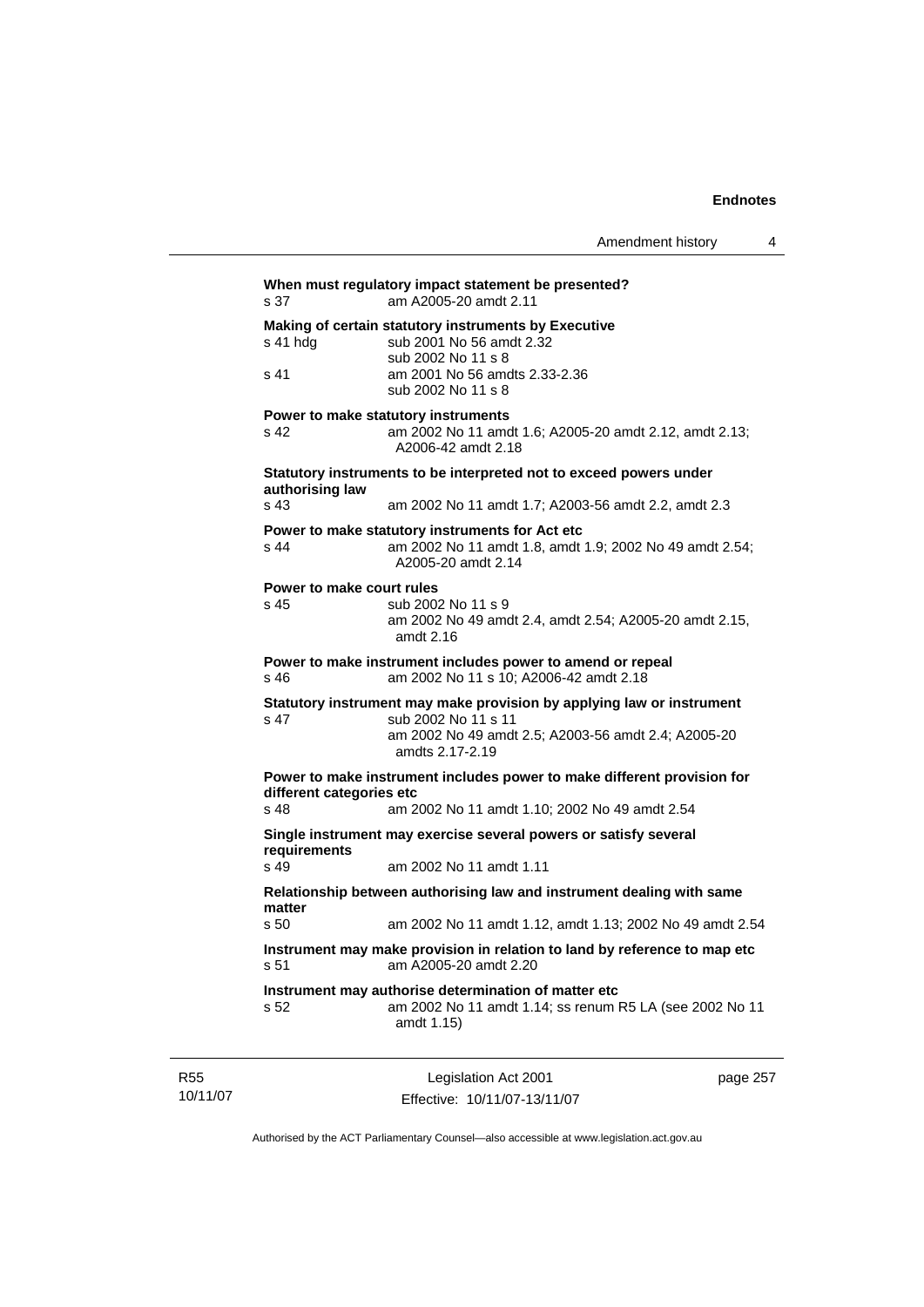| 4 | Amendment history               |                                                                                                                                                                                                                                                                                                                                                             |
|---|---------------------------------|-------------------------------------------------------------------------------------------------------------------------------------------------------------------------------------------------------------------------------------------------------------------------------------------------------------------------------------------------------------|
|   | Instrument may prohibit<br>s 53 | am 2002 No 11 amdt 1.16, amdt 1.17                                                                                                                                                                                                                                                                                                                          |
|   | s 54                            | Instrument may require making of statutory declaration<br>am 2002 No 11 amdt 1.18; 2002 No 30 amdt 2.2                                                                                                                                                                                                                                                      |
|   | s 56                            | Determination of fees by disallowable instrument<br>am 2001 No 56 amdt 2.37, amdt 2.38; ss renum R1 LA (see<br>2001 No 56 amdt 2.39); 2002 No 11 amdt 1.19, amdt 1.20;<br>2002 No 49 amdt 2.54; A2005-20 amdts 2.21-2.27; A2006-42<br>amdt 2.4                                                                                                              |
|   | s 57                            | Fees payable in accordance with determination etc<br>am 2002 No 11 amdt 1.21                                                                                                                                                                                                                                                                                |
|   | s 58                            | Regulations may make provision about fees<br>am 2001 No 56 amdt 2.40; 2002 No 11 amdt 1.22; ss renum<br>R5 LA (see 2002 No 11 amdt 1.23); A2005-20 amdt 2.28                                                                                                                                                                                                |
|   | pt 6.4 hdg                      | Numbering and notification of legislative instruments<br>am A2006-42 amdt 2.19                                                                                                                                                                                                                                                                              |
|   | <b>Numbering</b><br>s 59        | am 2001 No 56 amdt 2.41; A2003-41 amdt 2.13; A2005-20<br>amdt 2.29; A2006-42 amdt 2.18, amdt 2.19                                                                                                                                                                                                                                                           |
|   | $s$ 60 hdg<br>s 60              | Correction etc of name of legislative instrument<br>sub A2003-41 amdt 2.14<br>am A2006-42 amdt 2.18<br>am 2001 No 56 amdt 2.42, amdt 2.43; 2001 No 70 amdt 1.8;<br>2002 No 49 amdt 2.6, amdt 2.7; A2003-41 amdt 2.15;<br>A2004-42 amdt 2.2, amdt 2.3; A2006-42 amdt 2.18,<br>amdt 2.19                                                                      |
|   | s 60A                           | Correction of name of explanatory statement etc<br>ins A2004-42 amdt 2.4<br>am A2006-42 amdt 2.18                                                                                                                                                                                                                                                           |
|   | $s61$ hdg<br>s 61               | Notification of legislative instruments<br>am A2006-42 amdt 2.19<br>sub 2001 No 56 amdt 2.44<br>am 2002 No 11 s 12, amdt 1.24; ss renum R5 LA (see 2002<br>No 11 amdt 1.25); A2003-41 amdts 2.16-2.19; A2004-60<br>amdt 1.173; pars renum R31 LA (see A2004-60 amdt 1.174);<br>A2005-20 amdts 2.30-2.33; A2005-62 amdt 2.4, amdt 2.5;<br>A2006-42 amdt 2.18 |
|   | s 62 hdg<br>s 62                | Effect of failure to notify legislative instrument<br>am A2006-42 amdt 2.18<br>am 2002 No 11 amdt 1.26, amdt 1.27; A2006-42 amdt 2.18                                                                                                                                                                                                                       |

page 258 Legislation Act 2001 Effective: 10/11/07-13/11/07

R55 10/11/07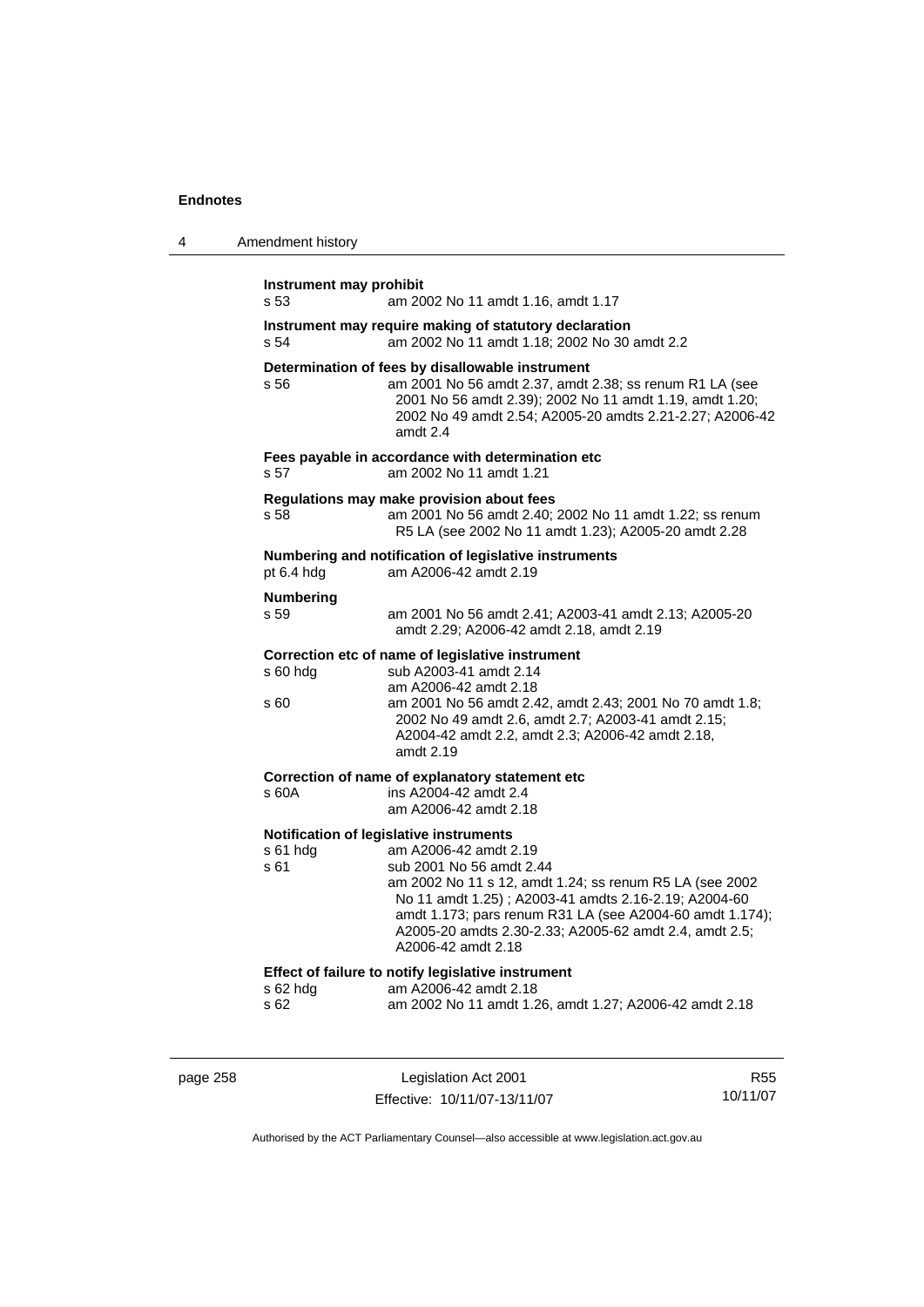## **References to** *notification* **of legislative instruments**

| s 63 hdg<br>s 63                        | am A2006-42 amdt 2.19<br>am 2001 No 56 amdt 2.45, amdt 2.46; A2006-42 amdt 2.18                                                                                                                                                                                                |
|-----------------------------------------|--------------------------------------------------------------------------------------------------------------------------------------------------------------------------------------------------------------------------------------------------------------------------------|
| $s$ 64 hdg<br>s 64                      | Presentation of subordinate laws and disallowable instruments<br>sub 2002 No 11 amdt 1.28<br>am 2002 No 11 amdt 1.29; A2005-20 amdt 2.34; A2005-62<br>amdt 2.6                                                                                                                 |
| s 65 hdg<br>s 65                        | <b>Disallowance by resolution of Assembly</b><br>sub 2001 No 56 amdt 2.47<br>am 2001 No 56 amdt 2.48, amdt 2.49; 2002 No 11 amdt 1.30;<br>A2003-56 amdt 2.5; ss renum R21 LA (see A2003-56<br>amdt 2.6); A2004-42 amdt 2.5, amdt 2.6; A2005-20<br>amdt 2.35; A2005-62 amdt 2.7 |
| s 65A                                   | Notification of disallowance by resolution of Assembly<br>ins 2001 No 56 amdt 2.50<br>am 2002 No 11 amdt 1.31; A2003-41 amdt 2.20; A2005-62<br>amdt 2.8                                                                                                                        |
| <b>Revival of affected laws</b><br>s 66 | am 2002 No 11 amdt 1.32                                                                                                                                                                                                                                                        |
| s 67                                    | Making of instrument same in substance within 6 months after disallowance<br>am 2002 No 11 amdt 1.33; A2005-20 amdt 2.36; A2005-62<br>amdt 2.9                                                                                                                                 |
| s 68                                    | Amendment by resolution of Assembly<br>am 2001 No 56 amdts 2.51-2.53; ss renum R1 LA (see 2001<br>No 56 amdt 2.54); 2002 No 11 amdt 1.34; A2004-42<br>amdt 2.7, amdt 2.8; A2005-20 amdt 2.37; A2005-62<br>amdt $2.10$                                                          |
| s 69                                    | Notification of amendments made by resolution of Assembly<br>am 2001 No 56 amdt 2.55, amdt 2.56; 2002 No 11 amdt 1.35;<br>2002 No 49 amdt 2.8; A2005-62 amdt 2.11                                                                                                              |
| amendment                               | Making of amendment restoring effect of law within 6 months after                                                                                                                                                                                                              |
| s 70                                    | am 2002 No 11 amdt 1.36; A2005-20 amdt 2.38; A2005-62<br>amdt 2.12                                                                                                                                                                                                             |
| s 71                                    | Effect of dissolution or expiry of Assembly on notice of motion<br>am 2002 No 11 amdt 1.37; A2005-20 amdt 2.39, amdt 2.40;<br>A2005-62 amdt 2.13                                                                                                                               |
| Meaning of law in ch 8<br>s 72          | am A2004-42 amdt 2.9; A2005-20 amdt 2.41                                                                                                                                                                                                                                       |

R55 10/11/07

Legislation Act 2001 Effective: 10/11/07-13/11/07 page 259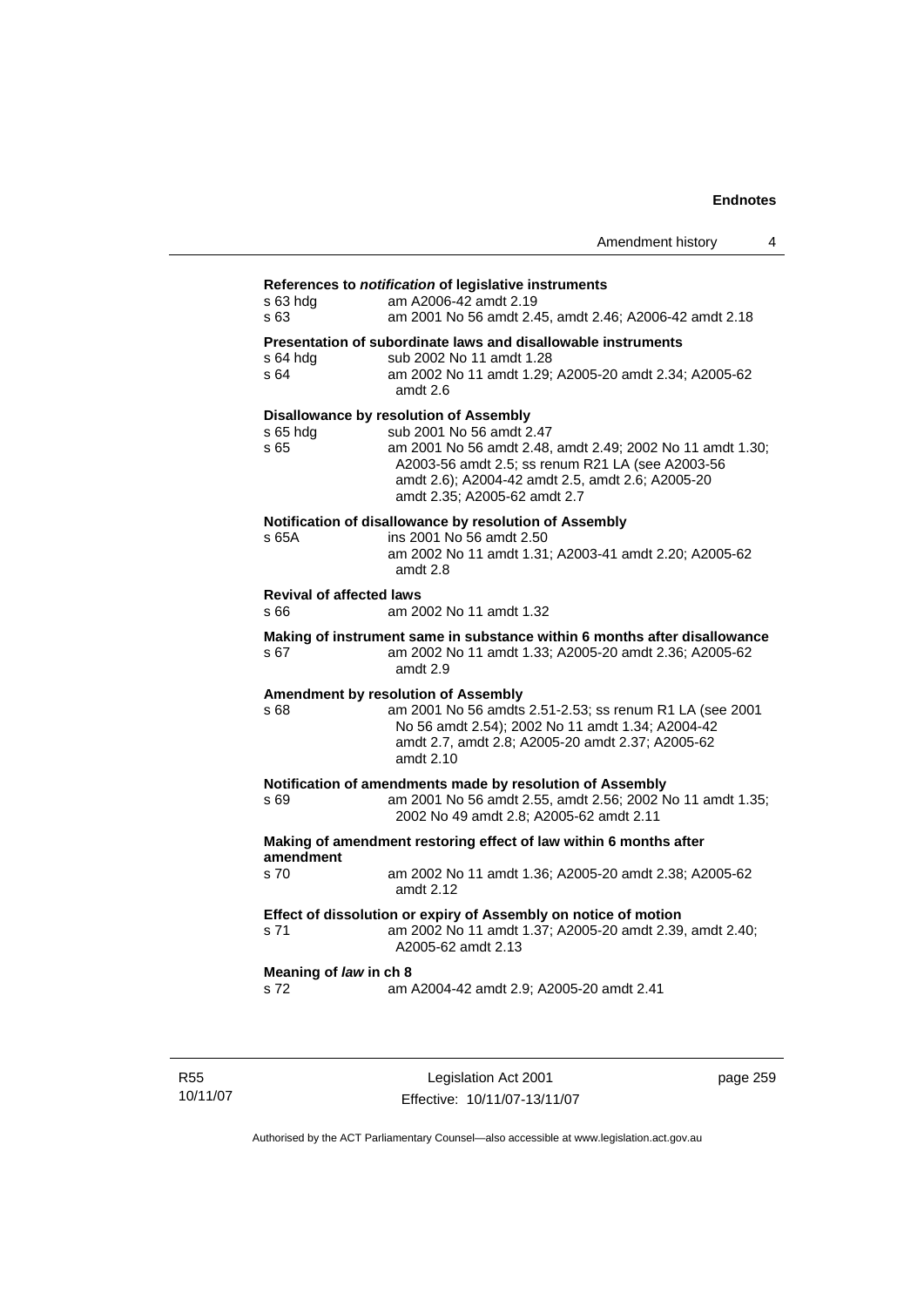4 Amendment history

**General rules about commencement**  s 73 am 2002 No 11 s 13, s 14, amdt 1.38, amdt 1.39; A2003-41 amdt 2.21; A2003-56 amdts 2.7-2.9; A2004-42 amdt 2.10; A2005-20 amdt 2.42; A2006-42 amdt 2.18 **Time of commencement**  s 74 sub 2002 No 11 s 15 **Commencement of naming and commencement provisions**  s 75 hdg sub A2004-42 amdt 2.11<br>s 75 straam 2002 No 11 s 16: 200 am 2002 No 11 s 16: 2002 No 49 amdt 2.9, amdt 2.10; A2003-56 amdt 2.10, amdt 2.11; A2004-42 amdt 2.12; ss renum R27 LA (see A2004-42 amdt 2.13) ; A2006-42 amdt 2.18 **Commencement of provisions identifying amended laws**  s 75AA ins A2006-42 amdt 2.5 **Meaning of commences** *retrospectively*  s 75A ins A2003-56 amdt 2.12 am A2006-42 amdt 2.18 **Retrospective commencement requires clear indication**  ins A2003-56 amdt 2.12 am A2004-42 amdt 2.14; ss renum R27 LA (see A2004-42 amdt 2.15) **Non-prejudicial provision may commence retrospectively**  s 76 am 2002 No 11 amdt 1.40; ss renum R5 LA (see 2002 No 11 amdt 1.41); A2003-56 amdt 2.13, amdt 2.14; A2005-20 amdt 2.46 **Commencement by commencement notice**  s 77 am 2002 No 11 s 17, amdt 1.42; 2002 No 49 amdt 2.11; A2004-42 amdts 2.16-2.18 **Separate commencement of amendments**<br>s 78 **Separate Supply** 2002 No 11 amdt 1.4 sub 2002 No 11 amdt 1.43 **Automatic commencement of postponed law**  s 79 am 2002 No 11 amdt 1.44; 2002 No 49 amdt 2.12; A2003-41 amdt 2.22; A2003-56 amdt 2.15, amdt 2.16; ss renum R21 LA (see A2003-56 amdt 2.17); A2004-42 amdt 2.19; A2005-20 amdt 2.44, amdt 2.45 **Commencement of amendment of uncommenced law**  s 79A ins A2003-41 amdt 2.23 **References to** *commencement* **of law**  s 80 am 2002 No 49 amdt 2.13

page 260 Legislation Act 2001 Effective: 10/11/07-13/11/07

R55 10/11/07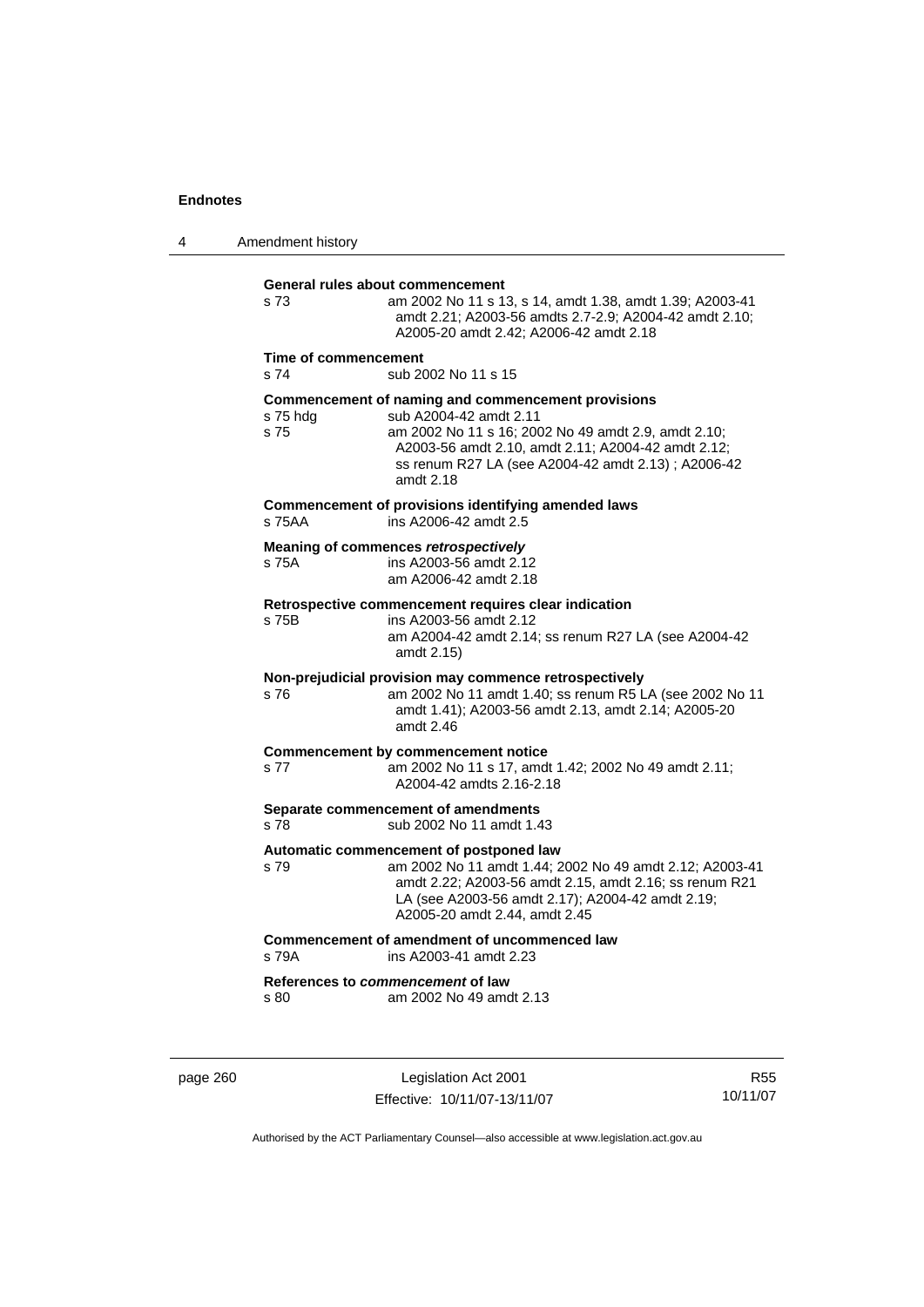|                                  |                                                                                                                                                                                                                                                                                                                                                                                                                                                                                | Amendment history | 4 |
|----------------------------------|--------------------------------------------------------------------------------------------------------------------------------------------------------------------------------------------------------------------------------------------------------------------------------------------------------------------------------------------------------------------------------------------------------------------------------------------------------------------------------|-------------------|---|
| s 81                             | Exercise of powers between notification and commencement<br>am 2002 No 11 amdts 1.45-1.47; A2004-42 amdt 2.20,<br>amdt 2.21; ss renum R27 LA (see A2004-42 amdt 2.22);<br>A2005-5 s 25; ss renum R32 LA (see A2005-5 s 26);<br>A2005-20 amdt 2.46; A2006-42 amdt 2.18                                                                                                                                                                                                          |                   |   |
| Definitions for ch 9<br>s 82     | def law sub A2004-42 amdt 2.23; A2005-20 amdt 2.47<br>def repeal sub 2002 No 49 amdt 2.14<br>am A2004-42 amdt 2.24                                                                                                                                                                                                                                                                                                                                                             |                   |   |
| s 83                             | Consequences of amendment of statutory instrument by Act<br>am 2002 No 11 amdt 1.48, amdt 1.49                                                                                                                                                                                                                                                                                                                                                                                 |                   |   |
| s 84                             | Saving of operation of repealed and amended laws<br>am 2002 No 11 amdt 1.50; ss renum R5 LA (see 2002 No 11<br>amdt 1.51); A2005-20 amdt 2.48                                                                                                                                                                                                                                                                                                                                  |                   |   |
| s 84A                            | Creation of offences and changes in penalties<br>ins 2001 No 56 amdt 2.57<br>am 2002 No 11 amdt 1.52; A2004-42 amdt 2.25; ss renum<br>R27 LA (see A2004-42 amdt 2.26); A2005-20 amdt 2.49                                                                                                                                                                                                                                                                                      |                   |   |
| When repeal takes effect<br>s 85 | sub 2002 No 11 s 18                                                                                                                                                                                                                                                                                                                                                                                                                                                            |                   |   |
| amending laws<br>s 86            | Repealed and amended laws not revived on repeal of repealing and<br>am 2002 No 11 amdt 1.53; ss renum R5 LA (see 2002 No 11<br>amdt 1.54)                                                                                                                                                                                                                                                                                                                                      |                   |   |
| s 87                             | Commencement not undone if repealed<br>am 2002 No 11 amdt 1.55                                                                                                                                                                                                                                                                                                                                                                                                                 |                   |   |
| $s$ 88 hdg<br>s 88               | Repeal does not end effect of transitional laws etc<br>sub 2002 No 49 amdt 2.15<br>am 2002 No 11 amdt 1.56; A2003-56 amdt 2.18; A2005-20<br>amdt 2.50, amdt 2.51; ss renum R34 LA (see A2005-20<br>amdt 2.52); A2006-42 amdt 2.6, amdt 2.7                                                                                                                                                                                                                                     |                   |   |
| s 89                             | Automatic repeal of certain laws and provisions<br>am 2002 No 11 amdts 1.57-1.59; ss renum R5 LA (see 2002<br>No 11 amdt 1.60); 2002 No 30 amdt 2.3; 2002 No 49<br>amdts 2.16-2.18, 2.20-2.23; ss renum R13 LA (see 2002<br>No 49 amdt 2.19); A2003-56 amdts 2.19-2.23; ss renum R21<br>LA (see A2003-56 amdt 2.24); A2004-42 amdt 2.27,<br>amdt 2.28, amdts 2.30-2.32; ss renum R27 LA (see<br>A2004-42 amdt 2.29); A2005-20 amdts 2.53-2.56; A2006-42<br>amdt 2.8, amdt 2.18 |                   |   |

R55 10/11/07

Legislation Act 2001 Effective: 10/11/07-13/11/07 page 261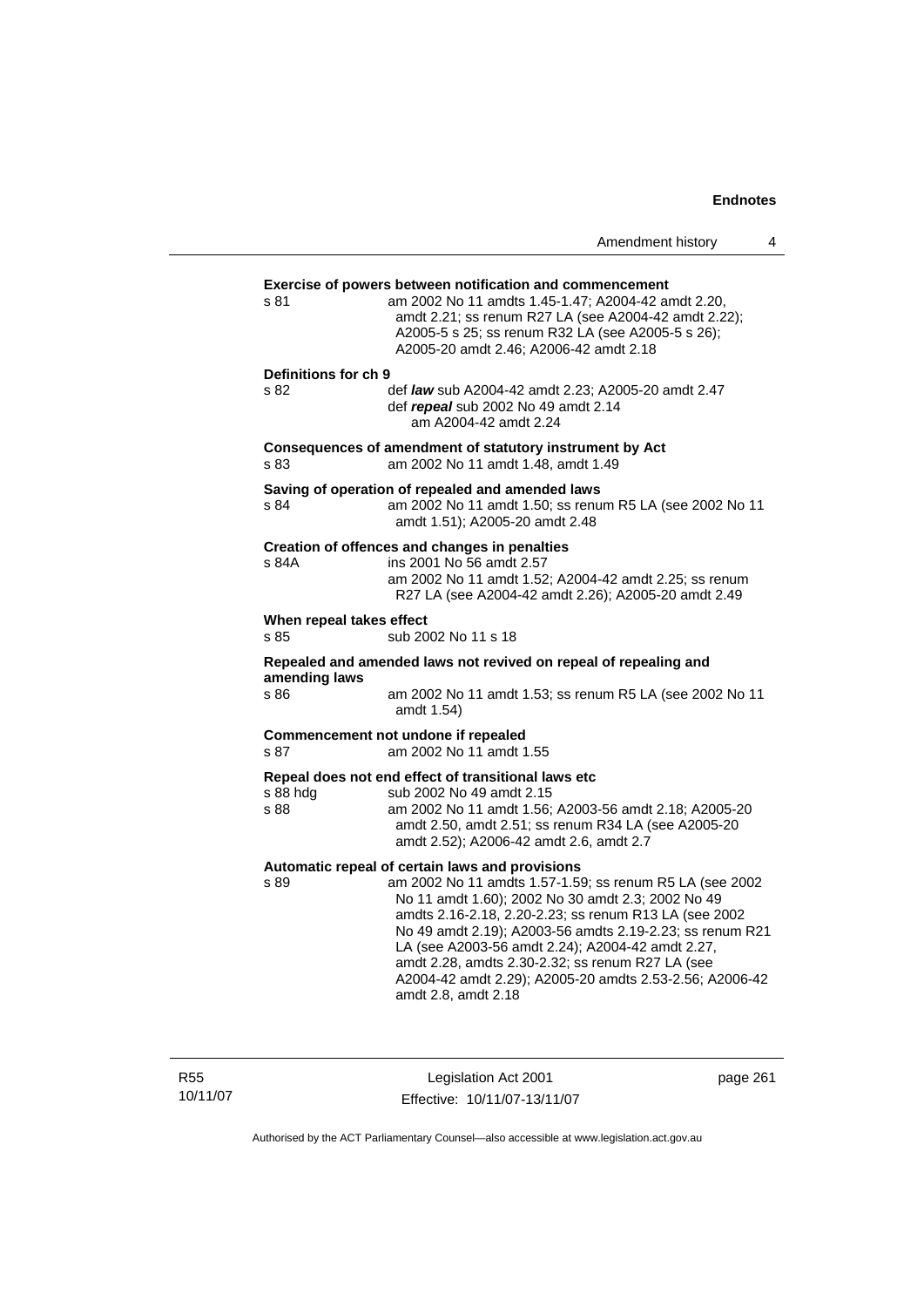| 4 | Amendment history                                                                                                                                                                                                                                                   |
|---|---------------------------------------------------------------------------------------------------------------------------------------------------------------------------------------------------------------------------------------------------------------------|
|   | Insertion of provisions by amending law<br>s 91<br>am 2001 No 56 amdt 2.58; 2002 No 11 amdts 1.61-1.63;<br>ss renum R5 LA (see 2002 No 11 amdt 1.64); A2003-41<br>amdt 2.24; A2004-42 amdt 2.33, amdt 2.34; A2005-20<br>amdt 2.57                                   |
|   | Amendment to be made whenever possible<br>am 2002 No 11 amdts 1.65-1.68; A2005-20 amdt 2.58<br>s 92                                                                                                                                                                 |
|   | Provisions included in another provision for amendment purposes<br>am 2001 No 56 amdt 2.59, amdt 2.60; 2002 No 11 amdt 1.69;<br>s 93<br>A2004-42 amdt 2.35, amdt 2.36; A2005-20 amdt 2.59                                                                           |
|   | Continuance of appointments etc made under amended provisions<br>am 2002 No 11 amdt 1.70; ss renum R5 LA (see 2002 No 11<br>s 94<br>amdt 1.71); 2002 No 49 amdt 2.24; A2003-41 amdt 2.25                                                                            |
|   | <b>Status of modifications</b><br>s 95<br>am 2002 No 11 amdt 1.72, amdt 1.73                                                                                                                                                                                        |
|   | <b>Relocated provisions</b><br>s 96<br>am 2002 No 11 amdt 1.74; A2005-20 amdt 2.60                                                                                                                                                                                  |
|   | <b>Referring to laws</b><br>ch 10 hdg<br>sub A2005-20 amdt 2.61                                                                                                                                                                                                     |
|   | Definitions for ch 10<br>s 97 hdg<br>sub 2001 No 56 amdt 2.61<br>s 97<br>am 2001 No 56 amdt 2.62<br>sub A2005-20 amdt 2.61<br>def ACT law ins A2005-20 amdt 2.61<br>def <i>law</i> ins A2005-20 amdt 2.61<br>def law of another jurisdiction ins A2005-20 amdt 2.61 |
|   | References to ACT law include law containing reference<br>am 2002 No 11 amdt 1.75<br>s 98<br>sub A2005-20 amdt 2.61                                                                                                                                                 |
|   | References in ACT statutory instruments to the Act<br>am A2003-56 amdt 2.25<br>s 99<br>sub A2005-20 amdt 2.61                                                                                                                                                       |
|   | <b>Referring to particular ACT laws</b><br>s 100<br>am A2003-56 amdt 2.26<br>sub A2005-20 amdt 2.61                                                                                                                                                                 |
|   | Referring to particular laws of other jurisdictions etc<br>am 2002 No 49 amdt 2.25<br>s 101<br>sub A2005-20 amdt 2.61                                                                                                                                               |
|   |                                                                                                                                                                                                                                                                     |

page 262 Legislation Act 2001 Effective: 10/11/07-13/11/07

R55 10/11/07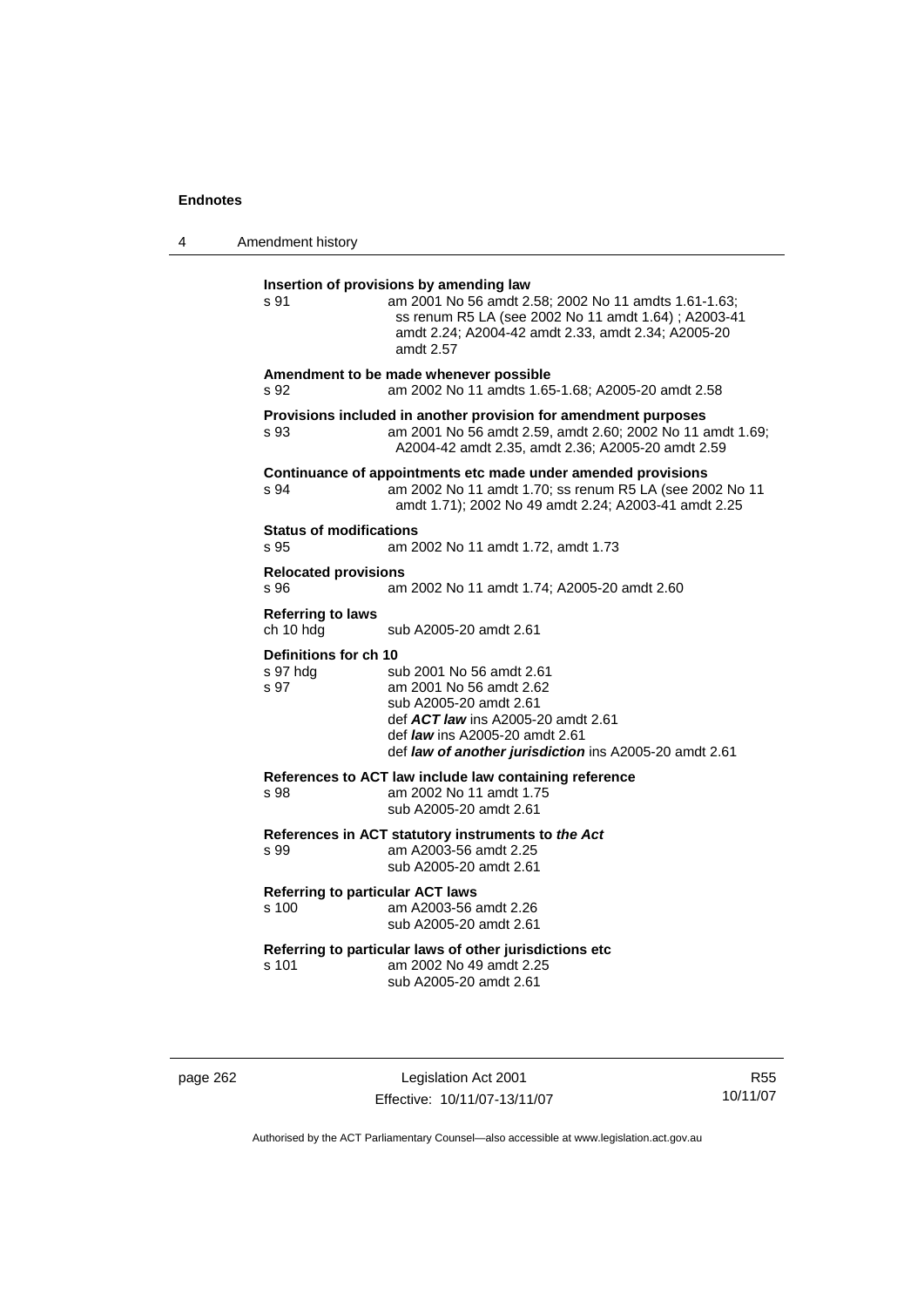| s 101A                                        | ins 2001 No 56 amdt 2.63<br>om A2005-20 amdt 2.61                                                                                                                                                            |
|-----------------------------------------------|--------------------------------------------------------------------------------------------------------------------------------------------------------------------------------------------------------------|
| s 101B                                        | References to paragraphs etc<br>ins 2001 No 56 amdt 2.63<br>om A2005-20 amdt 2.61                                                                                                                            |
| s 102                                         | References to laws include references to laws as in force from time to time<br>am 2002 No 11 amdt 1.76, amdt 1.77; A2003-56 amdt 2.27;<br>ss renum R21 LA (see A2003-56 amdt 2.28)<br>sub A2005-20 amdt 2.61 |
| References to repealed laws<br>s 103          | sub A2005-20 amdt 2.61                                                                                                                                                                                       |
| s 104                                         | References to laws include references to instruments under laws<br>am 2001 No 56 amdt 2.64<br>sub A2005-20 amdt 2.61                                                                                         |
| s 105                                         | Referring to provisions of laws<br>am 2002 No 11 amdt 1.78, amdt 1.79<br>sub A2005-20 amdt 2.61                                                                                                              |
| s 106                                         | References to provisions of laws are inclusive<br>am 2002 No 30 amdt 2.4<br>sub A2005-20 amdt 2.61                                                                                                           |
| s 106A                                        | References to paragraphs etc of laws<br>ins A2005-20 amdt 2.61                                                                                                                                               |
| Meaning of law in ch 11<br>s 107 hdg<br>s 107 | sub A2004-42 amdt 2.37<br>def law am A2003-41 amdt 2.26; A2005-20 amdt 2.62<br>def republication ins A2004-42 amdt 2.38                                                                                      |
| <b>Republication in register</b><br>s 108     | am 2001 No 56 amdt 2.65                                                                                                                                                                                      |
| s 109                                         | Republications may be published with other information<br>am A2003-41 amdt 2.27                                                                                                                              |
| s 111                                         | <b>Incorporation of amendments</b><br>am A2005-20 amdt 2.63, amdt 2.64                                                                                                                                       |
| s 114                                         | Authorisation for parliamentary counsel<br>am 2001 No 70 amdt 1.8                                                                                                                                            |
| s 116                                         | Ambit of editorial amendments<br>am A2003-56 amdt 2.29; A2005-20 amdts 2.65-2.68,<br>amdt 2.146                                                                                                              |

R55 10/11/07

Legislation Act 2001 Effective: 10/11/07-13/11/07 page 263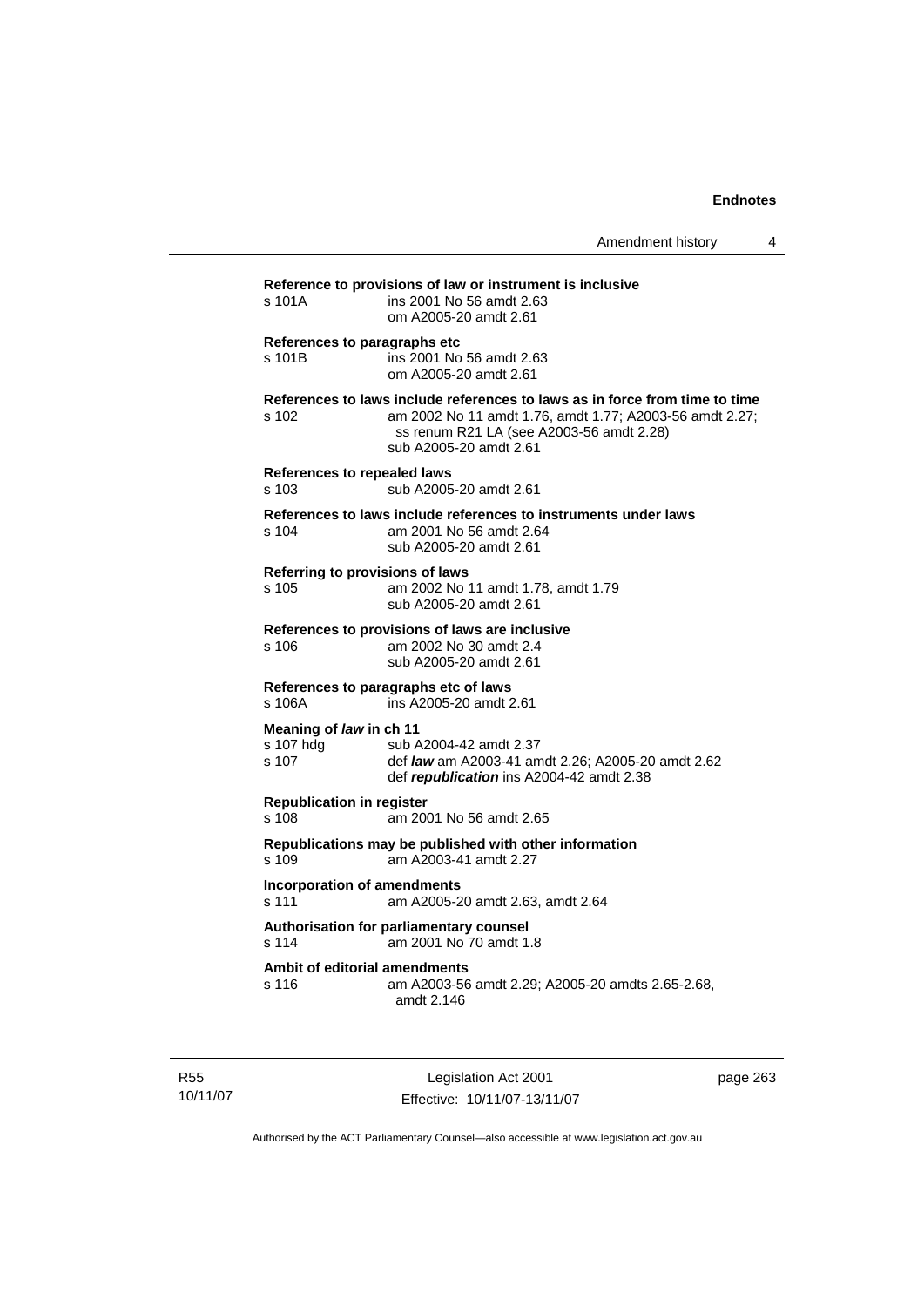| 4 | Amendment history                         |                                                                                                                                                                                                                                                                      |
|---|-------------------------------------------|----------------------------------------------------------------------------------------------------------------------------------------------------------------------------------------------------------------------------------------------------------------------|
|   | s 119                                     | Delegation by parliamentary counsel<br>renum as s 260                                                                                                                                                                                                                |
|   | ch 12 hdg                                 | Scope of Acts and statutory instruments<br>orig ch 12 hdg renum as ch 19 hdg and then ch 20 hdg<br>ins 2001 No 56 amdt 2.68                                                                                                                                          |
|   | s 120                                     | Act to be interpreted not to exceed legislative powers of Assembly<br>orig s 120 renum as s 261<br>ins 2001 No 56 amdt 2.68<br>am 2002 No 11 amdt 1.80                                                                                                               |
|   | <b>Binding effect of Acts</b><br>s 121    | orig s 121 renum as s 262 and then s 302<br>ins 2002 No 11 s 19<br>am A2006-38 amdt 1.8                                                                                                                                                                              |
|   | <b>Application to Territory</b><br>s 122  | orig s 122 renum as s 263<br>ins 2001 No 56 amdt 2.68<br>am 2002 No 11 amdt 1.81                                                                                                                                                                                     |
|   | Application of s 47 (2) and (3)<br>s 122A | renum as s 264 and then s 304                                                                                                                                                                                                                                        |
|   | Application of s 61 and s 62<br>s 123     | renum as s 265 and then s 305                                                                                                                                                                                                                                        |
|   | <b>Application of s 69</b><br>s 124       | renum as s 266                                                                                                                                                                                                                                                       |
|   | ch 13 hdg                                 | <b>Structure of Acts and statutory instruments</b><br>orig ch 13 hdg renum as ch 20 hdg and then ch 21 hdg<br>ins 2001 No 56 amdt 2.68                                                                                                                               |
|   | General<br>pt 13.1 hdg                    | ins 2001 No 56 amdt 2.68                                                                                                                                                                                                                                             |
|   | Meaning of law in ch 13<br>s 125          | orig s 125 renum as s 267 and then s 306<br>ins 2001 No 56 amdt 2.68<br>am A2005-20 amdt 2.69                                                                                                                                                                        |
|   | s 126                                     | Material that is part of Act or statutory instrument<br>orig s 126 renum as s 268 and then s 307<br>ins 2001 No 56 amdt 2.68<br>am 2002 No 11 amdt 1.82; 2002 No 30 amdt 2.5; A2003-56<br>amdt 2.30; ss renum R21 LA (see A2003-56 amdt 2.31);<br>A2005-20 amdt 2.70 |

page 264 Legislation Act 2001 Effective: 10/11/07-13/11/07

R55 10/11/07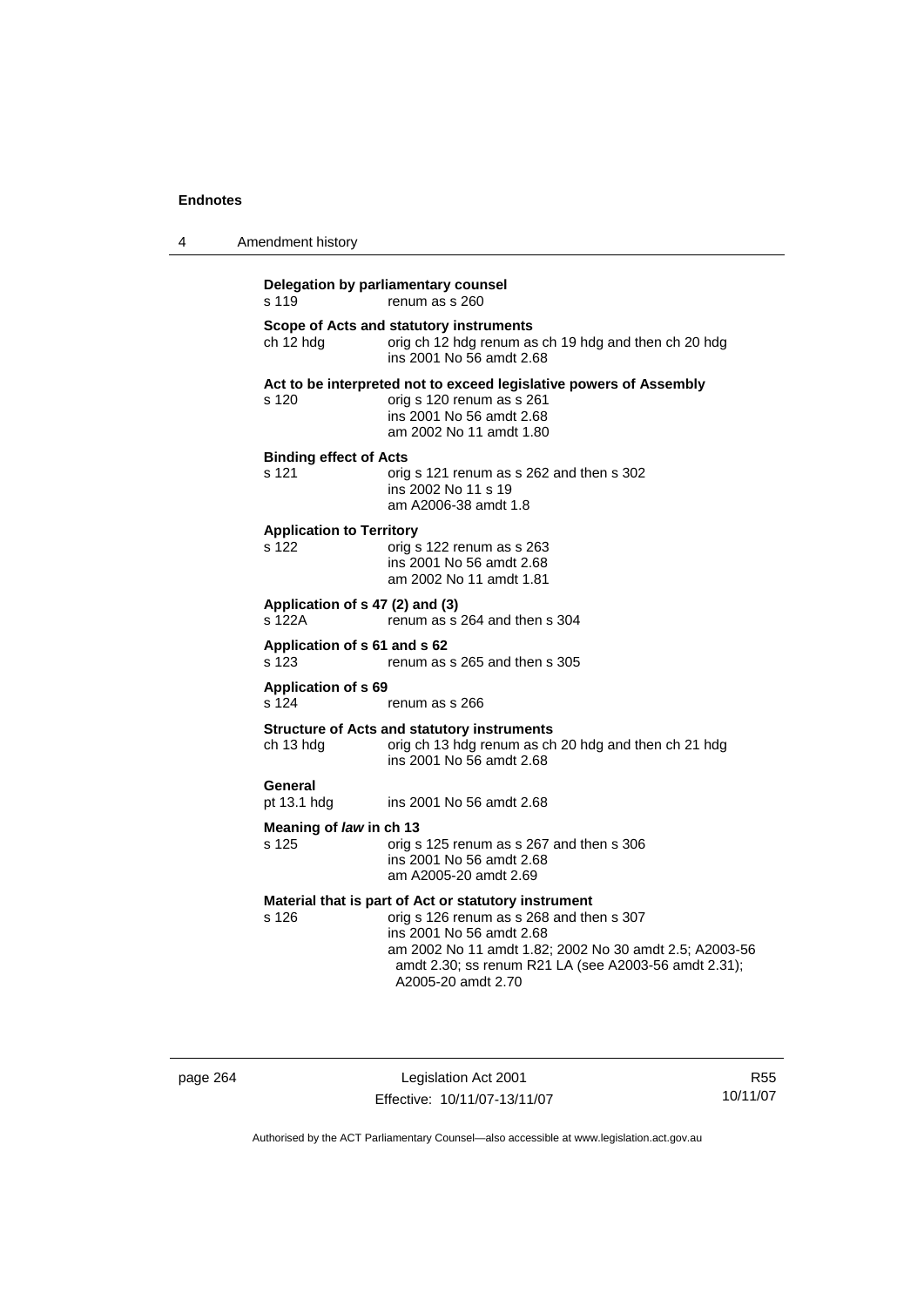|                                                      |                                                                                                                                                                                 | Amendment history | 4 |
|------------------------------------------------------|---------------------------------------------------------------------------------------------------------------------------------------------------------------------------------|-------------------|---|
| s 127                                                | Material that is not part of Act or statutory instrument<br>orig s 127 renum as s 269 and then s 308<br>ins 2001 No 56 amdt 2.68<br>am 2002 No 11 amdt 1.83; A2005-20 amdt 2.71 |                   |   |
| s 128                                                | Status of certain instruments as notifiable instruments<br>renum as s 270 and then s 309                                                                                        |                   |   |
| gazette<br>s 129                                     | Compliance with authorisation or requirement to do something by notice in<br>renum as s 271 and then s 310                                                                      |                   |   |
| <b>Particular kinds of provisions</b><br>pt 13.2 hdg | ins 2001 No 56 amdt 2.68                                                                                                                                                        |                   |   |
| What is a definition?<br>s 130                       | orig s 130 renum as s 272 and then s 313<br>ins 2001 No 56 amdt 2.68<br>am A2003-56 amdts 2.32-2.34                                                                             |                   |   |
| <b>Signpost definitions</b><br>s 131                 | ins 2001 No 56 amdt 2.68<br>am 2002 No 49 amdt 2.26, amdt 2.27; A2003-56 amdt 2.35,<br>amdt 2.36; ss renum R21 LA (see A2003-56 amdt 2.37)                                      |                   |   |
| <b>Examples</b><br>s 132                             | ins 2001 No 56 amdt 2.68<br>am 2002 No 11 amdt 1.84                                                                                                                             |                   |   |
| <b>Penalty units</b><br>s 133                        | ins 2001 No 56 amdt 2.68<br>am 2002 No 11 amdt 1.85                                                                                                                             |                   |   |
| s 134                                                | Penalties at end of sections and subsections<br>ins 2001 No 56 amdt 2.68<br>am 2002 No 11 amdt 1.86; 2002 No 49 amdt 2.28; A2005-20<br>amdt 2.72; amdt 2.73                     |                   |   |
| s 135                                                | Penalties not at end of sections and subsections<br>ins 2001 No 56 amdt 2.68<br>am 2002 No 11 amdt 1.87; 2002 No 49 amdt 2.29; A2005-20<br>amdt 2.74, amdt 2.75                 |                   |   |
| ch 14 hdg                                            | Interpretation of Acts and statutory instruments<br>ins 2002 No 11 s 20<br>sub A2003-18 s 4                                                                                     |                   |   |
| <b>Purpose and scope</b><br>pt 14.1 hdg              | ins A2003-18 s 4                                                                                                                                                                |                   |   |

R55 10/11/07

Legislation Act 2001 Effective: 10/11/07-13/11/07 page 265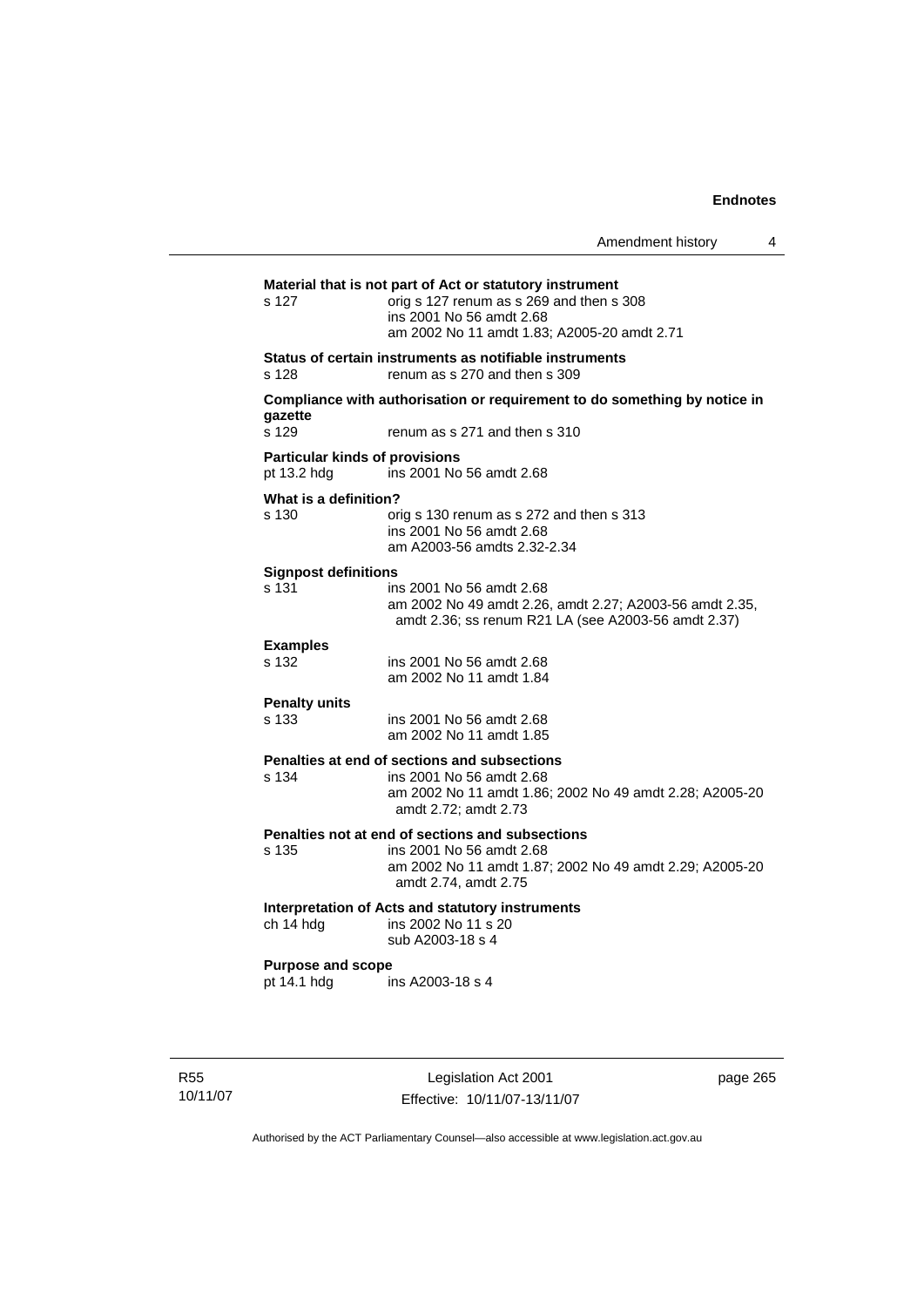4 Amendment history

| Meaning of Act in ch 14<br>s 136                            | ins 2001 No 56 amdt 2.68<br>om 2002 No 11 amdt 1.88<br>ins A2003-18 s 4                                                                                                     |
|-------------------------------------------------------------|-----------------------------------------------------------------------------------------------------------------------------------------------------------------------------|
| Purpose and scope of ch 14<br>s 137                         | ins 2002 No 11 s 20<br>sub A2003-18 s 4                                                                                                                                     |
| Key principles of interpretation<br>pt 14.2 hdg             | ins A2003-18 s 4                                                                                                                                                            |
| s 138                                                       | Meaning of working out the meaning of an Act<br>reloc from IA 2002 No 11 amdt 2.63<br>sub A2003-18 s 4                                                                      |
| s 139                                                       | Interpretation best achieving Act's purpose<br>reloc from IA 2002 No 11 amdt 2.63<br>pars renum R5 LA<br>am 2002 No 49 amdt 2.30<br>sub A2003-18 s 4<br>am A2004-5 amdt 2.7 |
| Legislative context<br>s 140                                | ins A2003-18 s 4<br>am A2006-23 amdt 1.211                                                                                                                                  |
| Non-legislative context generally<br>s 141                  | ins A2003-18 s 4<br>am A2003-41 amdt 2.28                                                                                                                                   |
| s 142                                                       | Non-legislative context-material that may be considered<br>ins A2003-18 s 4<br>am A2003-41 amdt 2.29; table renum R22 LA; A2005-20<br>amdt 2.76                             |
| s 143                                                       | Law stating material for consideration in working out meaning<br>ins A2003-18 s 4                                                                                           |
| Aids to interpretation<br>ch 15 hdg                         | ins 2001 No 56 amdt 2.68<br>ch 15 hdg note om 2002 No 11 amdt 1.89                                                                                                          |
| General<br>pt 15.1 hdg                                      | ins 2001 No 56 amdt 2.68                                                                                                                                                    |
| <b>Meaning of commonly-used terms</b><br>s 144 hdg<br>s 144 | sub A2003-56 amdt 2.38<br>ins 2001 No 56 amdt 2.68                                                                                                                          |
|                                                             |                                                                                                                                                                             |

page 266 Legislation Act 2001 Effective: 10/11/07-13/11/07

R55 10/11/07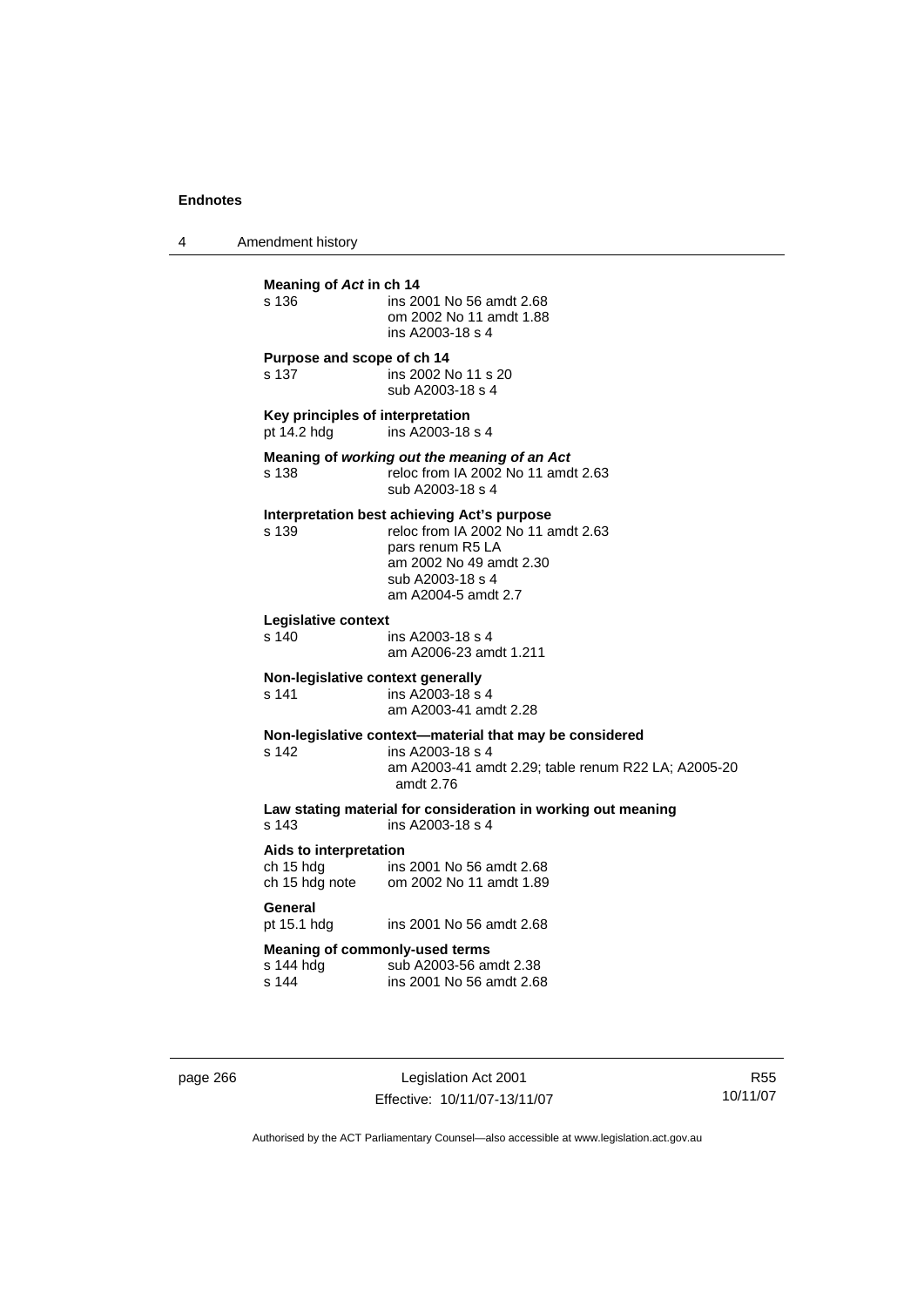Amendment history 4 **Gender and number**  ins 2001 No 56 amdt 2.68 am 2002 No 11 amdt 1.90 **Meaning of** *may* **and** *must* s 146 ins 2001 No 56 amdt 2.68 am 2002 No 11 amdt 1.91, amdt 1.92; 2002 No 30 amdt 2.6; A2003-56 amdt 2.39; A2005-20 amdt 2.77 **Changes of drafting practice not to affect meaning**  s 147 ins 2001 No 56 amdt 2.68 am 2002 No 11 amdt 1.93 **Terms used in instruments have same meanings as in authorising laws**  s 148 ins 2001 No 56 amdt 2.68 am 2002 No 11 amdt 1.94; A2003-56 amdt 2.40 **Age in years**  s 149 ins 2001 No 56 amdt 2.68 am 2002 No 11 amdt 1.95 **Measurement of distance**  s 150 ins 2001 No 56 amdt 2.68 am 2002 No 11 amdt 1.96 **Working out periods of time generally**  s 151 ins 2002 No 11 s 21 am 2002 No 49 amdt 2.31; A2003-56 amdt 2.41 sub A2005-62 amdt 2.14 am A2006-42 amdt 2.9, amdt 2.10; ss renum R47 LA (10)-(12) exp 11 January 2007 (s 151 (12)) **Periods of time ending on non-working days**  s 151A ins A2005-62 amdt 2.14 am A2006-42 amdt 2.11 (5)-(7) exp 11 January 2007 (s 151A (7)) **Doing things for which no time is fixed**<br>s 151B ins A2005-62 amdt 2. ins A2005-62 amdt 2.14 **Power to extend time**  s 151C ins A2005-62 amdt 2.14 **Continuing effect of obligations**<br> **s** 152 **ins 2002 No 11** ins 2002 No 11 s 21 sub 2002 No 49 amdt 2.32 **Definitions**  ins 2001 No 56 amdt 2.68

R55 10/11/07

Legislation Act 2001 Effective: 10/11/07-13/11/07 page 267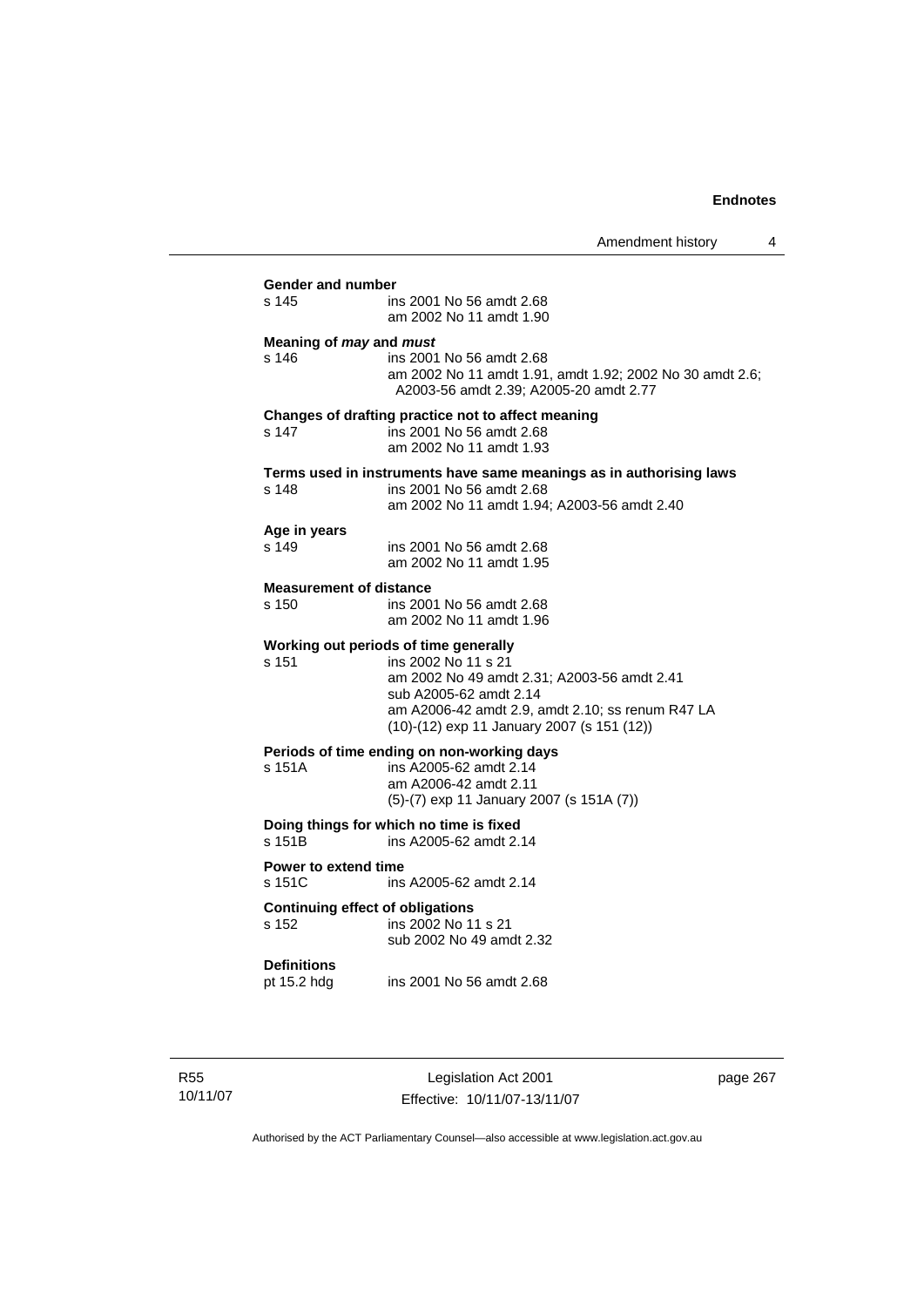| 4 | Amendment history                               |                                                                                                                                                                                                |
|---|-------------------------------------------------|------------------------------------------------------------------------------------------------------------------------------------------------------------------------------------------------|
|   | s 155                                           | Definitions apply subject to contrary intention<br>ins 2001 No 56 amdt 2.68<br>am 2002 No 11 amdt 1.97, amdt 1.98                                                                              |
|   | s 156                                           | Application of definitions in dictionaries and sections<br>ins 2001 No 56 amdt 2.68<br>am A2003-56 amdt 2.42; A2005-20 amdts 2.78-2.80                                                         |
|   | s 157                                           | Defined terms-other parts of speech and grammatical forms<br>ins 2001 No 56 amdt 2.68<br>sub 2002 No 11 amdt 1.99<br>am A2003-56 amdt 2.43                                                     |
|   | pt 15.3 hdg                                     | References to various entities and things<br>ins 2001 No 56 amdt 2.68                                                                                                                          |
|   | References to people generally<br>s 160         | ins 2001 No 56 amdt 2.68<br>am 2002 No 11 amdt 1.100, amdt 1.101                                                                                                                               |
|   | <b>Corporations liable to offences</b><br>s 161 | ins 2001 No 56 amdt 2.68<br>am 2002 No 11 amdt 1.102; 2002 No 51 amdt 1.23; 2002<br>No 49 amdt 2.33                                                                                            |
|   | s 162                                           | References to a Minister or the Minister<br>ins 2001 No 56 amdt 2.68                                                                                                                           |
|   | s 163                                           | References to a chief executive or the chief executive<br>ins 2001 No 56 amdt 2.68<br>am A2005-44 amdt 1.5                                                                                     |
|   | s 164                                           | References to Australian Standards etc<br>ins 2001 No 56 amdt 2.68<br>sub A2003-56 amdt 2.44                                                                                                   |
|   | s 165                                           | References to Assembly committees that no longer exist<br>ins 2001 No 56 amdt 2.68                                                                                                             |
|   | representative etc<br>s 168                     | References to person with interest in land include personal<br>ins 2001 No 56 amdt 2.68<br>am 2002 No 11 amdt 1.103                                                                            |
|   | s 169                                           | References to domestic partner and domestic partnership<br>ins A2003-14 s 4<br>am A2006-22 amdt 1.72, amdt 1.73 (A2006-22 rep before<br>commenced by disallowance (see Cwlth Gaz 2006 No S93)) |
|   | References to transgender people<br>s 169A      | ins A2003-14 s 4                                                                                                                                                                               |
|   |                                                 |                                                                                                                                                                                                |

page 268 Legislation Act 2001 Effective: 10/11/07-13/11/07

R55 10/11/07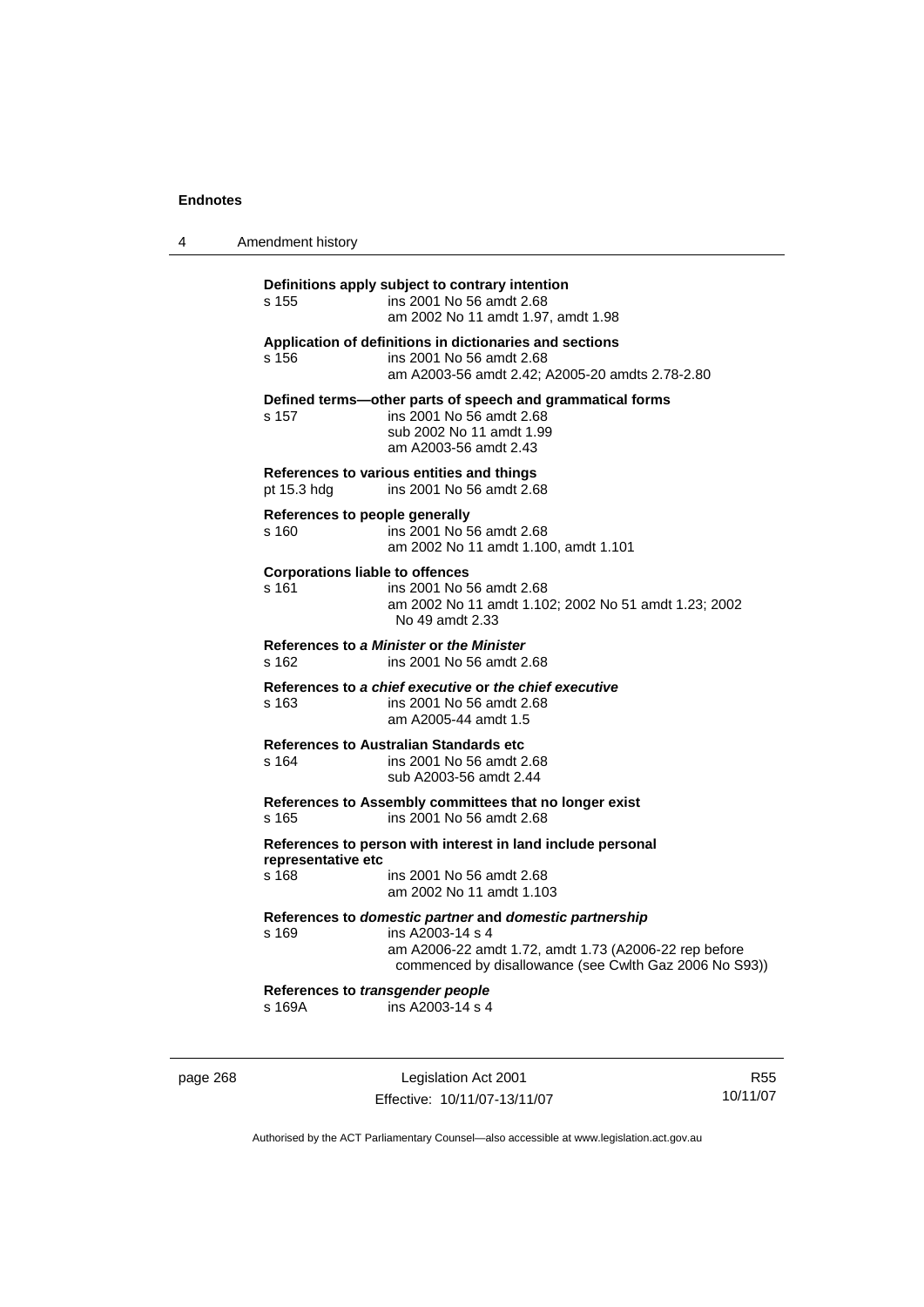| Amendment history |  |
|-------------------|--|
|-------------------|--|

**References to** *intersex people*  s 169B ins A2003-14 s 4 **Preservation of certain common law privileges**  pt 15.4 hdg ins 2002 No 11 s 22 **Privileges against selfincrimination and exposure to civil penalty**  s 170 ins 2002 No 11 s 22 **Client legal privilege**  s 171 ins 2002 No 11 s 22 **Courts, tribunals and other decision-makers**  ins 2001 No 56 amdt 2.68 **Meaning of** *law* **in ch 16**  s 175 ins 2001 No 56 amdt 2.68 am A2005-20 amdt 2.81 **Jurisdiction of courts and tribunals**  s 176 ins 2001 No 56 amdt 2.68 am 2002 No 11 amdt 1.104 **Recovery of amounts owing under laws**  s 177 ins 2001 No 56 amdt 2.68 am 2002 No 11 amdt 1.105 **Power to decide includes power to take evidence etc** s 178 hdq am A2003-41 amdt 2.30 am A2003-41 amdt 2.30 s 178 ins 2001 No 56 amdt 2.68 am 2002 No 11 amdt 1.106, amdt 1.107; A2003-41 amdt 2.31 sub A2005-53 amdt 1.92 **Content of statements of reasons for decisions**  s 179 ins 2001 No 56 amdt 2.68 am 2002 No 11 amdt 1.108; A2003-56 amdt 2.45 **Power to make decision includes power to reverse or change**  s 180 ins 2001 No 56 amdt 2.68 am 2002 No 11 amdt 1.109 **Entities and positions**  ch 17 hdg ins 2001 No 56 amdt 2.68 **Meaning of** *law* **in ch 17**  s 182 (prev s 185) ins 2001 No 56 amdt 2.68 renum 2002 No 11 amdt 1.110 sub A2003-56 amdt 2.46 am A2005-20 amdt 2.81

R55 10/11/07

Legislation Act 2001 Effective: 10/11/07-13/11/07 page 269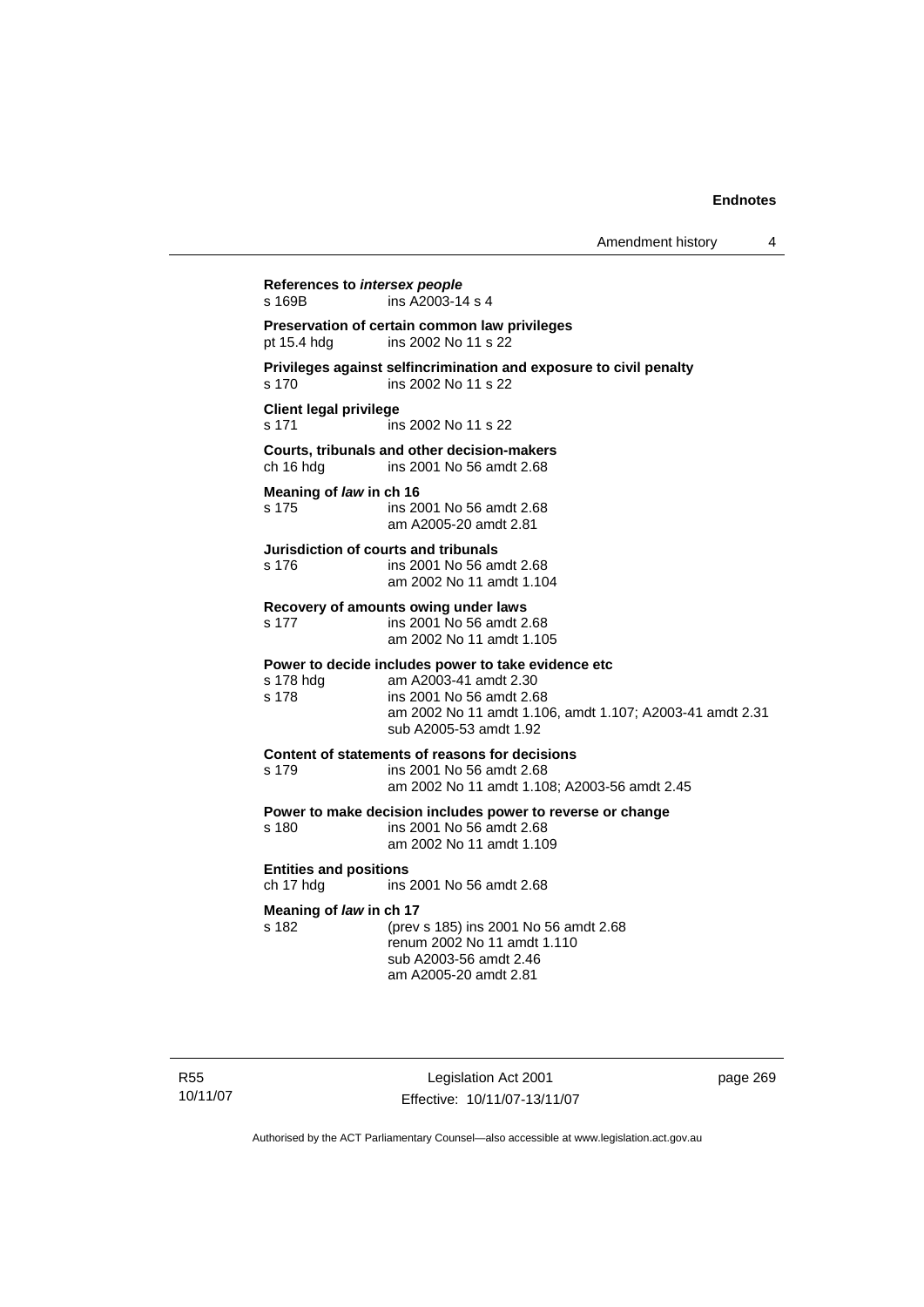4 Amendment history

| s 183                                 | Change of name of entity<br>(prev s 187) ins 2001 No 56 amdt 2.68<br>renum 2002 No 11 amdt 1.112<br>am A2003-56 amdt 2.47<br>sub A2005-20 amdt 2.83                                             |
|---------------------------------------|-------------------------------------------------------------------------------------------------------------------------------------------------------------------------------------------------|
| s 184                                 | Change in constitution of entity<br>(prev s 188) ins 2001 No 56 amdt 2.68<br>renum 2002 No 11 amdt 1.112                                                                                        |
| <b>References to entity</b><br>s 184A | ins A2005-20 amdt 2.84                                                                                                                                                                          |
| s 185                                 | References to occupant of position<br>orig s 185 renum as s 182<br>(prev s 189) ins 2001 No 56 amdt 2.68<br>renum 2002 No 11 amdt 1.112<br>am A2003-56 amdt 2.48; A2005-20 amdt 2.85, amdt 2.86 |
| Change of name of position<br>s 186   | (orig s 186) ins 2001 No 56 amdt 2.68<br>om 2002 No 11 amdt 1.111<br>(prev s 190) ins 2001 No 56 amdt 2.68<br>renum 2002 No 11 amdt 1.112<br>am A2003-56 amdt 2.49<br>sub A2005-20 amdt 2.87    |
| Chair and deputy chair etc<br>s 187   | orig s 187 renum as s 183<br>(prev s 191) ins 2001 No 56 amdt 2.68<br>renum 2002 No 11 amdt 1.112<br>sub A2005-20 amdt 2.88                                                                     |
| <b>Offences</b><br>ch 18 hdg          | orig ch 18 hdg renum as ch 19 hdg<br>ins 2002 No 11 s 23                                                                                                                                        |
| <b>Introductory</b><br>pt 18.1 hdg    | renum as pt 19.1 hdg                                                                                                                                                                            |
| <b>Functions</b><br>pt 18.2 hdg       | renum as pt 19.2 hdg                                                                                                                                                                            |
| <b>Appointments</b>                   | renum as pt 19.3 hdg                                                                                                                                                                            |
| pt 18.3 hdg                           |                                                                                                                                                                                                 |
| div 18.3.1 hdg                        | Appointments—other than acting appointments<br>renum as div 19.3.1.hdg                                                                                                                          |

page 270 Legislation Act 2001 Effective: 10/11/07-13/11/07

R55 10/11/07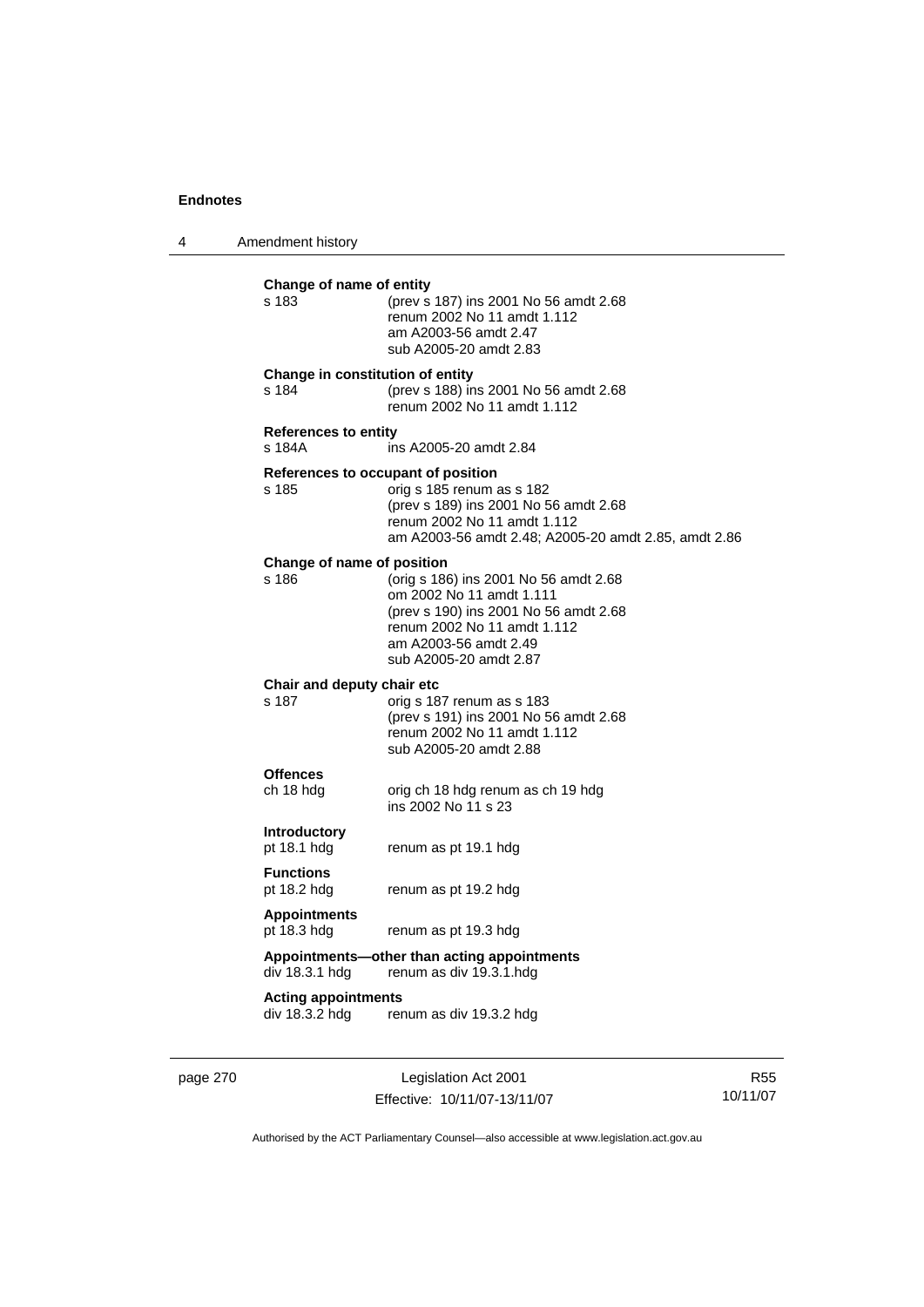# Amendment history 4 **Delegations**  renum as pt 19.4 hdg **Service of documents**  pt 18.5 hdg renum as pt 19.5 hdg **Other matters**<br>pt 18.6 hdg renum as pt 19.7 hdg **Meaning of** *ACT law* **in ch 18**  s 188 orig s 188 renum as s 184 ins 2002 No 11 s 23 sub A2005-20 amdt 2.89 **Reference to offence includes reference to related ancillary offences**  orig s 189 renum as s 185 ins 2002 No 11 s 23 am 2002 No 51 amdt 1.24, amdt 1.25; A2005-20 amdt 2.90, amdt 2.91; A2005-53 amdt 1.93 **Indictable and summary offences**  orig s 190 renum as s 186 ins 2002 No 11 s 23 am A2003-56 amdt 2.50; ss renum R21 LA (see A2003-56 amdt 2.51); A2005-20 amdt 2.92 **Offences against 2 or more laws**  s 191 orig s 191 renum as s 187 ins 2002 No 11 s 23 am A2005-20 amdts 2.93-2.96 **When must prosecutions begin?**  s 192 ins 2002 No 11 s 23 am 2002 No 51 amdt 1.26; A2004-32 s 90; A2005-5 s 27; A2005-20 amdt 2.97; A2005-53 amdt 1.94; A2005-62 amdt 2.15, amdt 2.16; A2007-16 amdt 2.1, amdt 2.2 **Continuing offences**  ins 2002 No 11 s 23 am A2005-20 amdt 2.98 **Administrative and machinery provisions**  ch 19 hdg (prev ch 12 hdg) renum as ch 19 hdg and then ch 20 hdg (prev ch 18 hdg) ins 2001 No 56 amdt 2.68 renum as ch 19 hdg 2002 No 11 s 24 **Introductory**  pt 19.1 hdg (prev pt 18.1 hdg) ins 2001 No 56 amdt 2.68 renum 2002 No 11 s 24

R55 10/11/07

Legislation Act 2001 Effective: 10/11/07-13/11/07 page 271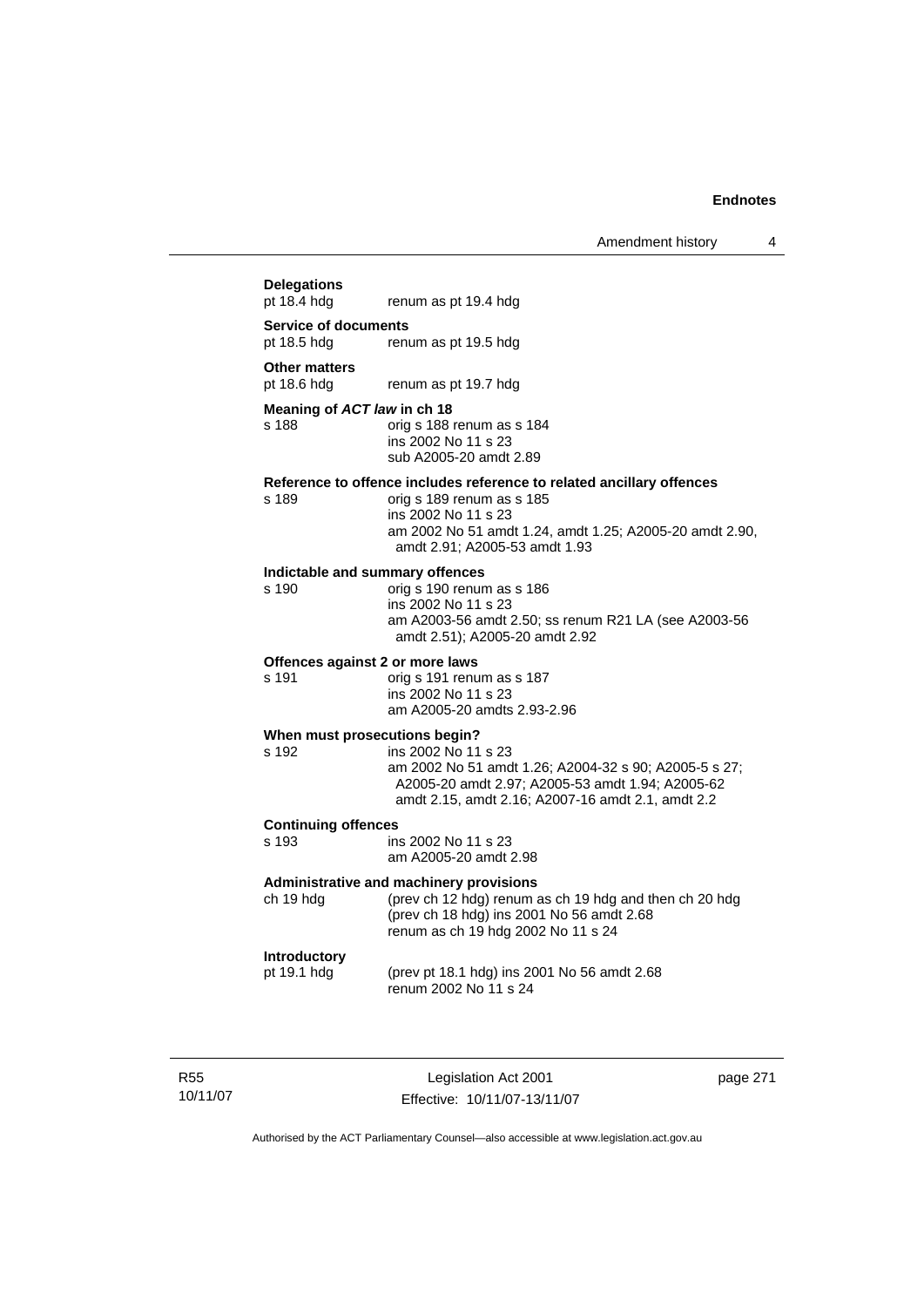| 4 | Amendment history                                         |                                                                                                                                                                                             |  |  |
|---|-----------------------------------------------------------|---------------------------------------------------------------------------------------------------------------------------------------------------------------------------------------------|--|--|
|   | Meaning of law in ch 19<br>s 195                          | ins 2001 No 56 amdt 2.68<br>am A2005-20 amdt 2.99                                                                                                                                           |  |  |
|   | <b>Functions</b><br>pt 19.2 hdg                           | (prev pt 18.2 hdg) ins 2001 No 56 amdt 2.68<br>renum 2002 No 11 s 24                                                                                                                        |  |  |
|   | s 196                                                     | Provision giving function gives power to exercise function<br>ins 2001 No 56 amdt 2.68                                                                                                      |  |  |
|   | s 197                                                     | Statutory functions may be exercised from time to time<br>ins 2001 No 56 amdt 2.68<br>am 2002 No 11 amdt 1.113, amdt 1.114; A2005-20<br>amdt 2.100                                          |  |  |
|   | <b>Functions of bodies</b><br>s 199                       | ins 2001 No 56 amdt 2.68<br>am 2002 No 11 amdt 1.115, amdt 1.116; ss renum R5 LA<br>(see 2002 No 11 amdt 1.117); A2003-41 amdt 2.32,<br>amdt 2.33; ss renum R20 LA (see A2003-41 amdt 2.34) |  |  |
|   | s 200                                                     | <b>Functions of occupants of positions</b><br>ins 2001 No 56 amdt 2.68                                                                                                                      |  |  |
|   | <b>Appointments</b><br>pt 19.3 hdg                        | (prev pt 18.3 hdg) ins 2001 No 56 amdt 2.68<br>renum 2002 No 11 s 24                                                                                                                        |  |  |
|   | Appointments-general<br>div 19.3.1 hdg<br>div 19.3.1 note | (prev div 18.3.1 hdg) ins 2001 No 56 amdt 2.68<br>renum 2002 No 11 s 24<br>sub A2003-56 amdt 2.52<br>ins 2002 No 11 amdt 1.118                                                              |  |  |
|   | Application of div 19.3.1<br>s 205                        | ins 2001 No 56 amdt 2.68<br>am 2002 No 11 amdt 1.119, amdt 1.120                                                                                                                            |  |  |
|   | s 206                                                     | Appointments must be in writing etc<br>ins 2001 No 56 amdt 2.68<br>sub 2002 No 11 s 25                                                                                                      |  |  |
|   | s 207                                                     | Appointment may be by name or position<br>ins 2001 No 56 amdt 2.68                                                                                                                          |  |  |
|   | s 208                                                     | Power of appointment includes power to suspend etc<br>ins 2001 No 56 amdt 2.68<br>am A2005-20 amdt 2.101                                                                                    |  |  |
|   | s 209                                                     | Power of appointment includes power to make acting appointment<br>ins 2001 No 56 amdt 2.68                                                                                                  |  |  |
|   |                                                           |                                                                                                                                                                                             |  |  |

page 272 Legislation Act 2001 Effective: 10/11/07-13/11/07

R55 10/11/07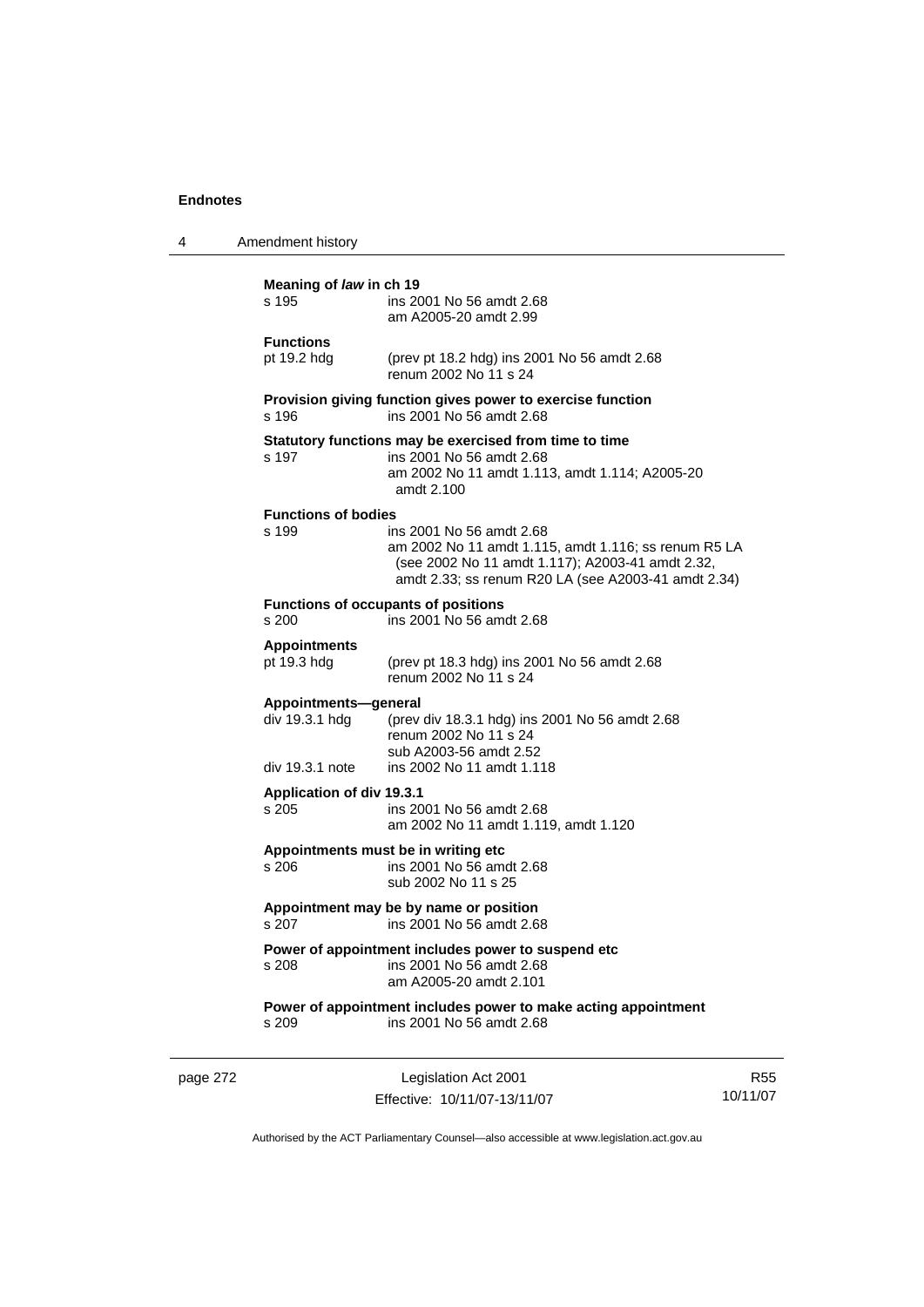**Resignation of appointment**  s 210 ins 2001 No 56 amdt 2.68 **Appointment not affected by appointer changes**  s 211 ins 2001 No 56 amdt 2.68 **Appointment not affected by defect etc**  s 212 ins 2001 No 56 amdt 2.68 **Acting appointments**  div 19.3.2 hdg (prev div 18.3.2 hdg) ins 2001 No 56 amdt 2.68 renum 2002 No 11 s 24 **Application of div 19.3.2**  s 215 ins 2001 No 56 amdt 2.68 am 2002 No 11 amdt 1.121, amdt 1.122 **Acting appointments must be in writing etc**  s 216 ins 2001 No 56 amdt 2.68 sub 2002 No 11 s 26 **Acting appointment may be made by name or position**  s 217 ins 2001 No 56 amdt 2.68 **Instrument may provide when acting appointment has effect etc**  s 218 ins 2001 No 56 amdt 2.68 **Appointer may decide terms of acting appointment etc**  s 219 ins 2001 No 56 amdt 2.68 am 2002 No 11 amdt 1.123 **Appointee may exercise functions under acting appointment etc**  s 220 ins 2001 No 56 amdt 2.68 **How long does an acting appointment operate?**  s 221 ins 2001 No 56 amdt 2.68 am 2002 No 11 amdt 1.124 **Resignation of acting appointment**  s 222 ins 2001 No 56 amdt 2.68 **Effect of acting appointment on substantive appointment etc**  s 223 ins 2001 No 56 amdt 2.68 **Acting appointment not affected by appointer changes**  s 224 ins 2001 No 56 amdt 2.68 **Acting appointment not affected by defect etc**  s 225 ins 2001 No 56 amdt 2.68 **Standing acting arrangements**  div 19.3.2A hdg ins A2003-41 amdt 2.35

R55 10/11/07

Legislation Act 2001 Effective: 10/11/07-13/11/07 page 273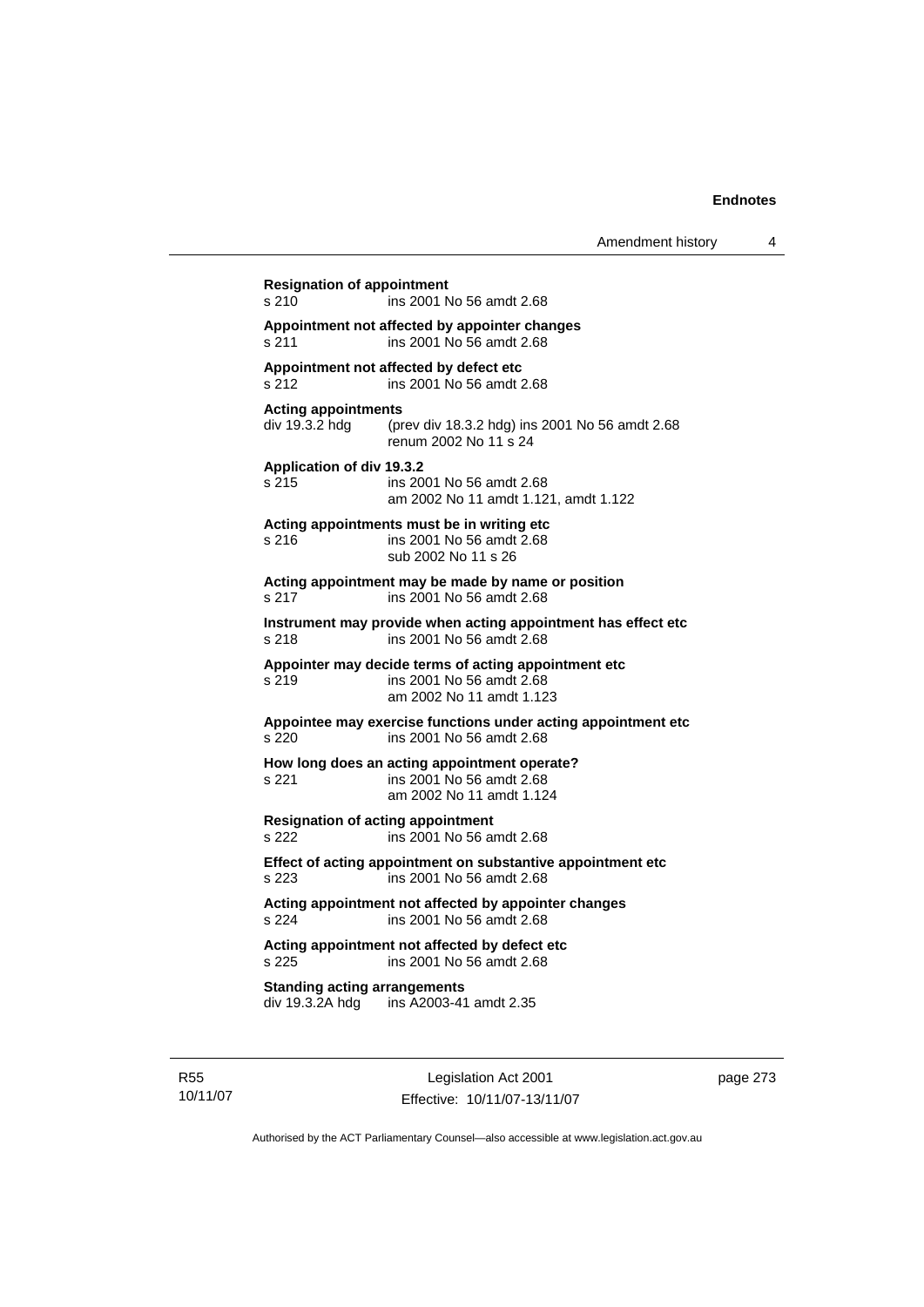|  | Amendment history |  |
|--|-------------------|--|
|--|-------------------|--|

| s 225A                             | ins A2003-41 amdt 2.35                                                            |
|------------------------------------|-----------------------------------------------------------------------------------|
| etc                                | Person acting under standing acting arrangement may exercise functions            |
| s 225B hdg                         | sub A2005-20 amdt 2.102                                                           |
| s 225B                             | ins A2003-41 amdt 2.35                                                            |
|                                    | <b>Appointments-Assembly consultation</b>                                         |
| div 19.3.3 hdg                     | ins 2002 No 11 s 27                                                               |
|                                    | Meaning of statutory position in div 19.3.3                                       |
| s 226                              | ins 2002 No 11 s 27                                                               |
| Application of div 19.3.3<br>s 227 | ins 2002 No 11 s 27                                                               |
|                                    | am 2002 No 49 amdt 2.34; A2004-28 amdt 3.32                                       |
|                                    | (3), (4) exp 22 December 2004 (s 227 (4) and see A2004-28,                        |
|                                    | s 211 (1) and NI2004-486)<br>am A2007-3 amdt 2.1                                  |
|                                    |                                                                                   |
| s 228                              | <b>Consultation with appropriate Assembly committee</b><br>ins 2002 No 11 s 27    |
|                                    |                                                                                   |
| s 229 hdg                          | Appointment is disallowable instrument<br>sub 2002 No 49 amdt 2.35                |
| s 229                              | ins 2002 No 11 s 27                                                               |
| <b>Delegations</b>                 |                                                                                   |
| pt 19.4 hdg                        | (prev pt 18.4 hdg) ins 2001 No 56 amdt 2.68                                       |
|                                    | renum 2002 No 11 s 24                                                             |
|                                    | Application of pt 19.4 generally                                                  |
| s 230                              | ins 2001 No 56 amdt 2.68<br>am 2002 No 11 amdt 1.125; A2005-20 amdt 2.103,        |
|                                    | amdt 2.104                                                                        |
|                                    | Application of pt 19.4 to subdelegations                                          |
| s 231                              | ins 2001 No 56 amdt 2.68                                                          |
|                                    | am 2002 No 11 amdt 1.126; A2003-56 amdt 2.53, amdt 2.54                           |
|                                    | Delegation must be in writing etc                                                 |
| s 232                              | ins 2001 No 56 amdt 2.68                                                          |
|                                    | Delegation may be made by name or position                                        |
| s 233                              | ins 2001 No 56 amdt 2.68                                                          |
| s 234                              | Instrument may provide when delegation has effect etc<br>ins 2001 No 56 amdt 2.68 |
|                                    | am A2003-41 amdt 2.36                                                             |
|                                    | Delegation may be made to 2 or more delegates                                     |
| s 235                              | ins 2001 No 56 amdt 2.68                                                          |

page 274 Legislation Act 2001 Effective: 10/11/07-13/11/07

R55 10/11/07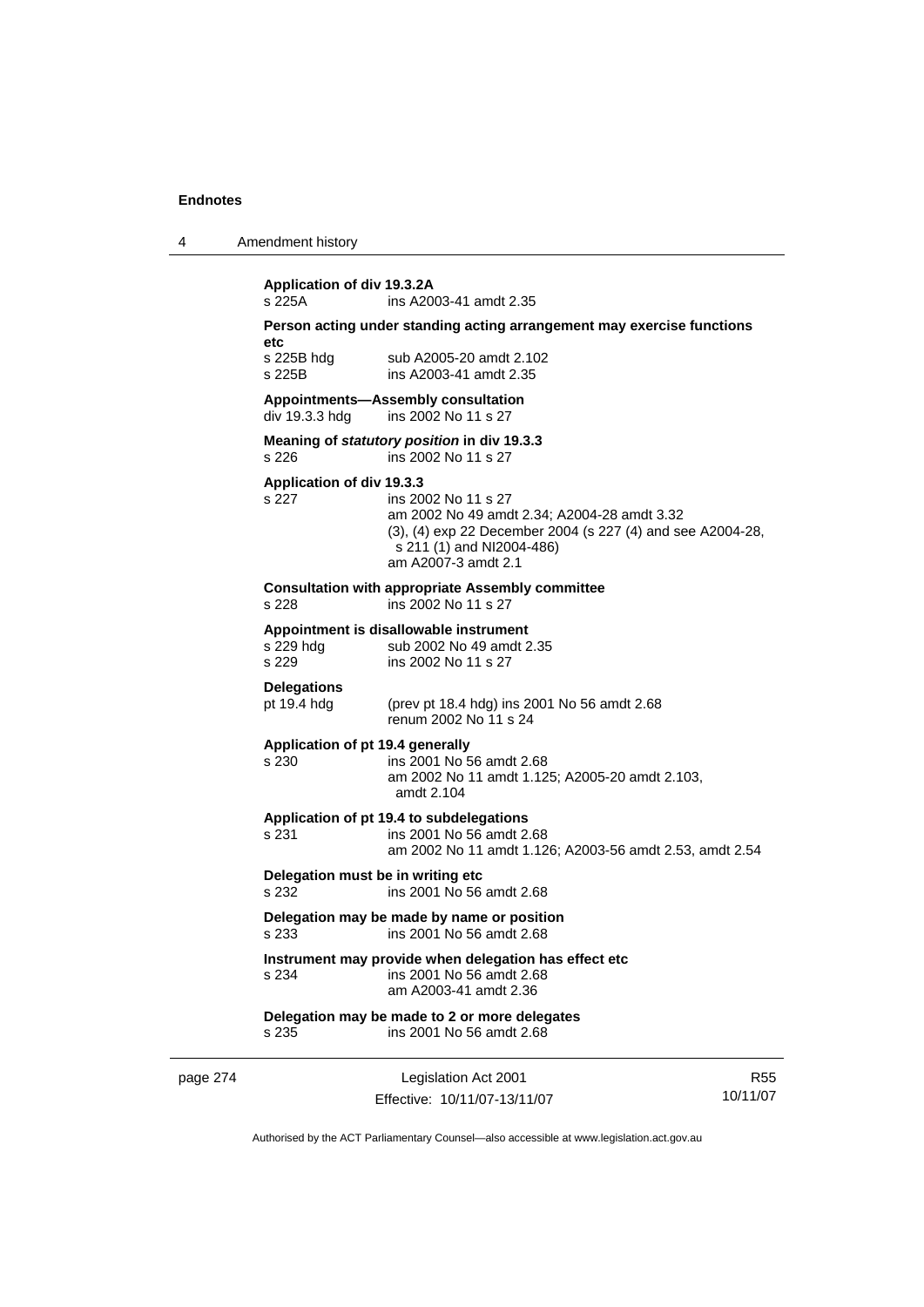Amendment history 4

**Power to delegate may not be delegated**  s 236 ins 2001 No 56 amdt 2.68 am 2002 No 11 amdt 1.127 sub A2003-56 amdt 2.55 **Delegation may be amended or revoked**  s 237 ins 2001 No 56 amdt 2.68 am A2005-20 amdt 2.105 **Appointer responsible for delegated function**  s 238 ins 2001 No 56 amdt 2.68 **Exercise of delegation by delegate**  s 239 ins 2001 No 56 amdt 2.68 am 2002 No 49 amdt 2.36, amdt 2.37; A2003-56 amdt 2.56 **Appointer may exercise delegated function**  s 240 ins 2001 No 56 amdt 2.68 **Delegation not affected by appointer changes**  s 241 ins 2001 No 56 amdt 2.68 **Delegation not affected by defect etc**  s 242 ins 2001 No 56 amdt 2.68 **Service of documents**<br>pt 19.5 hdg (pre (prev pt 18.5 hdg) ins 2001 No 56 amdt  $2.68$ renum 2002 No 11 s 24 **Application of pt 19.5**  s 245 ins 2001 No 56 amdt 2.68 **Definitions for pt 19.5**  ins 2001 No 56 amdt 2.68 def *home address* am 2002 No 30 amdt 2.7 **Service of documents on individuals**<br>s 247 **ins 2001 No 56 am** ins 2001 No 56 amdt 2.68 am 2002 No 49 amdt 2.38, amdt 2.39 **Service of documents on corporations**  s 248 ins 2001 No 56 amdt 2.68 am 2002 No 49 amdt 2.40, amdt 2.41 **Service of documents on agencies**  s 249 ins 2001 No 56 amdt 2.68 **When document taken to be served**  s 250 hdg sub A2005-20 amdt 2.106 s 250 ins 2001 No 56 amdt 2.68 am 2002 No 11 amdt 1.128

R55 10/11/07

Legislation Act 2001 Effective: 10/11/07-13/11/07 page 275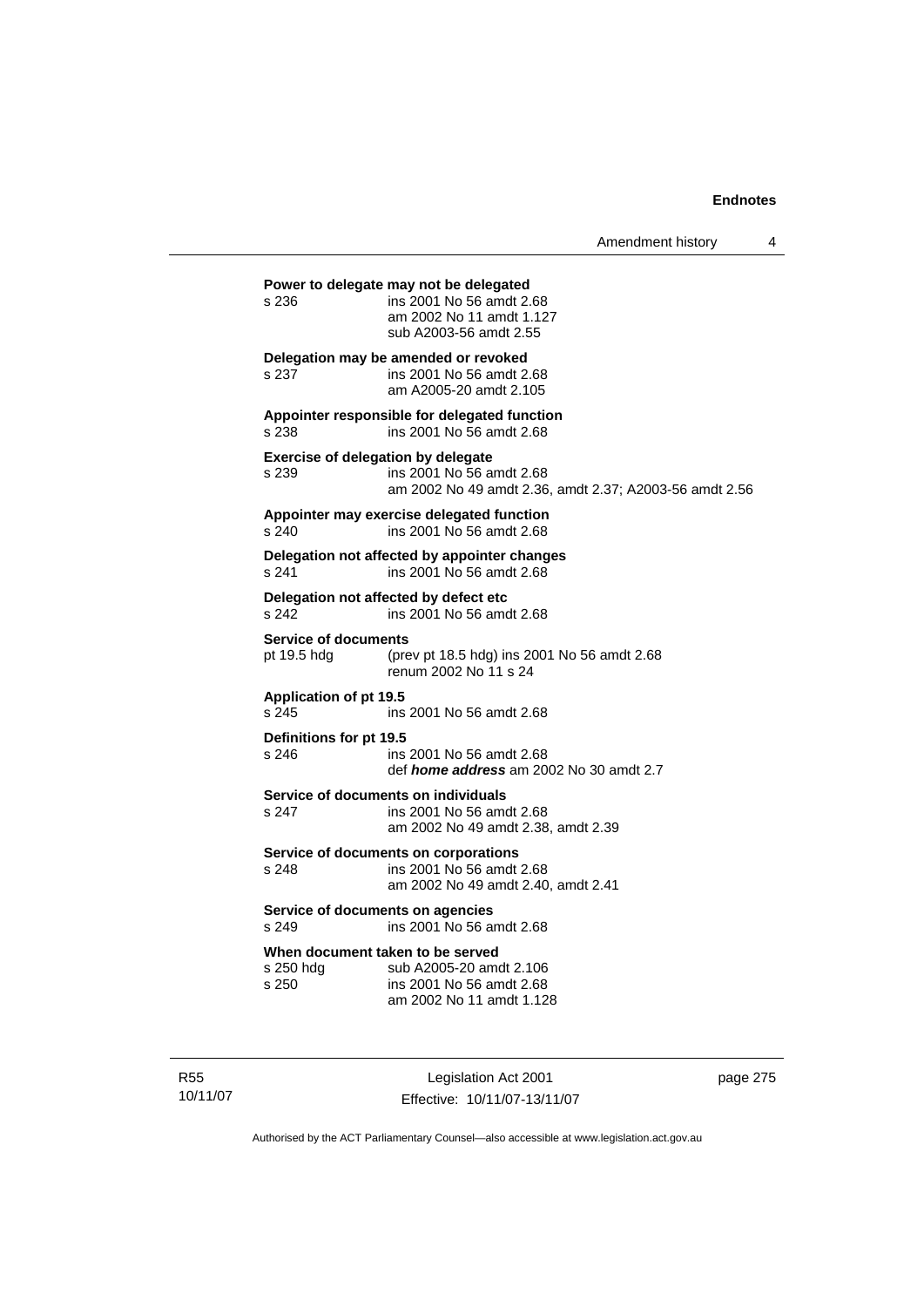| 4 | Amendment history                                  |                                                                                                                                                                                  |
|---|----------------------------------------------------|----------------------------------------------------------------------------------------------------------------------------------------------------------------------------------|
|   | Other laws not affected etc<br>s 251               | ins 2001 No 56 amdt 2.68<br>am 2002 No 11 amdt 1.129                                                                                                                             |
|   | s 252                                              | Powers of courts and tribunals not affected<br>ins 2001 No 56 amdt 2.68                                                                                                          |
|   | pt 19.6 hdg                                        | <b>Functions of Executive and Ministers</b><br>ins 2002 No 11 s 29                                                                                                               |
|   | <b>Exercise of functions of Executive</b><br>s 253 | ins 2002 No 11 s 29<br>am A2003-41 amdt 2.37; A2005-62 amdt 2.17                                                                                                                 |
|   | s 254                                              | <b>Administration of matters not allocated</b><br>ins 2002 No 11 s 29                                                                                                            |
|   | <b>Delegation by Minister</b><br>s 254A            | ins 2002 No 11 s 29                                                                                                                                                              |
|   | <b>Other matters</b><br>pt 19.7 hdg                | (prev pt 18.6 hdg) ins 2001 No 56 amdt 2.68<br>sub 2002 No 11 s 28                                                                                                               |
|   | <b>Forms</b><br>s 255                              | ins 2001 No 56 amdt 2.68<br>am 2002 No 11 amdt 1.130, amdt 1.131; 2002 No 49<br>amdt 2.42; A2003-41 amdt 2.38; A2005-20 amdt 2.107,<br>amdt 2.108; A2006-42 amdt 2.12, amdt 2.19 |
|   | s 256                                              | Production of records kept in computers etc<br>ins 2001 No 56 amdt 2.68<br>am A2005-20 amdt 2.109                                                                                |
|   | s 260                                              | Delegation by parliamentary counsel<br>(prev s 119) renum 2001 No 56 amdt 2.67<br>om 2002 No 11 amdt 1.132                                                                       |
|   | s 261                                              | <b>References to Administration Act 1989 etc</b><br>(prev s 120) renum 2001 No 56 amdt 2.67<br>om 2002 No 11 amdt 1.132                                                          |
|   | <b>Regulation-making power</b><br>s 262            | (prev s 121) renum as s 262 and then s 302                                                                                                                                       |
|   | <b>Application of s 28</b><br>s 263                | (prev s 122) renum 2001 No 56 amdt 2.67<br>exp 12 March 2002 (s 263 (2))                                                                                                         |
|   | Application of s 47 (2) to (6)<br>s 264            | (prev s 122A) renum as s 264 and then s 304                                                                                                                                      |
|   |                                                    |                                                                                                                                                                                  |

page 276 Legislation Act 2001 Effective: 10/11/07-13/11/07

R55 10/11/07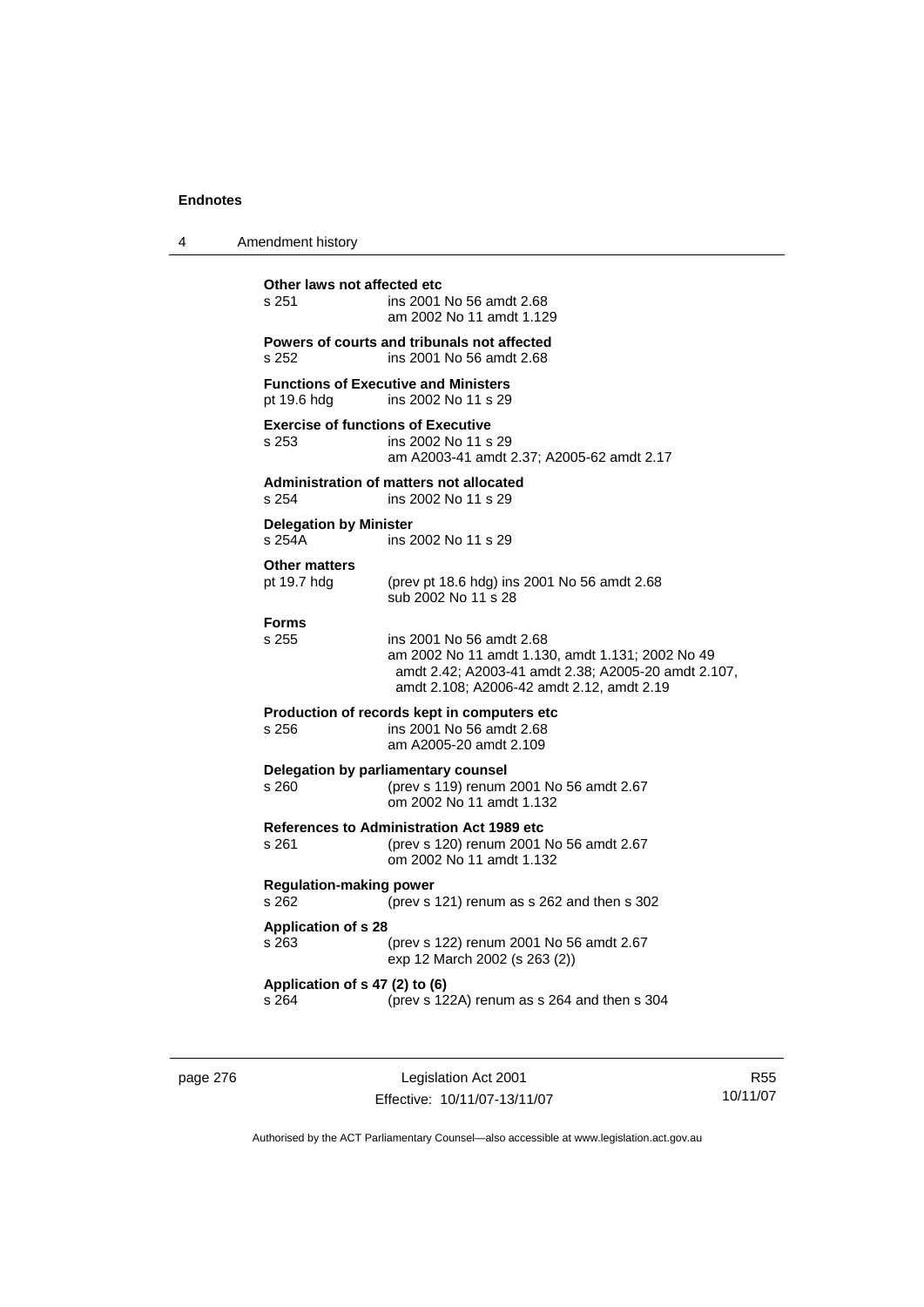| Amendment history |  |  |
|-------------------|--|--|
|-------------------|--|--|

**Application of s 61 and s 62**  s 265 (prev s 123) renum as s 265 and then s 305 **Application of s 69**  s 266 (prev s 124) renum 2001 No 56 amdt 2.67 exp 12 March 2002 (s 266 (2)) **Transitional regulations**  s 267 (prev s 125) renum as s 267 and then s 306 **Modification of ch 20's operation**  s 268 (prev s 126) renum as s 268 and then s 307 **Status of certain instruments as disallowable instruments**  s 269 (prev s 127) renum as s 269 and then s 308 **Status of certain instruments as notifiable instruments**  s 270 (prev s 128) renum as s 270 and then s 309 **Compliance with authorisation or requirement to do something by notice in gazette**  s 271 (prev s 129) renum as s 271 and then s 310 **Commencement of Acts that refer to notification or notice in the gazette**  s 271B renum as s 311 **Commencement of registrable instruments that refer to notification or notice in the gazette**  s 271C renum as s 312 **Status of republications under Legislation (Republication) Act 1996**  s 272 (prev s 130) renum as s 272 and then s 313 **Transitional provisions about penalties** s 273 renum as s 314 **Status of certain determinations**  s 274 renum as s 315 **Miscellaneous**  ch 20 hdg (prev ch 13 hdg) renum as ch 20 hdg and then ch 21 hdg (prev ch 12 hdg) renum as ch 19 hdg 2001 No 56 amdt 2.66 renum as ch 20 hdg 2002 No 11 s 24 **Delegation by parliamentary counsel**  s 300 ins 2002 No 11 amdt 1.132 am A2004-60 amdt 1.175 **References to Administration Act 1989 etc**  ins 2002 No 11 amdt 1.132

R55 10/11/07

Legislation Act 2001 Effective: 10/11/07-13/11/07 page 277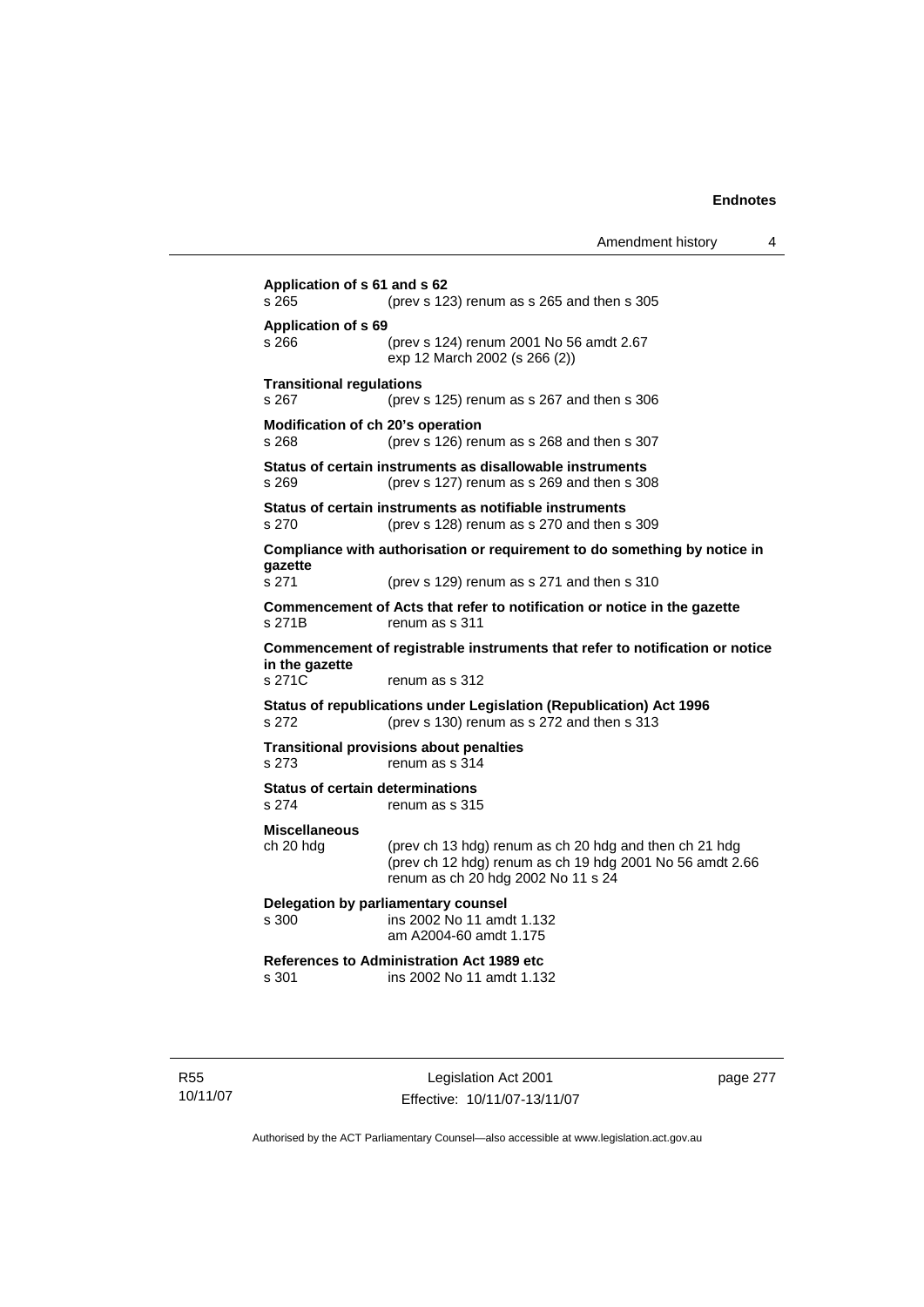4 Amendment history

|          | <b>Regulation-making power</b>                          |                                                                                                                                                                                                                                                                                              |     |
|----------|---------------------------------------------------------|----------------------------------------------------------------------------------------------------------------------------------------------------------------------------------------------------------------------------------------------------------------------------------------------|-----|
|          | s 302                                                   | (prev s 121) renum as s 262 2001 No 56 amdt 2.67<br>renum as s 302 R5 LA (see 2002 No 11 amdt 1.133)<br>sub A2003-41 amdt 2.39<br>am A2006-42 amdt 2.19                                                                                                                                      |     |
|          | <b>Transitional</b><br>ch 21 hdg                        | (prev ch 13 hdg) renum as ch 20 hdg 2001 No 56 amdt 2.66<br>renum as ch 21 hdg 2002 No 11 s 24<br>om R29 LA                                                                                                                                                                                  |     |
|          | s 303                                                   | Transitional-meaning of optometrist<br>ins A2005-9 amdt 1.1<br>exp 9 January 2007 (see the Health Professionals Act 2004<br>s 136 (1) (h)) (s 303 (2))                                                                                                                                       |     |
|          | Application of s 47 (2) to (6)<br>s 304 hdg<br>s 304    | (prev s 122A hdg) renum as s 264 hdg and then s 304 hdg<br>sub 2002 No 11 amdt 1.134<br>(prev s 122A) ins 2001 No 44 amdt 1.2623<br>renum as s 264 2001 No 56 amdt 2.67<br>am 2002 No 11 amdt 1.135<br>renum as s 304 R5 LA (see 2002 No 11 amdt 1.136)<br>exp 12 September 2004 (s 304 (4)) |     |
|          | Application of s 61 and s 62<br>s 305                   | (prev s 123) renum as s 265 2001 No 56 amdt 2.67<br>renum as s 305 R5 LA (see 2002 No 11 amdt 1.136)<br>exp 12 September 2002 (s 305 (3))                                                                                                                                                    |     |
|          | <b>Transitional regulations</b><br>s 306                | (prev s 125) am 2001 No 44 amdt 1.2624<br>renum as s 267 2001 No 56 amdt 2.67<br>am 2001 No 56 amdts 2.69-2.71; 2002 No 11<br>amdts 1.137-1.140<br>renum as s 306 R5 LA (see 2002 No 11 amdt 1.136)<br>exp 28 May 2003 (s 306 (5))                                                           |     |
|          | Modification of ch 20's operation<br>s 307 hdg<br>s 307 | (prev s 268 hdg) sub 2001 No 56 amdt 2.72<br>(prev s 126) renum as s 268 2001 No 56 amdt 2.67<br>am 2002 No 11 amdt 1.141<br>renum as s 307 R5 LA (see 2002 No 11 amdt 1.13)<br>am 2002 No 49 amdt 2.54<br>exp 28 May 2003 (s 307 (2))                                                       |     |
|          | s 308                                                   | Status of certain instruments as disallowable instruments<br>(prev s 127) renum as s 269 2001 No 56 amdt 2.67<br>renum as s 308 R5 LA (see 2002 No 11 amdt 1.136)<br>exp 12 September 2004 (s 308 (4))                                                                                       |     |
| page 278 |                                                         | Legislation Act 2001                                                                                                                                                                                                                                                                         | R55 |

Authorised by the ACT Parliamentary Counsel—also accessible at www.legislation.act.gov.au

10/11/07

Effective: 10/11/07-13/11/07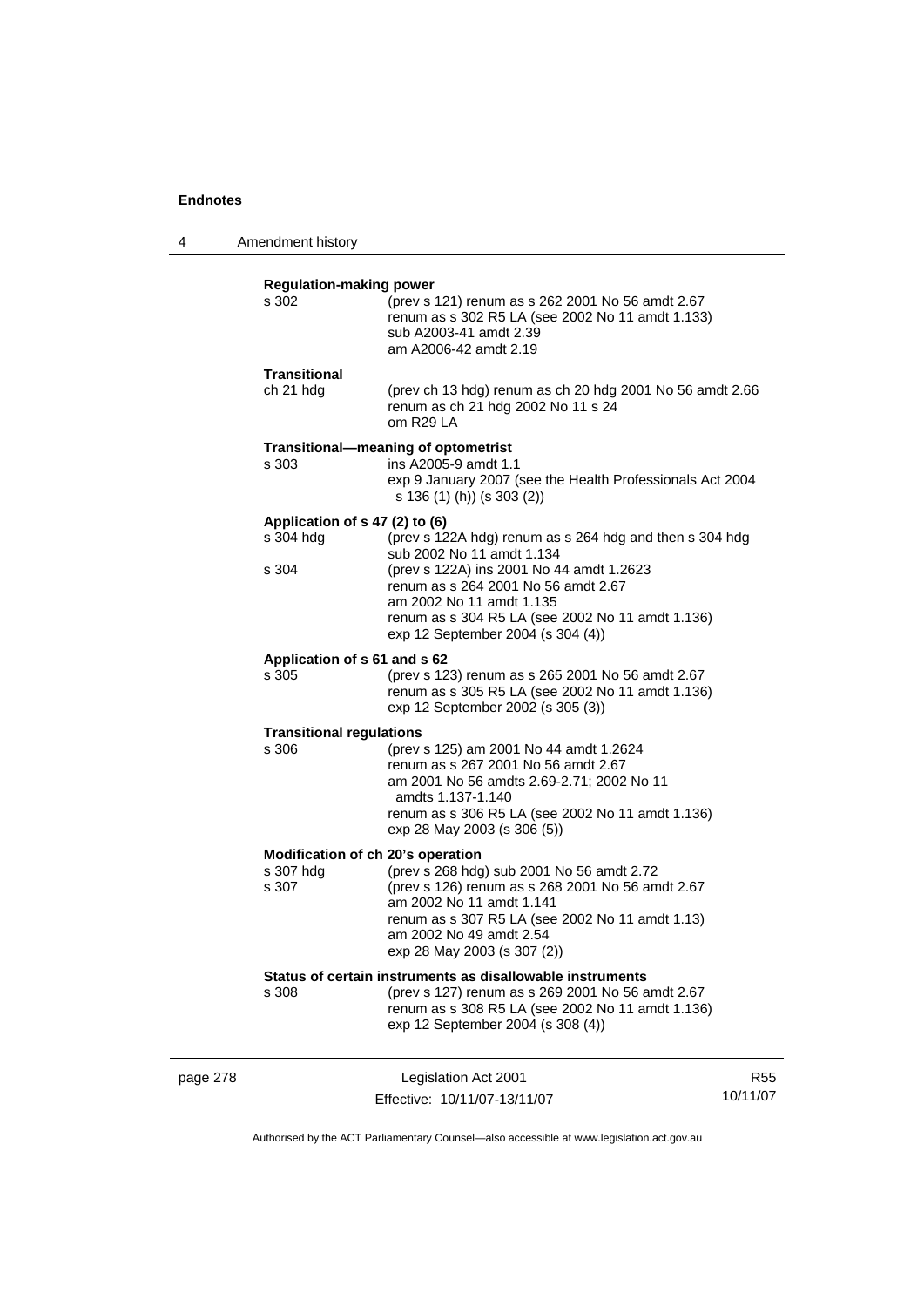|                                                  |                                                                                                                                                                                                                  | Amendment history | 4 |
|--------------------------------------------------|------------------------------------------------------------------------------------------------------------------------------------------------------------------------------------------------------------------|-------------------|---|
|                                                  |                                                                                                                                                                                                                  |                   |   |
| s 309                                            | Status of certain instruments as notifiable instruments<br>(prev s 128) renum as s 270 2001 No 56 amdt 2.67<br>renum as s 309 R5 LA (see 2002 No 11 amdt 1.136)<br>exp 12 September 2004 (s 309 (7))             |                   |   |
| gazette                                          | Compliance with authorisation or requirement to do something by notice in                                                                                                                                        |                   |   |
| s 310                                            | (prev s 129) renum as s 271 2001 No 56 amdt 2.67<br>am 2001 No 56 amdt 2.73<br>renum as s 310 R5 LA (see 2002 No 11 amdt 1.136)<br>exp 12 September 2004 (s 310 (5))                                             |                   |   |
| s 310A                                           | Application of s 89 to registrable instrument<br>ins A2003-56 amdt 2.57<br>exp 12 September 2004 (s 310A (2))                                                                                                    |                   |   |
| s 311                                            | Commencement of Acts that refer to notification or notice in the gazette<br>(prev s 271B) ins as mod SL 2001 No 34 reg 6<br>renum R5 LA (see 2002 No 11 amdt 1.136)<br>exp 13 September 2002 (s 311 (5))         |                   |   |
| in the gazette                                   | Commencement of registrable instruments that refer to notification or notice                                                                                                                                     |                   |   |
| s 312                                            | (prev s 271C) ins as mod SL 2001 No 34 reg 6<br>renum R5 LA (see 2002 No 11 amdt 1.136)<br>exp 13 September 2002 (s 312 (5))                                                                                     |                   |   |
| s 313                                            | Status of republications under Legislation (Republication) Act 1996<br>(prev s 130) renum as s 272 2001 No 56 amdt 2.67<br>renum as s 313 R5 LA (see 2002 No 11 amdt 1.136)<br>exp 12 September 2004 (s 313 (3)) |                   |   |
| s 314                                            | <b>Transitional provisions about penalties</b><br>(prev s 273) ins 2001 No 56 amdt 2.74<br>renum R5 LA (see 2002 No 11 amdt 1.136)<br>exp 12 September 2003 (s 314 (5))                                          |                   |   |
| <b>Status of certain determinations</b><br>s 315 | (prev s 274) ins 2001 No 56 amdt 2.74<br>renum R5 LA (see 2002 No 11 amdt 1.136)<br>exp 12 September 2003 (s 315 (6))                                                                                            |                   |   |
| s 316                                            | <b>Delegations under Administration Act 1989</b><br>ins A2003-56 amdt 2.58<br>exp 12 September 2004 (s 316 (3))                                                                                                  |                   |   |

page 279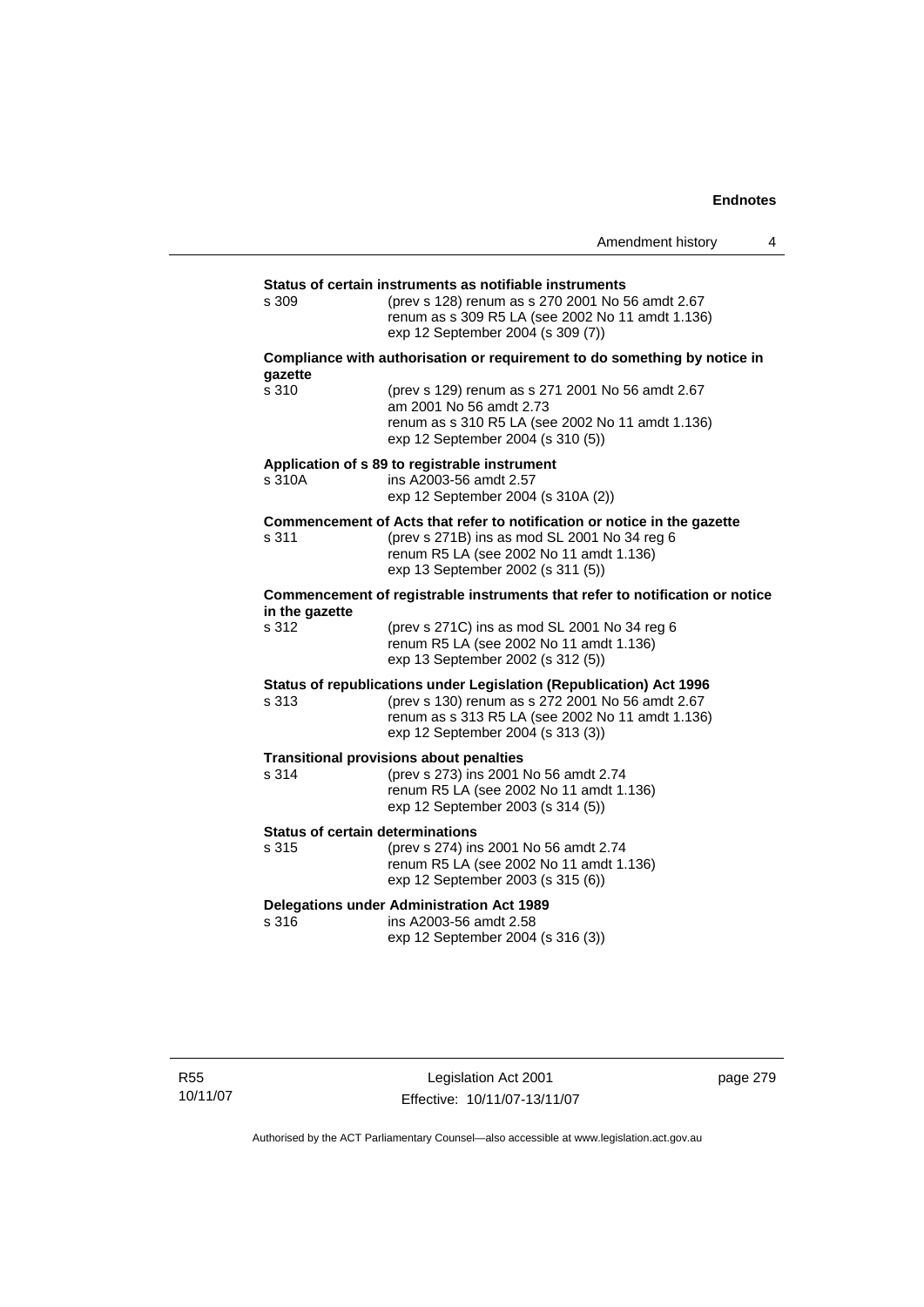| Amendment history<br>4 |  |
|------------------------|--|
|------------------------|--|

#### **Former NSW and UK Acts in force before establishment of Territory**

| am 2001 No 44 amdt 1.2625; 2001 No 56 amdts 2.76-2.79;<br>2001 No 88 s 43 (2); 2002 No 40 amdt 3.28; items renum |
|------------------------------------------------------------------------------------------------------------------|
|                                                                                                                  |
|                                                                                                                  |
|                                                                                                                  |
|                                                                                                                  |
| am A2003-56 amdt 2.59; items renum R21 LA (see A2003-56                                                          |
| amdt 2.60); A2004-17 amdt 2.10; items renum R30 LA (see                                                          |
| A2004-17 amdt 2.11); A2004-60 amdt 1.176; items renum                                                            |
| R31 LA (see A2004-60 amdt 1.177); A2006-38 amdt 1.9;                                                             |
|                                                                                                                  |
|                                                                                                                  |

#### **Former NSW Acts applied after establishment of Territory**

| sch 1 pt 1.2 hdg | (prev sch 1 pt 2 hdg) sub and renum 2001 No 56 amdt 2.80 |
|------------------|----------------------------------------------------------|
| sch 1 pt 1.2     | am 2001 No 44 amdt 1.2626, amdt 1.2627; 2001 No 56       |
|                  | amdt 2.81; A2004-7 amdt 1.5; A2006-38 amdt 1.11; items   |
|                  | renum R52 LA (see A2006-38 amdt 1.12)                    |

#### **Meaning of commonly-used terms**

| dict pt 1 hdg  | sub A2003-56 amdt 2.61                                                                   |
|----------------|------------------------------------------------------------------------------------------|
| dict pt 1 note | sub A2003-56 amdt 2.61                                                                   |
| dict pt 1      | def <b>AAT</b> ins 2002 No 49 amdt 2.44                                                  |
|                | def Act sub 2001 No 56 amdt 2.82                                                         |
|                | am A2005-20 amdt 2.110                                                                   |
|                | def $ACT$ reloc from IA 2001 No 56 amdt 2.16                                             |
|                | def <b>ADI</b> reloc from IA 2001 No 56 amdt 2.16                                        |
|                | sub 2002 No 49 amdt 2.45                                                                 |
|                | def <b>administrative appeals tribunal</b> reloc from IA 2001 No 56<br>amdt $2.16$       |
|                | def <i>administrative unit</i> reloc from IA 2001 No 56 amdt 2.16                        |
|                | def <i>adult</i> reloc from IA 2001 No 56 amdt 2.16                                      |
|                | def <i>affidavit</i> reloc from IA 2001 No 56 amdt 2.16                                  |
|                | om A2005-53 amdt 1.95                                                                    |
|                | def <b>ambulance service</b> reloc from IA 2001 No 56 amdt 2.16                          |
|                | sub A2004-28 amdt 3.33                                                                   |
|                | def <i>amend</i> sub 2001 No 56 amdt 2.82                                                |
|                | am A2005-20 amdt 2.111, amdt 2.112                                                       |
|                | def <b>appoint</b> reloc from IA 2001 No 56 amdt 2.16                                    |
|                | def asset reloc from IA 2001 No 56 amdt 2.16                                             |
|                | def Attorney-General ins 2001 No 56 amdt 2.82                                            |
|                | def <b>auditor-general</b> reloc from IA 2001 No 56 amdt 2.16<br>sub A2005-20 amdt 2.113 |
|                | def <b>Australia</b> reloc from IA 2001 No 56 amdt 2.16                                  |
|                | def <b>Australian driver licence</b> reloc from IA 2001 No 56<br>amdt $2.16$             |
|                | def Australian Statistician ins A2005-20 amdt 2.114                                      |
|                |                                                                                          |

page 280 Legislation Act 2001 Effective: 10/11/07-13/11/07

R55 10/11/07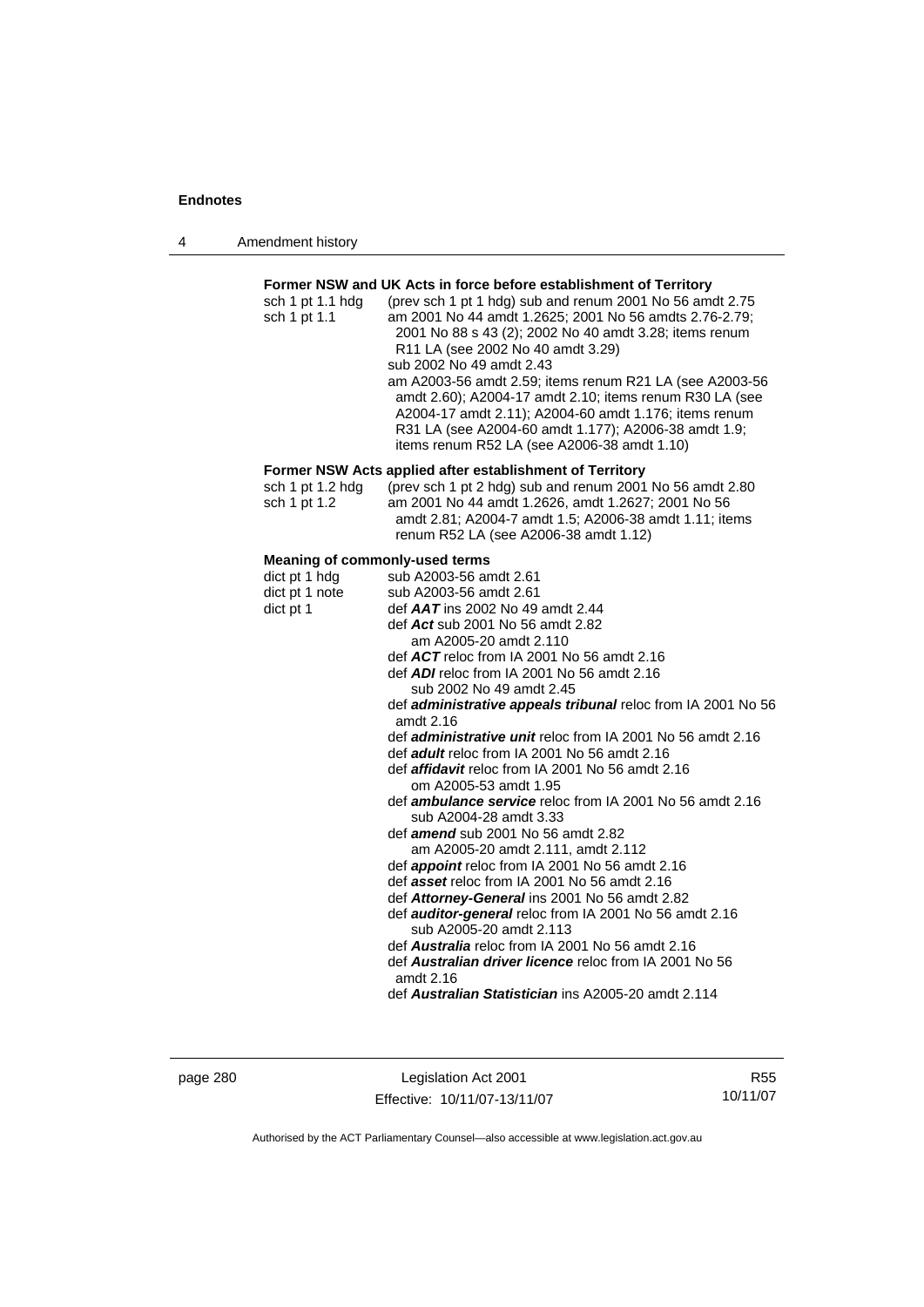def *authorised deposit-taking institution* reloc from IA 2001 No 56 amdt 2.16 sub 2002 No 49 amdt 2.46 def *bank* reloc from IA 2001 No 56 amdt 2.16 def *barrister* reloc from IA 2001 No 56 amdt 2.16 def *body* reloc from IA 2001 No 56 amdt 2.16 def *breach* reloc from IA 2001 No 56 amdt 2.16 def *building code* ins A2004-13 amdt 2.79 def *building society* reloc from IA 2001 No 56 amdt 2.16 sub A2003-56 amdt 2.62 def *business day* reloc from IA 2001 No 56 amdt 2.16 def *by* ins A2005-20 amdt 2.115 def *by-laws* ins 2002 No 11 amdt 1.142 om A2005-20 amdt 2.116 def *by-law* ins A2005-20 amdt 2.116 def *calendar month* reloc from IA 2001 No 56 amdt 2.16 def *calendar year* reloc from IA 2001 No 56 amdt 2.16 def *change* reloc from IA 2001 No 56 amdt 2.16 sub A2006-42 amdt 2.13 def *chief executive* ins 2001 No 56 amdt 2.82 def *chief fire control officer* ins 2001 No 56 amdt 2.82 om A2004-28 amdt 3.34 def *chief health officer* reloc from IA 2001 No 56 amdt 2.16 def *Chief Justice* reloc from IA 2001 No 56 amdt 2.16 def *Chief Magistrate* reloc from IA 2001 No 56 amdt 2.16 def *Chief Minister* reloc from IA 2001 No 56 amdt 2.16 def *chief officer (ambulance service)* ins A2004-28 amdt 3.35 def *chief officer (fire brigade)* ins A2004-28 amdt 3.35 def *chief officer (rural fire service)* ins A2004-28 amdt 3.35 def *chief officer (SES)* ins A2004-28 amdt 3.35 def *chief planning executive* ins 2002 No 56 amdt 3.43 sub A2005-20 amdt 2.117; A2007-25 amdt 1.96 def *chief police officer* reloc from IA 2001 No 56 amdt 2.16 def *chief solicitor* ins A2004-42 amdt 2.39 def *chief surveyor* ins A2007-33 amdt 1.9 def *child* reloc from IA 2001 No 56 amdt 2.16 def *children and young people commissioner* ins A2005-46 amdt 1.1 def *Childrens Court* reloc from IA 2001 No 56 amdt 2.16 def *city area* reloc from IA 2001 No 56 amdt 2.16 am A2005-20 amdt 2.118 def *civil union* ins A2006-22 amdt 1.74 (A2006-22 rep before commenced by disallowance (see Cwlth Gaz 2006 No S93)) def *clerk* reloc from IA 2001 No 56 amdt 2.16 def *commencement* sub 2001 No 56 amdt 2.82 def *commencement notice* sub 2001 No 56 amdt 2.82

Legislation Act 2001 Effective: 10/11/07-13/11/07 page 281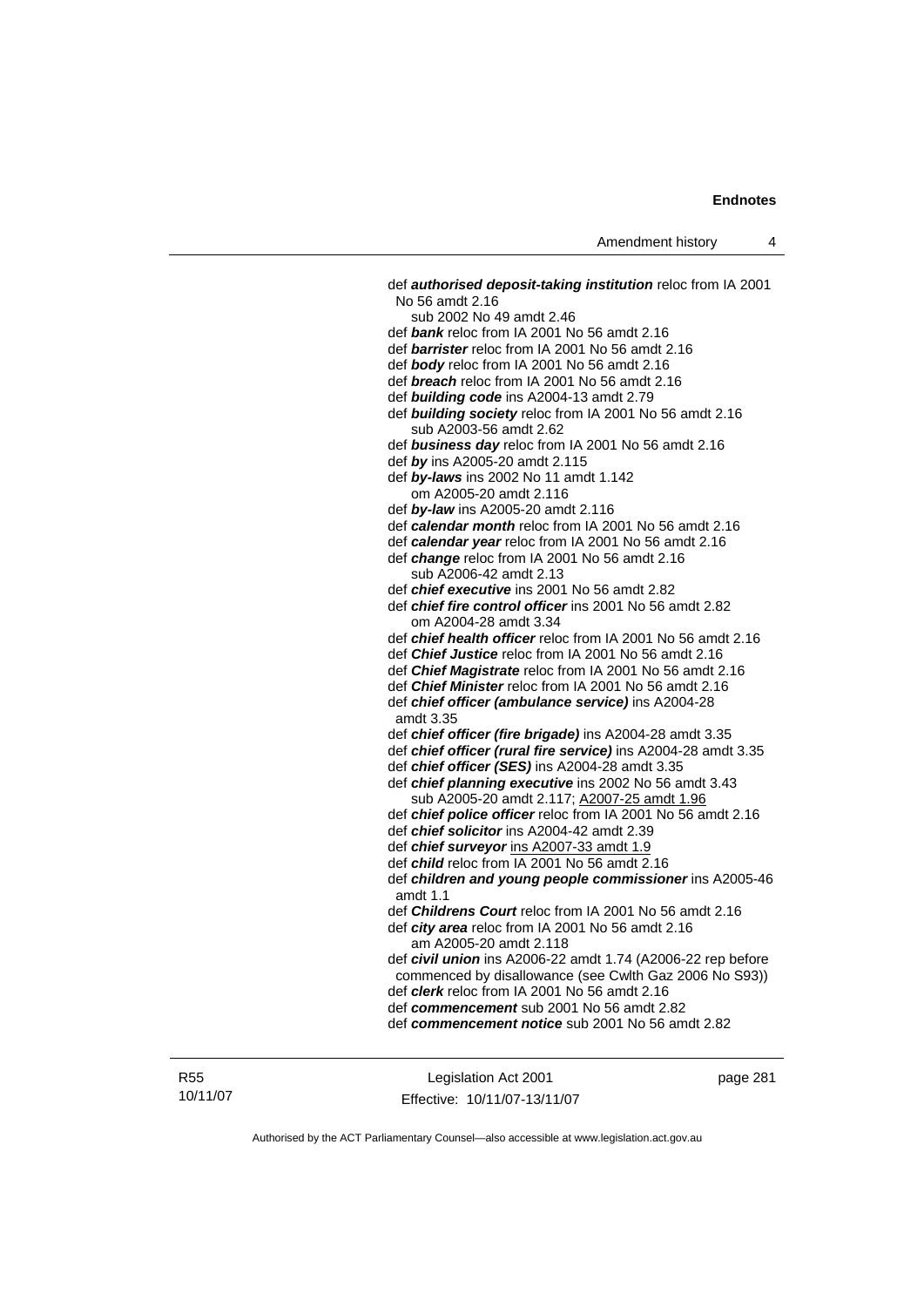4 Amendment history

 def *commissioner for fair trading* reloc from IA 2001 No 56 amdt 2.16 sub A2005-20 amdt 2.119 def *commissioner for health complaints* ins 2001 No 56 amdt 2.82 om A2005-41 amdt 1.110 def *commissioner for housing* reloc from IA 2001 No 56 amdt 2.16 om A2007-8 amdt 1.12 def *commissioner for land and planning* reloc from IA 2001 No 56 amdt 2.16 om 2002 No 56 amdt 3.44 def *commissioner for public administration* reloc from IA 2001 No 56 amdt 2.16 def *commissioner for revenue* reloc from IA 2001 No 56 amdt 2.16 def *commissioner for surveys* reloc from IA 2001 No 56 amdt 2.16 om A2007-33 amdt 1.10 def *commissioner for the environment* ins 2001 No 56 amdt 2.82 def *commissioner of police* reloc from IA 2001 No 56 amdt 2.16 def *commit* ins A2006-23 amdt 1.212 def *committed for trial* reloc from IA 2001 No 56 amdt 2.16 om A2006-23 amdt 1.212 def *Commonwealth* reloc from IA 2001 No 56 amdt 2.16 def *Commonwealth country* reloc from IA 2001 No 56 amdt 2.16 def *Commonwealth DPP* ins A2005-20 amdt 2.120 def *Commonwealth gazette* reloc from IA 2001 No 56 amdt 2.16 def *community advocate* reloc from IA 2001 No 56 amdt 2.16 om A2005-47 amdt 1.12 def *confer* reloc from IA 2001 No 56 amdt 2.16 def *conservator of flora and fauna* reloc from IA 2001 No 56 amdt 2.16 def *construction occupations registrar* ins A2004-13 amdt 2.80 sub A2005-20 amdt 2.121 def *consumer and trader tribunal* ins A2003-16 s 70 def *Consumer Credit (Australian Capital Territory) Code* reloc from IA 2001 No 56 amdt 2.16 def *Consumer Credit (Australian Capital Territory) Regulations* reloc from IA 2001 No 56 amdt 2.16 def *contravene* reloc from IA 2001 No 56 amdt 2.16 def *converted ordinance* reloc from IA 2001 No 56 amdt 2.16

page 282 Legislation Act 2001 Effective: 10/11/07-13/11/07

R55 10/11/07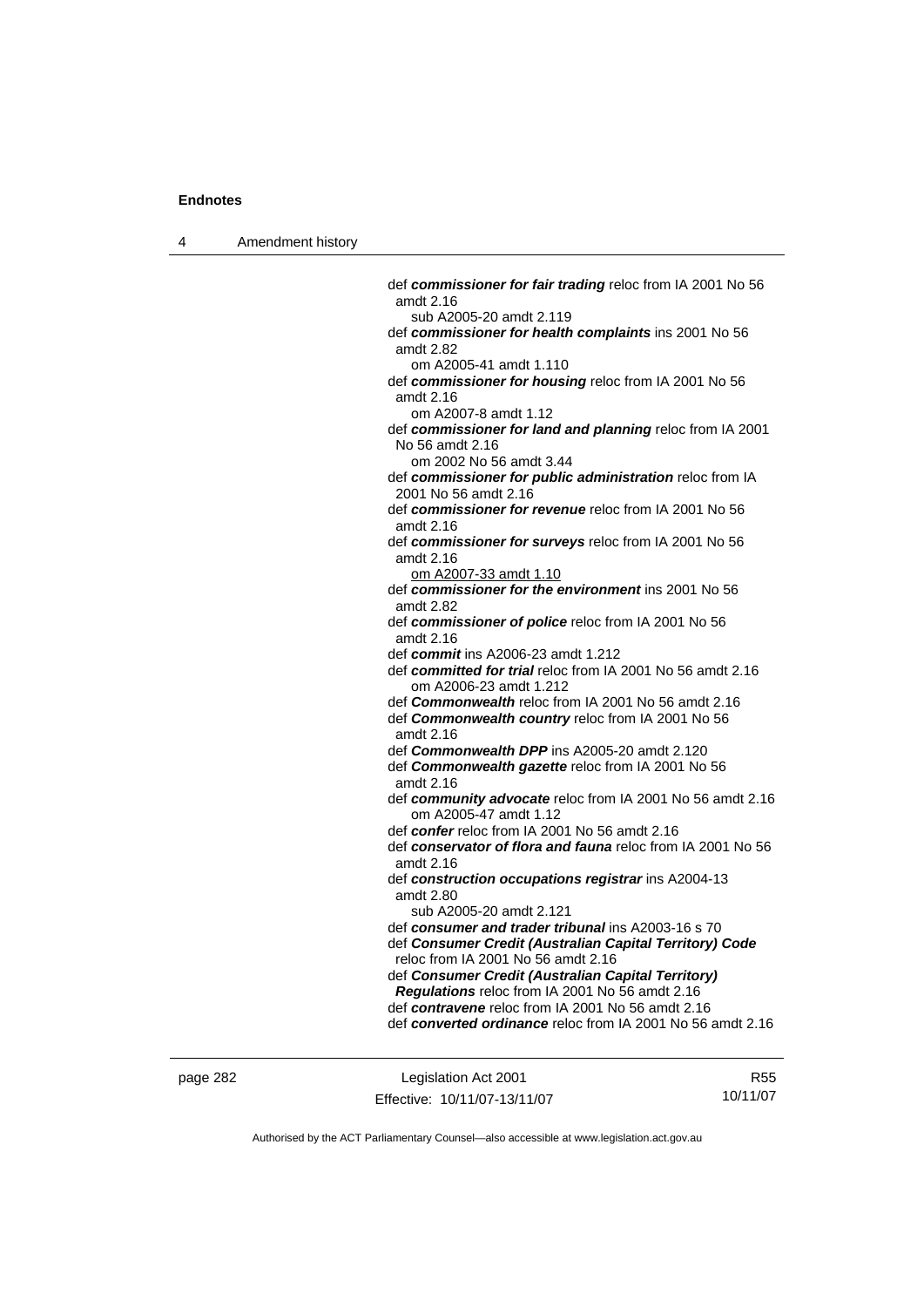| def Coroner's Court reloc from IA 2001 No 56 amdt 2.16          |
|-----------------------------------------------------------------|
| def corporation reloc from IA 2001 No 56 amdt 2.16              |
| def Corporations Act ins in IA 2001No 56 amdt 2.14              |
| reloc from IA 2001 No 56 amdt 2.16                              |
| def correctional centre ins A2006-23 amdt 1.213                 |
| def corrections officer ins A2006-23 amdt 1.213                 |
| def Court of Appeal ins A2004-42 amdt 2.39                      |
| def court of summary jurisdiction reloc from IA 2001 No 56      |
| amdt 2.16                                                       |
| def credit tribunal reloc from IA 2001 No 56 amdt 2.16          |
| sub A2005-20 amdt 2.122                                         |
| def credit union reloc from IA 2001 No 56 amdt 2.16             |
| sub A2003-56 amdt 2.63                                          |
| def Criminal Code ins 2002 No 51 amdt 1.27                      |
| def custodial escort ins 2002 No 30 amdt 2.8                    |
| om A2006-23 amdt 1.214                                          |
| def daylight reloc from IA 2001 No 56 amdt 2.16                 |
| def definition ins 2001 No 56 amdt 2.82                         |
| def dental prosthetist reloc from IA 2001 No 56 amdt 2.16       |
| sub A2004-39 amdt 3.1                                           |
| def dental technician reloc from IA 2001 No 56 amdt 2.16        |
| sub A2004-39 amdt 3.2                                           |
| def dentist reloc from IA 2001 No 56 amdt 2.16                  |
| sub A2004-39 amdt 4.3                                           |
| def Deputy Speaker ins A2005-20 amdt 2.123                      |
| def designation reloc from IA 2001 No 56 amdt 2.16              |
| def director of corrective services ins 2002 No 30 amdt 2.8     |
| om A2006-23 amdt 1.215                                          |
| def director of public prosecutions (or DPP) reloc from IA      |
| 2001 No 56 amdt 2.16                                            |
| def disability and community services commissioner ins          |
| A2005-41 amdt 1.111                                             |
| def <b>disallowable instrument</b> sub 2001 No 56 amdt 2.82     |
| def <i>discrimination commissioner</i> reloc from IA 2001 No 56 |
| amdt 2.16                                                       |
| sub A2005-41 amdt 1.112                                         |
| def <i>discrimination tribunal</i> reloc from IA 2001 No 56     |
| amdt 2.16                                                       |
| def <b>doctor</b> reloc from IA 2001 No 56 amdt 2.16            |
| sub A2004-39 amdt 5.13                                          |
| def <b>document</b> reloc from IA 2001 No 56 amdt 2.16          |
| am A2003-56 amdt 2.64                                           |
| def domestic partner ins A2003-14 s 5                           |
| def domestic partnership ins A2003-14 s 5                       |
| def DPP ins 2002 No 49 amdt 2.47                                |
| def <i>driver licence</i> reloc from IA 2001 No 56 amdt 2.16    |
|                                                                 |
|                                                                 |

R55 10/11/07

Legislation Act 2001 Effective: 10/11/07-13/11/07 page 283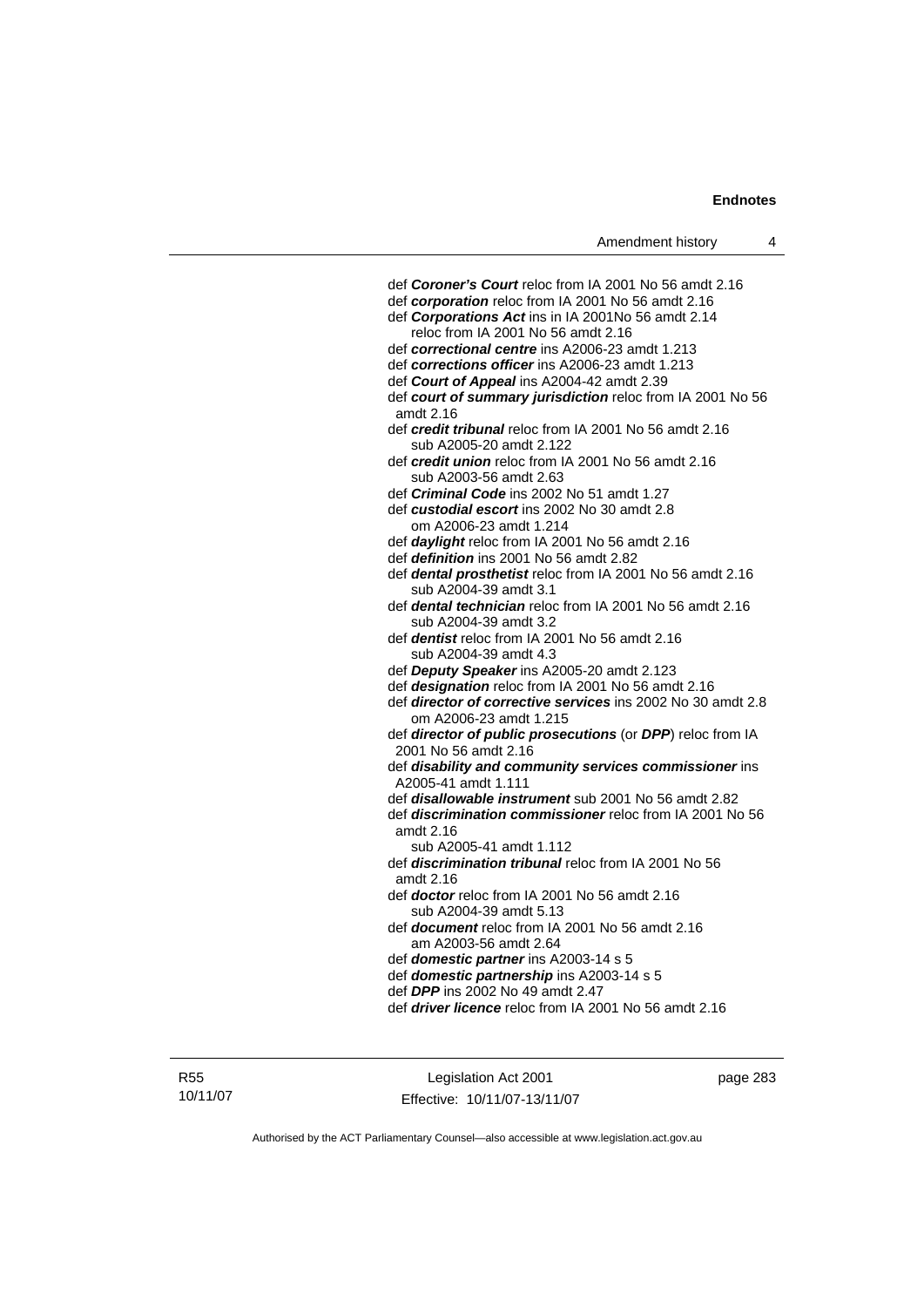4 Amendment history

| def electoral commission reloc from IA 2001 No 56                                                           |
|-------------------------------------------------------------------------------------------------------------|
| amdt 2.16                                                                                                   |
| def electoral commissioner reloc from IA 2001 No 56<br>amdt 2.16                                            |
| def emergency service ins A2004-28 amdt 3.35                                                                |
| def emergency services authority ins A2004-28 amdt 3.35<br>om A2007-3 amdt 2.2                              |
| def emergency services commissioner ins A2004-28<br>amdt 3.35                                               |
| def enactment sub 2001 No 56 amdt 2.82                                                                      |
| def enrolled nurse ins A2006-46 amdt 2.28                                                                   |
| def entity ins 2001 No 56 amdt 2.82                                                                         |
| def environment protection authority ins 2002 No 11<br>amdt 1.142                                           |
| def establish reloc from IA 2001 No 56 amdt 2.16                                                            |
| def estate reloc from IA 2001 No 56 amdt 2.16                                                               |
| def Executive reloc from IA 2001 No 56 amdt 2.16                                                            |
| def exercise reloc from IA 2001 No 56 amdt 2.16                                                             |
| def expire reloc from IA 2001 No 56 amdt 2.16                                                               |
| def external territory reloc from IA 2001 No56 amdt 2.16                                                    |
| def fail reloc from IA 2001 No 56 amdt 2.16                                                                 |
| def Federal Court reloc from IA 2001 No 56 amdt 2.16                                                        |
| def <i>file</i> reloc from IA 2001 No 56 amdt 2.16                                                          |
| def <i>financial year</i> reloc from IA 2001 No 56 amdt 2.16                                                |
| def fire brigade reloc from IA 2001 No 56 amdt 2.16                                                         |
| sub A2004-28 amdt 3.36                                                                                      |
| def fire commissioner reloc from IA 2001 No 56 amdt 2.16                                                    |
| om A2004-28 amdt 3.37                                                                                       |
| def for ins 2002 No 11 amdt 1.142                                                                           |
| def foreign country reloc from IA 2001 No 56 amdt 2.16<br>sub A2006-42 amdt 2.14                            |
| def former NSW Act sub 2001 No 56 amdt 2.82; 2002 No 11<br>amdt 1.143                                       |
| def former UK Act sub 2001 No 56 amdt 2.82; 2002 No 11<br>amdt 1.143                                        |
| def <b>found guilty</b> reloc from IA 2001 No 56 amdt 2.16<br>sub 2002 No 49 amdt 2.48; A2006-23 amdt 1.216 |
| def <i>function</i> reloc from IA 2001 No 56 amdt 2.16                                                      |
| def gambling and racing commission reloc from IA 2001<br>No 56 amdt 2.16                                    |
| def gazette reloc from IA 2001 No 56 amdt 2.16                                                              |
| def give reloc from IA 2001 No 56 amdt 2.16                                                                 |
| def government printer reloc from IA 2001 No 56 amdt 2.16                                                   |
| def government solicitor reloc from IA 2001 No 56 amdt 2.16                                                 |
| def Governor ins 2001 No 56 amdt 2.82                                                                       |
| def Governor-General ins 2001 No 56 amdt 2.82                                                               |
| def GST ins 2002 No 27 s 27                                                                                 |
|                                                                                                             |

page 284 Legislation Act 2001 Effective: 10/11/07-13/11/07

R55 10/11/07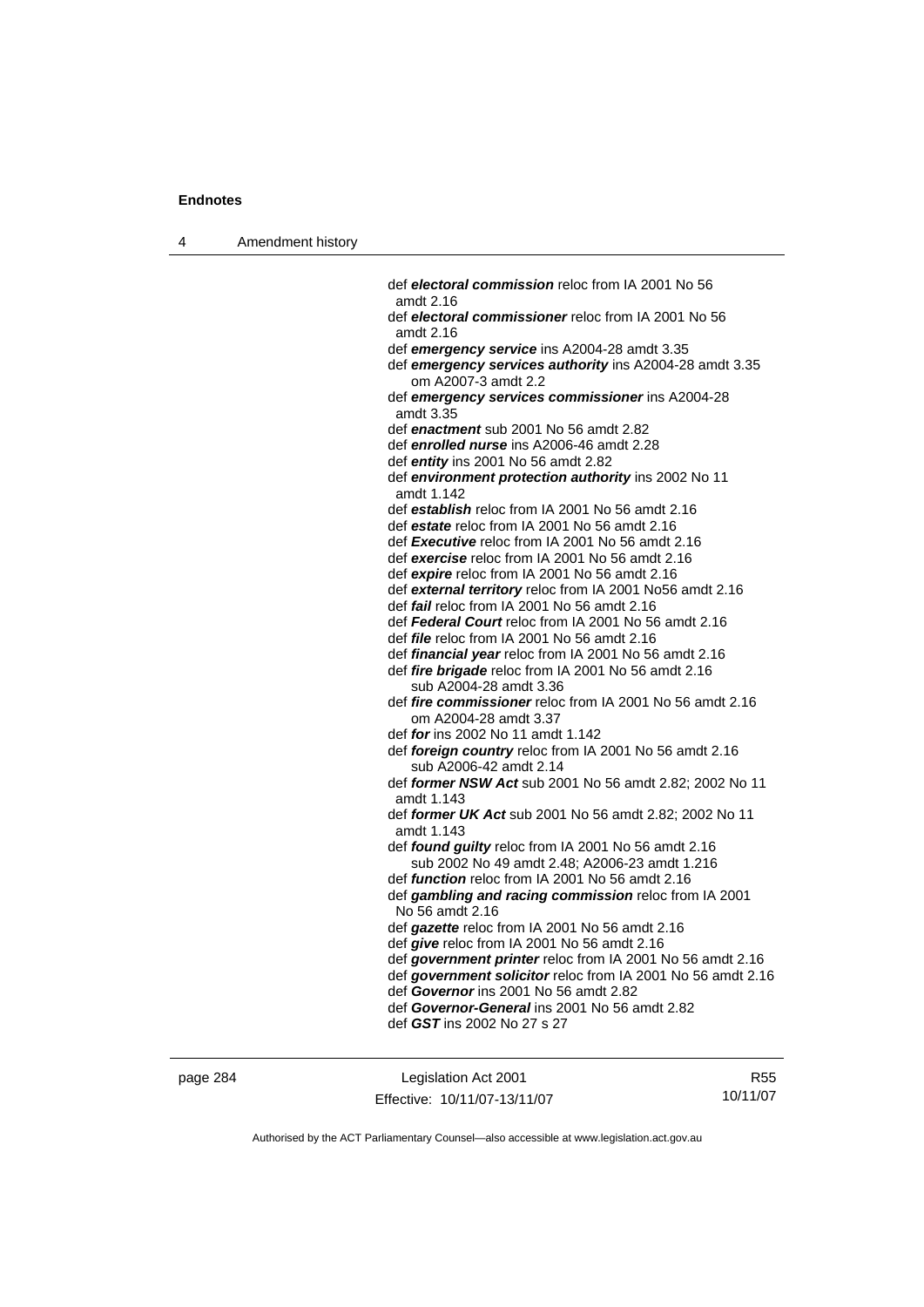def *guardianship tribunal* reloc from IA 2001 No 56 amdt 2.16 def *health services commissioner* ins A2005-41 amdt 1.113 def *heritage council* ins A2004-57 amdt 1.53 def *heritage register* ins A2004-57 amdt 1.53 def *High Court* reloc from IA 2001 No 56 amdt 2.16 def *housing commissioner* ins A2007-8 amdt 1.13 def *human rights commission* ins A2005-41 amdt 1.113 def *human rights commissioner* ins A2005-41 amdt 1.113 def *Imperial Act* reloc from IA 2001 No 56 amdt 2.16 def *independent competition and regulatory commission*  ins A2004-42 amdt 2.39 def *indictable offence* ins 2001 No 56 amdt 2.82 sub 2002 No 11 amdt 1.144; A2003-56 amdt 2.65 def *indictment* reloc from IA 2001 No 56 amdt 2.16 def *individual* reloc from IA 2001 No 56 amdt 2.16 def *infringement notice* ins A2004-42 amdt 2.39 def *in relation to* ins 2002 No 49 amdt 2.49 def *insolvent under administration* ins A2003-56 amdt 2.66 om A2005-20 amdt 2.124 def *institute of technology* ins A2007-3 amdt 2.3 def *instrument* sub 2001 No 56 amdt 2.82 def *interest* reloc from IA 2001 No 56 amdt 2.16 def *internal territory* reloc from IA 2001 No 56 amdt 2.16 def *intersex person* ins A2003-14 s 5 def *Jervis Bay Territory* reloc from IA 2001 No 56 amdt 2.16 def *judge* reloc from IA 2001 No 56 amdt 2.16 am 2002 No 11 amdt 1.145 def *Lake Burley Griffin* reloc from IA 2001 No 56 amdt 2.16 def *Lake Ginninderra* reloc from IA 2001 No 56 amdt 2.16 def *land* reloc from IA 2001 No 56 amdt 2.16 def *land development agency* ins 2002 No 56 amdt 3.45 sub A2005-20 amdt 2.125; A2007-25 amdt 1.97 def *law* reloc from IA 2001 No 56 amdt 2.16 def *lawyer* reloc from IA 2001 No 56 amdt 2.16 def *legal aid commission* ins 2001 No 56 amdt 2.82 def *legal practitioner* reloc from IA 2001 No 56 amdt 2.16 sub A2006-25 amdt 2.16 def *Legislation Act* ins 2002 No 49 amdt 2.50 def *Legislative Assembly* reloc from IA 2001 No 56 amdt 2.16 def *legislative instrument* ins A2006-42 amdt 2.15 def *liability* reloc from IA 2001 No 56 amdt 2.16 def *magistrate* reloc from IA 2001 No 56 amdt 2.16 def *Magistrates Court* reloc from IA 2001 No 56 amdt 2.16 def *make* reloc from IA 2001 No 56 amdt 2.16 def *making* sub 2001 No 56 amdt 2.82

Legislation Act 2001 Effective: 10/11/07-13/11/07 page 285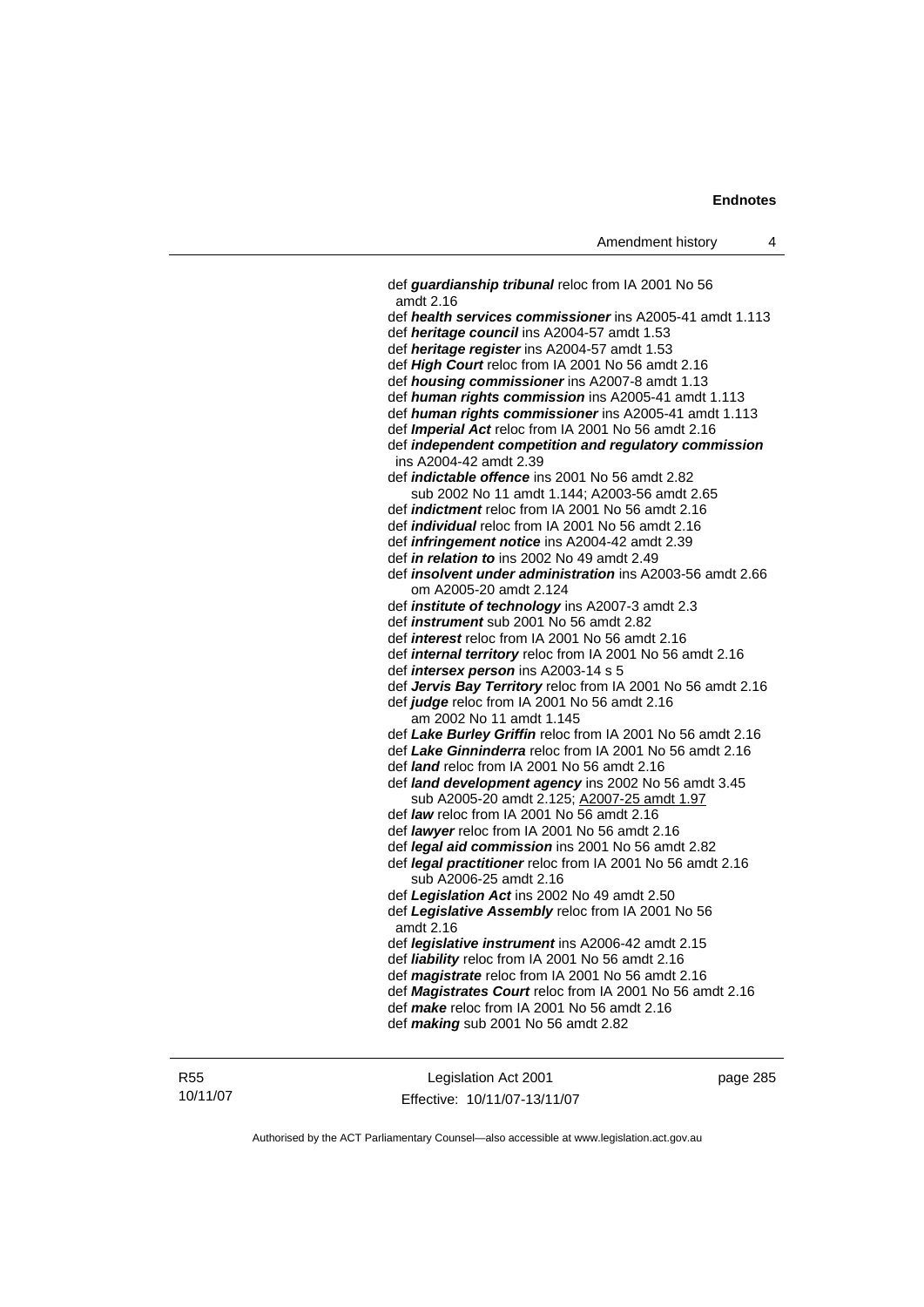4 Amendment history

 def *master* reloc from IA 2001 No 56 amdt 2.16 def *may* ins 2001 No 56 amdt 2.82 def *medical practitioner* ins 2001 No 56 amdt 2.82 def *mental health tribunal* reloc from IA 2001 No 56 amdt 2.16 def *midnight* reloc from IA 2001 No 56 amdt 2.16 def *midwife* ins A2006-46 amdt 2.28 def *Minister* ins 2001 No 56 amdt 2.82 def *modification* reloc from IA 2001 No 56 amdt 2.16 sub A2006-42 amdt 2.16 def *month* reloc from IA 2001 No 56 amdt 2.16 def *must* ins 2001 No 56 amdt 2.82 def *name* reloc from IA 2001 No 56 amdt 2.16 def *named month* reloc from IA 2001 No 56 amdt 2.16 def *national capital authority* ins 2002 No 11 amdt 1.146 def *national capital plan* ins A2004-42 amdt 2.39 def *national land* reloc from IA 2001 No 56 amdt 2.16 def *night* reloc from IA 2001 No 56 amdt 2.16 def *Northern Territory* reloc from IA 2001 No 56 amdt 2.16 def *notifiable instrument* sub 2001 No 56 amdt 2.82 def *notification* sub 2001 No 56 amdt 2.82 am A2004-42 amdt 2.40; A2006-42 amdt 2.18 def *notification day* sub 2001 No 56 amdt 2.82 def *NSW Act* reloc from IA 2001 No 56 amdt 2.16 def *NSW correctional centre* ins A2006-23 amdt 1.217 def *number* reloc from IA 2001 No 56 amdt 2.16 def *nurse* reloc from IA 2001 No 56 amdt 2.16 sub A2004-39 amdt 6.7 def *nurse practitioner* ins A2004-10 s 6 sub A2004-39 amdt 6.8 def *oath* reloc from IA 2001 No 56 amdt 2.16 sub A2005-53 amdt 1.96 def *occupy* ins 2001 No 56 amdt 2.82 sub A2005-20 amdt 2.126 def *office* reloc from IA 2001 No 56 amdt 2.16 def *office of fair trading* reloc from IA 2001 No 56 amdt 2.16 sub A2005-20 amdt 2.127 def *OH&S commissioner* ins A2003-41 amdt 2.40 def *ombudsman* reloc from IA 2001 No 56 amdt 2.16 def *omit* ins 2001 No 56 amdt 2.82 def *optometrist* ins A2005-9 amdt 1.2 note exp 9 January 2007 (see the Health Professionals Act 2004 s 136 (1) (h)) (s 303 (2)) def *ordinance* reloc from IA 2001 No 56 amdt 2.16

def *parent* ins A2004-1 amdt 1.22

page 286 Legislation Act 2001 Effective: 10/11/07-13/11/07

R55 10/11/07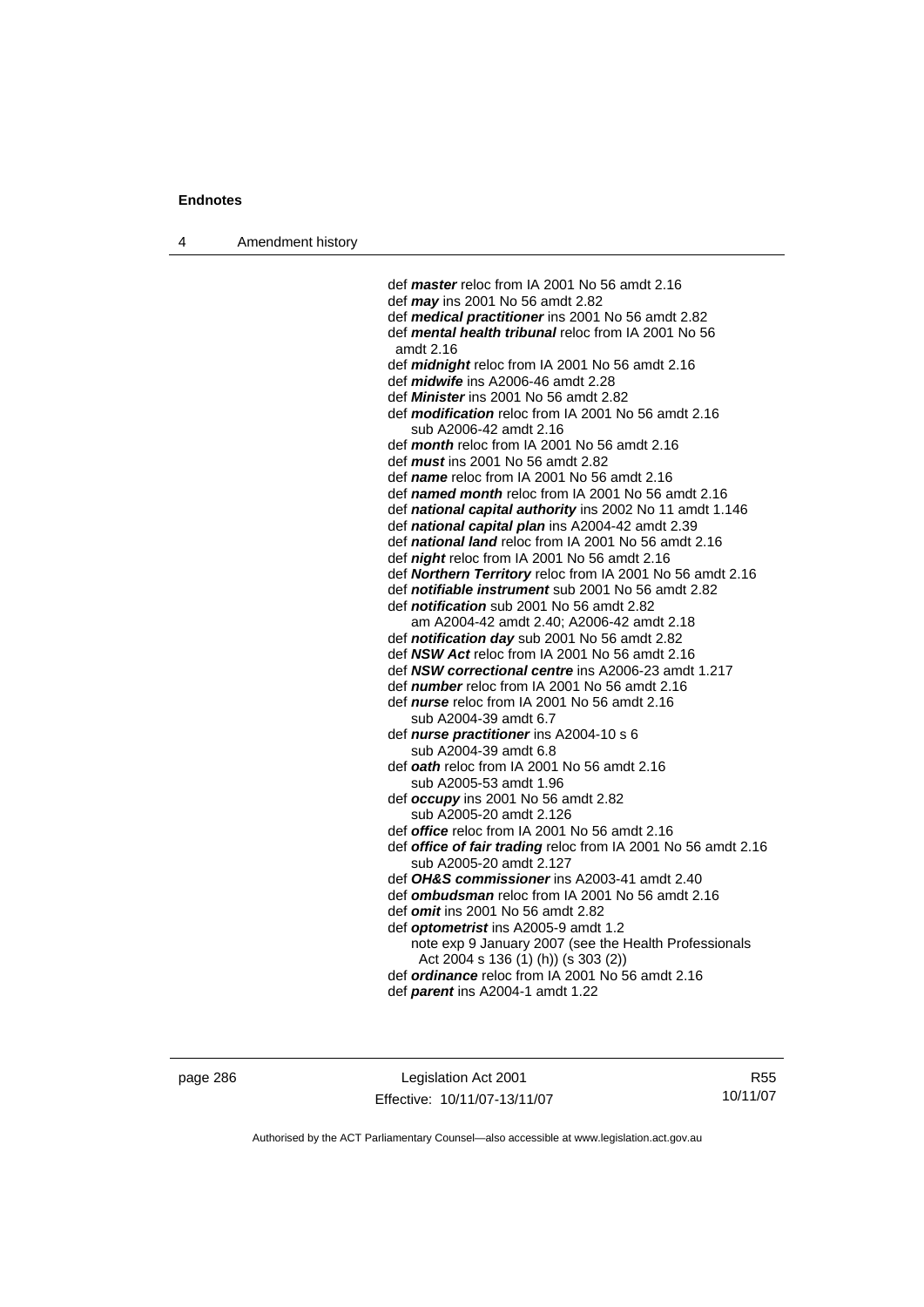| Amendment history |
|-------------------|
|                   |

| Amendment history                                                                    | 4 |
|--------------------------------------------------------------------------------------|---|
|                                                                                      |   |
| def parliamentary counsel sub 2001 No 56 amdt 2.82                                   |   |
| def passing sub 2001 No 56 amdt 2.82                                                 |   |
| def penalty unit ins 2001 No 56 amdt 2.82                                            |   |
| def person ins 2001 No 56 amdt 2.82                                                  |   |
| def <i>pharmacist</i> reloc from IA 2001 No 56 amdt 2.16                             |   |
| sub A2004-39 amdt 8.2                                                                |   |
| def planning and land authority ins 2002 No 56 amdt 3.47                             |   |
| sub A2005-20 amdt 2.128; A2007-25 amdt 1.98                                          |   |
| def planning and land council ins 2002 No 56 amdt 3.46                               |   |
| sub A2005-20 amdt 2.129                                                              |   |
| om A2006-30 amdt 1.70                                                                |   |
| def planning authority reloc from IA 2001 No 56 amdt 2.16<br>om 2002 No 56 amdt 3.47 |   |
| def police officer reloc from IA 2001 No 56 amdt 2.16                                |   |
| def position reloc from IA 2001 No 56 amdt 2.16                                      |   |
| def power reloc from IA 2001 No 56 amdt 2.16                                         |   |
| def prescribed reloc from IA 2001 No 56 amdt 2.16                                    |   |
| am 2002 No 49 amdt 2.51; A2005-20 amdt 2.130                                         |   |
| def <i>present</i> ins A2005-5 s 28                                                  |   |
| def privacy commissioner reloc from IA 2001 No 56                                    |   |
| amdt 2.16                                                                            |   |
| def proceeding reloc from IA 2001 No 56 amdt 2.16                                    |   |
| def property reloc from IA 2001 No 56 amdt 2.16                                      |   |
| def <i>provision</i> sub 2001 No 56 amdt 2.82                                        |   |
| def <i>public advocate</i> ins A2005-47 amdt 1.13                                    |   |
| def <i>public</i> employee reloc from IA 2001 No 56 amdt 2.16                        |   |
| def public health officer reloc from IA 2001 No 56 amdt 2.16                         |   |
| sub A2005-20 amdt 2.131                                                              |   |
| def public money reloc from IA 2001 No 56 amdt 2.16                                  |   |
| def public servant reloc from IA 2001 No 56 amdt 2.16                                |   |
| def <i>public service</i> reloc from IA 2001 No 56 amdt 2.16                         |   |
| def <i>public trustee</i> reloc from IA 2001 No 56 amdt 2.16                         |   |
| def quarter ins 2002 No 30 amdt 2.8                                                  |   |
| def recognised transgender person ins A2003-14 s 5                                   |   |
| def registered surveyor reloc from IA 2001 No 56 amdt 2.16                           |   |
| am A2007-33 amdt 1.11                                                                |   |
| def registrable instrument sub 2001 No 56 amdt 2.82<br>om A2006-42 amdt 2.17         |   |
| def registrar reloc from IA 2001 No 56 amdt 2.16                                     |   |
| def registrar-general reloc from IA 2001 No 56 amdt 2.16                             |   |
| def registrar of firearms reloc from IA 2001 No 56 amdt 2.16                         |   |
| def registrar of liquor licences reloc from IA 2001 No 56                            |   |
| amdt 2.16                                                                            |   |
| def regulations reloc from IA 2001 No 56 amdt 2.16                                   |   |
| om A2005-20 amdt 2.132                                                               |   |
| def regulation ins A2005-20 amdt 2.132                                               |   |
|                                                                                      |   |
|                                                                                      |   |

R55 10/11/07

Legislation Act 2001 Effective: 10/11/07-13/11/07 page 287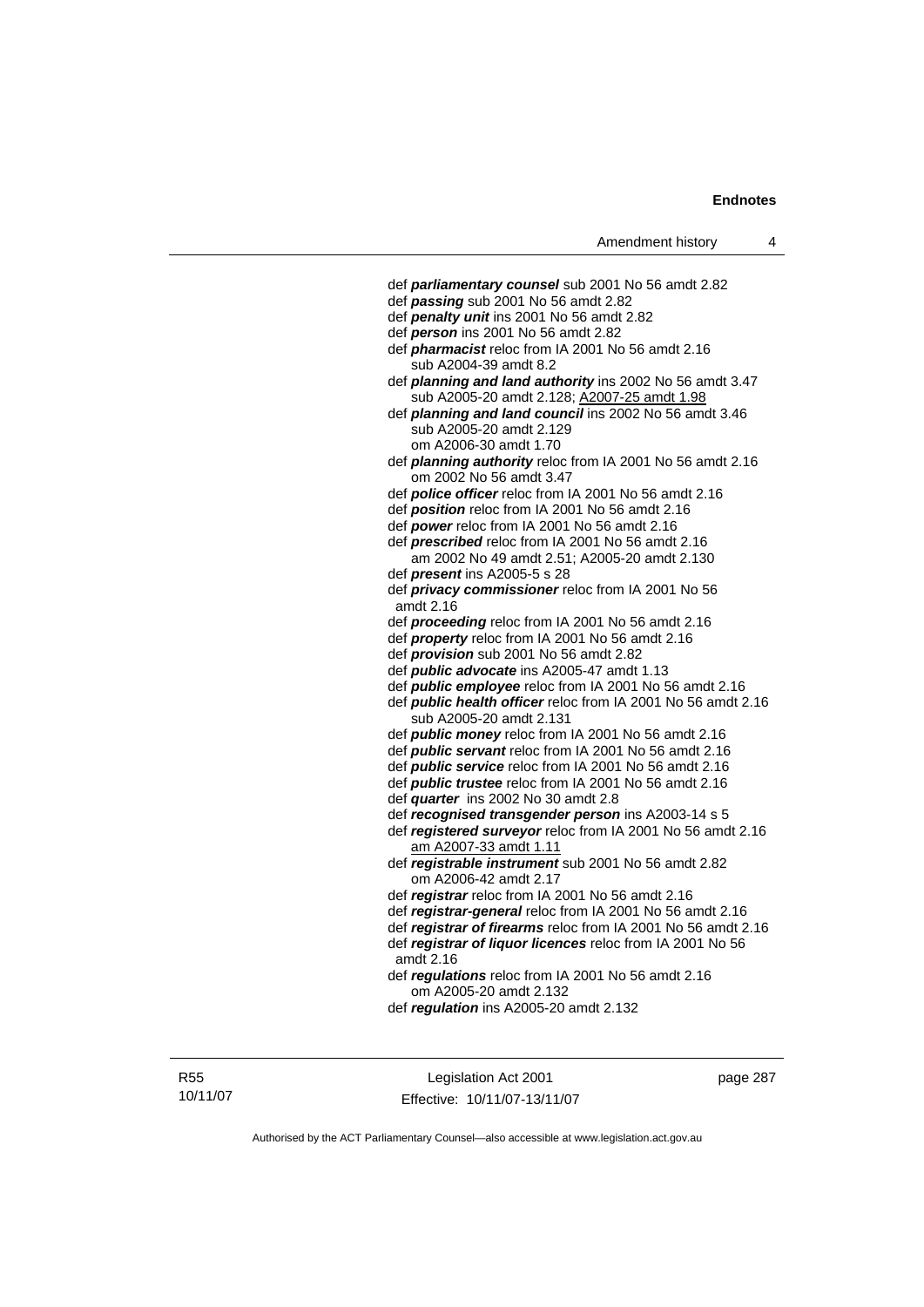4 Amendment history def *remand centre* ins 2002 No 30 amdt 2.8 om A2006-23 amdt 1.218 def *remand centre administrator* ins 2002 No 30 amdt 2.8 om A2006-23 amdt 1.218 def *remuneration tribunal* reloc from IA 2001 No 56 amdt 2.16 def *repeal* sub 2001 No 56 amdt 2.82 pars renum 2002 No 11 amdt 1.147 am 2002 No 11 amdt 1.148; A2004-42 amdts 2.41-2.43; pars renum R27 LA (see A2004-42 amdt 2.44); A2005-20 amdt 2.133, amdt 2.134 def *residential tenancies tribunal* reloc from IA 2001 No 56 amdt 2.16 def *resident judge* ins A2004-42 amdt 2.45 def *retrospectively* reloc from dict, pt 2 A2005-20 amdt 2.148 def *road transport authority* reloc from IA 2001 No 56 amdt 2.16 def *rules* reloc from IA 2001 No 56 amdt 2.16 sub 2002 No 11 amdt 1.149 am A2005-20 amdt 2.135 def *rural firefighting service* reloc from IA 2001 No 56 amdt 2.16 om A2004-28 amdt 3.38 def *rural fire service* ins A2004-28 amdt 3.38 def *see* ins 2001 No 56 amdt 2.82 def *Self-Government Act* reloc from IA 2001 No 56 amdt 2.16 def *self-government day* reloc from IA 2001 No 56 amdt 2.16 def *sentence administration board* ins 2002 No 30 amdt 2.8 sub A2006-23 amdt 1.219 def *SES* ins A2004-28 amdt 3.39 def *sign* reloc from IA 2001 No 56 amdt 2.16 def *sitting day* reloc from IA 2001 No 56 amdt 2.16 def *Small Claims Court* reloc from IA 2001 No 56 amdt 2.16 sub A2004-60 amdt 1.178 def *solicitor* reloc from IA 2001 No 56 amdt 2.16 def *Speaker* reloc from IA 2001 No 56 amdt 2.16 def *Standards Australia* reloc from IA 2001 No 56 amdt 2.16 def *State* reloc from IA 2001 No 56 amdt 2.16 def *statutory declaration* reloc from IA 2001 No 56 amdt 2.16 def *statutory instrument* sub 2001 No 56 amdt 2.82 def *statutory office-holder* ins 2001 No 56 amdt 2.82 sub 2002 No 11 amdt 1.150 def *subordinate law* sub 2001 No 56 amdt 2.82 def *summary offence* ins 2001 No 56 amdt 2.82 sub 2002 No 11 amdt 1.151; A2003-56 amdt 2.67 def *Supreme Court* reloc from IA 2001 No 56 amdt 2.16

page 288 Legislation Act 2001 Effective: 10/11/07-13/11/07

R55 10/11/07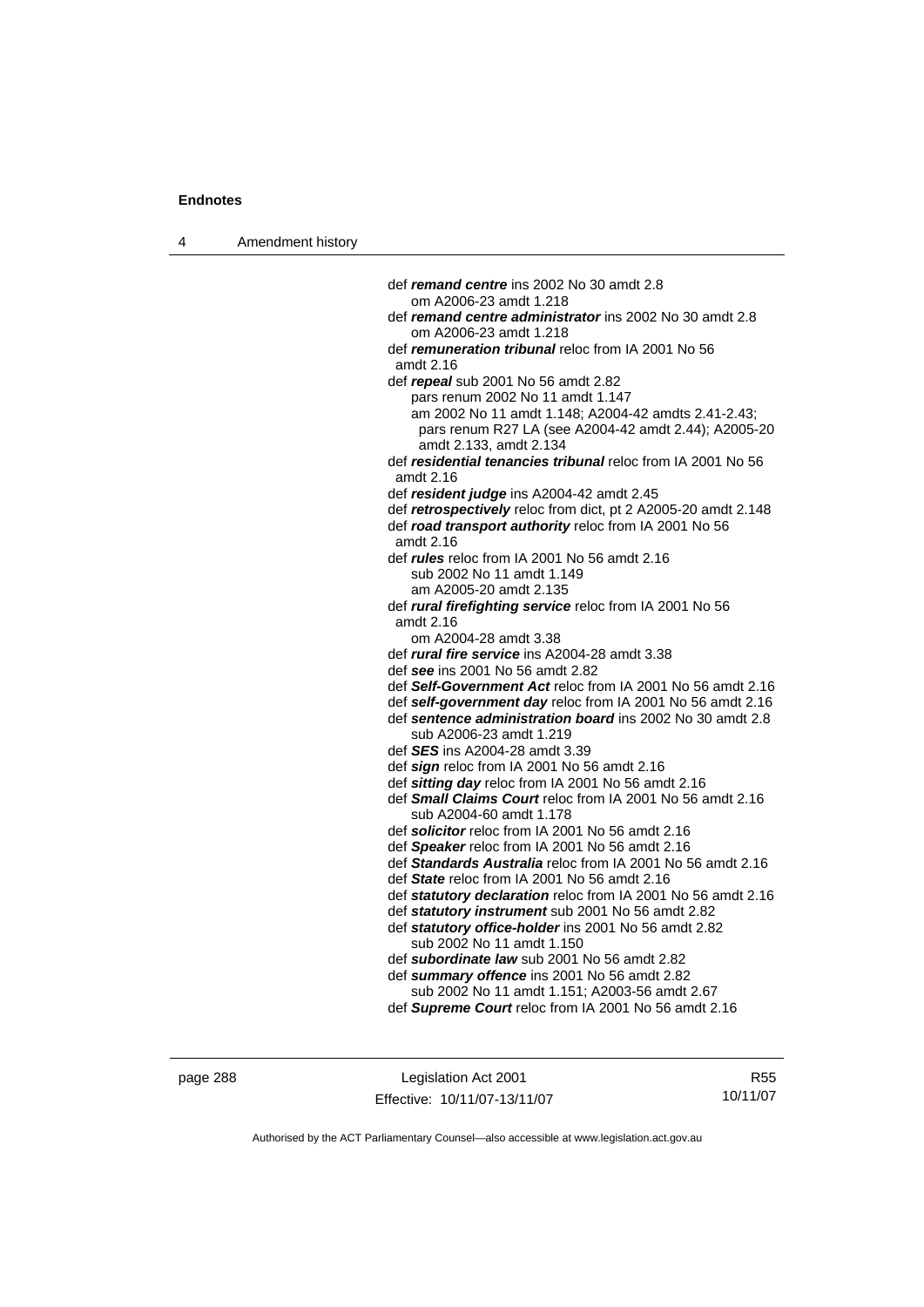|                | def swear reloc from IA 2001 No 56 amdt 2.16                                         |
|----------------|--------------------------------------------------------------------------------------|
|                | sub A2005-53 amdt 1.97                                                               |
|                | def <i>take</i> ins A2005-53 amdt 1.98                                               |
|                | def tenancy tribunal reloc from IA 2001 No 56 amdt 2.16<br>om 2002 No 49 amdt 2.52   |
|                | def territory authority reloc from IA 2001 No 56 amdt 2.16<br>sub A2003-41 amdt 2.41 |
|                | def territory instrumentality ins 2001 No 56 amdt 2.82<br>am A2007-3 amdt 2.4        |
|                | def territory land reloc from IA 2001 No 56 amdt 2.16                                |
|                | def territory law ins A2005-62 amdt 2.18                                             |
|                | def territory lease ins A2007-25 amdt 1.99                                           |
|                | def territory-owned corporation reloc from IA 2001 No 56<br>amdt 2.16                |
|                | def territory plan reloc from IA 2001 No 56 amdt 2.16                                |
|                | am 2002 No 49 amdt 2.53                                                              |
|                | sub A2007-25 amdt 1.100                                                              |
|                | def the Territory ins 2001 No 56 amdt 2.82                                           |
|                | def <i>transgender person</i> ins A2003-14 s 5                                       |
|                | def <i>transitional</i> reloc from IA 2001 No 56 amdt 2.16                           |
|                | sub A2005-20 amdt 2.136                                                              |
|                | def Treasurer ins 2001 No 56 amdt 2.82                                               |
|                | def <i>tribunal</i> sub 2001 No 56 amdt 2.82                                         |
|                | def UK Act reloc from IA 2001 No 56 amdt 2.16                                        |
|                | def <i>under</i> ins 2001 No 52 amdt 2.82                                            |
|                | sub 2002 No 30 amdt 2.9                                                              |
|                | am A2005-20 amdt 2.137, amdt 2.138                                                   |
|                | def United Kingdom reloc from IA 2001 No 56 amdt 2.16                                |
|                | def United Kingdom Parliament reloc from IA 2001 No 56<br>amdt 2.16                  |
|                | def veterinary surgeon reloc from IA 2001 No 56 amdt 2.16                            |
|                | sub A2004-39 amdt 11A.1 (as am by A2005-28 amdt 1.61)                                |
|                | def <i>will</i> ins 2001 No 56 amdt 2.82                                             |
|                | def word reloc from IA 2001 No 56 amdt 2.16                                          |
|                | def working day ins 2002 No 11 amdt 1.152<br>sub A2003-56 amdt 2.68                  |
|                | def writing reloc from IA 2001 No 56 amdt 2.16                                       |
|                | def year reloc from IA 2001 No 56 amdt 2.16                                          |
|                | Terms for Legislation Act 2001 only                                                  |
| dict pt 2 hdg  | sub A2003-56 amdt 2.69                                                               |
| dict nt 2 note | sub A2003-56 amdt 2.69                                                               |

# **Terms for**

| dict pt 2 hdg  | sub A2003-56 amdt 2.69                            |
|----------------|---------------------------------------------------|
| dict pt 2 note | sub A2003-56 amdt 2.69                            |
| dict pt 2      | def Act ins A2003-41 amdt 2.42                    |
|                | def <b>ACT law</b> ins A2005-20 amdt 2.139        |
|                | def <i>administrator</i> ins 2001 No 56 amdt 2.82 |
|                | def <i>agency</i> ins 2001 No 56 amdt 2.82        |
|                |                                                   |

R55 10/11/07

Legislation Act 2001 Effective: 10/11/07-13/11/07 page 289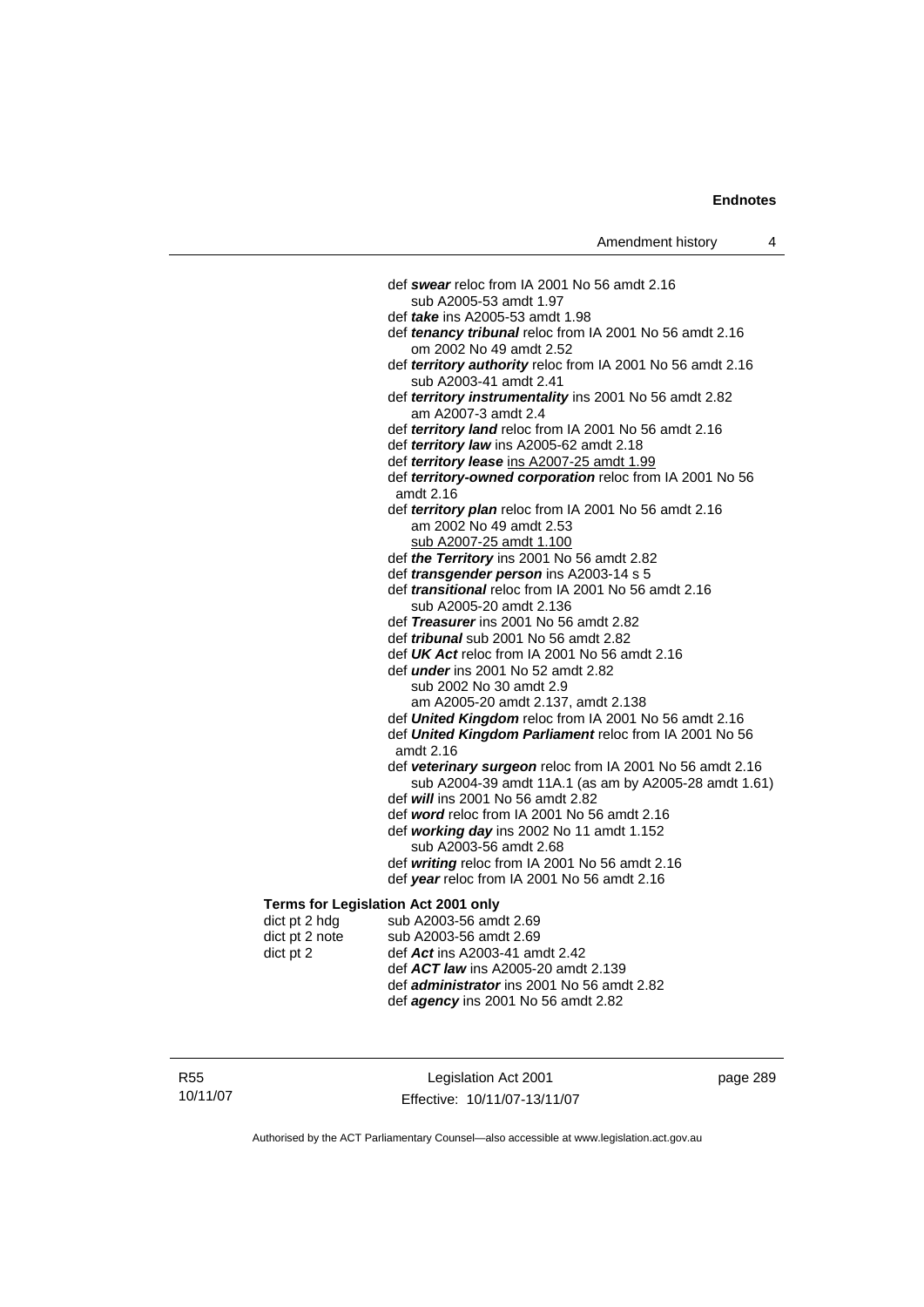| 4 | Amendment history |  |
|---|-------------------|--|
|   |                   |  |

 def *amend* ins A2005-20 amdt 2.140 def *another jurisdiction* ins A2005-20 amdt 2.141 def *appointee* ins 2001 No 56 amdt 2.82 am A2003-56 amdt 2.70 def *appointer* ins 2001 No 56 amdt 2.82 am A2003-56 amdt 2.71 def *approved web site* sub 2001 No 56 amdt 2.82 def *authorised republication* sub 2001 No 56 amdt 2.82 def *authorising law* sub 2001 No 56 amdt 2.82 def *benefits* sub 2001 No 56 amdt 2.82 def *business address* ins 2001 No 56 amdt 2.82 def *corporation* ins 2001 No 56 amdt 2.82 def *costs* sub 2001 No 56 amdt 2.82 def *current legislative drafting practice* sub 2001 No 56 amdt 2.82 def *delegate* ins 2001 No 56 amdt 2.82 def *determinative provision* ins 2002 No 11 amdt 1.153 def *document* ins 2001 No 56 amdt 2.82 def *editorial amendment* sub 2001 No 56 amdt 2.82 def *email address* ins 2001 No 56 amdt 2.82 def *executive officer* ins 2001 No 56 amdt 2.82 def *fax number* ins 2001 No 56 amdt 2.82 def *fee* sub 2001 No 56 amdt 2.82 def *home address* ins 2001 No 56 amdt 2.82 def *law* sub 2001 No 56 amdt 2.82 am 2002 No 11 amdt 1.154; pars renum 2002 No 11 amdt 1.155; A2003-41 amdt 2.43; pars renum R20 LA (see A2003-41 amdt 2.44); A2005-20 amdt 2.142, amdt 2.143; pars renum R34 LA (see A2005-20 amdt 2.144) def *law of another jurisdiction* ins A2005-20 amdt 2.145 def *legislative material* ins A2003-41 amdt 2.45 def *non-determinative provision* ins 2002 No 11 amdt 1.156 def *provide* sub 2001 No 56 amdt 2.82 def *referential term* ins A2003-56 amdt 2.72 reloc to s 116 (2) A2005-20 amdt 2.146 def *referential words* sub 2001 No 56 amdt 2.82 om A2003-56 amdt 2.72 def *register* sub 2001 No 56 amdt 2.82 def *repeal* ins A2005-20 amdt 2.147 def *republication* sub 2001 No 56 amdt 2.82; A2003-41 amdt 2.46 def *republication date* sub 2001 No 56 amdt 2.82 def *responsible* ins 2001 No 56 amdt 2.82 def *retrospectively* ins A2003-56 amdt 2.73 reloc to dict, pt 1 A2005-20 amdt 2.148

page 290 Legislation Act 2001 Effective: 10/11/07-13/11/07

R55 10/11/07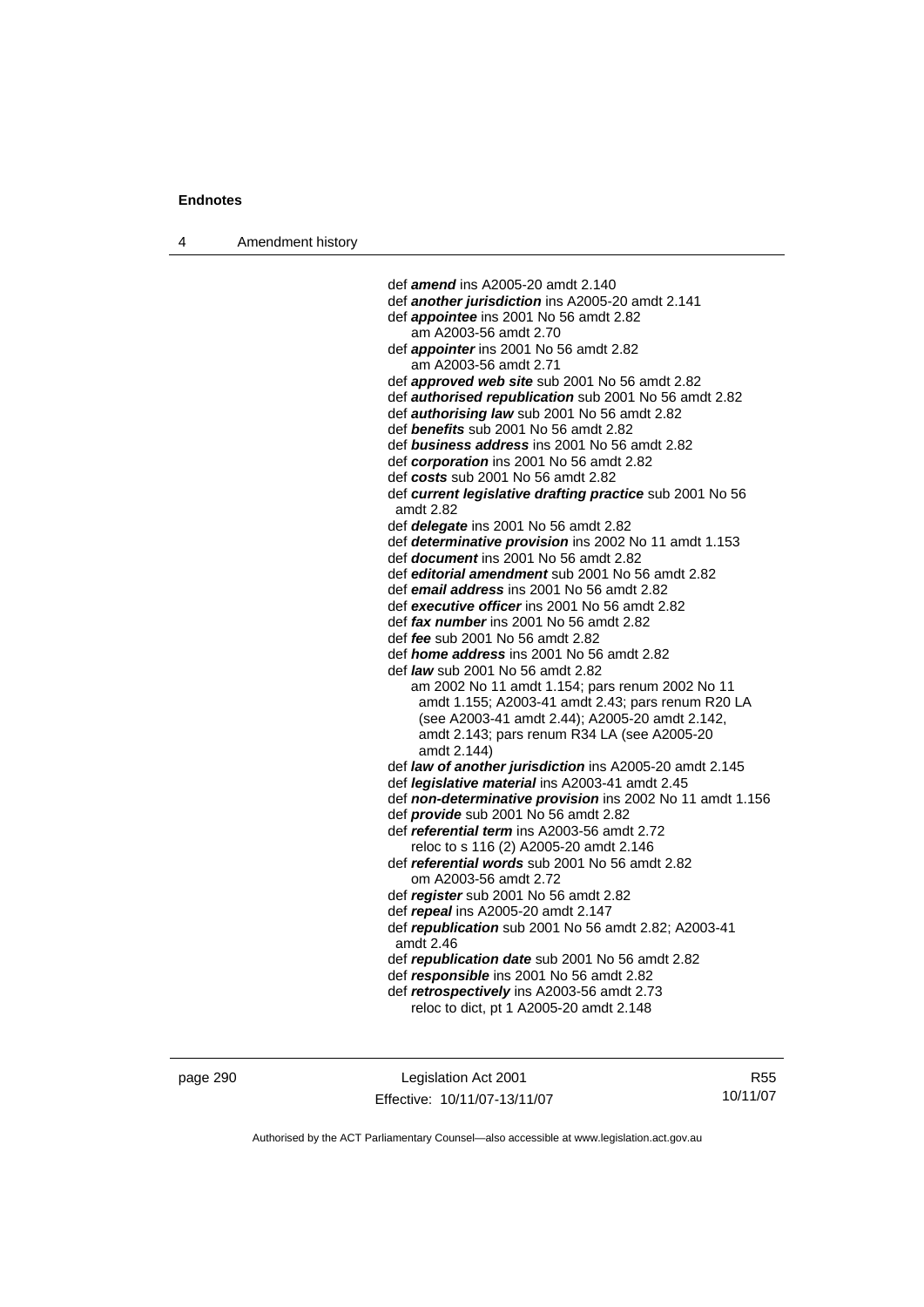```
 def scrutiny committee principles sub 2001 No 56 
amdt 2.82
def service sub 2001 No 56 amdt 2.82 
def working out the meaning of an Act ins A2003-41 
amdt 2.47
```
# **5 Earlier republications**

Some earlier republications were not numbered. The number in column 1 refers to the publication order.

Since 12 September 2001 every authorised republication has been published in electronic pdf format on the ACT legislation register. A selection of authorised republications have also been published in printed format. These republications are marked with an asterisk (\*) in column 1. Electronic and printed versions of an authorised republication are identical.

| <b>Republication</b><br>No and date | <b>Effective</b>              | Last<br>amendment<br>made by | <b>Republication for</b>                                                              |
|-------------------------------------|-------------------------------|------------------------------|---------------------------------------------------------------------------------------|
| R0A<br>17 Sept 2002                 | 12 Sept 2001-<br>12 Sept 2001 | A2001-56                     | amendments by<br>A2001-44, A2001-56<br>and retrospective<br>amendments by<br>A2002-30 |
| R <sub>1</sub><br>13 Sept 2001      | 13 Sept 2001-<br>13 Sept 2001 | SL2001-34                    | modification by<br>SL2001-34                                                          |
| R1 (RI)<br>17 Sept 2001             | 13 Sept 2001-<br>13 Sept 2001 | SL2001-34                    | reissue for<br>retrospective<br>amendments by<br>A2002-30                             |
| R <sub>2</sub><br>14 Sept 2001      | 14 Sept 2001-<br>20 Feb 2002  | A2001-70                     | amendments by<br>A2001-70                                                             |
| R <sub>2</sub> (RI)<br>17 Sept 2002 | 14 Sept 2001-<br>20 Feb 2002  | A2001-70                     | reissue for<br>retrospective<br>amendments by<br>A2002-30                             |
| R <sub>3</sub><br>21 Feb 2002       | 21 Feb 2002-<br>12 Mar 2002   | A2001-88                     | changed endnotes<br>and editorial<br>changes                                          |

R55 10/11/07

Legislation Act 2001 Effective: 10/11/07-13/11/07 page 291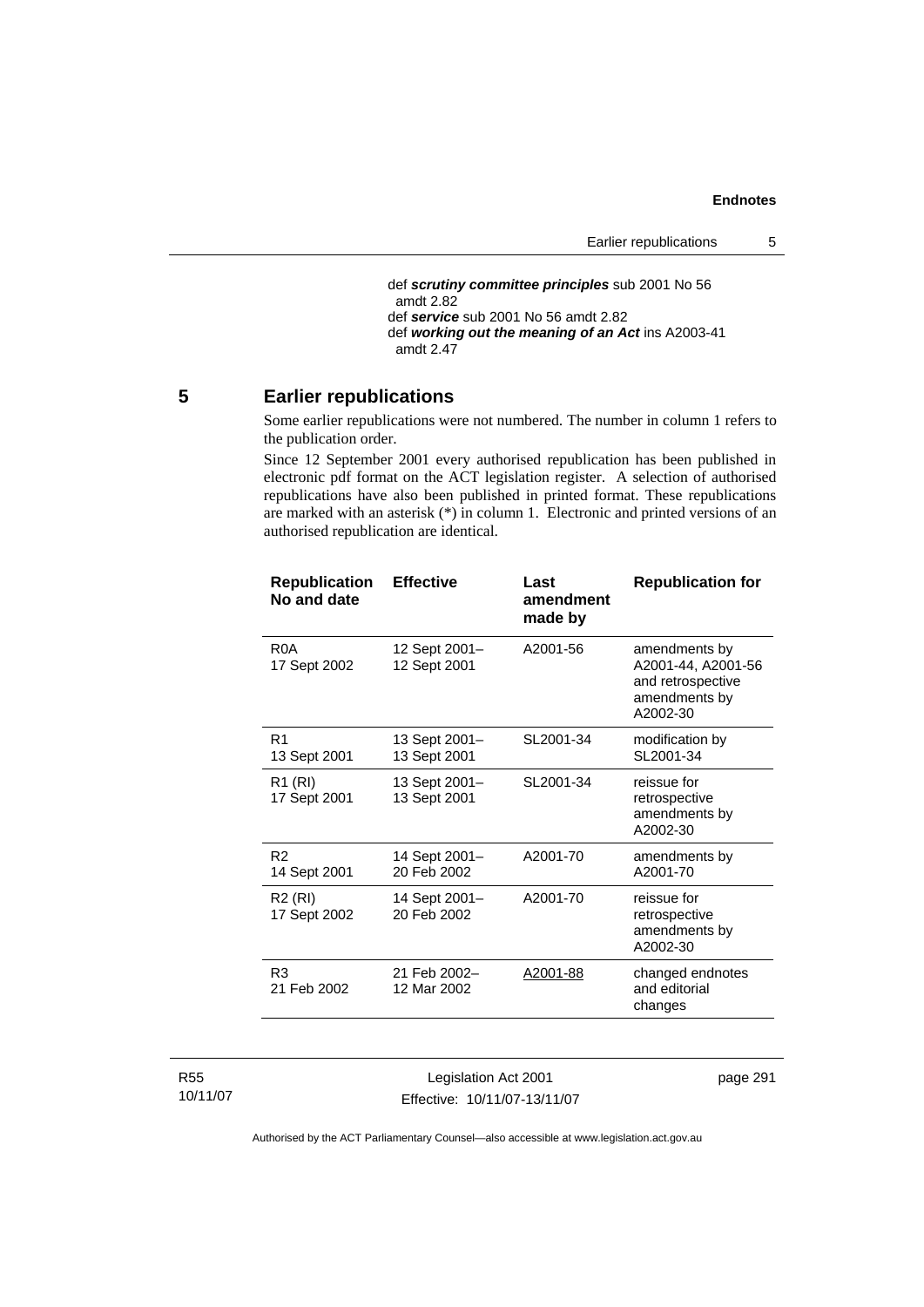# 5 Earlier republications

| <b>Republication</b><br>No and date | <b>Effective</b>              | Last<br>amendment<br>made by | <b>Republication for</b>                                  |
|-------------------------------------|-------------------------------|------------------------------|-----------------------------------------------------------|
| <b>R3 (RI)</b><br>17 Sept 2002      | 21 Feb 2002-<br>12 Mar 2002   | A2001-88                     | reissue for<br>retrospective<br>amendments by<br>A2002-30 |
| R4<br>13 Mar 2002                   | 13 Mar 2002-<br>27 May 2002   | A2001-88                     | commenced expiry                                          |
| R4 (RI)<br>17 Sept 2002             | 13 Mar 2002-<br>27 May 2002   | A2001-88                     | reissue for<br>retrospective<br>amendments by<br>A2002-30 |
| $R5*$<br>28 May 2002                | 28 May 2002-<br>30 June 2002  | A2002-11                     | amendments by<br>A2002-11                                 |
| <b>R5 (RI)</b><br>17 Sept 2002      | 28 May 2002-<br>30 June 2002  | A2002-11                     | reissue for<br>retrospective<br>amendments by<br>A2002-30 |
| R6<br>1 July 2002                   | 1 July 2002-<br>12 Sept 2002  | A2002-11                     | amendments by<br>A2001-88                                 |
| <b>R6 (RI)</b><br>17 Sept 2002      | 1 July 2002-<br>12 Sept 2002  | A2002-11                     | reissue for<br>retrospective<br>amendments by<br>A2002-30 |
| R7<br>13 Sept 2002                  | 13 Sept 2002-<br>13 Sept 2002 | A2002-27                     | commenced expiry                                          |
| <b>R7 (RI)</b><br>17 Sept 2002      | 13 Sept 2002-<br>13 Sept 2002 | A2002-27                     | reissue for<br>retrospective<br>amendments by<br>A2002-30 |
| R8<br>14 Sept 2002                  | 14 Sept 2002-<br>16 Sept 2002 | A2002-27                     | commenced expiry                                          |
| R8 (RI)<br>17 Sept 2002             | 14 Sept 2002-<br>16 Sept 2002 | A2002-27                     | reissue for<br>retrospective<br>amendments by<br>A2002-30 |

page 292 Legislation Act 2001 Effective: 10/11/07-13/11/07

R55 10/11/07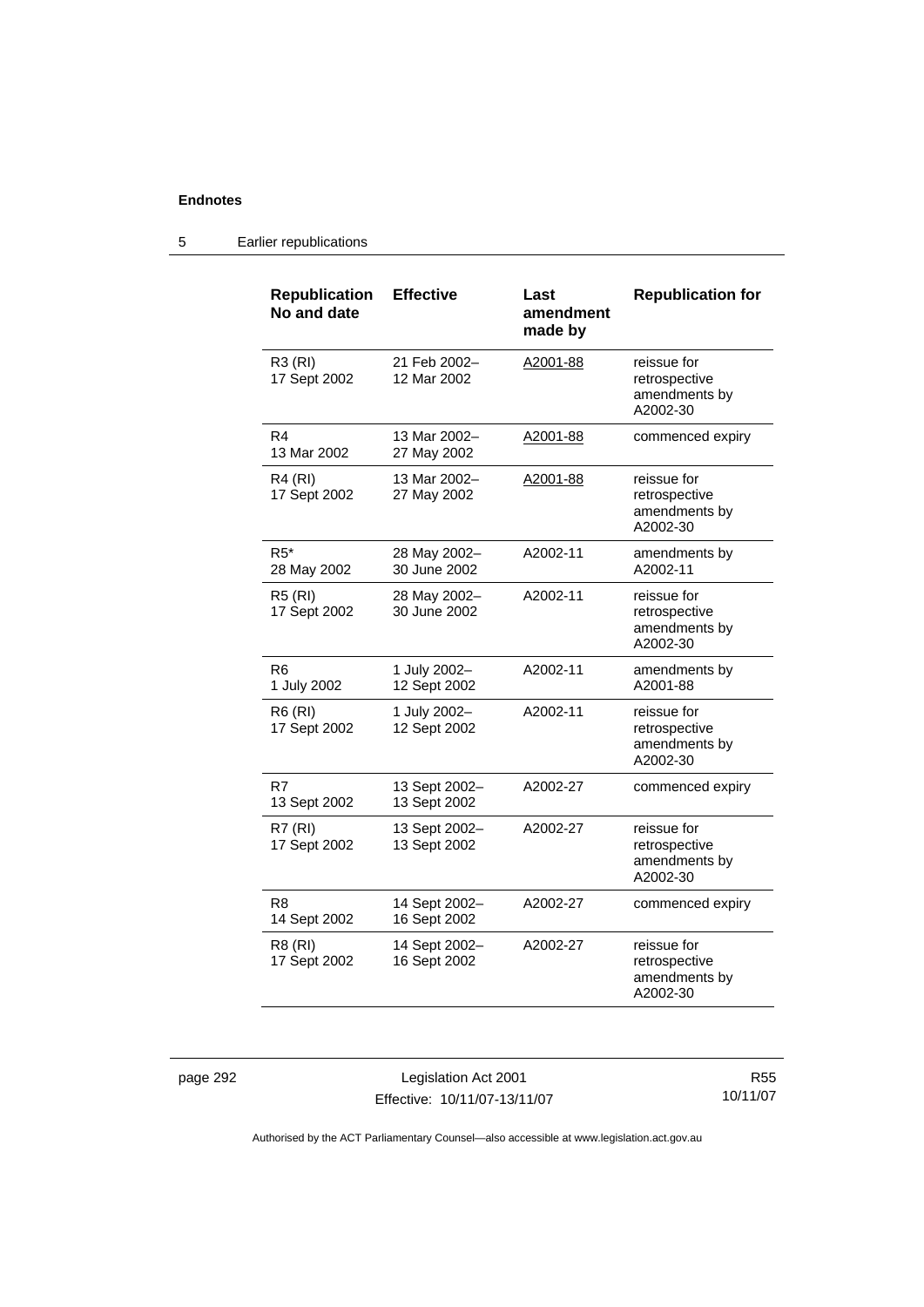Earlier republications 5

| <b>Republication</b><br>No and date | <b>Effective</b>             | Last<br>amendment<br>made by | <b>Republication for</b>                  |
|-------------------------------------|------------------------------|------------------------------|-------------------------------------------|
| R9                                  | 17 Sept 2002-                | A2002-30                     | amendments by                             |
| 17 Sept 2002                        | 6 Oct 2002                   |                              | A2002-30                                  |
| R <sub>10</sub>                     | 7 Oct 2002-                  | A2002-30                     | amendments by                             |
| 7 Oct 2002                          | 31 Oct 2002                  |                              | A2002-27                                  |
| R <sub>11</sub>                     | 1 Nov 2002–                  | A2002-40                     | amendments by                             |
| 1 Nov 2002                          | 31 Dec 2002                  |                              | A2002-40                                  |
| R <sub>12</sub>                     | 1 Jan 2003–                  | A2002-56                     | amendments by                             |
| 1 Jan 2003                          | 16 Jan 2003                  |                              | A2002-51                                  |
| R <sub>13</sub>                     | 17 Jan 2003-                 | A2002-56                     | amendments by                             |
| 17 Jan 2003                         | 27 Mar 2003                  |                              | A2002-49                                  |
| R <sub>14</sub>                     | 28 Mar 2003-                 | A2003-14                     | amendments by                             |
| 28 Mar 2003                         | 9 Apr 2003                   |                              | A2003-14                                  |
| R <sub>15</sub>                     | 10 Apr 2003-                 | A2003-18                     | amendments by                             |
| 10 Apr 2003                         | 28 May 2003                  |                              | A2003-18                                  |
| R <sub>16</sub><br>29 May 2003      | 29 May 2003-<br>30 June 2003 | A2003-18                     | commenced expiry                          |
| R17                                 | 1 July 2003-                 | A2003-18                     | amendments by                             |
| 1 July 2003                         | 2 Sept 2003                  |                              | A2002-56                                  |
| R <sub>18</sub><br>3 Sept 2003      | 3 Sept 2003-<br>12 Sept 2003 | A2003-18                     | commenced expiry                          |
| R <sub>19</sub><br>13 Sept 2003     | 13 Sept 2003-<br>8 Oct 2003  | <u>A2003-41</u>              | commenced expiry                          |
| R <sub>20</sub> *<br>9 Oct 2003     | 9 Oct 2003-<br>18 Dec 2003   | A2003-41                     | amendments by<br>A2003-16 and<br>A2003-41 |
| R21                                 | 19 Dec 2003-                 | A2003-56                     | amendments by                             |
| 19 Dec 2003                         | 21 Mar 2004                  |                              | A2003-56                                  |
| <b>R22</b>                          | 22 Mar 2004-                 | A2004-10                     | amendments by                             |
| 22 Mar 2004                         | 4 Apr 2004                   |                              | A2004-1                                   |
| R23                                 | 5 Apr 2004–                  | <u>A2004-10</u>              | amendments by                             |
| 5 Apr 2004                          | 26 May 2004                  |                              | A2004-7                                   |
| R <sub>24</sub>                     | 27 May 2004-                 | A2004-17                     | amendments by                             |
| 27 May 2004                         | 30 June 2004                 |                              | A2004-10                                  |
|                                     | Legislation Act 2001         |                              | page 293                                  |

10/11/07

R55

Effective: 10/11/07-13/11/07

page 293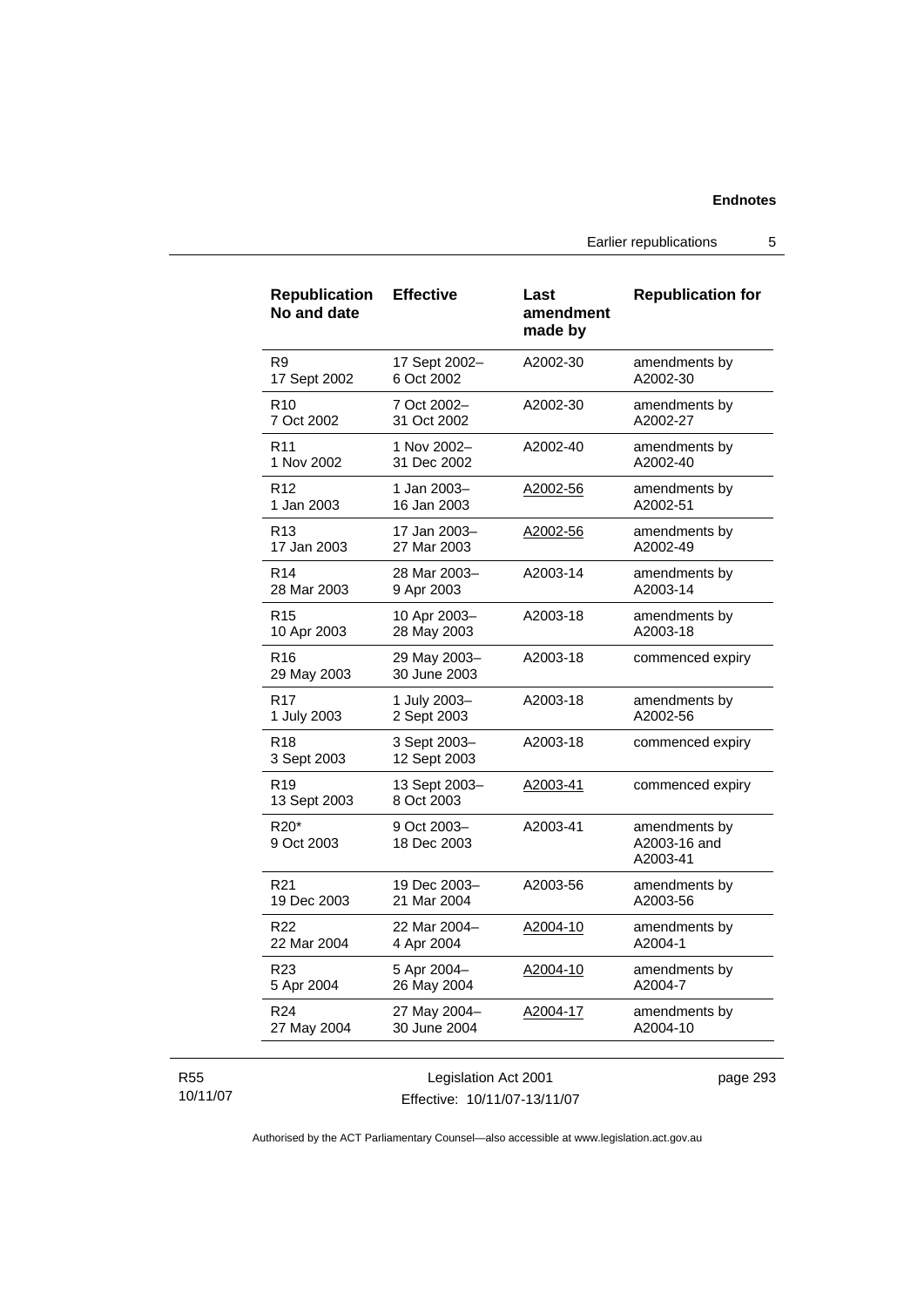| <b>Republication</b><br>No and date | <b>Effective</b>             | Last<br>amendment<br>made by | <b>Republication for</b>                                     |
|-------------------------------------|------------------------------|------------------------------|--------------------------------------------------------------|
| R <sub>25</sub><br>1 July 2004      | 1 July 2004-<br>12 July 2004 | A2004-28                     | amendments by<br>A2004-5 and<br>A2004-28                     |
| R <sub>26</sub>                     | 13 July 2004-                | A2004-32                     | amendments by                                                |
| 13 July 2004                        | 24 Aug 2004                  |                              | A2004-32                                                     |
| R27                                 | 25 Aug 2004-                 | A2004-42                     | amendments by                                                |
| 25 Aug 2004                         | 31 Aug 2004                  |                              | A2004-42                                                     |
| R28                                 | 1 Sept 2004-                 | A2004-42                     | amendments by                                                |
| 1 Sept 2004                         | 12 Sept 2004                 |                              | A2004-13                                                     |
| R <sub>29</sub><br>13 Sept 2004     | 13 Sept 2004-<br>22 Dec 2004 | A2004-42                     | commenced expiry                                             |
| <b>R29A</b><br>23 Dec 2004          | 23 Dec 2004–<br>31 Dec 2004  | A2004-42                     | commenced expiry                                             |
| R30 (RI)<br>5 Jan 2005              | 1 Jan 2005-<br>9 Jan 2005    | A2004-60                     | amendments by<br>A2004-17<br>reissue for<br>commenced expiry |
| R31                                 | 10 Jan 2005-                 | A2004-60                     | amendments by                                                |
| 10 Jan 2005                         | 23 Feb 2005                  |                              | A2004-60                                                     |
| R32                                 | 24 Feb 2005–                 | A2005-5                      | amendments by                                                |
| 24 Feb 2005                         | 8 Mar 2005                   |                              | A2005-5                                                      |
| R33                                 | 9 Mar 2005–                  | A2005-5                      | amendments by                                                |
| 9 Mar 2005                          | 1 June 2005                  |                              | A2004-57                                                     |
| R34*                                | 2 June 2005-                 | A2005-20                     | amendments by                                                |
| 2 June 2005                         | 6 July 2005                  |                              | A2005-20                                                     |
| R35<br>7 July 2005                  | 7 July 2005-<br>7 Sept 2005  | A2005-20                     | amendments by<br>A2004-39 as am by<br>A2005-28               |
| R36                                 | 8 Sept 2005-                 | A2005-47                     | amendments by                                                |
| 8 Sept 2005                         | 13 Sept 2005                 |                              | A2005-44                                                     |
| R37                                 | 13 Sept 2005-                | A2005-47                     | amendments by                                                |
| 14 Sept 2005                        | 22 Nov 2005                  |                              | A2005-9                                                      |

# 5 Earlier republications

page 294 Legislation Act 2001 Effective: 10/11/07-13/11/07

R55 10/11/07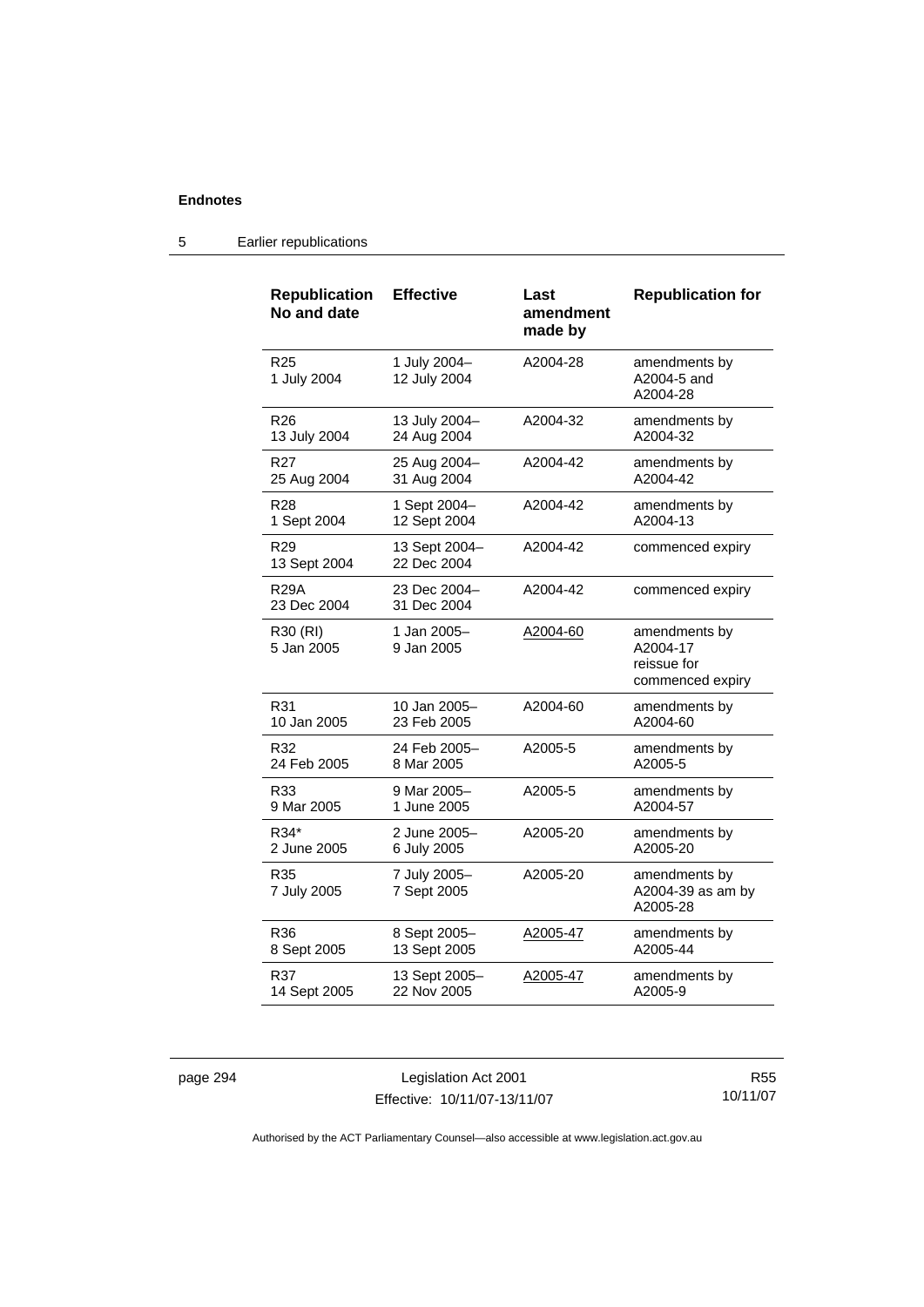Earlier republications 5

| <b>Republication</b><br>No and date | <b>Effective</b>              | Last<br>amendment<br>made by | <b>Republication for</b>                                              |
|-------------------------------------|-------------------------------|------------------------------|-----------------------------------------------------------------------|
| R38                                 | 23 Nov 2005-                  | A2005-53                     | amendments by                                                         |
| 23 Nov 2005                         | 10 Jan 2006                   |                              | A2005-53                                                              |
| R39                                 | 11 Jan 2006-                  | A2005-62                     | amendments by                                                         |
| 11 Jan 2006                         | 16 Jan 2006                   |                              | A2005-62                                                              |
| R40                                 | 17 Jan 2006-                  | A2005-62                     | amendments by                                                         |
| 17 Jan 2006                         | 22 Feb 2006                   |                              | A2004-39                                                              |
| R41<br>23 Feb 2006                  | 23 Feb 2006-<br>28 Feb 2006   | A2006-3                      | updated endnotes as<br>amended by<br>A2006-3                          |
| R42<br>1 Mar 2006                   | 1 Mar 2006-<br>1 June 2006    | A2006-3                      | amendments by<br>A2005-47 as<br>amended by<br>A2006-3                 |
| R43                                 | 2 June 2006-                  | A2006-23                     | amendments by                                                         |
| 2 June 2006                         | 15 June 2006                  |                              | A2006-23                                                              |
| R44<br>16 June 2006                 | 16 June 2006-<br>30 June 2006 | A2006-23                     | updated endnotes as<br>amended by<br>A2006-27                         |
| R45<br>1 July 2006                  | 1 July 2006-<br>31 Oct 2006   | A2006-30                     | amendments by<br>A2006-25 and<br>A2006-30                             |
| R46<br>1 Nov 2006                   | 1 Nov 2006-<br>15 Nov 2006    | A2006-42                     | amendments by<br>A2005-41 and<br>A2005-46 as<br>amended by<br>A2006-3 |
| R47                                 | 16 Nov 2006-                  | A2006-42                     | amendments by                                                         |
| 16 Nov 2006                         | 17 Nov 2006                   |                              | A2006-42                                                              |
| R48                                 | 18 Nov 2006-                  | A2006-46                     | amendments by                                                         |
| 18 Nov 2006                         | 8 Jan 2007                    |                              | A2006-46                                                              |
| R49                                 | 9 Jan 2007-                   | A2006-46                     | amendments by                                                         |
| 9 Jan 2007                          | 9 Jan 2007                    |                              | A2004-39                                                              |
| R50<br>10 Jan 2007                  | 10 Jan 2007-<br>11 Jan 2007   | A2006-46                     | commenced expiry                                                      |

R55 10/11/07

Legislation Act 2001 Effective: 10/11/07-13/11/07 page 295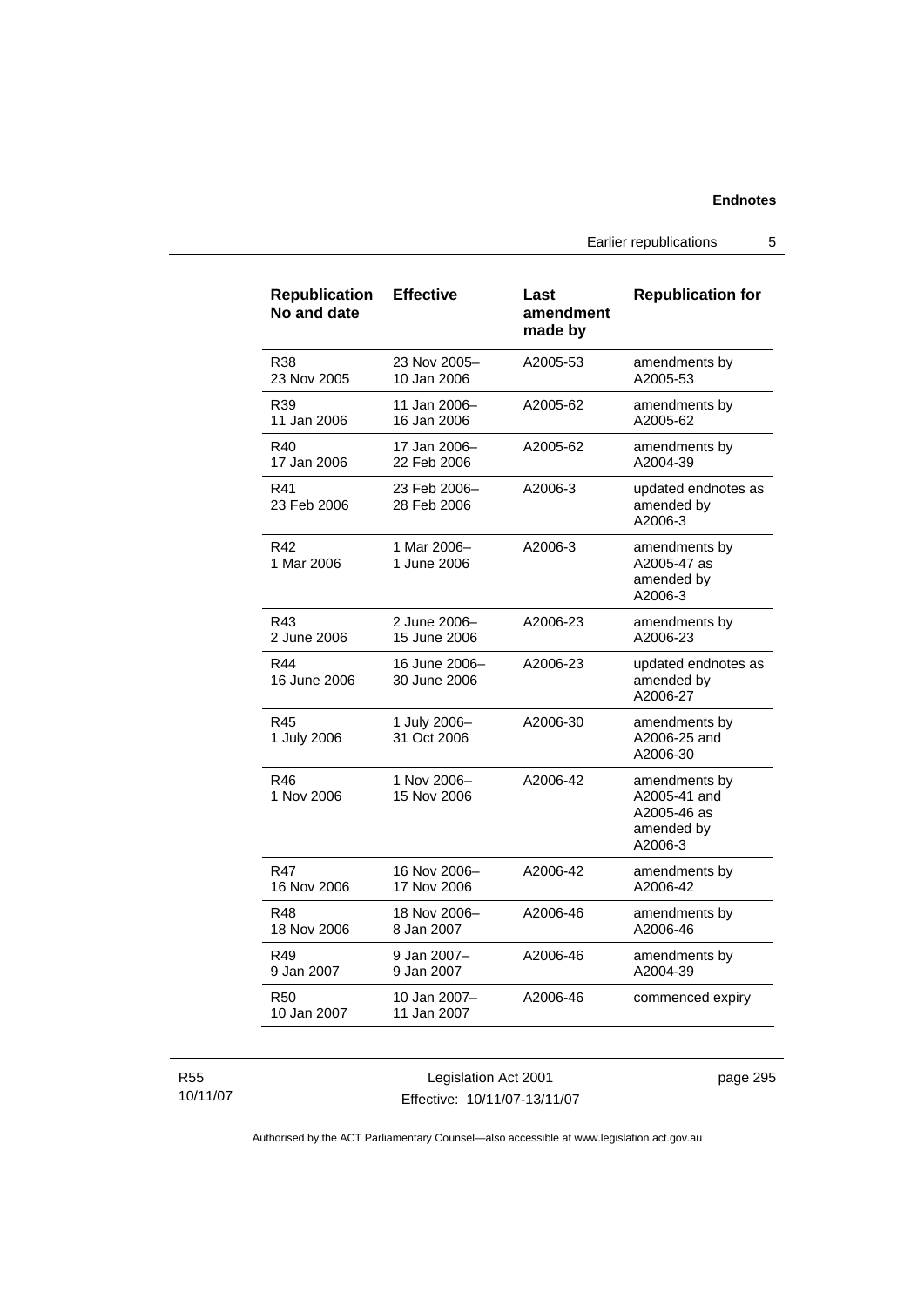| <b>Republication</b><br>No and date | <b>Effective</b>            | Last<br>amendment<br>made by | <b>Republication for</b> |
|-------------------------------------|-----------------------------|------------------------------|--------------------------|
| R <sub>51</sub> *<br>12 Jan 2007    | 12 Jan 2007-<br>27 Mar 2007 | A2006-46                     | commenced expiry         |
| R <sub>52</sub>                     | 28 Mar 2007-                | A2007-3                      | amendments by            |
| 28 Mar 2007                         | 11 Apr 2007                 |                              | A2006-38                 |
| R <sub>53</sub>                     | 12 Apr 2007-                | A2007-3                      | amendments by            |
| 12 Apr 2007                         | 10 July 2007                |                              | A2007-3                  |
| <b>R54</b>                          | 11 July 2007-               | A2007-16                     | amendments by            |
| 11 July 2007                        | 9 Nov 2007                  |                              | A2007-16                 |

6 Uncommenced amendments

# **6 Uncommenced amendments**

The following amendments have not been included in this republication because they were uncommenced at the republication date:

 **Planning and Development (Consequential Amendments) Act 2007 A2007-25 sch 1 pt 1.22** 

# **Part 1.22 Legislation Act 2001**

# **[1.96] Dictionary, part 1, definition of** *chief planning executive*

# *substitute*

*chief planning executive* means the Chief Planning Executive under the *Planning and Development Act 2007*.

# **[1.97] Dictionary, part 1, definition of** *land development agency*

# *substitute*

*land development agency* means the Land Development Agency established under the *Planning and Development Act 2007*.

R55 10/11/07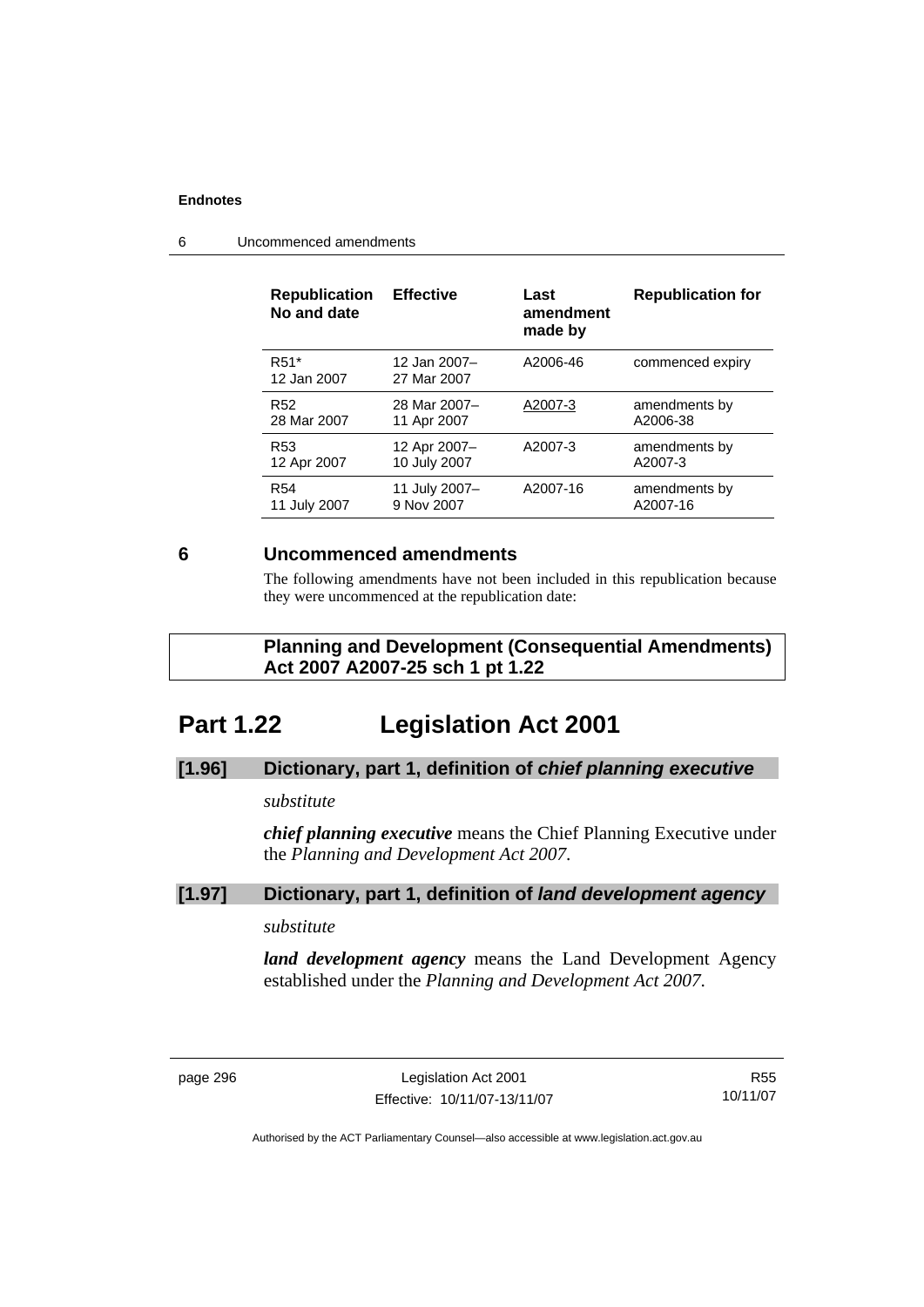# **[1.98] Dictionary, part 1, definition of** *planning and land authority*

*substitute* 

*planning and land authority* means the Planning and Land Authority established under the *Planning and Development Act 2007*.

#### **[1.99] Dictionary, part 1, new definition of** *territory lease*

*insert* 

*territory lease*—

- (a) means—
	- (i) a lease granted under the *Planning and Development Act 2007*; or
	- (ii) a lease under the *Unit Titles Act 2001*; but
- (b) does not include a sublease.

# **[1.100] Dictionary, part 1, definition of** *territory plan*

#### *substitute*

*territory plan* means the territory plan under the *Planning and Development Act 2007*.

R55 10/11/07 page 297